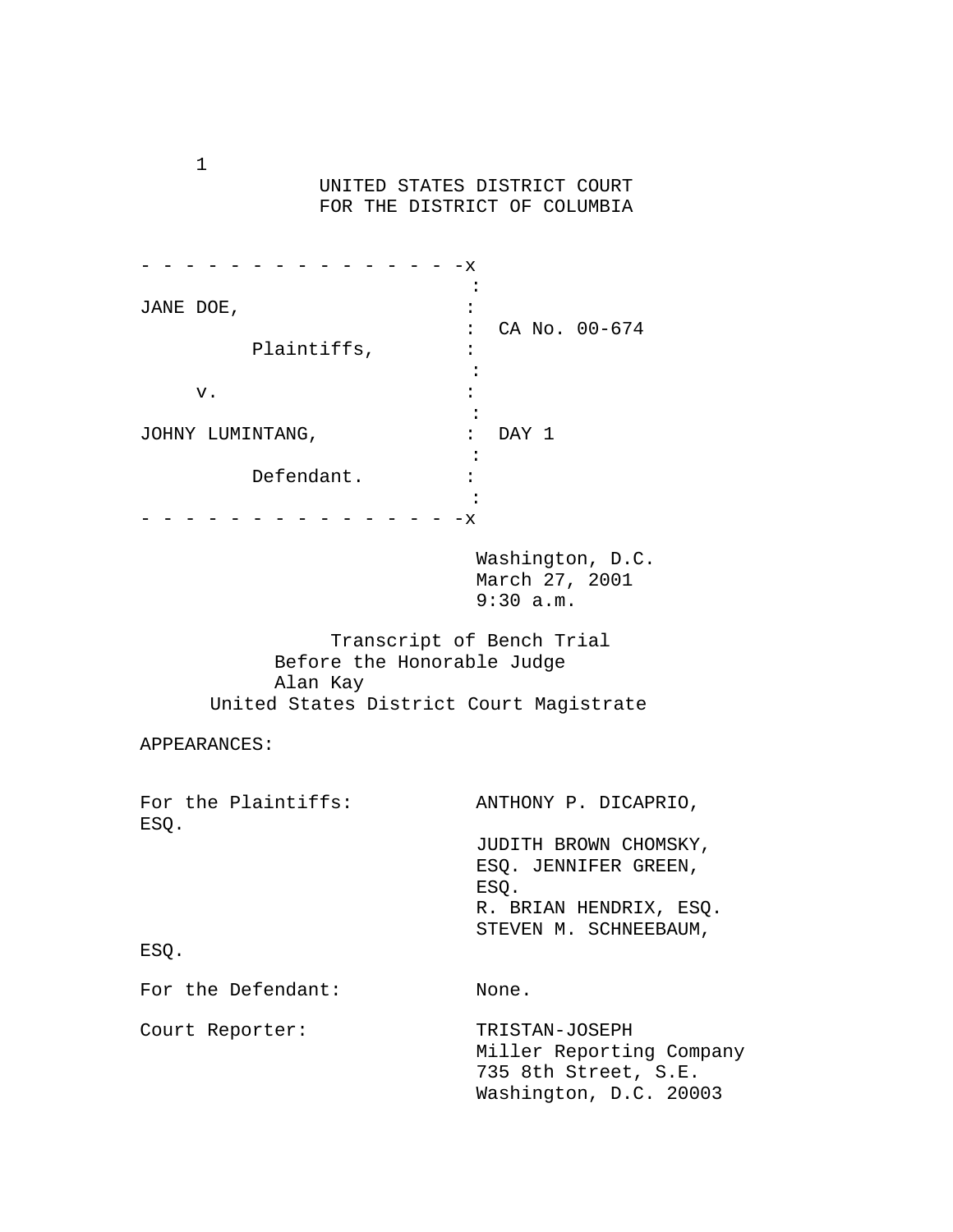(202) 546-6666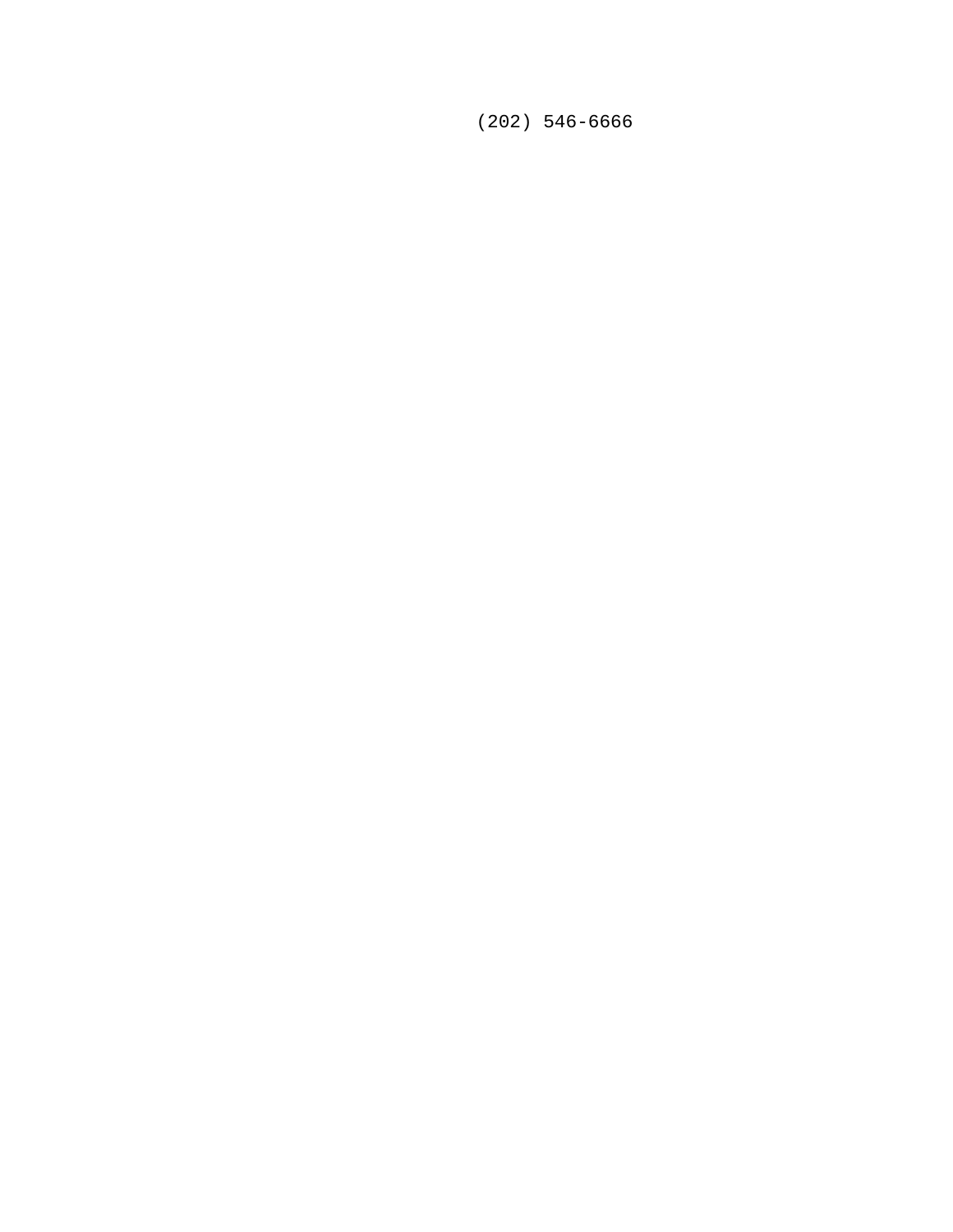INDEX DIRECT CROSS REDIRECT RECROSS WITNESSES FOR THE PLAINTIFFS Richard Tanter 28, 123 -- -- $--$ John Doe 3 156 -- - -- $-\frac{1}{2}$ 

| EXHIBITS:                                                | Marked | Received   |
|----------------------------------------------------------|--------|------------|
| Plaintiffs' Exhibit No. 5                                |        | 36         |
| Plaintiffs' Exhibit No. 6                                |        | 39         |
| Plaintiffs' Exhibit Nos. 7-A and 7-B                     |        | 48         |
| Plaintiffs' Exhibit Nos. 1 through 3, 9                  |        | 96         |
| Plaintiffs' Exhibit Nos. 10 and 11                       |        | 122        |
| Plaintiffs' Exhibit No. 12<br>Plaintiffs' Exhibit No. 13 |        | 134<br>134 |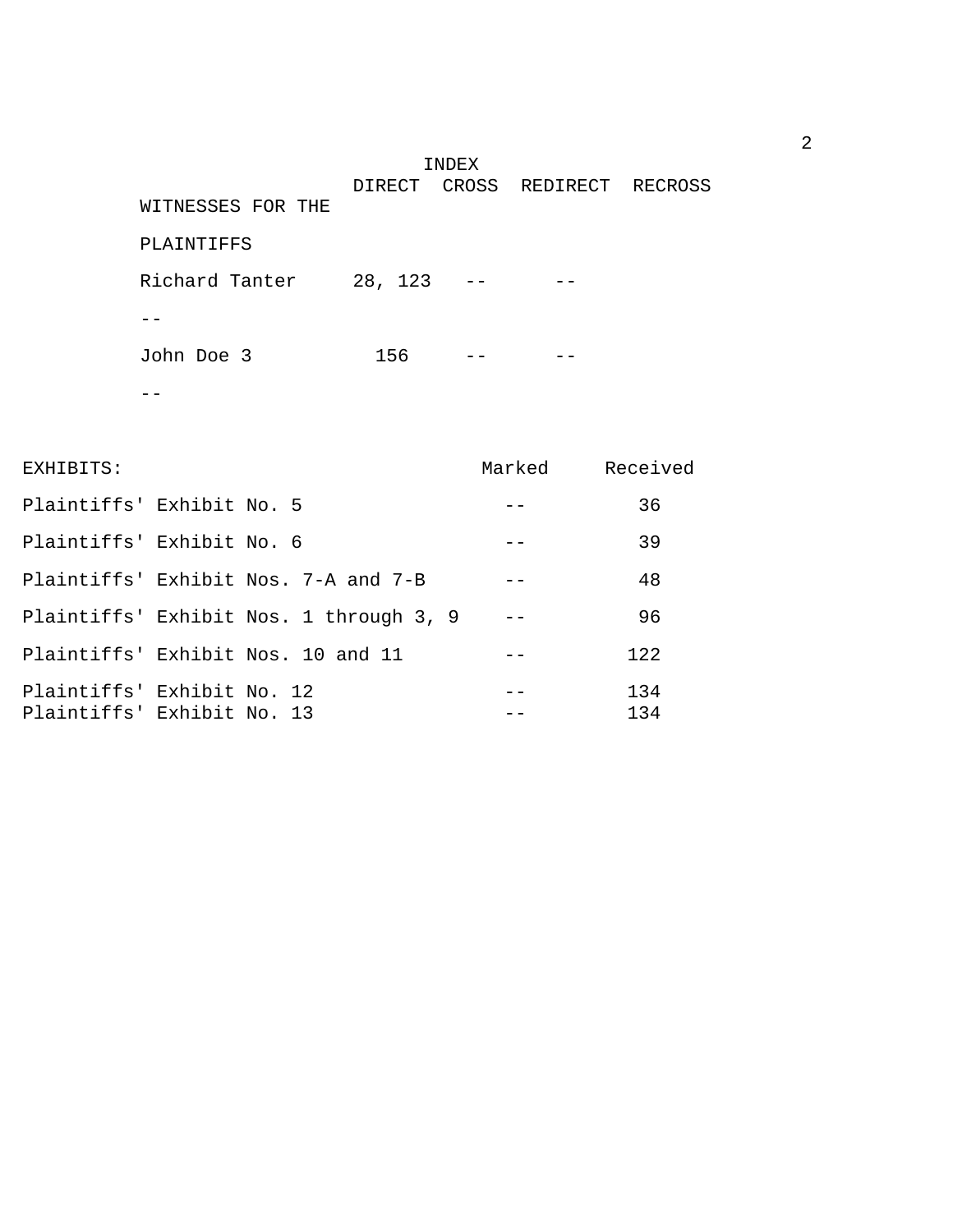1 P R O C E E D I N G S 2 THE CLERK: Civil Action 2000-674. Jane 3 Doe versus Johnnie Lumintang. Jennifer Green, 4 Steve Schneebaum, Brian Hendrix, Judith Chomsky, 5 and Anthony DiCaprio representing the plaintiffs. 6 No counsel and no defendants present, Your 7 Honor. 8 THE COURT: The Court has before it three 9 motions for admission pro hac vice; is that 10 correct? Who's acting as lead counsel, Mr. 11 Schneebaum? 12 MR. SCHNEEBAUM: Your Honor, I filed the 13 motions. Mr. DiCaprio is lead counsel assuming the 14 Court grants the motion. 15 THE COURT: All right. Well, Mr. 16 Schneebaum, we need someone who is a member of the 17 bar to make the motion. The plaintiffs 18 unfortunately are not members of the bar. So you 19 have been nominated. 20 MR. SCHNEEBAUM: I filed the motions. I 21 am a member of the bar of the Court and that's  $22$  why--23 THE COURT: Very well. If you'll go ahead 24 and make your motions on the ... the motions I have 25 before me are not signed. So--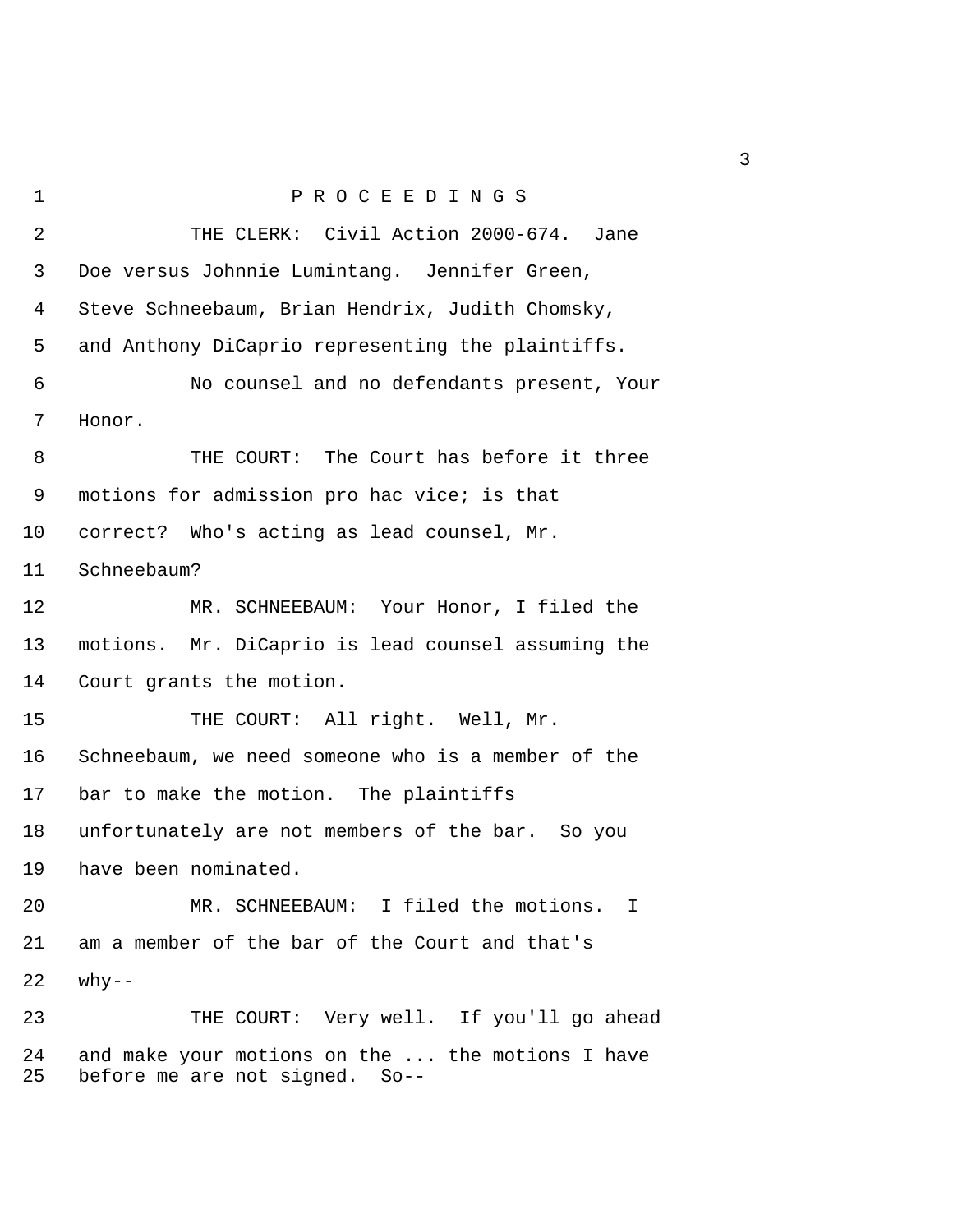1 MR. SCHNEEBAUM: Your Honor, what happened 2 here--

 3 THE COURT: Unless there's a-- 4 MR. SCHNEEBAUM: --we filed these motions 5 yesterday and we--oh, actually, I think we filed 6 them last week. We got a call from the Clerk's 7 office yesterday that inadvertently the proposed 8 forms of order had been omitted from the motions. 9 We messengered the proposed forms of order to the 10 Clerk's office, but apparently they didn't get 11 attached last night in the Clerk's office. 12 So what you have before you is a copy-- 13 THE COURT: A copy. 14 MR. SCHNEEBAUM: --that I happened to have 15 with me. I'll be pleased to sign it if Your Honor, 16 please-- 17 THE COURT: I see. I see. But it's your 18 representation that all three motions have indeed 19 been filed. 20 MR. SCHNEEBAUM: They have indeed, yes, 21 sir. 22 THE COURT: Very well. Why don't you make 23 the motions orally, Mr. Schneebaum, and we'll take 24 care of them one at a time. 25 MR. SCHNEEBAUM: Well, the motions are for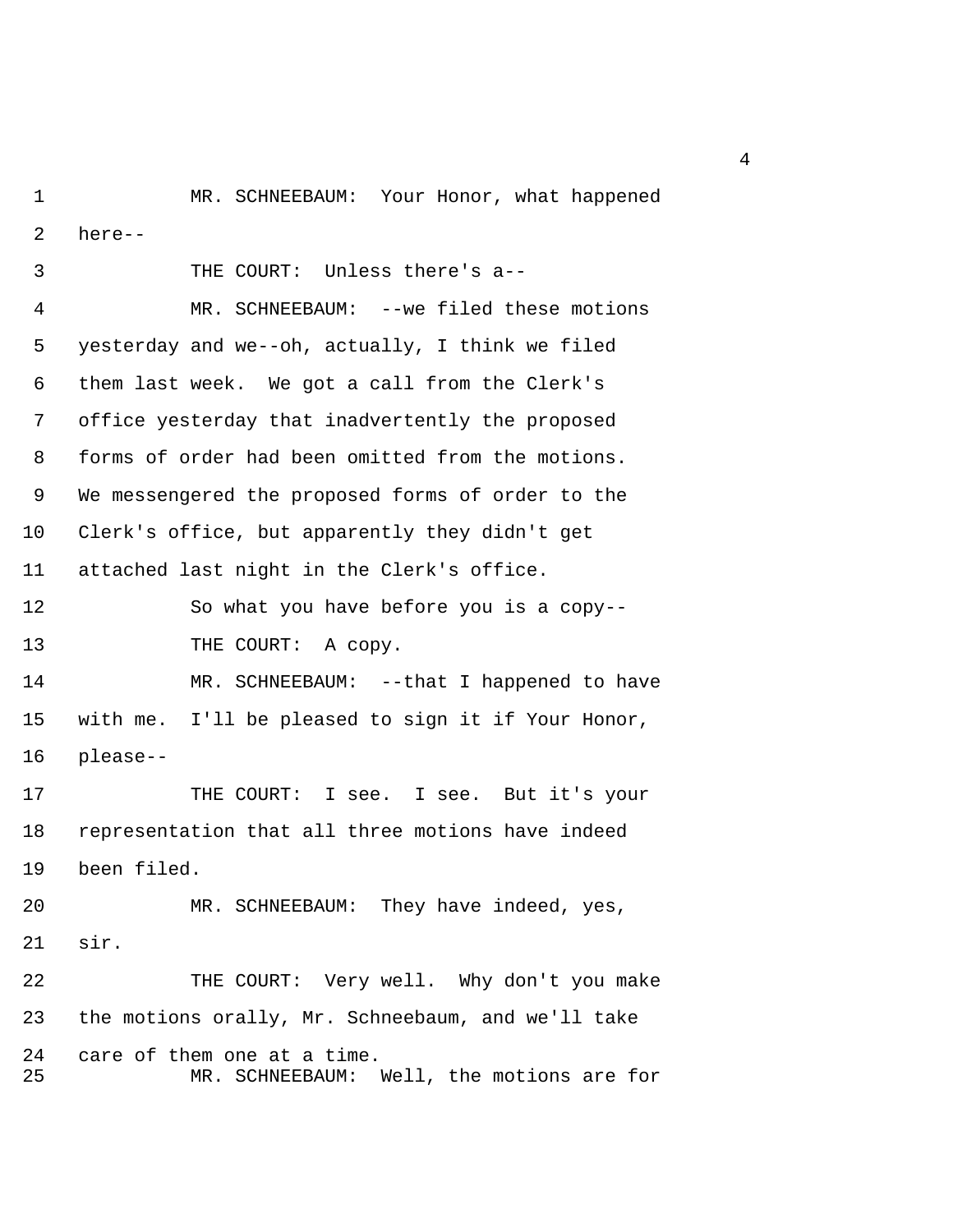1 the admission pro hac vice of Jennifer Green, 2 Anthony DiCaprio, and Judith Chomsky. 3 THE COURT: I don't have a motion for 4 Jennifer Green. I have a motion for Susan Shaw 5 Roberts. 6 MR. SCHNEEBAUM: Actually, Your Honor, 7 Jennifer Green is a member of this bar, so there's 8 no motion before the Court. 9 THE COURT: Oh, is that right? Okay. 10 MR. SCHNEEBAUM: They're just 11 applications, Your Honor. 12 THE COURT: Well, I also have a motion for 13 the admission of Susan Shawn Roberts. 14 MR. SCHNEEBAUM: That's a third person. 15 I'm sorry, that's quite right. Susan Shawn Roberts 16 is the third person, not Jennifer Green. So it's 17 Shawn Roberts, Anthony DiCaprio, and Judith 18 Chomsky. 19 THE COURT: All right. And Ms. Roberts is 20 a member of the bar of the Supreme Court of 21 California; is that correct? 22 MR. SCHNEEBAUM: Yes, that's correct. 23 THE COURT: And she's currently a member 24 in good standing. 25 MR. SCHNEEBAUM: Yes, that is my

 $\sim$  5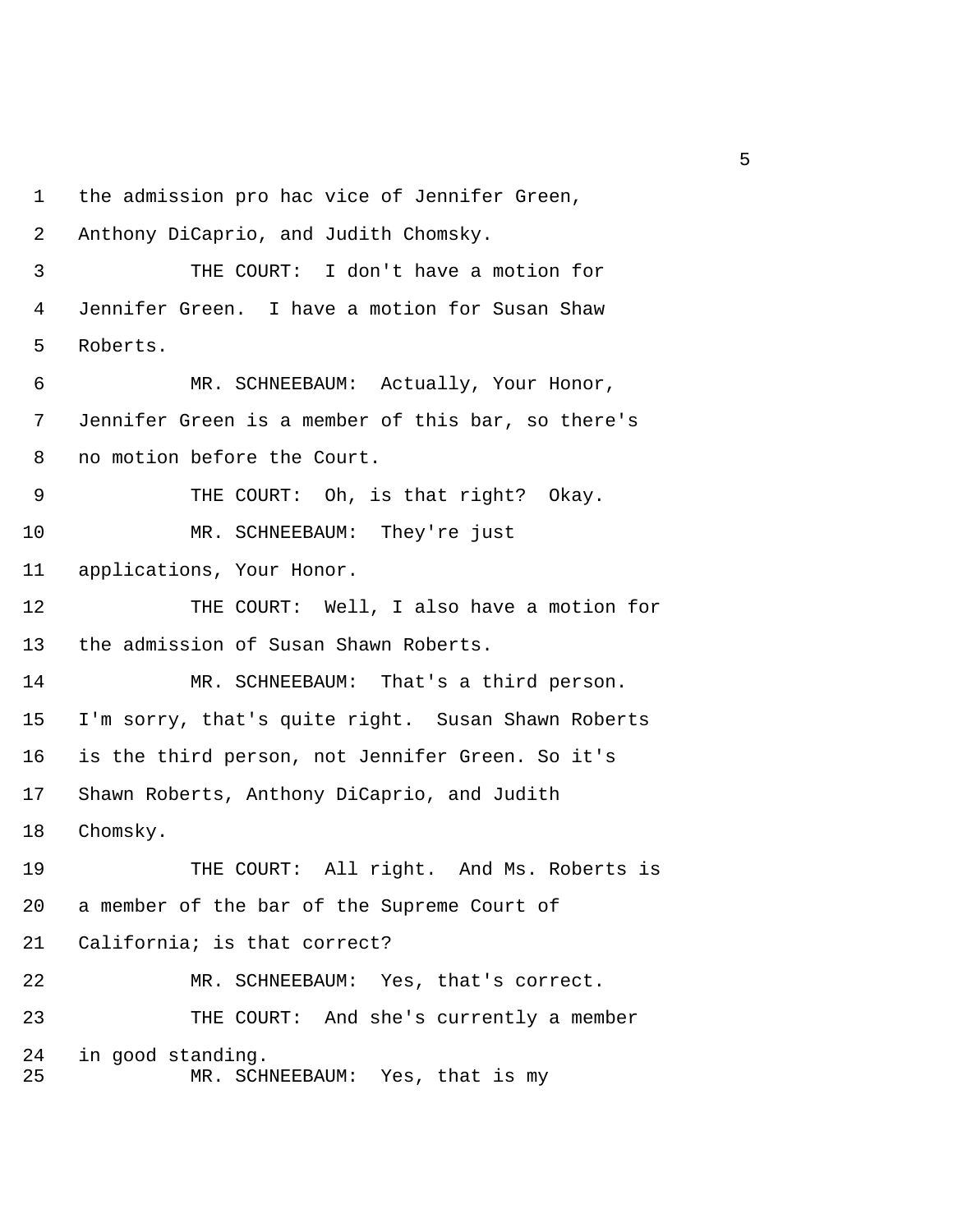1 understanding.

2 THE COURT: And you vouch for her, Mr. 3 Schneebaum. 4 MR. SCHNEEBAUM: I do, yes, sir. 5 THE COURT: Very well. Similarly with Ms. 6 Chomsky? 7 MR. SCHNEEBAUM: Ms. Chomsky is a member 8 of the bar of Pennsylvania and currently-- 9 THE COURT: All right. And currently is a 10 member in good standing. 11 MR. SCHNEEBAUM: Yes, she is. 12 THE COURT: And Mr. DiCaprio is a member 13 of the bar of the State of New York? 14 MR. SCHNEEBAUM: State of New York, yes. 15 THE COURT: And also is a member in good 16 standing. 17 MR. SCHNEEBAUM: Yes. 18 THE COURT: Very well. The Court will 19 admit Ms. Chomsky, Ms. Roberts, and Mr. DiCaprio 20 pro hac vice for the purposes of this case. 21 MR. SCHNEEBAUM: Thank you, sir. 22 THE COURT: Thank you, Mr. Schneebaum. The 23 Court will sign the order. 24 (Document signed by the Court.) 25 THE COURT: Do you want to swear in the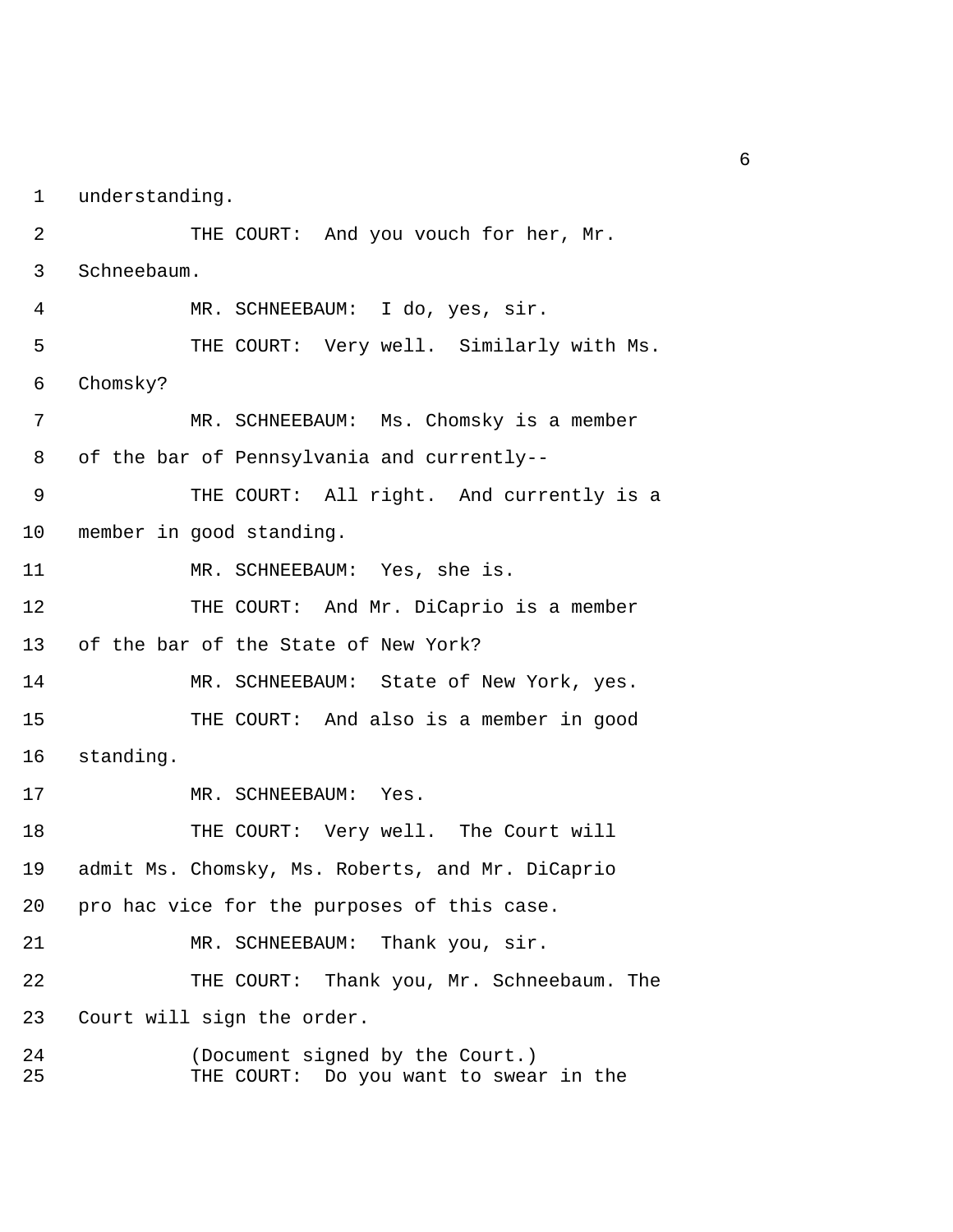1 interpreter at this time.

| $\overline{2}$ | THE CLERK: Oh, certainly.                                             |
|----------------|-----------------------------------------------------------------------|
| 3              | Would the interpreter, please, stand and                              |
| 4              | raise his right hand.                                                 |
| 5              | ISILIO COELHO, INTERPRETER, SWORN                                     |
| 6              | THE COURT: Your last name is Mr. Coelho;                              |
| 7              | is that correct?                                                      |
| 8              | THE INTERPRETER: Yes.                                                 |
| 9              | THE COURT: I see. And your first name                                 |
| 10             | is?                                                                   |
| 11             | THE INTERPRETER: Isilio.                                              |
| 12             | THE COURT: Isilio. I see. So                                          |
| 13             | that--thank you, Mr. Coelho.                                          |
| 14             | Counsel, the Court understands that this                              |
| 15             | matter is before the Court today for trial or                         |
| 16             | evidentiary hearing on the issue of damages alone.                    |
| 17             | Is that correct, Mr. DiCaprio? And the liability                      |
| 18             | issues has been resolved by the granting of the                       |
| 19             | default judgment by Judge Kessler.                                    |
| 20             | You contemplating putting on live                                     |
| 21             | witnesses?                                                            |
| 22             | MR. DICAPRIO: Yes, we are, Your Honor.                                |
| 23             | THE COURT: And how many witnesses do you                              |
| 24<br>25       | anticipate will be called?<br>MR. DICAPRIO: I believe, Your Honor, we |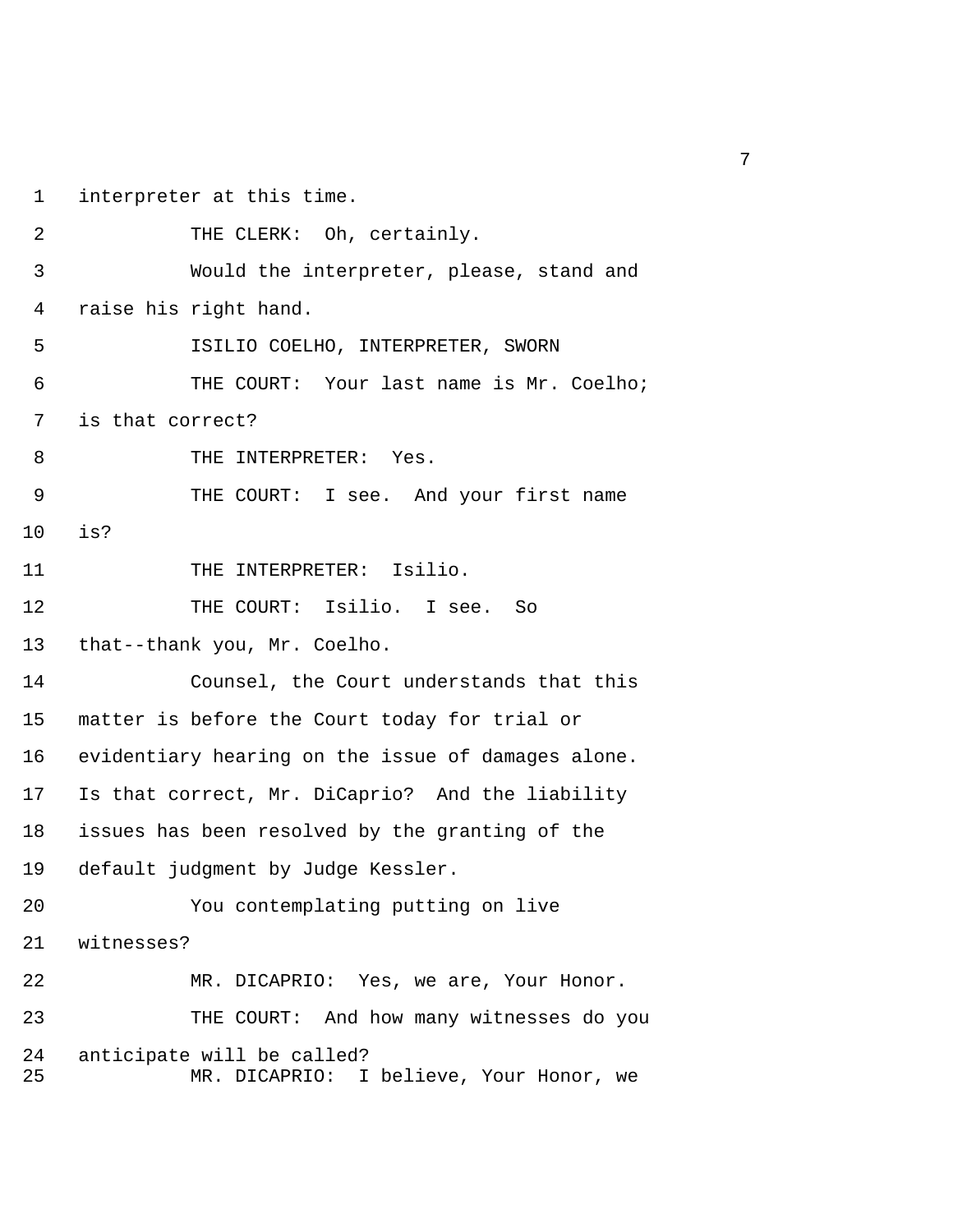1 have a total of five or six witnesses, three of 2 whom are experts. We also have testimony which we 3 hope to present to the Court, which was done by 4 video deposition in East Timor. That was done on 5 February 26 and February 27. One of those 6 depositions is a deposition of one of the 7 plaintiffs, and the other deposition is the 8 deposition of a witness to some of the events that 9 resulted in the death of one of the plaintiffs. 10 THE COURT: All right. The witnesses are 11 listed in the pleadings as Jane Does and John Does. 12 Will they be identified any further during this 13 hearing? 14 MR. DICAPRIO: We were going to ask the

15 Court for permission to continue to use their 16 pseudonyms because of the situation in which they 17 live. There is some grave concern about 18 retaliation as a result of their bringing this 19 action on an Indonesian military officer. We have 20 an order which has permitted that to this point, 21 and we were hoping that this Court would also allow 22 it.

23 THE COURT: Are the actual names of record 24 in the jacket under seal? 25 MR. DICAPRIO: Yes, Your Honor, they're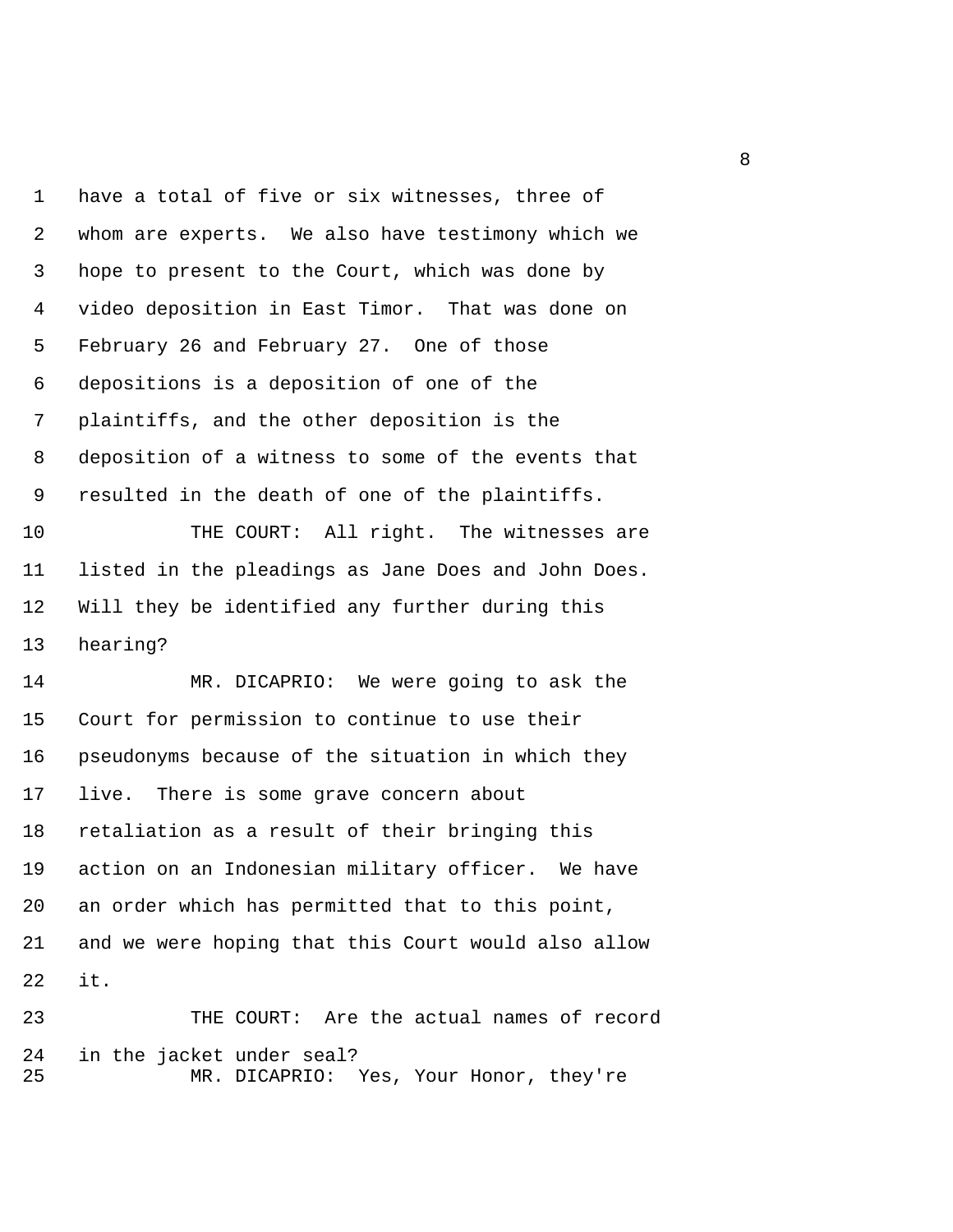1 under seal. And apparently Ms. Green went to the 2 Clerk's office yesterday and they are in an 3 affidavit and they are in the Clerk's vault. 4 THE COURT: Well, the Court will continue 5 to preserve the anonymity of the plaintiffs 6 throughout this hearing and until further order of 7 the Court. 8 MR. DICAPRIO: Thank you, Your Honor. 9 THE COURT: They will be identified as 10 numerically as Jane Doe 1, 2, 3, et cetera? 11 MR. DICAPRIO: Yes. There is a Jane Doe 12 1, and that is the only female plaintiff. 13 THE COURT: Right. The rest our John 14 Does? 15 MR. DICAPRIO: Yes, Judge. 16 THE COURT: One through what? Five? 17 MR. DICAPRIO: One through five. 18 THE COURT: One through five. 19 Mr. DiCaprio, do you know whether there 20 was proposed findings of fact and conclusions of 21 law that was submitted I think to the Chambers of 22 Judge Kessler? Were they also filed with the 23 Court? 24 MR. DICAPRIO: Yes, Your Honor, they 25 were--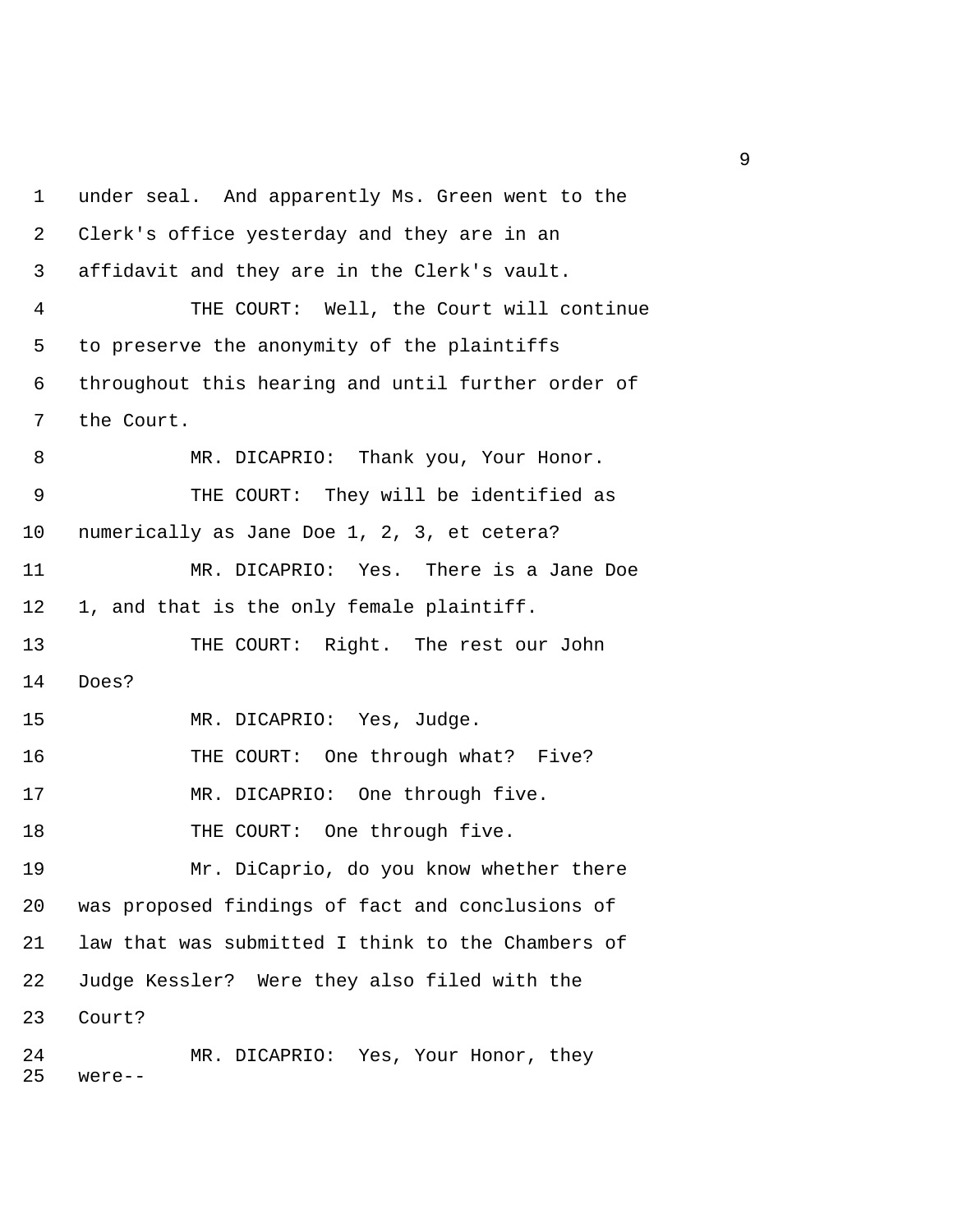1 THE COURT: All right.

| 2        | MR. DICAPRIO: --by local counsel.                                                  |
|----------|------------------------------------------------------------------------------------|
| 3        | THE COURT: Ms. Kay, do you know.                                                   |
| 4        | THE CLERK: No. It comes up as unsealed.                                            |
| 5        | THE COURT: Unsealed. All right.                                                    |
| 6        | Was there a request to unseal the file,                                            |
| 7        | Mr. DiCaprio? Are you aware of that?                                               |
| 8        | MR. DICAPRIO: I don't believe--                                                    |
| 9        | MR. SCHNEEBAUM: Yes, there was.                                                    |
| 10       | MR. DICAPRIO: Was there?                                                           |
| 11       | Yes, Judge.                                                                        |
| 12       | THE COURT: And Judge Kessler ruled on                                              |
| 13       | that?                                                                              |
| 14       | MR. SCHNEEBAUM: Yes, Your Honor.                                                   |
| 15       | THE COURT: Very well. Thank you. Fine.                                             |
| 16       | How do you wish to proceed, Mr. DiCaprio?                                          |
| 17       | Do you wish to make an opening statement?                                          |
| 18       | MR. DICAPRIO: With the Court's                                                     |
| 19       | permission, Your Honor, I would like to make an                                    |
| 20       | opening statement. I will try to keep it as brief                                  |
| 21       | as is possible.                                                                    |
| 22       | THE COURT: You anticipate three days; is                                           |
| 23       | that correct?                                                                      |
| 24<br>25 | MR. DICAPRIO: We do, Judge. Although--<br>THE COURT: Now, are your witnesses here? |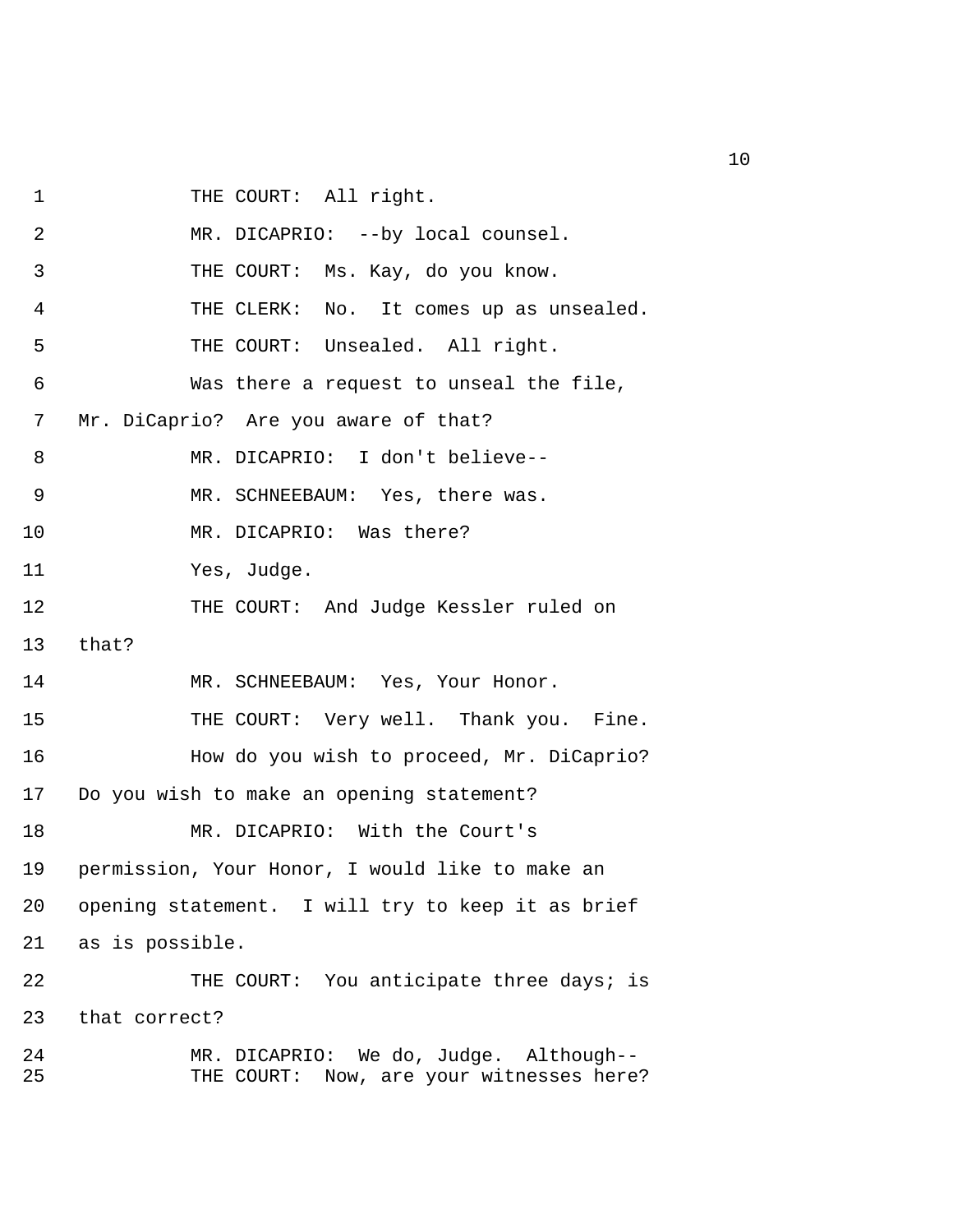1 You say you have three expert witnesses; is that 2 correct? 3 MR. DICAPRIO: Yes, Your Honor. 4 THE COURT: And they are experts in what 5 field? 6 MR. DICAPRIO: Our first witness is 7 present today in the courtroom. He's professor 8 Richard Tanter. He is a professor at the 9 University in Kyoto, Japan. He teaches 10 international relations. He also has his PhD, and 11 his area of specialty was the Indonesian Military 12 Intelligence Complex. 13 THE COURT: So the Professor Tanto-- 14 MR. DICAPRIO: Tanter, T-A-N-T-E-R. 15 THE COURT: T-E-R, Tanter. 16 MR. DICAPRIO: Yes. 17 THE COURT: Professor Tanter is here today 18 and he's prepared to testify? 19 MR. DICAPRIO: Yes, he is, Your Honor. 20 He'll be our first witness. 21 THE COURT: The experts are not here 22 today? 23 MR. DICAPRIO: The other two are--no, they 24 are not, Judge. 25 THE COURT: I see. And you anticipate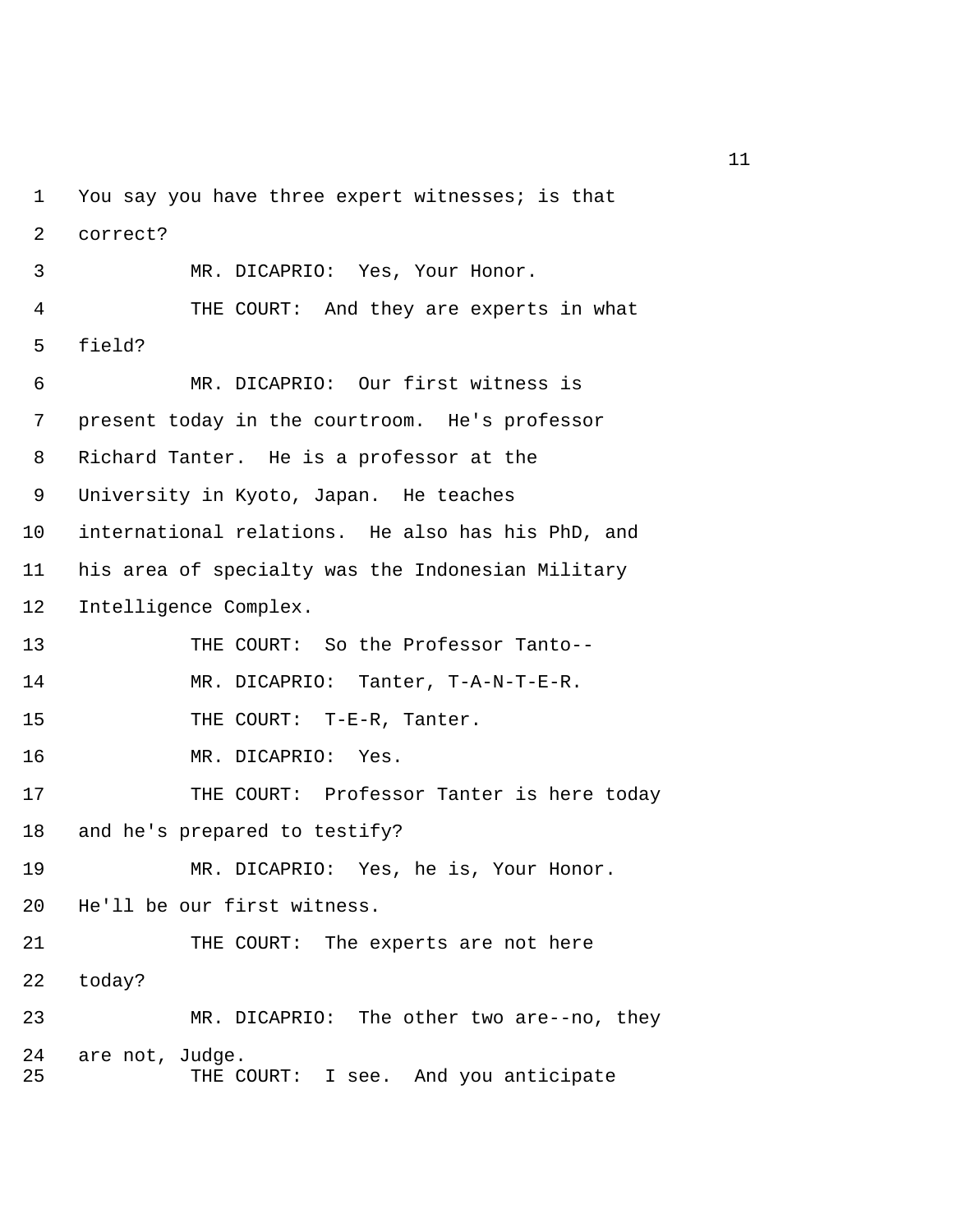1 they will be--

2 MR. DICAPRIO: Yes.

 3 THE COURT: --called tomorrow or the day 4 after or?

 5 MR. DICAPRIO: I presume that one of the 6 experts will be called tomorrow. That's Professor 7 Theodore Fokey (phonetic). He is a film producer 8 and worked for the United Nations in East Timor.

 9 THE COURT: I see. No. I'm trying to get 10 the logistics of how you anticipate having your 11 witnesses and presenting your testimony.

12 MR. DICAPRIO: I'm prepared to give the 13 Court a road map of exactly what we intend to do. 14 And I know that the case is unusual from the 15 perspective that it is a default, and we are asking 16 the Court to a substantial amount of time to hear 17 proof. And we're sensitive to that fact, and I 18 would like to explain the reasons for that.

19 I also would like to start out by thanking 20 the Court, all of us do, for the Court's 21 willingness to hear this case now. I know that the 22 Court had a number of matters that had to be 23 cleared from the Court's documents. So thank you, 24 Your Honor. 25 Your Honor, the case is an unusual case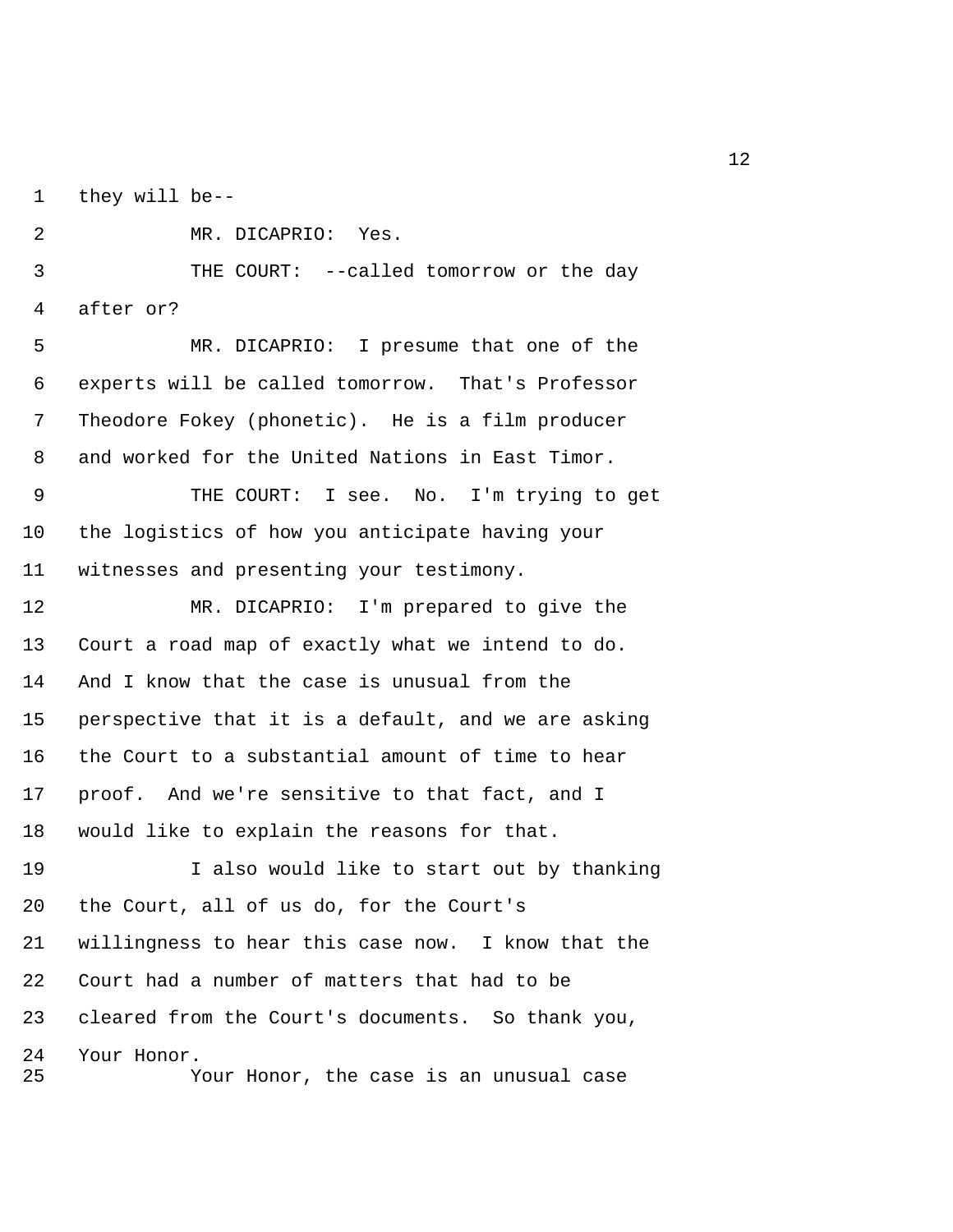1 for a number of reasons. And we recognize that 2 much of the testimony that we will be presenting is 3 disturbing. And that's one of the aspects of this 4 case which is unusual. One of the other aspects of 5 the case that the Court has noted that is unusual 6 is that we are presenting live witnesses. And the 7 witness--We're doing this, Your Honor, is because 8 the acts perpetrated upon the plaintiffs were of 9 such a brutal nature that they really cannot be 10 communicated effectively, other than through their 11 testimony. The types of acts that are outside of 12 our normal experience, and I think unless we 13 actually hear the proof, it's difficult to grasp 14 the true severity of these acts. 15 Also, Your Honor, I think the Court will

16 find--we hope the Court will find that the 17 defendant perpetrated not only these acts, but acts 18 against the entire population of East Timor in his 19 position in the Indonesian Military. And because 20 of the egregious nature of these acts, we are 21 seeking both compensatory and punitive damages.

22 As the Court has recognized, there has 23 been a judgement of default, which was dated 24 November 8, 2000, whereby the defendant was found 25 to be legally responsible for war crimes, crimes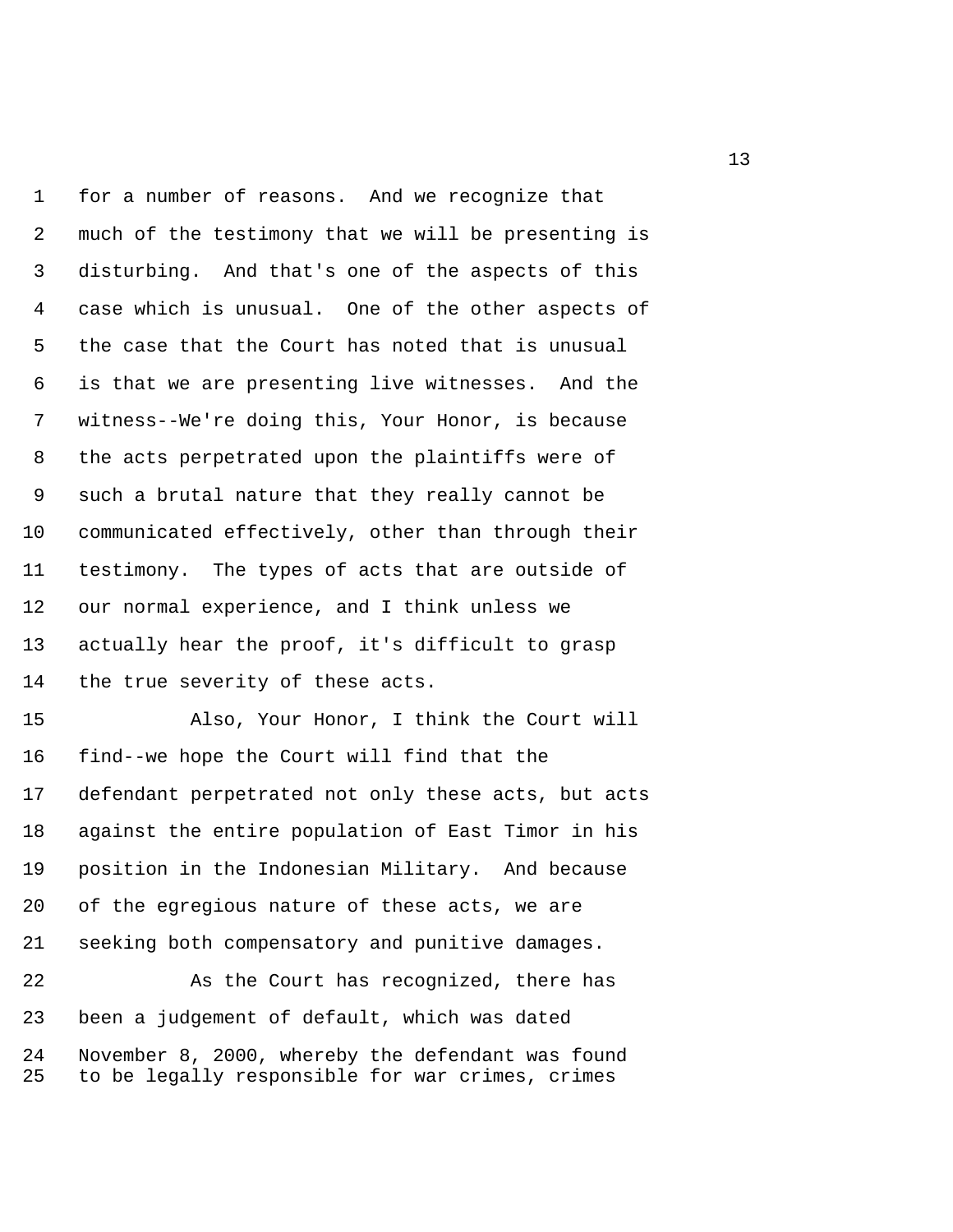1 against humanity, gross violations of Human Rights, 2 and other systematic and...

 3 We're also here, Your Honor, pursuant to 4 the provisions of the Torture Victims Protection 5 Act which was passed in 1992 and which verified and 6 justified the holding in the famous case of 7 Florida.

8 And finally, and perhaps most importantly, 9 Judge, we're before this Court in this jurisdiction 10 because the defendant was present in this 11 jurisdiction. He committed the acts that we 12 alleged and this may be the only form in which 13 these plaintiffs can address those acts. 14 THE COURT: He was served in this 15 jurisdiction, Mr. DiCaprio? 16 MR. DICAPRIO: I believe, Your Honor, he 17 was served in the airport at Dulles. Your Honor, I 18 would just like to give the Court a very brief 19 history and just to orient the Court to where East 20 Timor is, if I may. 21 THE COURT: Surely. 22 MR. DICAPRIO: Your Honor, this is the 23 Island of East Timor (indicating), which is 24 approximately the size of Massachusetts. 25 THE COURT: Do you contemplate introducing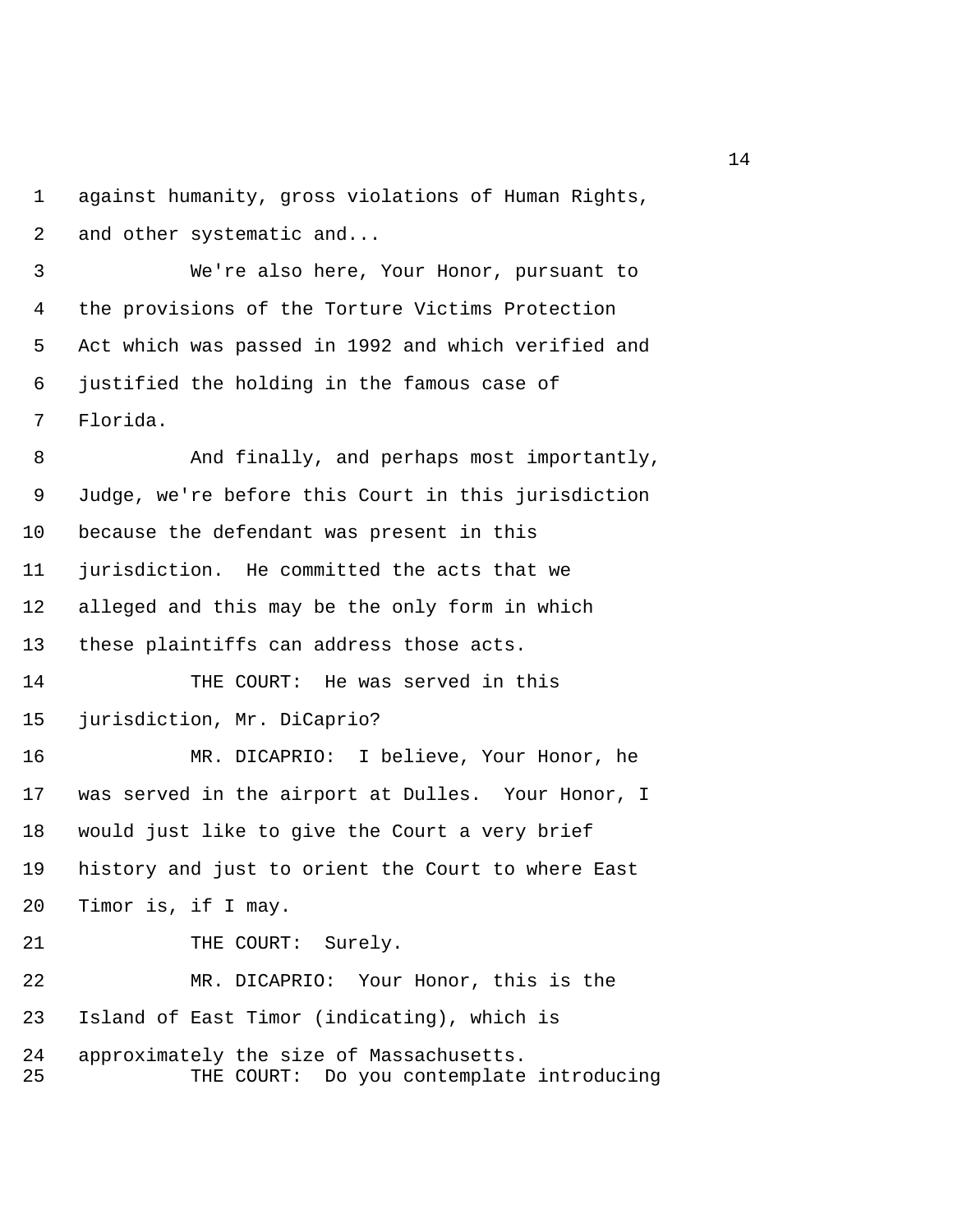1 anything that you refer to into evidence? If you 2 do, Mr. DiCaprio, I hope it's been identified. 3 MR. DICAPRIO: I believe it has been 4 marked, Your Honor. 5 THE COURT: So that the record is clear, 6 if you're referring to any exhibit or potential 7 exhibit, if you could use the exhibit number, it 8 would be helpful. 9 MR. DICAPRIO: Yes, Your Honor. This is 10 the eastern portion of the Island of Timor. The 11 western portion of the Island of Timor is currently 12 part of the Indonesian Nation. To orient the 13 Court, in terms of-- 14 THE COURT: You said that is the Island of 15 Timor? 16 MR. DICAPRIO: Yes. 17 THE COURT: So there is a single island 18 called Timor which is divided out into East Timor 19 and West Timor; is that correct? 20 MR. DICAPRIO: That's correct, Your Honor. 21 THE COURT: Where is the boundary on the 22 map that you made reference to earlier? 23 MR. DICAPRIO: This is the western portion 24 of the island, which is West Timor. What we've 25 presented in Exhibit No. 1 is East Timor.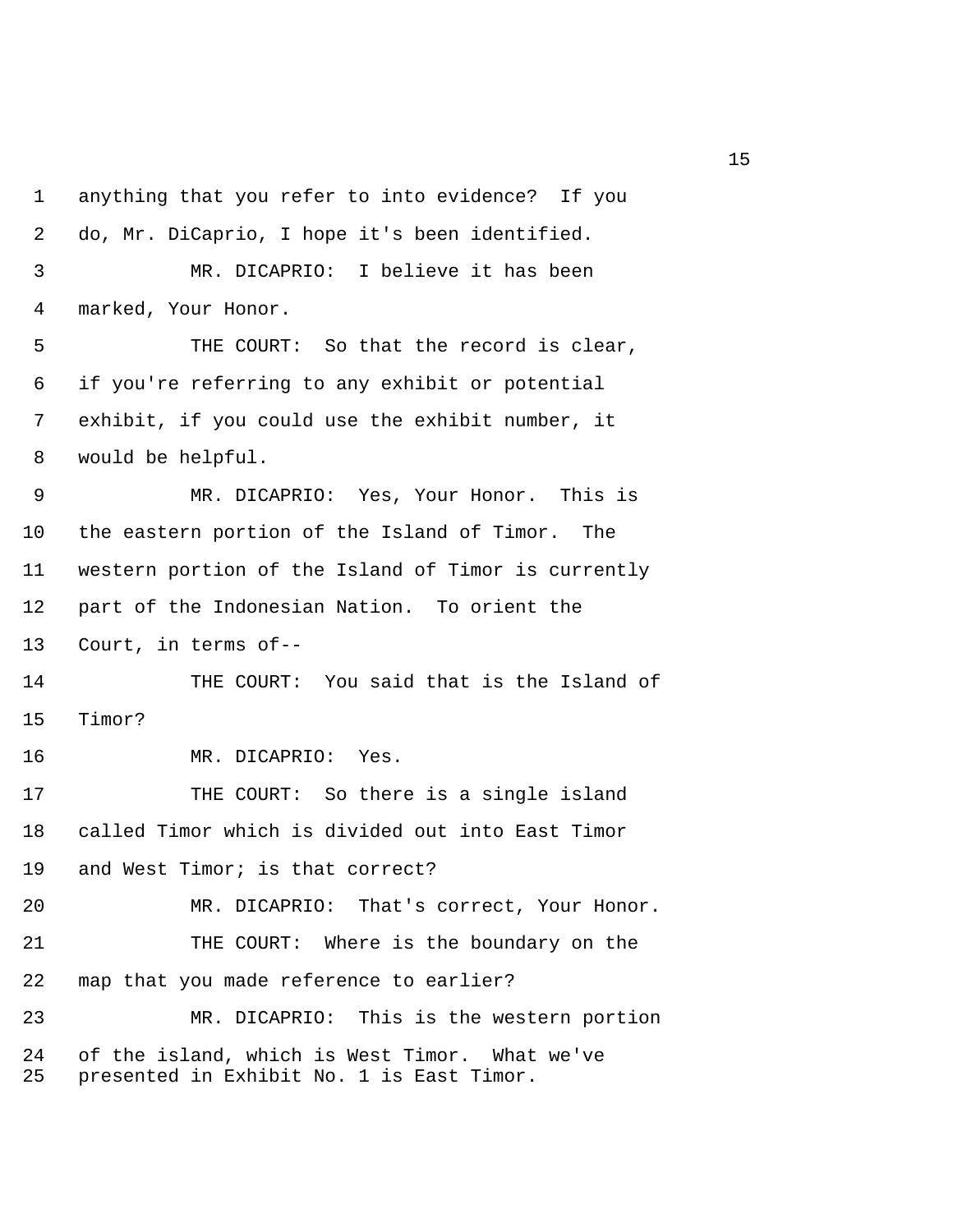1 THE COURT: So what's depicted there is 2 just East Timor? The island continues on beyond 3 that? 4 MR. DICAPRIO: Yes, Your Honor. 5 THE COURT: I see. 6 MR. DICAPRIO: And here is a map which 7 place East Timor between Indonesia and Australia. 8 It's about an hour and a half plane ride west of 9 Darwin, and the Island of Timor is located right 10 here (indicating). 11 THE COURT: I see. 12 MR. DICAPRIO: This Exhibit No. 2, Your 13 Honor. And to further-- 14 THE COURT: On the original exhibits that 15 you were referring to of East Timor is 16 exhibit--what's the number of that exhibit? 17 MR. DICAPRIO: That's Exhibit No. 1. 18 THE COURT: That's Exhibit No. 1? 19 MR. DICAPRIO: Yes. Exhibit No. 2 further 20 orients the location of Timor and between Indonesia 21 and Australia. And that is located, Your Honor, 22 right here (indicating.) 23 The reason the island is broken into West 24 and East Timor is because during the Colonial days, 25 the western portion of the island was a Dutch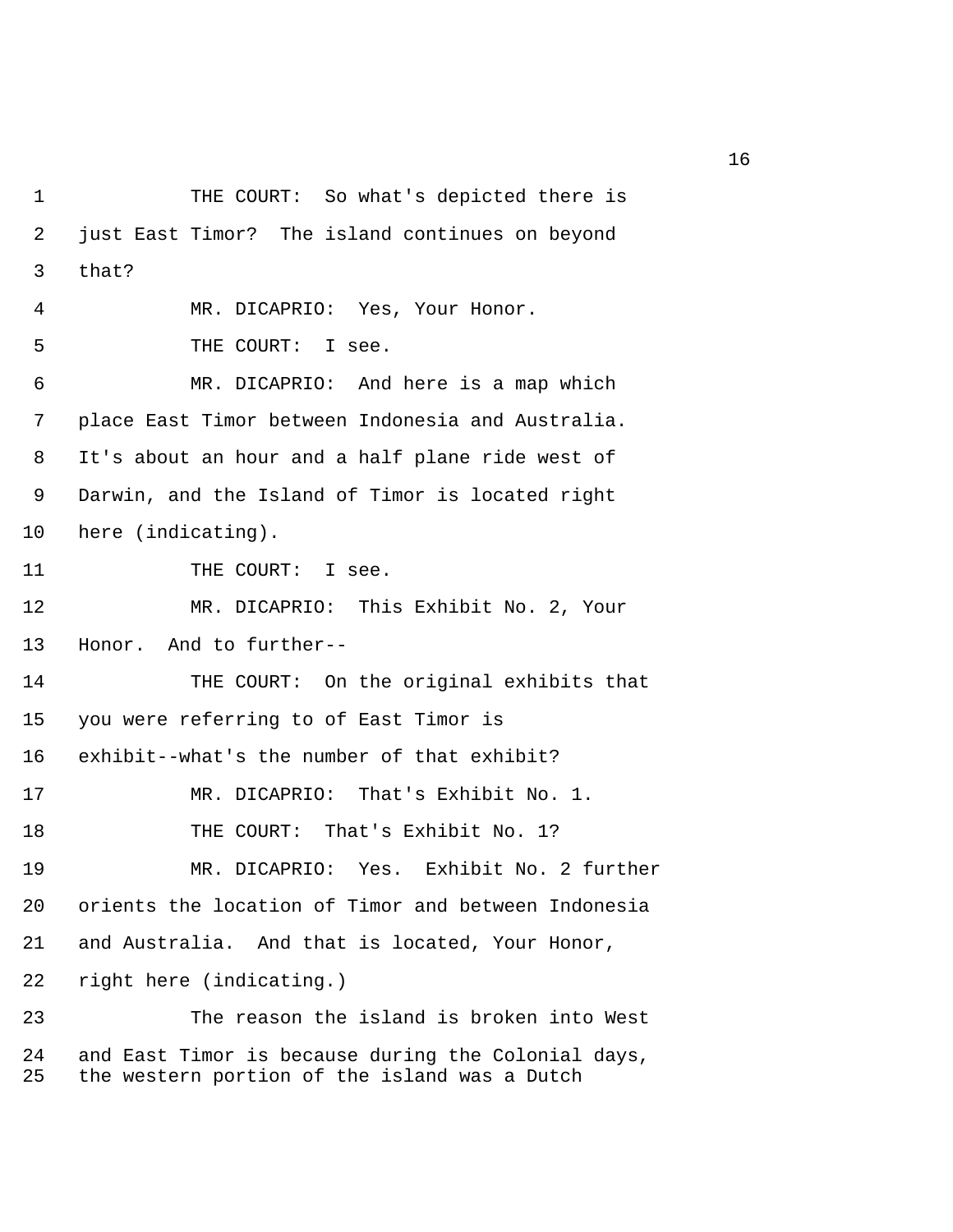1 Colony. The eastern portion of the island was a 2 Portuguese Colony. And the '40s when Indonesia 3 became an independent nation, West Timor became 4 part of Indonesia. East Timor remained a Colony of 5 Portugal until approximately the 1970s when the 6 Portuguese Empire started to decline.

 7 And in 1975, on November, 28, 1975, East 8 Timor declared its independence from Portugal. The 9 acts that started the process for which we 10 ultimately are here today, Your Honor, began on or 11 about December 7--excuse me, December 6, 1975, when 12 Indonesia invaded East Timor.

13 This invasion was a brutal invasion, was 14 followed by genocidal acts. And during the period 15 of 1975 through 1979, roughly one-third of the 16 population was killed. That was about 200,000 17 people. Since 1979, the Indonesian Rule has been 18 extremely repressive. There have been numerous 19 executions, force disappearances. The people of 20 East Timor have been subject to the most horrendous 21 forms of torture and repression.

22 One of the dates that's important to the 23 people of East Timor is the date of November 12, 24 1991. That date was the date of a massacre that 25 took place in a cemetery outside of Dili, which is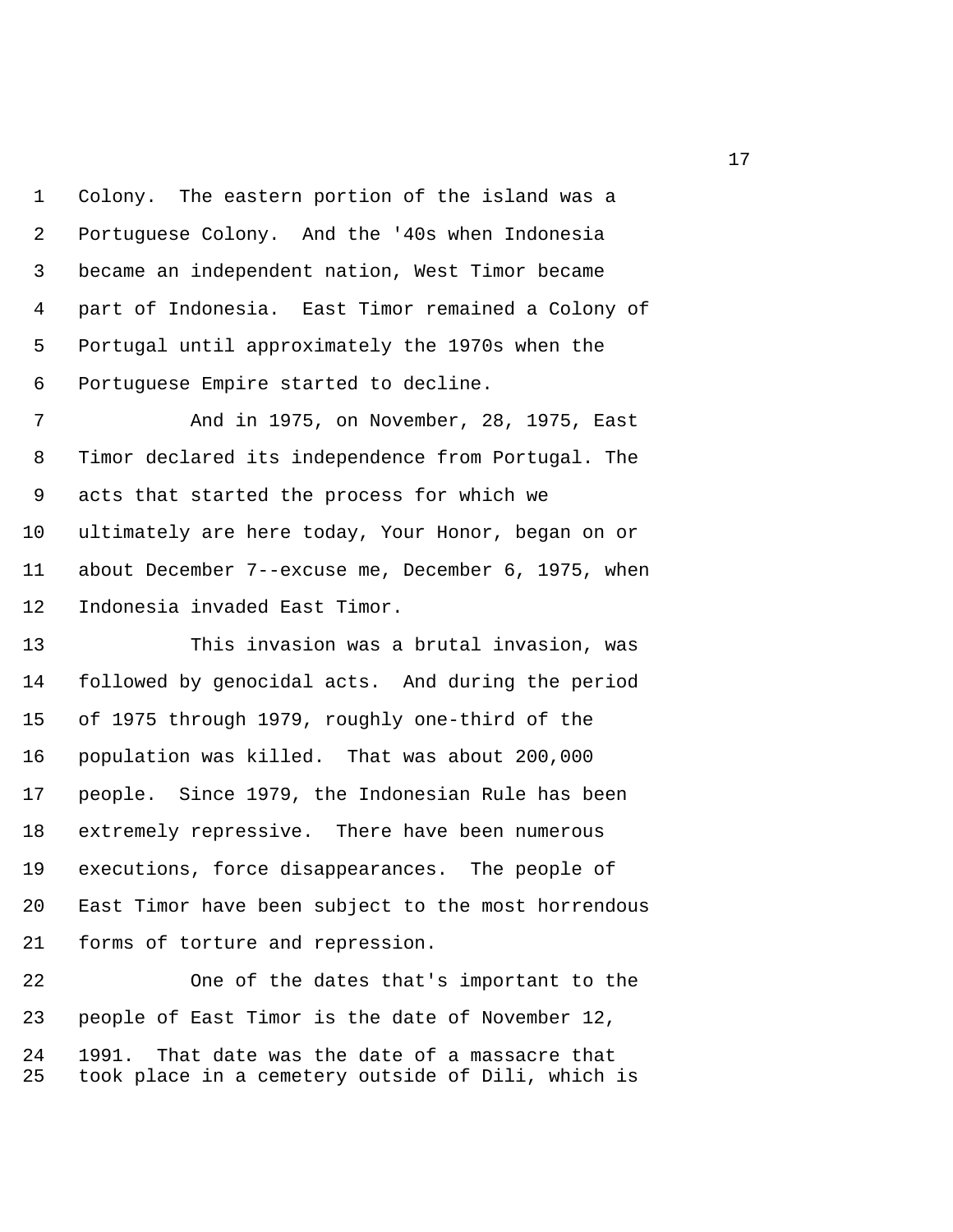1 the capitol of East Timor, and I'll try to locate 2 that. It's right here, Your Honor (indicating), on 3 the northern part of the island, like toward the 4 west.

 5 The Indonesian Military opened fire upon 6 hundreds of people who had been present at the 7 Santa Cruz cemetery peacefully mourning the death 8 of one of their young men who had been murdered by 9 the Indonesian Military.

10 The violence inflicted upon East Timorese 11 continued with some international attention as a 12 result of Santa Cruz. Eventually, once the 13 President of Indonesia, President Habibie, took 14 control in January of 1999, he announced that the 15 people of East Timor would be allowed to have a 16 vote referred to as the Popular Consultation. They 17 would be given two choices. They could remain as 18 an autonomous, yet integrated part of Indonesia, or 19 they could be an independent nation.

20 Following that announcement, the 21 repression, the torture, and the acts, which we 22 allege in the complaint, increased with greater and 23 rather intensity.

24 Eventually, there was a Popular 25 Consultation, which was held on August 30, 1999.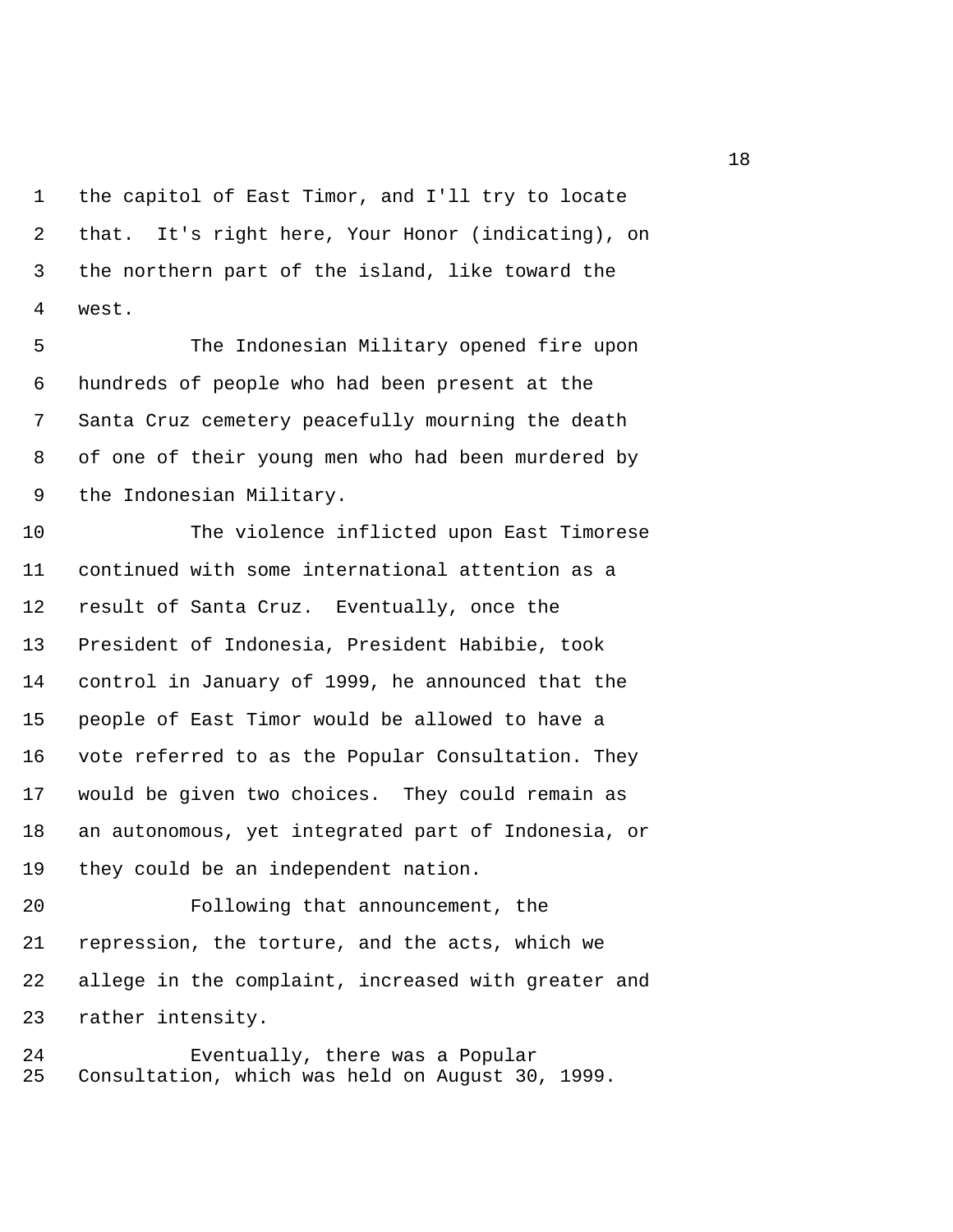1 And despite the fact that there was this 2 repression, 98 percent of the population turned out 3 to vote, and almost 79 percent of the population 4 voted for independence. As a result of that vote, 5 there was a waive of terror that was inflicted on 6 the East Timorese by the Indonesian Military, which 7 resulted in the acts for which we are here today.

 8 Your Honor, there are three plaintiffs who 9 are present that I would like to identify for the 10 Court by showing them to the Court.

11 Jane No. 1 is in the first bench. She is 12 here on her behalf. She was subject to the initial 13 invasion in 1975. Her home was burned down and she 14 was subsequently in term. And when she was 15 seven-months pregnant and was not released until 16 about two weeks before the birth of her child.

17 She also appears on behalf of her son, 18 John Doe 1, who was a very young man, a political 19 activist who was at the time, after the Popular 20 Consultation, went into hiding, but subsequently 21 encountered Indonesian Military. He was shot 22 because it was impossible to receive medical 23 attention. He ultimately--his foot ultimately 24 became infected and he subsequently died. 25 John Doe 2, Your Honor, who is next to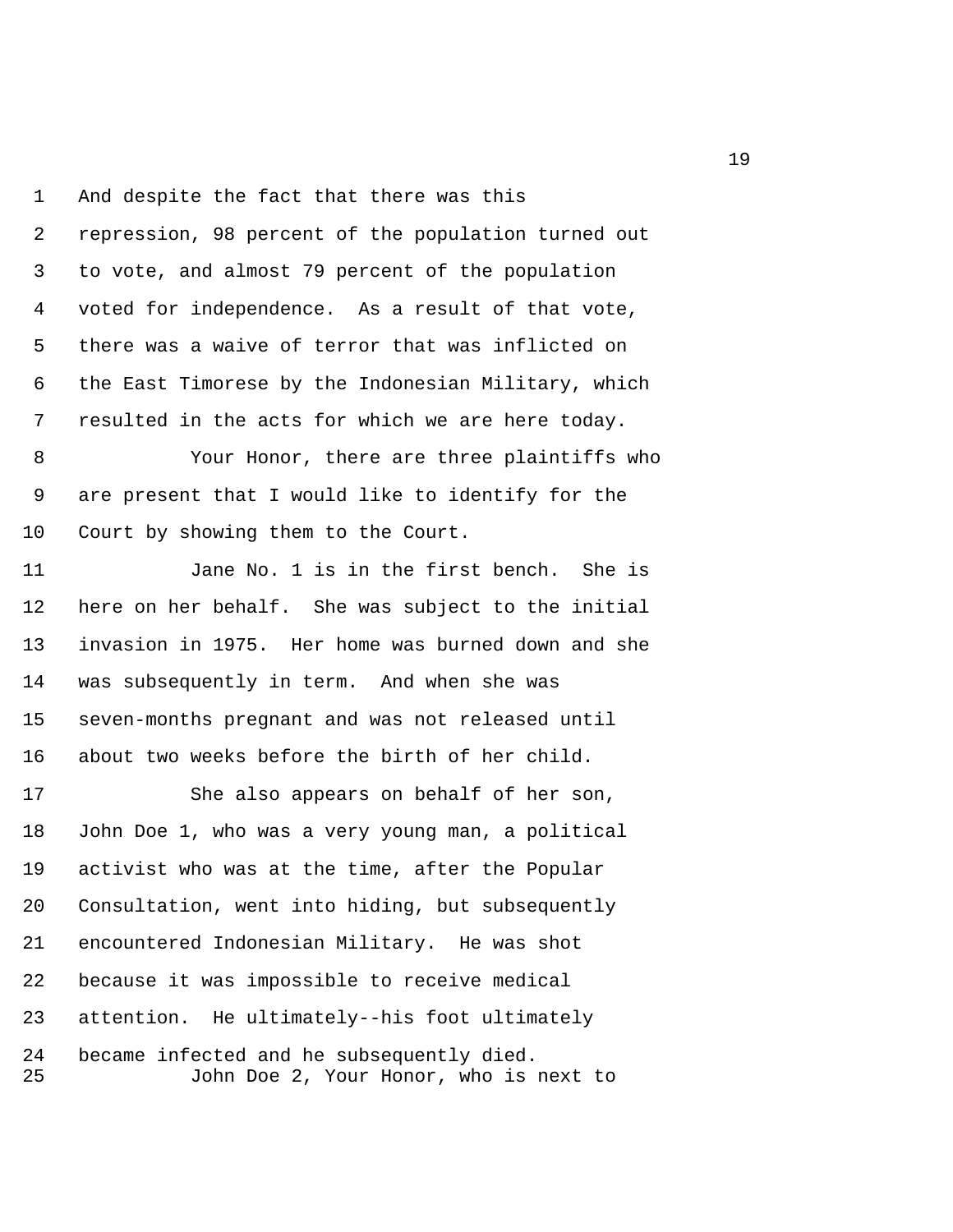1 Jane Doe 1, had a similar experience as John Doe 1. 2 John Doe 2 went into hiding and eventually when his 3 food, and those the food of the other people he was 4 with, ran out he returned to Dili. He encountered 5 Indonesian soldiers. They beat him. They took him 6 back to the barracks, beat him with a gun, and he 7 was shot. And because he was unable to get medical 8 attention, his left foot was amputated.

 9 John Doe 3, Your Honor, is a Human Rights 10 activist in East Timor, and he had been very active 11 prior to the Popular Consultation educating the 12 people. He had been arrested a number of times 13 after the announcement of the results of the 14 Consultation on September of 1999.

15 He was deported to West Timor where he 16 remained for approximately one month. He also 17 brings this case on behalf of his father, John Doe 18 4. John Doe 4, after the Popular Consultation was 19 announced, was subjected to--his home was burned 20 down and he and most of his family were required to 21 flee their home. John Doe 3 also presents this 22 case on behalf of his deceased brother, his older 23 brother, John Doe 5, who was brutally tortured, 24 mutilated, and then murdered.

25 Your Honor, I made a reference to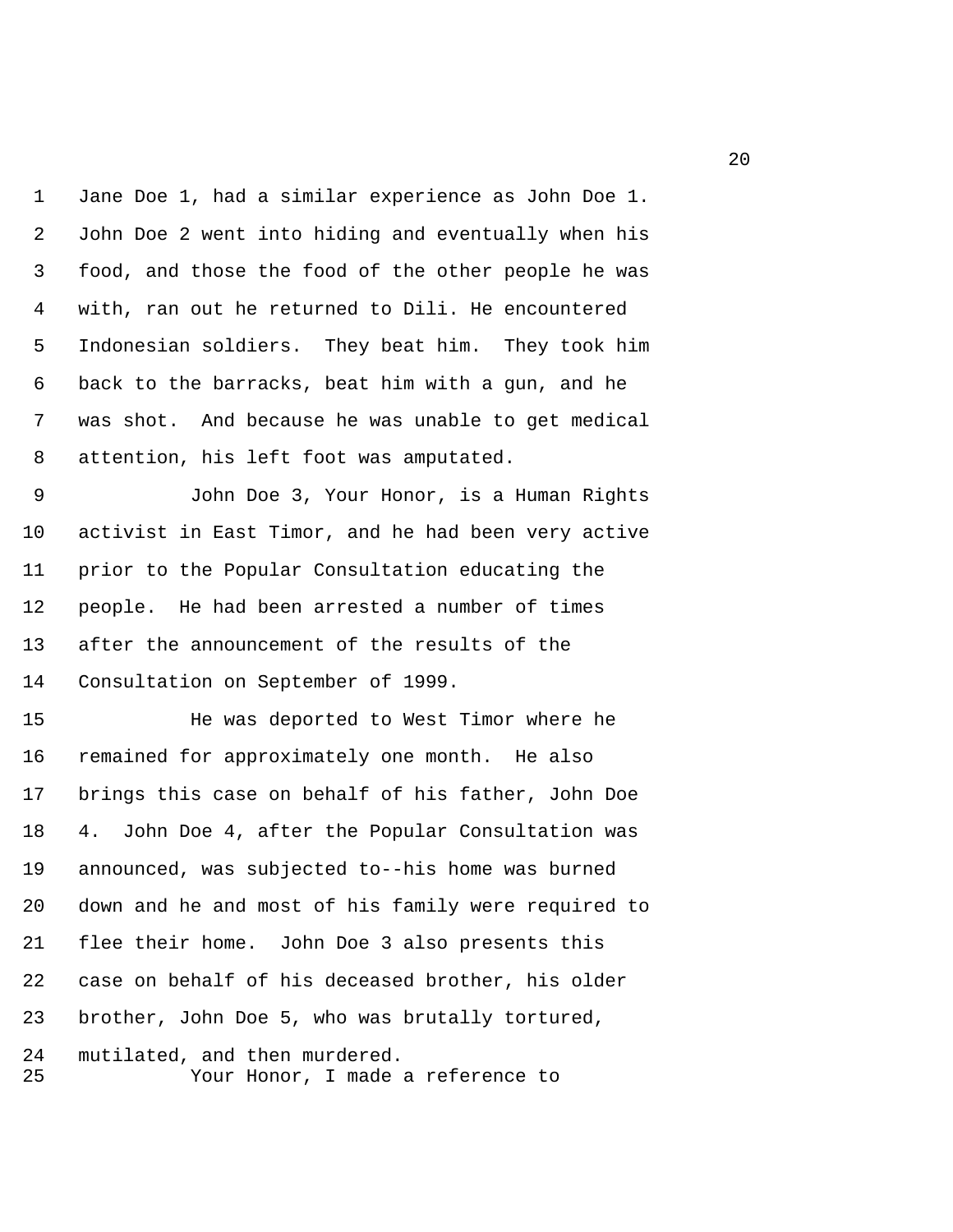1 Professor Tanter. And Professor Tanter will 2 establish a number of things. First of all, he 3 will establish that the defendant had a career as a 4 military officer in the Indonesian Military. He 5 not only took part in the initial invasion of East 6 Timor in 1975 as a junior officer, but he was also 7 present in other areas in Indonesia where gross 8 acts of Human Rights abuses took place. 9 From 1990 onward, the defendant had a very 10 successful career in the Indonesian Military. He 11 became and was a well experienced infantry member. 12 And in 1998 or 1999, he reached the rank of 13 Lieutenant General. 14 In 1999, and during the period of time 15 which the allegations in this lawsuit referred to, 16 he was the Army Deputy Chief of Staff and, 17 therefore, he was the principal aide of the Army 18 Chief of Staff. He was third in command. Above 19 him was the Chief of Staff and above the Chief of 20 Staff was the Commander of the Armed Forces. 21 Dr. Tanter will provide testimony that the 22 defendant was aware of the acts that took place was 23 knew and should have known of the acts that were 24 going to take place. And more importantly, Your 25 Honor, he helped to prepare a military manual which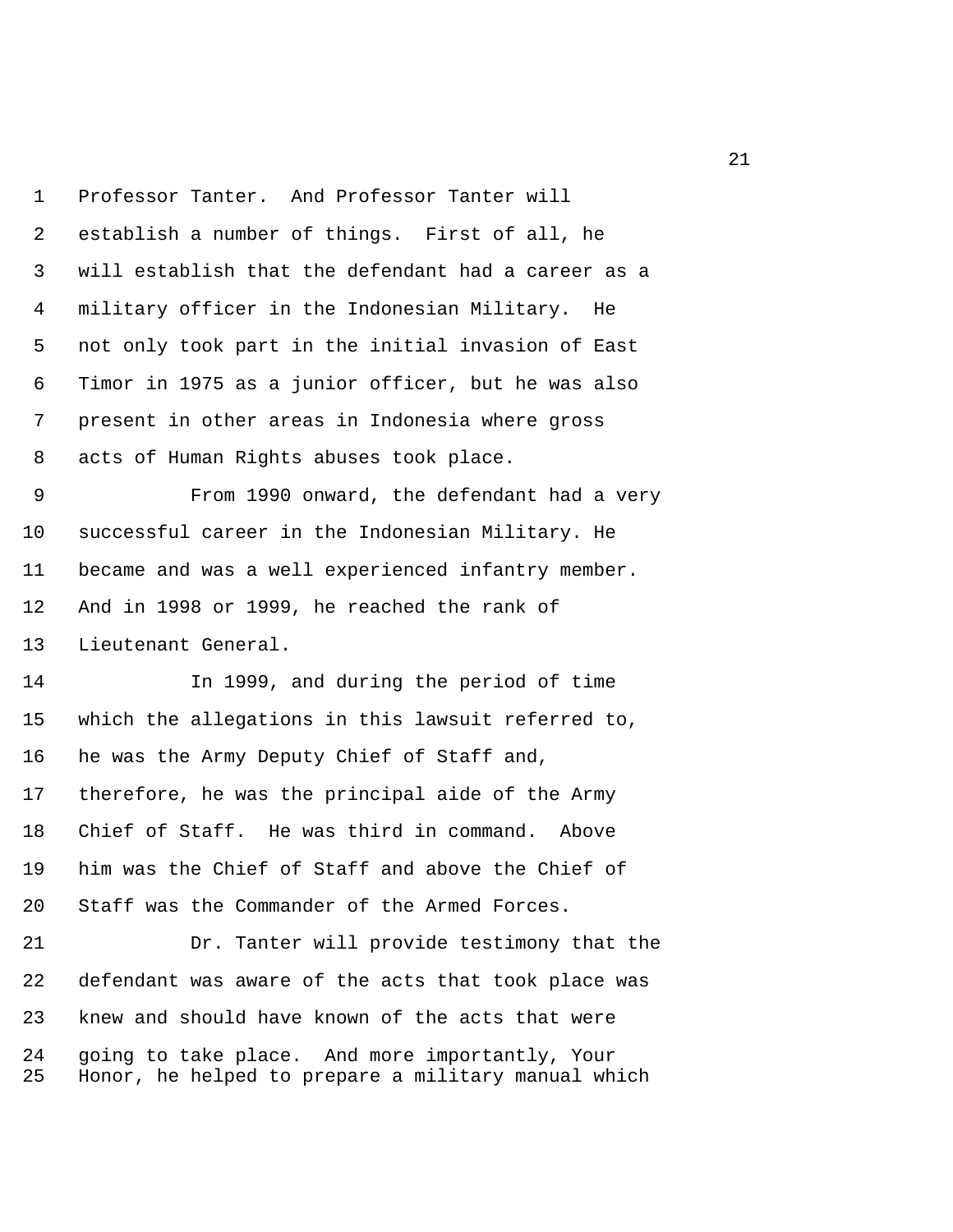1 provided the description of the types of skills an 2 Indonesian Military would have, such as terror, 3 kidnapping, psychological operations, sabotage, and 4 agitation. 5 THE COURT: You stated, Mr. DiCaprio, 6 Professor Tanter was No. 3 in command; is that 7 correct? 8 MR. DICAPRIO: Now, the defendant was the 9 third most-- 10 THE COURT: No. 3? 11 MR. DICAPRIO: Yes. 12 THE COURT: I see. Was Professor Tanter 13 at that time in the Indonesian Military? 14 MR. DICAPRIO: No, he wasn't. 15 THE COURT: I see. I see. 16 MR. DICAPRIO: No. Your Honor, 17 he--Professor Tanter is an Australian-- 18 THE COURT: I see. 19 MR. DICAPRIO: --who has studied and 20 written extensively. 21 THE COURT: Correct. So you're referring 22 to the Defendant Lumintang who came up through the 23 rank and became No. 3-- 24 MR. DICAPRIO: That's correct. 25 THE COURT: --during the relevant period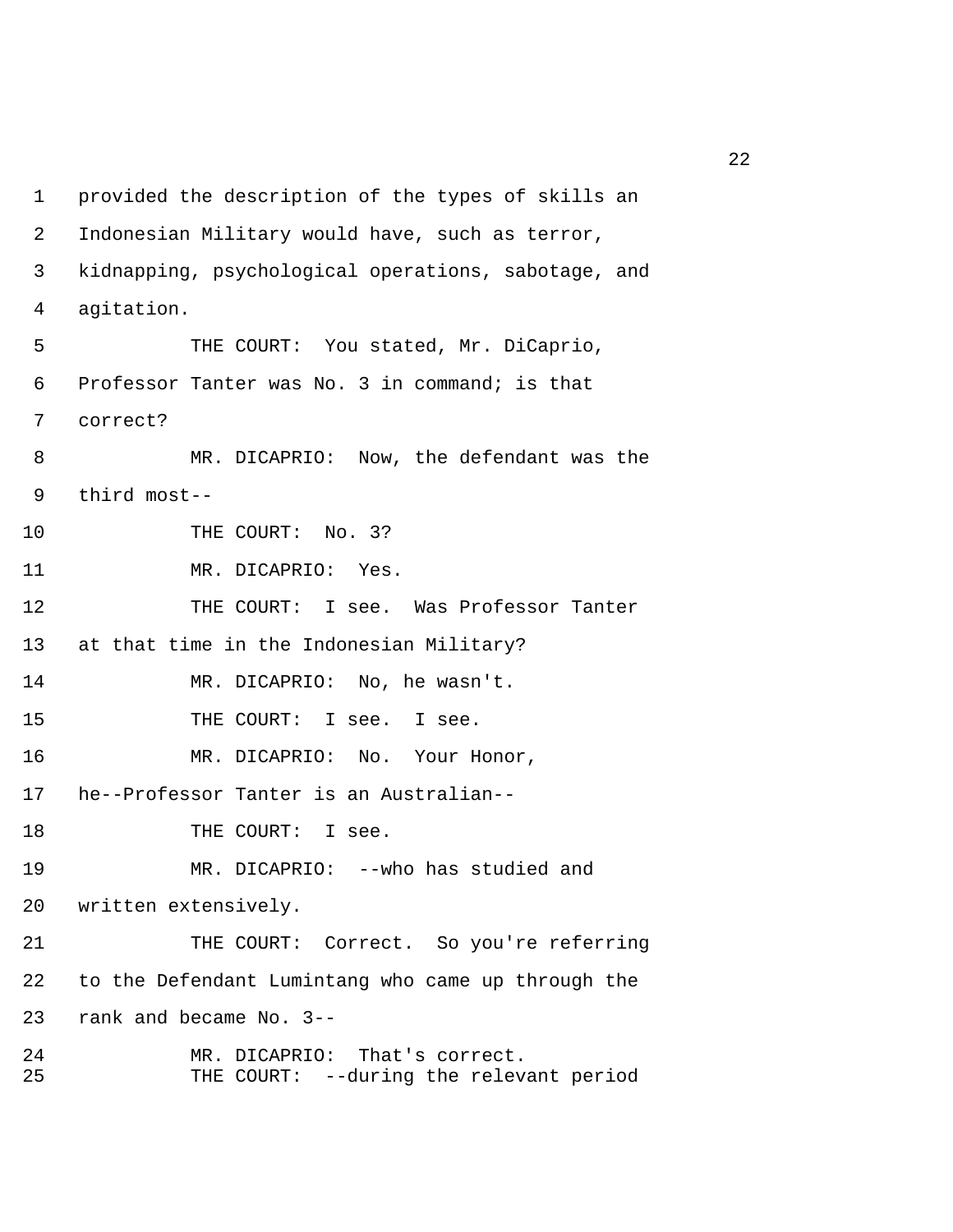1 here?

 2 MR. DICAPRIO: That's correct, Your Honor. 3 THE COURT: The No. 1 was the Army Chief 4 of Staff. Was he located in East Timor or was he 5 located in Indonesia? 6 MR. DICAPRIO: I believe he was located in 7 Indonesia, Your Honor. 8 THE COURT: So essentially the defendant 9 was No. 2 in the hiearchy located in East Timor; is 10 that correct? 11 MR. DICAPRIO: He was the No. 2 in the 12 military, and part of his responsibility was East 13 Timor. 14 THE COURT: Yes. 15 MR. DICAPRIO: And part of his role-- 16 THE COURT: Was he located physically in 17 East Timor or-- 18 MR. DICAPRIO: He was in and out of East 19 Timor regularly, Your Honor. I believe he had 20 other obligations. But as it relates to this 21 lawsuit, part of his duties included the 22 organization, implementation, and the effectuation 23 of the policy that ultimately drove hundreds of 24 thousands of the East Timorese in deportation in 25 West Timor after the vote was announced and the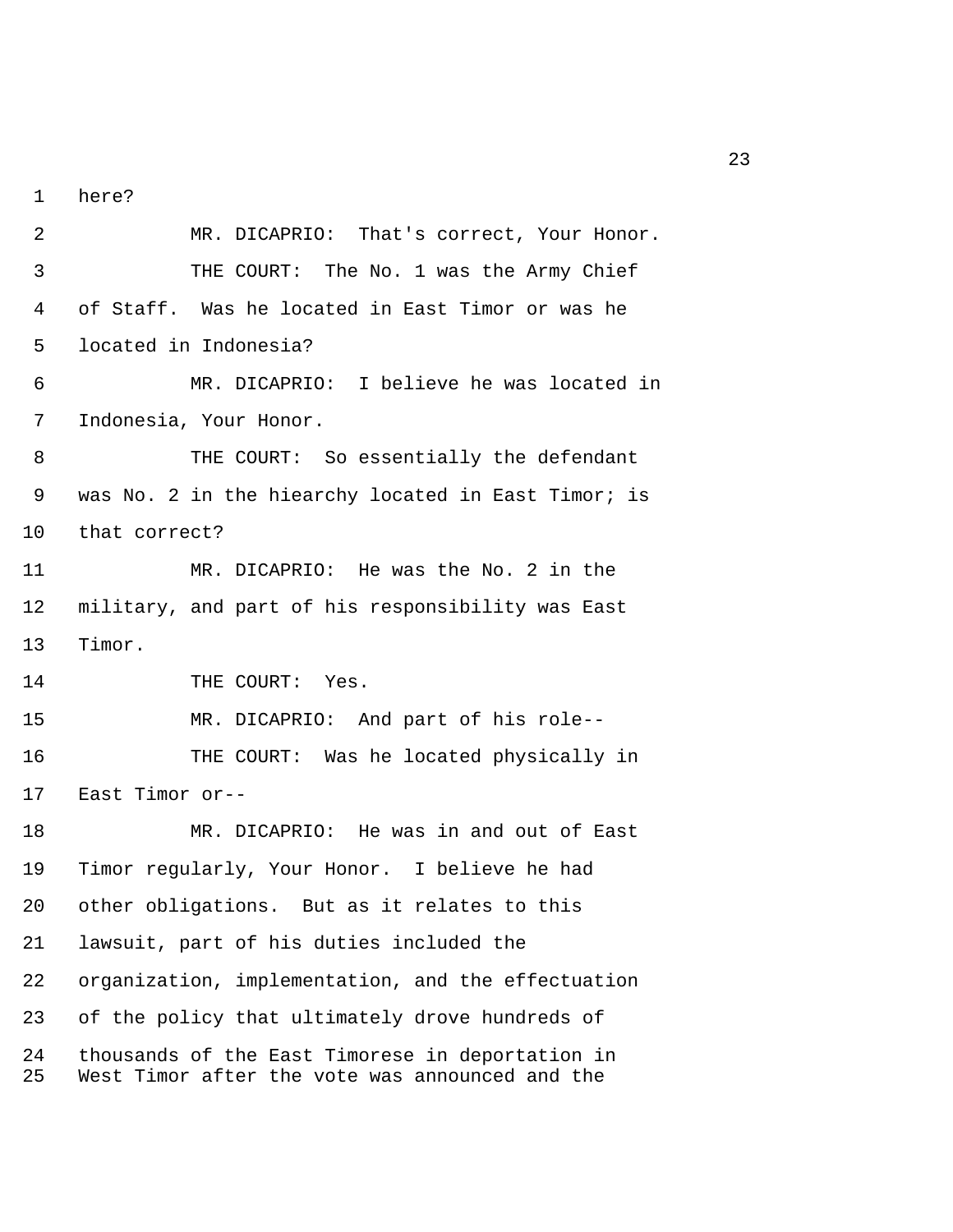1 massive destruction that occurred.

 2 It was his job to carry out the plan. And 3 Professor Tanter will describe the very copious 4 plans made by the Indonesian Military in concert 5 with Indonesian militia to effectuate the 6 devastation.

 7 As I mentioned, Your Honor, we have also 8 Theodore Fokey, who will present a brief video to 9 give the Court an idea of what East Timor looks 10 like and to give the Court some sense of the 11 destruction. And Stella Xbock (phonetic), who is a 12 clinical licensed social worker, has evaluated each 13 of the plaintiffs. And she will testify as to 14 their current--she will provide a diagnosis and a 15 prognosis to the Court.

16 Our first witness, as I indicated, will be 17 Professor Tanter. And Professor Tanter will be 18 questioned and presented by Judith Chomsky.

19 THE COURT: All right.

20 MR. DICAPRIO: Your Honor, thank you.

21 THE COURT: All right. Thank you, Mr.

22 DiCaprio.

23 Ms. Chomsky or Mr. DiCaprio, I assume Dr. 24 Tanter and the other experts are going to be 25 discussing the circumstances of the environment, if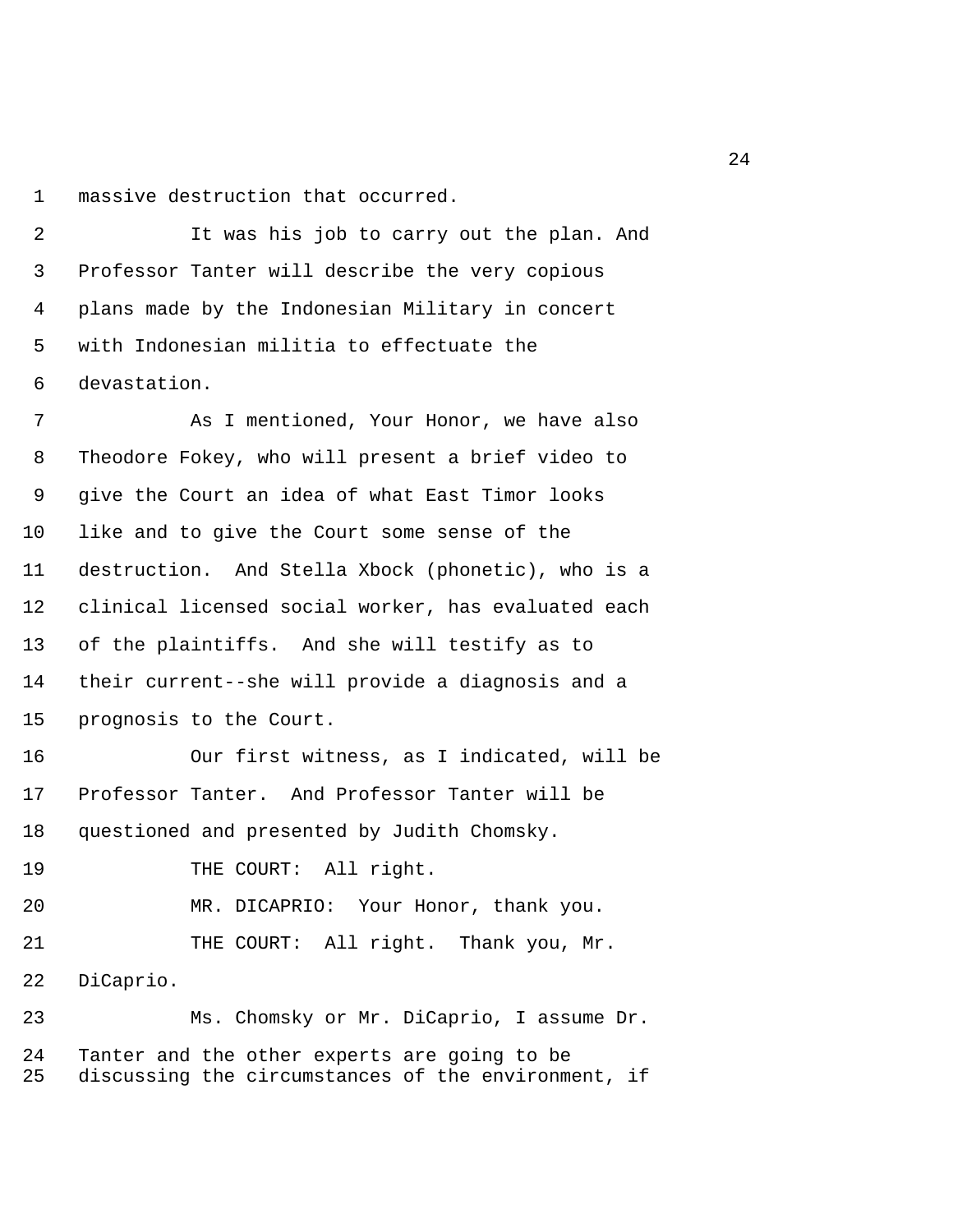1 you will, that led up to the--

```
 2 MS. CHOMSKY: Injured. 
  3 THE COURT: --injuries that occurred. With 
  4 respect to the damage component, there's going to 
  5 be testimony from, what, individuals, a videotape 
  6 will go to the damages. That is the simple issue 
  7 before this courtroom assessment in measurement of 
 8 damages? 
 9 MS. CHOMSKY: I believe that the testimony 
10 of the individual plaintiffs will go to the issue 
11 of compensatory damages, but we believe the expert 
12 testimony; that is, the testimony especially of 
13 Professor Tanter, goes to the issue of punitive 
14 damages. 
15 THE COURT: Very well. You may proceed 
16 then. 
17 MS. CHOMSKY: Thank you.
18 THE COURT: Swear in Dr. Tanter.
19 RICHARD TANTER, PLAINTIFFS' WITNESS, SWORN 
20 DIRECT EXAMINATION 
21 BY MS. CHOMSKY:
22 Q Professor Tanter, could you briefly tell 
23 us where you're employed-- 
24 THE COURT: Can we have his name 
25 officially, Ms. Chomsky--
```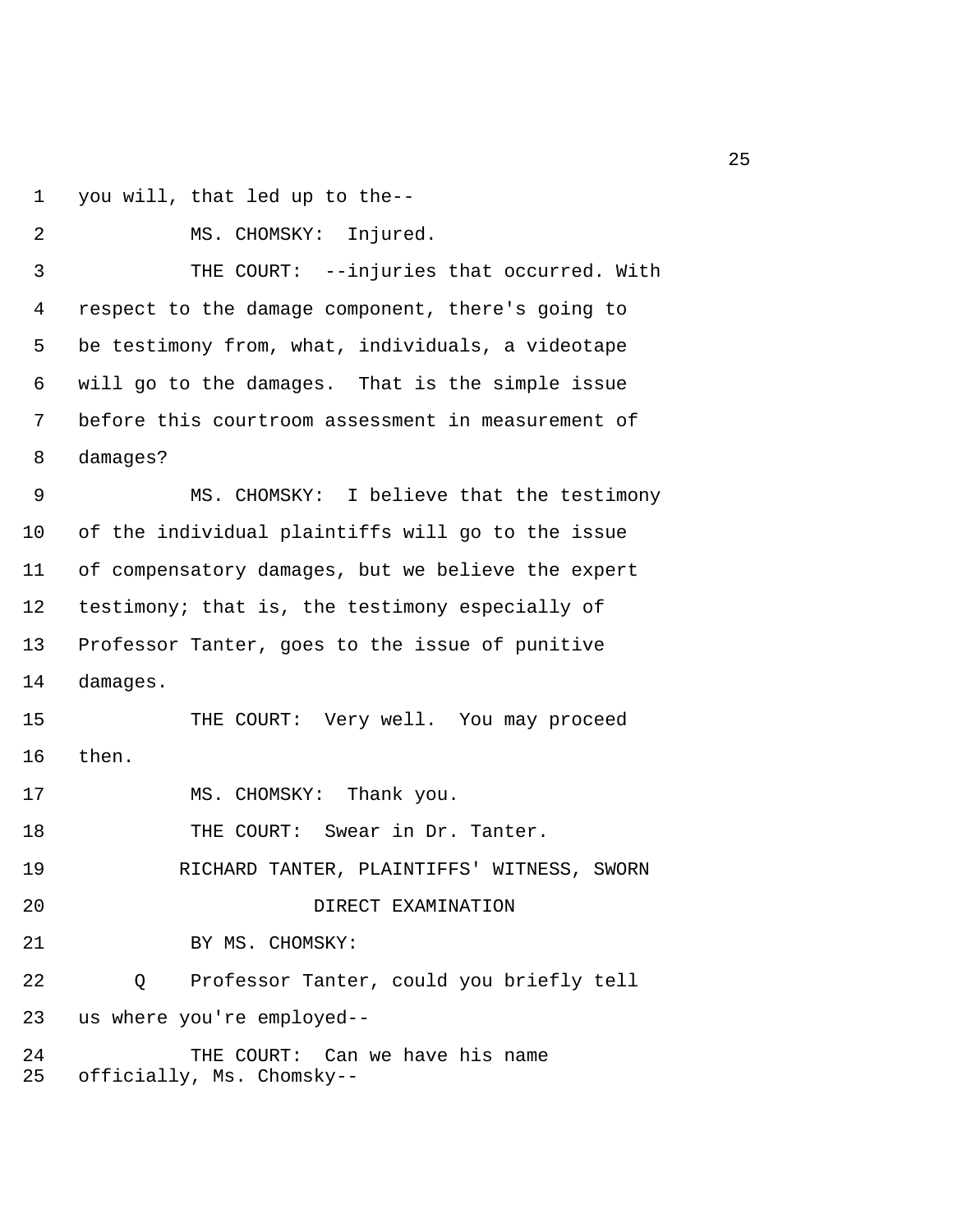1 MS. CHOMSKY: It's Richard Tanter.

 2 THE COURT: No, no. I would like it from  $3$  the-- 4 MS. CHOMSKY: Okay. 5 THE COURT: --witness under oath. 6 MS. CHOMSKY: Okay. 7 BY MS. CHOMSKY: 8 Q Would you, please, give us your name and 9 present residence. 10 A My name is Richard Tanter. I presently 11 live in Kyoto, Japan. 12 Q And by whom are you employed? 13 A Kyoto Seika University. Seika, S-E-I-K-A. 14 0 And where is that located? 15 A In the City of Kyoto in Japan. 16 Q Would you describe the area of your 17 specialization? 18 A I am a specialist in international 19 relations and in comparative politics; in 20 particular, Indonesia and Japan. And I have worked 21 on the area of Indonesia, which in this case 22 includes East Timor for some decades now. 23 THE COURT: Could we briefly have 24 Professor Tanter's C.V. or educational background? 25 MS. CHOMSKY: Yes, I'm about to ask him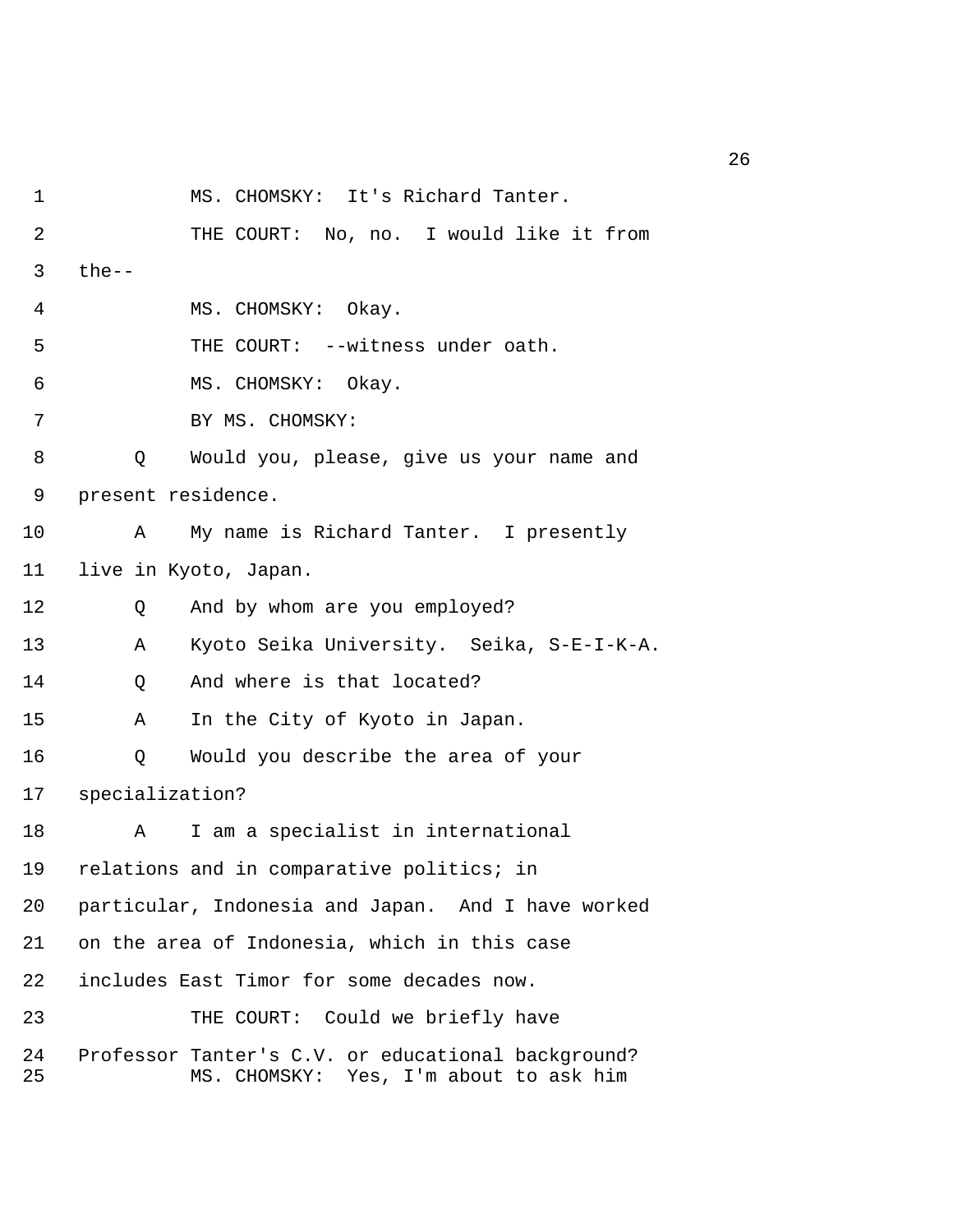1 to. 2 THE COURT: Very well. 3 BY MS. CHOMSKY: 4 Q I'm showing you what's been marked Exhibit 5 4 and ask you identify it. 6 A This-- 7 MS. CHOMSKY: And I'm going to hand up a 8 copy to the Court. 9 THE COURT: Yes. 10 BY MS. CHOMSKY: 11 Q Professor Tanter, can you identify what's 12 been marked as Exhibit 4? 13 A Yes. This is my curriculum vitae. It 14 lists my education, present position, teaching 15 responsibilities, prior academic experience, and 16 principle publications, and unpublished papers, 17 conference papers. 18 Q Professor Tanter, do you speak and read 19 Indonesian? 20 A I read Indonesian. My spoken Indonesian 21 is now sadly declined since I've been living in 22 Japan for 12 years. 23 Q But you do read? 24 A I do, indeed, read Indonesian, yes. 25 Q Do you lecture at the Military College in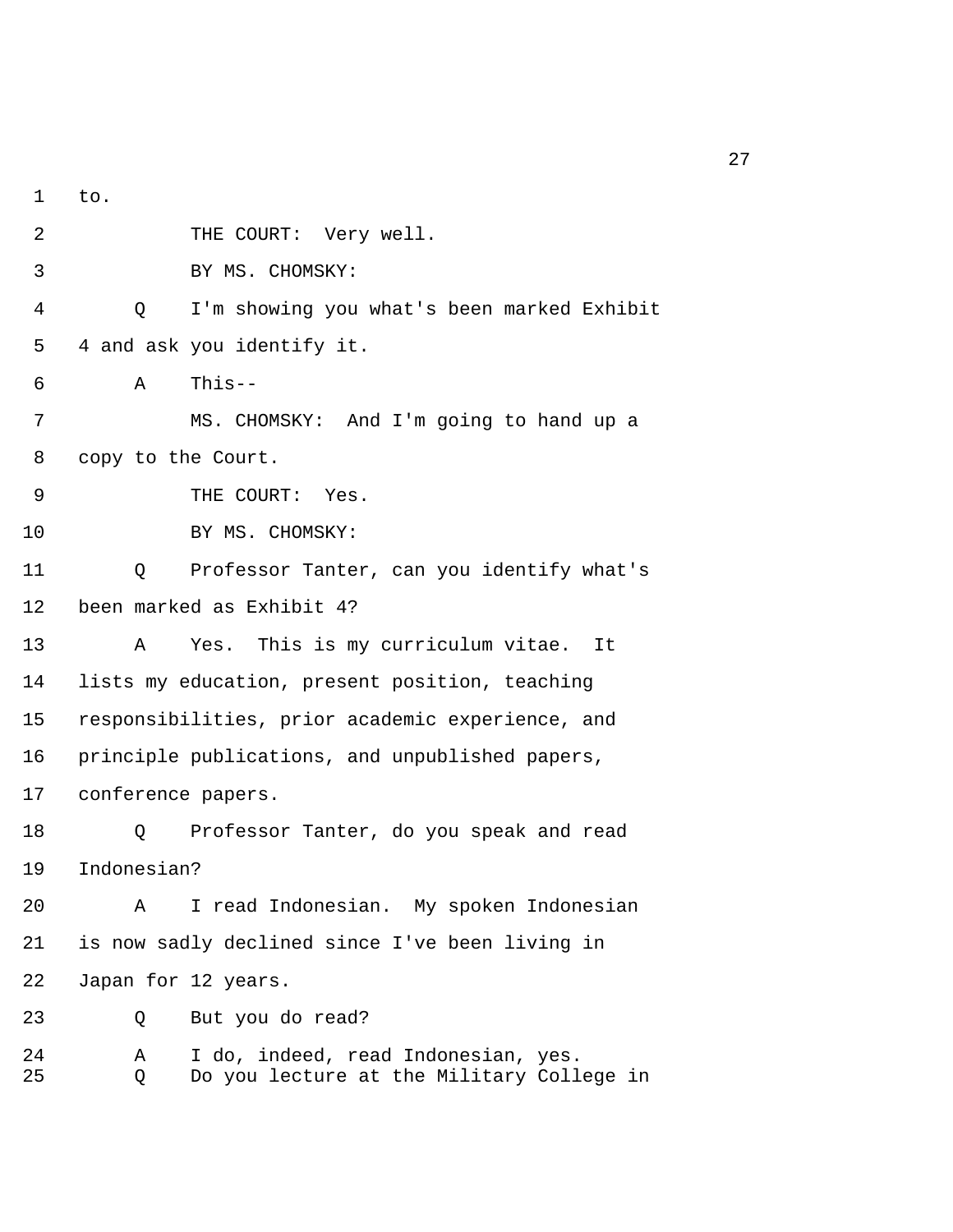1 Australia?

 2 A No. I lecture at the Australian Defense 3 College, which is a little different. The Defense 4 College is for senior commanders at Brigadoon 5 General, and major, general level. 6 Q And what is the area about which you 7 lecture? 8 A When I lecture as a guest lecture there, I 9 lecture on East Asian security issues and, in 10 particular, on Japanese security policy. 11 Q And do you also work as a guest lecture 12 for the United Nations University? 13 A I have done so, yes. 14 Q Would you tell the Court, please, your 15 most recent work with regard to the Indonesian 16 Military and to East Timor. 17 A A book has been published just this month 18 in the United States called Bitter Flowers, Sweet 19 Flowers. East Timor, Indonesia and the world 20 community is by myself, Max Feldon, and Stephen 21 Shalom. And in the course of that book, I also 22 wrote an introduction and conclusion in a major 23 article that's, entitled, East Timor and the Crisis 24 of the Indonesian Intelligence State. 25 I've also been writing recently on--more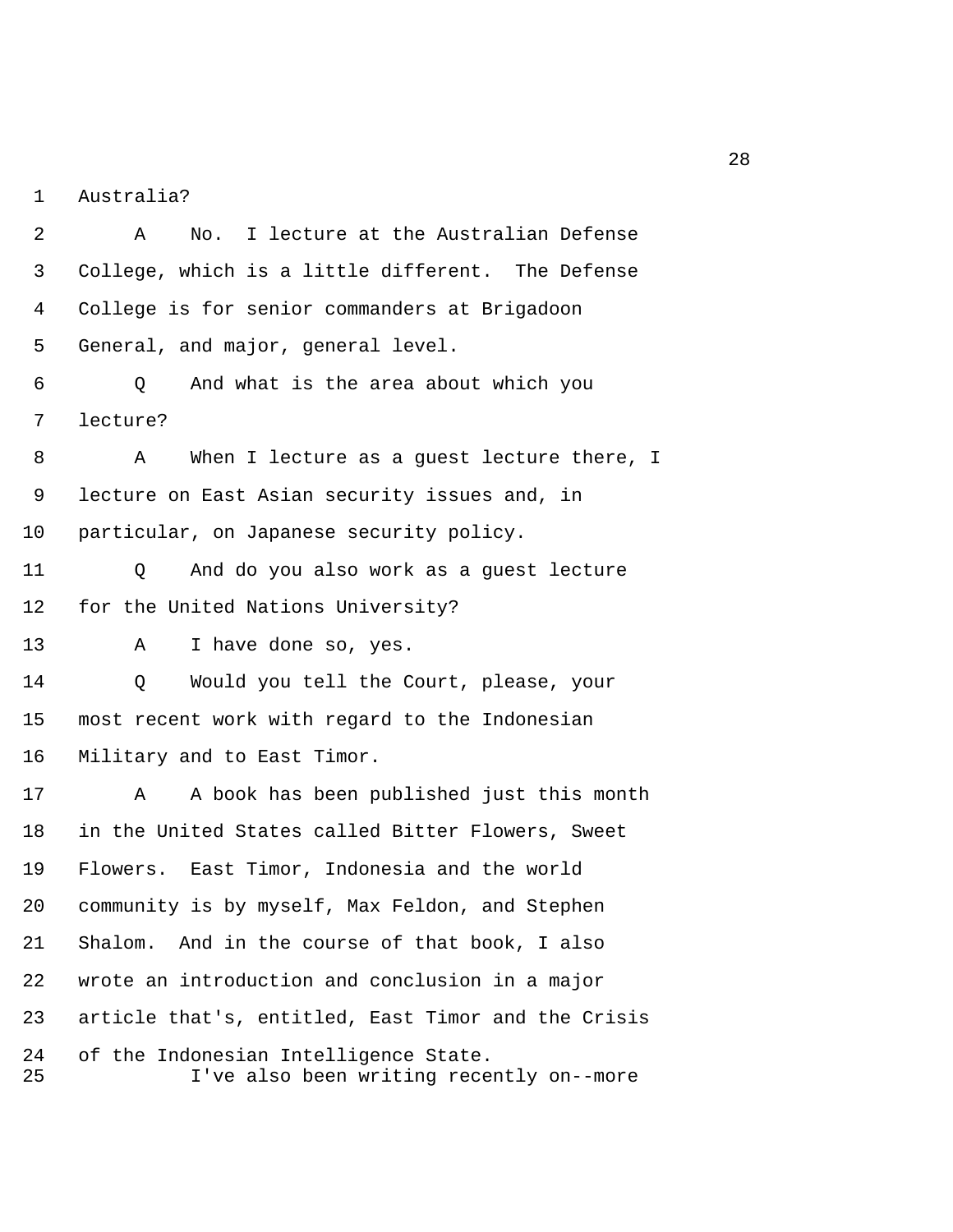1 comprehensively on Indonesian Intelligence State 2 after the end of the circle new order period, which 3 is a period of President Suharto from 1966 to 1998. 4 MS. CHOMSKY: Your Honor, I'd like to 5 offer the testimony of Professor Tanter as an 6 expert. 7 THE COURT: The Court will accept Mr. 8 Tanter's testimony as an expert in Indonesian--what 9 field? 10 MS. CHOMSKY: In the Indonesian Military. 11 THE COURT: An expert in the Indonesian 12 Military? 13 MS. CHOMSKY: Yes. The structure of the 14 Indonesian Military. 15 THE COURT: Professor Tanter, specifically 16 with respect to the Indonesian Military-- 17 THE WITNESS: Yes. 18 THE COURT: --as an academic and scholar, 19 you acquire your knowledge of Indonesian Military 20 how? 21 THE WITNESS: In particular in the work I 22 undertook from my doctoral dissertation at Monesh 23 University-- 24 THE COURT: Monesh University in 25 Australia?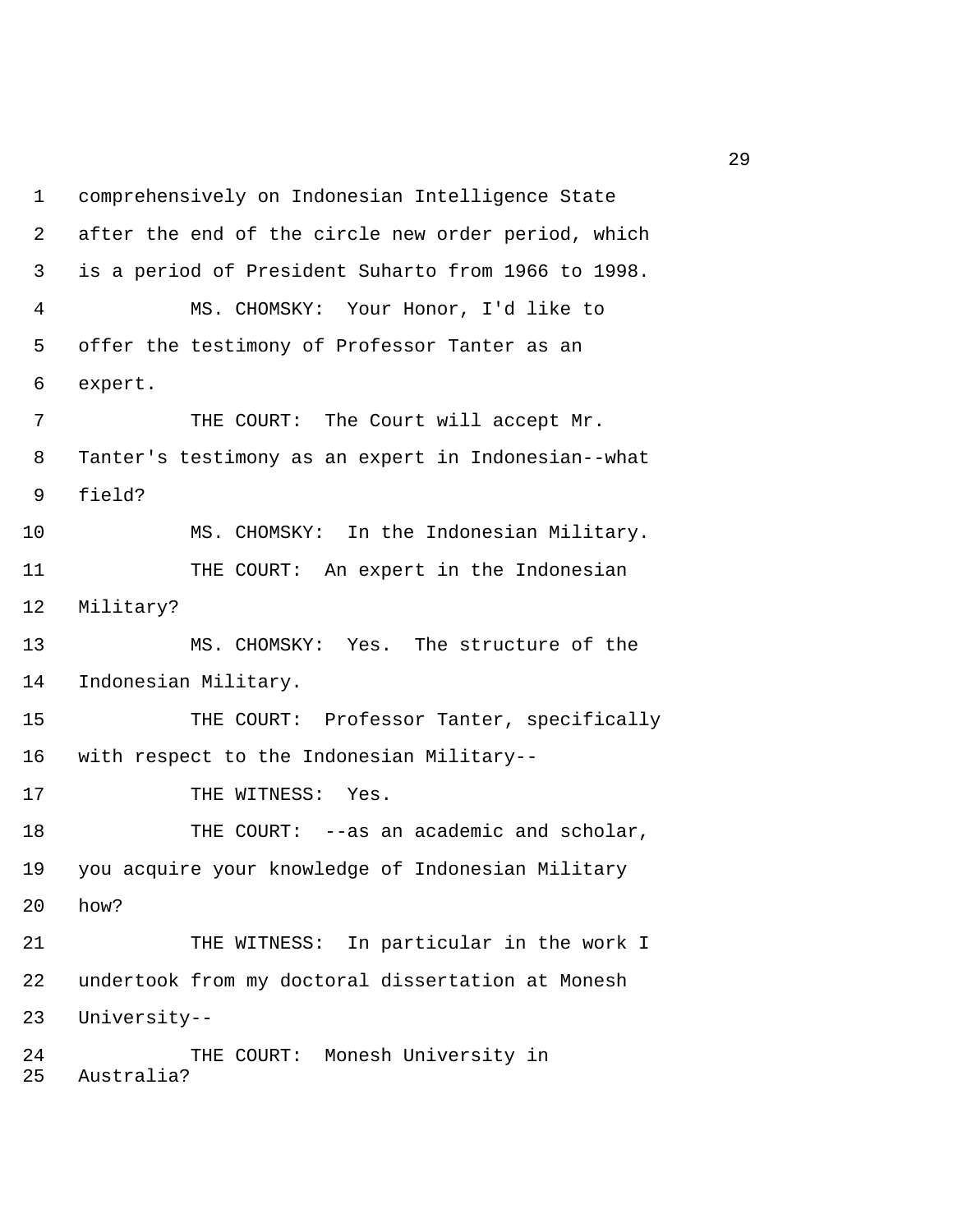1 THE WITNESS: In Melbourne, Australia. And 2 the title of the dissertation, which in the 3 Australia system, that's all there is, is a 4 dissertation. So it's pretty large. Is entitled 5 Intelligence Agencies and Third War Militarization, 6 a case study of Indonesia. And it specifically 7 focused on the Indonesia Military Intelligence 8 Organizations, which are an extremely important 9 part of all the Indonesian Military. 10 As part of that I was, of course, 11 required, and as part of the background, I had 12 extensive experience in analyzing in the role of 13 the Indonesian Armed Forces as a military and a 14 political-- 15 THE COURT: And this was, what, prior to 16 the dissertation or subsequently? 17 THE WITNESS: Well, in fact, Your Honor, 18 it's been something I--my undergraduate work back 19 in the early '70s was in both Political Science and 20 Indonesian Studies. And I've subsequently been 21 involved for many years, particularly through 22 working on East Timor, with the study of Indonesia. 23 It's been a both simultaneous affair. 24 And I've regularly spoken in academic

25 conferences, academic makings, on the subject. And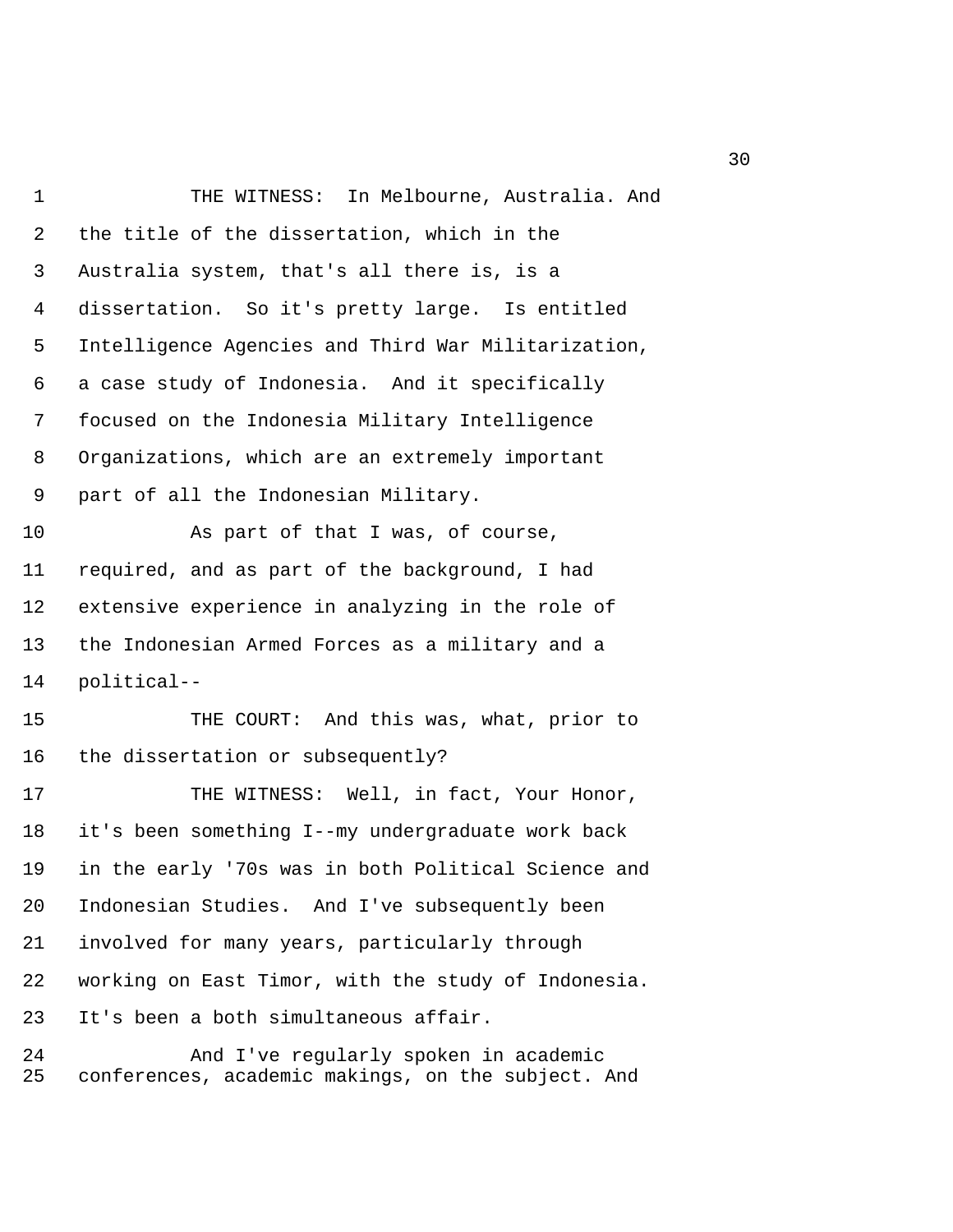1 undertaking visits to Indonesia and spoken with 2 Indonesian sources on this matter. 3 THE COURT: And how recently? 4 THE WITNESS: I have not been to Indonesia 5 for about five years, but I have been following 6 extensively through the media and through other 7 sources. 8 THE COURT: All right. The Court will 9 accept the testimony of Professor Tanter with 10 respect to his knowledge of Indonesia and the 11 Indonesian Military. 12 MS. CHOMSKY: Thank you, Your honor. 13 BY MS. CHOMSKY: 14 Q Professor Tanter, I'm going to ask you--if 15 you need to, you can come down and approach the-- 16 THE COURT: I'll give you permission to 17 approach the exhibit, Professor Tanter. 18 BY MS. CHOMSKY: 19 Q Yes. Or if you're more comfortable 20 testifying from the witness stand. 21 Can you identify this document, which is 22 marked Exhibit 1? 23 A Yes. It's a map of what was at the time 24 the Indonesian Province of East Timor. It's 25 published by an Indonesian publisher in the City of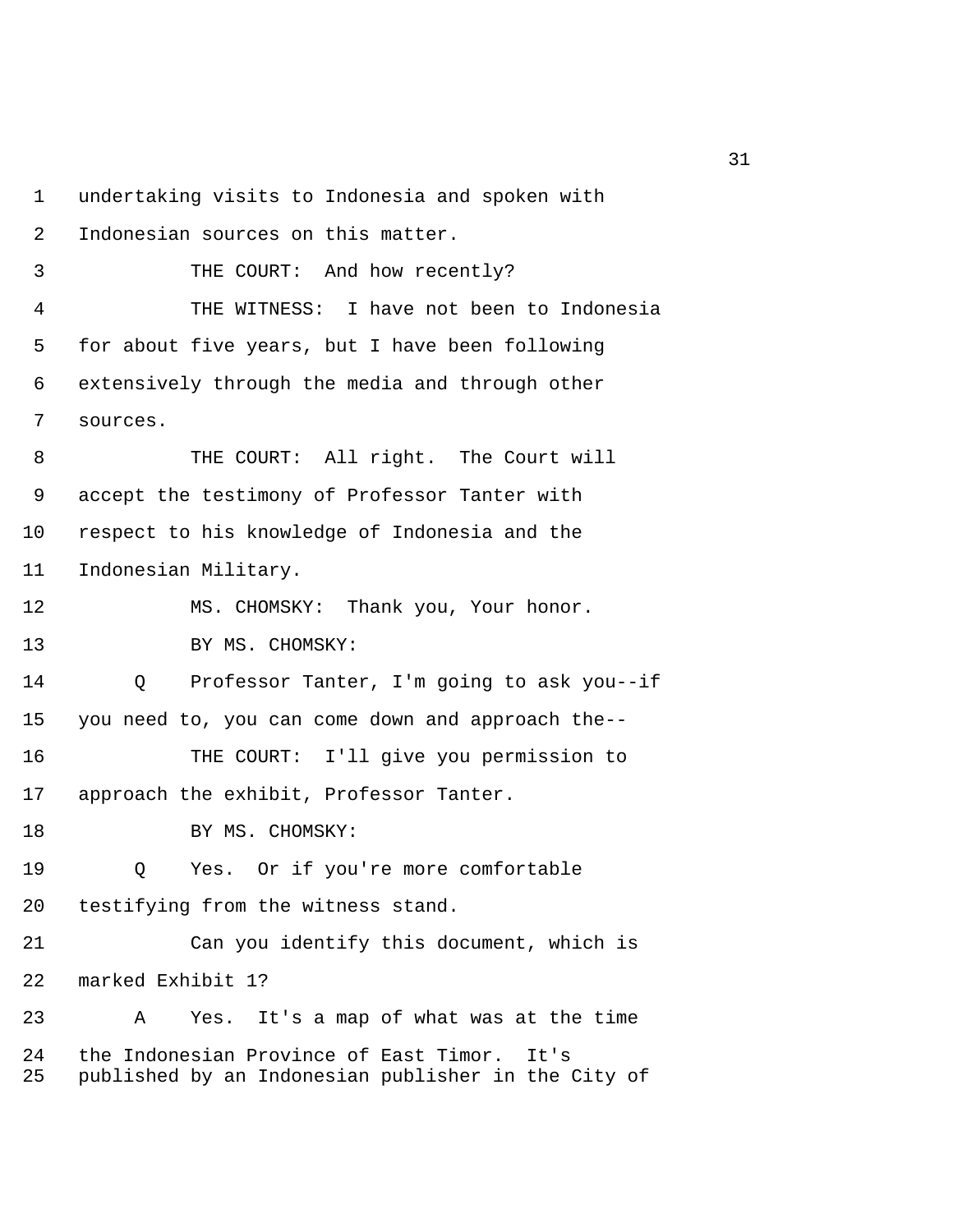1 Jakarta.

 2 Q And would you explain briefly to the Court 3 the relationship of East to West Timor.

 4 A Certainly. During the process of the 5 European colonization of Southeast Asia and the 6 Indonesian Nacopelco (phonetic) from the 17th 7 Century onwards, the result was by the end of the 8 19th Century that the Island of Timor was divided 9 into two parts. The western part was under Dutch 10 control; the eastern part under Portuguese control.

11 When the Republic of Indonesia was formed 12 as a result of the war against the Dutch between 13 1945 and 1949, Dutch West Timor became part of the 14 Republic of Indonesia. East Timor remained as a 15 Portuguese Colony at that time. That was the 16 situation which prevailed up until December 1975.

17 Q Approximately what was the population of 18 East Timor in 1975?

19 A About 650,000.

20 Q Now, I'd like to just introduce a few 21 documents, Dr. Tanter, that will help the Court 22 follow the other testimony. Again, I'd just like 23 you to identify these additional maps for the 24 record just to have them authenticated. 25 (The witness left the stand and went to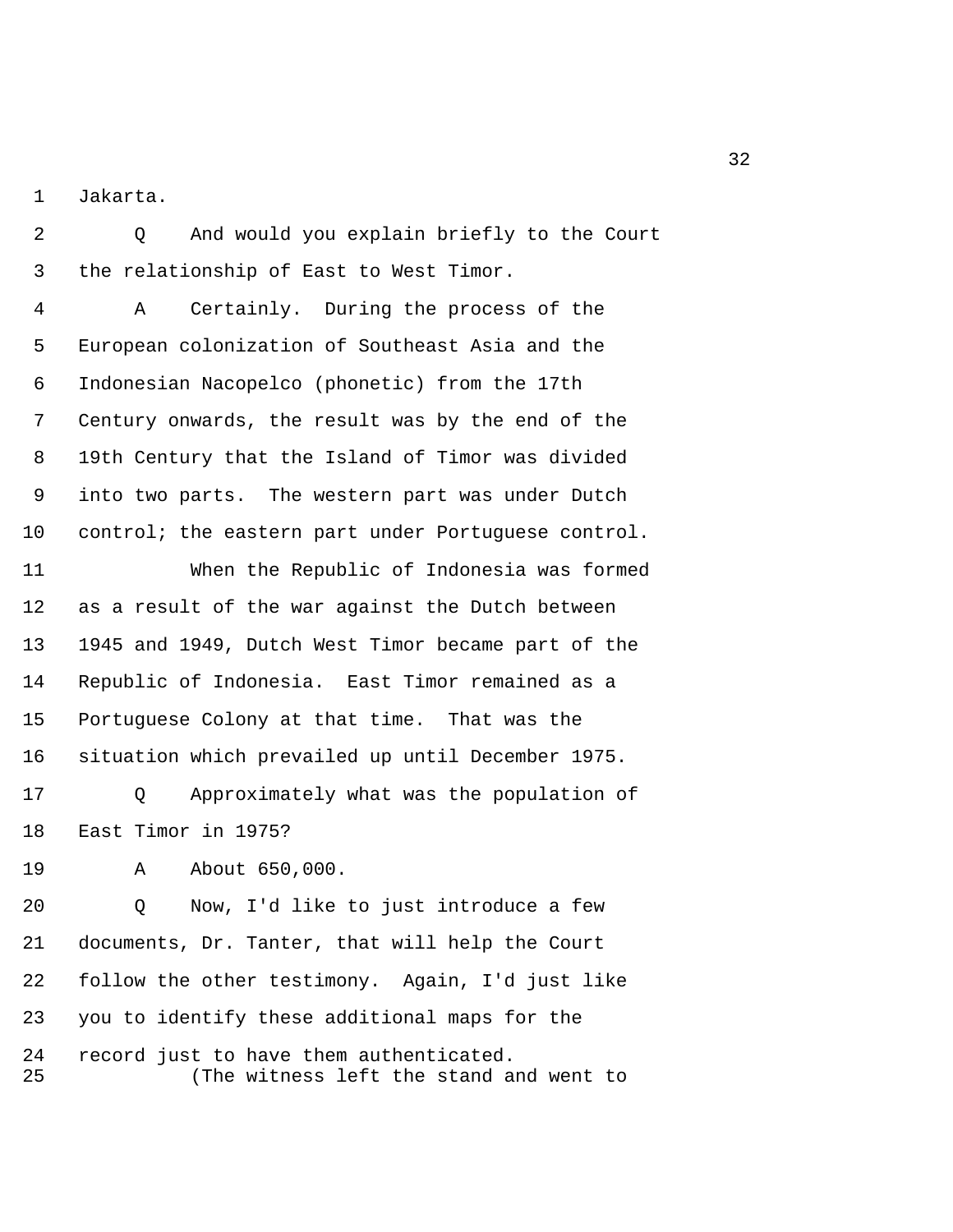1 the map.)

 2 Q Now, I'm asking you to take a look at 3 Exhibit 2, which I'd appreciate if you identified 4 for the record.

 5 A Yes. It's a map of Southeast Asia which 6 reaches between the areas of Australia at the 7 bottom and Mainland East Asia at the top.

 8 Q How far is it between East Timor and 9 Australia?

10 A About 400 kilometers. It takes about an 11 hour and a half by a fairly slow plane to get there 12 from the City of Darwin, the capital of the 13 northern territory of Australia.

14 Q Has the Australian Intelligence Services 15 had a specific interest in what's going on in East 16 Timor?

17 A Yes, very much so for a long time. But 18 during the period of the Indonesian invasion in 19 December of '75 and in the run up to that 20 throughout the period of Indonesian occupation. But 21 in particular in the late 1990s, as it became clear 22 that something was going to change the situation, 23 the politics in Indonesia, and the sentiment East 24 Timor was rising to a pitch. 25 And in particular from the period of late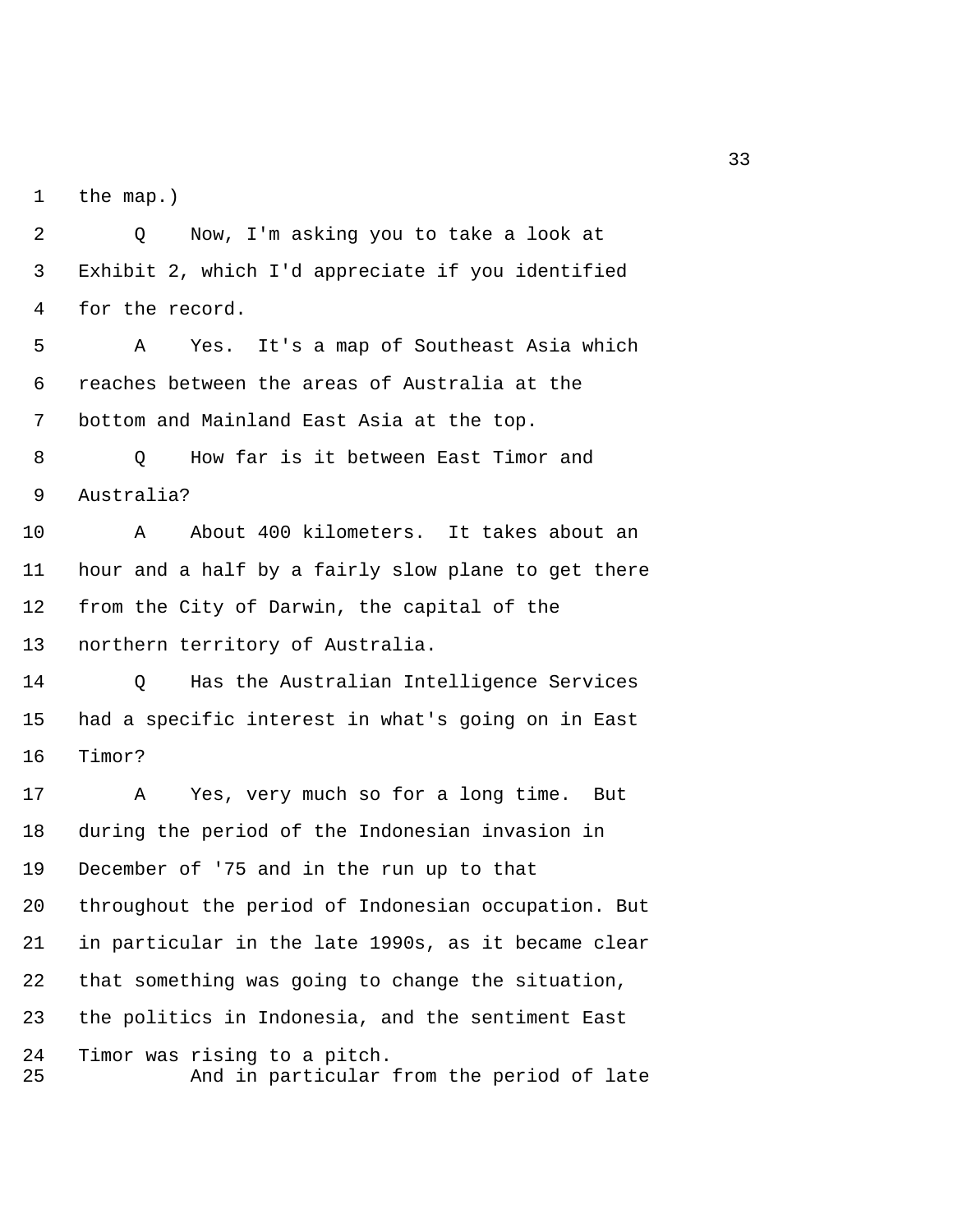1 1998 through--well, until the present, of course. 2 But particularly during 1999 there was very, very 3 close attention paid to it both by electronic 4 surveillance and by 8:00 o'clock overflights, by 5 satellite imagery, and indeed by the landing of 6 Australian commanders to undertake intelligence 7 operations.

8 O And have the results of the surveillance 9 by the Australian Intelligence Services become 10 available to this scholarly community studying the 11 Indonesian Military?

12 A Yes, they have. In particular, the work 13 of Professor Desmond Ball, who is a distinguished 14 professor in the Strategic and Defense Study Center 15 of the Australian National University, has recently 16 made available an article about to be published 17 called, Silent Witness, Australian and Intelligence 18 in East Timor.

19 In that article, Professor Ball draws on 20 many published sources. There are many documents 21 which have been leaked to journalists from 22 different parts of the Australian Intelligence 23 Organization. I'd be happy to speak about that. 24 And also at some of his own sources. And 25 Professional Ball is a world-recognized expert on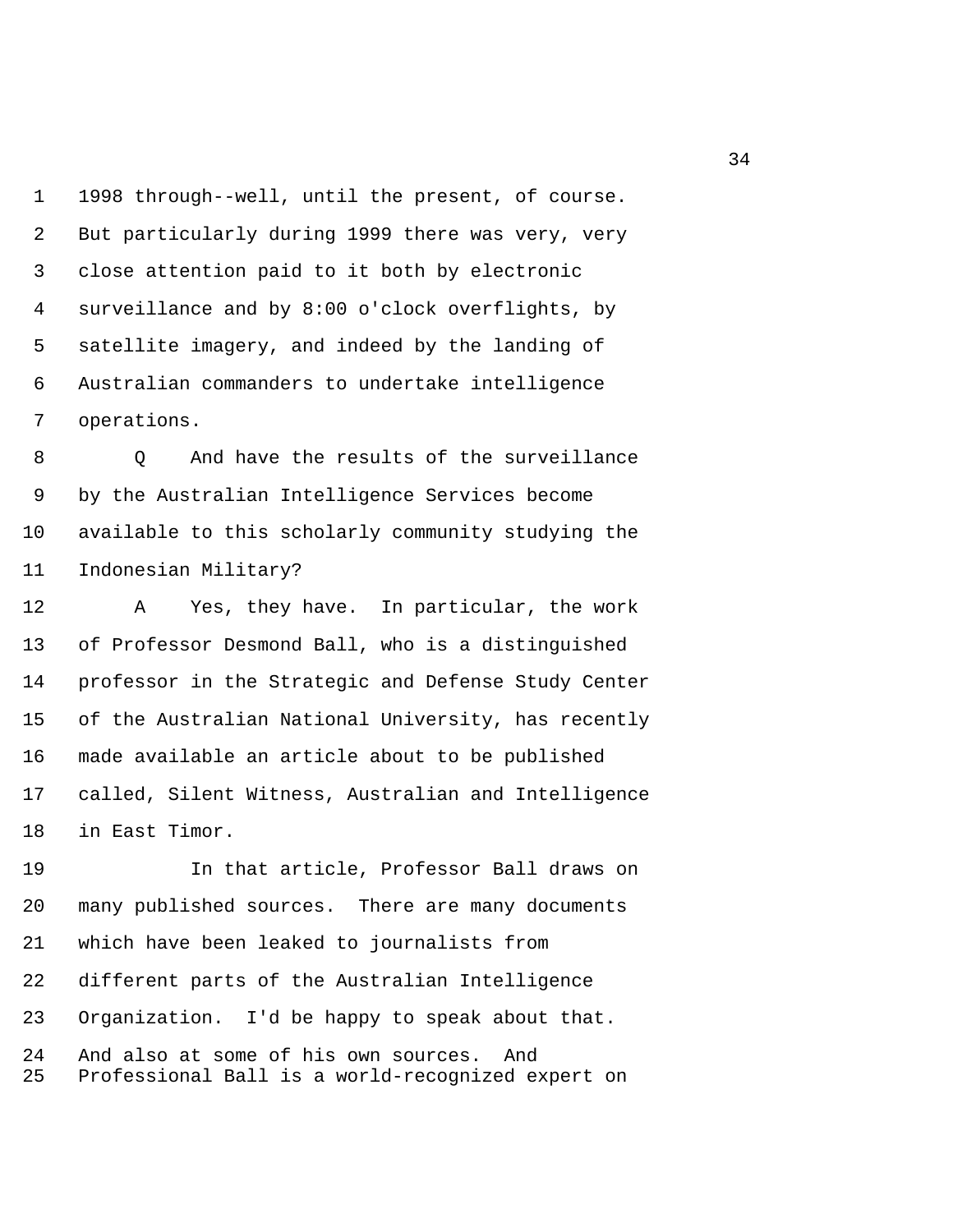1 intelligence matters, both at the super, power 2 level, between the United States and the Soviet 3 Union, and also in Eastern Southeast Asia.

 4 Q And now I'd like you to identify for the 5 record Exhibit 3.

 6 A Yes. That's a map, entitled, The Pacific 7 Ocean, and it shows the whole of the Pacific from 8 the southern ocean reaching up to the Bering 9 Straight with North America and South America on 10 one side and East and Southeast Asia on the other.

11 Q I'd like to show you now Exhibit 4. I'm 12 sorry, Exhibit 5. Can you identify that for me? 13 A Yes. It is a document, entitled, 14 Crinology. It was compiled by Jerry Van Clinkon 15 (phonetic), myself, Jeffrey Gunn, and Stephen 16 Shalom. It appears as part of a special issue, a 17 special double-issue, of the journal, titled, 18 Bulletin of Concern East Asia--sorry--Bulletin of 19 Concerning East Asian Scholars. It appeared in 20 March 2000. Yeah, I think that's all. 21 MS. CHOMSKY: I'd like to move Exhibit 5

22 into evidence.

23 THE COURT: Very well. Plaintiffs' 24 Exhibit 5 for identification will be admitted into 25 evidence.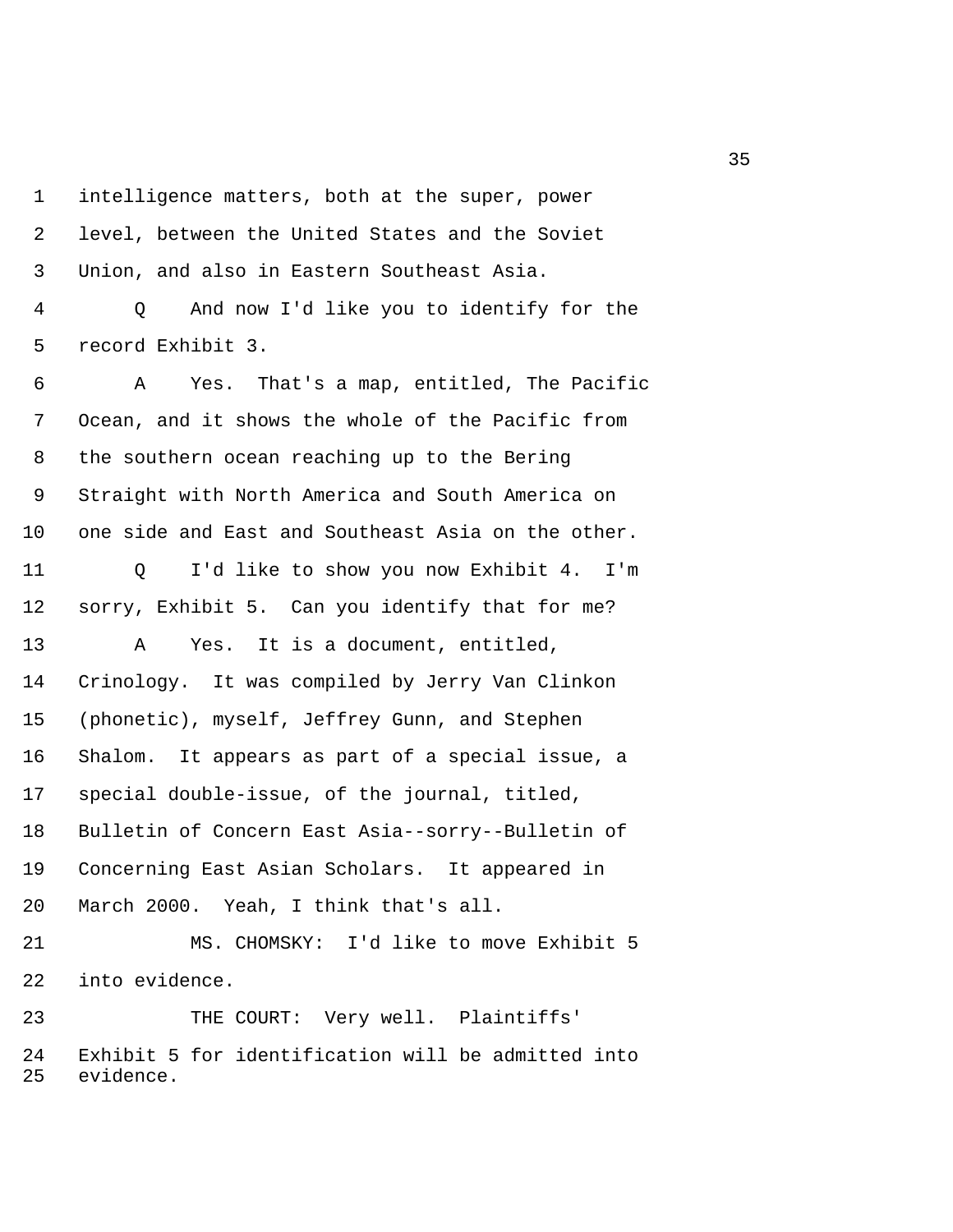| 1        | [Plaintiffs' Exhibit No.                                                             |
|----------|--------------------------------------------------------------------------------------|
| 2        | 5 was received into                                                                  |
| 3        | evidence.]                                                                           |
| 4        | BY MS. CHOMSKY:                                                                      |
| 5        | I'd now like to show you Exhibit 6.<br>Q                                             |
| 6        | (Document handed to witness.)                                                        |
| 7        | I believe I have to copies here.<br>Α                                                |
| 8        | Okay. Thank you.<br>Q                                                                |
| 9        | This document entitled, Glossary, which<br>Α                                         |
| $10 \,$  | begins on the right-hand side of the facing page,                                    |
| 11       | was the glossary prepared by the editors of that                                     |
| 12       | special double-issue of the Bulletin Concerning                                      |
| 13       | East Asian Scholars and which had the title--the                                     |
| 14       | issue at the title, East Timor, Indonesia, and the                                   |
| 15       | World. And the glossary was prepared by the                                          |
| 16       | editors primarily referring to Indonesian and                                        |
| 17       | Portuguese, words which appear relevant to that                                      |
| 18       | discussion.                                                                          |
| 19       | Now, I'd like you just to explain to the<br>Q                                        |
| 20       | Judge a few of these words that appear in that                                       |
| 21       | glossary. The first one being T-N-I.                                                 |
| 22       | The TNI is an acronym for Tenata<br>Α                                                |
| 23       | (phonetic) National Indonesia, which means the                                       |
| 24<br>25 | national--I'm sorry, the Armed Forces of Indonesia<br>or the Indonesia Armed Forces. |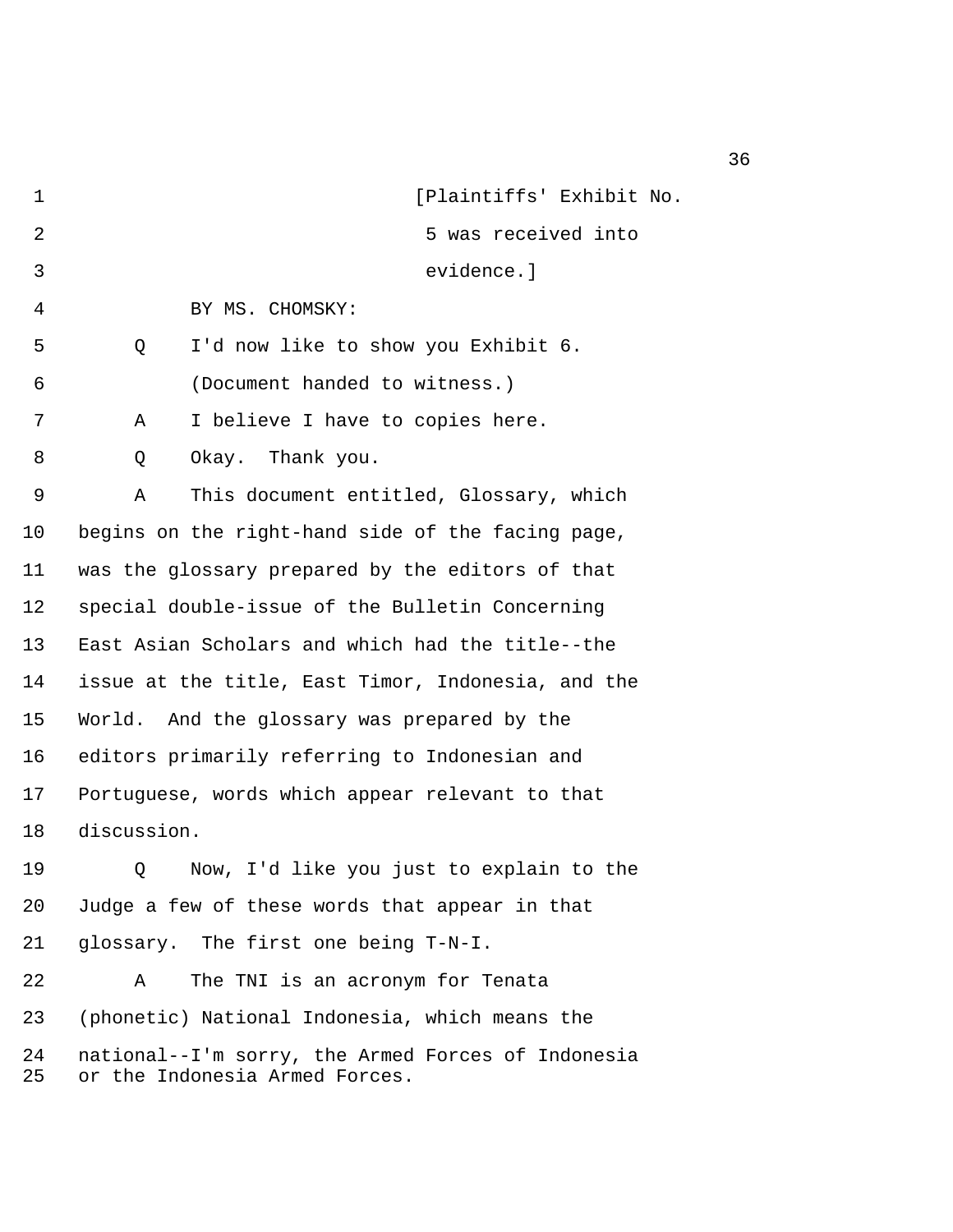1 Q And the other one being C-N-R-T. 2 A CNRT, it appears, is the--I won't 3 pronounce it in Portuguese. It stands in English 4 for the National Council of Timorese Resistance. 5 Q And is that now the government of East 6 Timor? 7 A No. East Timor is, in fact, governed by 8 the United Nations. And by the United Nations 9 administration for East Timor is the intention of 10 the Security Council to consider the Independents 11 of East Timor within two years. During the time of 12 this administration the CNRT is regarded by the 13 UNTAET, the Union Administration as a 14 Representative of the East Timorese people. 15 MS. CHOMSKY: I'd like to move into 16 evidence Exhibit 6 . 17 THE COURT: Professor, the chronology and 18 the glossary, you indicated are a part of a 19 double-issue of a Bulletin of Concerned Asian 20 Scholars? 21 THE WITNESS: Yes, sir. 22 THE COURT: Perhaps you could take a 23 moment and tell me what the Bulletin of Concerned 24 Asian Scholars is? And you say a double-issue-- 25 THE WITNESS: Right.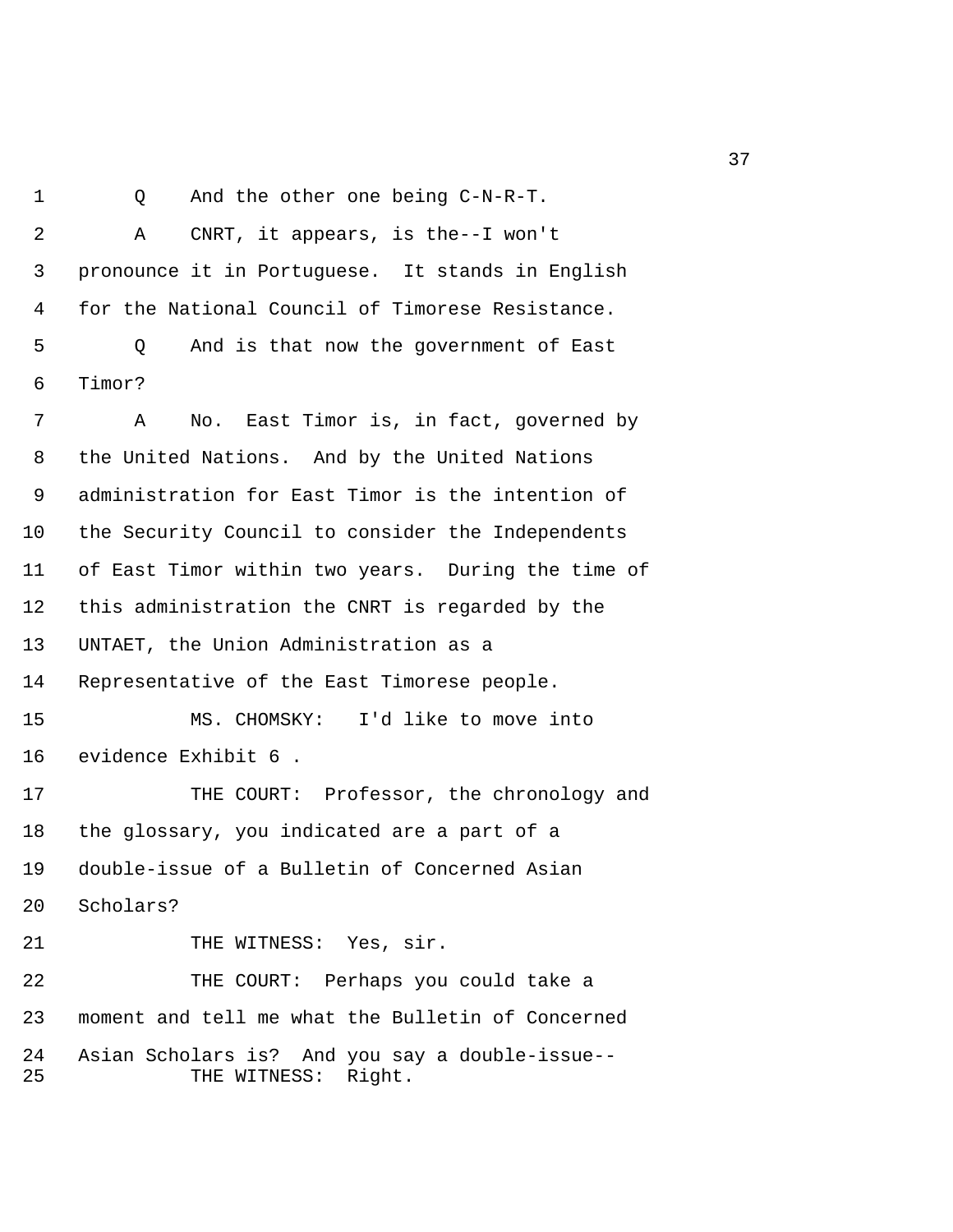1 THE COURT: --is the magazine that 2 contains articles, but because this chronology and 3 glossary relate to a particular article. And if 4 you know, I think at the completeness of the record 5 it would be helpful to have the name of the article 6 to which this glossary and chronology relate. 7 THE WITNESS: Yes, Your Honor. The 8 Bulletin of Concerned Asian Scholars is an academic 9 journal, a refereed journal, of high repute, which 10 has been in existence for some 25 years or more. 11 The special-- 12 THE COURT: Have you contributed? 13 THE WITNESS: I am a contributor, yeah. 14 THE COURT: Go ahead. 15 THE WITNESS: And I'm also on the-- 16 THE COURT: So it would, of course, have 17 to be of high review. 18 THE WITNESS: I'm sorry? 19 THE COURT: It would, of course, have to 20 be of high review. 21 (Laughter.) 22 THE WITNESS: I'm delighted that you've 23 mentioned that point. It escapes--sometimes 24 escapes people's notice. 25 The special double-issue--to explain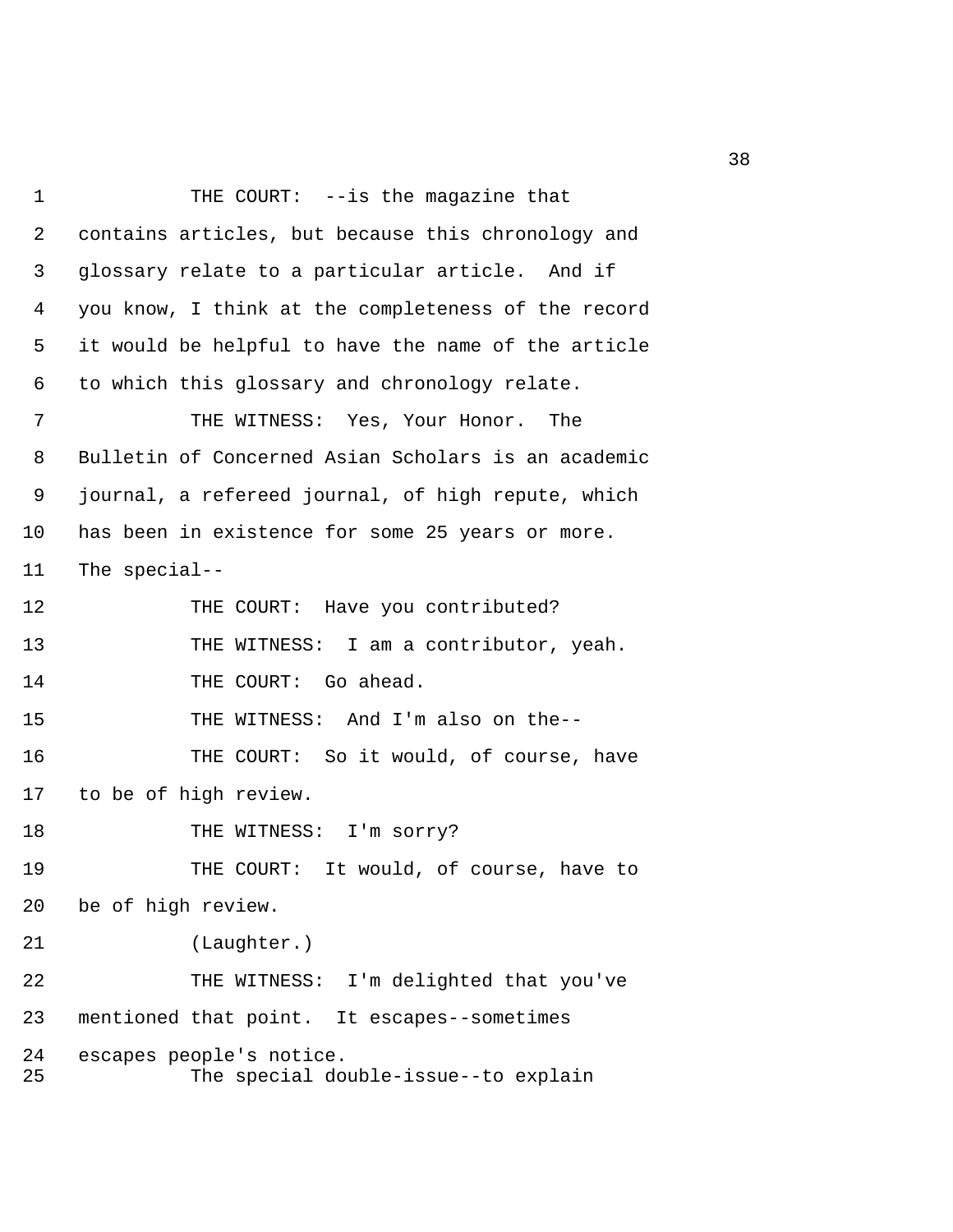1 briefly, the journal occasionally has specialty 2 shoes on selected topics. They're usually prepared 3 very well in advance. The principal editors of the 4 Bulletin decided during the events in East Timor 5 we're discussing today that it would be appropriate 6 for academics to refer to these matters to provide 7 material.

8 And with some urgency, I was asked to lay 9 the edge royalty and prepare a special issue of the 10 journal. In fact, we produced so much it became a 11 special double-issue.

12 On the question of the glossary and the-- 13 THE COURT: Would the special issue be 14 voted to--

15 THE WITNESS: To East Timor, Indonesia, 16 and the world community. And the question of the 17 glossary and the chronology were prepared by the 18 answers for the whole issue. Yeah.

19 THE COURT: Very well. Thank you, sir. 20 MS. CHOMSKY: I'd like--

21 THE COURT: And the Court will admit the 22 Plaintiffs' Exhibit 6 for identification.

23 [Plaintiffs' Exhibit 24 No. 6 marked for 25 identification.]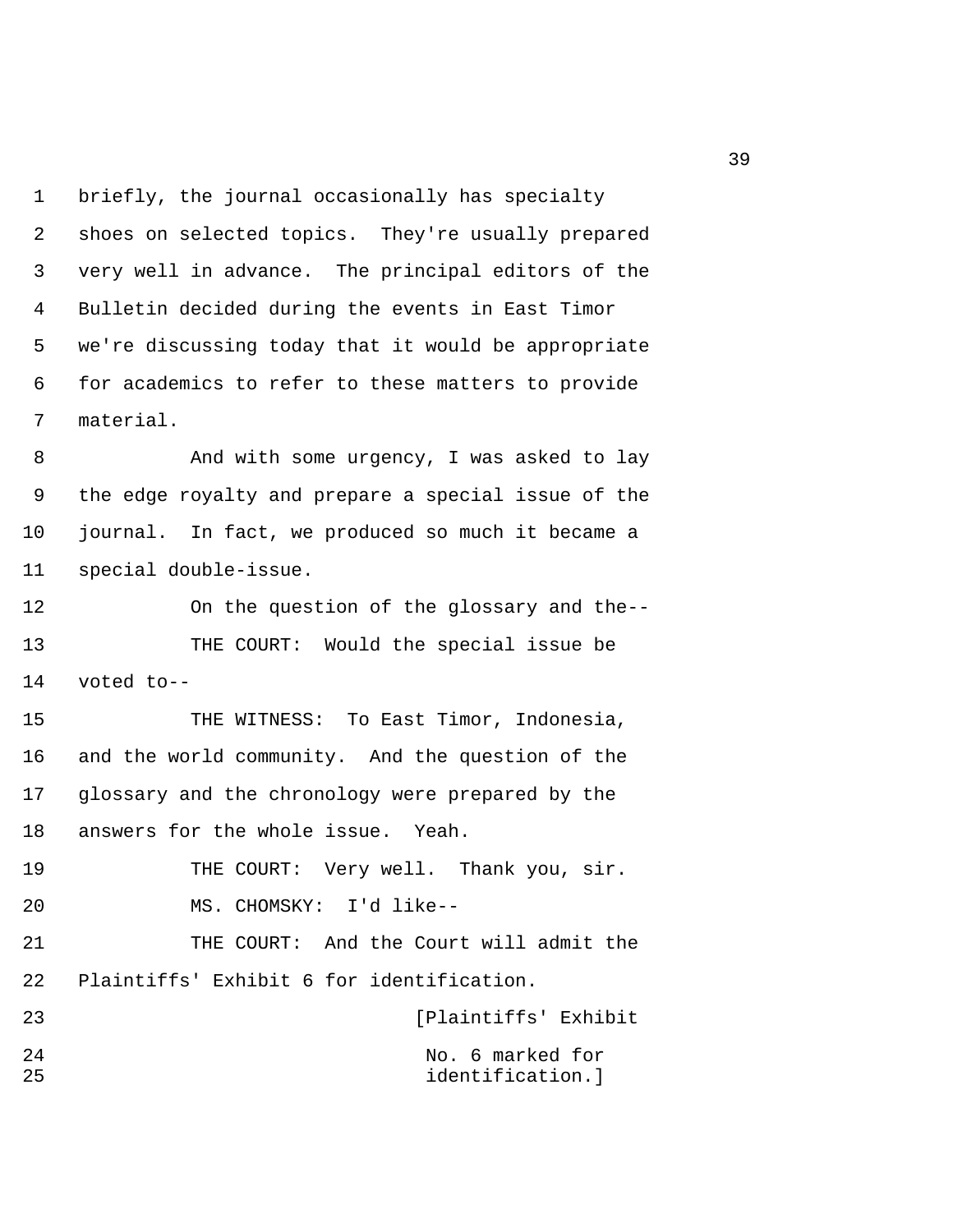1 MS. CHOMSKY: Thank you, Your Honor.

2 BY MS. CHOMSKY:

 3 Q I'd like you to briefly review the history 4 of Indonesia, beginning with the takeover of 5 General Suharto.

 6 A The President of Indonesia between 1949 7 and 1968 was President Sukarno. On the night of 8 September 30 and October 1, 1965, there was a coup 9 d'etat, an unsuccessful coup d'etat against--which 10 claimed to be particularly President Sukarno from a 11 counsel of generals.

12 The next day there was a counter-coup laid 13 by the Major General Suharto also claiming to 14 protect President Sukarno. And as a result of that 15 counter-coup, the initial coup was crushed within a 16 day. And in the aftermath to that, a new Army 17 command was established, which had effective 18 control of the country, akin to national law. That 19 command remained in existence for more than two 20 decades.

21 In the year following the coup, that is 22 between October 1965 and roughly October and 23 November of 1966, the Army, which was effectively 24 led by Major General Suharto, led and encouraged 25 killings of people who were alleged to be members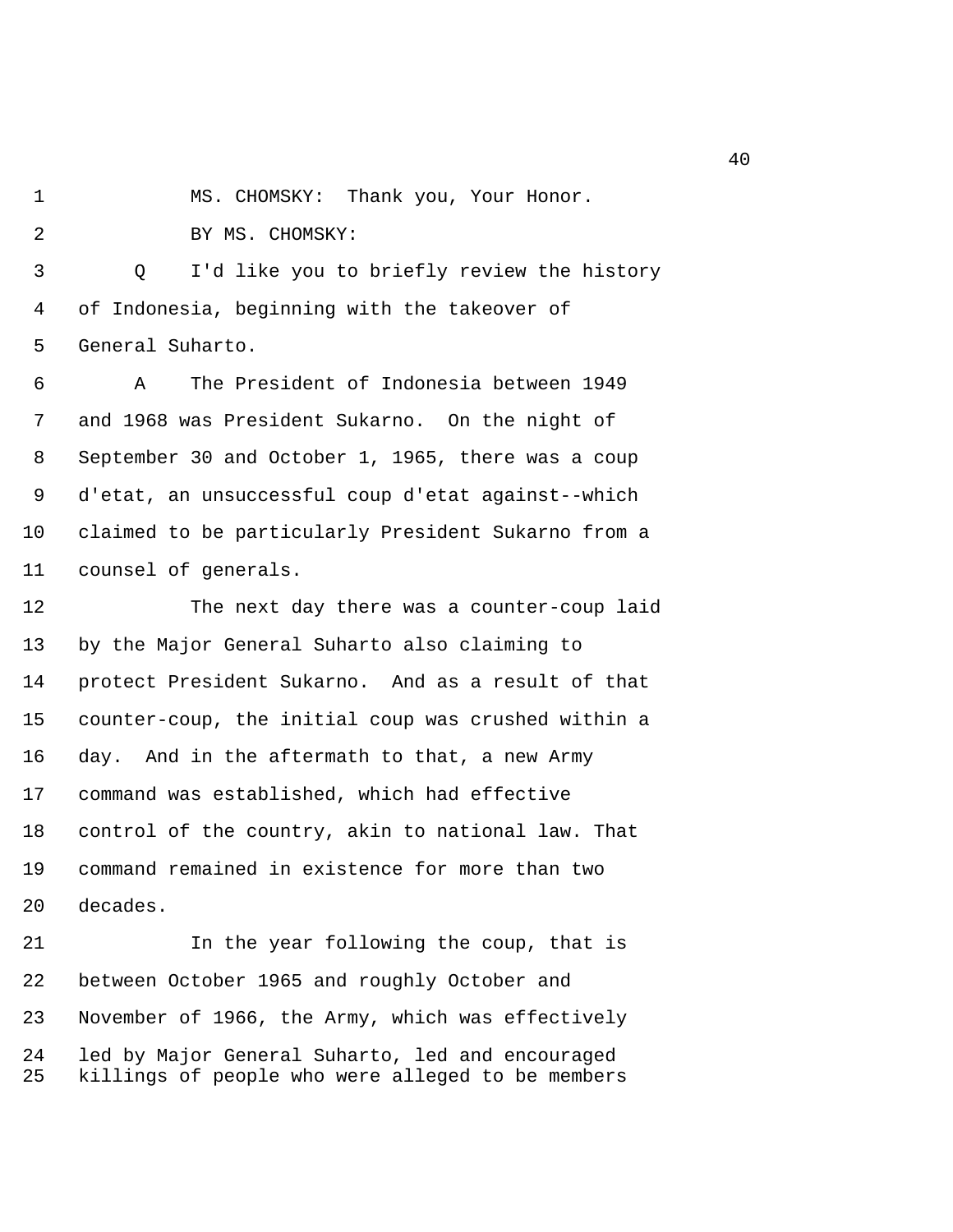1 of the Indonesian Communist Party. The initial 2 Communist Party was at that time a legal 3 organization with some three million members. 4 During that roughly one-year period, 5 according to the United States Central Intelligence 6 Agency in a report published in what issue I should 7 say, in 1968, approximately 800,000 people died. 8 We don't know how many people died in reality, but 9 it's of that order. 10 I said a number--a very large number of 11 the victims were alleged communists. Many were 12 also Chinese and are now killed as a result of 13 ethnic prejudice. The killings were carried out by 14 the Army or by political allies of the Army; in 15 particular, Islamic youth groups aided and assisted 16 and encouraged and protected by the Army. 17 President Sukarno signed a letter in March 18 1996, which effectively handed over power to 19 President Suharto, who became acting-President 20 until 1968 when President Sukarno was forced to 21 resign, did resign. And President--and Mr. 22 Suharto, Major General Suharto, then became the 23 President of Indonesia, and he will remain 24 president until May of 1998. 25 MS. CHOMSKY: One moment, please, while I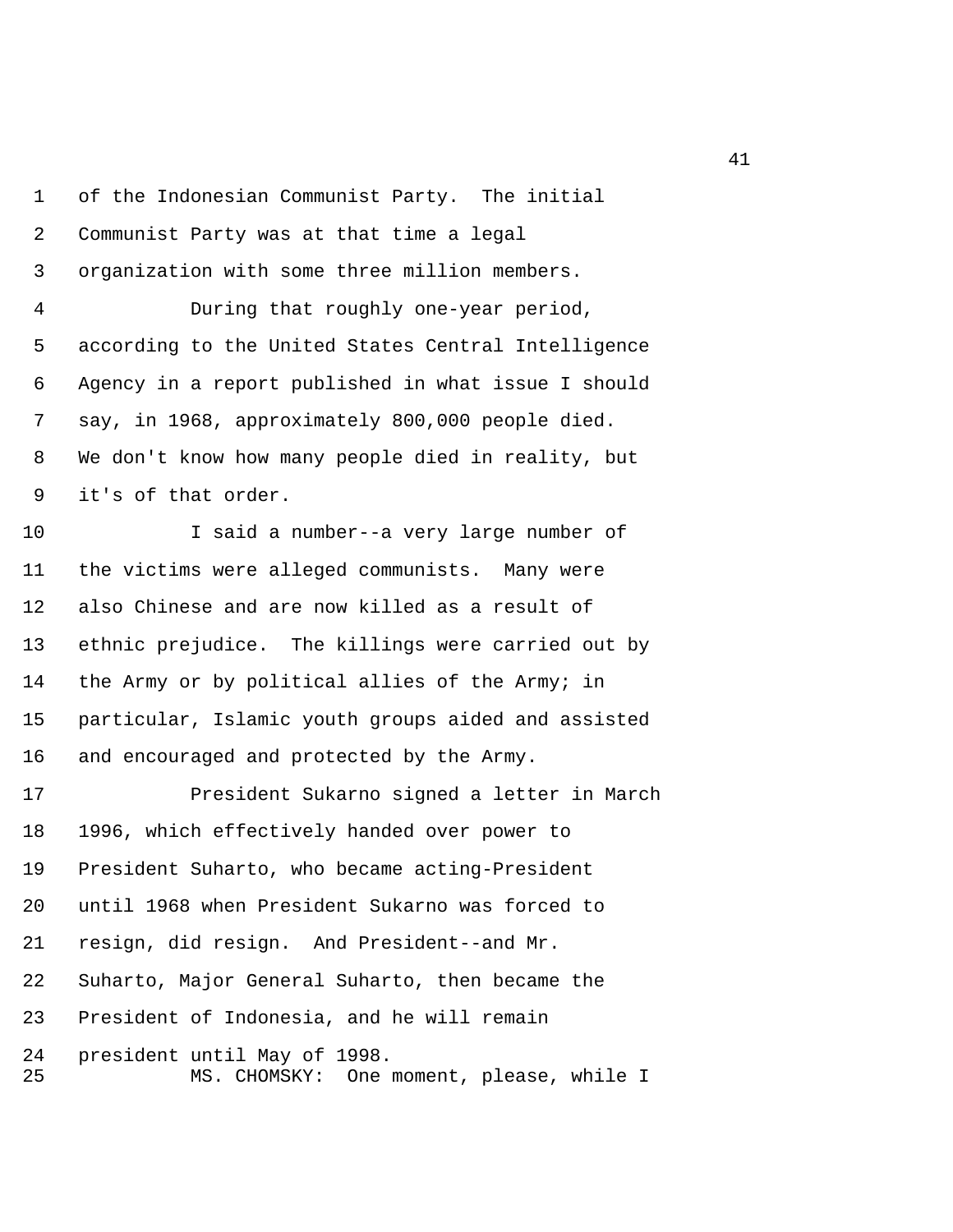1 move these documents around.

 2 BY MS. CHOMSKY: 3 Q I'm showing you what's been previously 4 been marked Exhibit 7. 5 A Yes. 6 Q Can you identify that for the record? 7 A Yes. These are extracts from a document 8 which is entitled in Indonesia ... (Inaudible), 9 which means the organization and procedures of the 10 Indonesian Army, brackets, T and I, hyphen, AD. 11 It's formally identified as the decision of the 12 Armed Forces Commander. KEP, stroke, 08, stroke, 13 P, stroke, Roman III, 1984. It's issued over the 14 signature of the then-Commander of the Armed Forces 15 General Murdani (phonetic.) 16 Q And you took these extracts yourself-- 17 A Yes, I did. 18 Q --is that right? From the whole document? 19 A Yes. Inside, yes, I did, indeed, yes. 20 Q Now, I'd like to bring your attention to a 21 particular part of the exhibit which I've had blown 22 up. These are marked Exhibits 7-A and 7-B. Would 23 you first identify, please, 7-A. 24 (The witness left the stand and went tot 25 he exhibit.)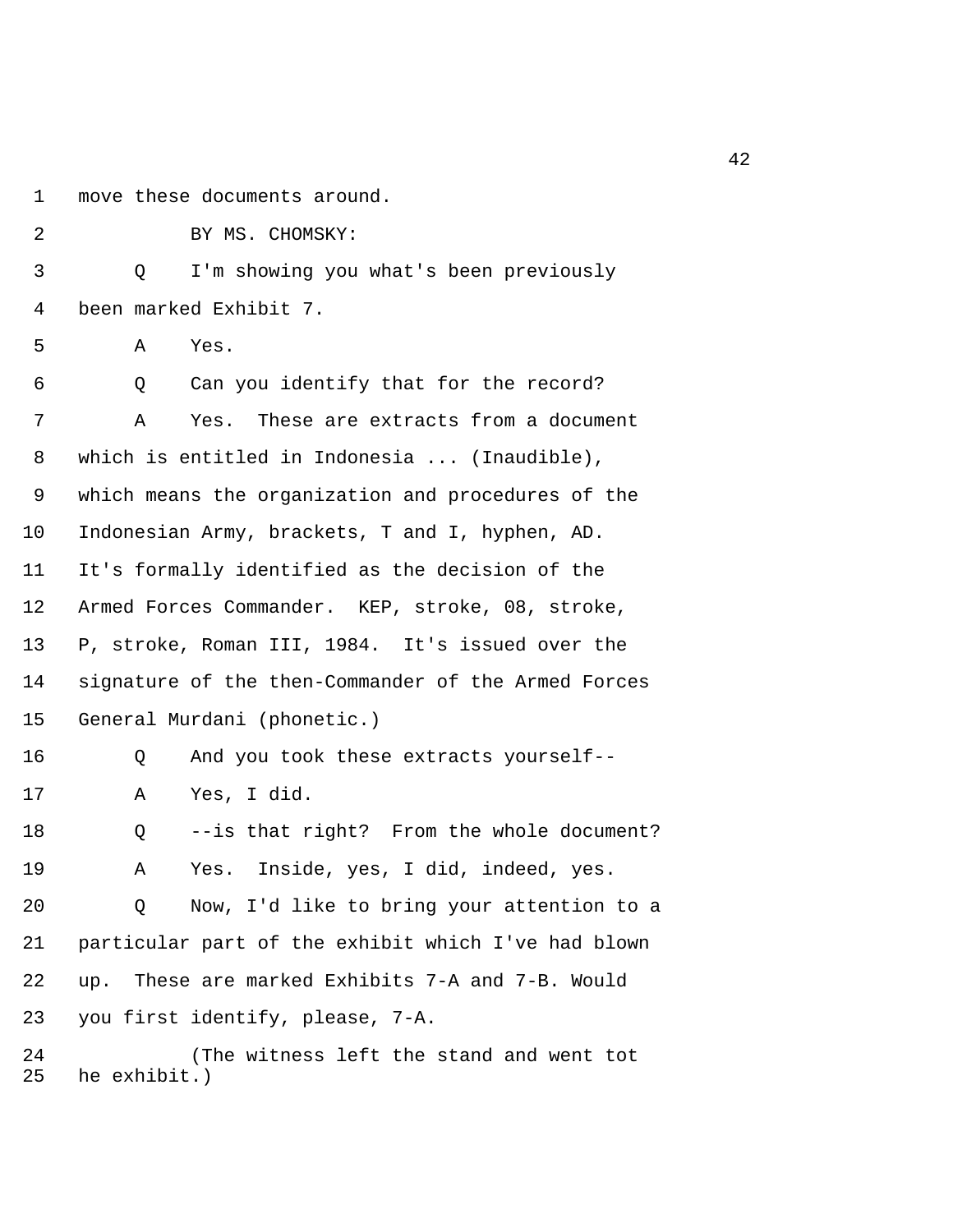1 A 7-A is entitled, The Indonesian Structural 2 Organization T and A-ID, which means the 3 organizational structural of the Indonesian Army. 4 And is stressed Army rather than military. 5 Q Yes. Now, could you looking at that 6 document, which is marked Exhibit 7-A, explain who 7 is at the top in terms of their position and what 8 organizations they control. 9 A Yes, I will. 10 THE COURT: Ms. Chomsky, I'm happy to 11 admit this. But unfortunately, I cannot read the 12 document from this distance. But there is the last 13 page of the exhibit. 14 Professor Tanter could you confirm-- 15 THE WITNESS: Sure. 16 THE COURT: --as to whether or not that 17 reflects the organization chart or the one-- 18 THE WITNESS: Okay. In the one that--in 19 the copy I have, the last page is, in fact, the 20 personnel-- 21 THE COURT: I see that. 22 THE WITNESS: --militia structure. 23 THE COURT: What about the penotament 24 (phonetic) page? 25 THE WITNESS: The penotament page is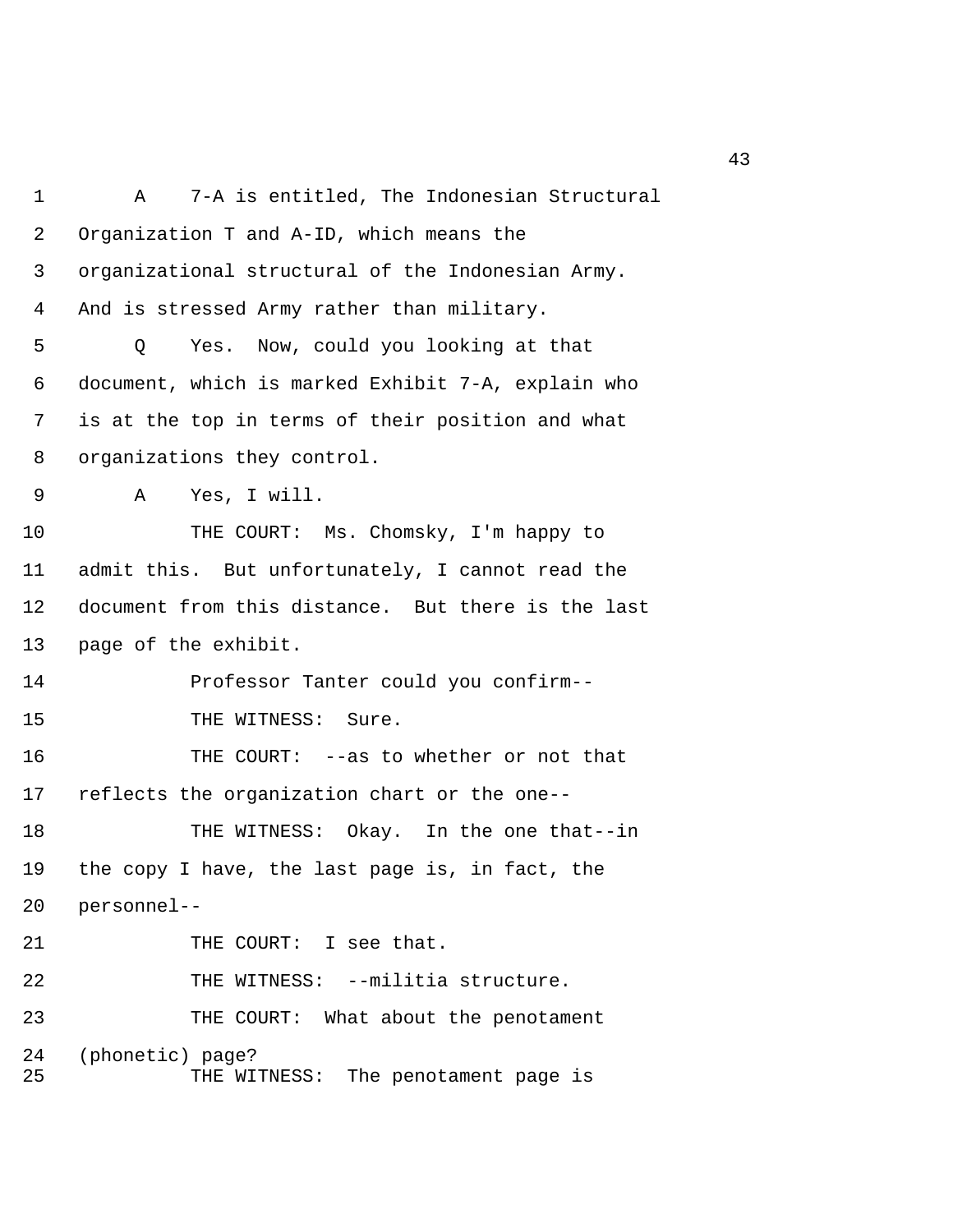1 indeed the one which is--

2 THE COURT: I see. Verry well. 3 THE WITNESS: --here, the structure. 4 THE COURT: That I can read. 5 THE WITNESS: Okay. 6 THE COURT: Ms. Chomsky? 7 I'm not sure I understand it, but I can 8 see it. 9 MS. CHOMSKY: I hope with Dr. Tanter's 10 help we'll be able to understand. 11 THE COURT: I hope so, too. 12 THE WITNESS: This is a chart of the 13 organizational structure of the Army. At the top 14 is the office of what is called Kasad (phonetic), 15 which stands for the Chief of Staff of the Army, 16 Army Chief of Staff. And immediately beneath it in 17 the same box is Wakisad (phonetic), which means the 18 Army Deputy Chief of Staff. 19 And below and the straight line going down 20 below there, to the very bottom, there are three 21 boxes. One labeled Kostrad, K-O-S-T-R-A-D. One 22 labeled Kopassus, K-O-P-A-S-S-U-S, and one labeled, 23 Kodam, K-O-D-A-M. These, in fact, are the three 24 commands of the Army. Kostrad is the Army 25 Strategic Reserve. It's the elite Army, elite part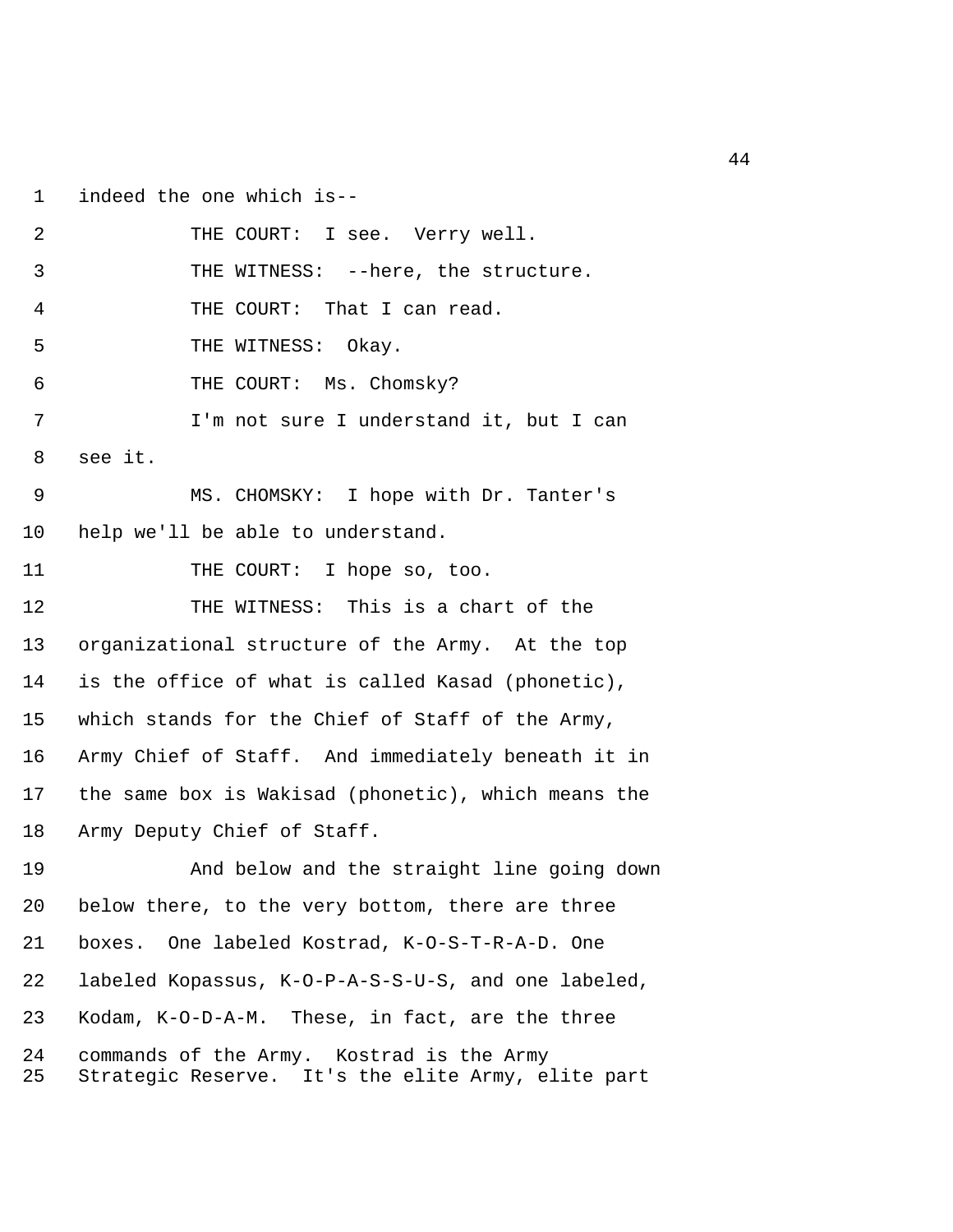1 of the Army. It's the, if you like, the fighting 2 part of the Indonesian Army. And I'll explain what 3 I mean by that a little more. 4 Kopassus is the Army's Special Forces 5 Command, which is like Special Forces in the 6 British Branch, American and French and Russian 7 Armed Forces, and they are basically commanders 8 training secret warfare. 9 Kodam stands for Military Area Command. 10 And in Indonesia--and in Indonesia at the time 11 were--we are talking about in 1999, the country was 12 divided into nine Kodams, nine military area 13 commands. These, in fact, covered the whole 14 country. 15 And beneath these military area commands 16 reaching right now to the smallest village, the 17 smallest part of a major town, there were lower 18 structures with Army personnel all the way down. 19 And these people--these military area commands were 20 permanent. They weren't temporary responding to 21 crisis. They are a permanent part of the 22 Indonesian Army. 23 So that is at the top. You have the Chief

24 of Staff and the Army Chief of Staff and the Army 25 Deputy Chief of Staff. They're line of command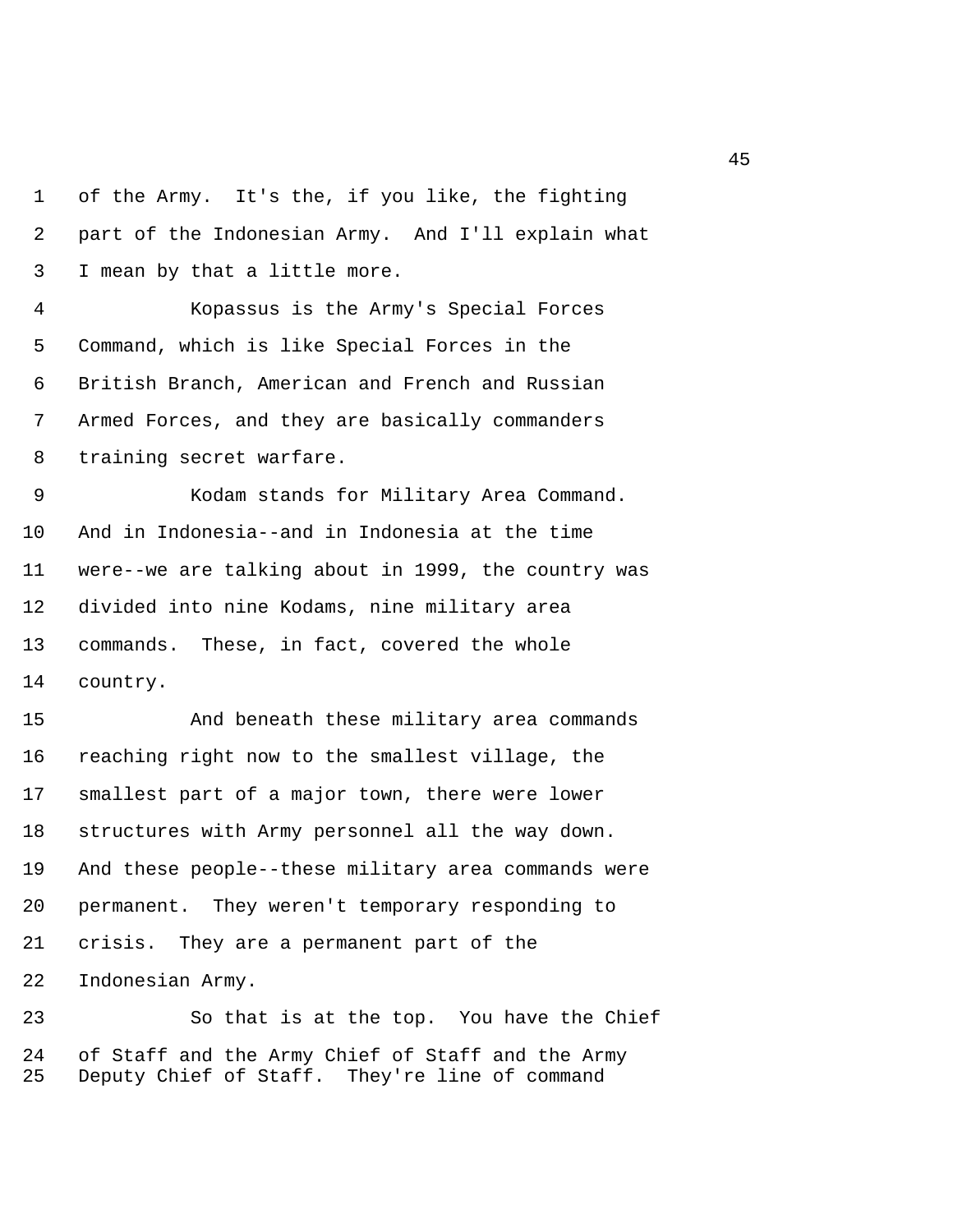1 goes right down here at this side. It's on the 2 left-hand side. I should explain this upper part 3 here. Tencup Nobias (phonetic) is the headquarters 4 level. This is the command level here. So that's 5 the relationship between headquarters and the Army 6 commands.

 7 Going to the headquarters level here, 8 there are four echelons described on the right-hand 9 side. At the top the leadership echelon, the Army 10 Chief of Staff and Deputy Chief of Staff. 11 Secondly, the echelon of staff assistance, direct 12 assistance for specific responsibilities. Then 13 there are specific staff responsibilities for that 14 staff.

15 Q In the period of 1999, where was the 16 Defendant Johny Lumintang in this hierarchy.

17 A From January 1999 to October 1999, 18 Lieutenant General Johny Lumintang was the Army 19 Deputy Chief of staff, and he is in this position 20 here (indicating) which in Indonesia is written is 21 Wakisad (phonetic.)

22 Q And that is like the second person in the 23 Army?

24 A Within the Army, he is the--he holds the 25 second, highest position, indeed, yes.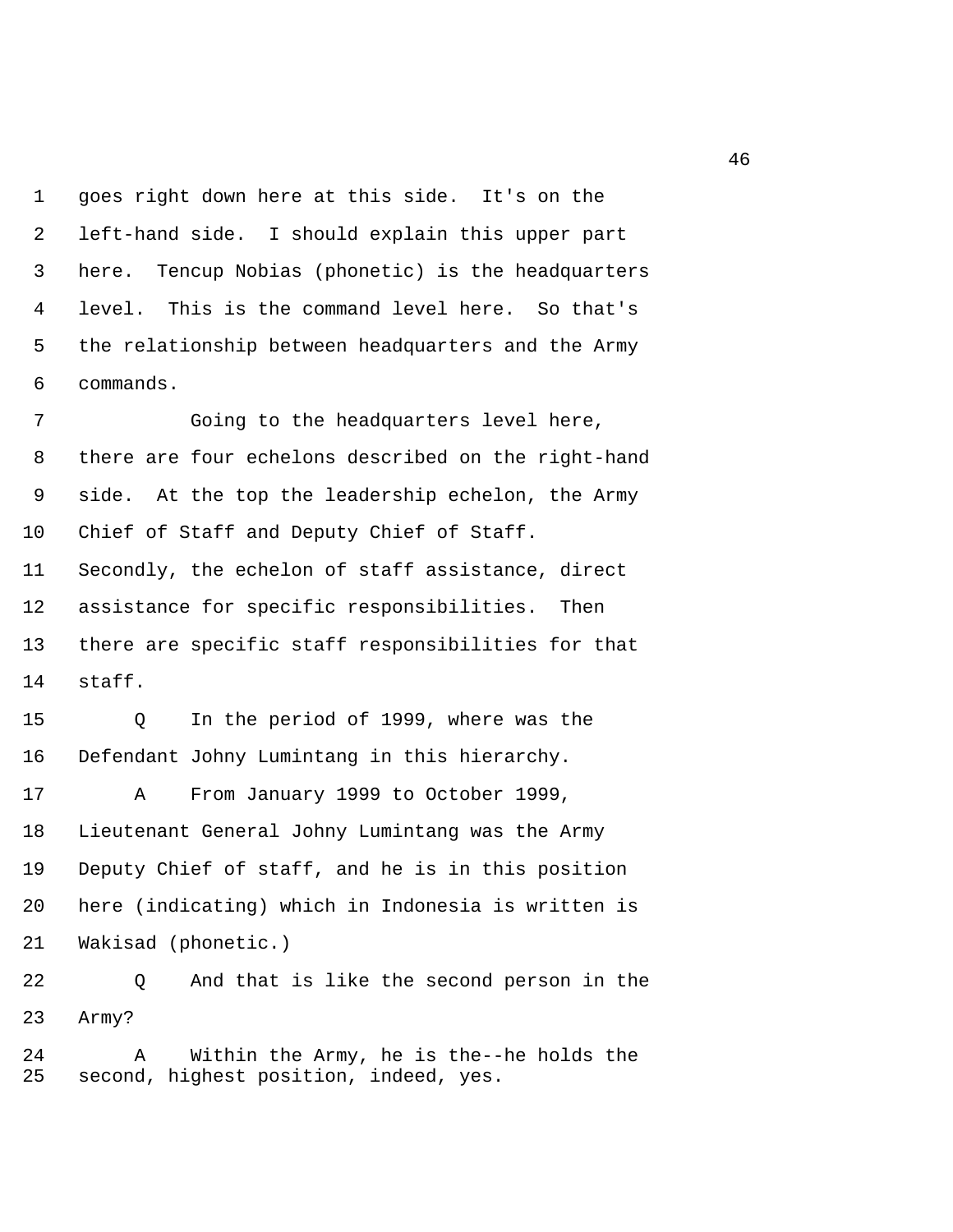- 1 Q Now, I'd like you to take a look at 7-B 2 and explain to the Court what that represents.
- 

3 (Witness reviews document.)

 4 A This is the following from that previous 5 chart describing the organization, the structure of 6 the Army. This is the--if you like the structure 7 of positions held by particular individuals.

 8 So, again, at the top there is the Chief 9 of Staff and the Army Chief of Staff and the Army 10 Deputy Chief of Staff. The person, as opposed to 11 the officers, so to speak, or their officers. And 12 below them or to the left--sorry, looking on the 13 left-hand side are the personnel staff of the Chief 14 of Staff, the Inspector General of the Army.

15 And then on the third layer down here, 16 this long one going across here, there are a series 17 of assistants to the Army Chief of Staff for 18 Security for Operations and for planning, for 19 logistics, for territorial affairs, and so forth. 20 And below this at the executive level are the heads 21 of those various officers within the Armed Forces 22 Headquarters.

23 And at the very bottom in this direct 24 line--at the very bottom in the picture, not in 25 terms of authority at all, the direct line is to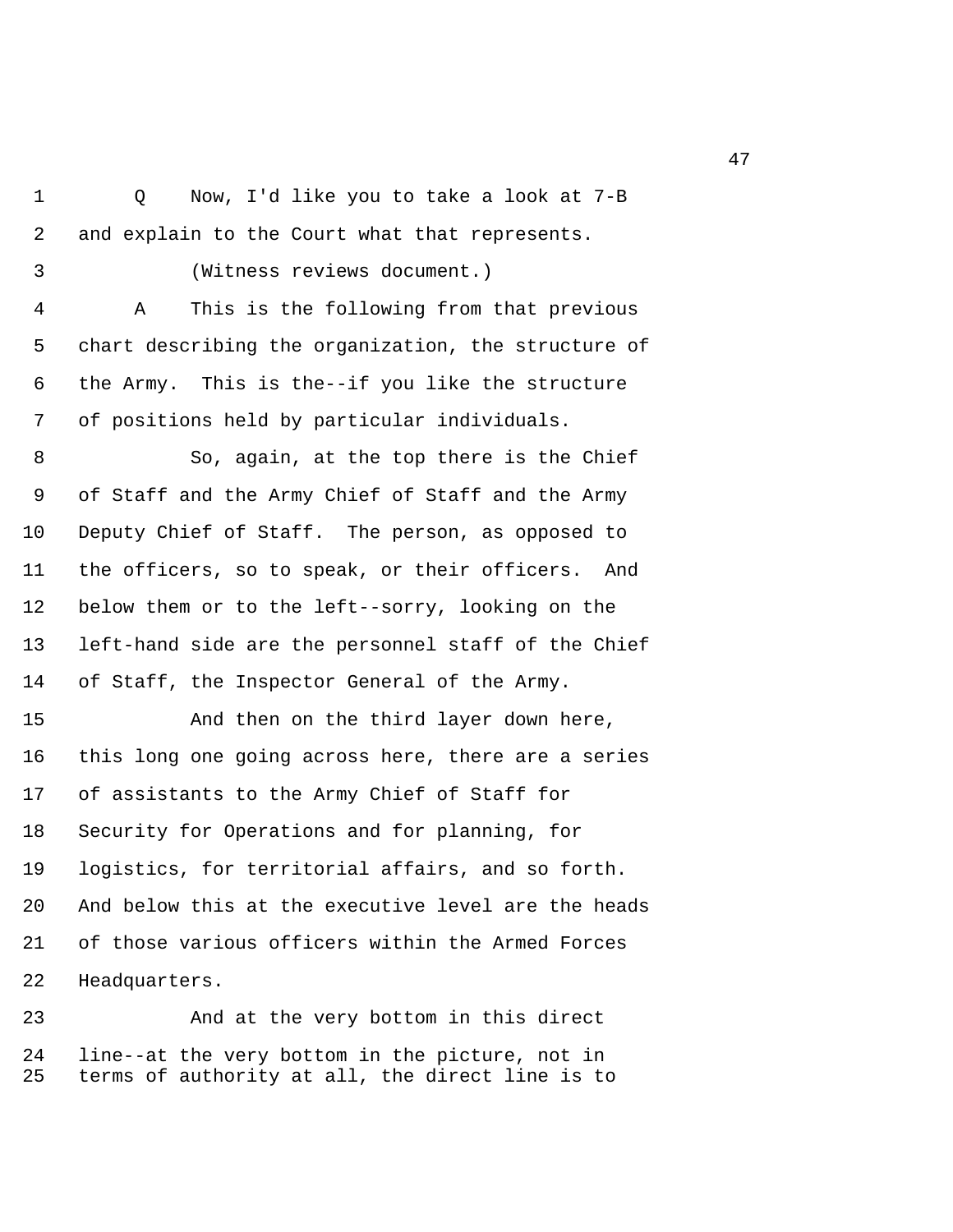```
1 the commanders of the three commands--three types 
 2 of commands I described before. 
 3 Firstly, Kostrad, the Commander of the 
 4 Army Strategic Reserve Command. Number 1 and 
 5 Number 2, the Commander of Army Special Forces 
 6 Command, Dom Kopassus. And then the commanders of 
 7 the nine military area commands called Pamdunts 
 8 (phonetic.) 
 9 Q And, again, with regard to the period from 
10 January 1999 to October 1999, Defendant Johny 
11 Lumintang is the second box? 
12 A Yes. 
13 Q Okay. Before you sit down, I'd like to 
14 show you one more. 
15 But, first, I'd like to move into evidence 
16 Exhibit 7-A and 7-B. 
17 THE COURT: Very well. Plaintiffs'
18 Exhibit 7-A for identification and 7-B for 
19 identification will be admitted into evidence. 
20 [Plaintiffs' Exhibit 
21 Nos. 7-A and 7-B were 
22 received into 
23 evidence.] 
24 BY MS. CHOMSKY: 
25 Q I'd like you now to take a look at the
```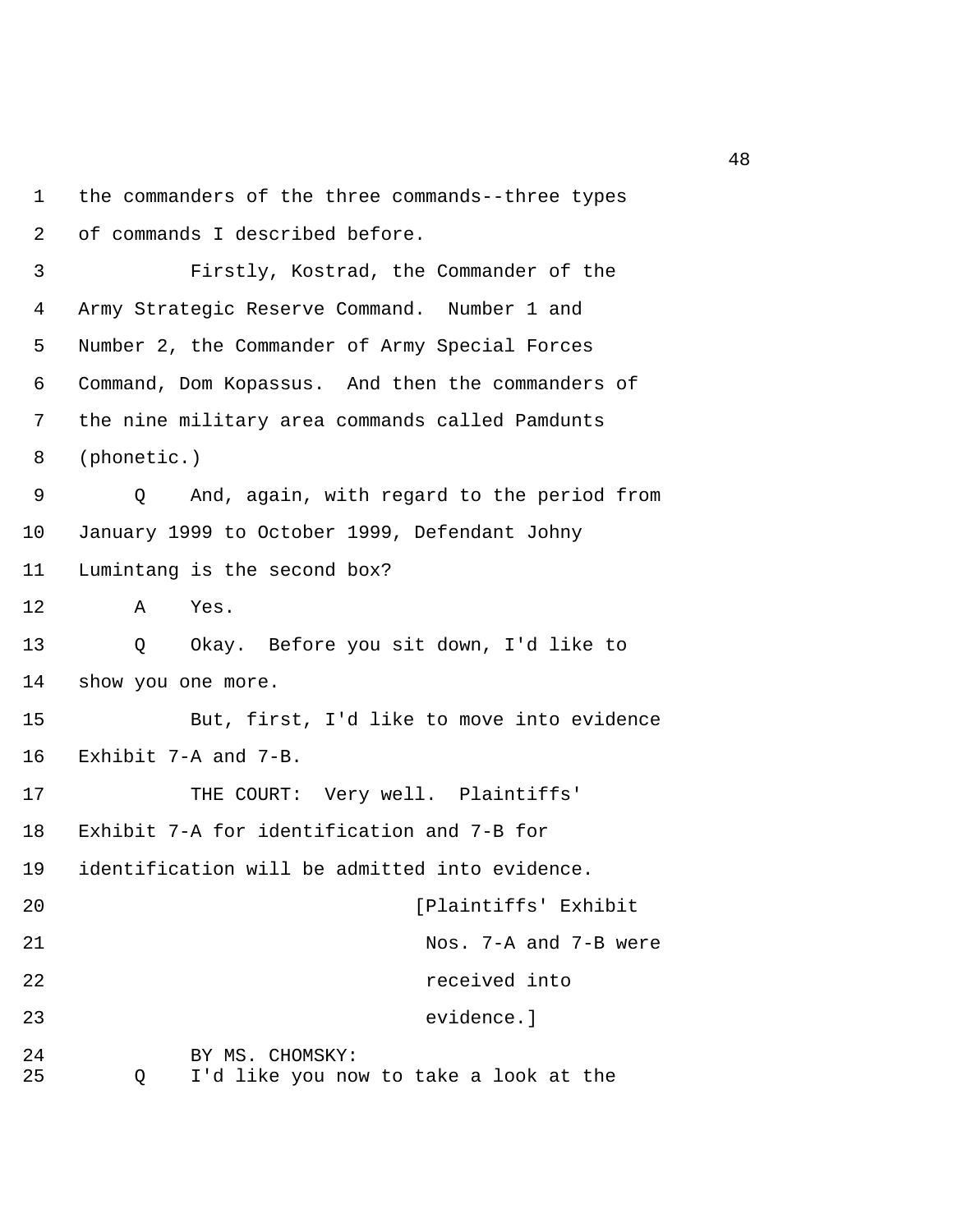1 Exhibit 8.

| 2        | THE COURT: Your not admitting Exhibit 7;                                      |
|----------|-------------------------------------------------------------------------------|
| 3        | is that correct?                                                              |
| 4        | MS. CHOMSKY: I don't believe so, no.                                          |
| 5        | THE COURT: I see. Okay. And for                                               |
| 6        | convenience sake, as Professor Tanter indicated,                              |
| 7        | the last two pages of Exhibit 7 for identification                            |
| 8        | reflect 7-A and 7-B.                                                          |
| 9        | MS. CHOMSKY: That's correct, Your Honor.                                      |
| 10       | You may proceed.                                                              |
| 11       | THE WITNESS: This is a chart of the                                           |
| 12       | Indonesian Military National Command structure.                               |
| 13       | It's taken from a book by Dr. Robert Lowery,                                  |
| 14       | entitled, The Armed Forces of Indonesia. Doc                                  |
| 15       | Lowery is a former senior strategy military officer                           |
| 16       | who has extensive experience with the Indonesian                              |
| 17       | Army. It describes the command structure, the                                 |
| 18       | change of coordination, and the chain of command,                             |
| 19       | the chain of operational command described in of a                            |
| 20       | solid line here.                                                              |
| 21       | The president is the supreme commander.                                       |
| 22       | And directly under him there are--immediately below                           |
| 23       | him is the Armed Forces Headquarters and the                                  |
| 24<br>25 | Commander in Chief of the Armed Forces.<br>There is also directly beneath the |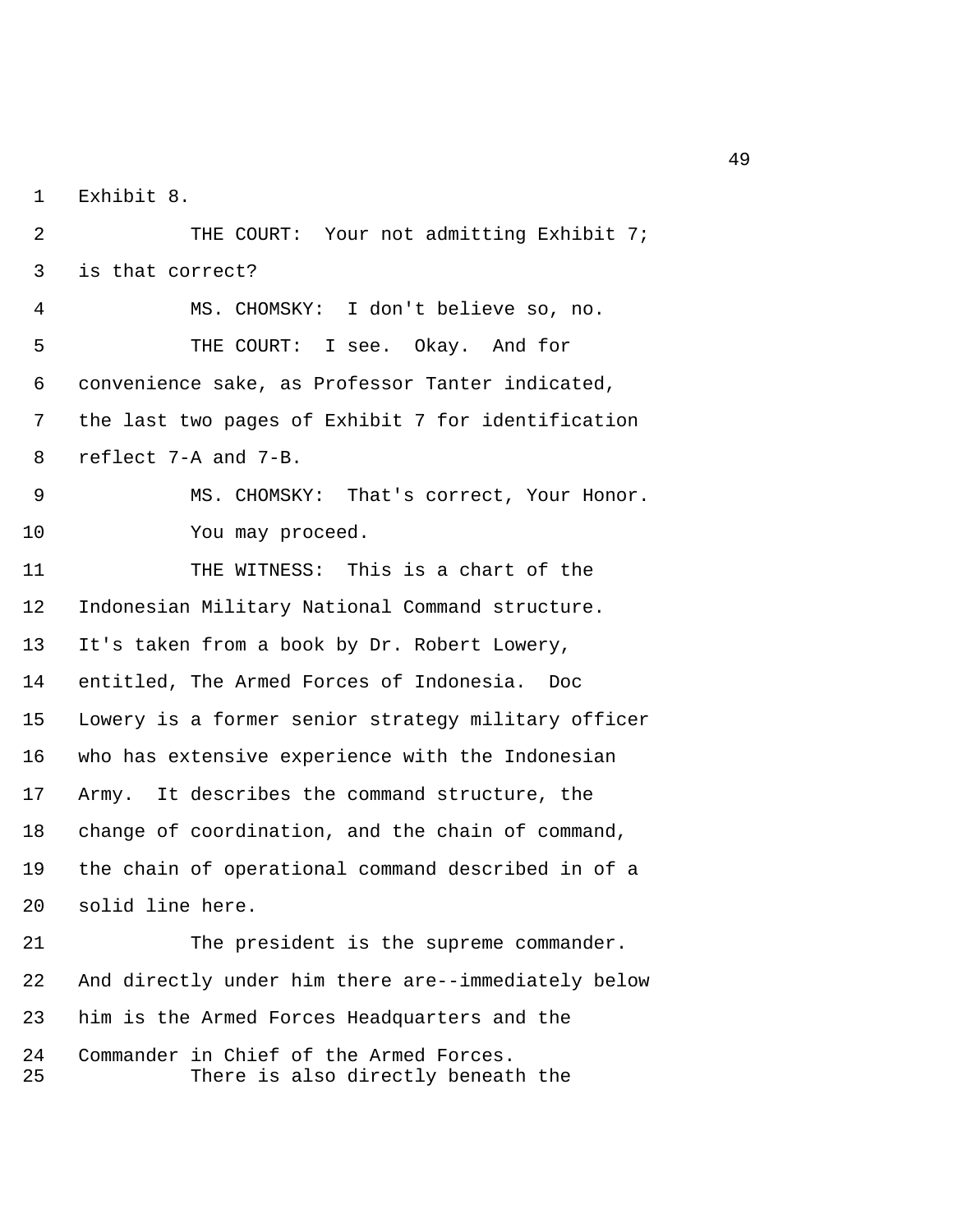1 President the Ministry of Defense Security, 2 security emphasizing Internal Security as much as 3 External Defense. Then to its left, the National 4 Agency. There is other ministries which have some 5 relevance to the military. Going to its right of 6 the Armed Forces Headquarters, the National 7 Intelligence Coordinating Agency, BAKIN, and the 8 Technology Agency, as well. 9 And then going from the President down

10 through the chain of command through the Armed 11 Forces Headquarters Commander Chief, there are the 12 four heads of the Indonesian Armed Forces. And 13 from the right, the Air Force Chief of Staff, the 14 Navy Chief of Staff, the Army Chief of Staff, and 15 the Chief of Police, because at that time the 16 police were part of the Armed Forces.

17 Where are we going? Following that chain 18 of command down, there are then a chain of 19 operational command. There are then the commanders 20 of the military area commands, Kodam. I must 21 correct something, I'm sorry. I said there were 22 nine Kodams before. There are, in fact, ten. I was 23 reminded by Dr. Lowery's paper. The military area 24 commands and then the Army Strategic Reserve 25 Command, Kostrad, Special Forces, Kopassus. The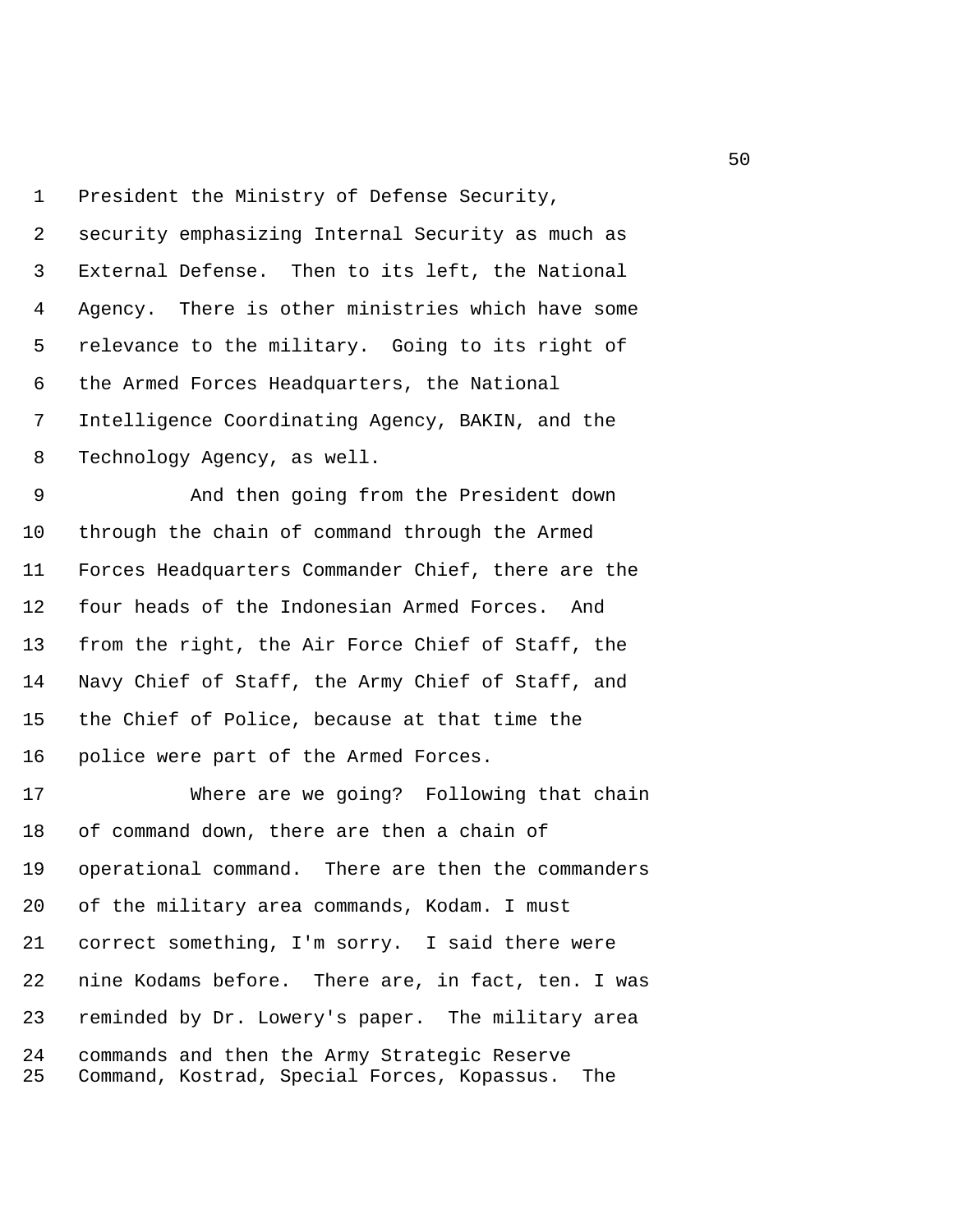1 Navy divided into two fleets, a reaction force seat 2 of command, air commands, and so forth. 3 Q I'll ask you to refer back to this later 4 when we-- 5 A Yeah. 6 Q --talk about the positions that the 7 defendant held. Just to reiterate, the police 8 force under the Indonesian system is part of the 9 military. 10 A It was at that time. It is--legislation 11 has been passed to change that. 12 Q But that's subsequent-- 13 A Subsequent to the events in 1999. 14 Q Yes. I'd like to bring your attention to 15 1975, the period beginning the Indonesian 16 occupation of East Timor. Could you describe to 17 the Court what happened. 18 A In the period between August 1975 and 19 early December 1975, it became increasingly clear 20 that Indonesia had decided to increase its pressure 21 on East Timor--oh, I'm sorry--on the Portuguese 22 Colony of East Timor from what had been prior to 23 that time effectively, should we say, strong 24 political persuasion by the neighboring country, 25 including a great deal of political agitation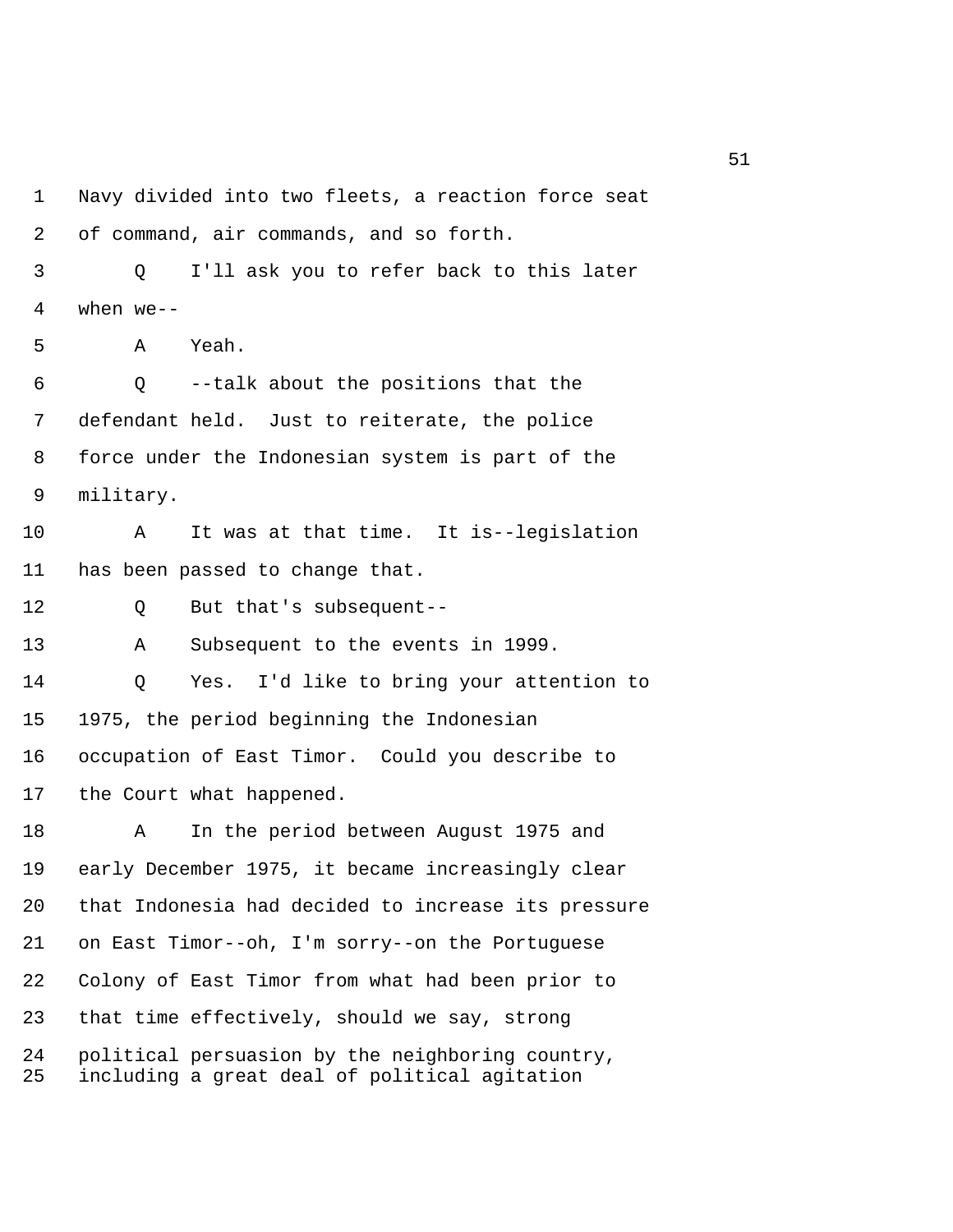1 towards using military remains to ensuring that the 2 territory--Portuguese territory of East Timor did 3 not become Independent and indeed became part of 4 Indonesia.

 5 Throughout that time of August, October, 6 there were the beginning rising level of bordering 7 incursions by Indonesian Armed Forces. A very 8 famous part of that is the fight part of that was 9 in October at a town called Baubau near the border 10 where Indonesian commandos murdered five Australian 11 journalists to ensure that they could not report 12 what was happening.

13 On December--on December 8--sorry, 14 December 7th, Indonesia invaded East Timor Proper. 15 This took the form of landings by sea, landing by 16 paratroops, and boat troops coming over the border, 17 the land border from West Timor to East Timor.

18 It was--the first weeks of the invasion 19 were quite horrific in the manner in which the 20 population of East Timor was subjugated. There 21 were mass killings in Dili, even on the Port of 22 Dili on the wharf.

23 Now, on many accounts, reliable accounts 24 of people simply being men and women simply being 25 lined up and machine-gunned on the edge of the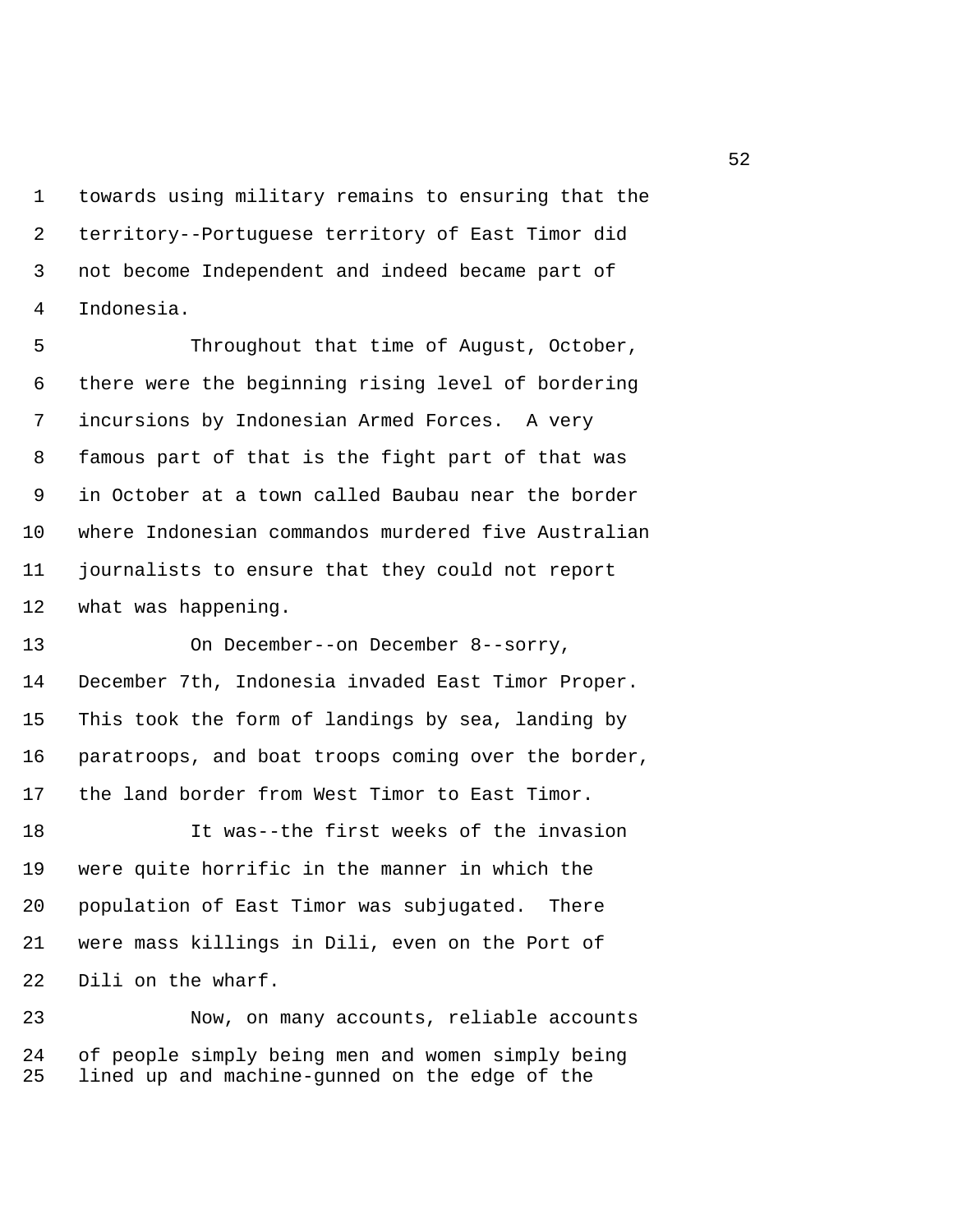1 wharf and their bodies going to the sea.

 2 The--on 28th--I should go back. The 3 Pro-Independence Forces in East Timor at that stage 4 declared that East Timor was an Independent Nation, 5 the Democratic Republic of East Timor. Indonesia, 6 of course, rejected this and hence invaded.

 7 What happened immediately following the 8 invasion was effectively that the military arm of 9 the Pro-Independence Forces decided to withdraw 10 from Dili--withdraw from the main towns of Dili and 11 withdraw to the hills. I should say that many of 12 these young women and men, particularly, the men, 13 had received training under the Portuguese in NATO.

14 As a part of a NATO Army, they had forts 15 in the Portuguese Colonial Wars in Angola and 16 Mozambique. They were themselves highly 17 experienced junior officers and NCOs and 18 junior--junior ranks.

19 They then started a war of resistance 20 against the Indonesian invasion. And I'd say from 21 the period 1976 to 1977 it--I think many people who 22 were observers at that time were very surprised 23 that the East Timorese were, in fact, able to hold 24 back a very, very considerable Indonesian Military 25 onslaught. The reason they're able to do this is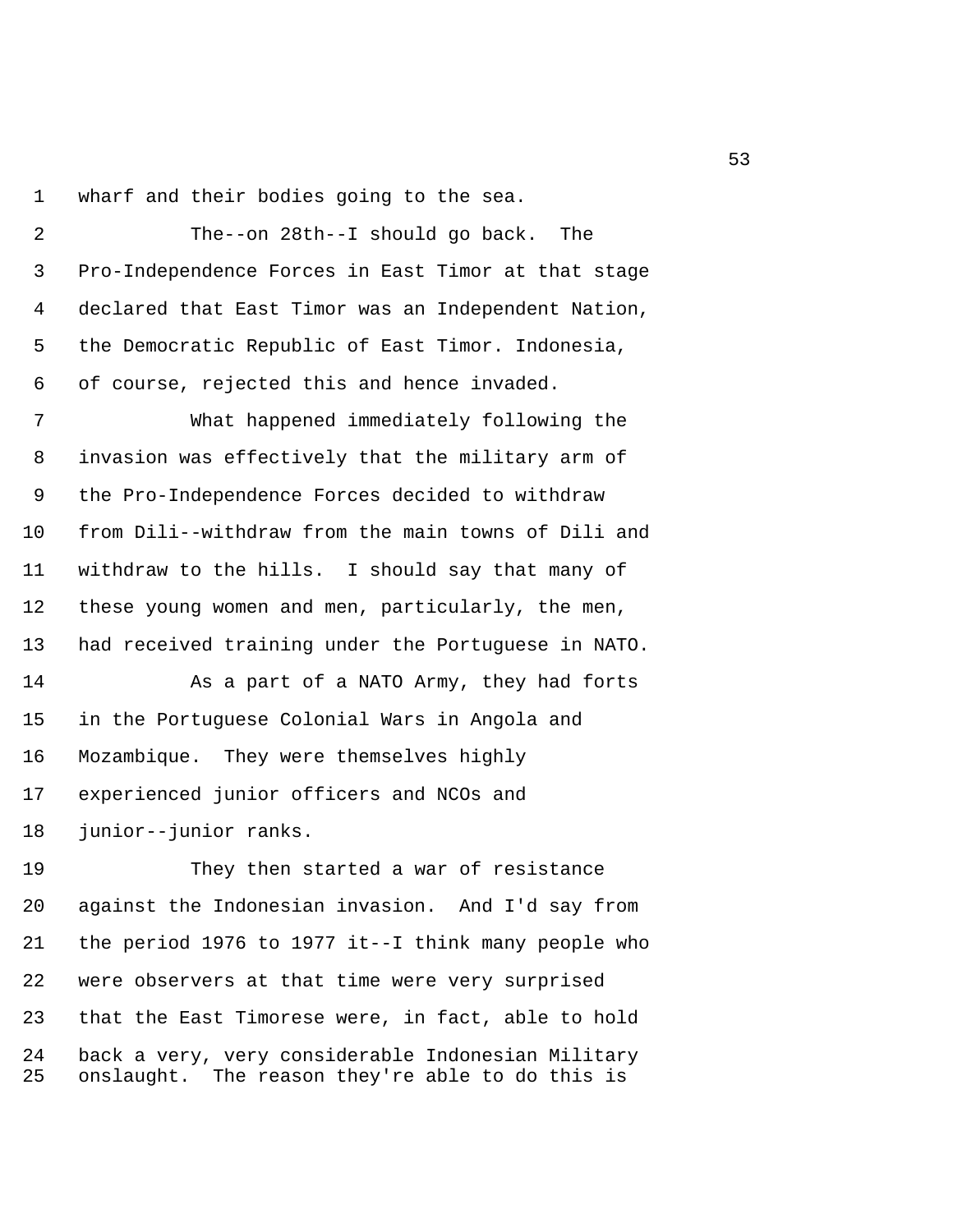1 they, in fact, had weapons from the Portuguese 2 onslaught, light weapons. They had well-trained 3 officers and the country is highly suitable to 4 train their own men.

 5 Another factor was, in fact, the violence 6 of the Indonesian attack was so extreme that it 7 very rapidly clarified what had previously been 8 somewhat a confused situation. There had been many 9 people, for example, who had thought or perhaps we 10 should continue some association with Portugal.

11 All those thoughts really came to an end 12 when it became clear that they'd been occupied by 13 an extremely brutal and ruthless military force. 14 And so from that period 1976 to '77, there was a 15 surprising level of very successful resistance by 16 the East Timorese. The Indonesians held the main 17 towns, the roads in between, but nothing else.

18 Q Would you describe the effects on the 19 population of the Indonesian occupation in the 20 period from '75 to '78.

21 A Okay. It was a very destructive 22 occupation immediately that I have mentioned there 23 many killings, immediates, and executions of any 24 one who was considered to be in opposition to the 25 Armed Forces and many people who were simply just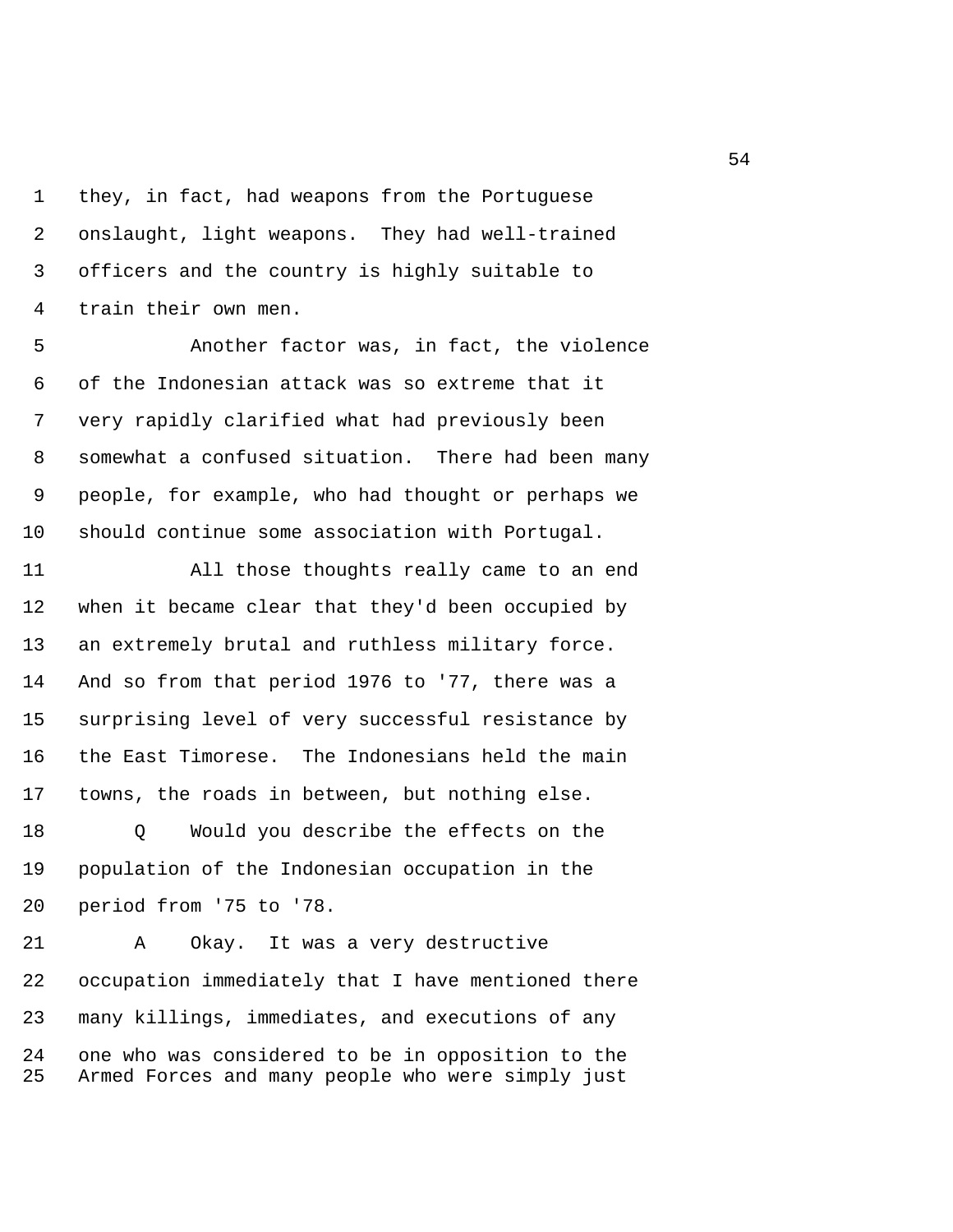1 killed because they were in the way.

 2 The period '76, '77, which I described is 3 somewhat a balanced miniature period, that ended 4 sometime in early 1978 when there was a change of 5 military commanders in Indonesia, a change of 6 approach essentially from what had been an invasion 7 force dominated by Intelligence and Operatives and 8 the Army Intelligence people to mainstream elite 9 Army infantry people.

10 And there was a great infusion of new 11 weapons from the outside into the invasion of Armed 12 Forces, including specialists counter-insurgency 13 aircraft. This enabled the invasion Armed Forces 14 to reach much more into the mountains of East Timor 15 and to be--to kill very large numbers of people and 16 attack villages and burn them.

17 There was also a decision taken to 18 establish special camps in the lowlands of East 19 Timor. Most of East Timor is highlands and 20 mountains, very rocky, a very mountainous country. 21 Most people in those mountain areas. There was a 22 decision taken by the Indonesian Armed Forces to 23 force people out of the mountains away from their 24 farms, away from their villages, into these lowland 25 camps.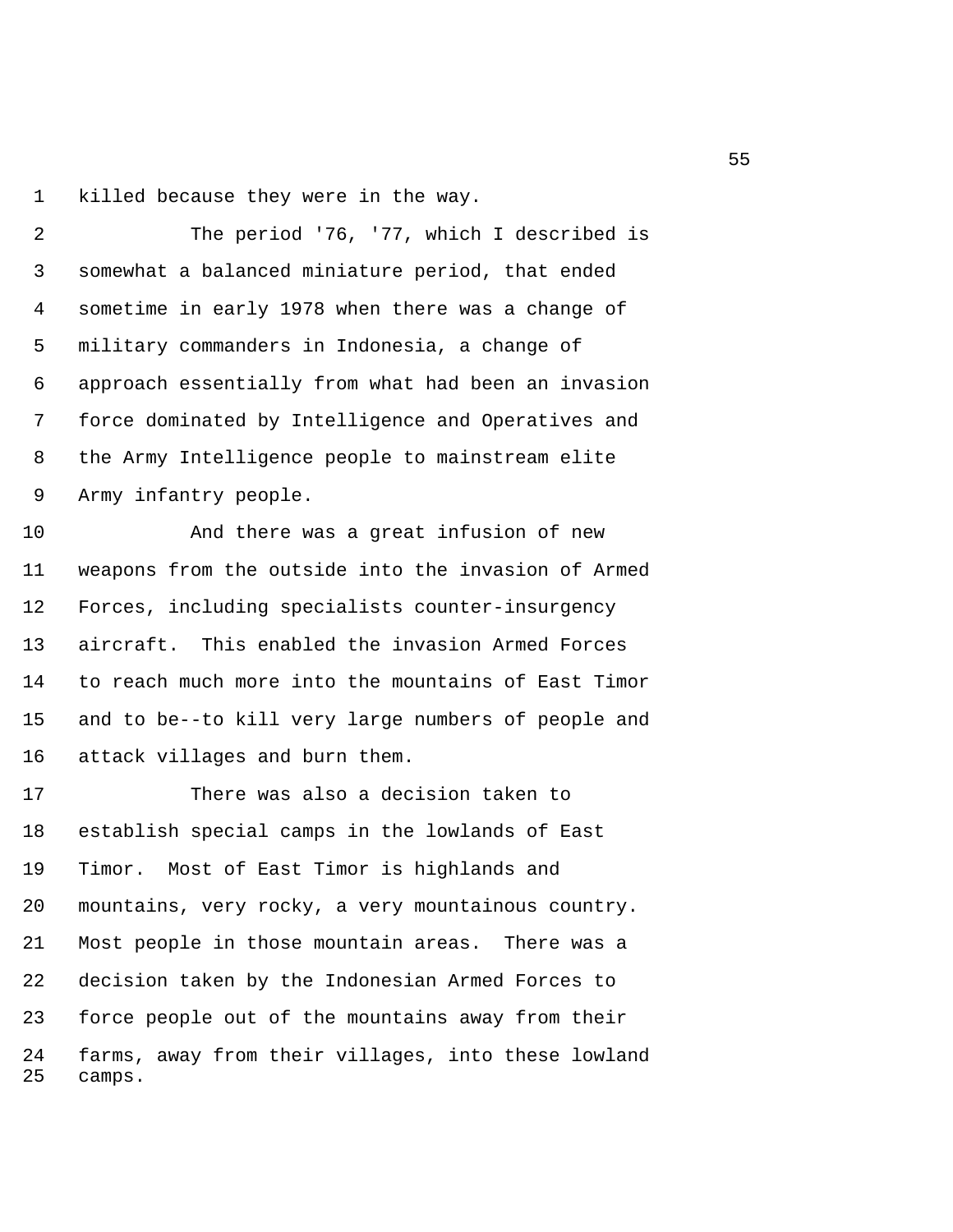1 Some people called them concentration 2 camps. They were--certain conditions of these 3 camps were extremely coercive. People, of course, 4 could not farm. Some were provided with food. 5 Health conditions in those camps were extremely 6 bad. The effect was that most people were moved 7 out of the highland areas and they were cleared 8 effectively in military terms of a free-fire zone. 9 And the war in those mountain areas intensified 10 dramatically and many, many people died in that 11 period, particularly, between 1978 and '79, either 12 as a result of direct killing by the Indonesian 13 Armed Forces in combat, if one can call combat of 14 an aircraft striking villages and burning them. 15 Many more people died of disease, 16 particularly, in these camps. And very large 17 numbers of people died of starvation and famine in 18 this time. They had been taken away from their 19 farms.

20 And I was a part of a group in Melbourne, 21 which in the end of 1979 attempted to make an 22 assessment--an assessment of how many people would 23 die and was led by a man named John Waddingham 24 (phonetic), then-Director of the East Timor 25 Information Service.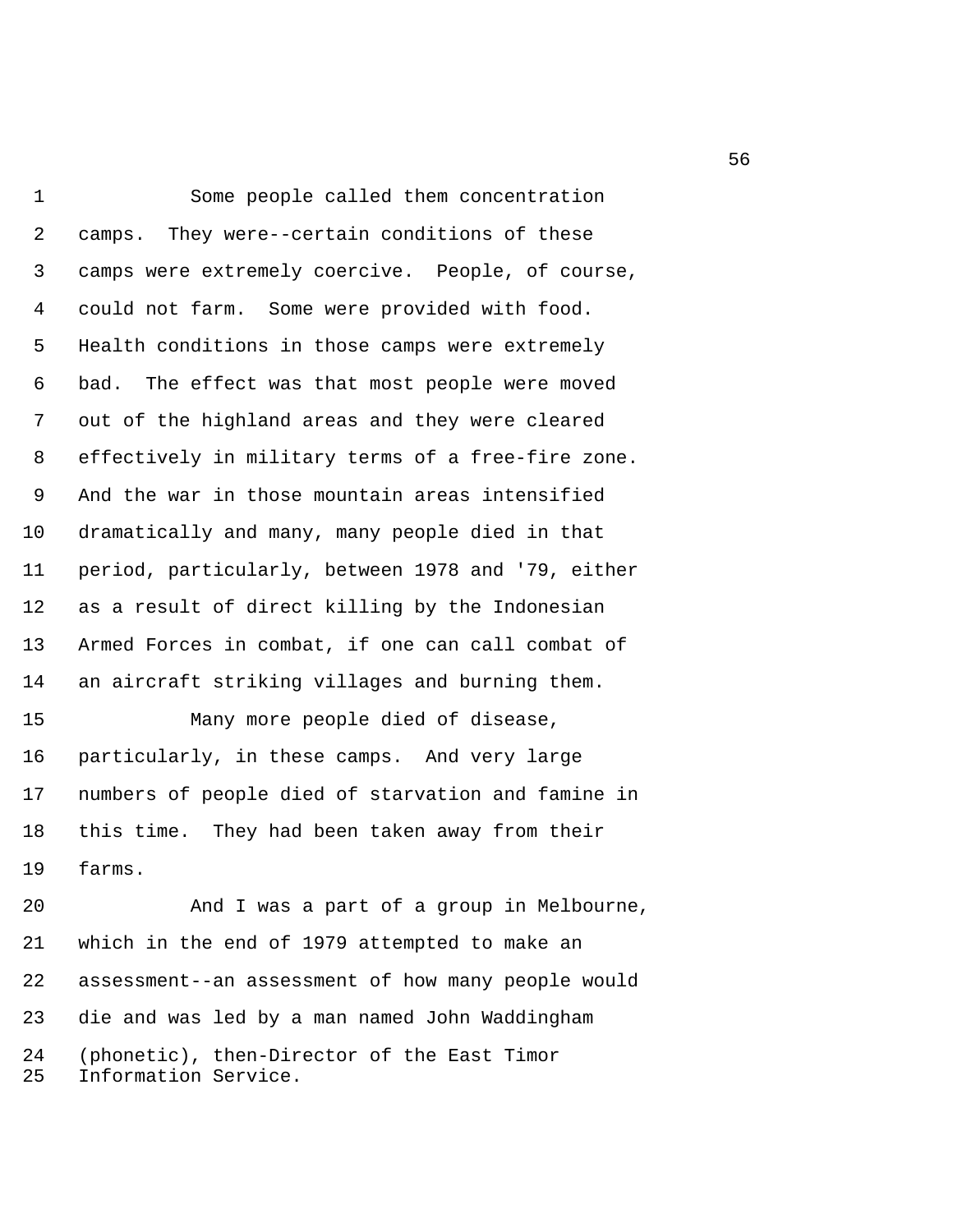1 And as a result of that very careful study 2 by Mr. Waddingham, we concluded that depending on 3 one's assumptions about birthrights, which, of 4 course, could be fluctuating in times of war, and 5 comparing an Indonesian census towards the end of 6 1979, and what was known from Portuguese censuses 7 and particularly from church records, Mr. 8 Waddingham concluded that between 133,000 and 9 200,000 people were missing from between the count 10 in 1975, and in 1979, missing and certainly dead.

11 At that time the population of East Timor 12 was about 660,000. In other words, up to a third 13 of the population had disappeared. And that 14 coincided with what we were hearing from refugees 15 in Australia at the time who could collectively say 16 that many villages, a third of the people had gone. 17 And there were uncertainties about that estimate, 18 and we tried our best to verify them. But there's 19 no doubt that something--some population, loss of 20 that order, took place as a result of Indonesian 21 Army actions prior to 1979.

22 Q And was what happened in Indonesia 23 known--what happened in East Timor known outside of 24 East Timor? 25 A Yes and no. It was--there was intense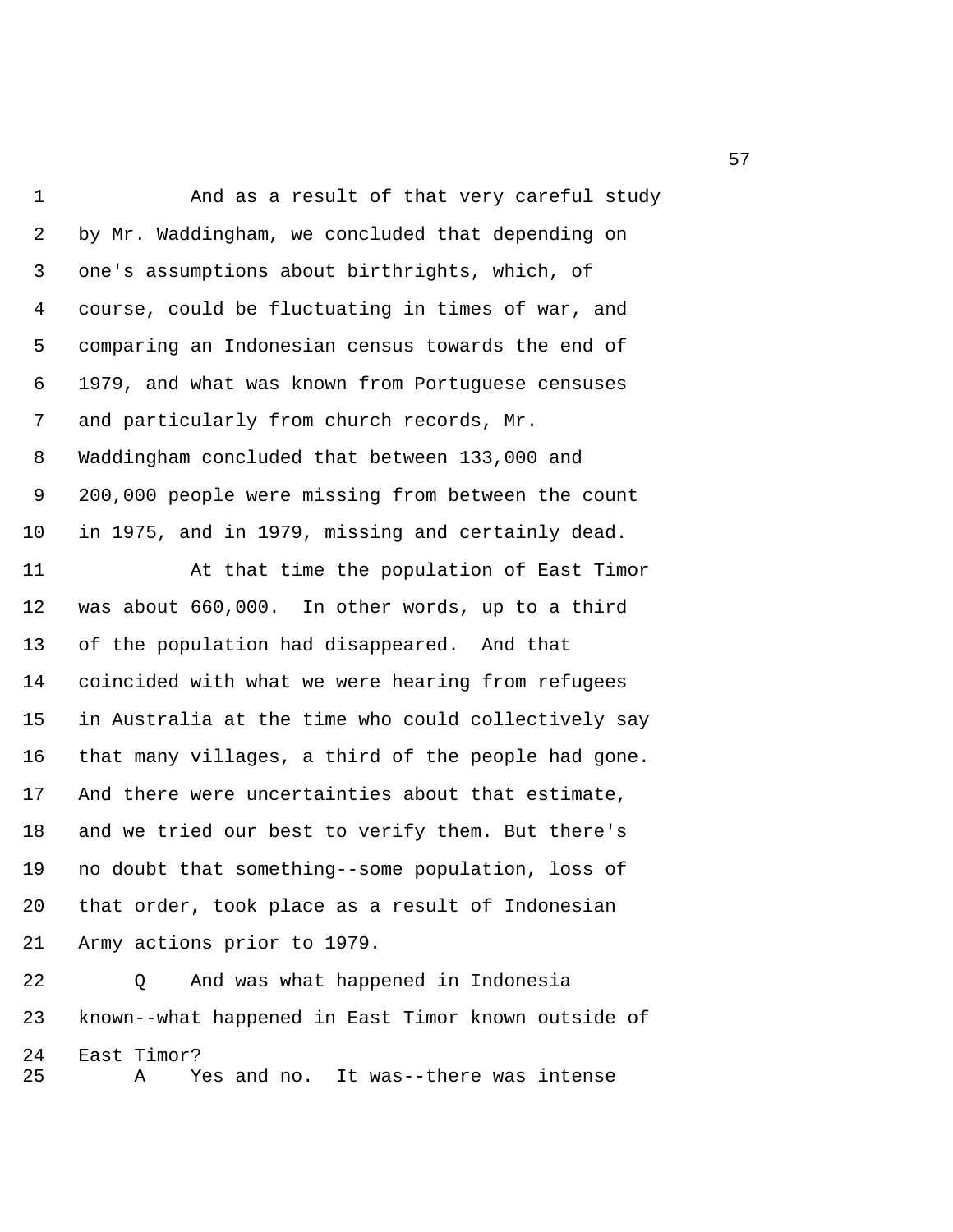1 coverage of the actual invasion itself, the 2 immediate invasion. In the major non-Indonesian 3 newspapers, particularly, Australia, Europe, North 4 America, and Japan. And they were, of course, U.N. 5 Security Council resolutions condemning this action 6 which were, of course, reported.

 7 However, I should say that from--certainly 8 from sometime in 1976 partly because access to East 9 Timor was impossible for either East Timorese or 10 foreigners or Indonesian citizens, for that matter. 11 And partly because it was a time of other events 12 taking place in the world and the war's attention 13 shifted elsewhere.

14 As information dribbled out, there was 15 less and less public attention. But I should say 16 that in Australia, the country part of Indonesia 17 closest to East Timor, there were continuing 18 reports in the newspapers and great public 19 attention. And there were certainly main groups 20 and movements concerned about--their political 21 parties concerned about it through that time. But, 22 of course, in Indonesia itself, there was no news 23 about East Timor, other than what the government 24 reported. It was simply not possible to say 25 anything else.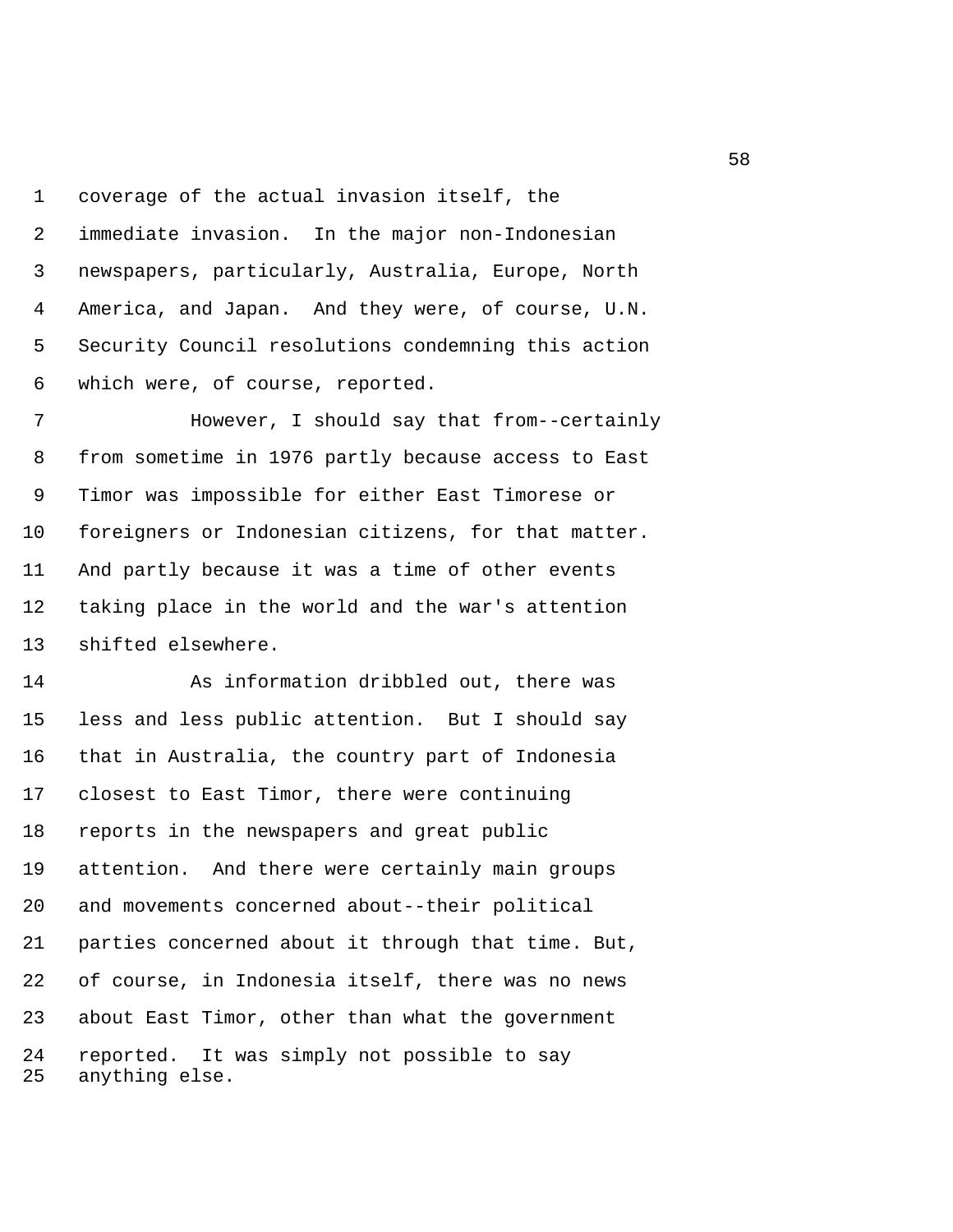1 Q Where was Defendant Johny Lumintang in 2 terms of his Army career at this time? 3 A He was a young lieutenant or captain. 4 We're not precisely sure. He graduated from the 5 Military Academy in 1970. And we do know that 6 between 1975 and 1979, as an infantry officer, he 7 was posted to both East Timor and Irian Jaya, which 8 is the western part of the Island of New Guinea. 9 And that he took part in operation Surojo 10 (phonetic), which was the general name for the 11 invasion of East Timor.

12 Q With regard to Irian Jaya, just briefly 13 would you describe the nature of the military 14 activity in the Irian Jaya.

15 A Irian Jaya, yes. Irian Jaya was the 16 former Dutch Midland, Dutch New Guinea after--I 17 should just say that when the Republic of Indonesia 18 was formed out of the Netherlands East Indies, 19 Dutch New Guinea was accepted--exerted from that. 20 It remained under Dutch control until 1963 when it 21 passed under effective Indonesian control with the 22 object of an active free choice being supervised by 23 the United Nations in 1968. So, therefore, from 24 1963 onward, it was under Indonesia Military 25 control.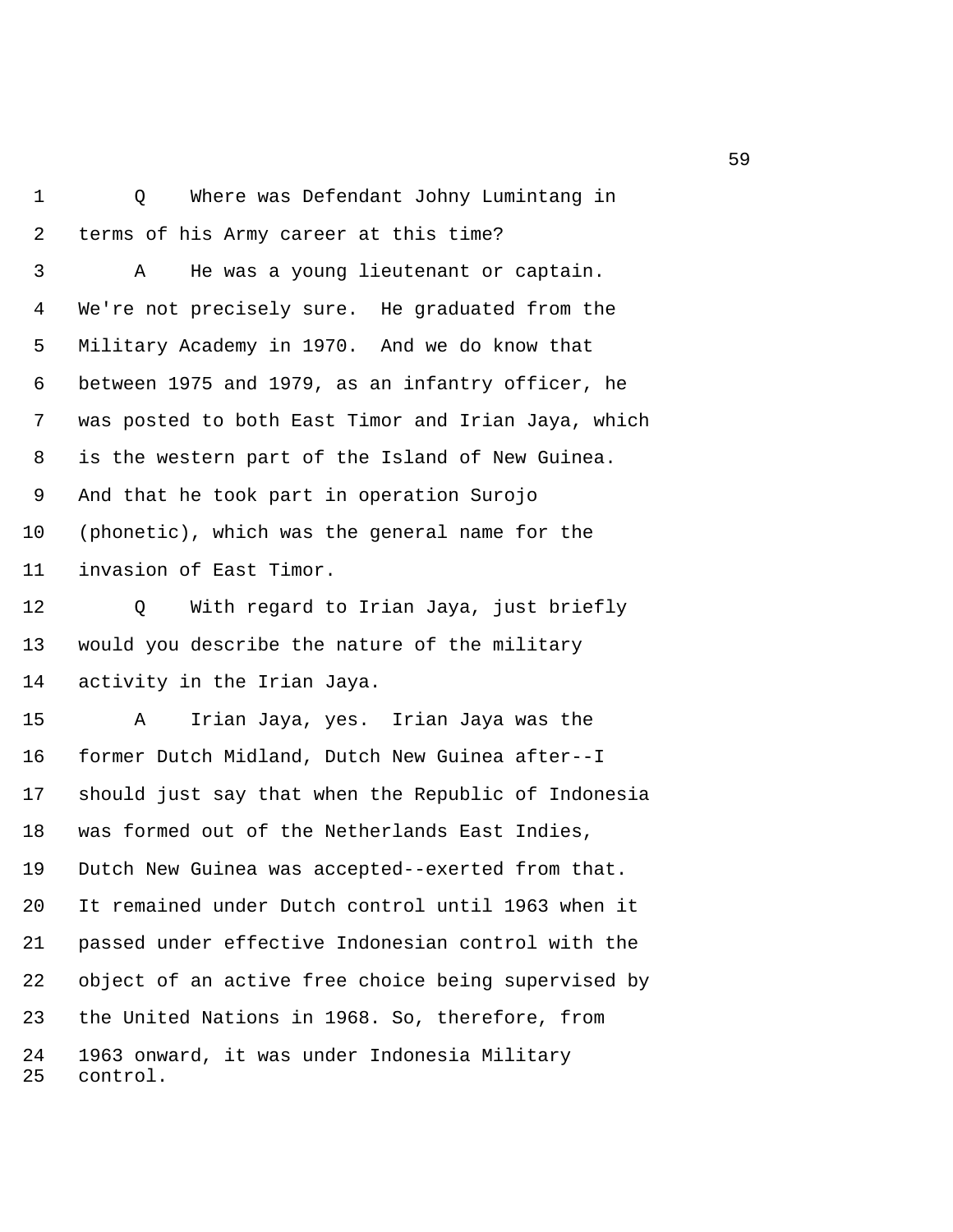1 Throughout that--the latter period of the 2 1960s and the 1970s and continuing to this day, 3 there were numerous rebellions and forms of 4 resistance by West Poplin (phonetic) people, 5 different people of Irian Jaya. And many of the 6 resistances were put down in the most brutal and 7 bloody way, including bombings and of villages of 8 indigenous people. And there were many reports of 9 military actions against civilians during that 10 time. 11 THE COURT: This area was not part of East 12 or West Timor; is that correct or-- 13 MS. CHOMSKY: That's correct. But it was 14 within the areas where the Defendant Johny 15 Lumintang had assignments? 16 THE COURT: Was it an island? Was it a 17 part of Indonesia itself or? 18 MS. CHOMSKY: It's--19 THE WITNESS: May I show you the map, Your 20 Honor? Would it be-- 21 MS. CHOMSKY: If I may--22 THE COURT: Great. 23 (The witness left the witness stand to 24 indicate on the map.) 25 THE WITNESS: Your Honor, here is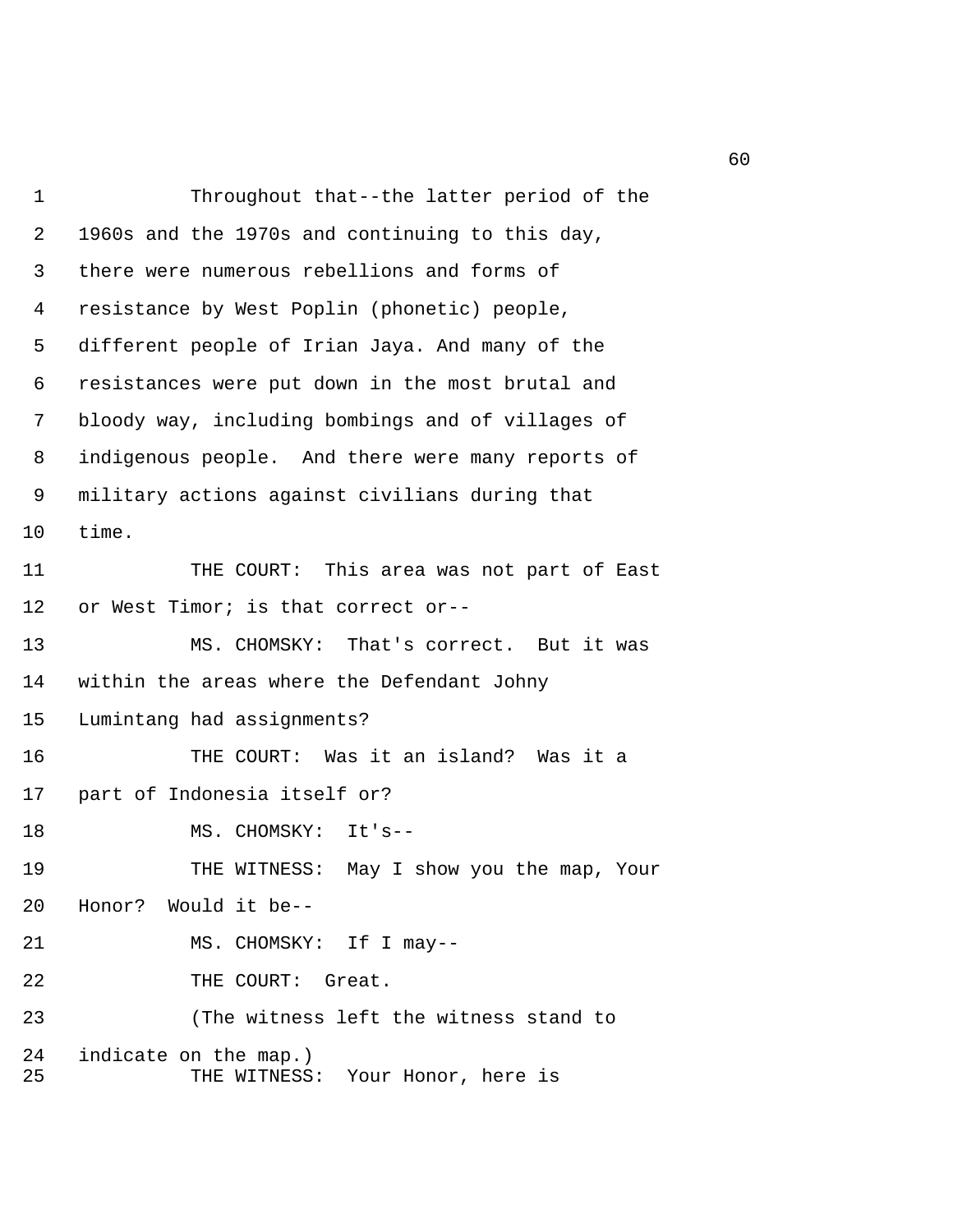| 1        | Indonesia and here is Timor, the Island of Timor                                                  |
|----------|---------------------------------------------------------------------------------------------------|
| 2        | here (indicating). Half of Australia, west and                                                    |
| 3        | east. And then going further east, the Island of                                                  |
| 4        | New Guinea, east and half of which is the country                                                 |
| 5        | of Papua New Guinea, the western part of which was                                                |
| 6        | at the time we were discussing the Providence of                                                  |
| 7        | Indonesia called Irian Jaya.                                                                      |
| 8        | Thank you.<br>THE COURT:                                                                          |
| 9        | (The witness returned to the stand.)                                                              |
| 10       | BY MS. CHOMSKY:                                                                                   |
| 11       | You spoke before about how the Indonesian<br>Q                                                    |
| 12       | Military was divided into ten different, basically                                                |
| 13       | districts, I guess--                                                                              |
| 14       | Ovmitzi (phonetic) is the term. District<br>Α                                                     |
| 15       | has a separate meaning.                                                                           |
| 16       | Oh.<br>Q                                                                                          |
| 17       | They're military areas.<br>Α                                                                      |
| 18       | Q<br>Military areas. And Johny Lumintang was                                                      |
| 19       | assigned to a particular area; is that right?                                                     |
| 20       | That's right. He was assigned. At what<br>A                                                       |
| 21       | time?                                                                                             |
| 22       | In the period '76 to '78.<br>Q                                                                    |
| 23       | Well, in--when the information that we<br>Α                                                       |
| 24<br>25 | have is scanty, but we know that from that<br>period--in that period 1975 to 1979 he was assigned |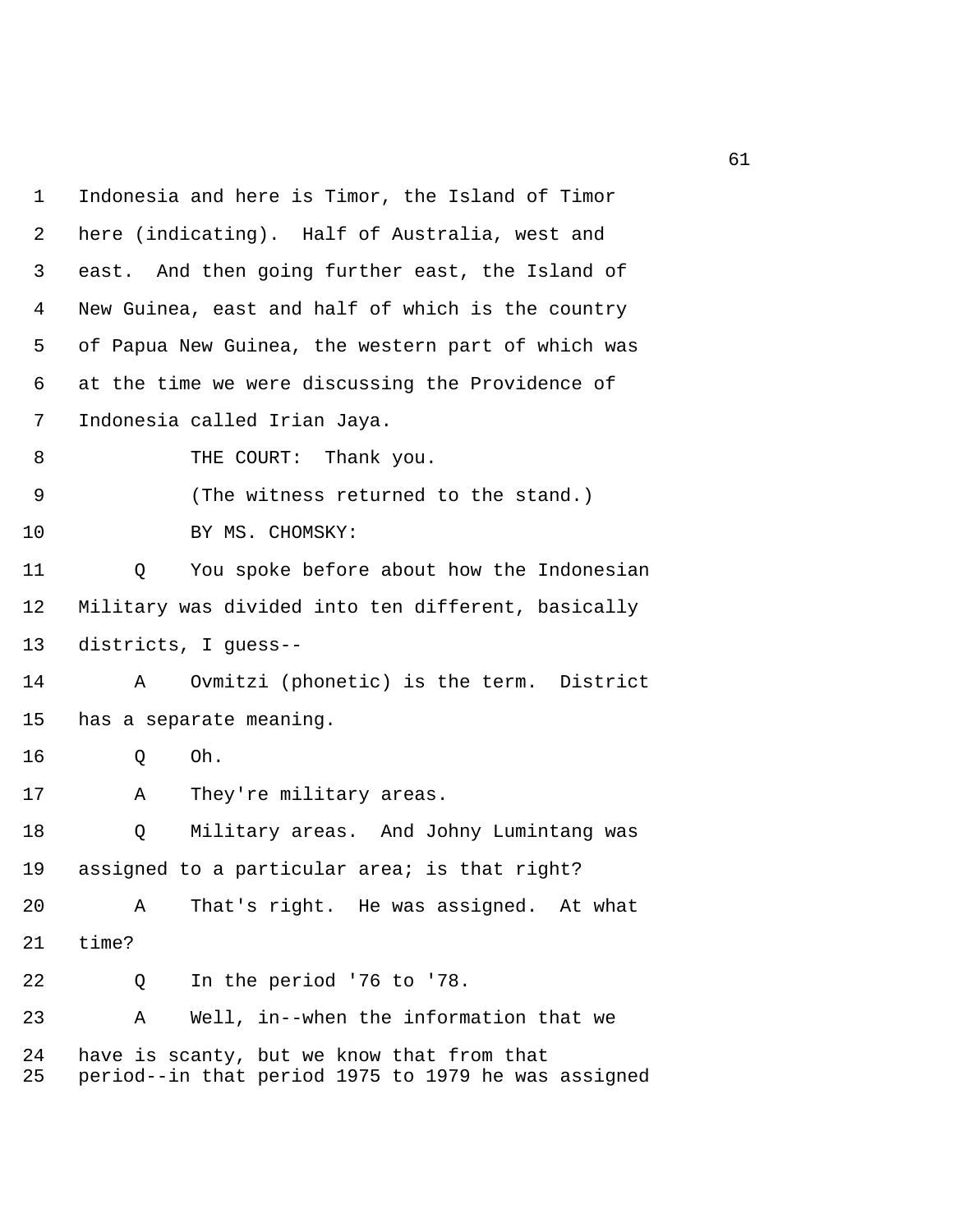1 principally to East Timor, but also took part in 2 operations in Irian Jaya.

 3 Q Now, did Johny Lumintang have occasion to 4 be in the United States that you're aware of?

 5 A Yes. We have reports that he went to the 6 United States for study on at least three 7 occasions: Once in 1978; once, in 1987; and once 8 in 1990. When he came to the United States by this 9 stage he would have been a senior officer, and he 10 took part in training funded on the International 11 Military Education and Training Program, IMET.

12 Q And that was here in the United States? 13 A In the United States, yes.

14 Q I'd like you bring your attention to 15 November of 1991 and to the events in Santa Cruz.

16 A Yeah.

17 Q Would you describe what happened--

18 A Yes.

19 Q --for the Court.

20 A There had been continuing resistance in 21 East Timor, as I said from the very beginning. But 22 after its wrath through the 1990s it's fair to say 23 that the military resistance by guerrillas

24 lessened. That partly is a result of the assaults. 25 And--but there was a growth, a great growth in what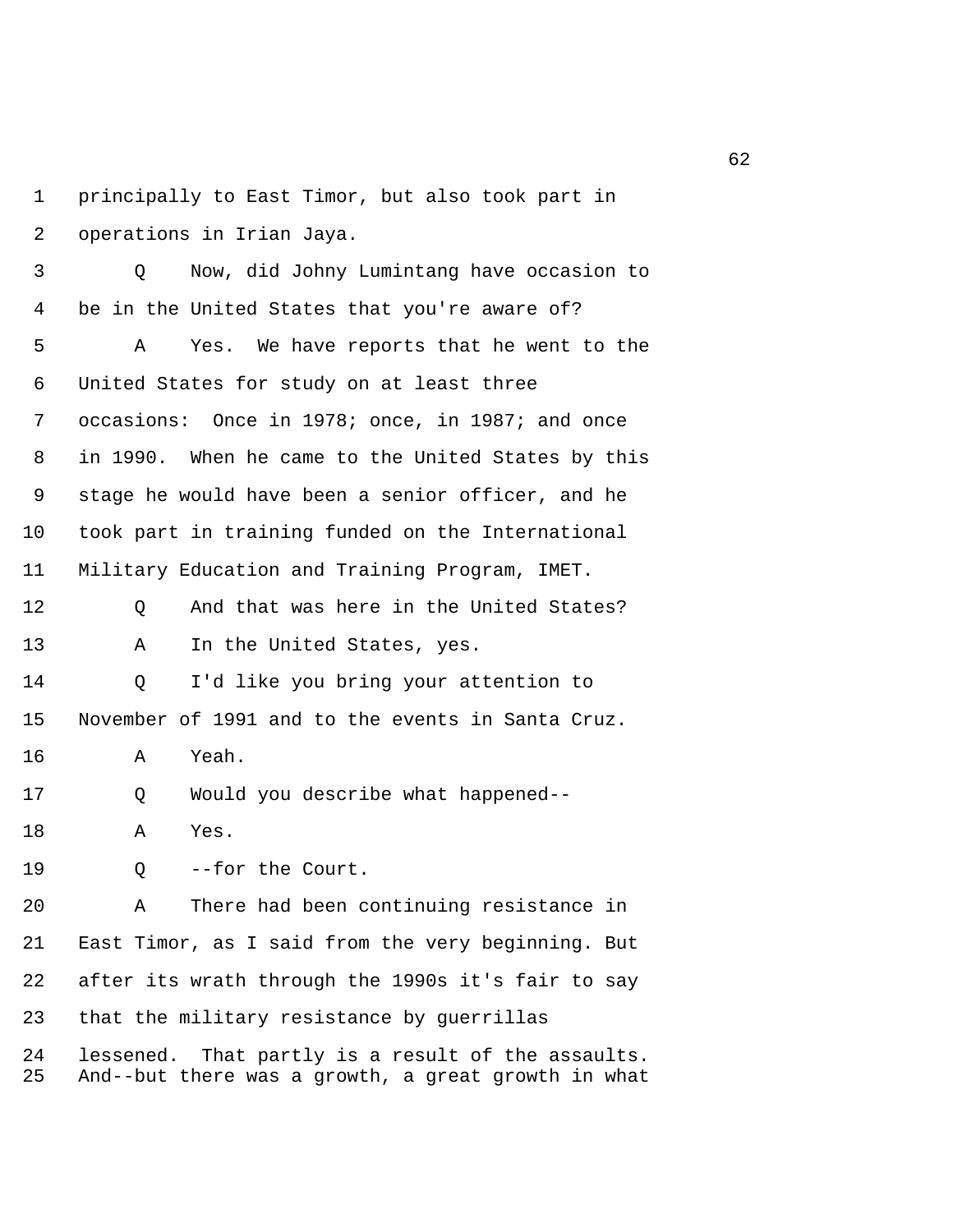1 we might call cultural and political resistance and 2 especially by young people in the towns. And this 3 was a very significant form of proposition to the 4 Indonesian rule.

 5 And during 1991 feeling sentiment had been 6 growing and growing. And at the time of just prior 7 to the killing there had been an incident which had 8 lead to the deaths of at least one person and there 9 was a funeral that took place. The funeral took 10 place in the cemetery of the Santa Cruz cemetery of 11 Dili. There was a march to the cemetery 12 through--several hundred people present, and there 13 were also several foreign journalists, which was 14 very unusual event at that time.

15 During the actual funeral march in the 16 cemetery, Indonesian Armed Forces personnel opened 17 fire with automatic weapons on the crowd killing 18 people indiscriminately, shooting people who were 19 wounded and crawling, pursuing them. And there are 20 reliable reports that the following day they 21 pursued people who, wounded or not, they thought 22 had taken part in the funeral and killed them 23 secretly and dumped their bodies either at sea or 24 land and were never found again, and a very large 25 number of people died on that day. And there's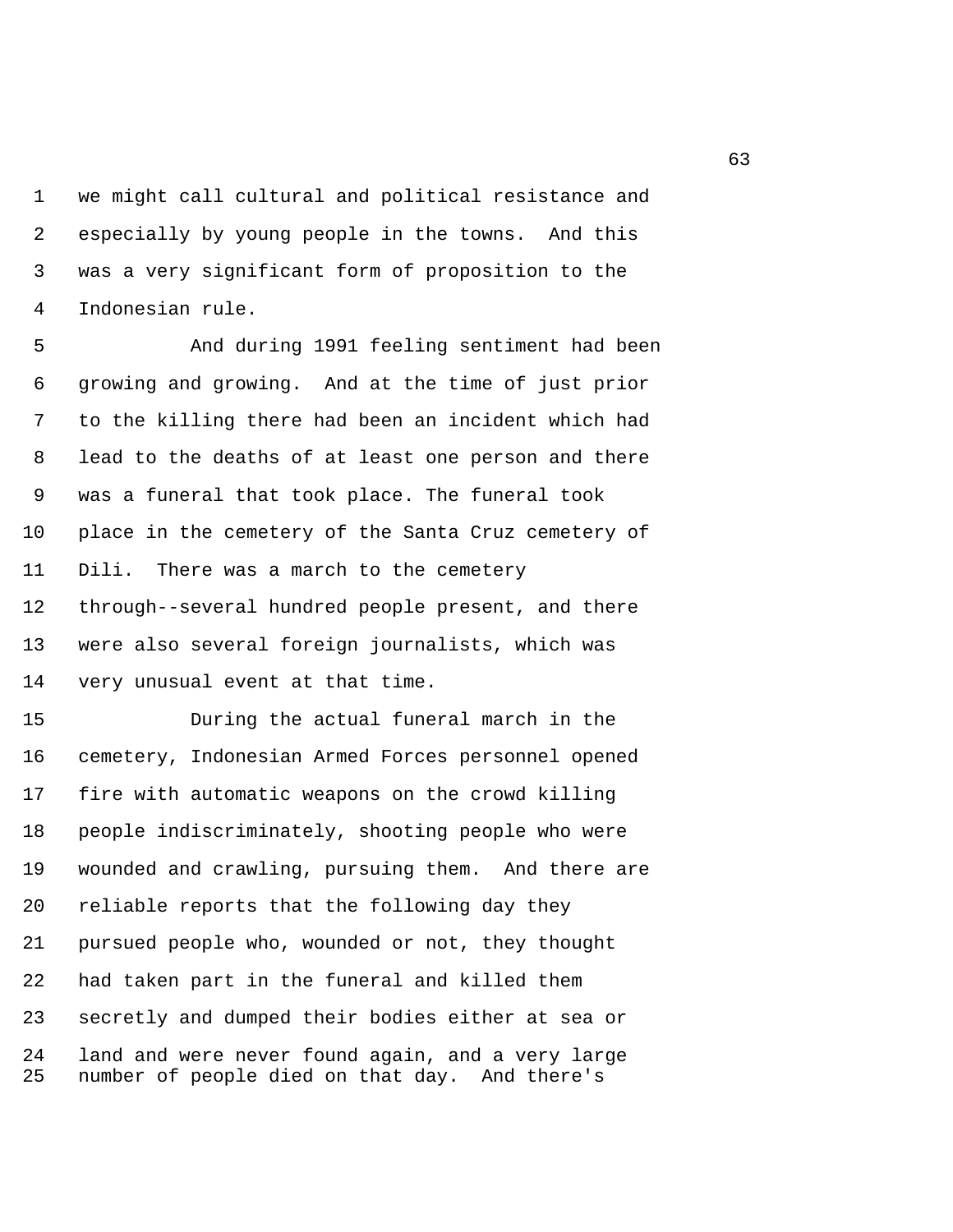1 doubt--absolutely no doubt whatsoever, that it was 2 an action by Indonesian Army troops under the 3 orders of their superiors.

 4 Q Was there a public international response 5 to the events in November of 1991?

 6 A There was. Such killings had happened 7 before. But as I mentioned, on this occasion there 8 were journalists present. These journalists who 9 included two American journalists and an English 10 film cameraman got their stories out. Their stories 11 were widely publicized.

12 I was in Japan at the time. And certainly 13 in Japan there was very considerable coverage of 14 it. There was enormous outrage at the--about the 15 brutality of the act and the abrasiveness of the 16 act, and the matter was discussed very extensively 17 in the mass media and certainly by the governments 18 of the world that had some concern, some relation 19 to East Timor.

20 Q What happened to the commander of the 21 Armed Forces?

22 A He was--

23 Q Who was responsible?

24 A I'd like to be precise about who we're 25 talking about here. If I just may backtrack one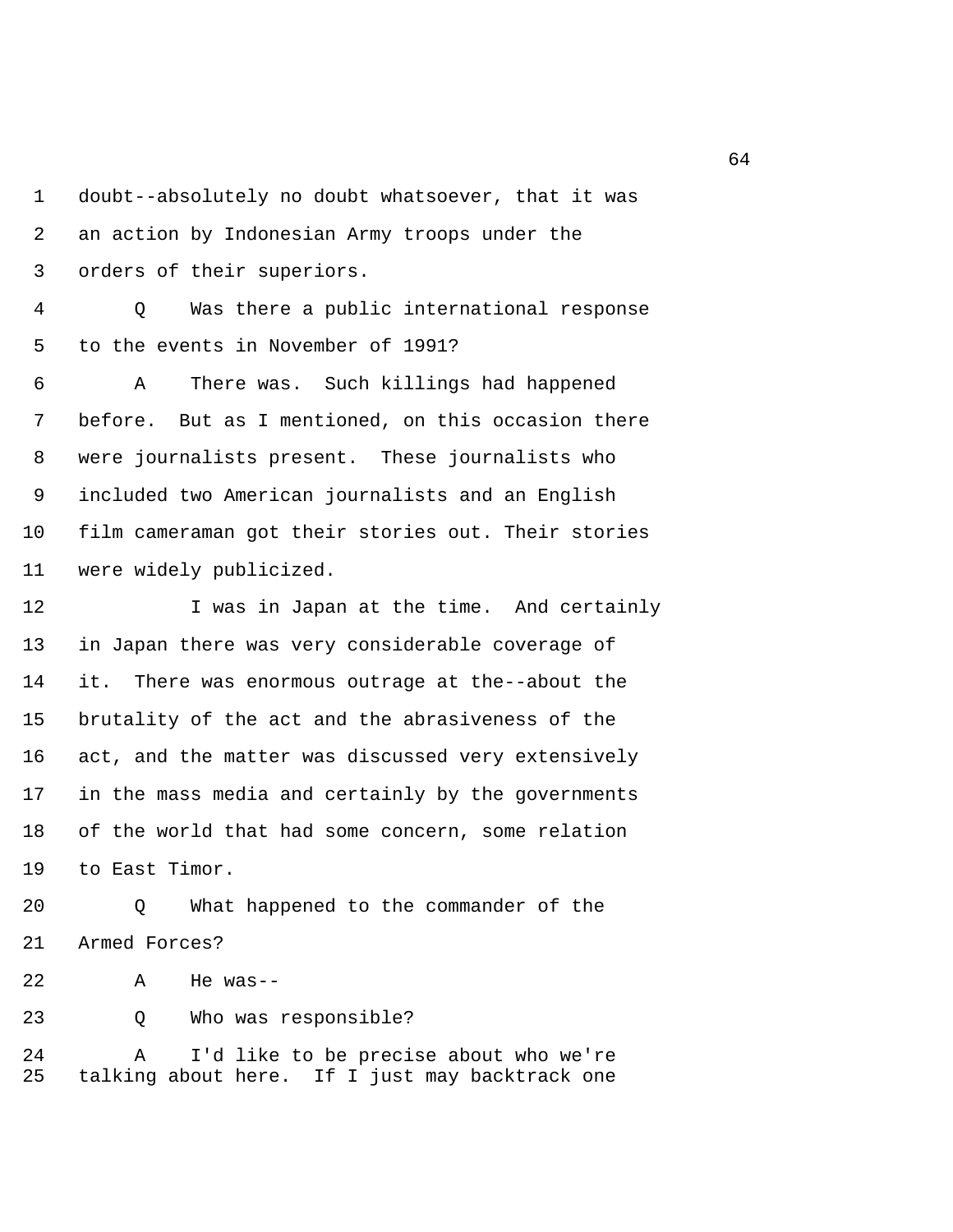1 little bit. The Military Area Commands and cover 2 for in the case of East Timor, if I may show a map 3 of Indonesia, it might be more helpful. 4 Q Okay. 5 (The witness left the stand and went to 6 the map.) 7 Q The witness is looking at Exhibit 2. 8 A The military area command No. 9, Kodam 9, 9 has its headquarters in the Island of Bali in the 10 City of Din Pasan (phonetic). And it covers the 11 area from Bali to the west reaching to East Timor 12 in the east. Underneath that military area of 13 command there is another layer of command called 14 the English Military Resort Command. And within 15 Military Area Command 9, there is no true Resort 16 Command 164, which covers the chair tree fall of

19 (The witness returned to the stand.) 20 A So to return to your question, the 21 commander at the time of the Santa Cruz killings 22 and the Commander of Military Resort Command 164 23 then Brigadier General Wrauwu, W-R-A-U-W-U, was 24 relieved of his command. And it was said at the 25 order of the President, it was certainly affected

17 the Province of East Timor. It's usually called,

18 particularly, acronym KOREN 164.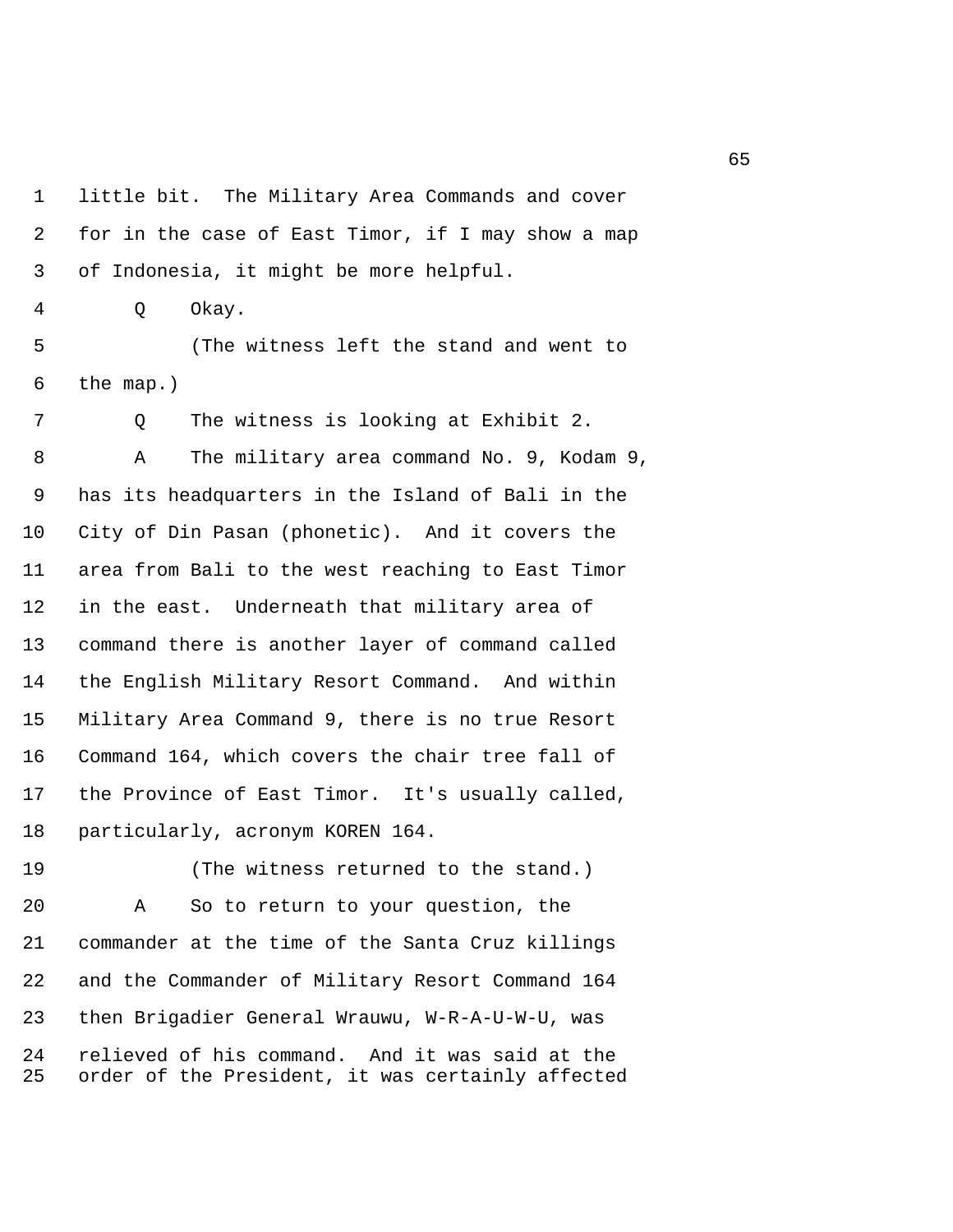1 by the Commander of the Armed Forces, and he was 2 relieved of his command in a manner of some 3 disgrace. 4 Q Now, going back to Johny Lumintang. The 5 next time that he was involved in East Timor is 6 1993 to '94; is that correct? 7 A That's correct. 8 Q And what was his position in the period 9 1993 to 1994? 10 A He--in 1993, John Lumintang became the 11 Commander of Military Resort Command 164, KOREN 12 164. 13 Q And what was his situation, just briefly, 14 in East Timor in the period when he was the KOREN 15 Commander. 16 A According to the United States Department 17 of Defense report on Human Rights in East Timor 18 during that time, it was still a time of 19 extreme--of serious tension and anxiety and a sense 20 situation of repressiveness in East Timor. The 21 military presence was very substantial at that 22 time. 23 Q And in terms of repression, we're talking 24 about repression against the civilian?

25 A Oh, indeed, yes.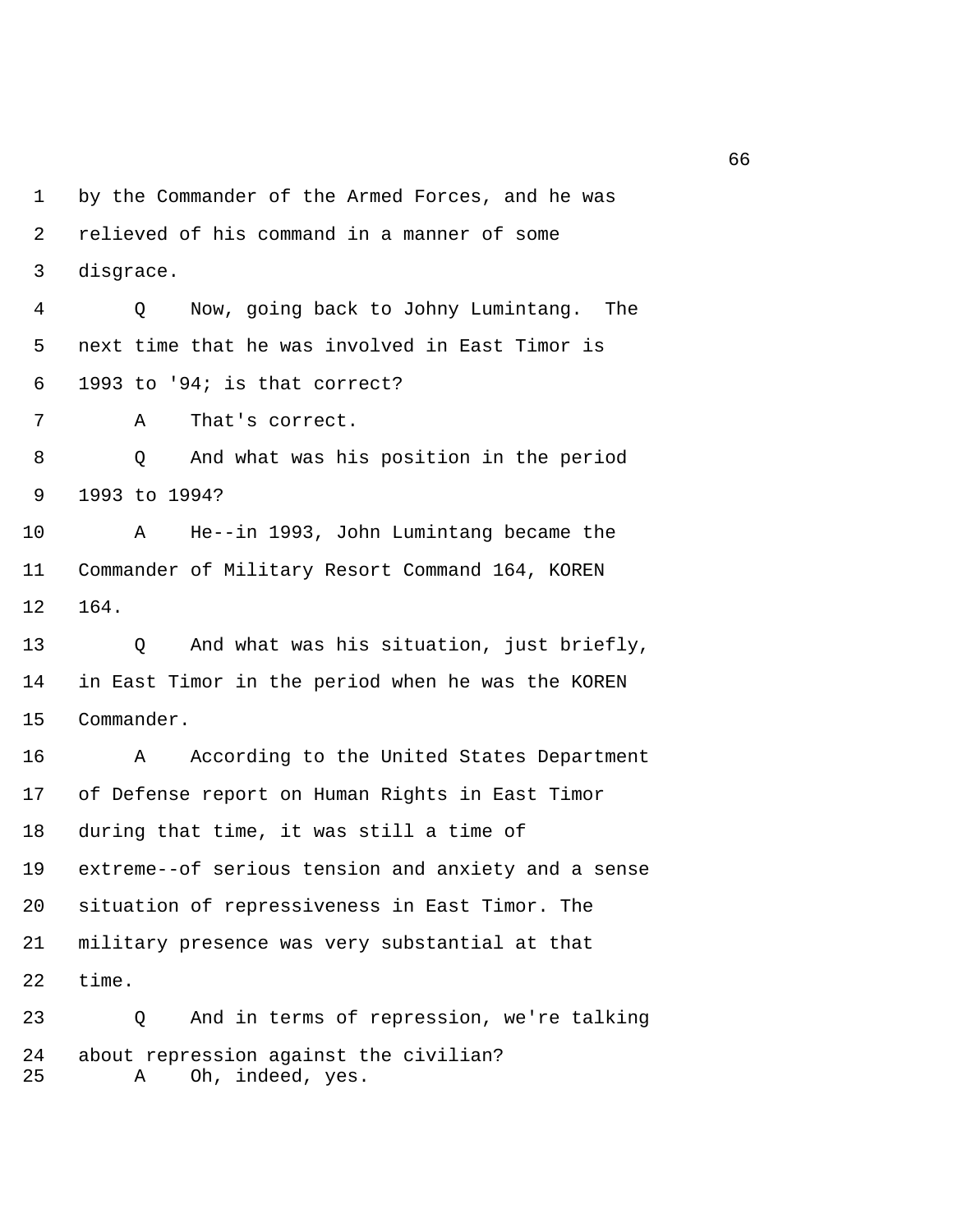1 Q What was the next position that Johny 2 Lumintang held?

 3 A From--I'm sorry. After Dili he became the 4 Commander of the First Infantry Division of 5 Kostrad. That's the Army Strategic Reserve 6 Command. There are two divisions in Kostrad. He 7 was the commander of one based in Jakarta. It's a 8 very senior position. And indicated that he had 9 obviously been a success in Army terms in East 10 Timor.

11 Q In 1996, he received another promotion; is 12 that right?

13 A Yes. He became the Chief of Staff of 14 Military Area Command 8, which encovers the--the 15 Province of Irian Jaya, the western part of New 16 Guinea and also the Island of Moluccas to the 17 north. But that time the primary concern would 18 have been Irian Jaya.

19 Q And can you show us on Exhibit 8 where 20 Johny Lumintang was in the military hierarchy.

21 A Yes. And at that time he was one of the 22 team commanders of the Military Area Commands. The 23 subsequent follow-up campaign and the following 24 day. 25 Q Moving to June of 19--or actually May of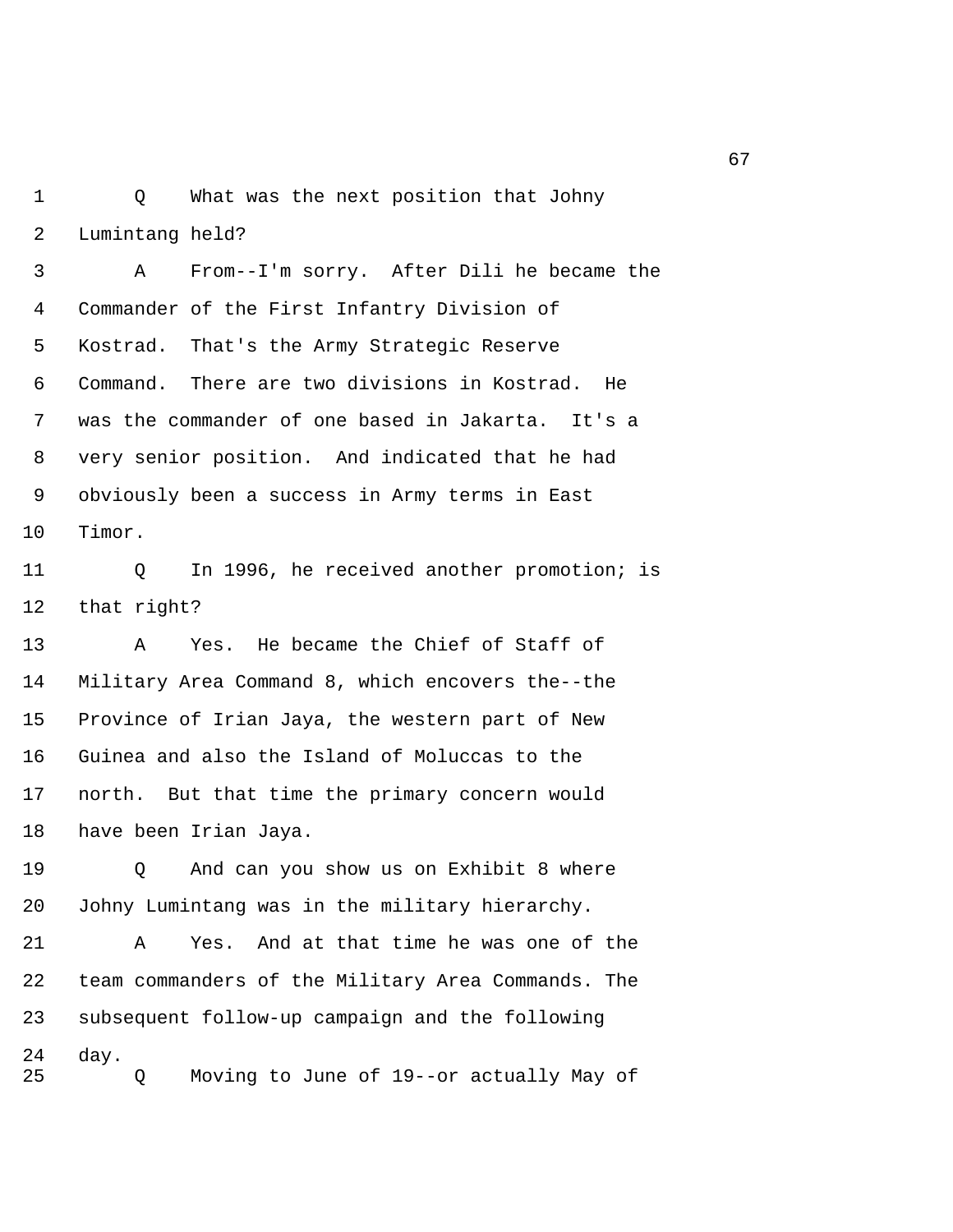1 1998. What happened in Indonesia that affected all 2 of the areas that we've been discussing? 3 A Following--there was intense political 4 disturbances or demonstrations, riots, as well as 5 extreme economic crises as a result of what's 6 genre, the Southeast Asian currency in 1997 and 7 '98. President Suharto resigned. And his, vice 8 president, Mr. Habibie, became the President of 9 Indonesia at that time. 10 Q When you talk by it's an unrest, you're 11 talking in this case about things that were going 12 on inside Indonesia Proper? 13 A Yes. They were recurring all 14 over--demonstrations, warfare occurring all over 15 Indonesia. There was a demonstration, a famous 16 demonstration, in Jakarta. I mean, just prior to 17 the recognition at a University known as Tresucty 18 (phonetic) University where troops opened fired on 19 students, and three students were killed. And this 20 was a matter of protest by the then-Secretary of 21 State of the United States to President Suharto. 22 President Suharto eventually resigned. 23 There were, of course, parallel to his within East 24 Timor, which was then as far as the Indonesian 25 government was concerned, the Province of East

 $\sim$  68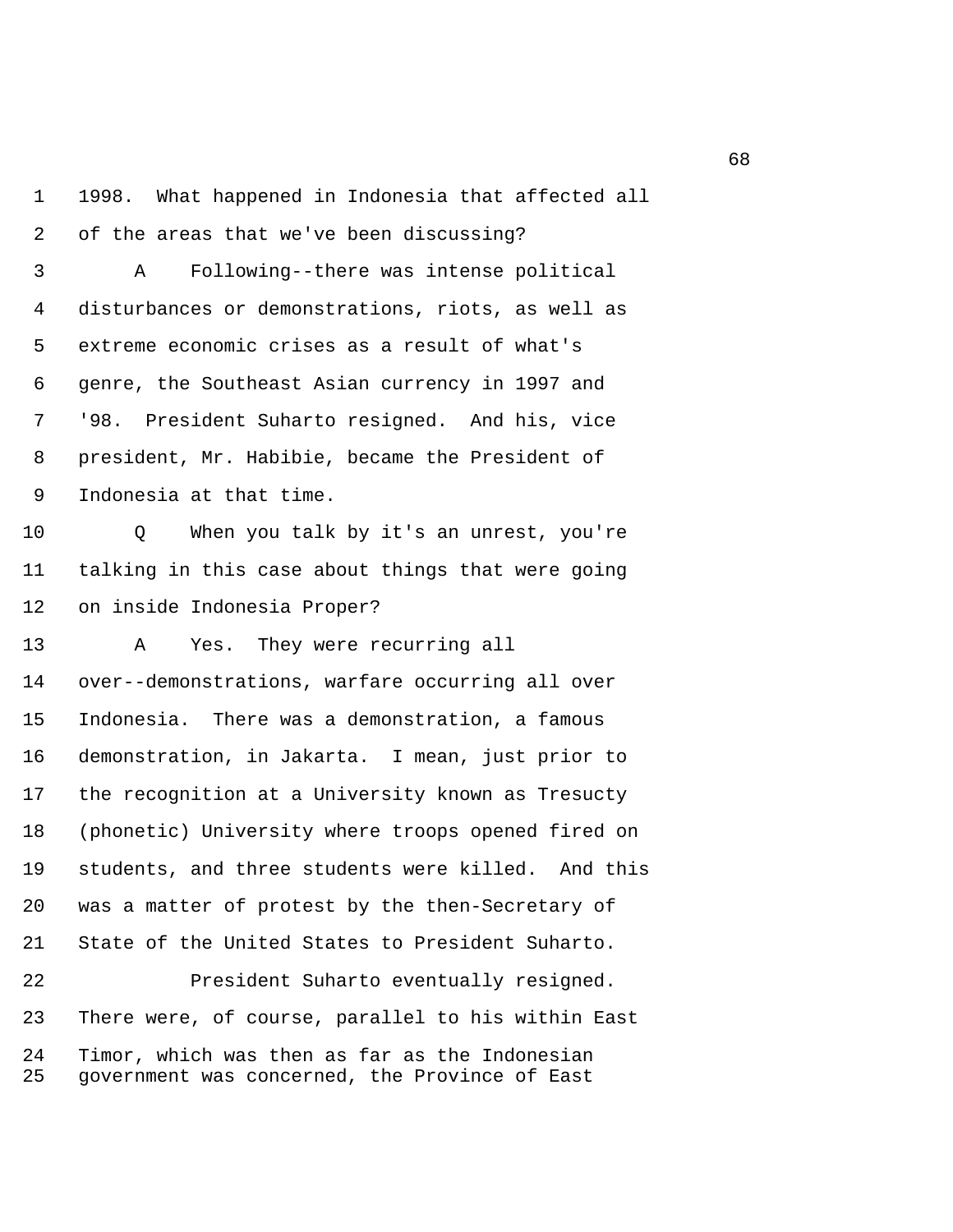1 Timor, there was a course, a swelling of political 2 protests that had been swelling pressure for a 3 referendum on independence, self-determination, and 4 independence, which continued through 1998. 5 Q Now, it's correct, is it not, that 6 President Habibie was President Suharto's 7 successor? 8 A Yes. 9 Q Bringing your attention to January 18, 10 1999--oh, I'm sorry.--to January 1999, what steps 11 did President Habibie take with regard to East 12 Timor? 13 A On January 28th, President Habibie made an 14 announcement, which was most unexpected, in which 15 he announced he was prepared to consider the 16 possibility of a ballot in East Timor to allow the 17 East Timorese people to decide between autonomy as 18 part--I'm sorry, autonomy as a special part of 19 Indonesia or Independence, if they so chose. 20 This was a complete reversal of the 21 previous 24 years of police in Indonesia. So it 22 was something that shocked everyone. 23 Q Now, on January 18, 1999, the Defendant, 24 Johny Lumintang received another appointment. Could 25 you describe that to the Court?

 $\sim$  69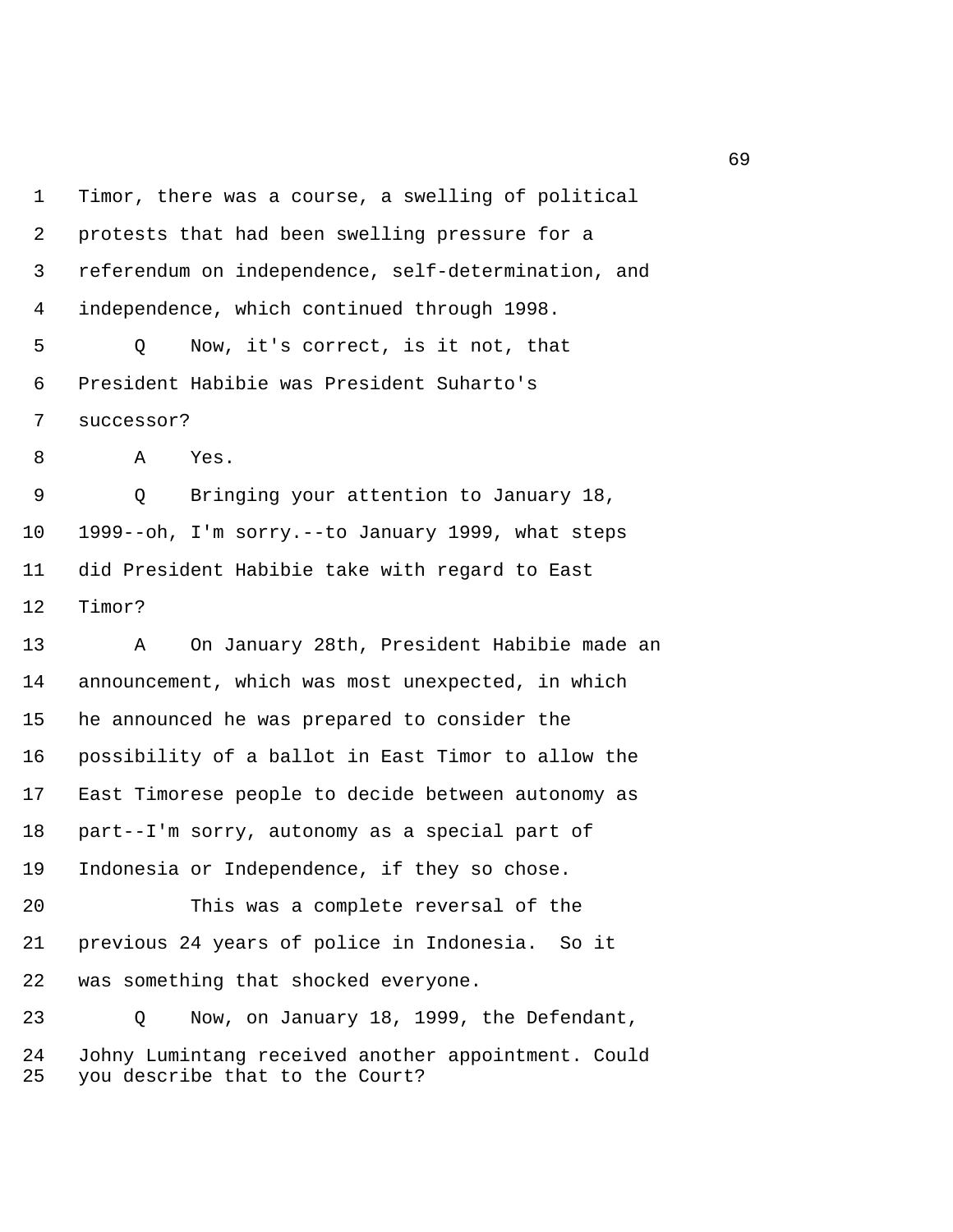1 A Yes. In January of 1999, Lieutenant 2 General Lumintang became the Army Deputy Chief of 3 Staff. If we could have the ... yeah. 4 (The witness left the stand to review 5 exhibit.) 6 A This is the organizational structure of-- 7 THE COURT: Is that 7-A or -B? 8 MS. CHOMSKY: This is 7-A. 9 THE CLERK: Professor, do you need a 10 microphone? 11 THE WITNESS: I don't know. Do I? 12 THE CLERK: Does he sound fine? Okay. 13 THE WITNESS: This is the organizational; 14 structure of the Army position of Deputy Army Chief 15 of Staff immediately beneath this box beneath the 16 Army Chief of Staff within Army Headquarters. 17 (The witness returned to the stand.) 18 BY MS. CHOMSKY: 19 Q Now, going back-- 20 THE COURT: Ms. Chomsky, let me direct 21 you. Do you anticipate that Professor will be 22 testifying for another-- 23 MS. CHOMSKY: An hour. 24 THE COURT: An hour, all right. Well, it 25 might be appropriate at this time to take a brief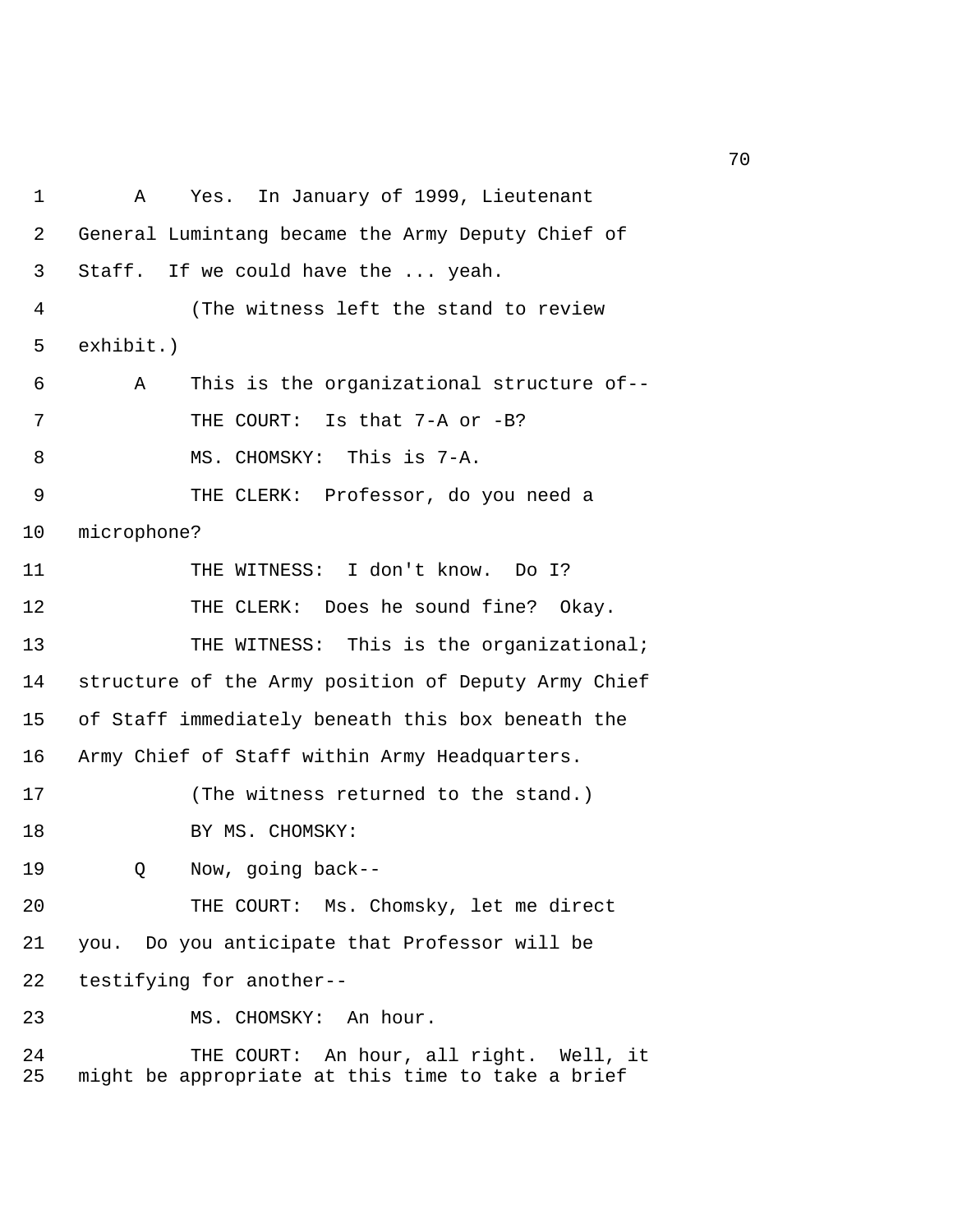1 recess so I can give Court personnel an opportunity 2 to take a break. 3 MS. CHOMSKY: Thank you. Your Honor, I 4 hope you won't hold me to the hour. It could be an 5 hour and a half. 6 THE COURT: I'll hold you all to three 7 days. 8 MS. CHOMSKY: Oh, definitely, Your Honor. 9 Thank you. 10 THE COURT: We'll take a ten-minute break. 11 THE WITNESS: Thank you very much. 12 (Recess.) 13 THE COURT: Ms. Chomsky, you may proceed. 14 MS. CHOMSKY: Excuse me, Your Honor? 15 THE COURT: You may proceed. 16 MS. CHOMSKY: Thank you, Your Honor. 17 BY MS. CHOMSKY: 18 Q Bringing your attention to January 18, 19 1999, what happened with regard to Johnny 20 Lumintang? 21 A He became Deputy Army Chief of Staff. 22 Q Would you show the Court, please, where 23 that position--or I'll-- 24 THE COURT: I think we went over that, Ms. 25 Chomsky.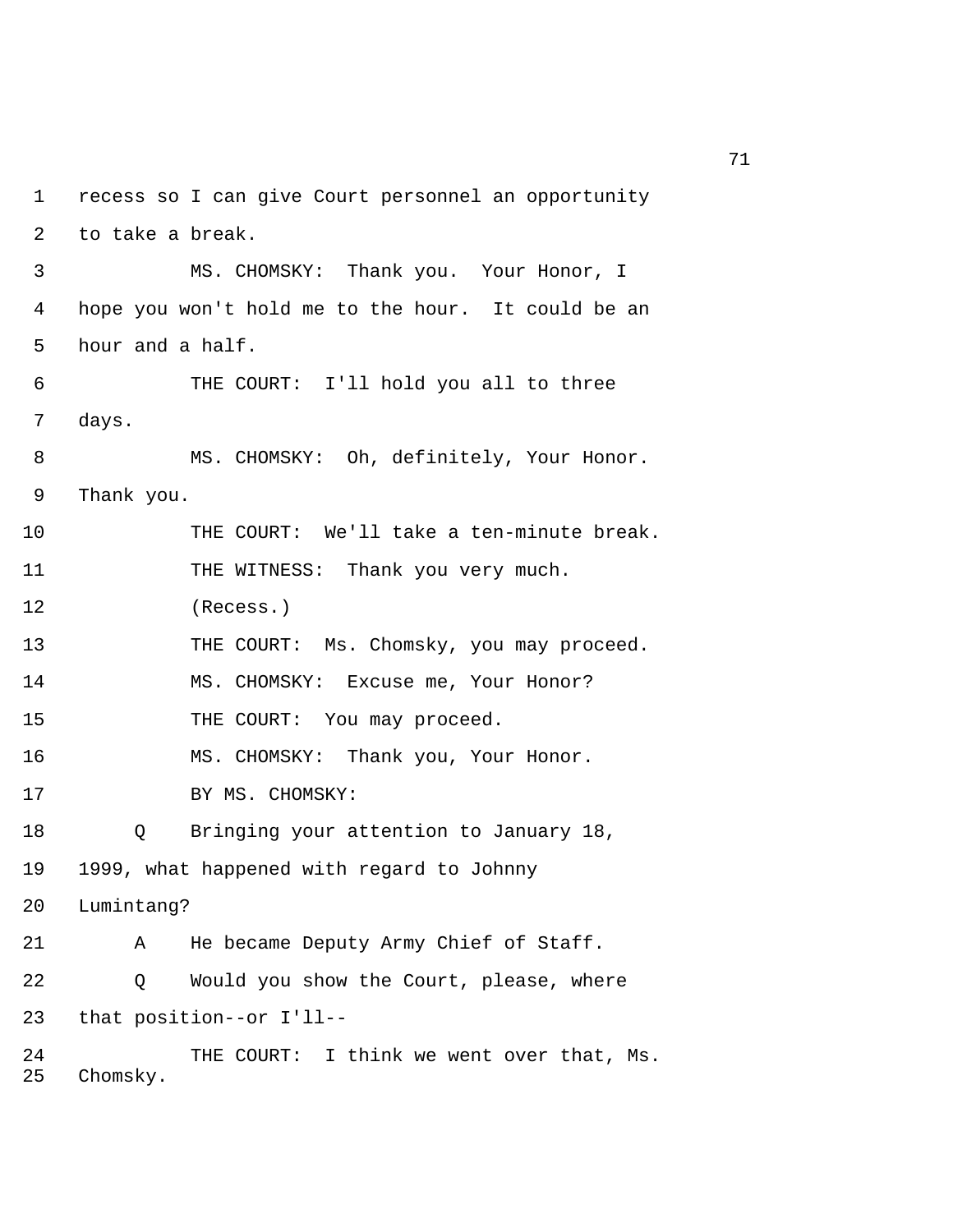- 
- 1 MS. CHOMSKY: Okay.

 2 THE COURT: I think the Professor came 3 down and pointed out that it was the No. 2 box, as 4 I recall, in the center. 5 MS. CHOMSKY: Yes, that's correct. 6 BY MS. CHOMSKY: 7 Q Bringing your attention then to Exhibit 7, 8 which is not admitted, it's in Indonesian. Can you 9 tell us what this document is and what it says 10 about the duties of the Deputy to the Army Chief of 11 Staff? 12 A Yeah. It's the--the document is the 13 manual on the organization and procedures of the 14 Indonesian Army and issued by the Commander in 15 Chief of the Indonesian Army. If you turn to 16 pages--I'm sorry, it's not admitted, is it? 17 Q It's not an--it's-- 18 A So I should just-- 19 Q --identified, but it's going to be in 20 Indonesian. 21 A Yeah, I thought so. 22 Q So I think that it'll be-- 23 A All right. 24 Q --just as-- 25 A I'll just speak--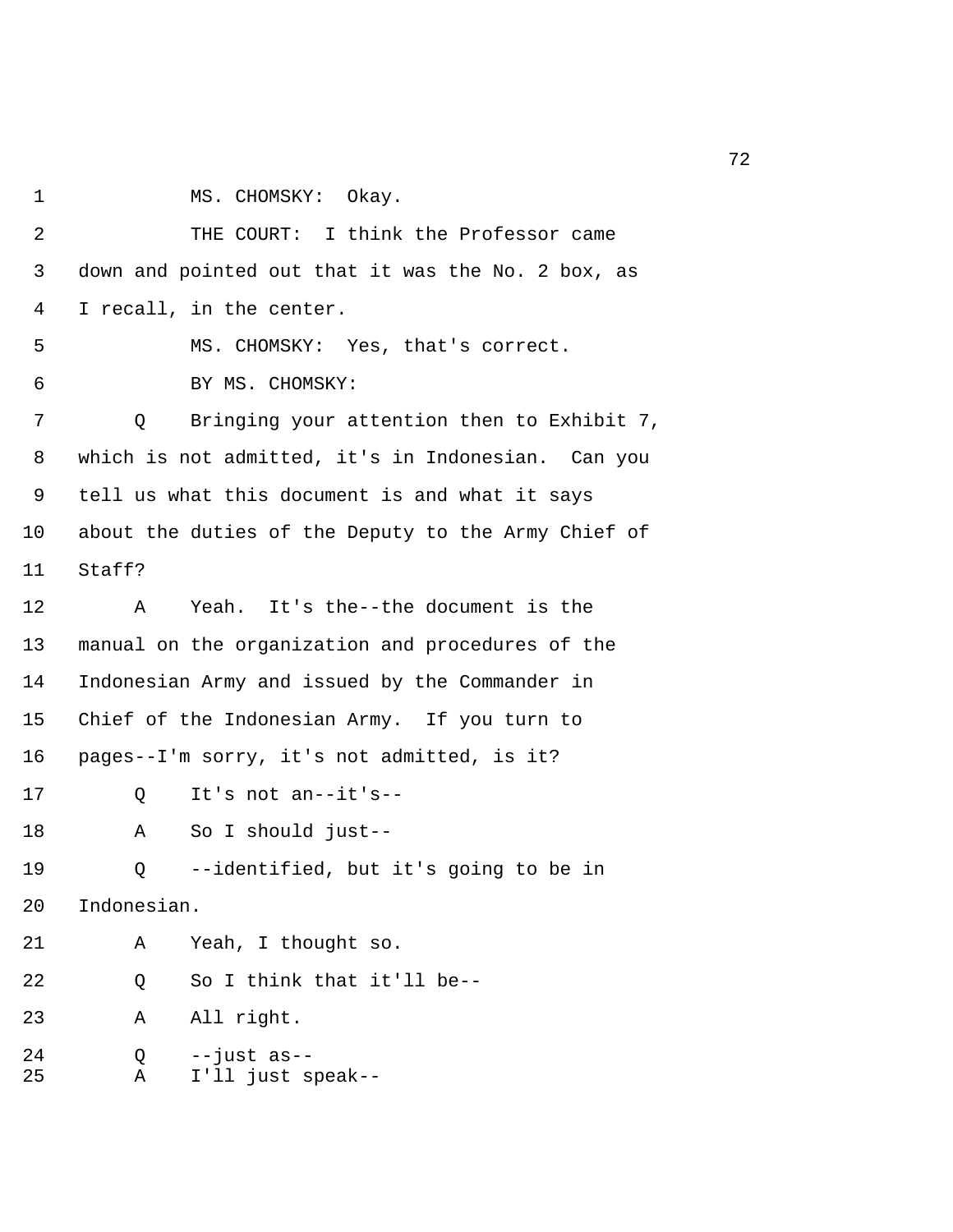```
1 Q --useful if you-- 
 2 A --to it. 
 3 Q --tell us what it says. 
 4 A Okay. I'm terribly sorry. This--it 
 5 describes the--as I said, the organizational 
 6 structure of Army Headquarters and then the Army 
 7 Principal Command Levels, the Army Strategic 
 8 Reserve Command, Special-- 
 9 THE COURT: As I think, Ms. Chomsky's 
10 question was-- 
11 THE WITNESS: All right, Judge.
12 THE COURT: --if you would relate the
13 duties of the-- 
14 THE WITNESS: Yeah.
15 THE COURT: --Deputy Chief of Staff.
16 THE WITNESS: Oh, yeah, yeah. Okay. In 
17 Chapter 6--I'm sorry--Chapter 7 it describes-- it 
18 specifies, I should say, not describes. It 
19 specifies the duties of the Army Chief of Staff, a 
20 Deputy Chief of Staff, which if I may read the 
21 relevant parts in English. (Witness reading.) 
22 "A, the Deputy Chief of Staff of the Army 
23 is the principal aide and adviser to the Army Chief 
24 of Staff who has the duty and obligation to lead, 
25 organize and guide staff and leadership bodies,
```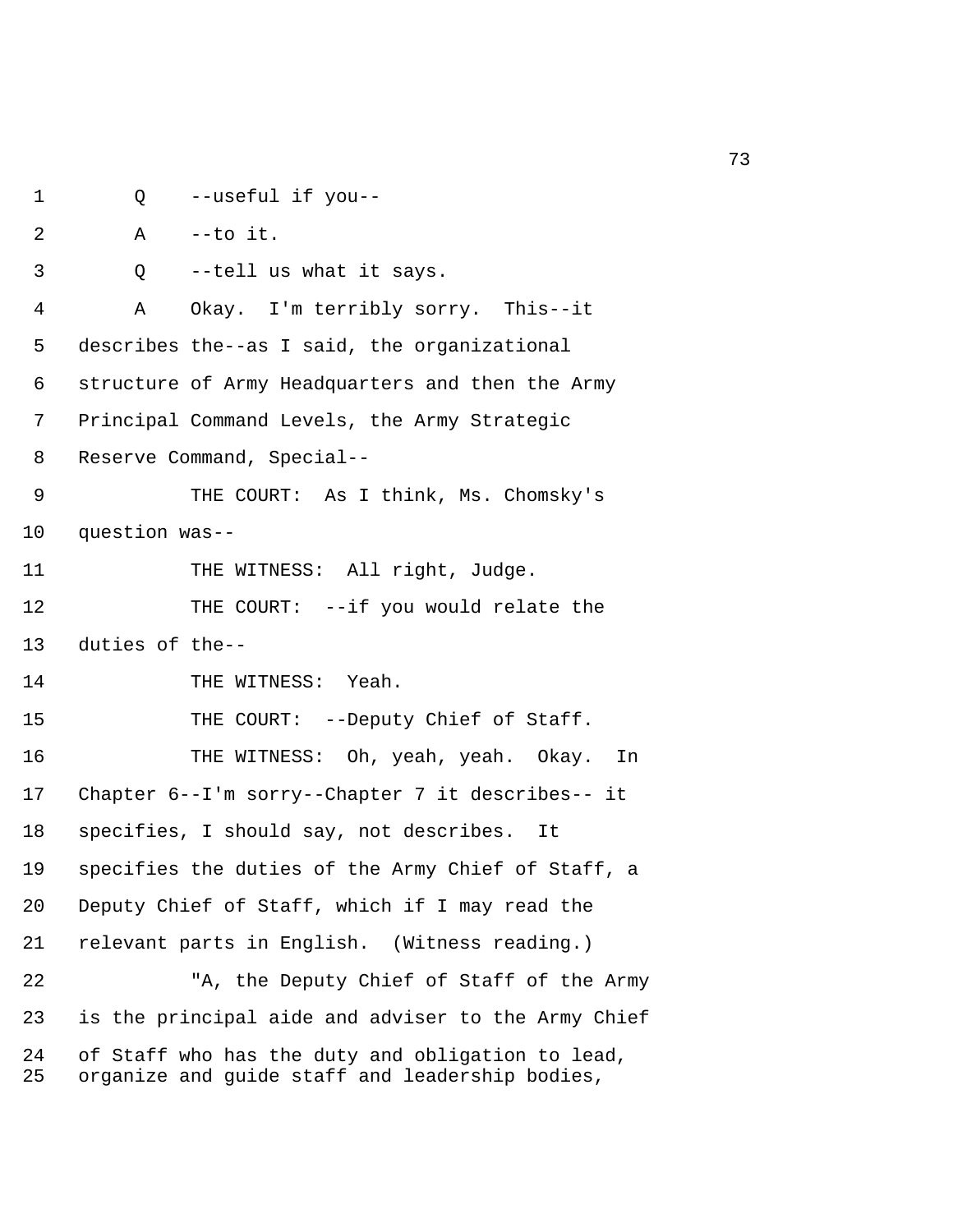1 Central Service and Executive bodies, as well as 2 other duties as instructed by the Chief of Staff 3 with responsibilities as follows:

 4 "One, making proposals and suggestions to 5 the Chief of Staff on matters concerning his area 6 of responsibility. Two, leading the Inspector 7 General, General Staff, Special Staff, Budget and 8 Planning Staff, in formulating plans and programs 9 of the execution of the Army's duties.

10 "Three, to ensure coordination is effected 11 and maintained between Army Headquarter Staff and 12 Army field bodies and commands. B, between Army 13 Headquarter staff and the Headquarter Staff of 14 other parts of the Armed Forces and Police. And C, 15 Army Headquarter staff and the staff of Armed 16 Forces Headquarters and the staff of the Military 17 Defense and Security.

18 "Four, to coordinate control and supervise 19 the execution of Army decisions, plans, and 20 programs, as well as personnel, material, and 21 financial arrangements.

22 "Five, to coordinate, supervise, and give 23 direction to the staff Central Service and 24 Executive bodies. B, large B, whenever the Deputy 25 Chief of Staff is prevented from carrying out his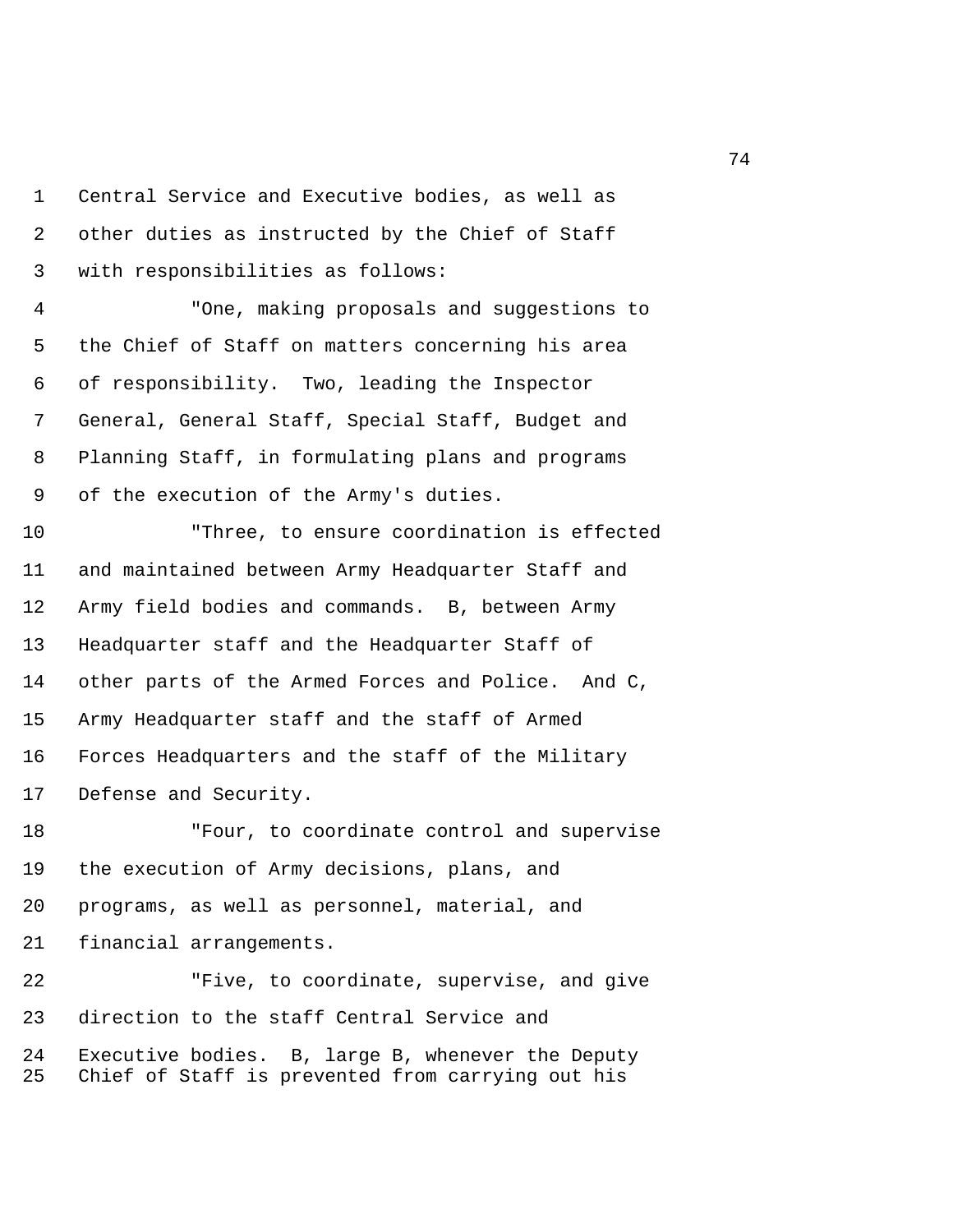1 duties he'll be replaced by an officer appointed by 2 the Army Chief of Staff. And C, the Deputy Army 3 Chief of Staff is responsible in the execution of 4 his duties as outlined above to the Army Chief of 5 Staff."

 6 Q Now, I'd like to bring your attention to 7 February 16, 1999, and a meeting that took place in 8 East Timor. Would you--

9 A Yes.

10 Q --describe that, please?

11 A There was a meeting involving one 12 Lieutenant Colonel Sudrejat, S-U-D-R-E-J-A-T, 13 Sudrejat, who at that time was within the Special 14 Forces Command, Kopassus. He was the head of what 15 was described as the Combined Intelligence Task 16 Force. This was a task force and had the 17 responsibility basically for managing Special 18 Forces Operations in East Timor throughout 1999. 19 It operated in conjunction with the 20 Military Area Command, but was not part of it and 21 was not subordinate to it.

22 Lieutenant Colonel Sudrejat had a meeting 23 with all of the principal militia leaders in which 24 he said--if I can work from that. 25 (Witness reviews document.)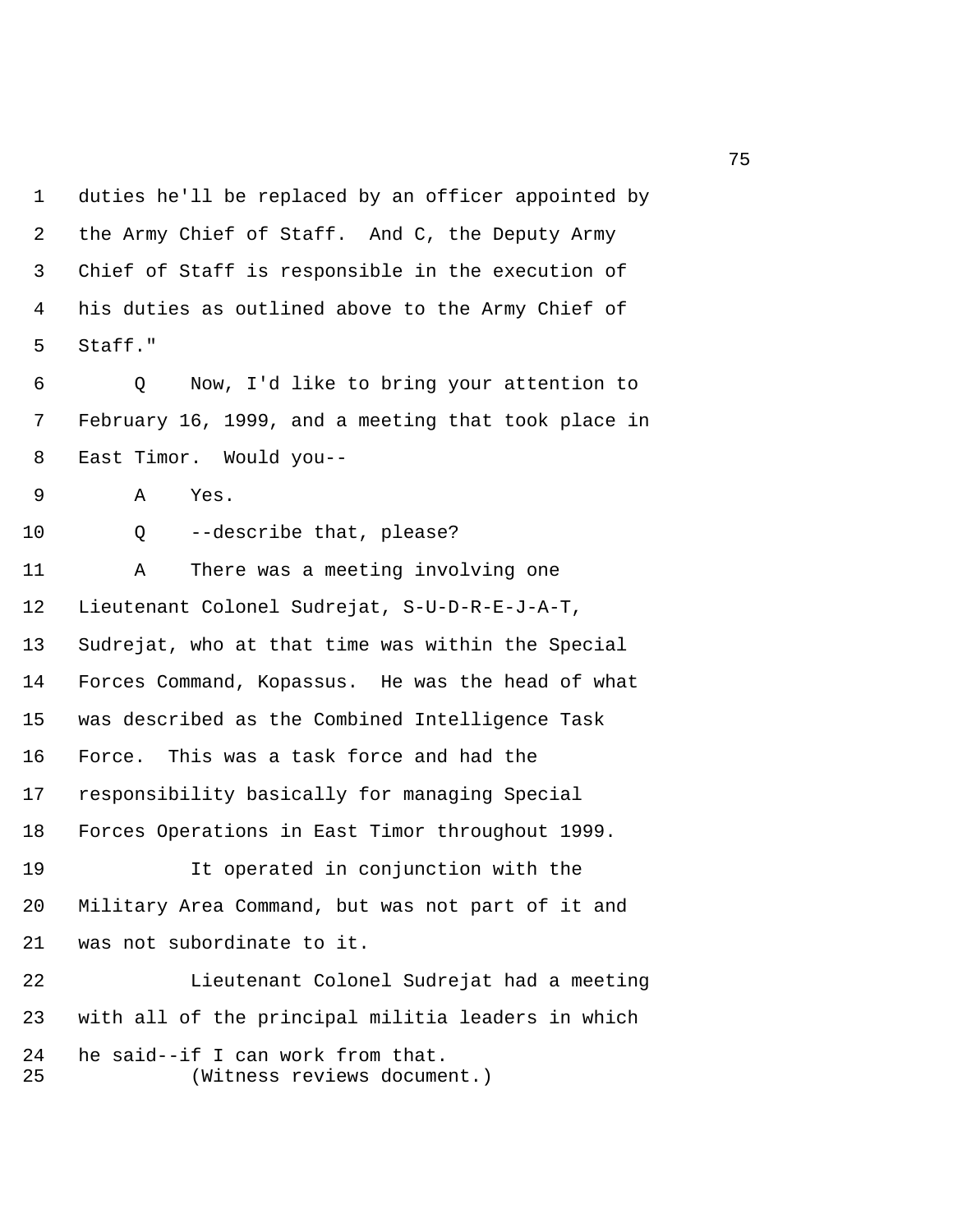1 A Mr. Sudrejat's demanded according--this is 2 according to a very senior militia leader Tomas 3 Goncalves who defected in April of 1999 and left 4 Indonesia. Goncalves said that at this meeting 5 with militia leaders Sudrejat demanded the 6 Independence leaders and their families be wiped 7 out.

 8 Q What is the relationship of the lieutenant 9 colonel to the Defendant Johny Lumintang?

10 A The lieutenant colonel operates within 11 Kopassus, which is one of the three commands of the 12 Army. All of those three--each of those three 13 commands of the Army come under the responsibility 14 of the Army Chief of Staff for their planning, 15 their operations, the implementation of operations, 16 and, specifically, its responsibility of the Army 17 Deputy Chief of Staff to supervise the 18 implementations of planning.

19 Q You testified about the militias. Will 20 you describe, please, the role of the militias and 21 their relationship to TNI to the army?

22 A Okay. The term which is used--militia, in 23 fact, covers a wide range of times of groups. They 24 will have been throughout Indonesia under the Army, 25 various Paramilitary Auxiliary Forces. These were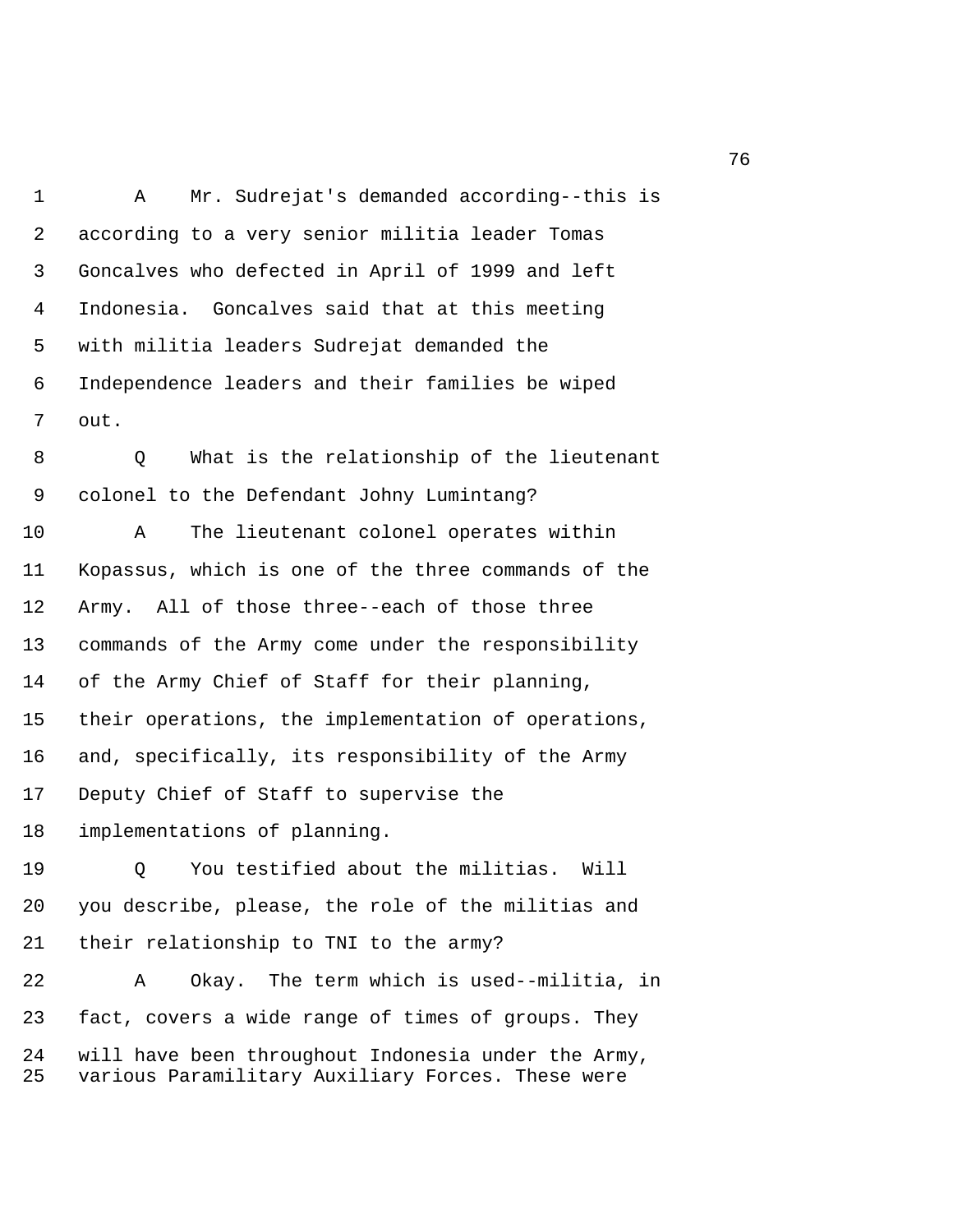1 present in East Timor, formerly East Timor, very 2 early on in 1976. But they have also been 3 nonofficial Paramilitary Forces and tolerated by 4 the authorities in working with them.

 5 And particularly in the period in late 6 1998, more of these Paramilitary Forces were being 7 formed. Some of them as the representative of 8 political groups. In late 1998--I'm sorry. In 9 August 1998, the Military Resort Commander for 164 10 and Colonel Tono Suratman authorized a number of 11 those militia that existed at that time to be under 12 the command of, under the authority of the Military 13 Resort Command. In other words, they became 14 effectively part of the Indonesian Armed Forces, 15 and that was in August.

16 The formation of militias, in fact, the 17 expansion and the formation and the army of them 18 continued quite rapidly. In December and January, 19 new and more militias were formed, and they spread 20 throughout the territory. They were clearly at 21 that time being instructed, supported, and guided 22 by Indonesian Army officers. And the meeting with 23 Colonel Suratman was part of that operation.

24 To give you one example of what they were 25 doing at that--during that period, let me just take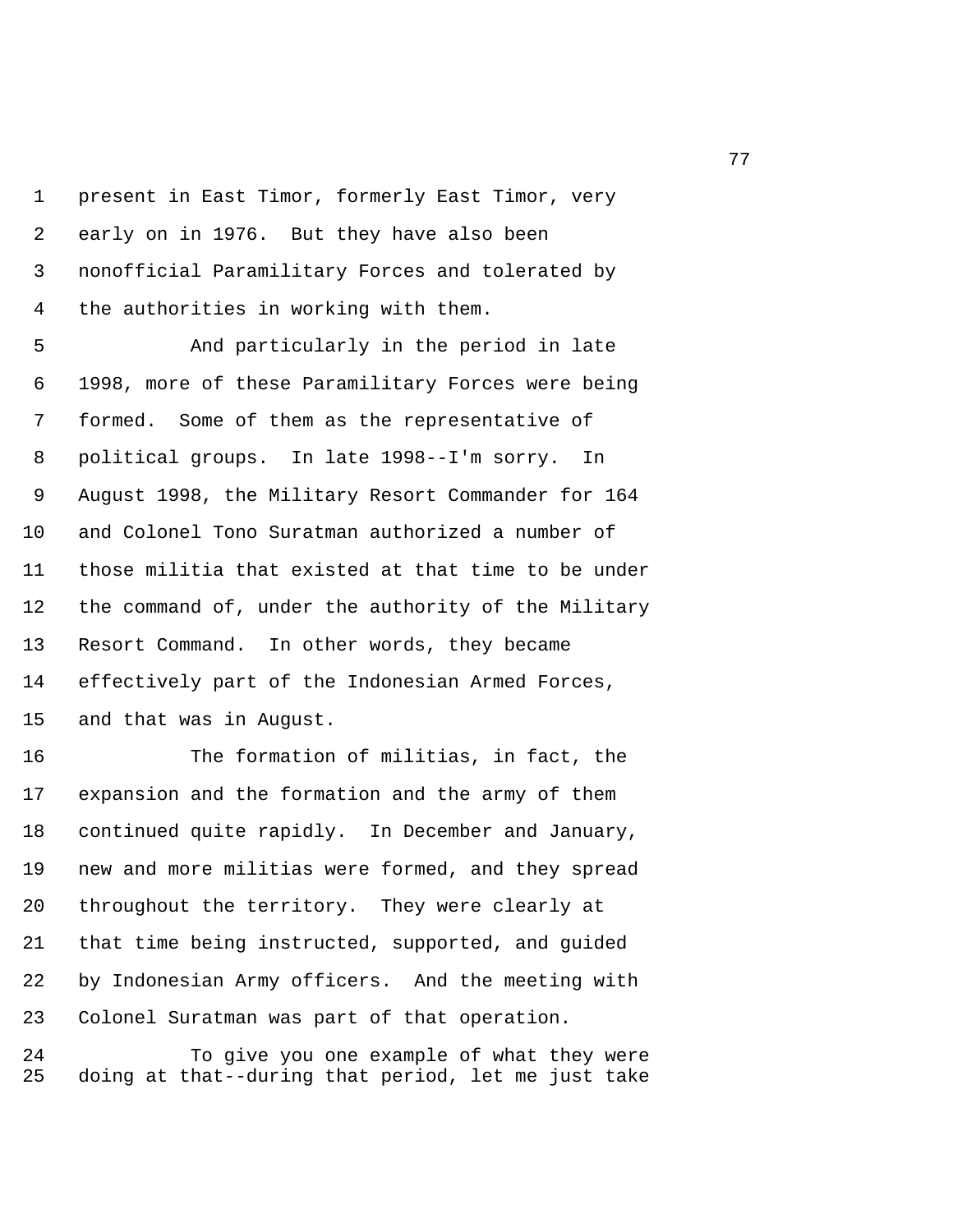1 one example of many assaults on unarmed villages 2 throughout East Timor by militia, which started 3 very early. This case comes from January 25th. 4 This is before the announcement by President 5 Habibie of the possibility of a ballot.

 6 And an organization called "Mahiti" 7 (phonetic), which in Indonesian stands for 8 integration, life or death, which was formed in 9 December of 1998 in the District of Inadro 10 (phonetic), and it became attached to the military, 11 Local Military District, which is below the 12 Military Resort.

13 In January--on the 25th of January, Mahiti 14 militia personnel entered the village of Galatas 15 (phonetic) in Covalima District, which is in the 16 Southeast of the territory. And then they killed a 17 pregnant woman who's name was Angelina Derouge 18 (phonetic.) She was 24 years-old. After shooting 19 her dead, they cut up her corpse. With a knife, 20 they cut open her abdomen and pulled out the fetus. 21 Five other residents in the village were also 22 killed, including her father, who was beheaded, and 23 her brother who was shot.

24 Before dawn, Galatas Village was empty. 25 Thousands of people joined what rapidly became a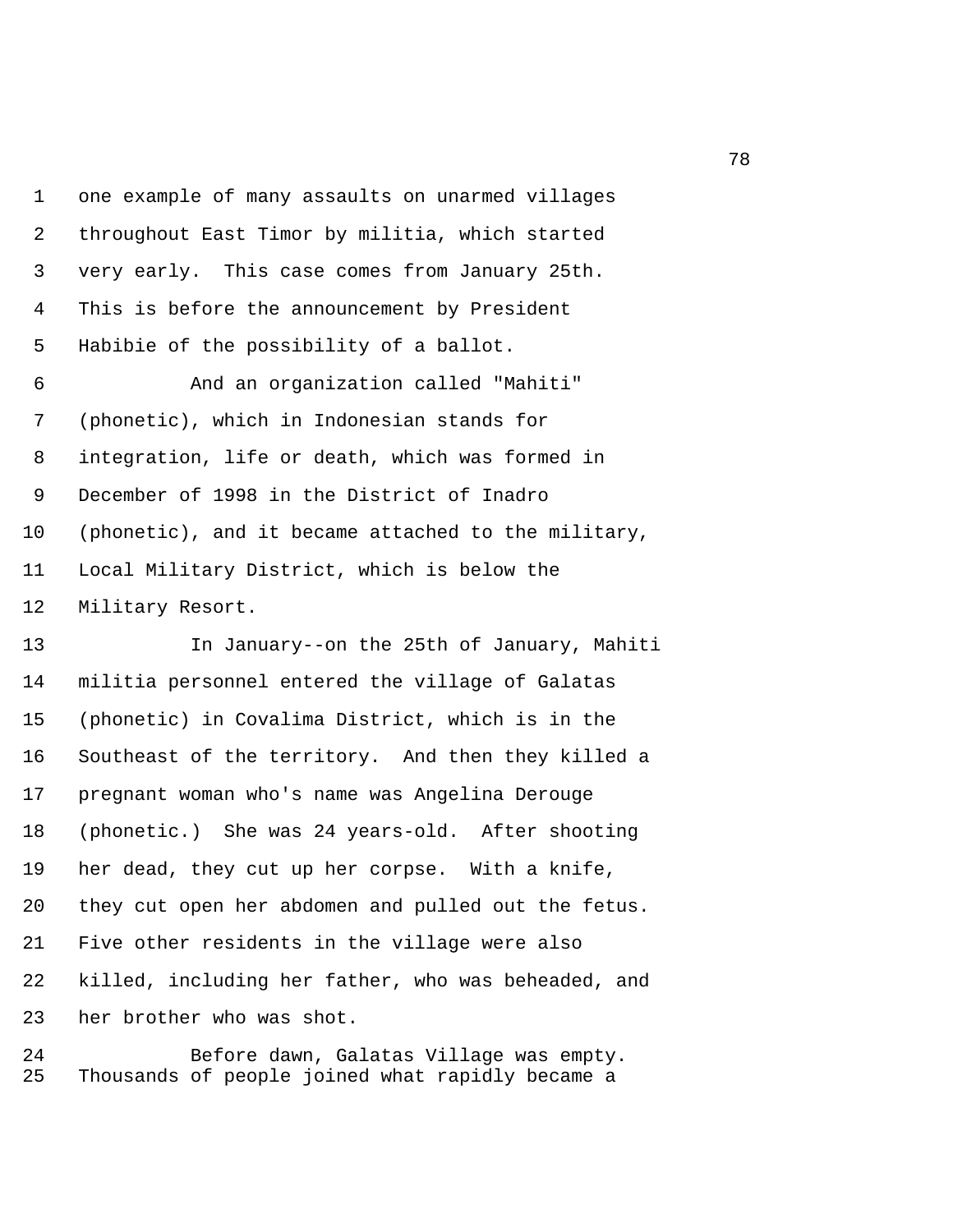1 makeshift refugee camp in the large town of Suai. 2 This is a reliable report. There were numerous 3 reports of this type.

 4 Australian Intelligence reports from that 5 period indicate that organizations such as the 6 Australian Defense Intelligence Organization knew 7 full well what was happening, and they confirmed 8 that, in fact, the Army were directing the militia. 9 They had no doubt about that whatsoever. That's in 10 this earlier period here. There were later events, 11 of course. Is that on some--I'm sorry, I missed 12 your question.

13 Q No.

14 A I'm sorry. They being armed by the 15 Military Area of Command at that time. And, in 16 fact, that following--that meeting with the 17 Lieutenant Saja (phonetic), the informant Thomas 18 Cojole (phonetic), which was the head of the 19 Militia District, received three truck loads of 20 weapons delivered there.

21 THE COURT: Professor, where were the 22 people coming from? Were they Indonesians served 23 in Indonesia?

24 THE WITNESS: Yes. 25 THE COURT: And why did they utilize these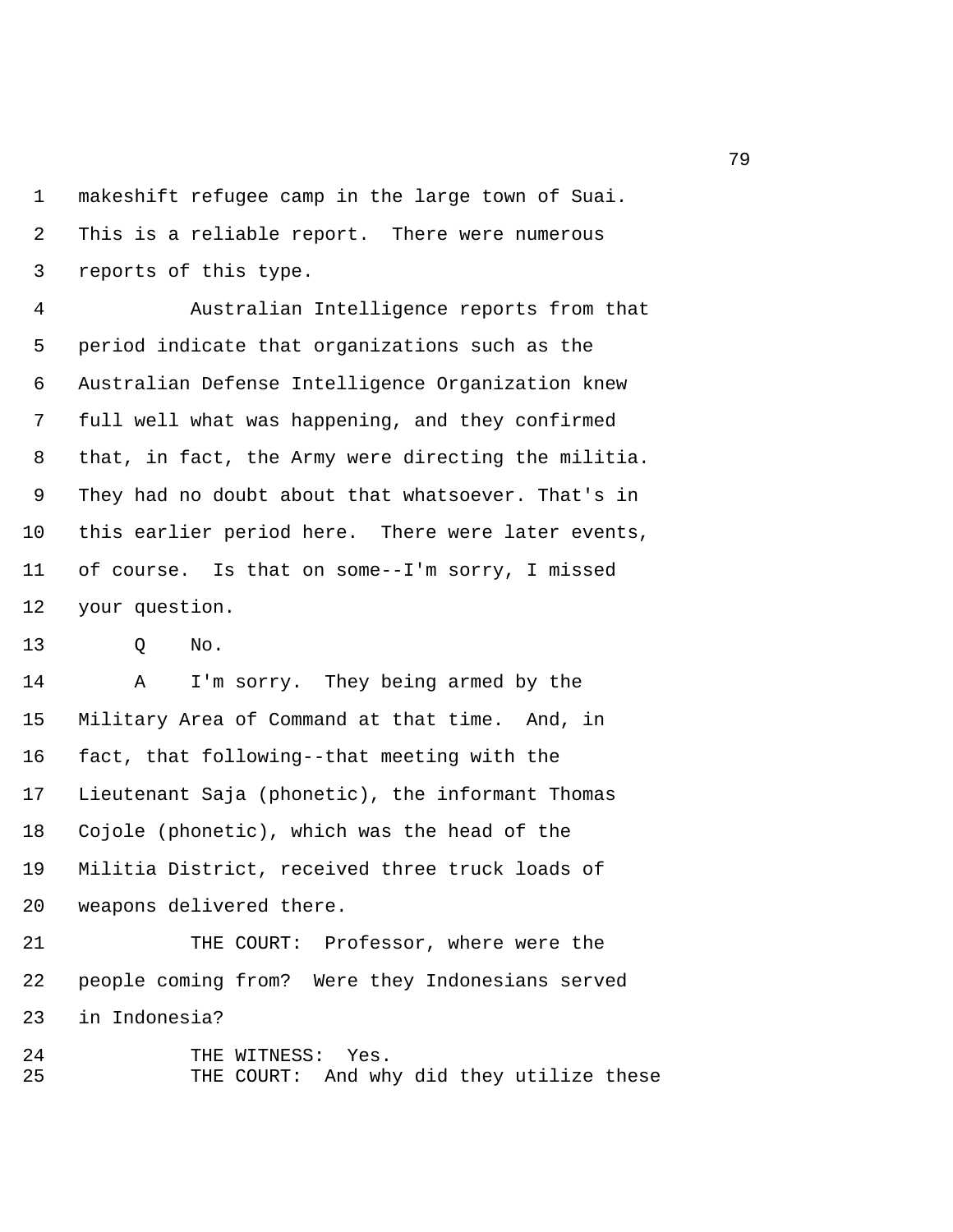1 individuals who were not part of the military? 2 THE WITNESS: Yeah, okay. 3 THE COURT: I mean, was there a reason for 4 that? 5 THE WITNESS: I believe there was Your 6 Honor. It might be described best as a strategy of 7 using East Timorese to fight East Timorese. 8 THE COURT: Oh. So these people were not 9 Indonesians brought over into East Timor. These 10 were local East Timorese. 11 THE WITNESS: With one exception, which 12 I'll now describe. That we have reliable accounts, 13 particularly, later in the year, but I--it's--it 14 may well be earlier in the year, but certainly 15 later in the year that Special Forces Command

17 these militias.

18 That were mostly young men from villages 19 and towns. Tomas Goncalves, himself, who was a 20 very senior leader, claimed that he took part in 21 these actions only because he had in late 1998 been 22 threatened by Colonel Suratman that if he didn't 23 cooperate, he and his family would die.

16 soldiers were, in fact, operating in disguise as

24 The testimony which has been coming out 25 indicates that people join the militia for a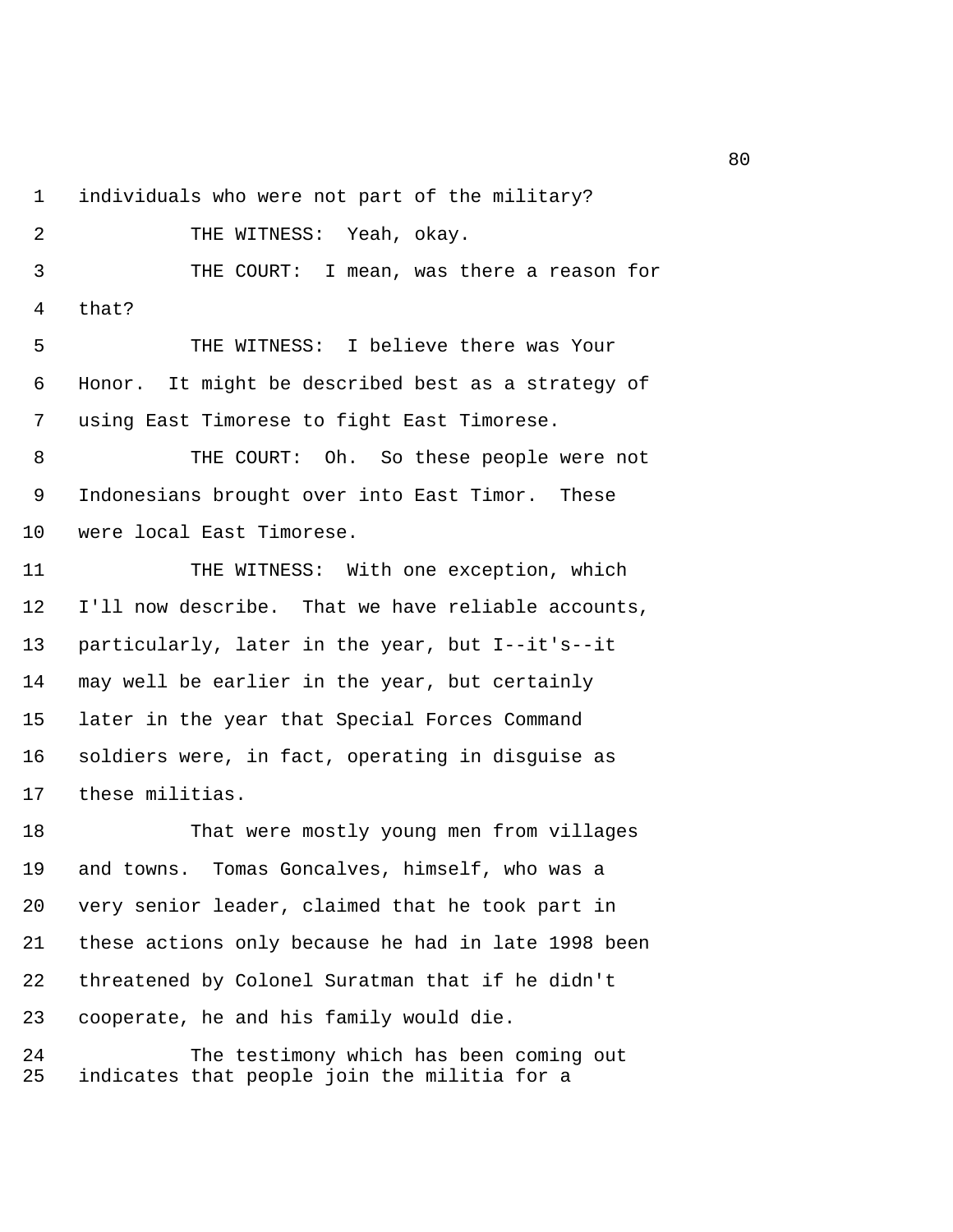1 variety of reasons. There were some who one might 2 call families who--from families who had the most 3 to lose, who had very close financial connections 4 with Indonesian occupation, and gained land and 5 wealth at that time.

 6 There were other people who were 7 susceptible to, if you'd like, ideological 8 agitation and blandishments. There were many who 9 believed that if they did not cooperate they and 10 their families would suffer. That's been 11 repeatedly testified to. And there were some, 12 particularly, in terms of the terrible killings who 13 were on drugs, and to drive people onwards. 14 THE COURT: So you're saying that some or 15 not many of these acts of brutality that were 16 reported were, in fact, committed by people who 17 were themselves from East Timor? 18 THE WITNESS: Yes. They were Indonesian 19 citizens by law--by Indonesian Law at that time. 20 THE COURT: Well, I would assume that all 21 East Timorese-- 22 THE WITNESS: Indeed, sir. 23 THE COURT: --were--

24 THE WITNESS: Yes. 25 MR. RYAN: --Indonesian citizens?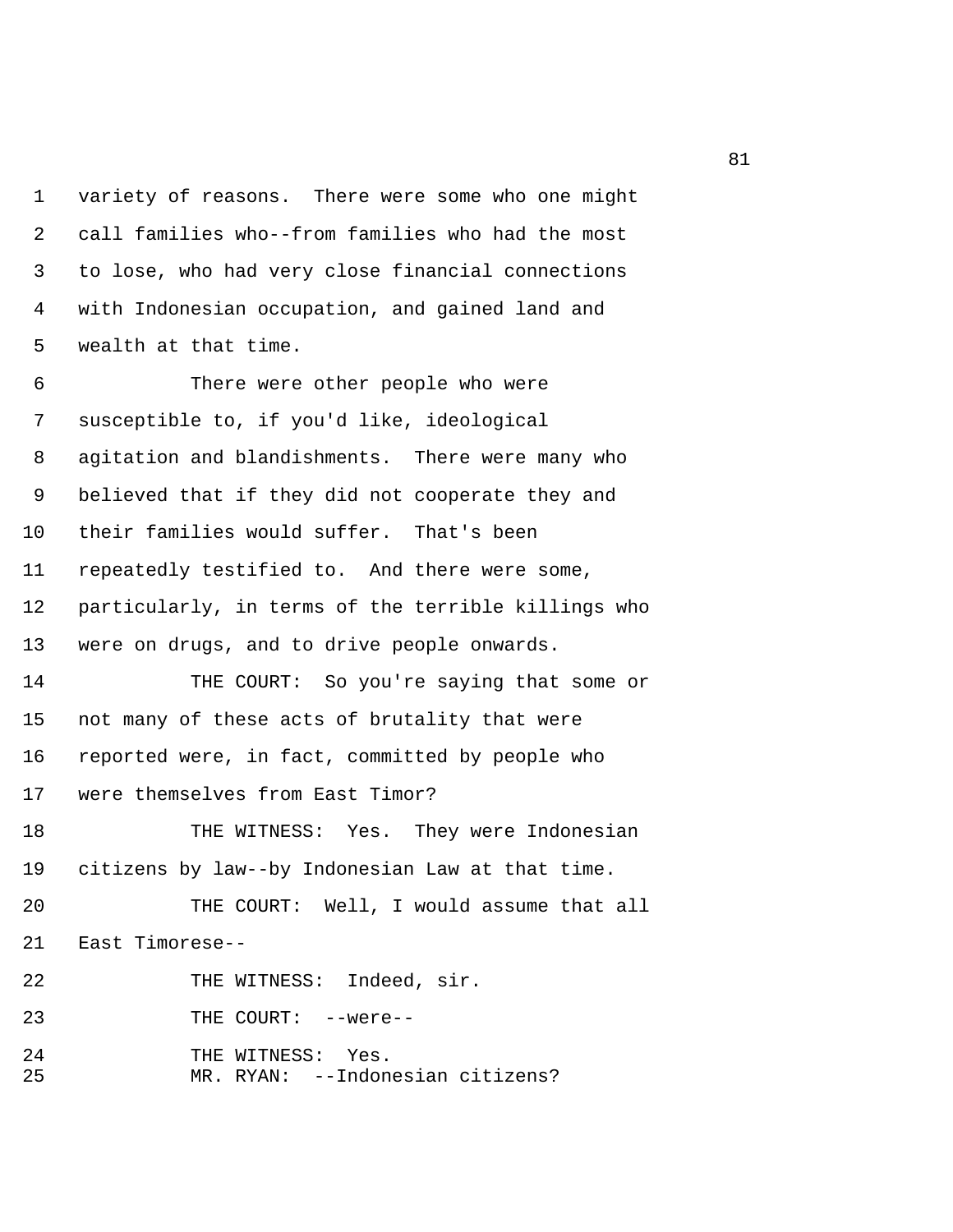1 THE WITNESS: Yeah. 2 THE COURT: So it doesn't--

3 THE WITNESS: No. Yep.

4 THE COURT: I don't know if that is

5 saying--

 6 THE WITNESS: Right. I take your point. 7 Now, they weren't necessarily from outside. I've 8 not heard of the large numbers. 9 THE COURT: But they were people who were 10 residents and--

11 THE WITNESS: Yeah.

12 THE COURT: --and born and lived in East

13 Timor?

14 THE WITNESS: For the most part.

15 THE COURT: Okay.

16 THE WITNESS: Yeah. And then there was a 17 role of the Special Forces soldiers.

18 BY MS. CHOMSKY:

19 Q The Special Forces soldiers being both 20 East Timorese and Indonesians from other parts of 21 Indonesia?

22 A No, I--I can't tell you, but I would think 23 that I'm likely that there was many East Timorese 24 Special Forces soldiers. 25 Q So that those were basically also from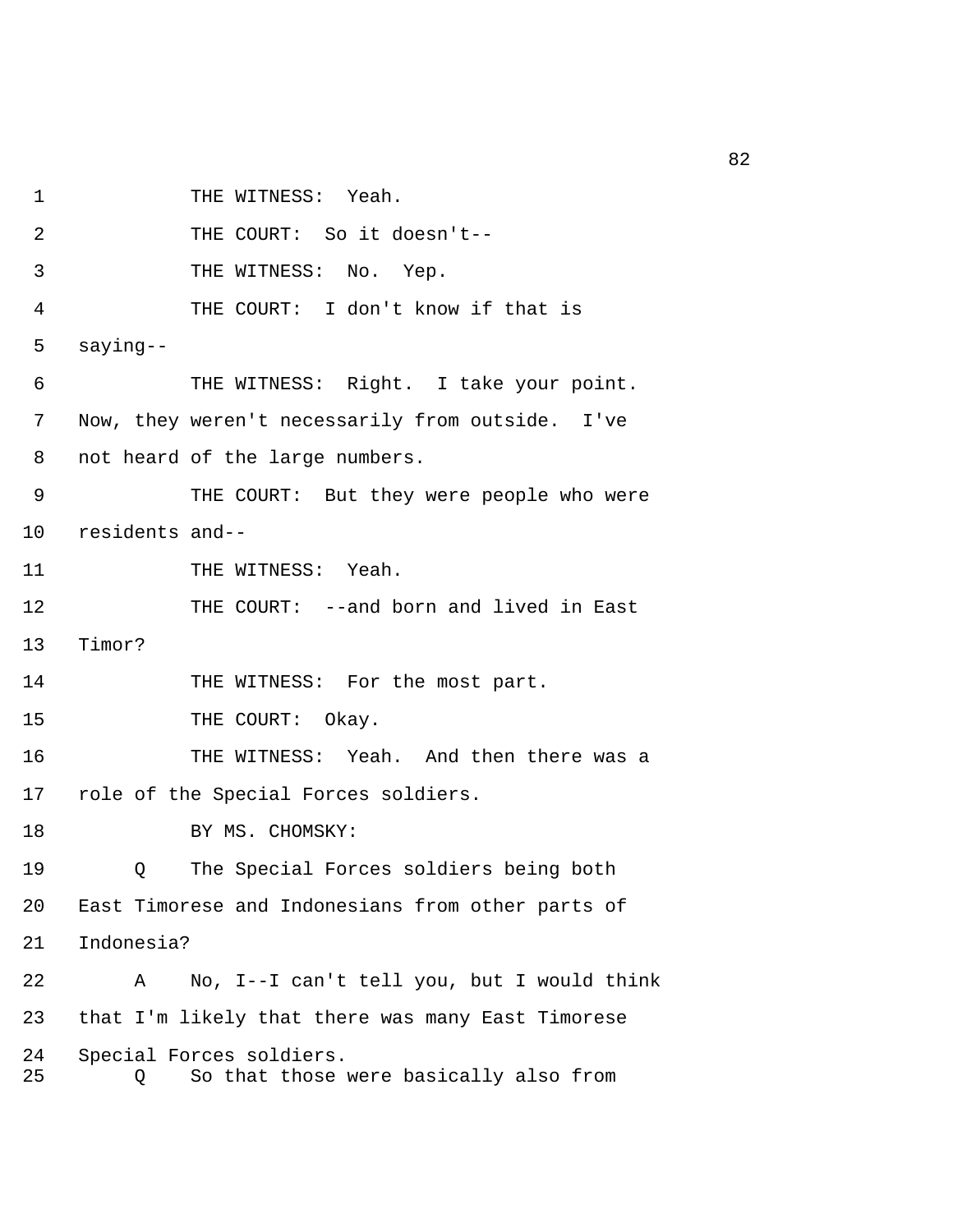1 outside?

 2 A Oh, yes, they were from outside, yes. And 3 also when I say they participate, I'm referring to 4 two things. One is they acted as members of the 5 militia in disguise, but also Kopassus Officer 6 Special Forces were very much directing the militia 7 activity. That was their particular role.

 8 Q I'd like to bring your attention now to an 9 incident that occurred on April 6, 1999, and I'd 10 like you to talk both about the conduct of the 11 militia and the role of the military, the regular 12 military, in that incident.

13 A Yes. In Liquica, which is west of Dili, a 14 largest town, late in the afternoon, personnel or 15 young men from a militia group called BMP, Besi 16 Merah Putih, Redwhatta (phonetic) and Reverend 17 Whatbinin (phonetic) in the Indonesian national 18 colors, together with Indonesia troops from the 19 Military Resort Command in the Local Military 20 District, together with police from the Local 21 District and plus Police Mobile Brigade, who were 22 effectively elite military forces themselves they 23 surrounded the church in Liquica where a number of 24 people had gathered following the distress of a 25 killing the day before.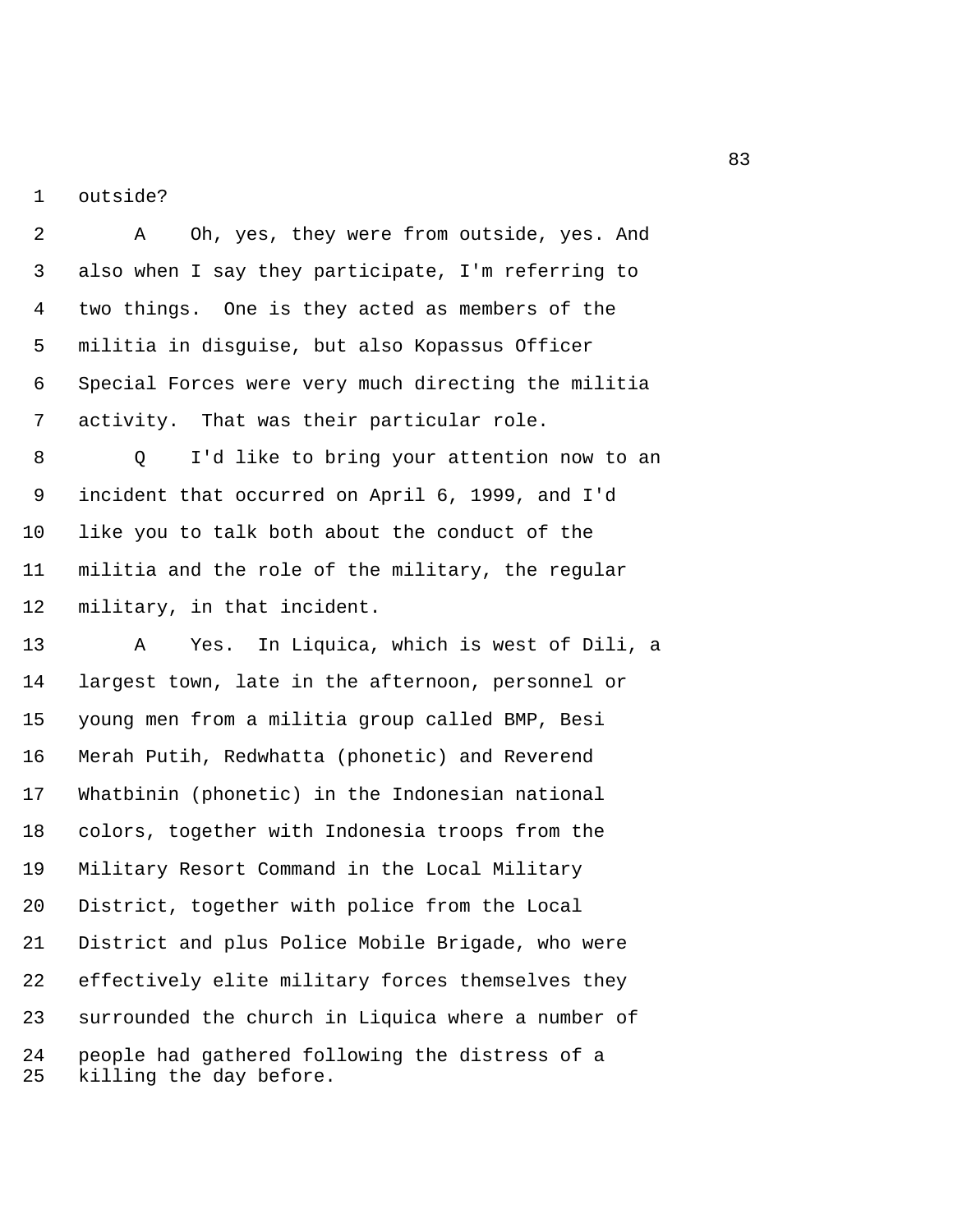1 And there were a large number of people in 2 this church together with a priest. The police 3 shot TAS into the church, and they fired their guns 4 into the air to create panic and confusion. And to 5 allow the BMP, the militia personnel, to enter the 6 church ground where they began to shoot at people 7 with guns, with arrows and bows, and assault them 8 with hatchets.

 9 The people who had been sprayed in the 10 church with tear gas ran out of the church with 11 their eyes closed and then the BMP people began to 12 kill them, as I'd said. And eyewitnesses said at 13 the time that they shot and hacked people as though 14 they were hacking animals. Even when people were 15 raising their arms to surrender, they were still 16 shot and hacked.

17 Fifty-four people died in those church 18 grounds that day. And this fact was attested to, 19 not only by witnesses and by evidence collected by 20 the Catholic Church and religion organizations, 21 but, again, Australian Intelligence Reports, which 22 have been made public, made very clear that the 23 Australian Intelligence Organization knew what 24 happened from radio and telephone excerpts. And 25 they had no doubt whatsoever that at the very least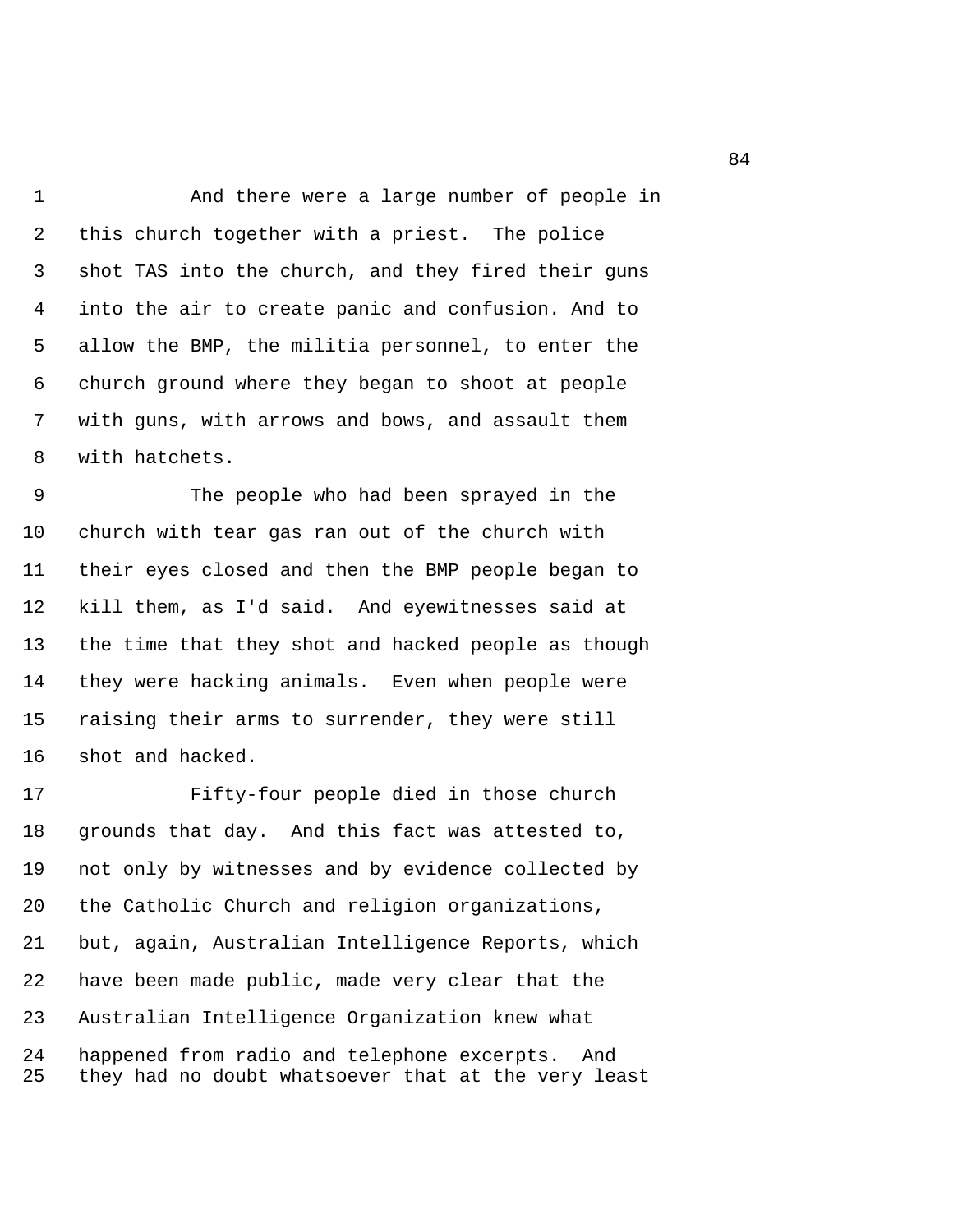```
1 the Marlboro Brigade and military troops stood by 
 2 while the militia did the killing.
```
 3 And in the words of the Australian 4 Intelligence Report, even if TNI was not active in 5 the killing themselves, they were surely culpable 6 by their passive standing by and watching this 7 happen.

 8 And, again, this was not an isolated 9 incident. This was a very large killing, but such 10 killing had been happening on a lesser scale 11 repeatedly and thereafter continued.

12 Q Were the events that occurred at Liquica 13 reported in Indonesia?

14 A Yes, they were. I cannot tell you the 15 details of that. But it was possible for the 16 Indonesian newspapers to report these events at 17 that time.

18 THE COURT: So you have no direct 19 knowledge that they were, indeed, reported in 20 Indonesia--

21 THE WITNESS: I can--22 THE COURT: --other than the fact that 23 there was no reason why they could not have been 24 reported? 25 THE WITNESS: Your Honor, I can recall I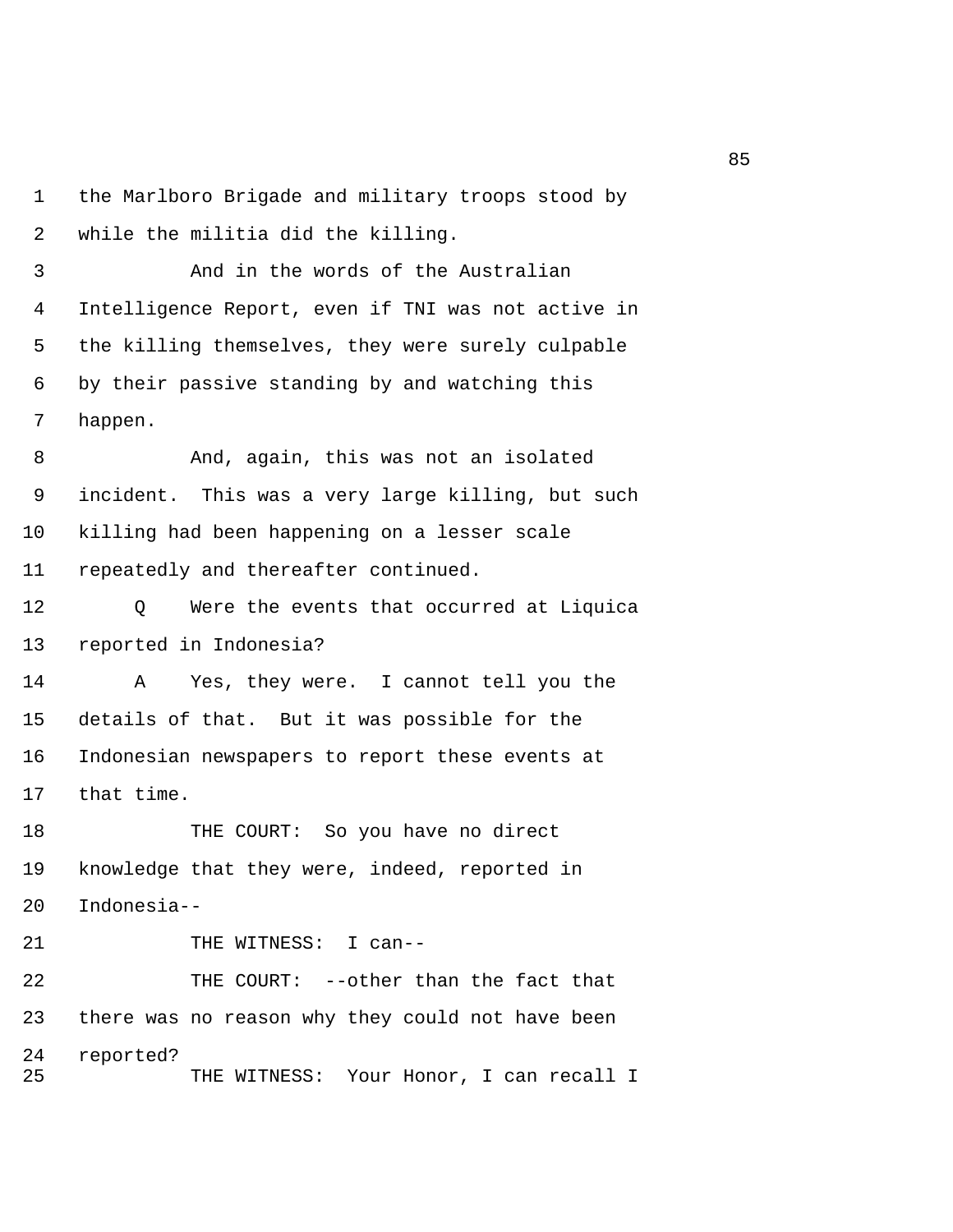1 was following these events and these events through 2 the internet at the time. All the Indonesian 3 newspapers are available and I was regularly 4 checking it. And I--all I can say positively is I 5 cannot remember it not being covered, and it would 6 have been a dramatic thing to have not covered. 7 That's all I can say at that point. 8 BY MS. CHOMSKY: 9 Q And this was also widely known outside of 10 Indonesia? 11 A Very widely known, yes, yes. 12 O You testified earlier that after this 13 Santa Cruz massacre actions were taken to 14 discipline or at least remove the commander, who 15 was responsible; is that correct? 16 A Yes. 17 Q Were any actions taken against the police 18 or other military officers who were present during 19 the massacre? 20 A None whatsoever. 21 Q At that time would Johny Lumintang have 22 had responsibility for discipline of military 23 personnel? 24 A He would have shared responsibility for 25 discipline. He would have been responsible in for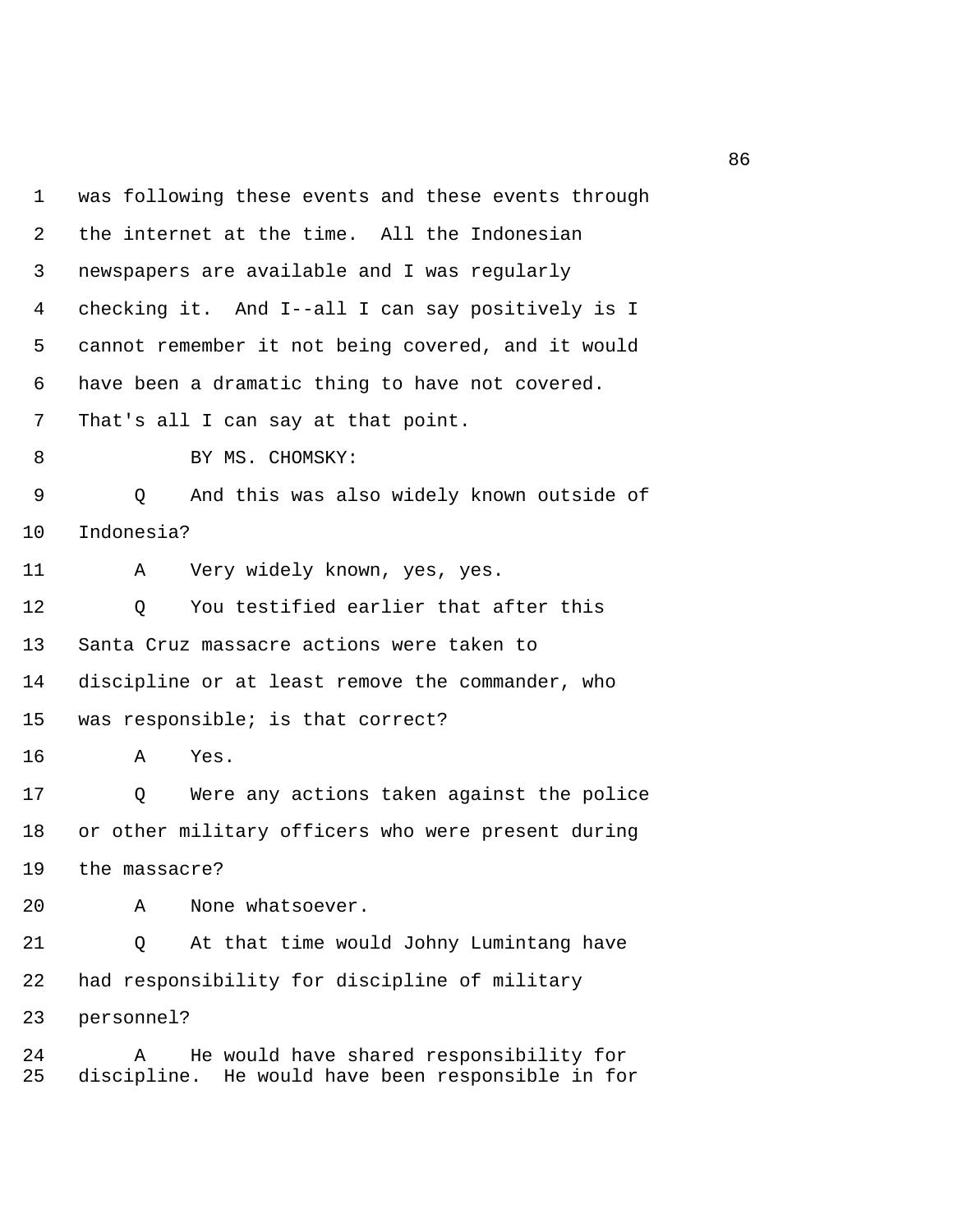1 the assessment with the Inspector General, who is a 2 subordinate of his, with the assistant for 3 operations and the assistant for planning, to 4 scrutinize the manner in which operations are 5 carried out, to scrutinize the way in which plans 6 are carried out, and then reported to the Chief of 7 Staff on that matter. In that sense, yes, he would 8 have had a responsibility to assist matters of 9 discipline. 10 THE COURT: And so would the Chief of 11 Staff would have had that responsibility? 12 THE WITNESS: Yes. 13 THE COURT: And the Commander in Chief-- 14 THE WITNESS: Yes. 15 THE COURT: --which was the President 16 Habibie? 17 THE WITNESS: Oh, no, no. It's the 18 commander--I'm sorry, the Commander in Chief, yes, 19 but below him. 20 THE COURT: The President Habibie? 21 THE WITNESS: It was President Habibie and 22 below him the-- 23 THE COURT: And I think it also would have 24 been the responsibility of-- 25 THE WITNESS: Yes.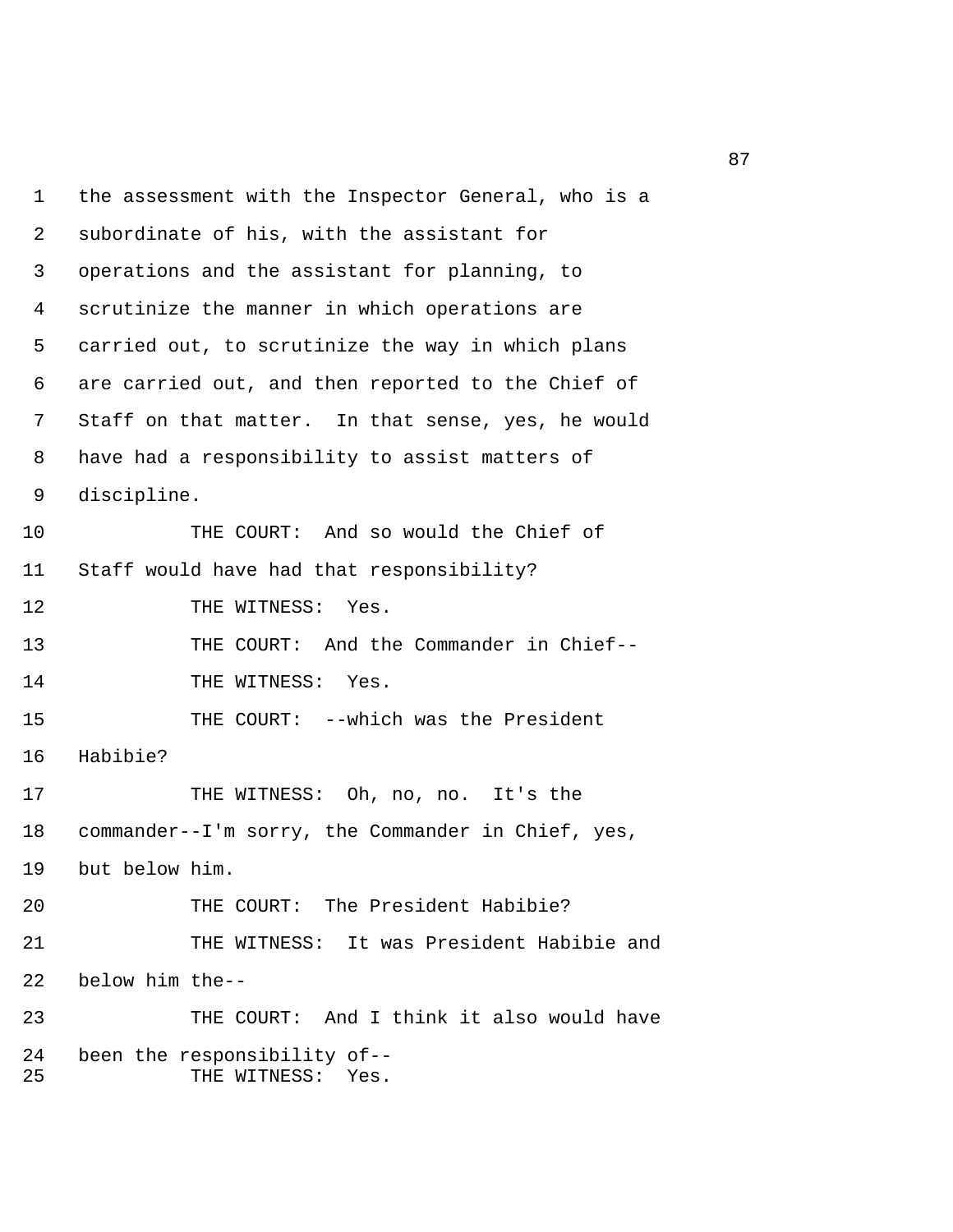1 THE COURT: --President Habibie? Following 2 your logic and the Area Commander for Area 8, is 3 it, or 9? 4 THE WITNESS: For Military Area Command 9, 5 Yes. 6 THE COURT: Also, would have had that 7 responsibility? 8 THE WITNESS: Yes. 9 THE COURT: So there was a whole line of 10 people who would have responsibility? 11 THE WITNESS: Indeed. This a system, Your 12 Honor. It's a bureaucracy. But we're talking 13 about a man in the second, top position in the Army 14 of Bureaucracy. And basically Air Force and Navy 15 don't matter in Indonesia in terms of numbers or 16 significants. And a man who's specific job 17 description includes supervision of precisely the 18 manner in which operations are carried out. So, 19 yes, it's a responsibility he undoubtedly shared. 20 But it's part of a system, and he has a very 21 prominent role as holding the second, highest rank 22 in the Armed Forces. 23 THE COURT: Does he have any greater role 24 in the Chief of Staff himself? 25 THE WITNESS: No. I think it could be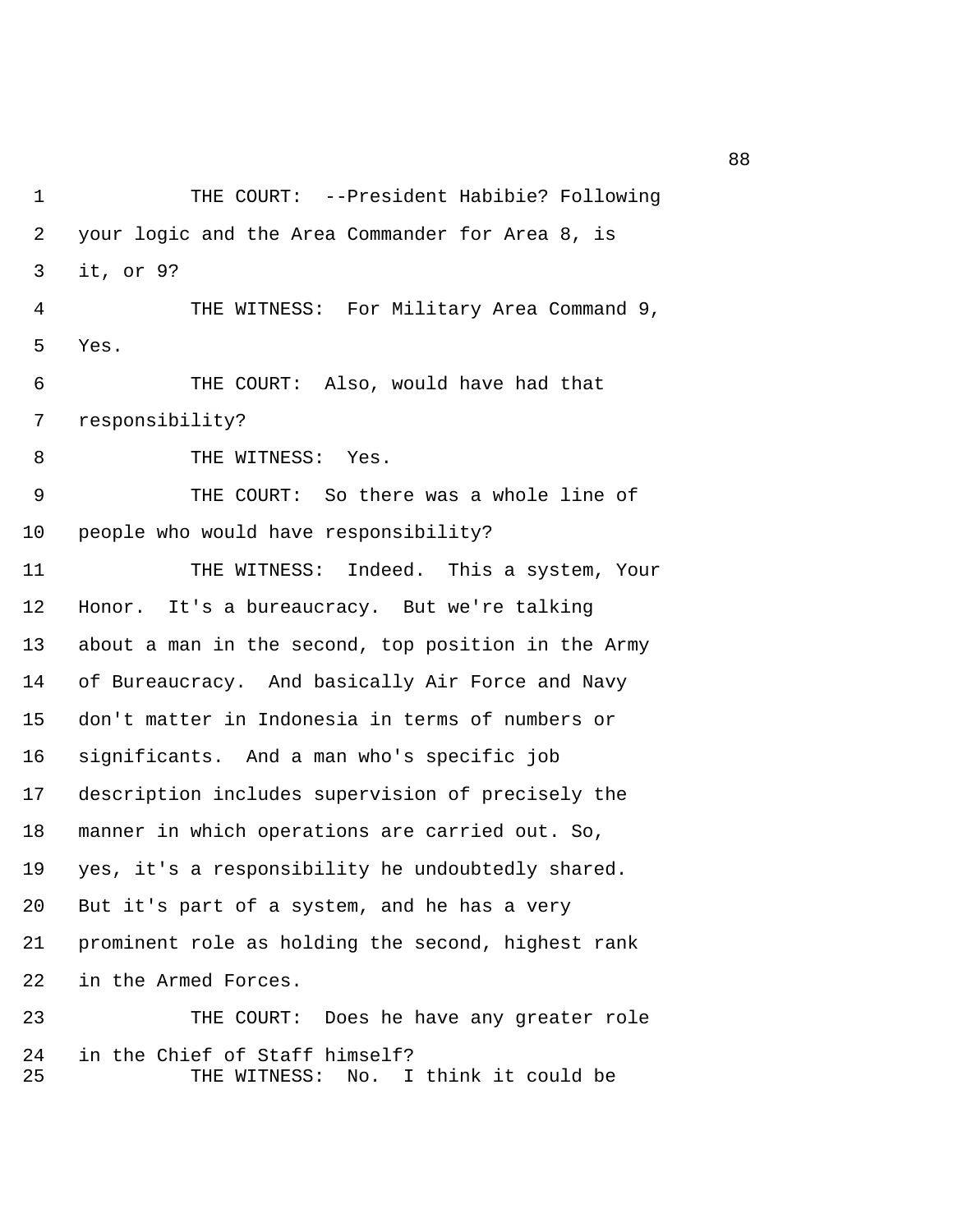1 said that they would have roughly comparable 2 responsibility. Their lieutenant general and 3 general very extreme, the two most, senior ranks. 4 And certainly also one can say that in a very 5 general sense the president of a country shares 6 responsibility. He is the Commander in Chief. 7 THE COURT: And there's no reason why the 8 present country itself would not be aware of that 9 atrocity? 10 THE WITNESS: He would have had the means 11 of finding out of that then, yeah. 12 THE COURT: Well, you suggested that had 13 it not been reported in the Indonesian newspapers 14 that would have struck you as-- 15 THE WITNESS: Yes. 16 THE COURT: --an unusual circumstance that 17 caught your attention? 18 THE WITNESS: Yes. 19 THE COURT: So by deduction, if you will, 20 you're assuming that, indeed, it was reported. 21 THE WITNESS: Yes. My only comment would 22 be that--I mean, as I have no doubt that Habibie, 23 in fact, knew of it in the scale of things of what 24 was happening in the presidency at that time. It 25 was one of a number of things, but, indeed, he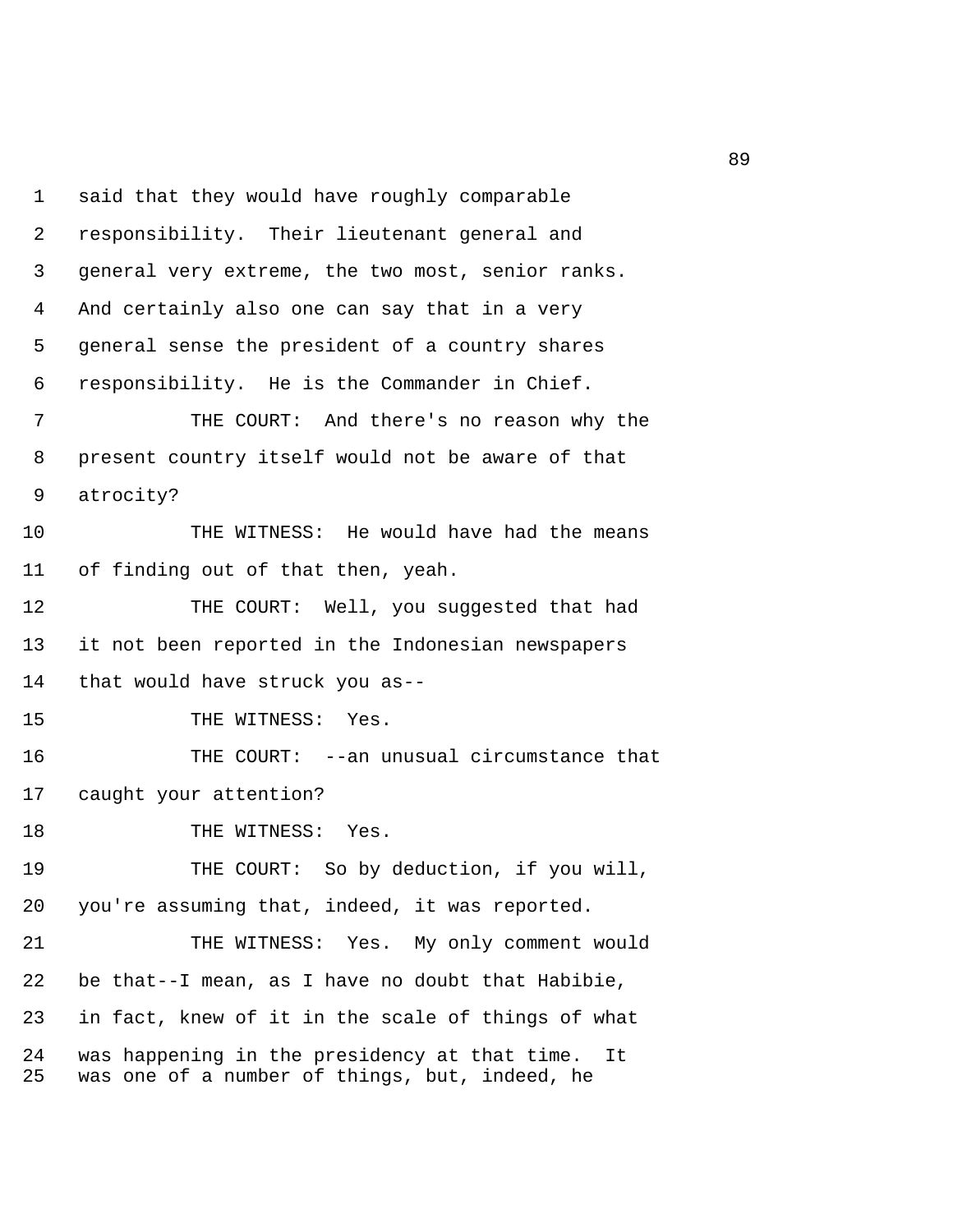1 would have known about it, yes.

2 BY MS. CHOMSKY:

| 2 |  |  |  |
|---|--|--|--|
|   |  |  |  |

 3 Q Bringing your attention to May 5, 1999, 4 would you describe what happened on that day?

 5 A There are two events that took place on 6 that day, which are relevant here. The first is in 7 New York an agreement was signed between the United 8 nations and the governments of Indonesia and East 9 Timor, in what is known as the May 5th Agreement. 10 And this agreement--this agreement was the formal 11 International Agreement between the United Nations 12 and these two countries to conduct the poplar--what 13 was described formerly as the Popular Consultation 14 of East Timor.

15 Under that term, part of the--the May 5th 16 Agreement, security in the Province of East Timor 17 for the duration of the ballot and its preparation 18 was to be carried by the Indonesian Armed Forces. 19 The second thing which happened on the--on May 5th, 20 which is relevant, is that Lieutenant General 21 Lumintang issued a telegram, an instruction, to 22 Military Resort Commander--the Commander of 23 Military Resort 164.

24 Q I'd like to ask you to identify Exhibit 9. 25 (Document passed to the Court.)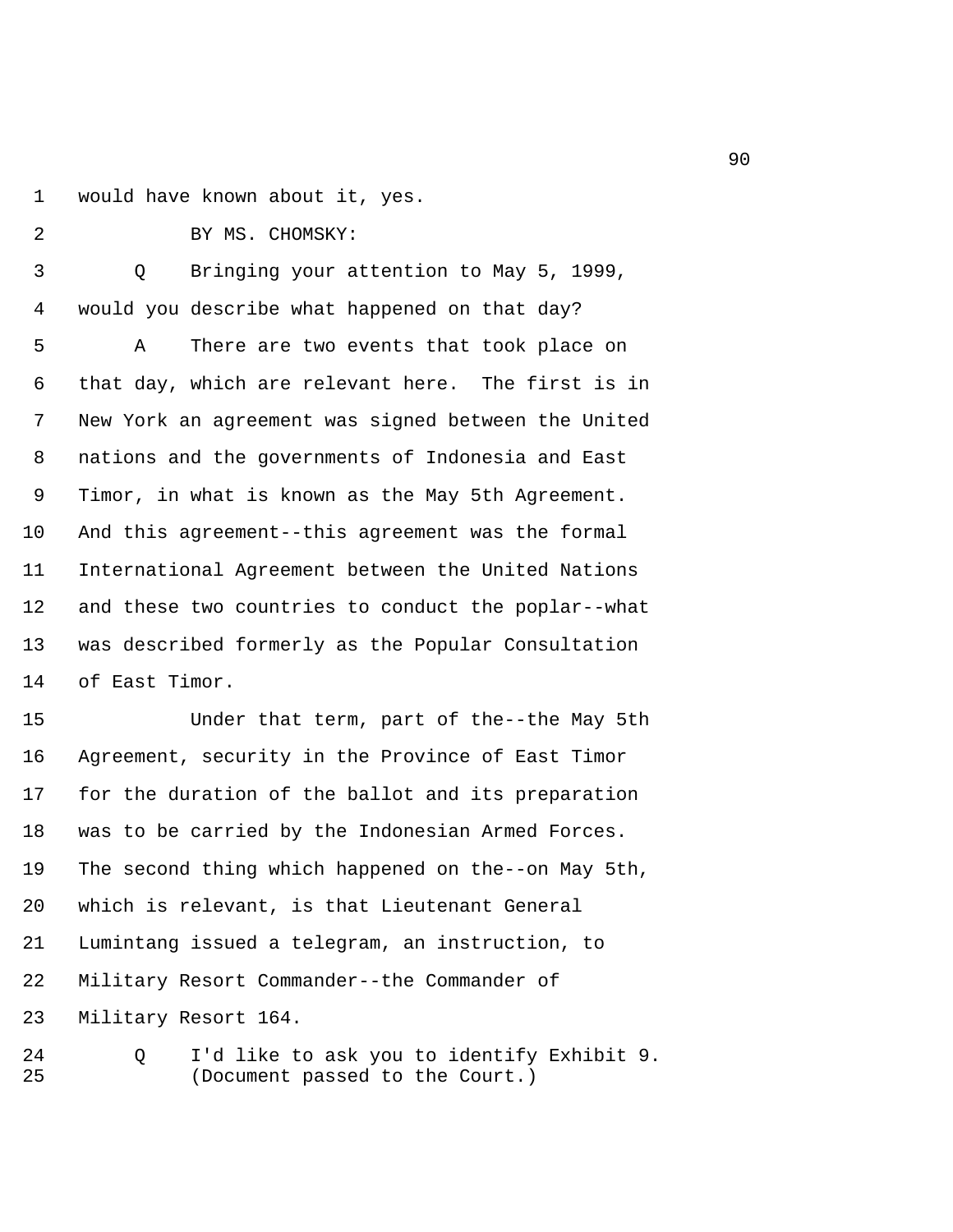- 1 BY MS. CHOMSKY:
- 2 0 Can you identify this? 3 A Yes. This is a copy of a telegram 4 sent--it says on the top line, from the Chief of 5 Staff to the Commander of Military Area 9. And it 6 is--it seems reasonable to me to authenticate it, 7 because of the signature of General Lumintang at 8 the bottom and the stamp of the Army Commander as 9 Army Chief of Staff. 10 Q And can you describe the content of-- 11 A Yeah. 12 Q --the Exhibit 9? 13 A This is a telegram--I'm sorry, wrong 14 glasses on--which is--this is a telegram which is 15 sent over the signature of the Deputy Army Chief of 16 staff, formerly from the Chief of Staff to the 17 Commander of Military Area Command. It's addressed 18 to the Chief of Staff, the Deputy Chief of Staff, 19 the Inspector General, the assistance within the 20 Chief of Staff's office, and the Commander of 21 Military Command 164. That is East Timor. 22 And it says, "Aye, aye, aye, referring to 23 the Chief of Staff's letter B, stroke, 50, stroke,
- 24 Roman IV, stroke, 1999, dated 13th of April 1999, 25 about preparing or regarding the order to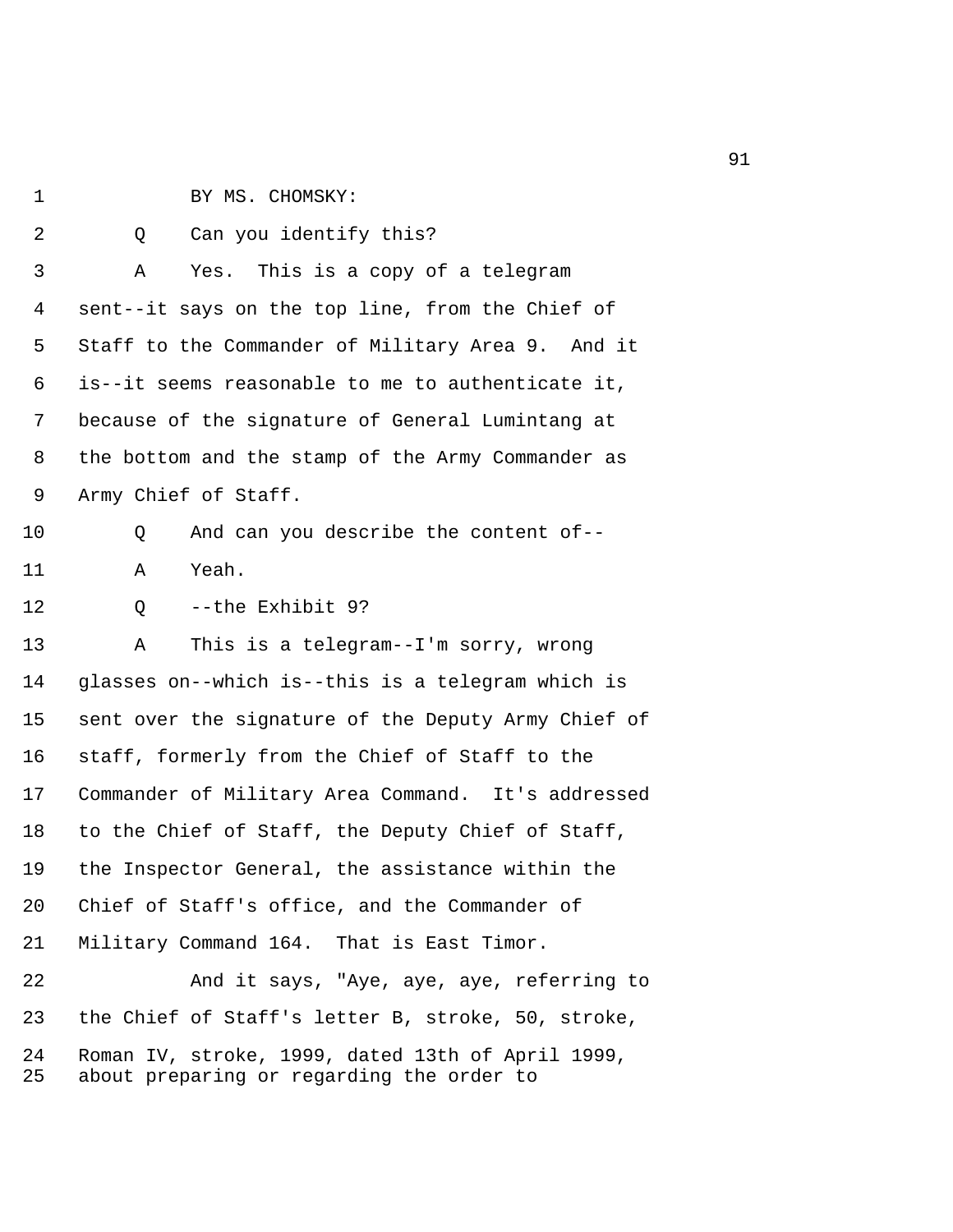1 anticipate situations which may arise and

 2 concerning the choice of options for the people of 3 East Timor.

 4 "Item BBB, accordingly, and in accordance 5 to the above, the people receiving this letter, the 6 addresses, are to do the following. One, be ready 7 to confront or to face all possibilities and 8 option--all possibilities about the options for the 9 people of East Timor and from the choice of 10 options.

11 "Two, prepare a security plan" to 12 confront--sorry, start again, please. "Prepare a 13 security plan with the aim of preventing the 14 outbreak of civil war, including preventive action, 15 brackets, creation of conditions, closed brackets, 16 police actions, repressive, stroke, coercive 17 actions, as well as plans for moving back, stroke, 18 evacuation if the first option becomes the choice. 19 "CCC, this is an order. DDD, end." 20 Q Can you explain the reference to possible 21 civil war? 22 A Theoretically--well, theoretically they 23 would--there would have been a claim, a suggestion

24 that they were would have been direct fighting 25 between those who supported integration with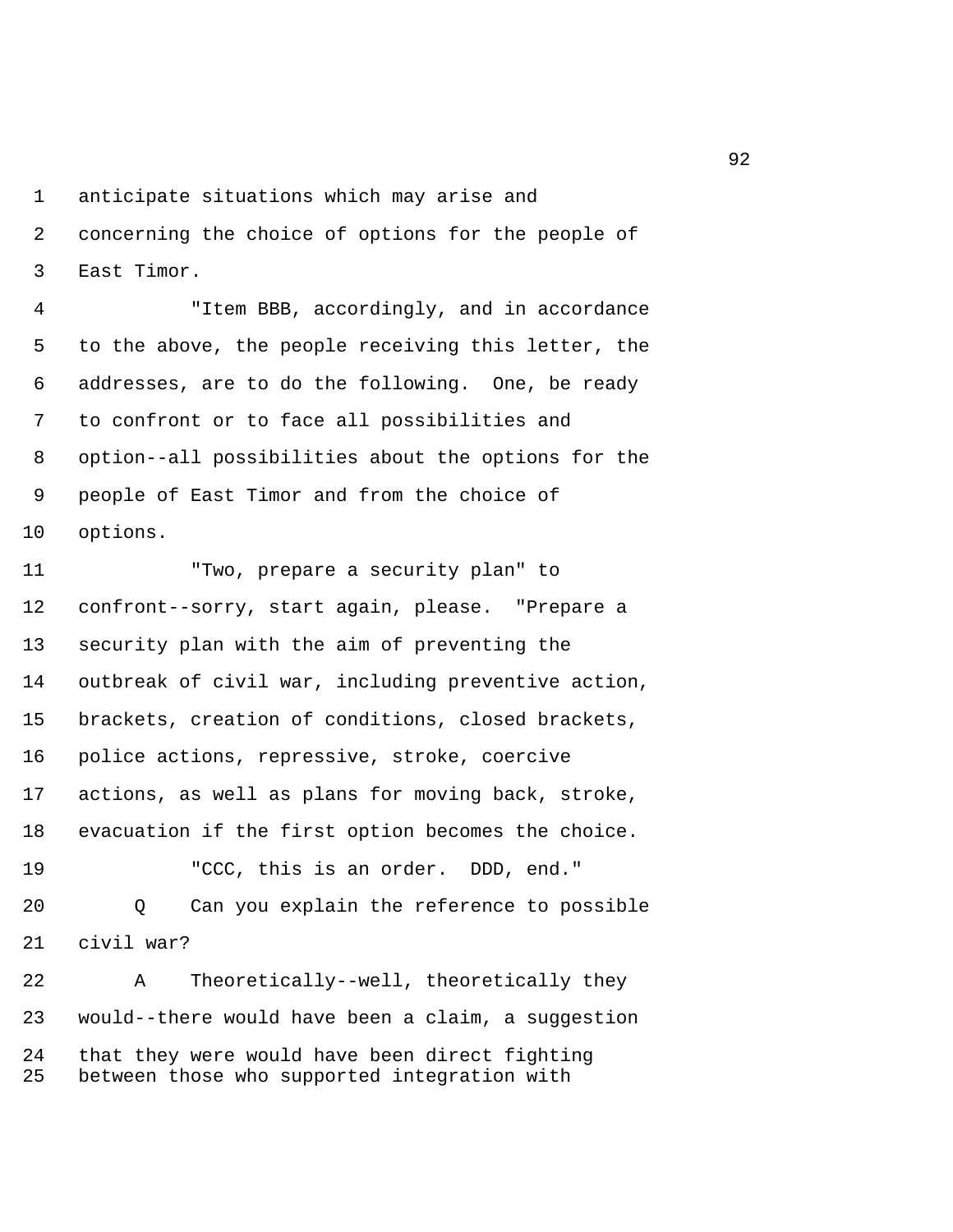1 Indonesia and those who supported

 2 self-determination and independence for East Timor. 3 There was, in fact, no such fighting in 4 the sense of two-sided fighting. There were, in 5 fact, by that stage, assaults by pro-integration 6 forces on anyone who spoke or was believed to be 7 speaking for independence. 8 O And was there a general pattern of 9 military support for the anti-independence 10 factions? 11 A Yes. 12 Q At about this--are you familiar with a 13 manual that was--went out over General Lumintang's 14 signature at about the same time? 15 A Yes, I am. 16 Q And is that manual--does that manual 17 describe the nature of the kinds of activities that 18 would be carried out in support of the actions in 19 East Timor and elsewhere in the military? 20 A Yes. This is a manual, and for Army 21 Secret Warfare and the organization within in the 22 Army which carries out Secret Warfare, according to 23 Army Doctrine, is Special Forces. And it's a book 24 of development guidelines of how to develop this 25 appropriate with the Army, which includes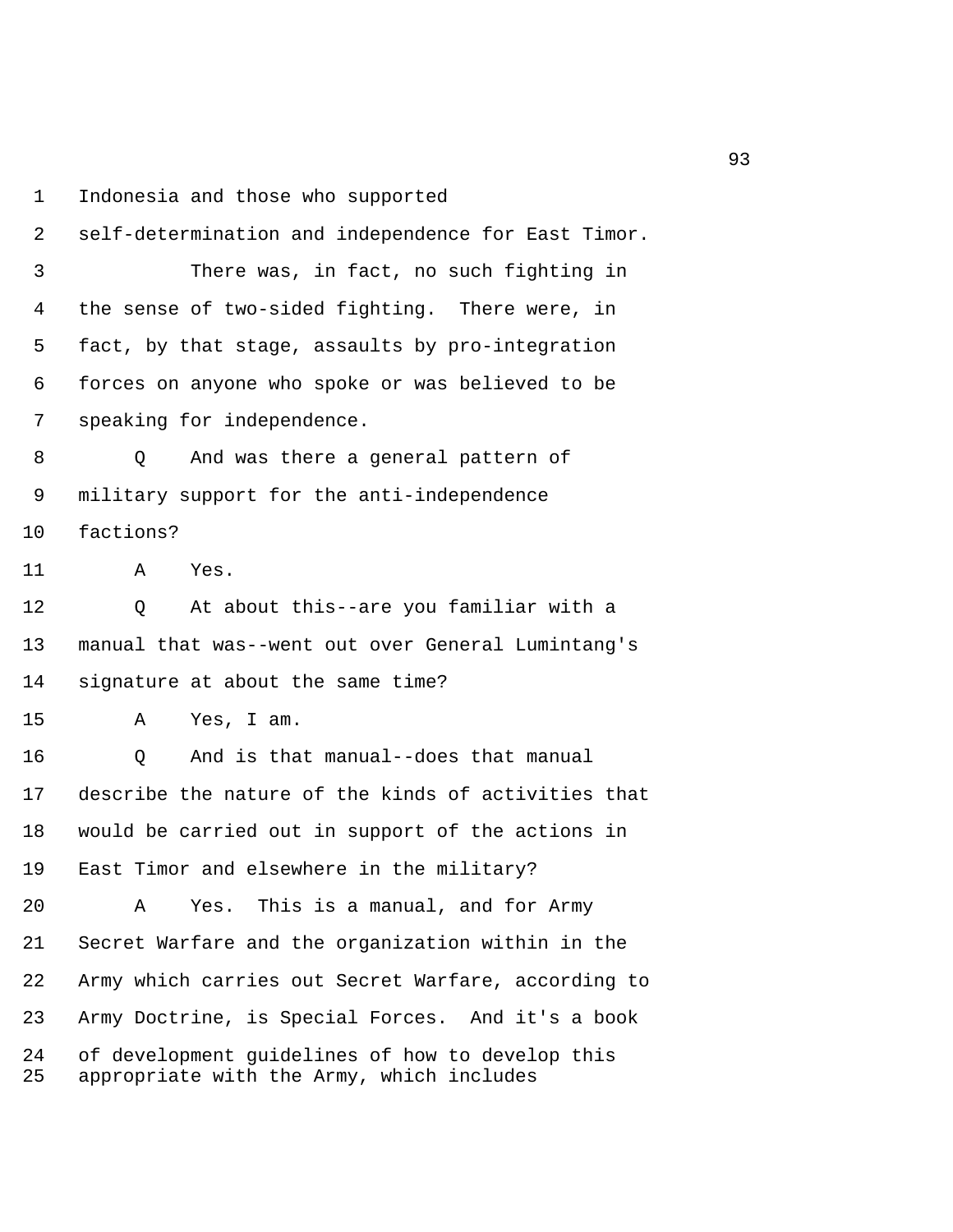1 instructions about education and training of those 2 personnel tasks with Secret Warfare.

 3 And in one part, on Page 35 of this 4 manual, if I may read what it says about that. "To 5 training, and to be carried out on the basis of 6 Army Secret Warfare skills or repossessed using the 7 following methods: A, teaching of Army Secret 8 Warfare theory in class arranged in accordance with 9 the schedule of activities of units which covers: 10 One, Tactics and Techniques of what I describe as a 11 war, quoted, War of Nerves." Literally means war of 12 nerves.

13 "Two, Tactics and Techniques of 14 Propaganda. Three, Tactics and Techniques of 15 abduction or killing or kidnapping. Four, Tactics 16 and Techniques of Terror. Five, Tactics and 17 Techniques of Agitation. Six, Tactics and 18 Techniques of Sabotage. Seven, Tactics and 19 Techniques of Infiltration. Eight, Tactics and 20 Techniques of Surveillance. Nine, Tactics and 21 Techniques of bugging," which I mentioned includes 22 wiretapping. "Ten, Tactics and Techniques of Photo 23 Intelligence. And eleven, Tactics and Techniques 24 of Psychological Operations. 25 "B, a written examination will be given to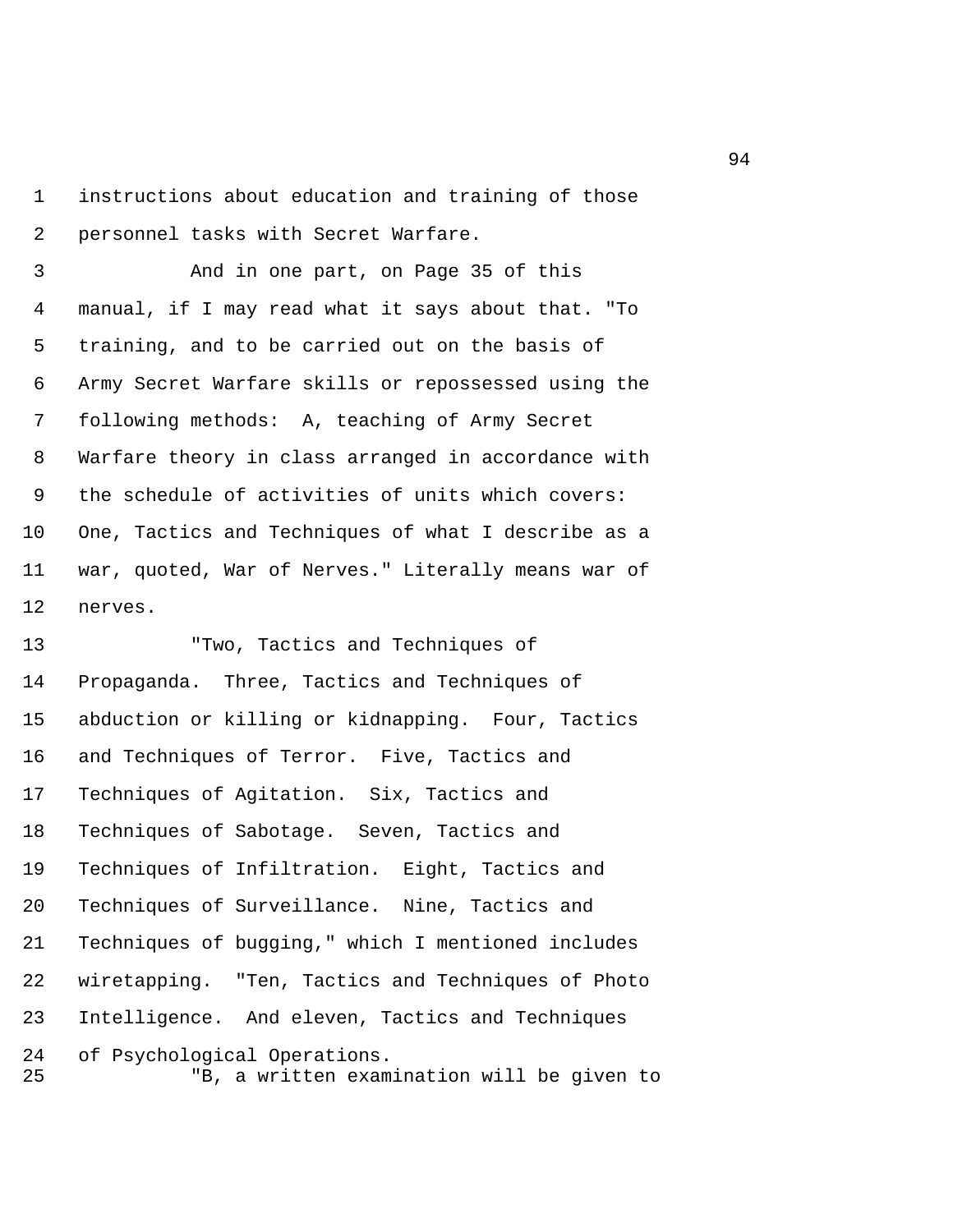1 determine how far the member has internalized the 2 teaching of the theory of Army Secret Warfare. And 3 C, a field practice individual group for putting 4 into practice the theory in teaching of Army 5 Secretary Warfare will be given."

 6 Q And what was the relationship of Johny 7 Lumintang to this manual?

 8 A He--the manual is--is issued in over his 9 name and signature. And his signature appears on 10 the fourth page of the document and the stamp 11 appears--it's well dated the 30th of June, 1999. 12 It's a--exactly the kind of manual, training 13 manual, that one would expect to be issued from 14 Army Headquarters. I've seen comparable manuals.

15 I have no reason to believe it's not 16 authentic. The layout, the content, the language, 17 is--is quite familiar to me. And it--yeah, it's 18 exactly--it's authentic and I have no doubt that 19 that was the intention was to ensure that those 20 skills and objectives were taught.

21 MS. CHOMSKY: I'd like to now introduce 22 into evidence Exhibit 9, which is the telegram, and 23 also I had previously neglected to introduce into 24 evidence the Maps 1, 2, and 3. 25 THE COURT: Very well. Plaintiffs'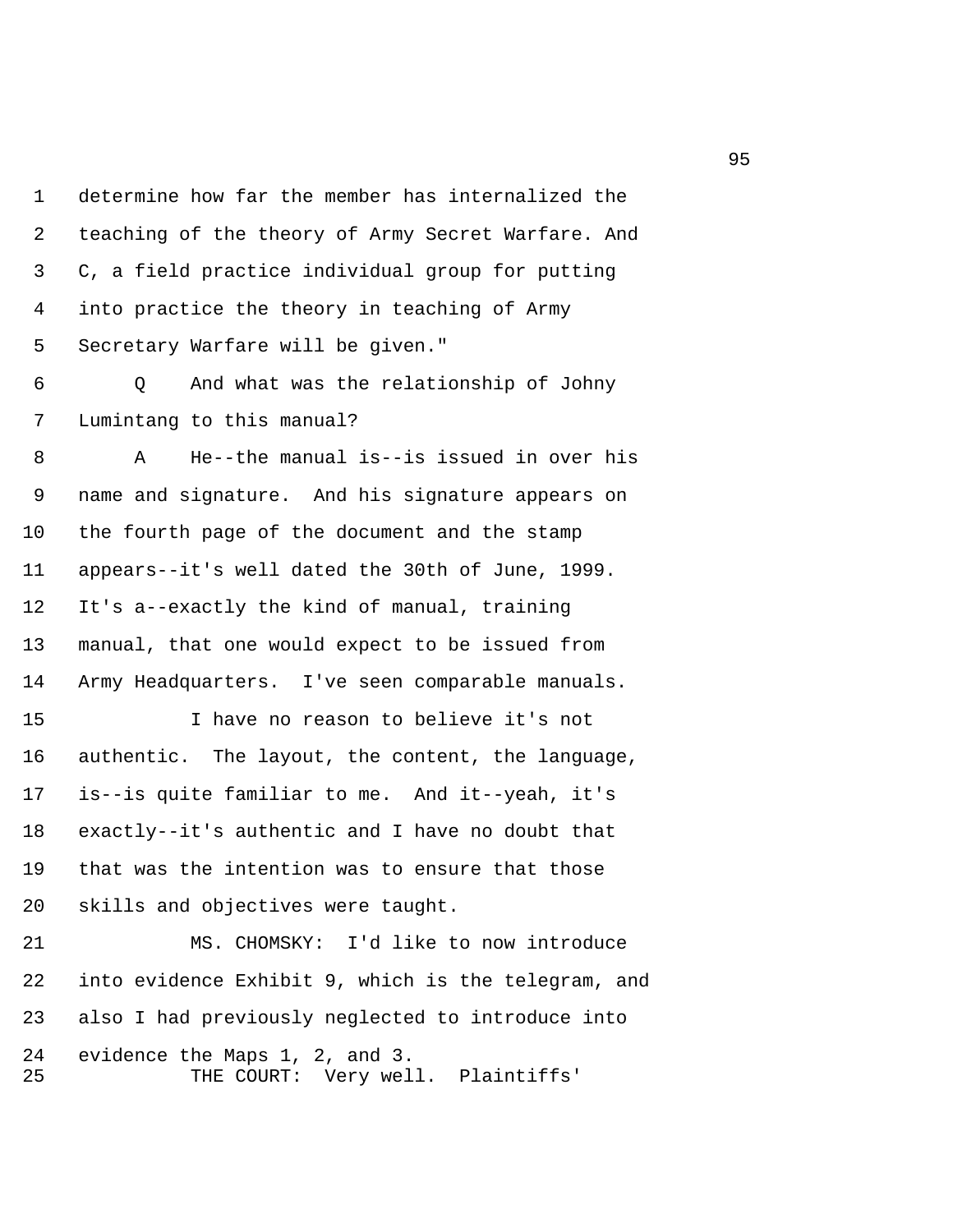1 Exhibits 1, 2, and 3 for identification will be 2 introduced into evidence. And Plaintiffs' Exhibit 3 9 for identification will be introduced into 4 evidence--will be accepted into evidence, excuse 5 me. 6 MS. CHOMSKY: Thank you, Your Honor. 7 **12 Islamin Exhibit Exhibit Plaintiffs' Exhibit** 8 Nos. 1 through 3 and 9 9 were received into 10 evidence.] 11 BY MS. CHOMSKY: 12 Q Professor Tanter, during this period after 13 May 5th when the Popular Consultation, as the vote, 14 was anticipated were there complaints from outside 15 of Indonesia to the Indonesian Government about the 16 Army's support of the militia? 17 A I believe they were. We know of one in 18 particular. And it was a mission to decanter by 19 the Vice-Chief of the Australian Defense Force, a 20 vice-martial Doug Riding. And he was sent on a 21 mission to Jakarta equipped with records of--or the 22 results, I should say, and the sanitized results of 23 very, very large numbers of Australian Signal 24 Intelligence Intercepts, which Australian's 25 Intelligence believed indicated, not only that the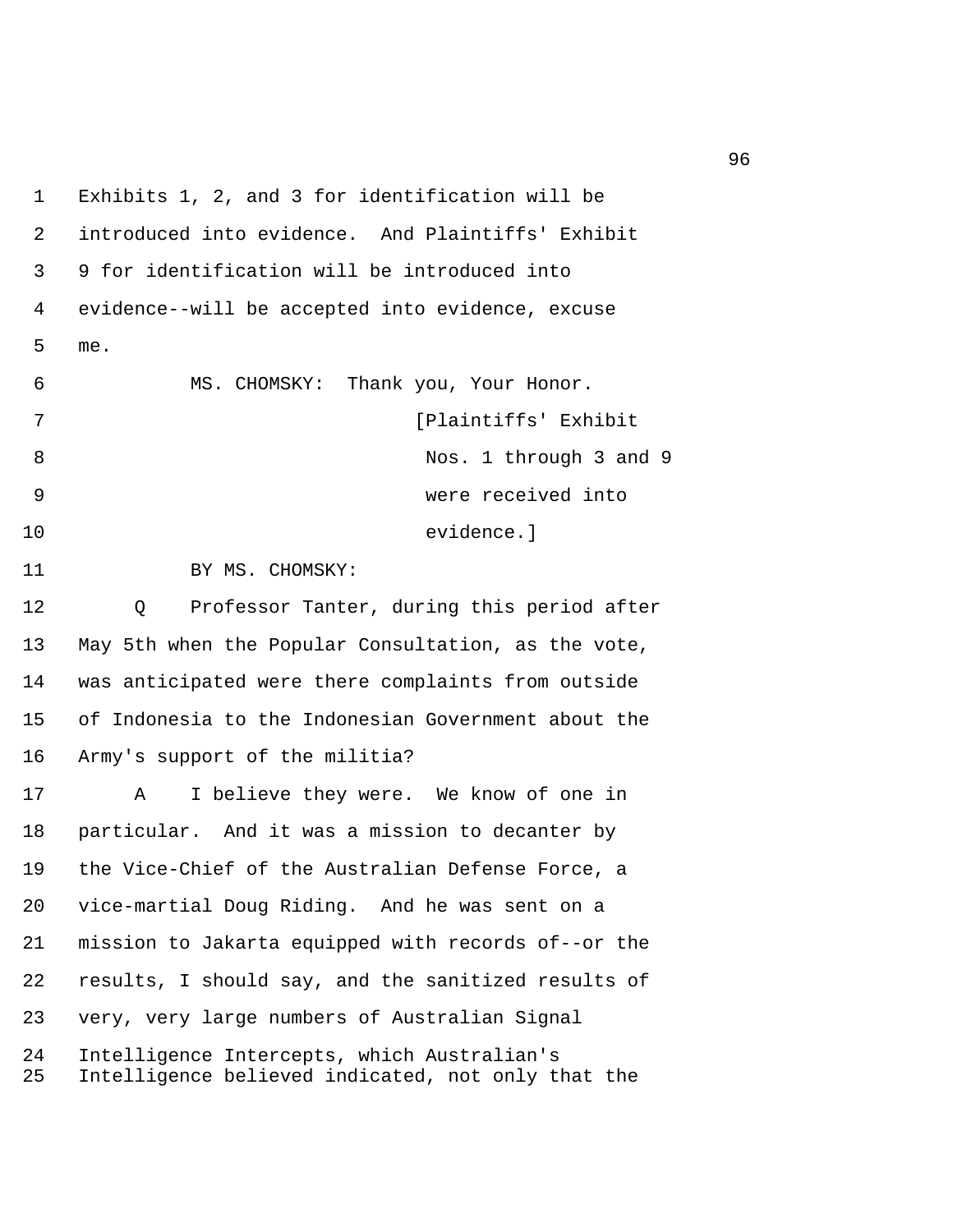1 Indonesia Armed Forces, and in particular Kopassus 2 and the current troops, were aiding, abetting, 3 arming, encouraging, and directing the militia 4 activities in the first--well, at that time the 5 first half of 1999.

 6 But they also indicated that they believed 7 that the military chain of command was complete, in 8 tact. There was no suggestion that these were 9 maverick operations. And that the chain of command 10 went in the words of the report all the way to the 11 top.

12 They met Air vice-martial Riding with 13 very, senior officers within the Indonesian Armed 14 Forces Headquarters and made clear the Australian 15 Government's concern about this, the Australian 16 Government's certainty about the question--about 17 the role of TNI and the role of the chain of 18 command in this. And we are told that the 19 Indonesian officers were somewhat offended by the 20 suggestion.

21 Q Were there reports of a specific meeting 22 in June of 1999 with the militia leaders laying out 23 the plan of the Army of the Armed Forces for what 24 was to take place? 25 A There were--there were regular meetings,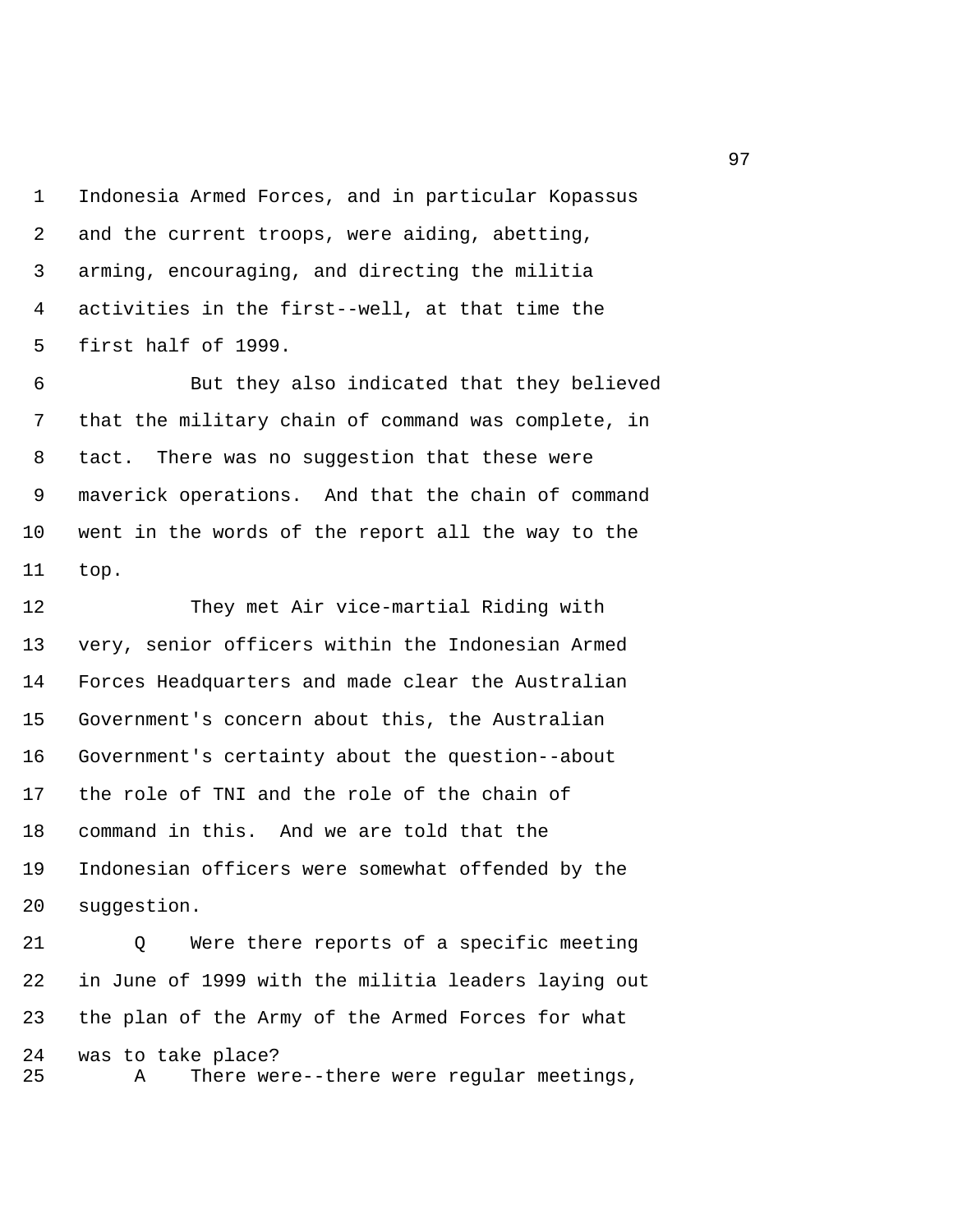1 and we have records of two, which are very 2 important. One in June. And if I might refer to 3 one in March, which I perhaps neglected to mention 4 earlier on.

 5 On the 26th of March, and this is from the 6 evidence of Tomas Goncalves, he met with a group of 7 senior Indonesian officials, civil and military, at 8 the Military Headquarters in Dili. And he met in 9 particular with the Commander of Military Resorts 10 and 164, Colonel Tonos Ruffman (phonetic), with the 11 Governor of East Timor, Abilio Soares.

12 And at that meeting Governor Soares said 13 that the militia were to prepare to liquidate all 14 senior Pro-Independence people and their parents, 15 sons, daughters, and grandchildren. If they sought 16 shelter in the churches, kill them, even the nuns 17 and priests. And I might point out that that's 18 March 26th, before the Liquica killings in the 19 church. On--

20 Q Just for a minute. Just would you tell us 21 about the religion of the people of East Timor. 22 A They are overwhelmingly Catholic in 23 religion and there is some Muslim and very small 24 numbers of other religions. 25 Q Yes. Now, if you would tell us about the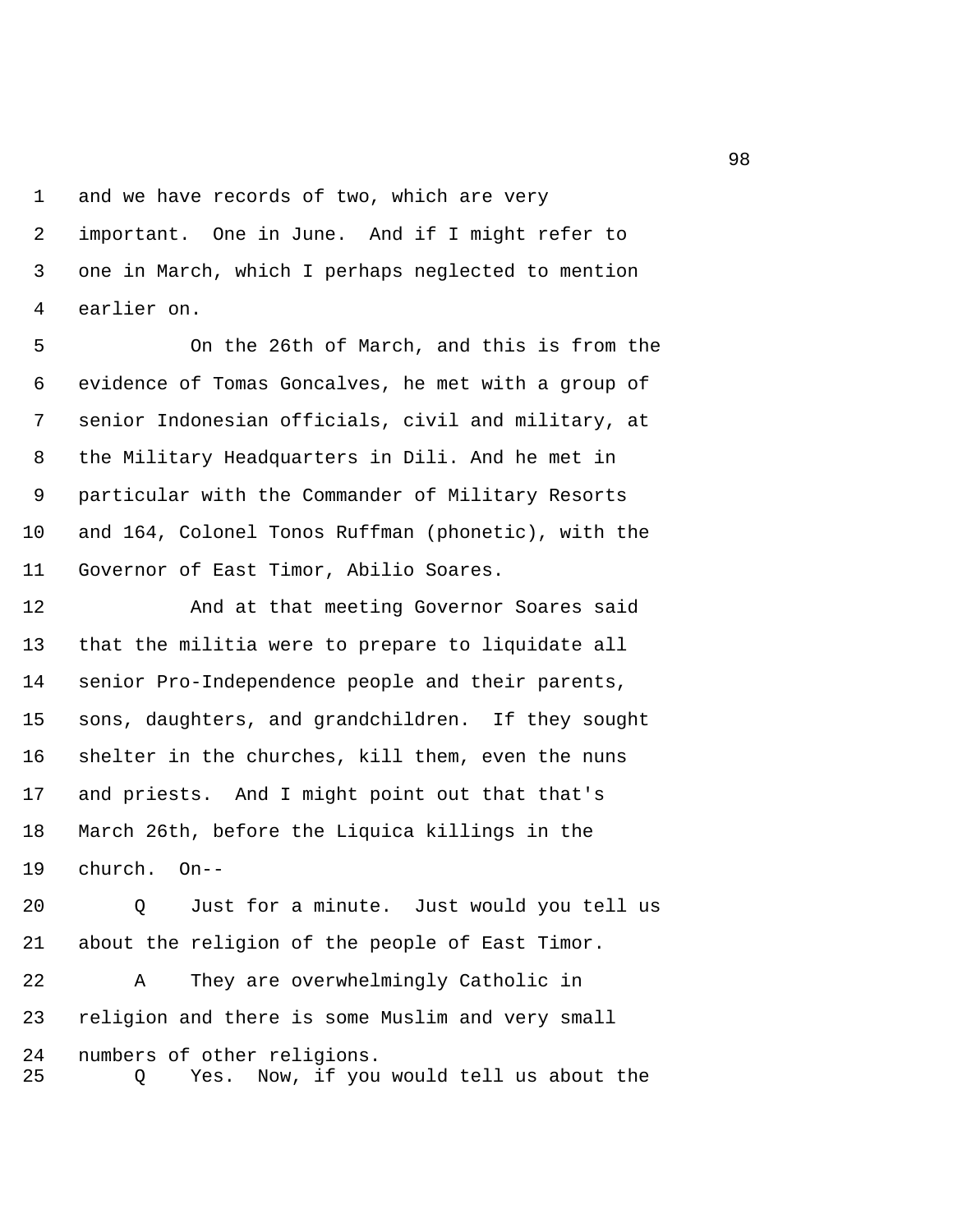1 this second meeting.

 2 A Okay. On the June the 18th, there was a 3 meeting, once again, at--in Dili at Military 4 Resorts 164 Headquarters. And the meeting was 5 intended to draw up comprehensive plans. And the 6 people--amongst the people participating in the 7 meeting, were the most senior officers directly 8 involved in East Timor. In particular, Major 9 General Anwar, former Head of Military 10 Intelligence.

11 And at this stage he was the 12 principal--the official head, of security for the 13 Indonesian liaison contingent with UNTAET, the 14 United Nations Administration Assistance for East 15 Timor. And his deputy, the KOREN 164 Commander, 16 Colonel Tono Suratman, the militia heads.

17 But also, another figure, another Major 18 General named Mr. Kiki Syahnakri, K-I-K-I, 19 S-Y-A-H-N-A-K-R-I, Syahnakri. At that meeting, the 20 decision was--the situation was faced that it was 21 possible that Indonesia may not win the vote. And, 22 therefore, it was appropriate to draw up 23 contingency plans.

24 And the contingency plans were in two 25 parts. The first was to--from that time forward,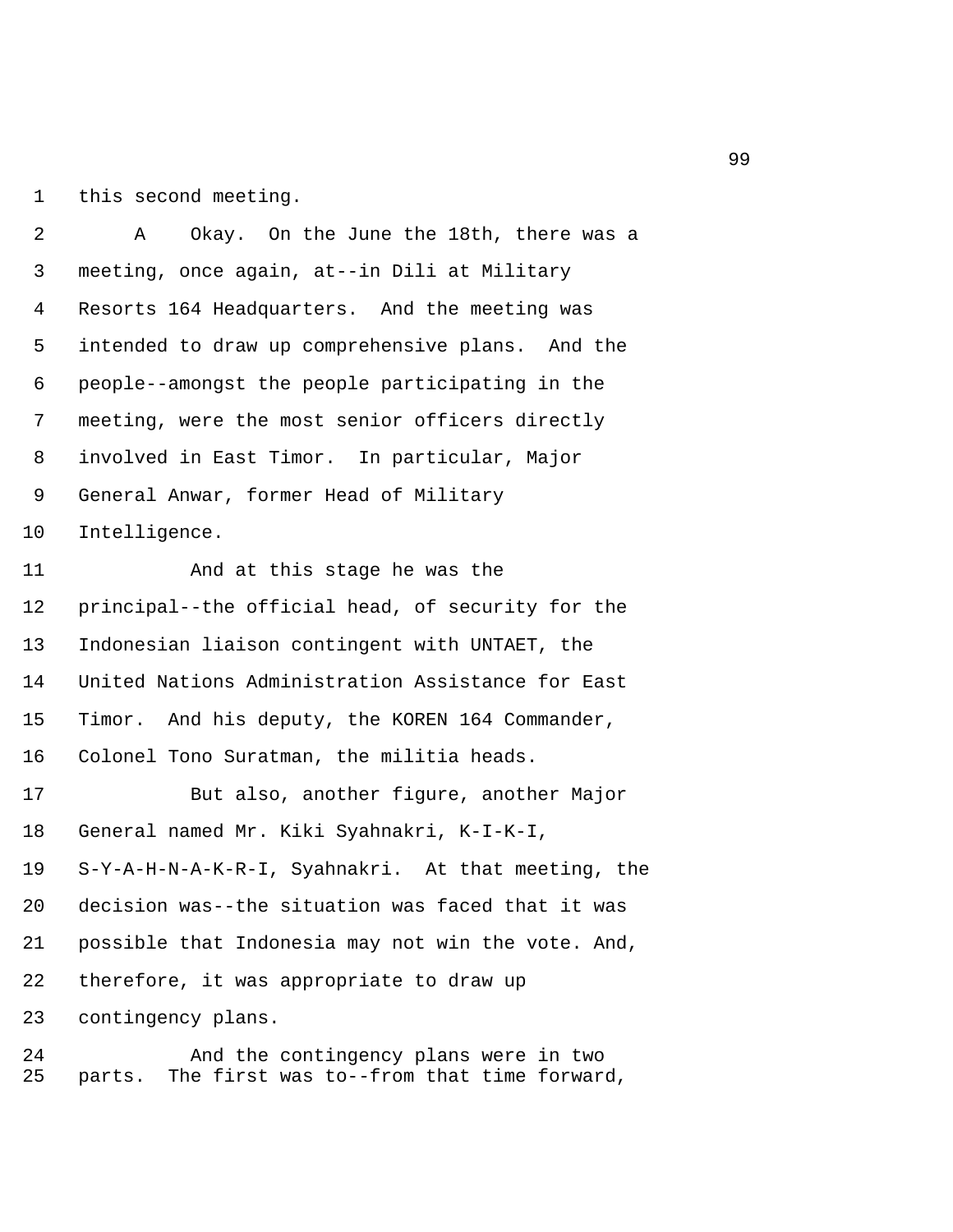1 to derail--to attempt to derail, the process, the 2 popular consultation as agreed, under the May 5th 3 agreement either in the run-up to the vote or on 4 the day of the vote.

5 The second approach was that if, in fact, 6 the vote was lost from Indonesia, the militia were 7 to reject the results, demand these Timorese be 8 petitioned into, I imagine, a Pro-Indonesian and an 9 independent part. And that there was to be a 10 forced relocation of the board of the local 11 population and a flooding into the empty regions of 12 East--non-East Timorese. It was, in effect, a plan 13 for cleansing East Timor.

14 Q August 30th there was what is called the 15 Popular Consultation, the referendum on the issue 16 of autonomy or independent. What were the results?

17 A Some 98 percent of the population of the 18 eligible population voted. More than 79 percent of 19 the people voted in favor of independence and 20 against autonomy.

21 Q What was the reaction of the Indonesian 22 Military to the elections or to the referendum 23 result?

24 A To the ballot? Immediately after the 25 announcement of the result on September 4th--but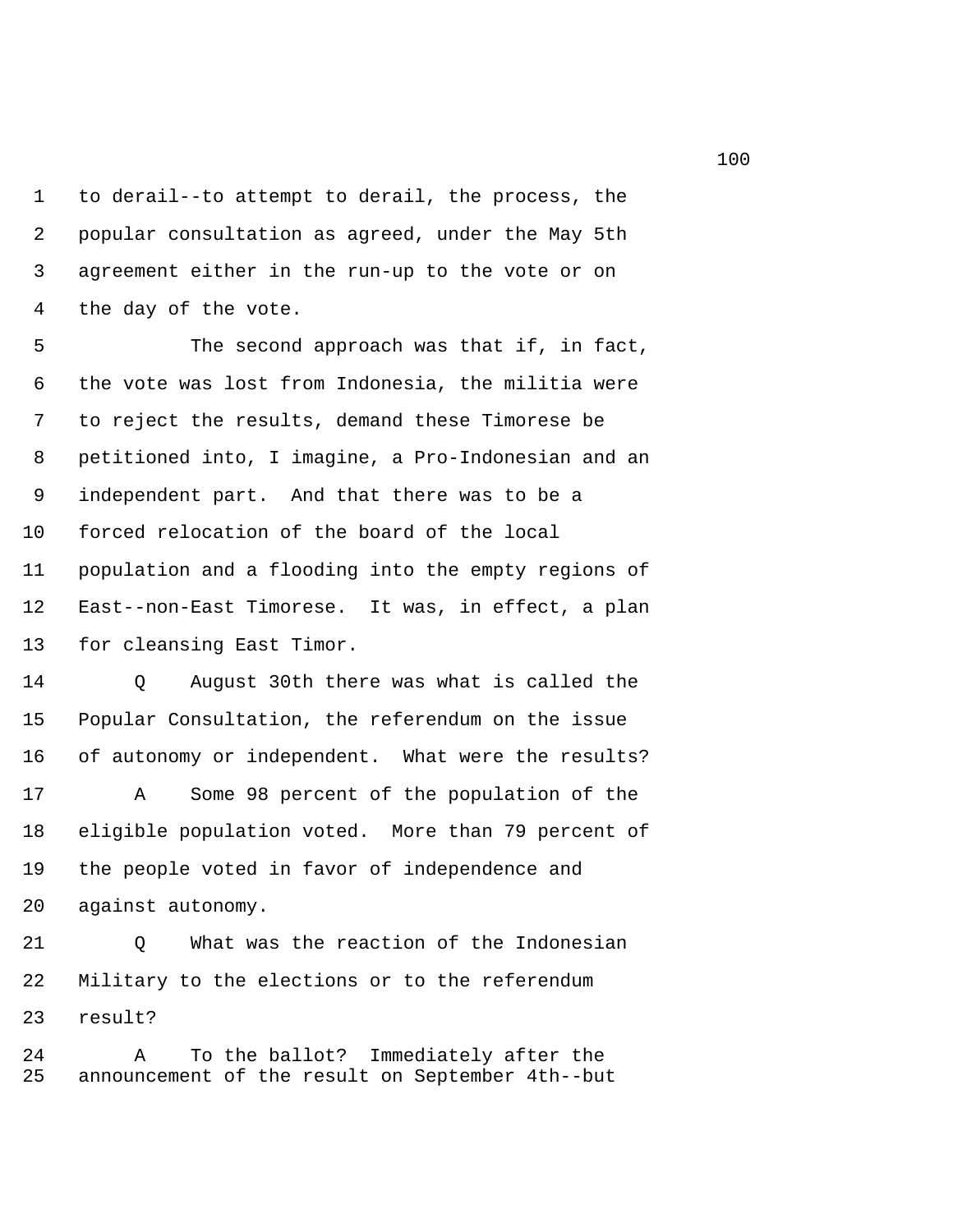1 even before that, from August 30th, there was a 2 dramatic escalation of militia violence involving 3 TNI. A violence directed against independence 4 leaders, their families, against ordinary 5 civilians.

 6 And it was directed, also, against local 7 East Timorese staff of the United Nations mission 8 in East Timor. And many people were killed 9 immediately. And it was clearly a campaign of 10 terror in the sense that many of the killings were 11 in public and intended to terrorize people to 12 induce them to move.

13 There was also immediate intimidation of 14 UNAMET staff throughout the foreign UNAMET staff 15 throughout the territory, as well as in Deli. And 16 there was the intimidation of journalists. And the 17 effect was to force the United Nations to call for 18 the withdraw of all UNAMET staff first from the 19 regions into Dili, and subsequently to Australia.

20 And all journalists felt obliged to leave 21 or were obliged to leave. And there was basically 22 unrestricted killing and assaults on people by the 23 militia and by elements of the Armed Forces of 24 Indonesia at that time. 25 Q What do you believe to be the relationship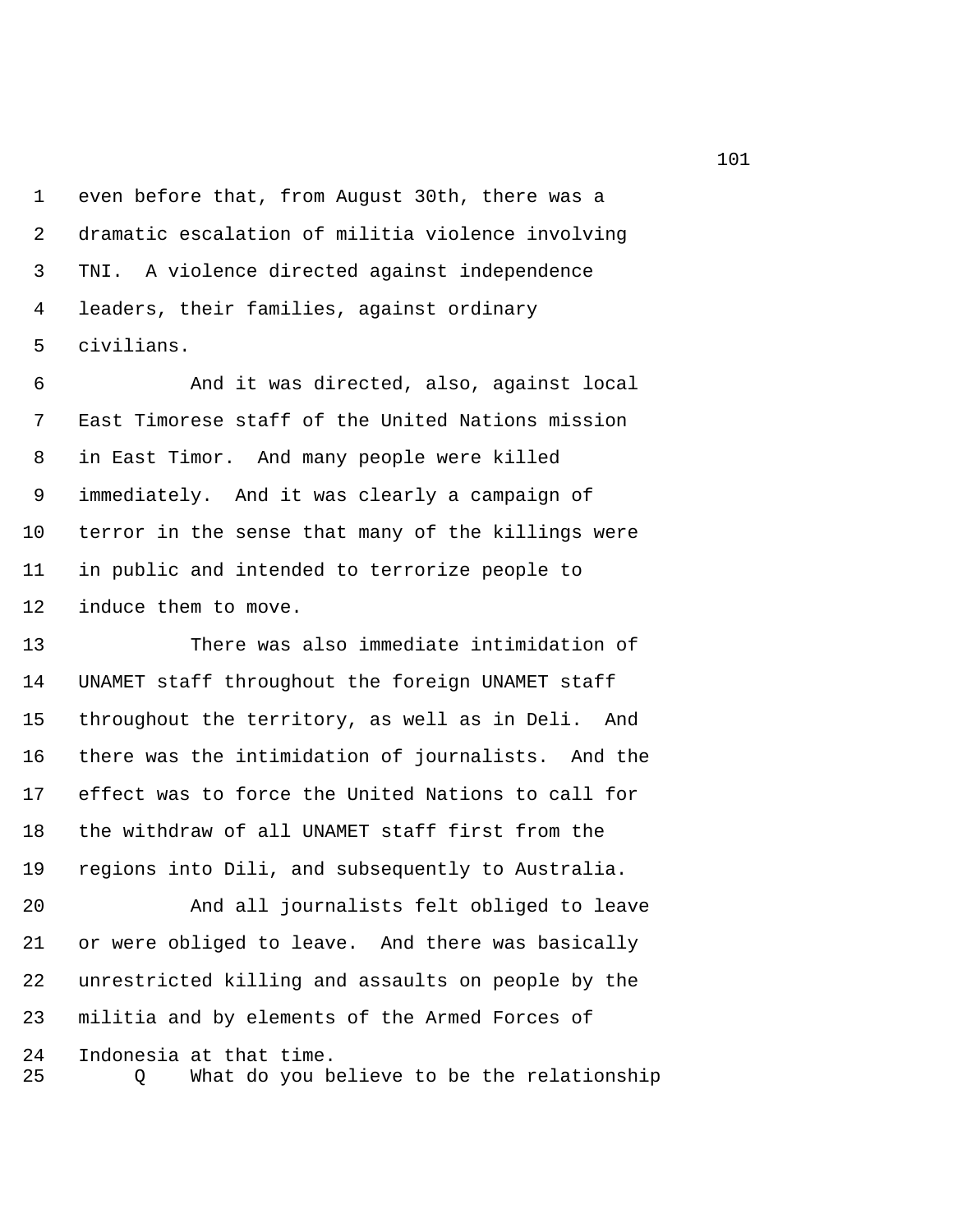1 between the activities immediately following the 2 election and the directions given at the June 1999 3 meeting?

 4 A I believe they exactly carry out that 5 briefly described plan. And, particularly, I 6 talked about the violence and killings. But the 7 second thing which happened, which certainly began 8 to happen a couple of days after the announcement, 9 was the beginnings of the forced evacuations, the 10 deportations of people, as outlined in the June 11 19th meeting and consistent with the diagram of May 12 5. And very large numbers of people from all over 13 the territory but, particularly, the central and 14 western areas closest to the border of West Timor 15 were forced, first, from their homes. Their homes 16 were burnt or the towns were burnt. The villages 17 were burnt. People were killed.

18 They were herded, directed first to the 19 local district or Subdistrict Military Headquarters 20 by militia where they were held either by militia 21 in concert with Armed Forces personnel or by Armed 22 Forces.

23 And then after a shorter or longer time, 24 they were accumulated and driven or forced over the 25 border into West Timor. Some went by ships. The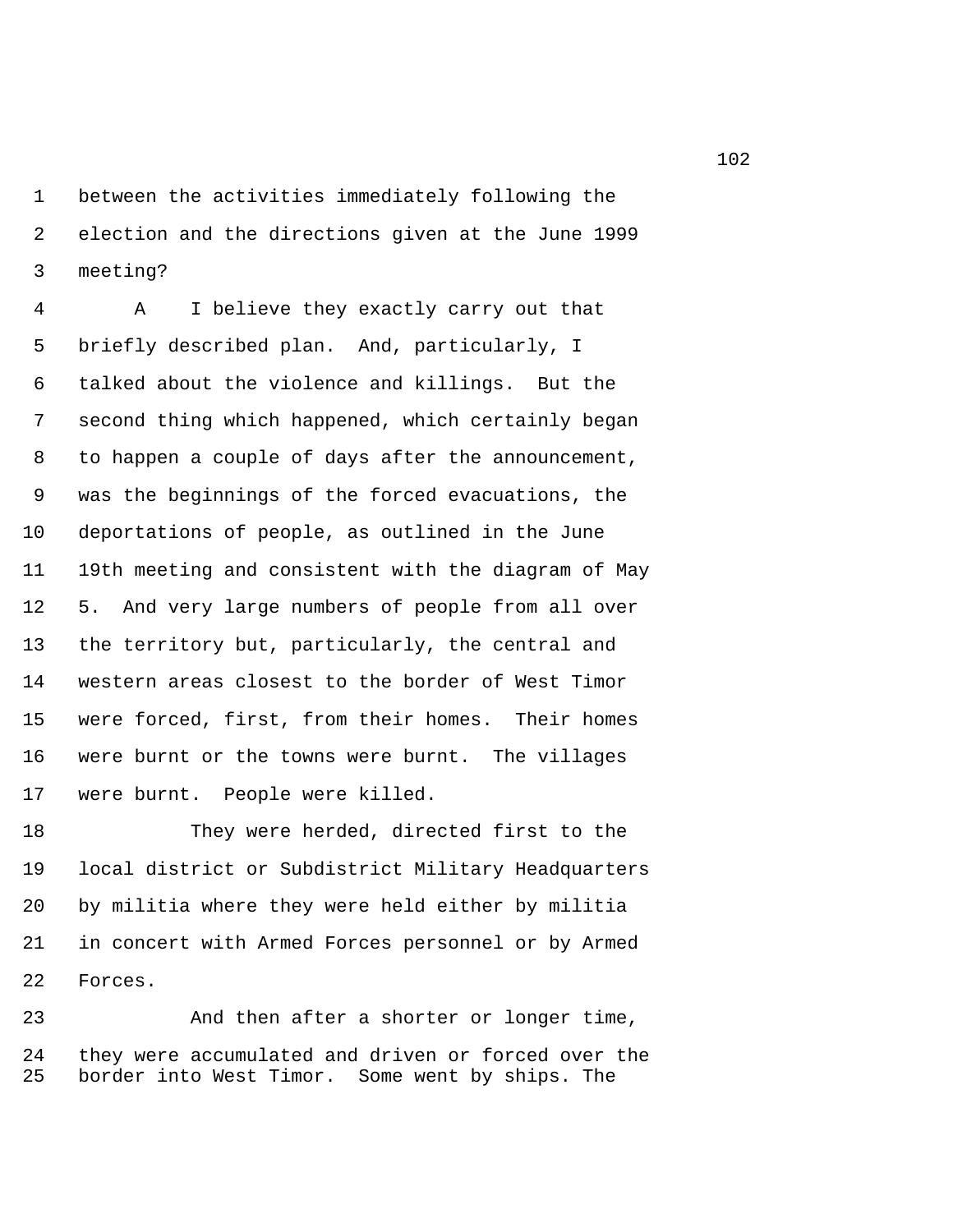1 ones that went by land over the border to East 2 Timor, many of them went in Military Headquarters' 3 trucks and jeeps. Others went, and commonly did, 4 in stolen vehicles. The ones that went by ship 5 went under military authority.

 6 And that's exactly consistent with the 7 objectives of the June 18th plan. It was clearly 8 intended to move very, very large numbers of people 9 out of East Timor. In fact, according to the 10 United Nations figures, between the result of the 11 developing announcement of September 4th and 12 September 21st at the time that the International 13 Military Force of East Timor entered Dili; 14 according to the United Nations, some 240,000 15 thousand people had crossed the border into West 16 Timor.

17 And according to the testimony of 18 eyewitnesses, including aide workers and U.N. 19 workers; and, b, the number of people who have 20 since crossed back into East Timor once U.N. 21 authority was established, the very large 22 proportion of those people went unwillingly and 23 were forced. And, of course, in the camps in West 24 Timor, they were subject to terror and 25 intimidation, both by militia and by Armed Forces,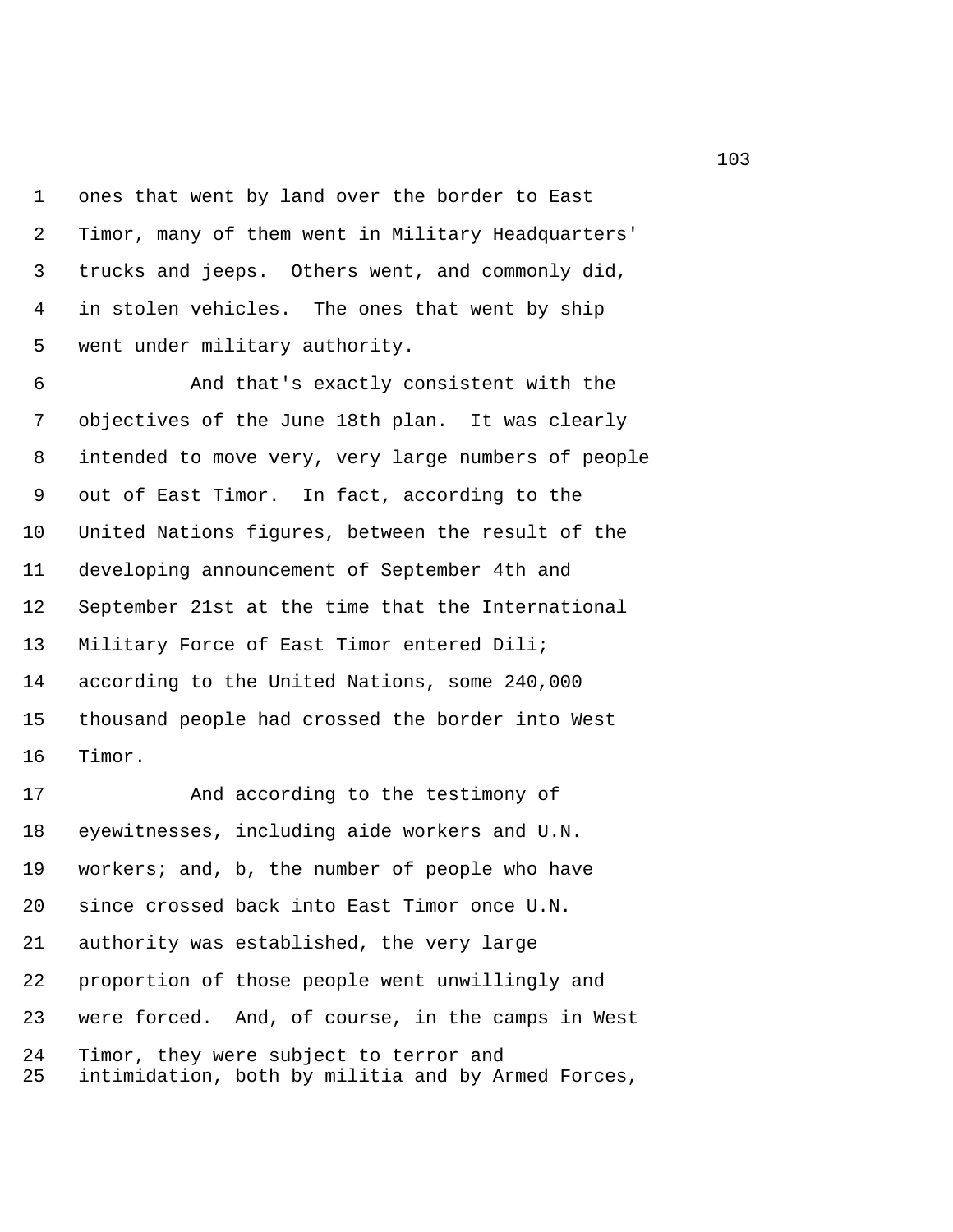1 Indonesia Armed Forces, personnel at that time.

 2 Q And the camps in West Timor were they 3 under military control?

 4 A Some were directly under military control. 5 Some were in the civil control, but with effective 6 military control, and some were informally 7 controlled by the militia.

 8 Q Was there martial law in East Timor after 9 the election?

10 A No, not immediately. Martial law was 11 declared--the ballot was on August the 30th. The 12 result was announced on September the 4th. Martial 13 Law was declared on September 7th. And the Martial 14 Law Administrator appointed was, in fact, made to 15 General Kiki Syahnakri, who had previously been the 16 assistant for operations subordinate to General 17 Lumintang within the deputy--within the Army 18 Headquarters. And it's not clear whether he 19 surrendered his position as assistant for 20 operations or whether he was simply Martial Law 21 Administrator pro tem, but he came directly from 22 that position.

23 Q You testified about the violence against 24 the population of East Timor after the vote on 25 August 30th. What happened to the physical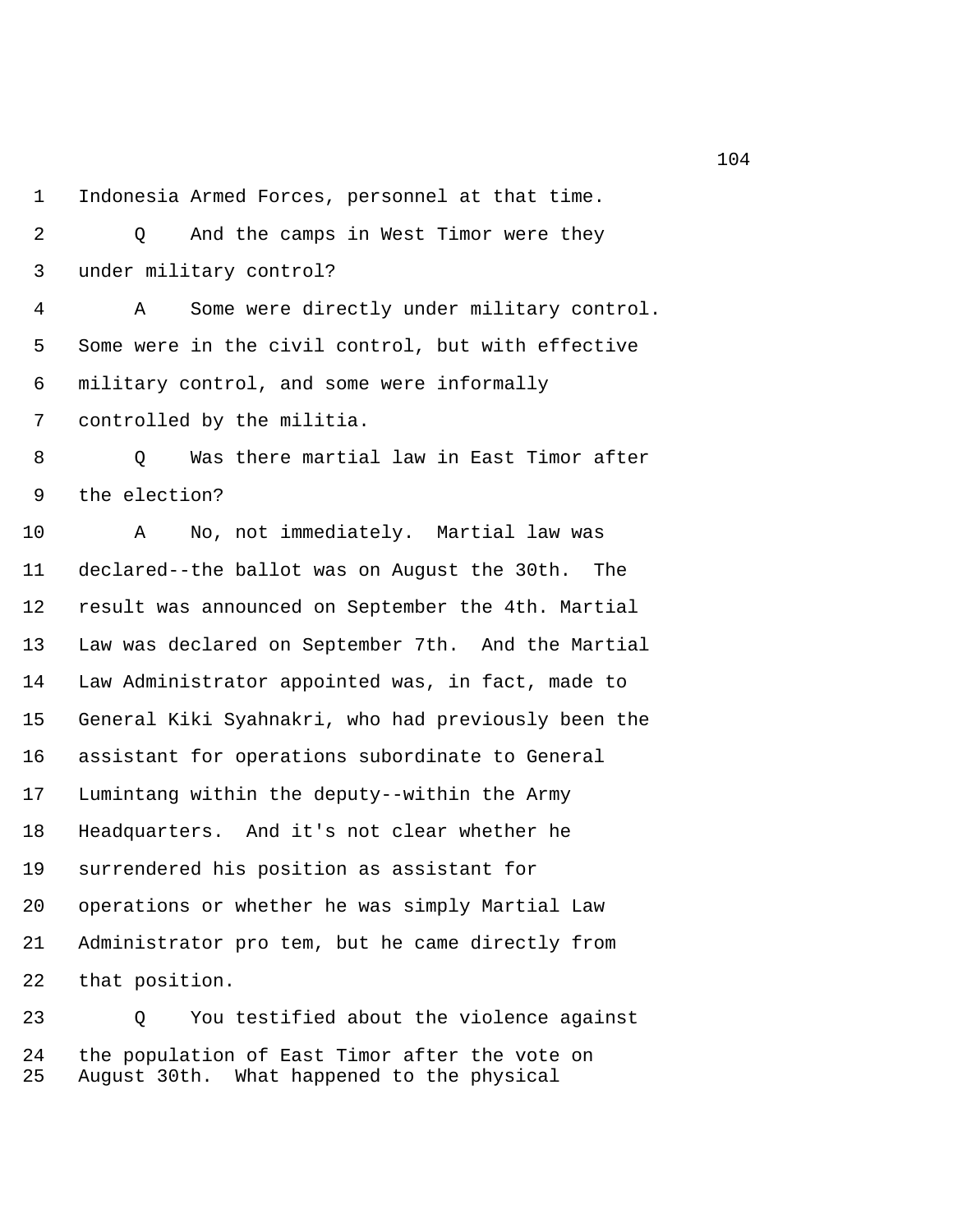1 conditions inside East Timor?

 2 A I must--extraordinarily and sustained and 3 coordinated program of destruction was clearly put 4 into place. And this has been attested to, not 5 only by eyewitnesses by military observers, by aide 6 observers. And frankly anyone who has been to East 7 Timor could also by the United Nations read the 8 Human Rights report on East Timor and by the 9 Indonesian National Commission of Human Rights 10 report on East Timor.

11 This program of destruction involved the 12 destruction, the blowing up or burning of, a, major 13 building of homes, the destruction of cars, of 14 shops, construction of--the university just went. 15 Most schools were destroyed. Many churches were 16 destroyed. One Australian military observer who 17 entered--seen an officer who entered the Township 18 of Suai on the Southwest Coast, when in the 19 Southwest Coast set in a--they even ring back the 20 trees which were--

21 Q I think you need to explain what that is. 22 A Certainly. It's a very Australian matter 23 and it's--it's a symbol of wanton vandalism that 24 you take, the tree is growing and it has its bark 25 on the outside. You cut a ring around here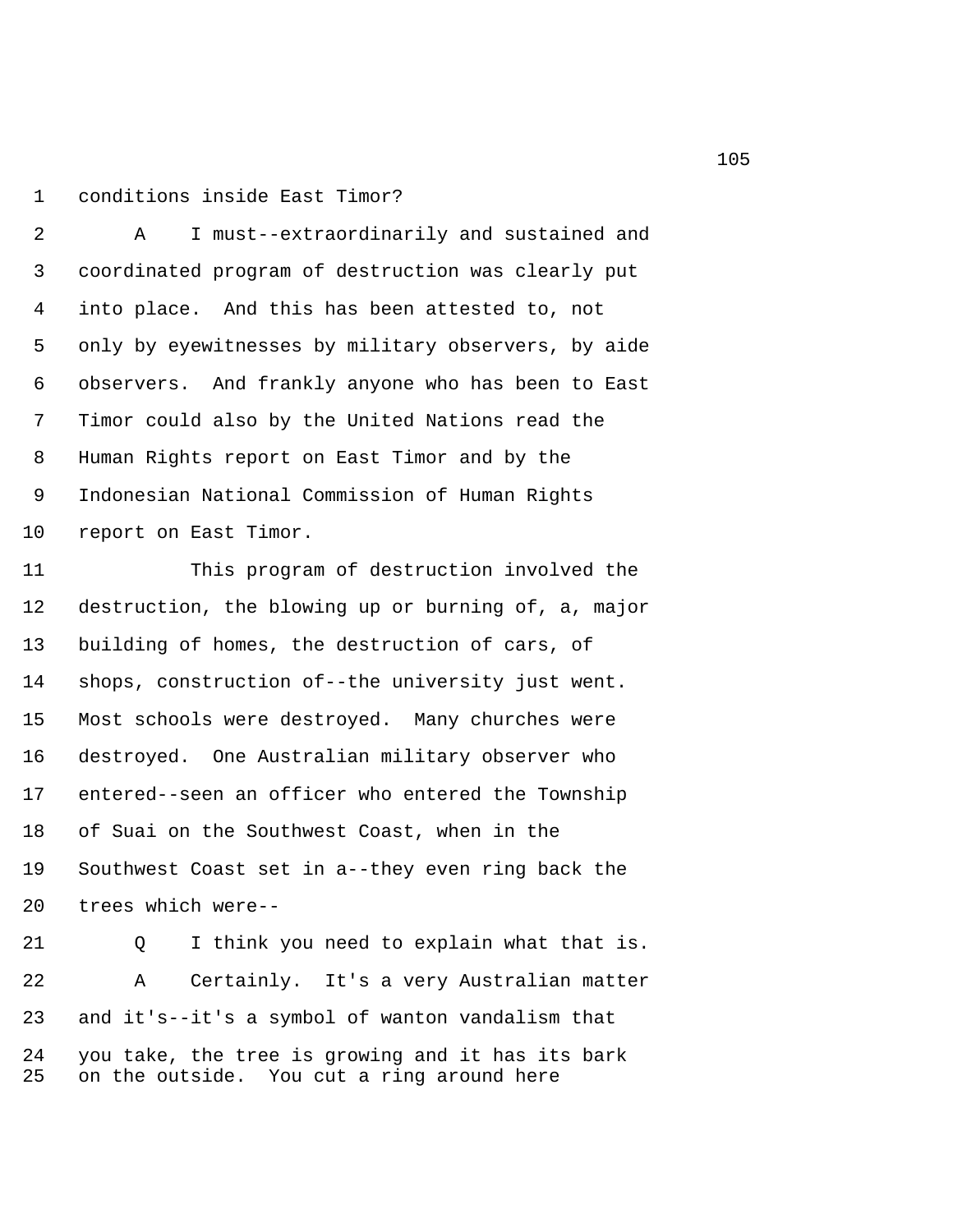1 (indicating). You cut a ring around here 2 (indicating) and you pull the bark off. And that 3 means the tree will die, because the sap cannot 4 rise and the tree cannot grow. It's a standard way 5 of killing trees.

 6 And it indicates the degree of 7 destructiveness that was intended by in this 8 undoubted, coordinated plan. This didn't happen 9 just in one or two places. It happened everywhere. 10 And there is also reason to believe that this had 11 been discussed beforehand.

12 There was a report by a man called Former 13 Major General H. R. Garnadi, G-A-R-N-A-D-I, who was 14 the assistant, principal assistant minister to the 15 coordinating minister for politics and security. 16 And--excuse me. And if I might just quote from one 17 section of this report.

18 And the validity of which was accepted by 19 the Indonesian National Human Rights Commission 20 inquiry into events in East Timor. I'm sorry, I 21 don't have it here but I--it's--it's very clear. 22 All right. I'm sorry. Can I just take a minute to 23 find it, please. Is that--

24 Q I believe that will be okay. 25 THE COURT: We are going to break in a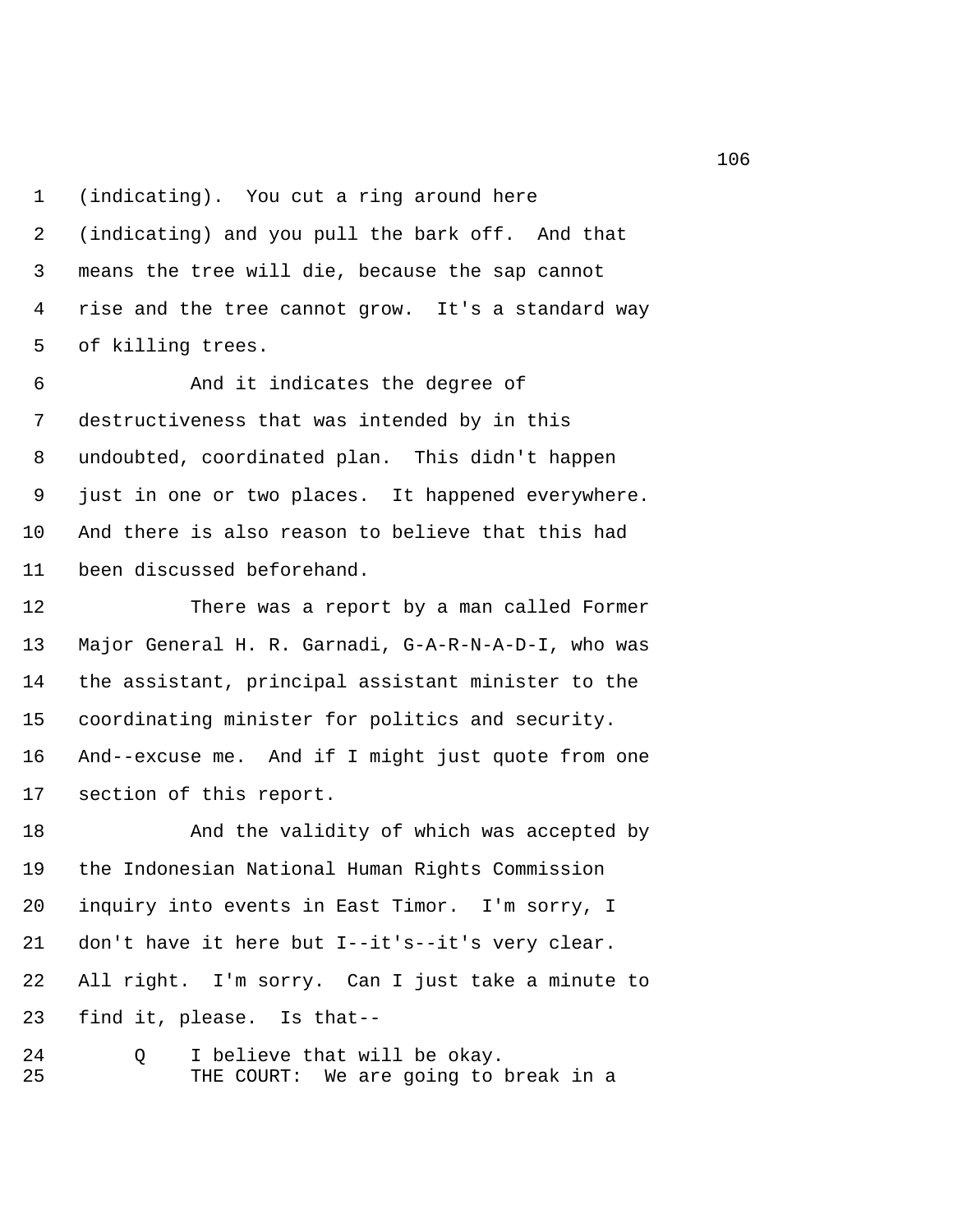1 matter of moments, Ms. Chomsky, so I don't know 2 whether this would be a good time to break. 3 MS. CHOMSKY: Why don't we do that then? 4 THE COURT: Very well. 5 THE WITNESS: I'm sorry to be-- 6 MS. CHOMSKY: Thank you. 7 THE COURT: We'll reconvene at 2:00 8 o'clock. 9 MS. CHOMSKY: Thank you, Your Honor. 10 THE COURT: And you anticipate how much 11 longer with Professor Tanter? 12 MS. CHOMSKY: I would say another half an 13 hour. If I may, Your Honor, how long do you sit 14 during the day? 15 THE COURT: We'll go on until 5:00 16 o'clock. 17 MS. CHOMSKY: Thank you. 18 THE COURT: Do you have other witnesses 19 who will replace the professor? 20 MS. CHOMSKY: Yes, we do. 21 THE COURT: We'll reconvene at 2:00 22 o'clock. 23 [Luncheon recess.]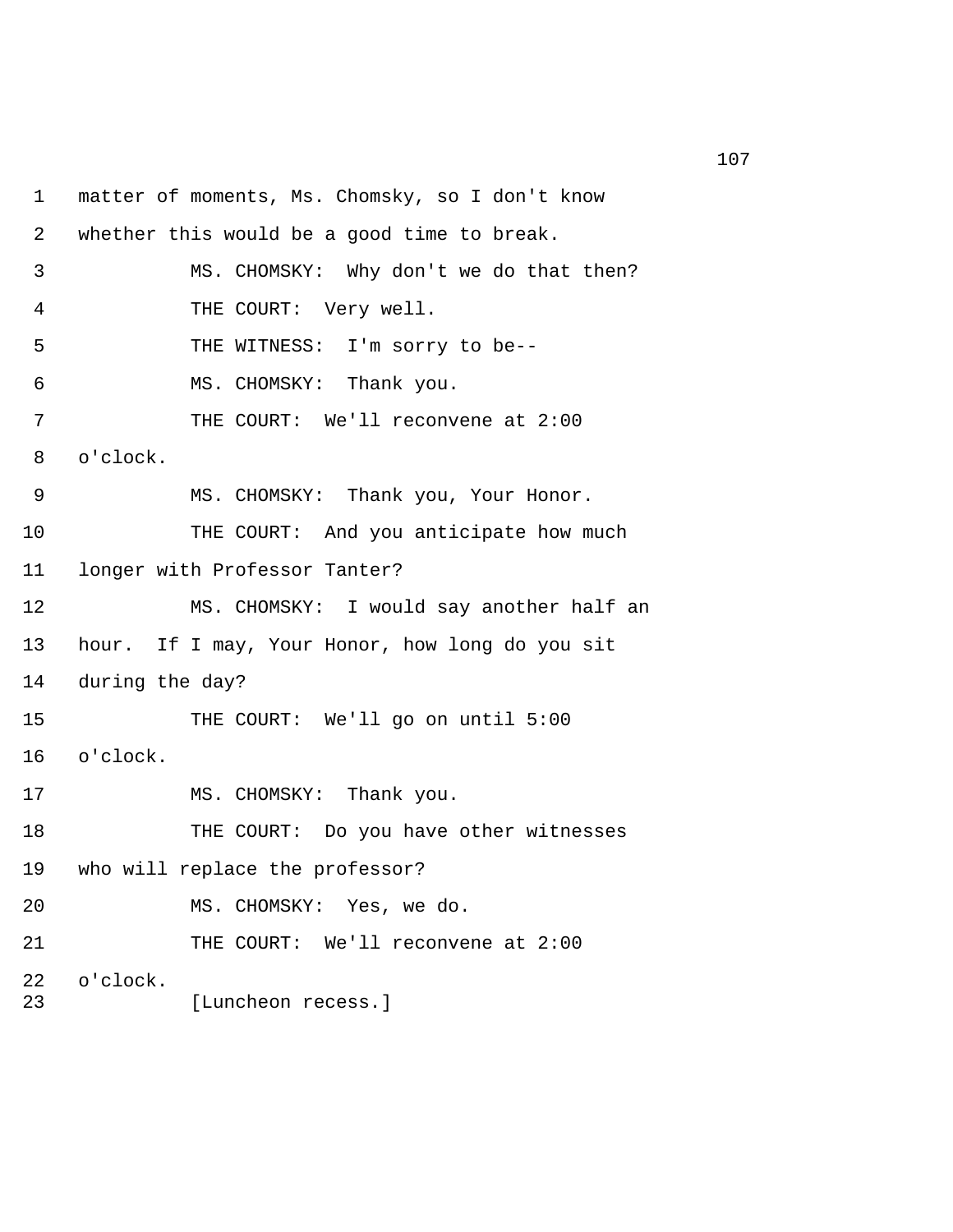1 A F T E R N O O N P R O C E E D I N G S 2 [2:00 p.m.] 3 THE COURT: You may continue, Ms. Chomsky. 4 MS. CHOMSKY: Thank you, Your Honor. 5 Whereupon, 6 RICHARD TANTER, PLAINTIFFS' WITNESS, RESUMED 7 DIRECT EXAMINATION 8 BY MS. CHOMSKY: 9 Q You were looking for a report right before 10 the break. Professor, have you located that 11 report?8 12 A Yes, I have. It's a report of the 13 politics and the security team in Dili No. M53, 14 strike, TIM, P4, stroke, OKTT, stroke, 1999. It's 15 addressed to the coordinating minister of politics 16 and security. It's from the Assistant Coordinating 17 Minister 1, stroke, Home Affairs. Mr. H. R. 18 Garnadi, a former major general. 19 It's headed, General Assessment if Option 20 1 loses. Option 1 being integration within 21 Indonesia. It's a five-page discussion about 22 various aspects of that. But in the last page, it 23 moves to the question alternative possibilities, 24 which can be carried out. 25 And Part B of that--or Part A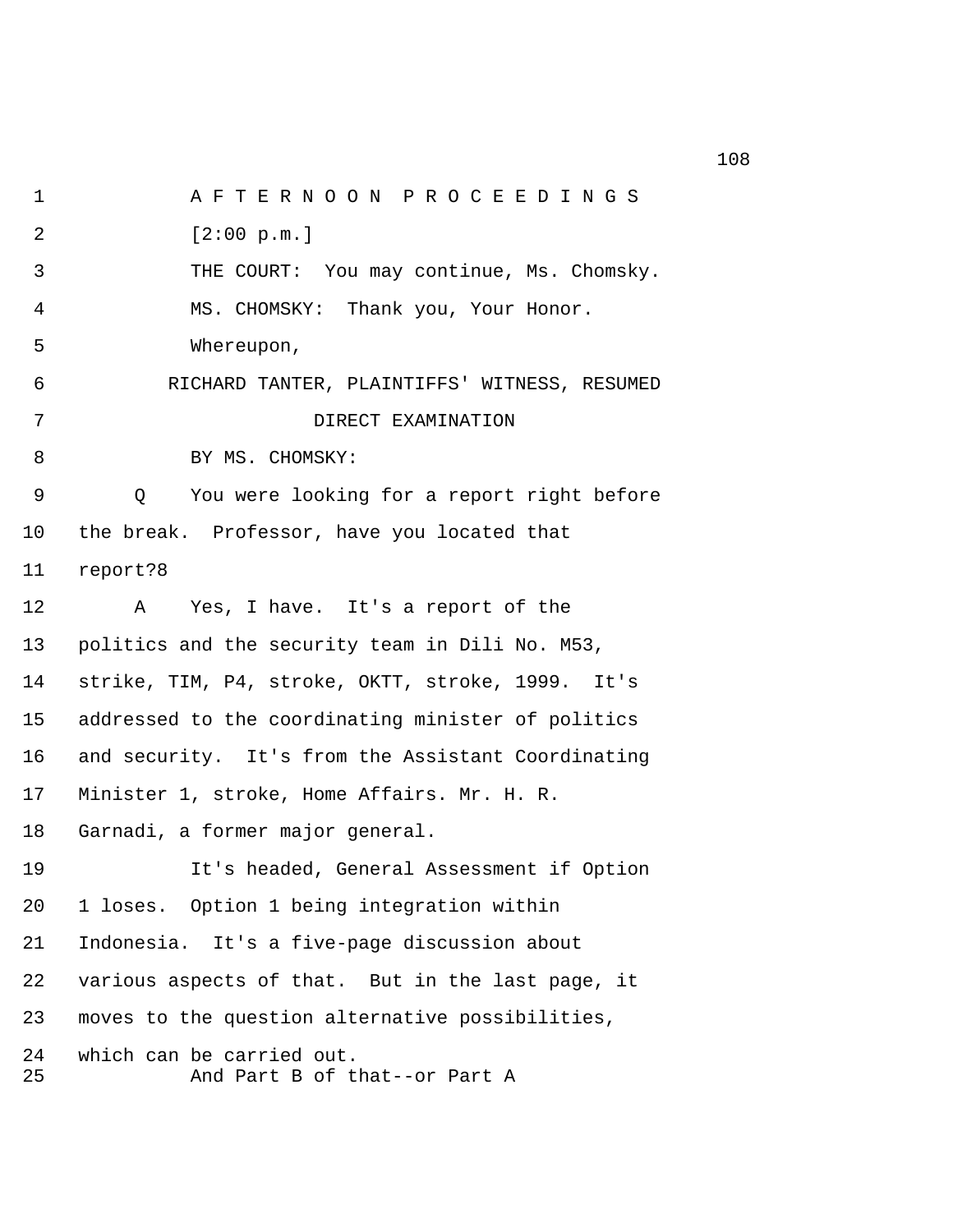1 is--maintained a commitment to win special 2 autonomy. But Part B is to create an alternative 3 plan, a contingency plan, in order to face the 4 situation if Option 1 is not accepted. A plan to 5 expedite evacuation for Indonesian civil servants 6 and outsides before the announcement of the result 7 to the ballot.

 8 C, to prepare elements of the TNI near the 9 areas for evacuation. D, prepare the NTT 10 territory. That's Musa Dagara (phonetic). It 11 means Eastern Indonesia, in general. The territory 12 to receive massive refugees, including their 13 security. And E, and this is somewhat curious, if 14 it's only aimed at the withdraw of Pro-Indonesian 15 citizens of Indonesia. A planning and securing the 16 withdraw root, if possible, destroying vital 17 instant lack of facilities or objects. That's the 18 last part there from H.R. Garnadi.

19 I should say that Minister Garnadi, when 20 this document was discovered--that's a document 21 from June--when this was discovered in December, he 22 claimed that he had not written the document. 23 However, the signature is his and the Indonesian 24 National Commission of Human Rights investigation 25 to East Timor accepted, in fact, that the document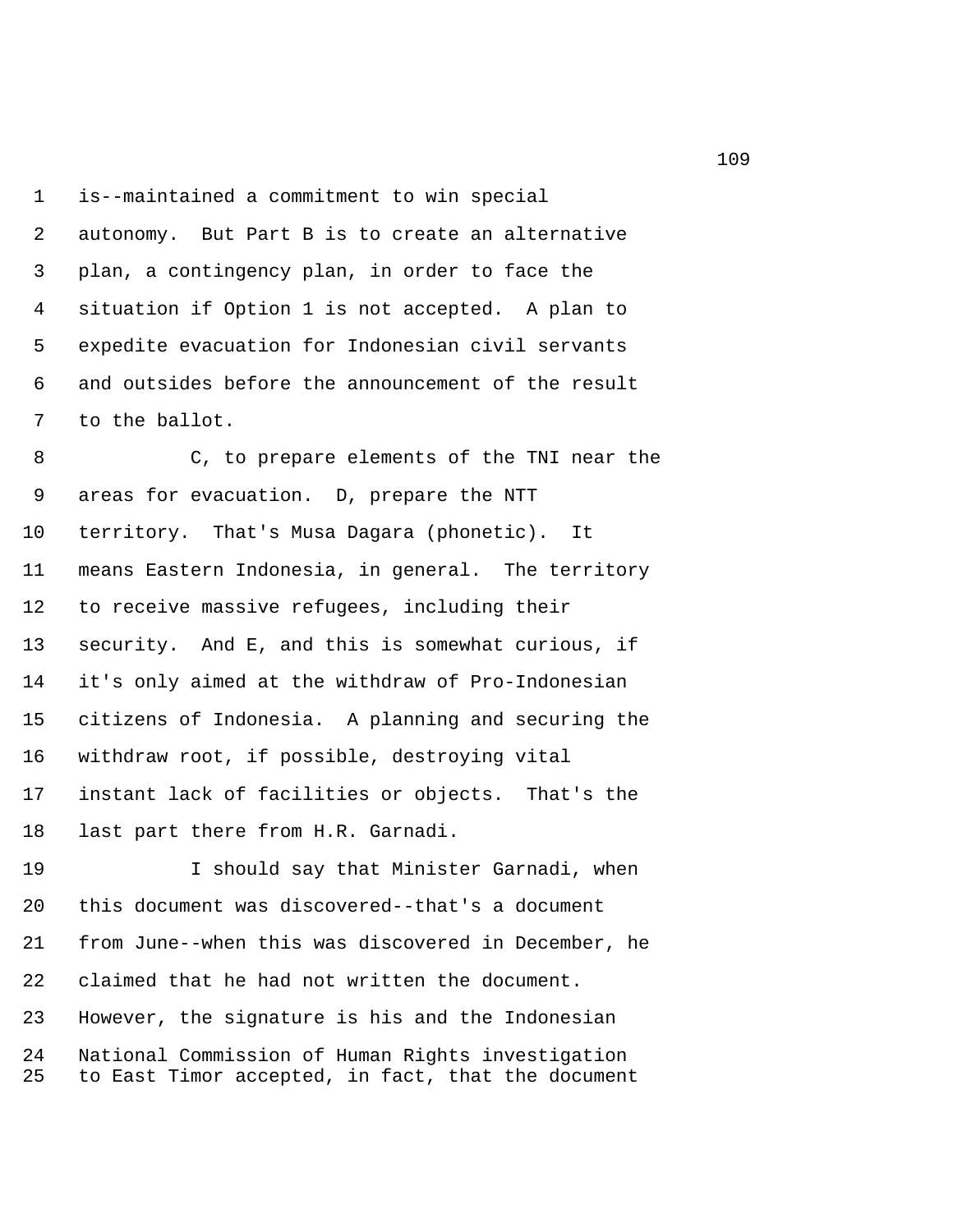1 was valid.

 2 Q And this was a document that was created 3 in June of 1990? 4 A That's right. The same--around the same 5 time that Major General Syahnakri from General 6 Lumintang's office was, in fact, meeting with local 7 Koran commanders to plan the concrete version of-- 8 THE COURT: June of 1999? 9 THE WITNESS: 1999, yes, sir. 10 THE COURT: Okay. 11 BY MS. CHOMSKY: 12 Q I'd like to bring you back for a moment to 13 the manual that you testified about earlier? 14 A Yes. 15 THE COURT: Are you talking about the Army 16 manual, Ms. Chomsky? 17 MS. CHOMSKY: This is the--the manual that 18 was written by or that included the signature of-- 19 THE COURT: Of the defendant? 20 MS. CHOMSKY: --the defendant. 21 (Document handed to witness.) 22 THE WITNESS: Which one are you talking 23 about? Oh, yes, this one. Yes. 24 BY MS. CHOMSKY: 25 Q This is marked as Exhibit 11 and I would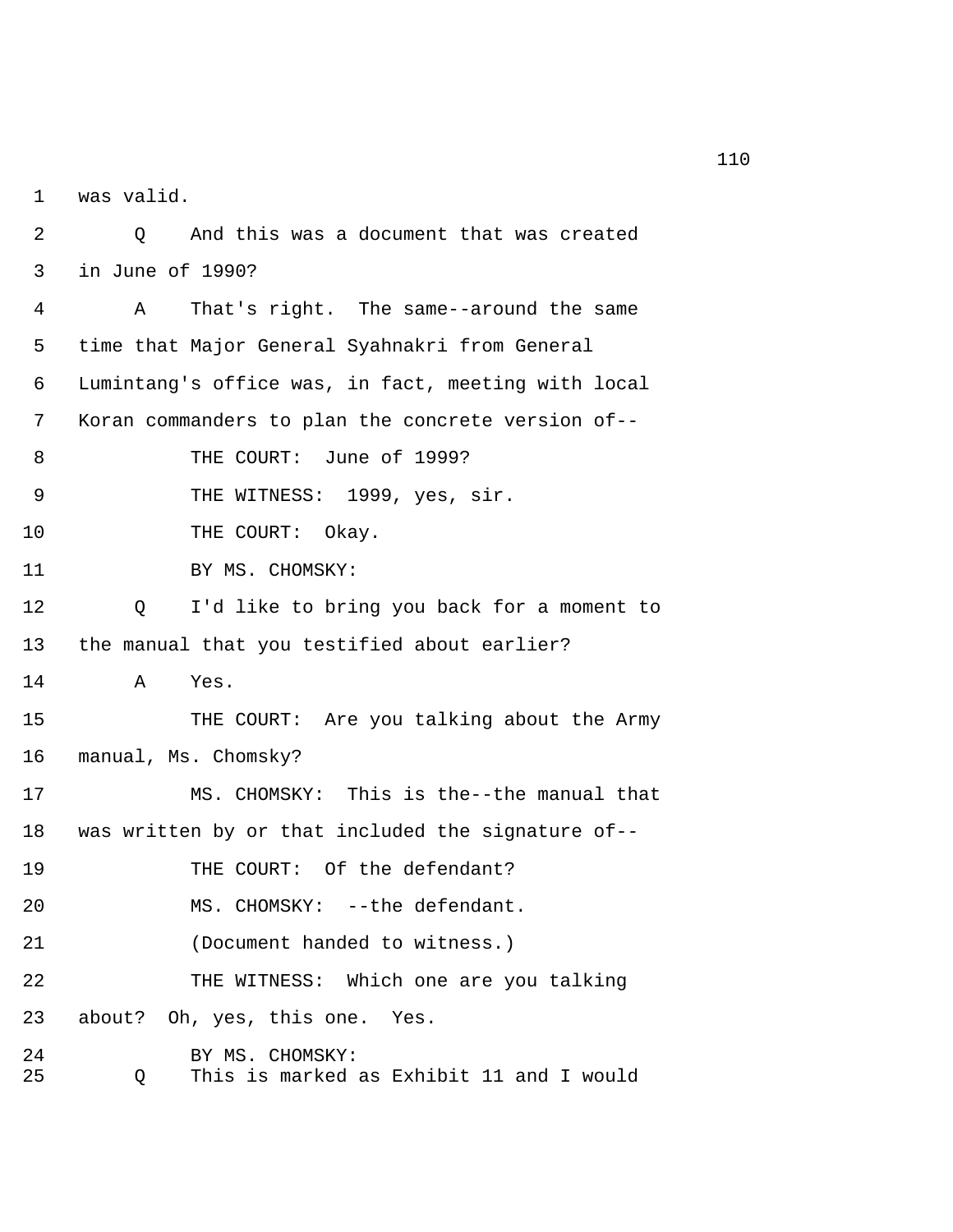1 like to move it into evidence. However, I-- 2 THE COURT: Was it previously identified 3 as Exhibit 11. I don't-- 4 MS. CHOMSKY: No, it hadn't been yet. 5 THE COURT: I see. 6 MS. CHOMSKY: I don't have it-- 7 THE COURT: So you're showing the witness 8 Exhibit 11. 9 MS. CHOMSKY: Exhibit 11. 10 THE COURT: I see. 11 THE WITNESS: Yes. 12 MS. CHOMSKY: And I apologize to the Court 13 that I don't have a copy. 14 THE COURT: All right. 15 BY MS. CHOMSKY: 16 Q And I'd ask the witness to identify it for 17 the record. 18 A This--this is a document called, A Book of 19 Development Guidelines about Secret Warfare for 20 Army Secret Warfare Number 43, stroke, B, stroke, 21 01. It is issued with a letter of decision from 22 the Army Chief of Staff and dated the 30th of June 23 1999. And that's Army Chief of Staff 24 decision--letter of decision is signed by 25 Lieutenant General Johny Lumintang on the 30th of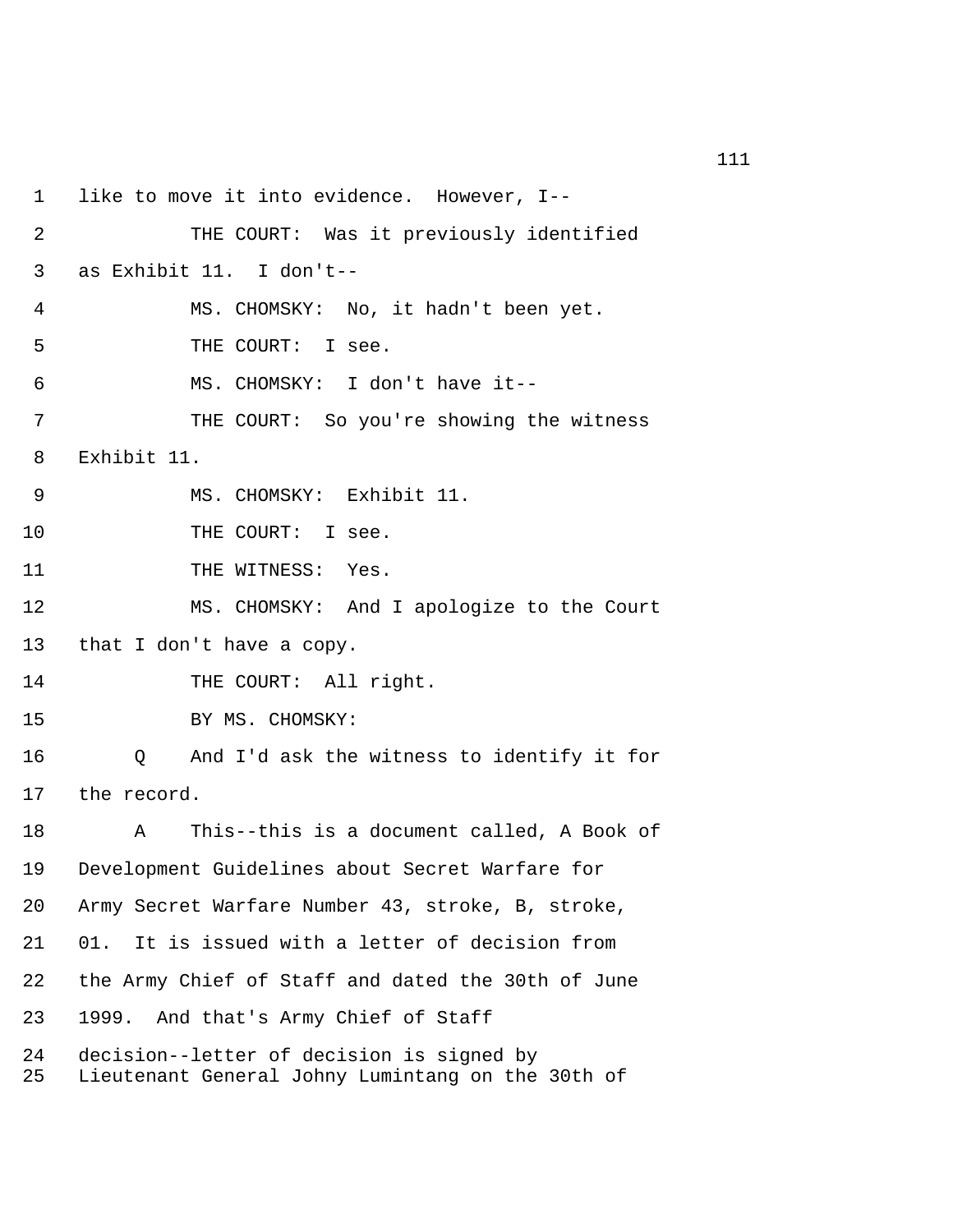1 June. And it is--it has the stamp of the Chief of 2 Staff of the Army. 3 Q You testified, I believe, earlier that the 4 U.N. Forces ultimately arrived in East Timor and 5 took over from the Indonesian Military. 6 A Yes, they did, indeed, yes. 7 Q And do you recall the date of that? 8 A They began to enter on either 20th 9 certainly or the 21st. There were certainly there 10 by the 21st. 11 0 And were these the first--12 THE COURT: 21st of what? 13 THE WITNESS: I'm sorry, Your Honor. 21st 14 of September. 15 BY MS. CHOMSKY: 16 Q So that the forest evacuation that you 17 testified about earlier essentially took place in 18 about 20 days, less than-- 19 A Yeah. 20 Q --20 days? 21 A That's right. 22 Q A third of the population was moved in 23 that-- 24 A Yes. 25 Q --time?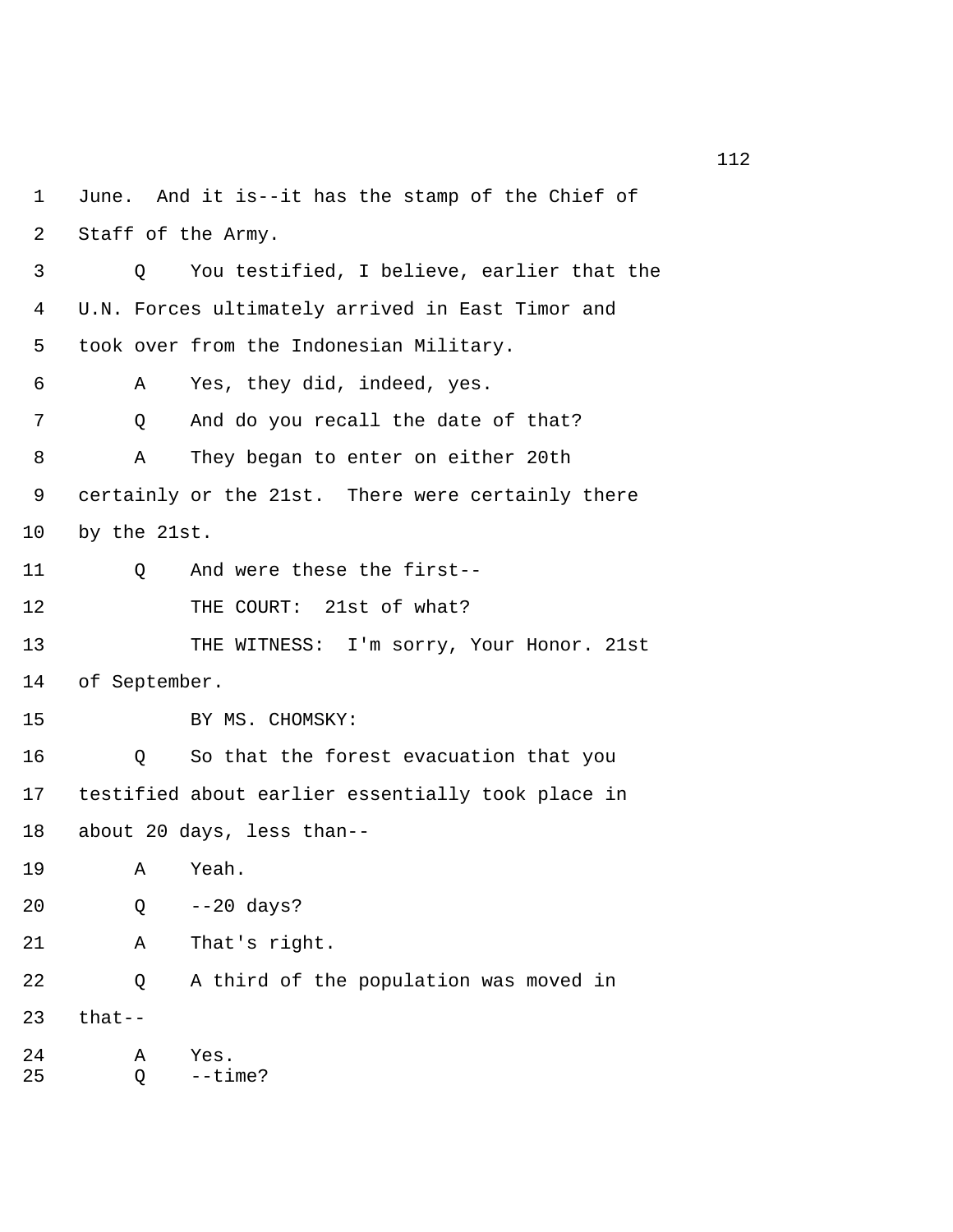1 A Yes.

 2 Q In your opinion, was this the result of a 3 long-term planning strategy?

 4 A It could not have been otherwise. It 5 was--the number of people, the number of staff that 6 the Indonesian Military and Militia had to the job 7 had to be reasonably rationally allocated.

 8 And there was evidence on the ground, the 9 similarity of the way it was done from one village, 10 one town, to another. Moreover, it follows--it's 11 consistent, both with the reports of the June 19th 12 meeting--the June 18th meeting, I should say, 13 involving Major General Syahnakri and Suki Anwar. 14 It's also consistent with the general character of 15 the telegrams sent by Lieutenant General Lumintang 16 on May the 5th. Each is a step more concrete in 17 developing that. It could not have been anything 18 other than a well-organized plan.

19 THE COURT: Professor--

20 THE WITNESS: Yeah.

21 THE COURT: --did the evacuation--and I 22 think you indicated earlier Indonesians and 23 Indonesian sympathizers or those folks who 24 were--well, they're all citizens of Indonesian? 25 THE WITNESS: Yeah, yes, yeah, I take your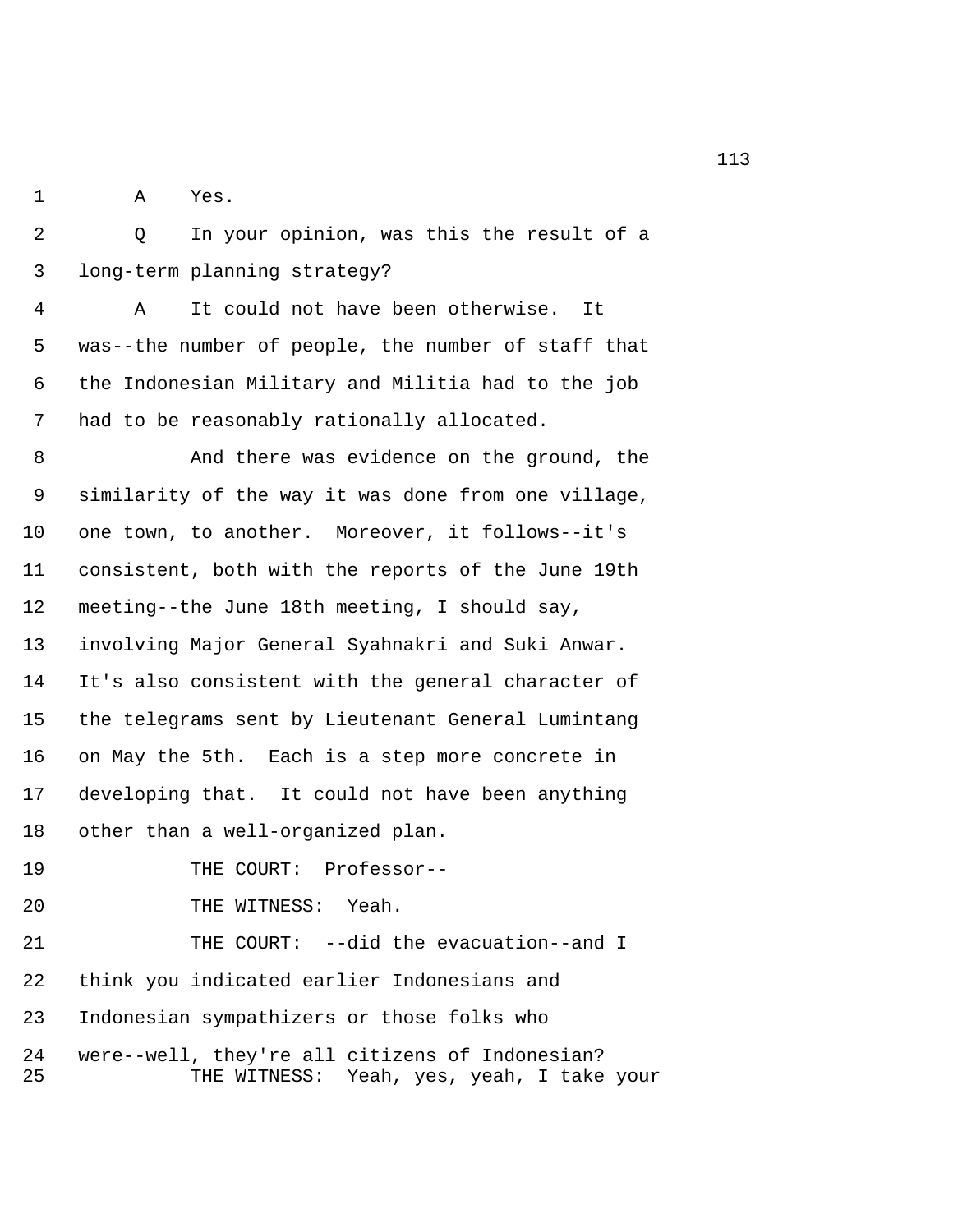1 point.

2 THE COURT: Yes. 3 THE WITNESS: And no. In fact, the 4 evacuation had, if you'd like, three groups of 5 people we can classify as. One is Indonesian civil 6 servants and the like, a relatively small number, 7 many of whom left before the ballot. 8 And secondly, Pro-Indonesian East Timorese

 9 who went more as willingly or possibly in some fear 10 of their lives. But a much larger number of East 11 Timorese who went involuntary, forcibly, who were 12 either in favor of independence or neutral. I'm 13 giving that some 80 percent of the population had 14 voted for independence. I think we can reasonably 15 say many of them were Pro-Independents.

16 THE COURT: I don't want you to speculate. 17 And on the other hand, you're familiar with the 18 area of politics. What would be the underlining 19 motive of evacuating those not sympathetic to 20 aligning themselves with Indonesia if, indeed, the 21 vote were to go against Indonesia? Why would they 22 want people who are opposed to joining with 23 Indonesia within their own midst.

24 THE WITNESS: Yes. 25 THE COURT: Who was going to be left--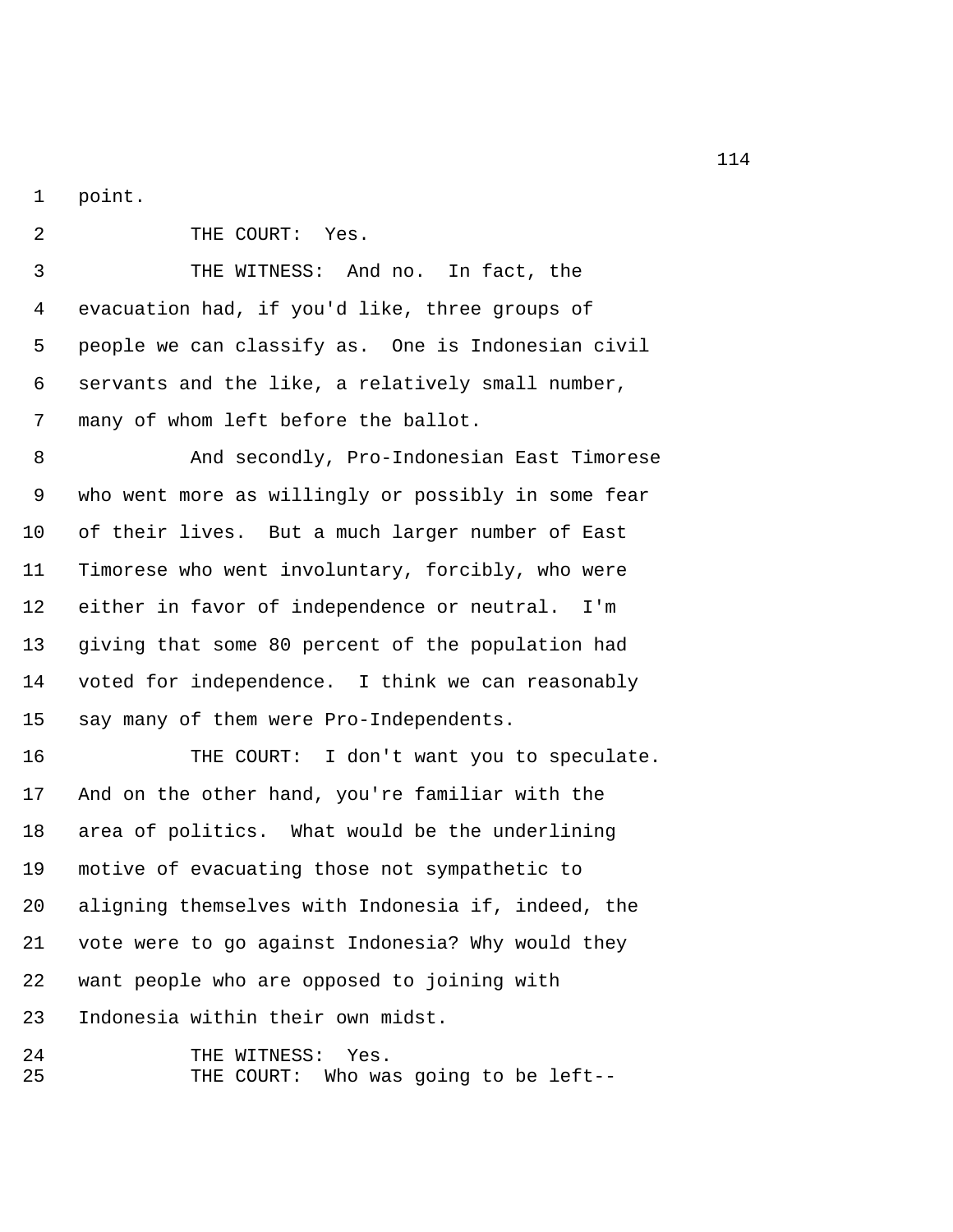1 THE WITNESS: All right.

 2 THE COURT: --in East Timor, especially 3 the Indonesian Civil Service, those East Timorese 4 who perhaps wanted to go with the Indonesians? They 5 were just vacating the area?

 6 THE WITNESS: No. In that June 18th 7 meeting, where the high military officers came to 8 Timor to get both local senior officers and 9 discussed the options. One of--one part of it was 10 the forced evacuation plan. The other matter which 11 was on the other aspect which was discussed there 12 was moving in non-East Timorese after the event.

13 In other words, in that regard, that the 14 planning at that meeting would appear to be forces, 15 a cleansing. Effectively it was cleansing. And 16 then reintroducing, what, non-East Timorese.

17 Now, I believe, in fact, that there was a 18 plan. The Australian Intelligence description of 19 it is quite--simply quite reasonable, which is that 20 there was a comprehensive but flexible plan which 21 adjusted to contingencies. And that the first help 22 was that if the vote went against them, they 23 could--I don't want to say brazen. That's too 24 individual. They could ride it out. After all, 25 they had written out 24 years of severe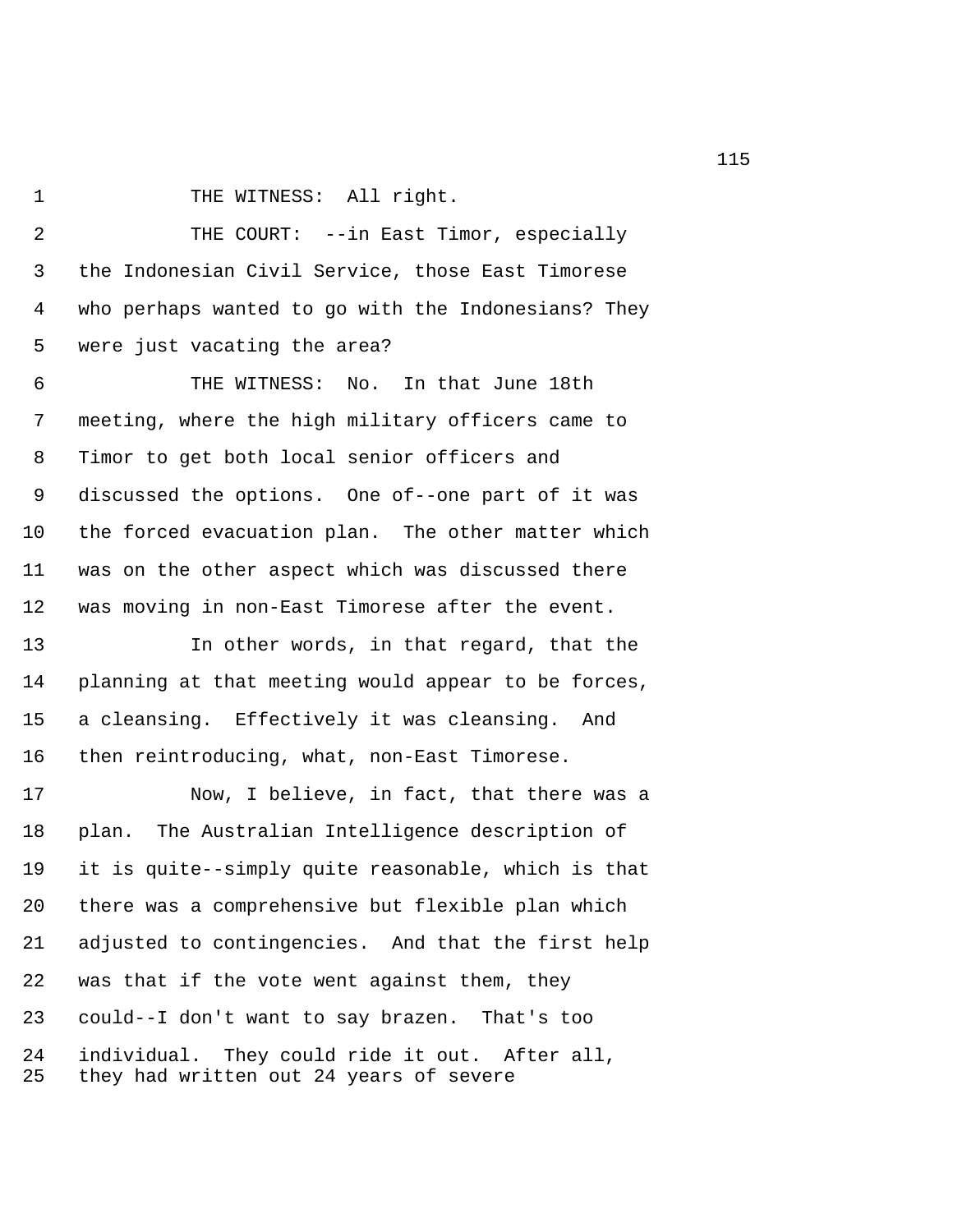1 international criticism, and they believed they 2 could do it again; one of the reasons why the U.N., 3 UNAMET, teams were forced out, intimidated and 4 forced out.

 5 And one reason why the journalists were 6 forced out was the attempt which very nearly 7 succeeded to isolate the territory. And then they 8 could continue with the deportations unobserved and 9 unhindered.

10 I believe there was--that, in fact, they 11 hoped either that--well, sorry--there's a third 12 element, I believe. And I cannot judge this. It 13 was very small evidence but it was some. They 14 hoped that the terror that was unleashed after 15 September 4th, the announcement, would so provoke 16 the Army of the Independence Movement in East 17 Timor, which were up in hills.

18 There were about three or four thousand 19 people up in the hills. It would provoke them to 20 come and defend their own people. And if they 21 could achieve that goal, then it would create the 22 impression of a Civil War. It would be a 23 two-sided, rather than a one-sided event. And the 24 advantage of that would be twofold. 25 Firstly--well, the most important--the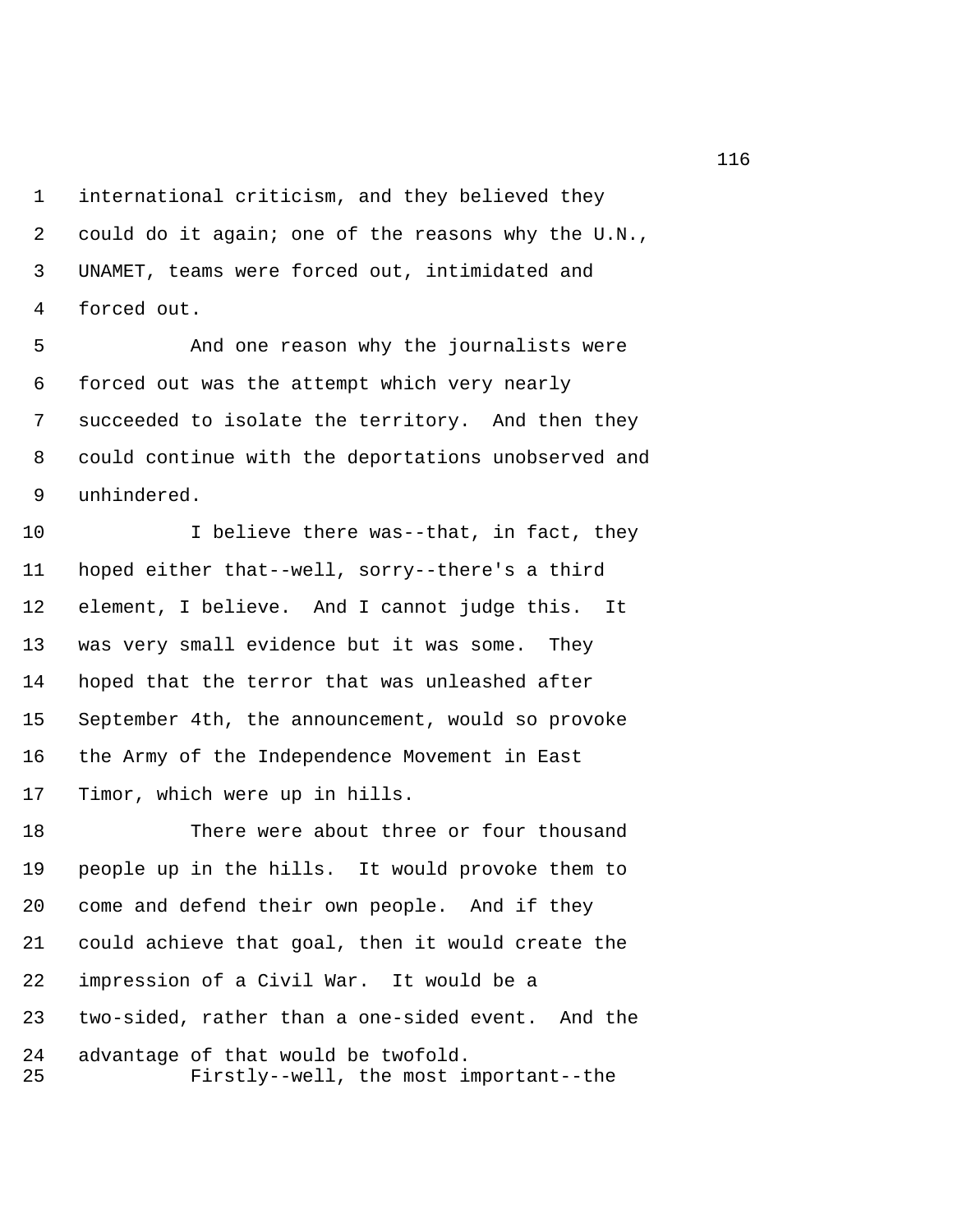1 most important advantage would be the United 2 Nations would be most unwilling to intervene to 3 send peacekeeping troops to a fighting war and a 4 civil war. Civil wars are complicated. The U.N. 5 wanted to avoid that. And I can certainly say that 6 on the basis of the interviews I had in June at the 7 United Nations that that was one they were worried 8 about.

 9 But, they, in fact--events overtook that 10 Indonesian plan, I believe. They got the 11 deportation happening, but it was impossible to 12 bring in other people. And I'm not sure--well, 13 that didn't happen. But the other thing, what did 14 they hope to achieve? Either they held onto it by 15 brazening it out, or what they created by cleansing 16 the population, politically cleansing it, and 17 was--and then by destroying the infrastructure it 18 would be independent, but it would mendicant. 19 THE COURT: No. I understand that. 20 THE WITNESS: No, not necessary--yeah. 21 THE COURT: Yes, I follow the albeit walk 22 rational that they may have engaged in, but I'm 23 still not sure I understand how that duck tails in

24 with removing, forcibly removing, a large group of 25 East Timorese people prior to the events.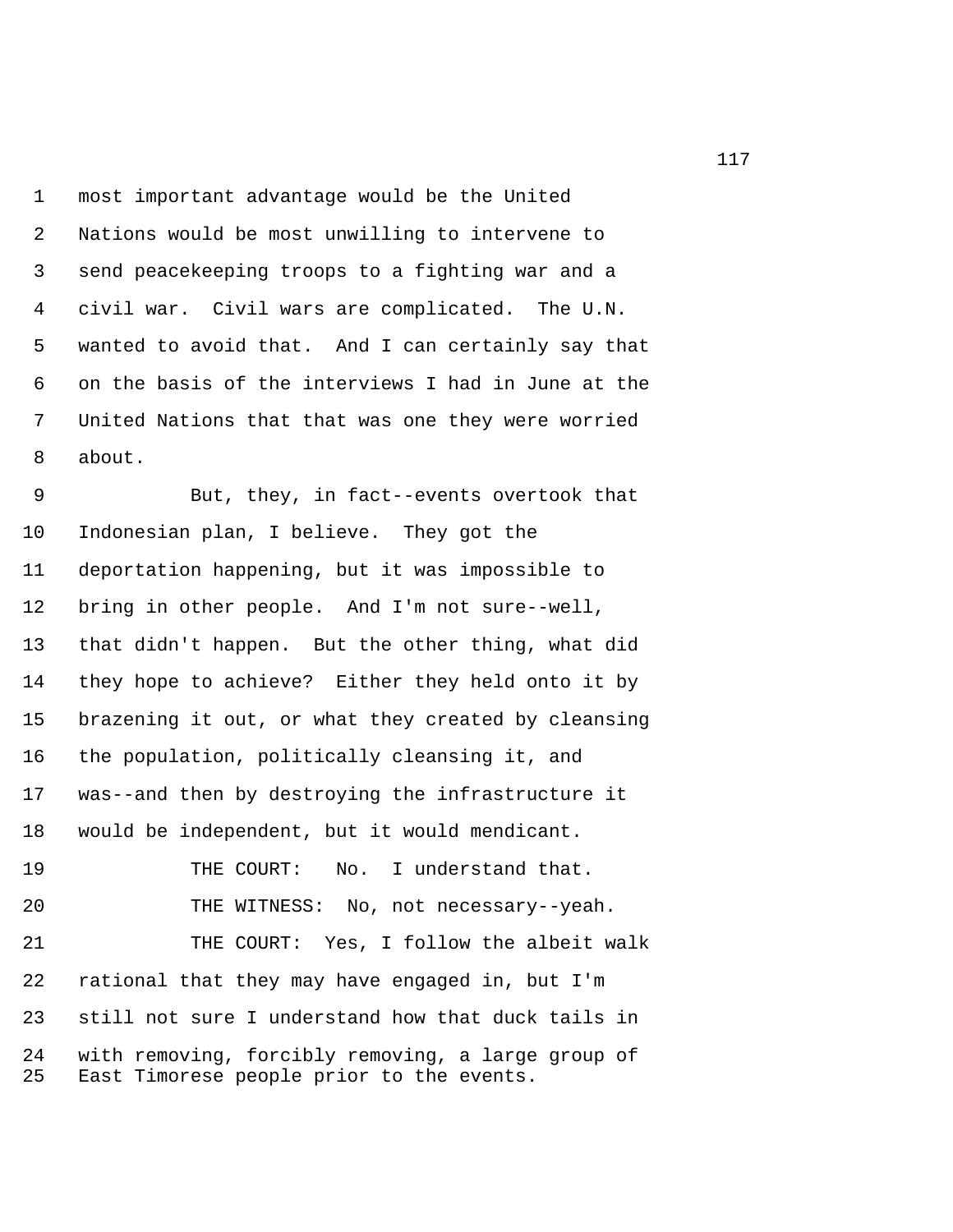1 We were talking about June of '99 was the 2 date of memorandum. And it seems to me if you 3 remove the people ahead of time and you were 4 contemplating fostering the civil war, so you need 5 people who are petrified. Why would you extract 6 the people who are antagonistic. It seems to me-- 7 THE WITNESS: Well-- 8 THE COURT: --they're there, let them do 9 battle. 10 THE WITNESS: Yeah, it would--what they 11 moved was ordinary people, villages, and 12 townspeople, not guerrillas. And they had been 13 targeting the independent leaders and their 14 families. You know, the villages that were brought 15 up. 16 But the forced deportations didn't start 17 until September. And the plan was there. The 18 restraining intelligence intercepts, which talk 19 about two to three weeks before the--before the 20 ballot. There are intercepts from even quite 21 junior officers, a number of them who talk about 22 the big sweep which is coming. So the plan was 23 there.

24 The logic, Your Honor, is a difficult one. 25 I think my own feeling is that they wanted to keep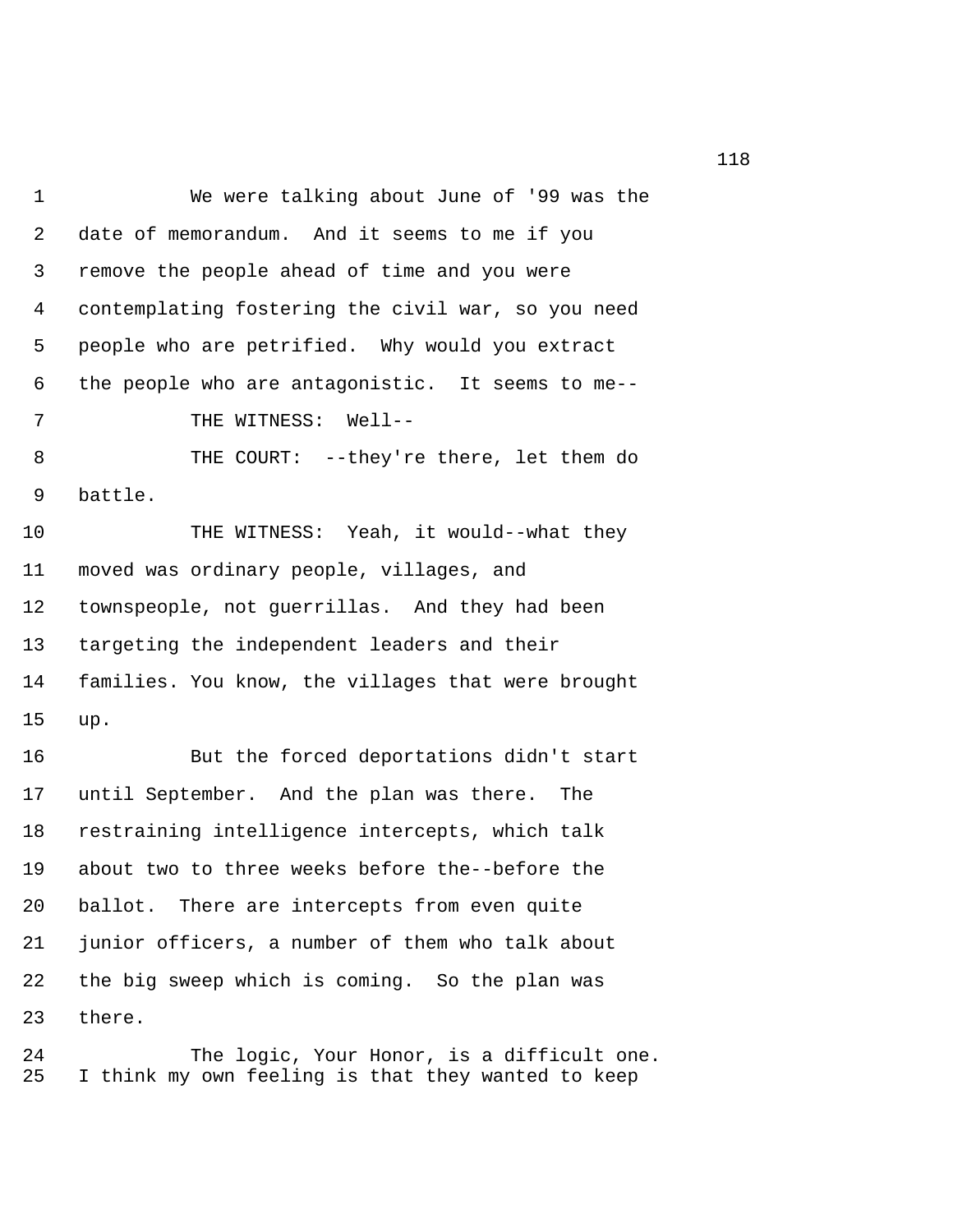1 their options opened. They would control the 2 population of East Timor. You would have 200,000 3 people over the border. And if they held onto the 4 territory, they could completely cleanse in their 5 terms, and the political character of those people 6 and those remaining. If it became independent, 7 well, either they could keep those people in 8 Indonesia, or let them go back or not. But either 9 way East Timor was a crippled country. 10 THE COURT: Okay. Thank you. 11 BY MS. CHOMSKY: 12 Q Indeed, at the present what has happened 13 to the majority of the people who were forcibly 14 relocated to West Timor? 15 A They have returned to--the great--the vast 16 majority of them have returned to East Timor. Many 17 of them were held in militia control camps in West 18 Timor. And they were the subject of numerous 19 protests by, for example, the Unite States 20 Government and other governments at the U.N. and 21 directly to Indonesia. 22 And, now, we believe that most of the 23 people, not all, but most of the people who are in 24 those camps willing--most of the people who are in

25 the camps are there willingly. But there may be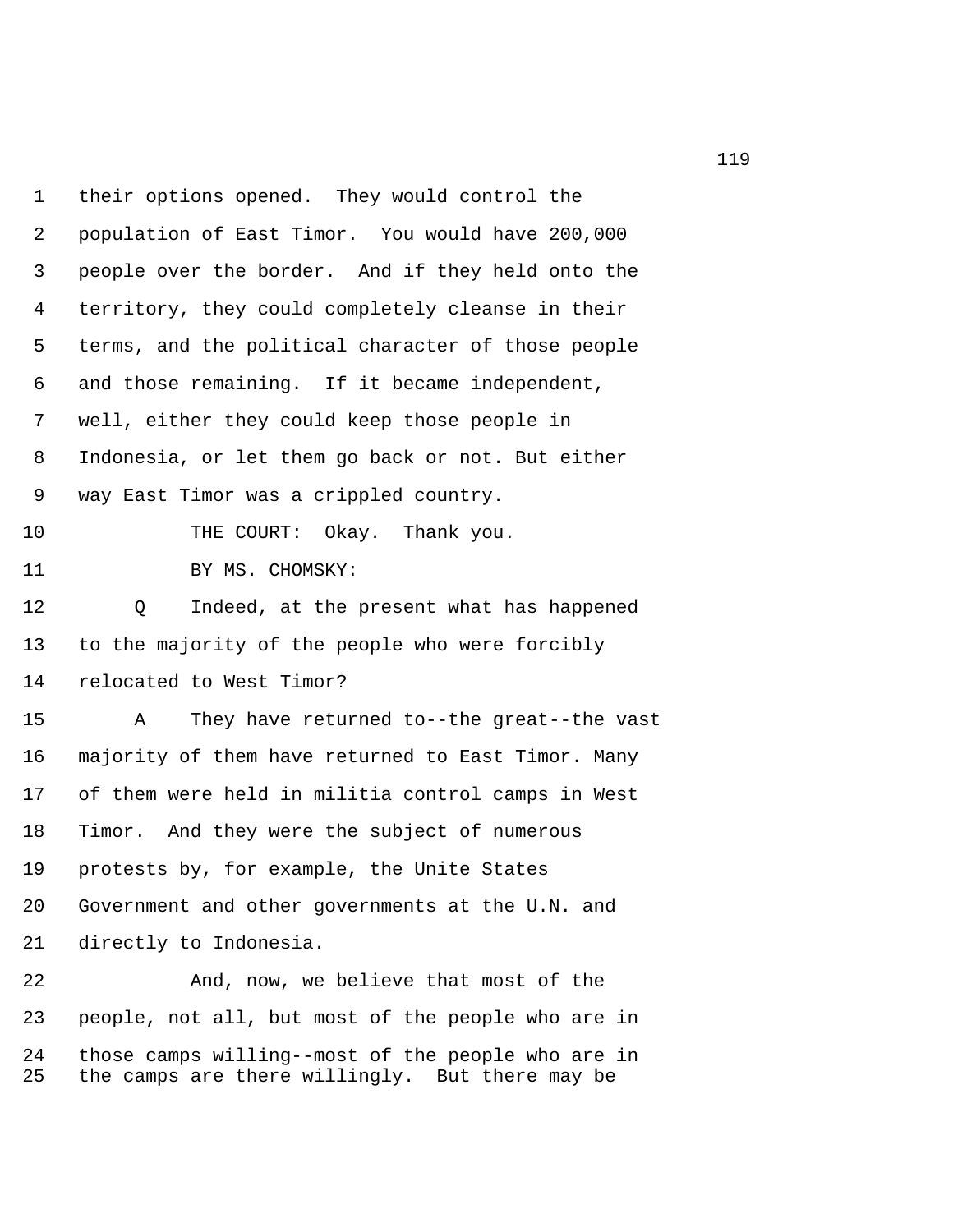1 some doubts still about that because some are still 2 controlled by militia, in fact. 3 Q Following the establishment of the U.N. 4 force, a U.N. Military Force in East Timor, what is 5 the nature of the government there? 6 A It's a virtually unique situation. 7 It's--it's a united--it's a non-self-government 8 territory administered by the United Nations and 9 United Nations UNTAET, United Nations 10 Administration for East Timor, which with the 11 intention that the territory should become 12 independent with its own constitution. The time 13 table is shifting a little bit, but certainly 14 within two years. 15 The United Nation's Administrator on East 16 Timor is advised by a council largely made up of 17 representatives from the CNRT, the Catholic Church, 18 and some other organizations. And progressively 19 senior members of that council have 20 responsibilities, administrative responsibilities, 21 have been turned over to them, so many of them are 22 now de facto ministers under this U.N. 23 Administration. 24 Q So that--

25 THE COURT: Ms. Chomsky, you're talking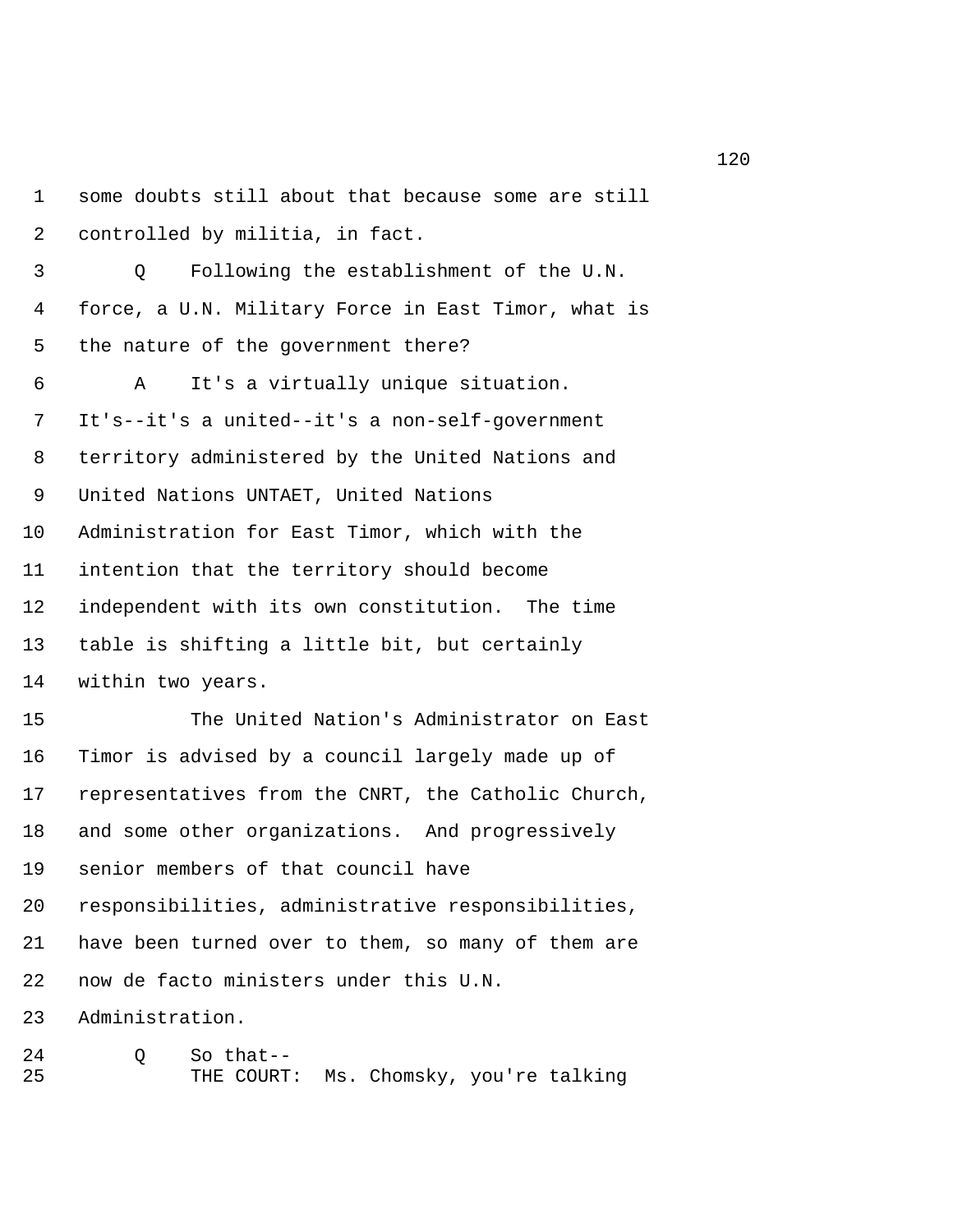1 about the present government?

2 MS. CHOMSKY: Yes. 3 THE COURT: What relevance does that have 4 to the issue of damages, be it punitive or 5 otherwise? 6 MS. CHOMSKY: Your Honor, subject to later 7 connection, they'll be some documents that we want 8 to bring in that are authenticated by the de facto 9 government there which is--and that's all I'm 10 trying to establish. 11 THE COURT: All right. 12 BY MS. CHOMSKY: 13 Q Subsequent to September of 1999, have 14 there been any reports or investigations of the 15 events in East Timor by international bodies? 16 A Yes, they have a number. The two most 17 important--or the most important one by an 18 international body was a report commissioned by the 19 United Nations Human Rights Commission and Security 20 Council, jointly, and the United Nations report. 21 And there's also been a national report by--within 22 the Indonesia Government by the National Commission 23 on Human Rights.

24 Q First, with regard to the U.N. report, I'd 25 like to show you Exhibit 10, and ask you to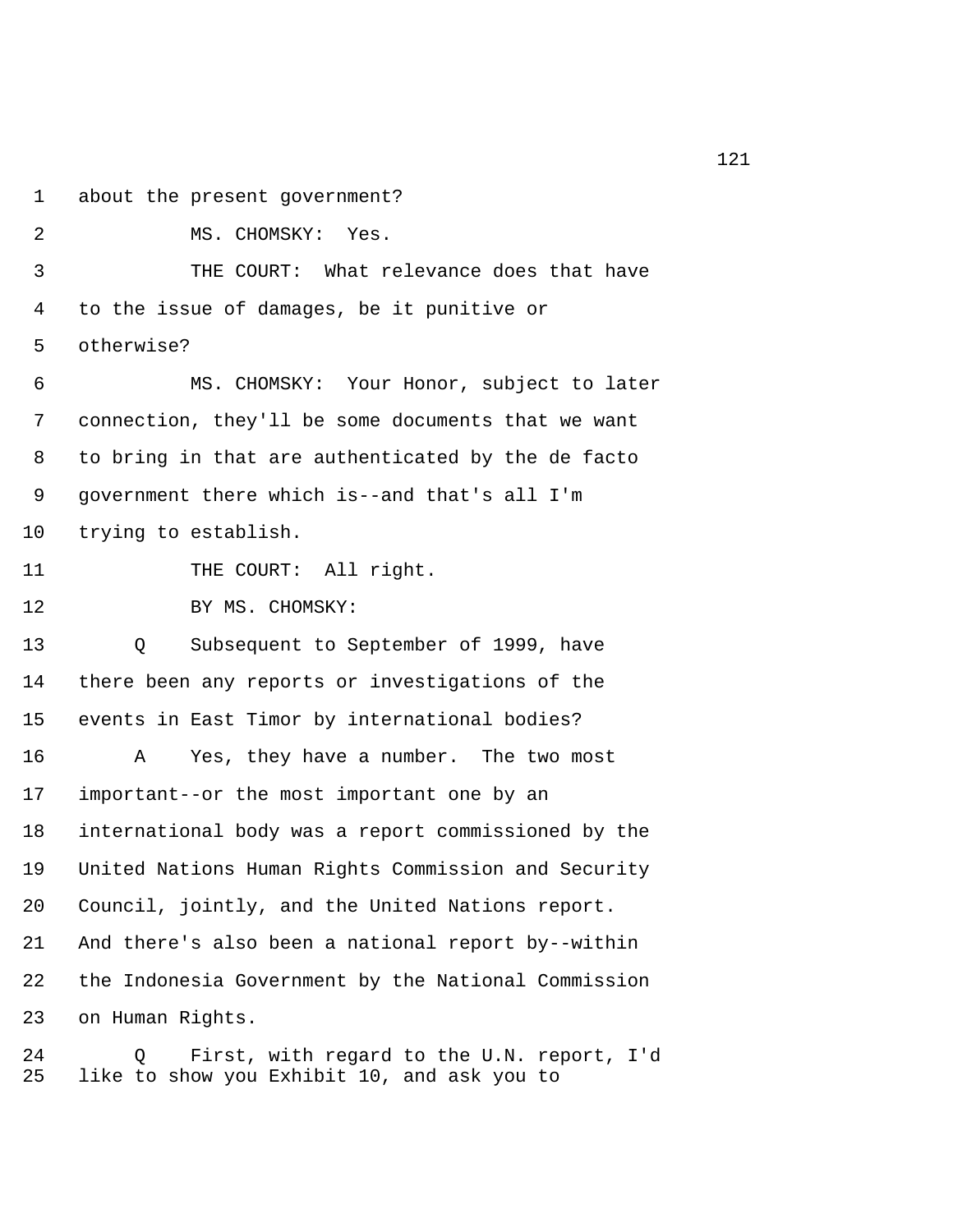1 identify it.

 2 (Document handed to the witness and the 3 Court.)

 4 A This is a document, a United Nations 5 document distribution, General No. S, stroke, 2000, 6 stroke, 59, comma, I, stroke, 54, stroke 726, dated 7 the 31st of January. It commences with letters 8 from the Secretary General to the President of the 9 General Assembly, the President of Security 10 Council, and the Chairperson of the Commission of 11 Human Rights.

12 Q And contained within this document is the 13 report of the International Commission of Inquiry? 14 A Indeed, it is. Yes. 15 MS. CHOMSKY: I'd like to move Exhibit 10 16 into evidence, and I also would like to move

17 Exhibit 11, which was identified, but I failed to 18 move it into evidence.

19 THE COURT: Okay. Plaintiffs' Exhibit 11 20 for identification and Plaintiffs' Exhibit 10 for 21 identification will be admitted into evidence. 22 [Plaintiffs' Exhibit

| 44        | IPIAIIILILIS EXIIIDIL                                                 |
|-----------|-----------------------------------------------------------------------|
| 23        | Nos. 10 and 11 were                                                   |
| 2.4<br>25 | received into evidence.]<br>MS. CHOMSKY: I'd like to--I won't take up |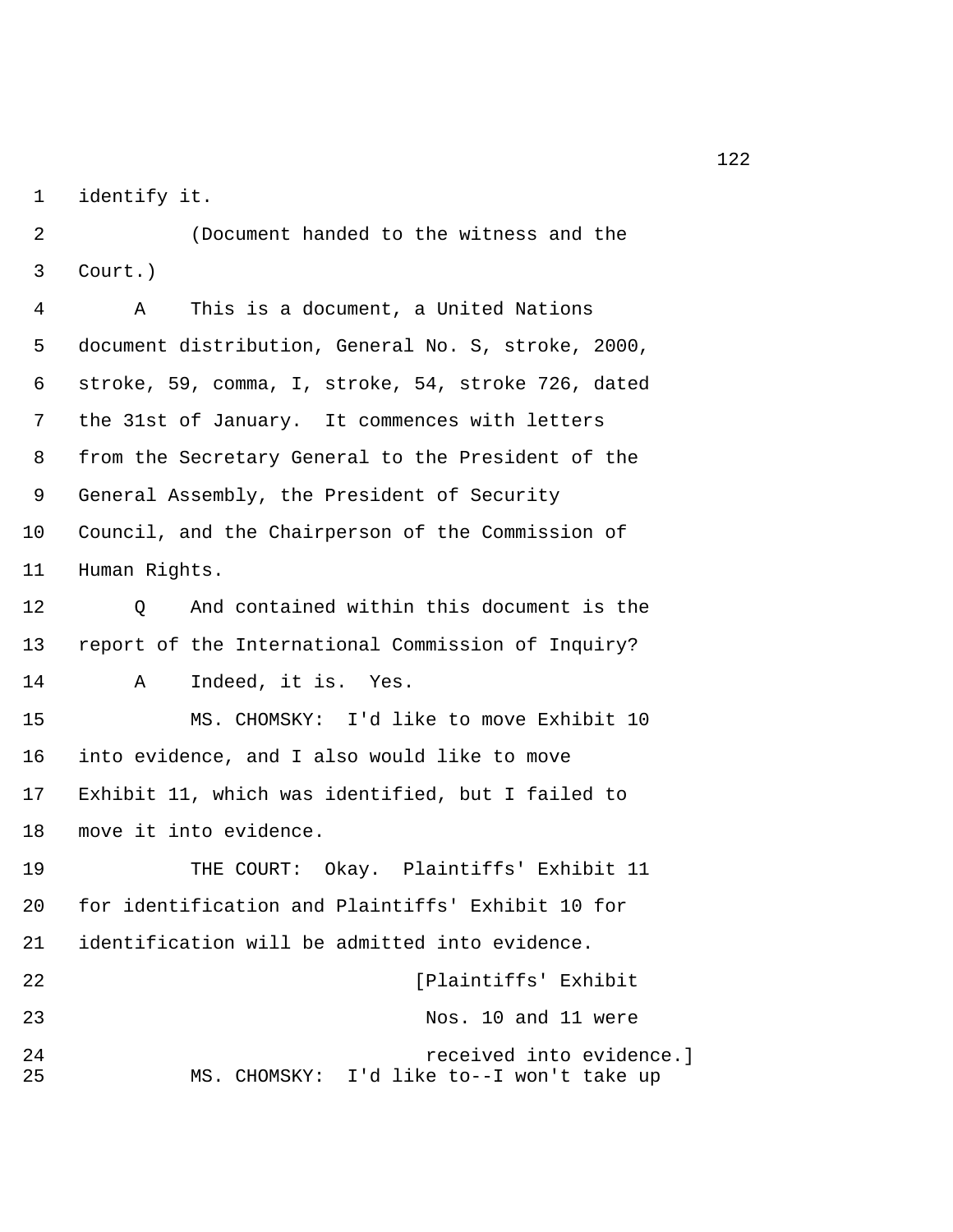```
1 the time to read it into the record, but I'd like 
 2 to draw the Court's attention particularly to 
 3 Paragraphs 51 through 58, 65, 70, 75 to 82, 84, 93, 
 4 and 140. 
 5 THE COURT: Ms. Chomsky, if you would 
 6 repeat that. 51? 
 7 MS. CHOMSKY: 51 through 58. 
8 THE COURT: Right.
9 MS. CHOMSKY: 65.
10 THE COURT: Right.
11 MS. CHOMSKY: 70. 75 to-- 
12 THE COURT: I have the rest. 51, 58, 65,
13 70, 75, 82, 84, 93-- 
14 MS. CHOMSKY: 75 to 82. 
15 THE COURT: To 82. 84, 93, and 104. 
16 MS. CHOMSKY: That's correct. 
17 Excuse me. 
18 THE WITNESS: I thought you said 140. That
19 was all. 
20 MS. CHOMSKY: 140 was one of them. 
21 THE COURT: 140?
22 MS. CHOMSKY: Yes. 
23 THE COURT: As opposed to 104? 
24 MS. CHOMSKY: Oh, yes. 
25 THE COURT: Okay.
```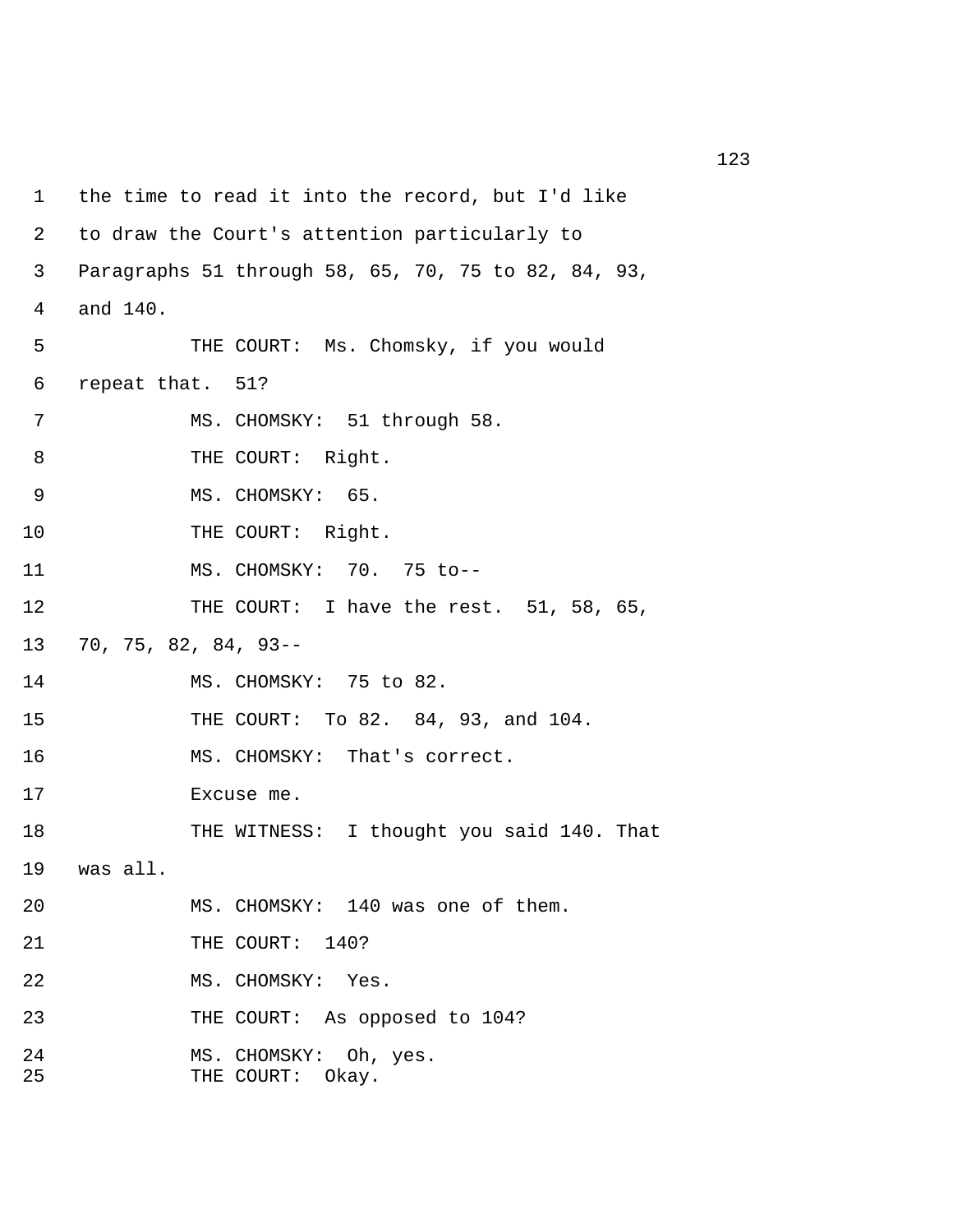1 MS. CHOMSKY: I'm sorry did I say--

 2 THE COURT: My bad. It was my error. 140. 3 BY MS. CHOMSKY:

 4 Q Do you care to comment any further on this 5 report?

 6 A I'll just point out what it says. At the 7 one stage--the United Nations, the people carrying 8 out this inquiry themselves regarded it as 9 preliminary. They regarded that the time is 10 incredibly short prepared. That they had only 11 scratched the surface, and when they prepared the 12 report.

13 And I just stress the--the importance of 14 it, the undoubted basis of it in a great deal of 15 testimony they received in a short period of time, 16 and the diversity of forms of Crimes Against 17 Humanity, which they documented, including gender 18 violence, and intimidation, and terror.

19 Q And could you bring the Court's attention 20 to the major conclusion--

21 A Indeed.

22 Q --of the investigation?

23 A I believe if we--if you look at Paragraph 24 140, which comes at the end of a section of a 25 conclusion, which is, headed, Indonesian Army and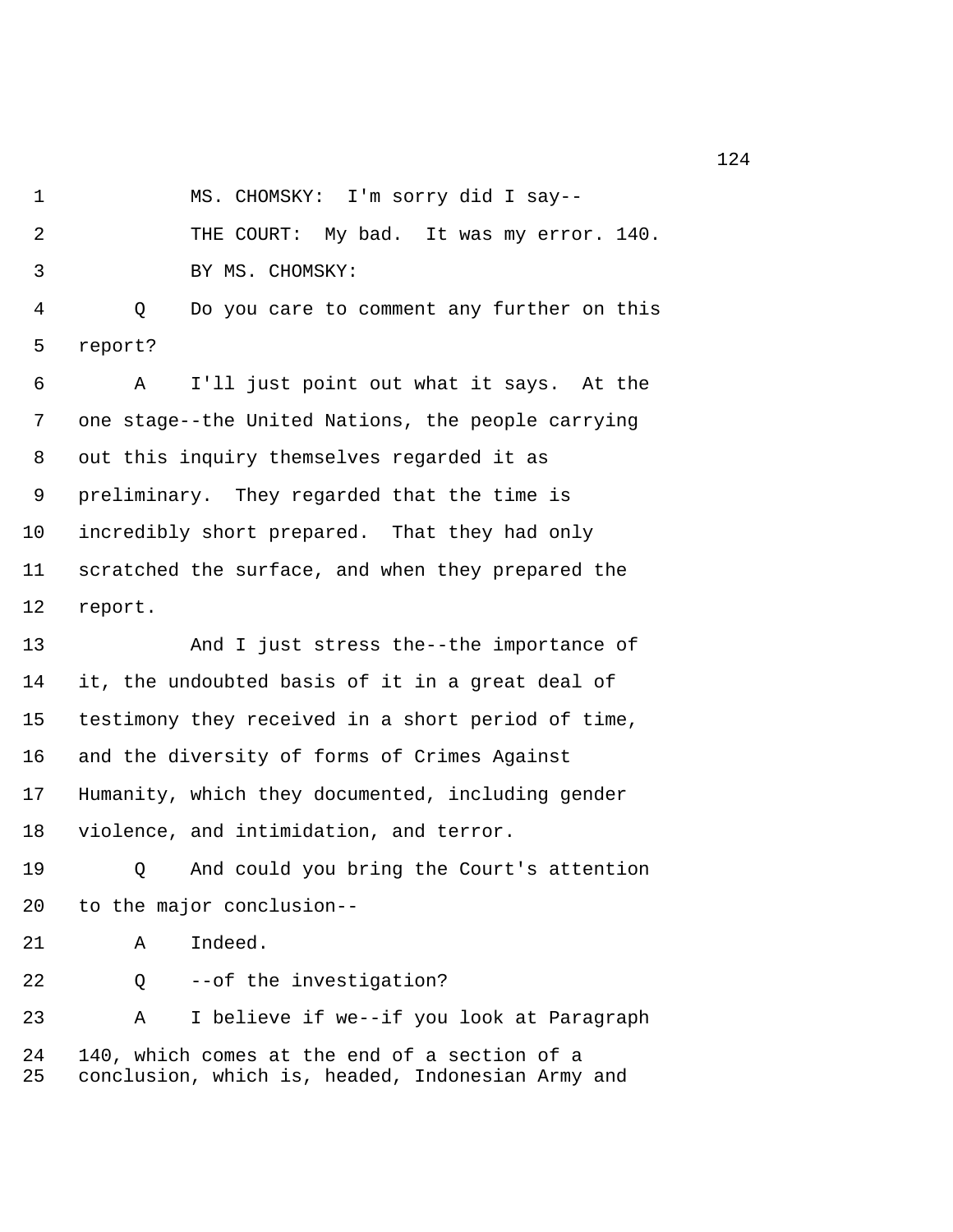1 Military involvement. That presents in Paragraph 2 140, "The commissioner is of the view that 3 ultimately the Indonesian Army was responsible the 4 intimidation, terror, and killings and other acts 5 of violence experienced by the people of East Timor 6 before and after the population--sorry, the Popular 7 Consultation."

 8 And they, in fact--earlier on they--they 9 have--there was much discussion and of the role of 10 the militia, the TNI directional militia, and the 11 role of the TNI itself.

12 THE COURT: Professor, it seems in that 13 first paragraph they suggest, do they not, that the 14 collective data indicates that certain individuals 15 who are particularly with the director involved? 16 THE WITNESS: Yeah. 17 THE COURT: Does the report or is there 18 any underlying raw data that identify the 19 individuals? 20 THE WITNESS: No, not that I have seen. 21 They certainly in the report do not name 22 individuals. 23 THE COURT: When they say "further the 24 evidence collected"-- 25 THE WITNESS: Yes.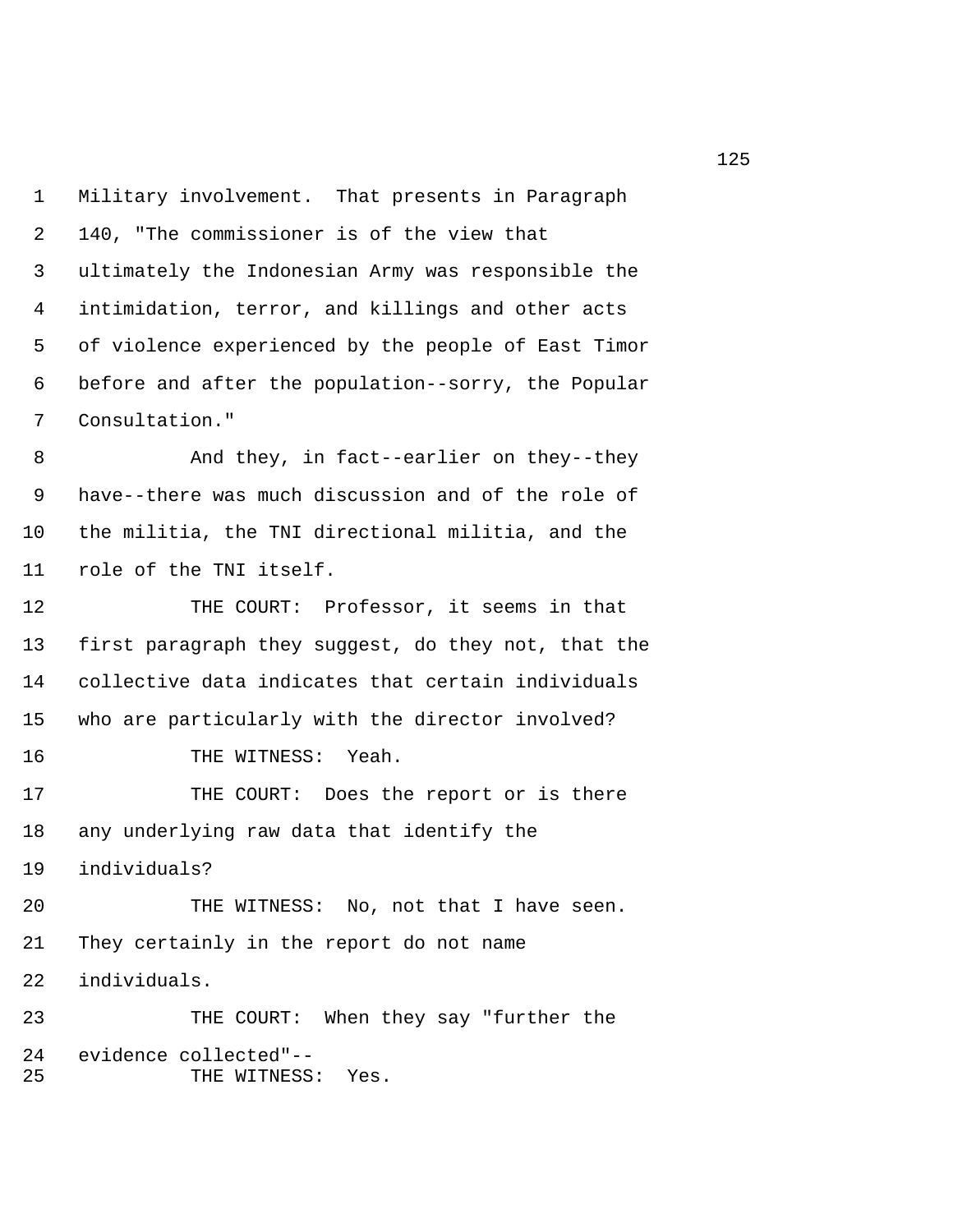1 THE COURT: --what do you mean by that? Or 2 do you know what they mean by that or what you 3 think they mean?

 4 THE WITNESS: No, I don't. All I know is 5 the general character of the evidence selected the 6 general character of the people they talked to and 7 the kind of evidence that they had--that such 8 weaknesses would have been to override them with. 9 That's all I can tell you, Your Honor. When in a 10 sense that I've--no, they have not given any names 11 at all. And so one can't judge that. They stop at 12 the level of saying the Army, in general, is 13 responsible.

14 BY MS. CHOMSKY:

15 Q You also made reference to an 16 Indonesia-based inquiry.

17 A Indeed. There was a--at virtually the 18 time that the United Nations inquiry was taking 19 place, there was an inquiry by the Commission for 20 Human Rights violations in East Timor, brackets, 21 KPP, hyphen, HAM, closed brackets, which was 22 established by the Indonesian National Commission 23 for Human Rights. And the--it was established on 24 the 22nd of September of 1999, and which was, one 25 may say, somewhat brave decision by a Human Rights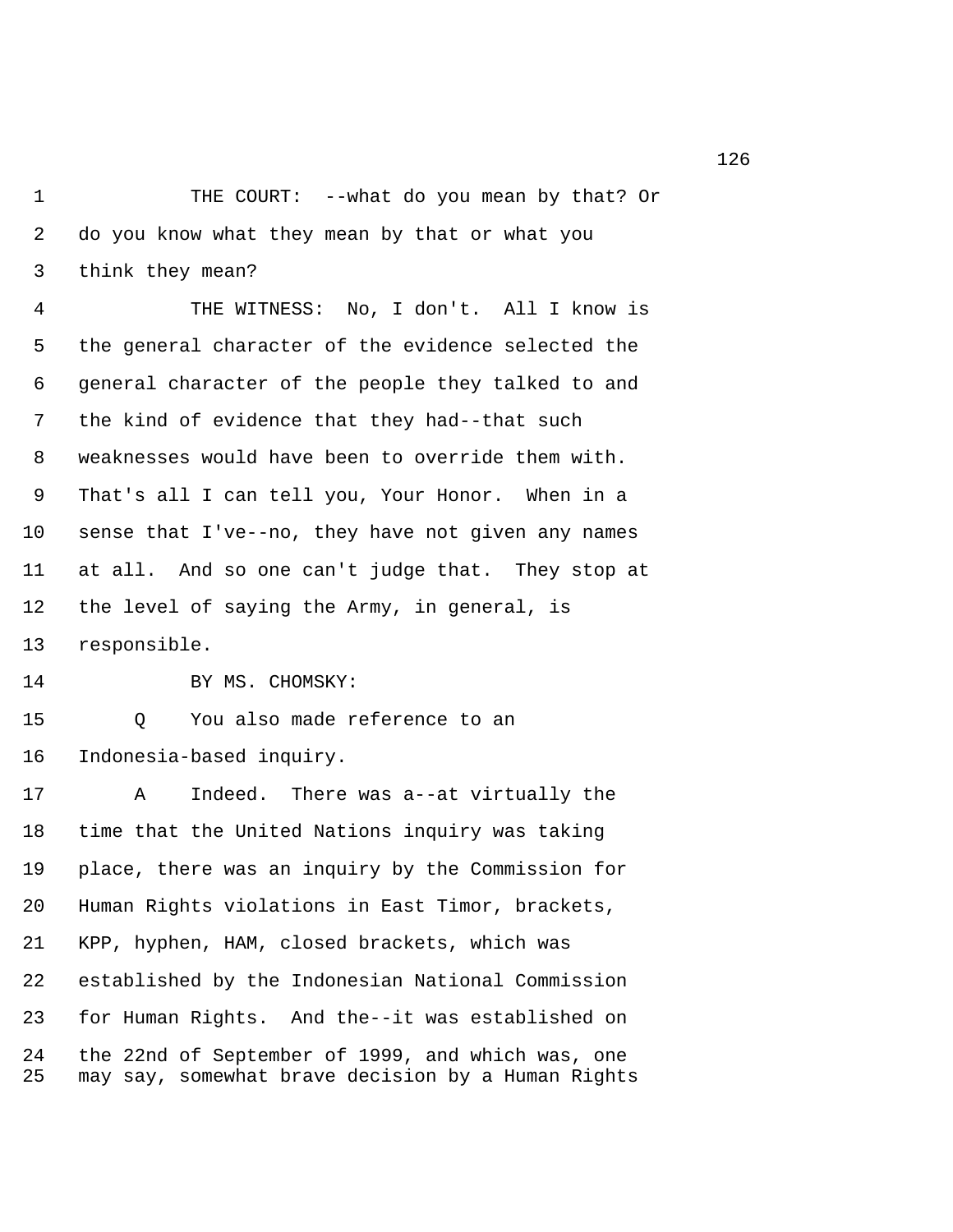1 Commission at that time within the Habibie

 2 Government. And they were very much criticized for 3 doing so.

 4 And when they did report in February, I 5 think it's fair to say that many observers, 6 including myself, who expected very little from the 7 Indonesian Government report, were astonished and 8 rather admiring of the penetration of the report 9 and its character.

10 It's--the report, if I just may read from 11 the heading from a section of Part 3, "The Patents 12 of Violence of Human Rights, called in Crimes 13 Against Humanity. Based on facts, documentation, 14 and information of witness testimony, KPP-HAM not 15 only found actions that could be classified as 16 gross Human Rights violations, for which the state 17 is responsible, but also found evidence of crimes 18 that can be classified as crimes of universal 19 jurisdiction. These included crimes--these crimes 20 included systematic and mass murder, extensive 21 destruction, enslavement, forced deportations, and 22 displays of inhumane acts committed against the 23 civil population.

24 "KPP-HAM found evidence in East Timor that 25 a planned systematic and massive scorch earth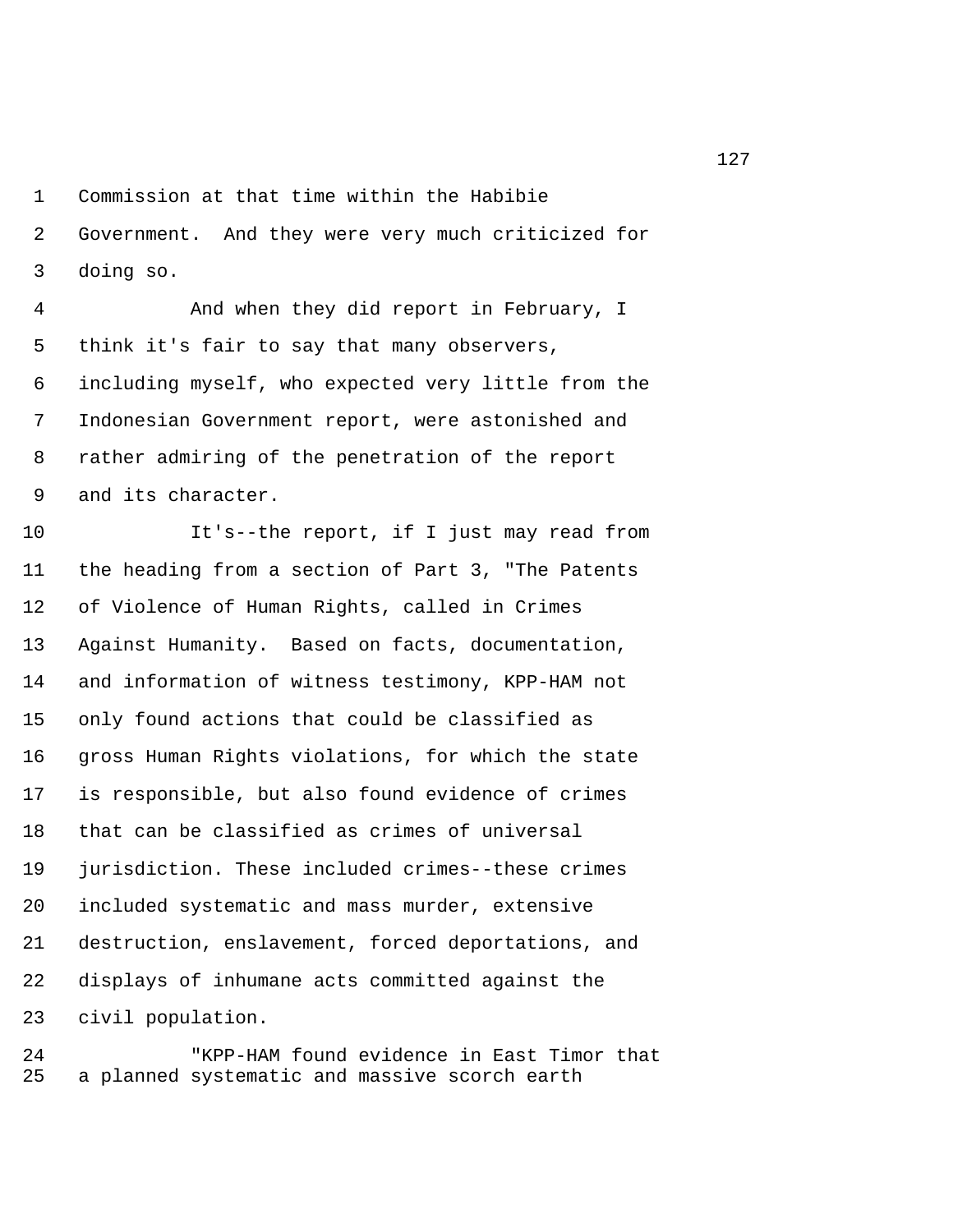1 campaign was launched in various cities, including 2 Dili, Liquica, and others.

 3 "The Crimes Against Humanity described 4 above show a systematic program that resulted from 5 extensive planning. And in the period after the 6 Popular Consultation, violence increased 7 drastically throughout East Timor, including 8 murders, kidnappings, rape, poverty destruction, 9 theft of homes and property, the burning and 10 destruction of military installations, offices, and 11 civilian residences, with a goal of forced 12 deportation.

13 Members of the TNI"--Palri (phonetic), 14 that's the Indonesian Police, "and the militias 15 were the key figures responsible for this campaign, 16 which included the creation of conditions." Which 17 is the same phrase that we've heard earlier. 18 "Choice of acts committed, scheduling, and planning 19 of the forced deportation. This campaign was 20 initiated to convince the international community 21 that the results of the Popular Consultation shall 22 be doubted, and the people of East Timor would 23 rather choose to live safely in West Timor."

24 It then goes on to describe the victims 25 and perpetrators in particular. Shall I continue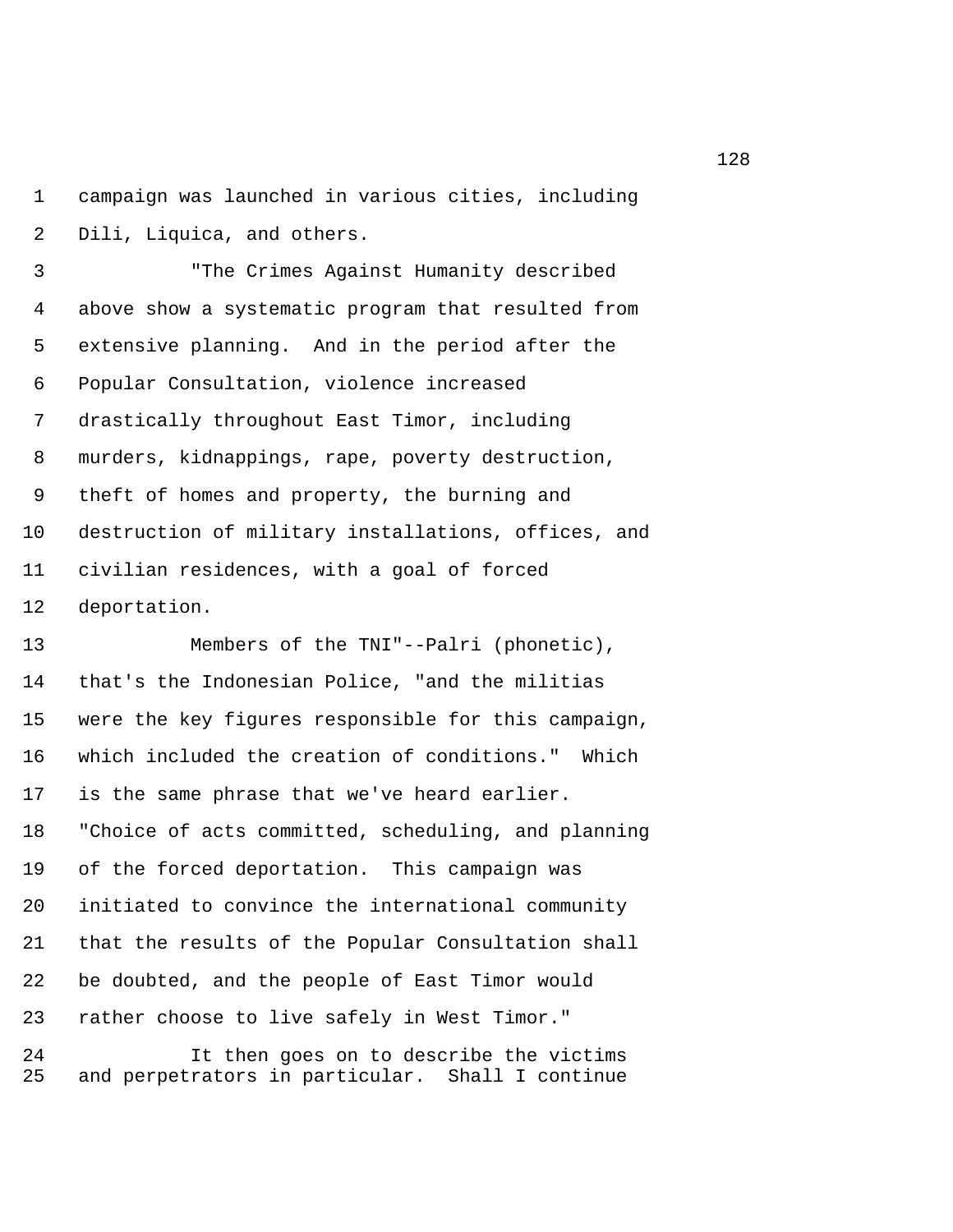1 or? 2 Q With regard-- 3 THE COURT: Does that identify 4 individuals? 5 THE WITNESS: Yes. 6 THE COURT: That identified the defendant? 7 THE WITNESS: No. May I, perhaps, 8 describe how they described it? 9 BY MS. CHOMSKY: 10 Q Yes, please. 11 A "There are three groups of perpetrators of 12 these Crimes Against Humanity, namely, those who 13 committed crimes in the field, including the 14 militia, and the military, and the police 15 authorities. 16 "Those who ran the field operations in the 17 civilian bureaucracy and those who held 18 responsibility for National Security Policy, 19 including but not limited to high level military 20 officials who actively or passively were involved 21 in these crimes. 22 The involvement of the Civil 23 Administration in the military working together 24 with the pro-integration militia groups in the 25 aforementioned Crimes Against Humanity constitutes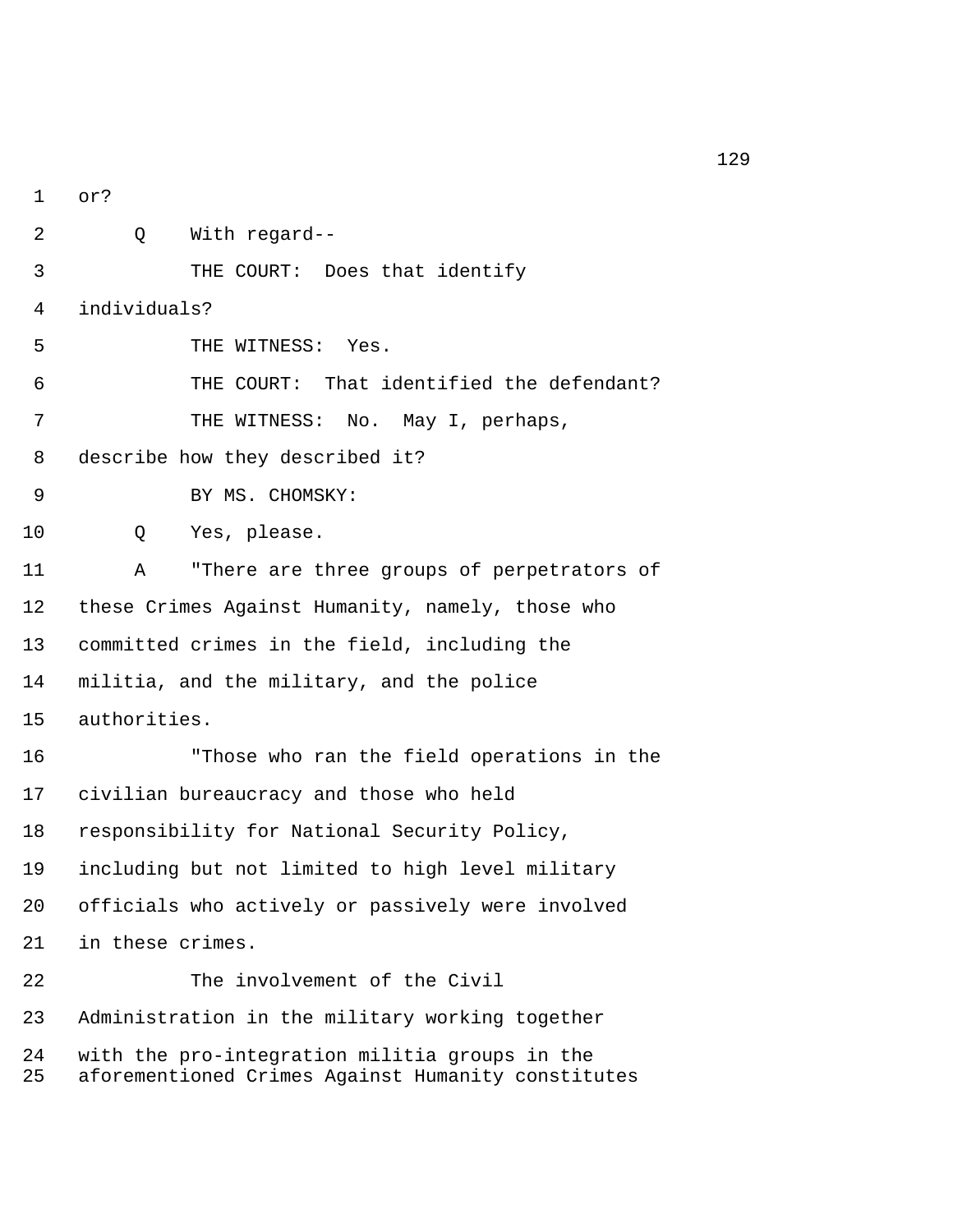1 a misuse of power of authority, which resulted in 2 the involvement of both military and civil 3 institutions.

 4 "In detail, the aforementioned proof 5 demonstrates that members of the civilian and 6 military institutions, including the police are 7 suspected of involvement, but including, but not 8 limited to the following persons."

 9 And they name the governor, the Commander 10 of Military Resort 164, the Commander of Military 11 Area Command 164, and the Advisor to the Indonesian 12 Task Force for the consultation Major General Zaky 13 Makarim.

14 Other names and all--and then it goes on 15 to say, All names against inhumanity--oh, I'm 16 sorry. "All Crimes Against Humanity in East Timor 17 directly or indirectly incurred because of the 18 failure of the Armed Forces Commander to guaranty 19 security during the implementation of the 20 announcement of the two options by the government." 21 In view of this--I'm sorry. The police 22 structure, which was at that time still under the 23 command of the Defense Ministry, had weakened the 24 ability of the police force to carry out its 25 security duties based on the New York agreements.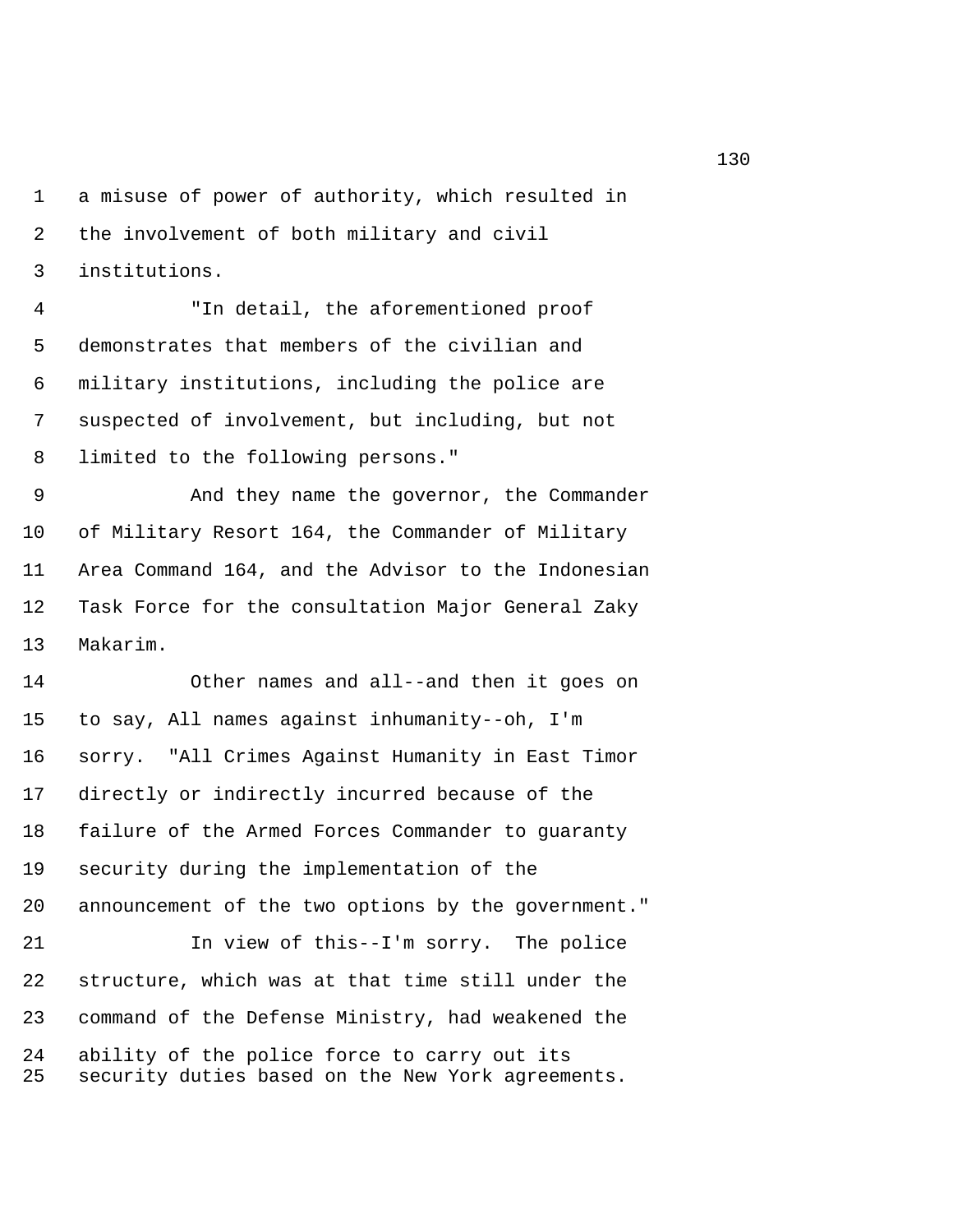| $\mathbf 1$    | In view of this Armed Forces Commander                         |
|----------------|----------------------------------------------------------------|
| $\overline{2}$ | General Roantho (phonetic) is the party that must              |
| 3              | be asked to be a responsibility.                               |
| 4              | I believe they--General Lumintang was not                      |
| 5              | named, but officers immediately beneath him were               |
| 6              | named. His Commander in Chief was named. The                   |
| 7              | category of those responsible for National Security            |
| 8              | Policy and of the Implementation of Planning                   |
| 9              | would--that category was named.                                |
| 10             | THE COURT: When you say "His Commander in                      |
| 11             | Chief," who's Commander in Chief?                              |
| 12             | THE WITNESS: Yes. I'm sorry. The                               |
| 13             | Commander of Chief of Armed forces, not the                    |
| 14             | present. I agree. I should--on this map here, the              |
| 15             | Armed Forces Commander in Chief.                               |
| 16             | Oh, here it would be?<br>Q                                     |
| 17             | Yeah, yep, yep. No--Yeah, it's not on<br>Α                     |
| 18             | that.                                                          |
| 19             | But I should stress that it's clear from                       |
| 20             | the way that this committee has--this commission               |
| 21             | has reported and that they certainly did not regard            |
| 22             | those culpable as limited to those that they list.             |
| 23             | In fact, they do so specifically?<br>Q                         |
| 24<br>25       | Α<br>They do so.<br>But they did see fit to name<br>THE COURT: |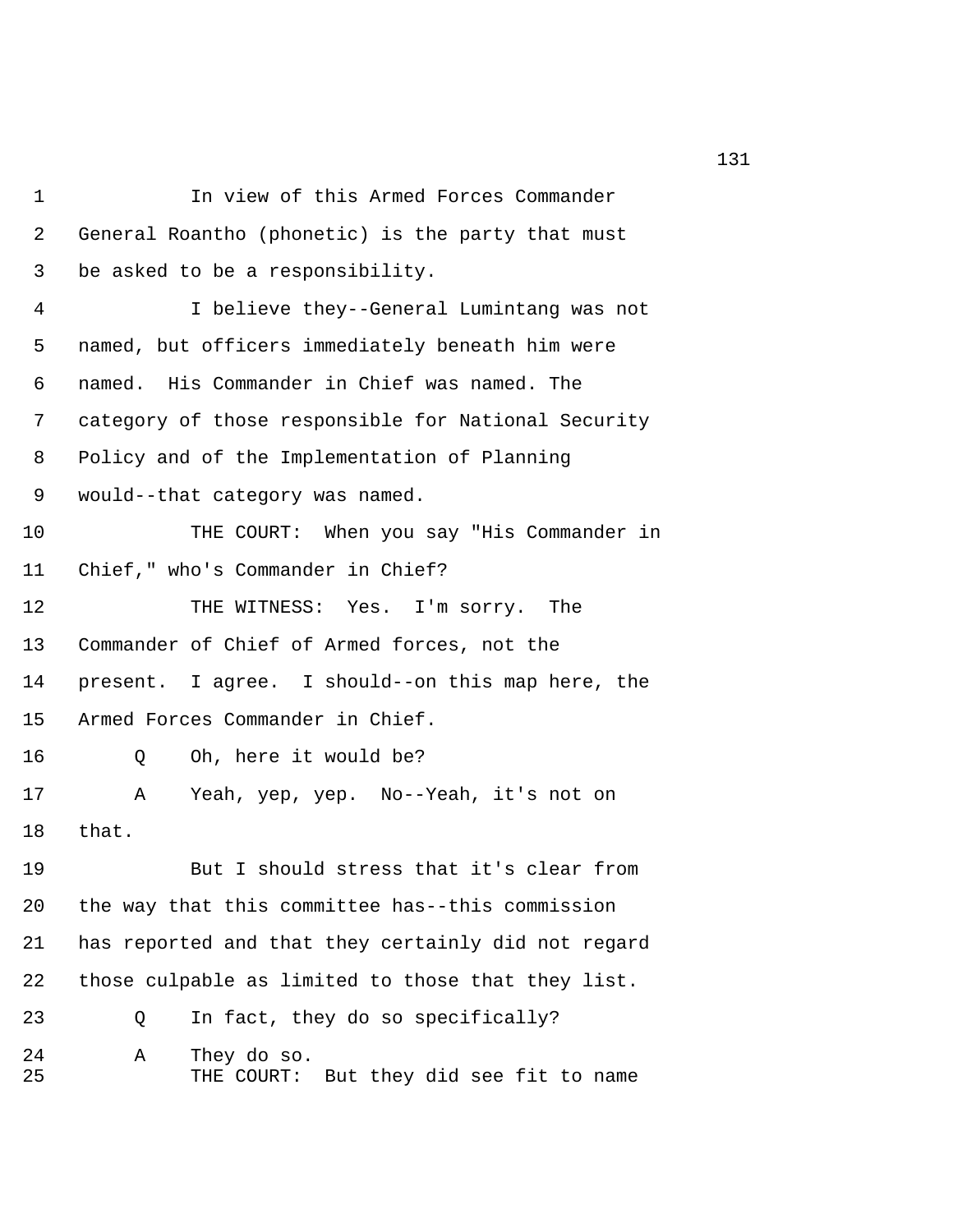1 some individuals and not others? 2 THE WITNESS: They did. 3 BY MS. CHOMSKY: 4 Q What is Defendant Lumintang's present 5 position? 6 A He is--as of February this year, he is the 7 Secretary of the Department of Defense of 8 Indonesia. That--there's a Minister of Defense 9 above him. 10 Q And is the Military of Indonesia still 11 engaged in the same pattern of crimes against the 12 civilian population of other areas still under 13 their control? 14 A Indeed. In Hat Yai, which is the 15 northwestern tip of Sumatra, it is very fierce, and 16 a struggle continuing there in what was Irian Jaya 17 and has been named Papra (phonetic) Barat, West 18 Papra, and also in parts of the Moluccas. 19 Q I'd now like to show you Exhibit 12. 20 MS. CHOMSKY: And this is a death 21 certificate, which I'm going to ask for you to put 22 under seal since it identifies one of the 23 plaintiffs. 24 BY MS. CHOMSKY:

25 Q And I'd like to ask you, Professor Tanter,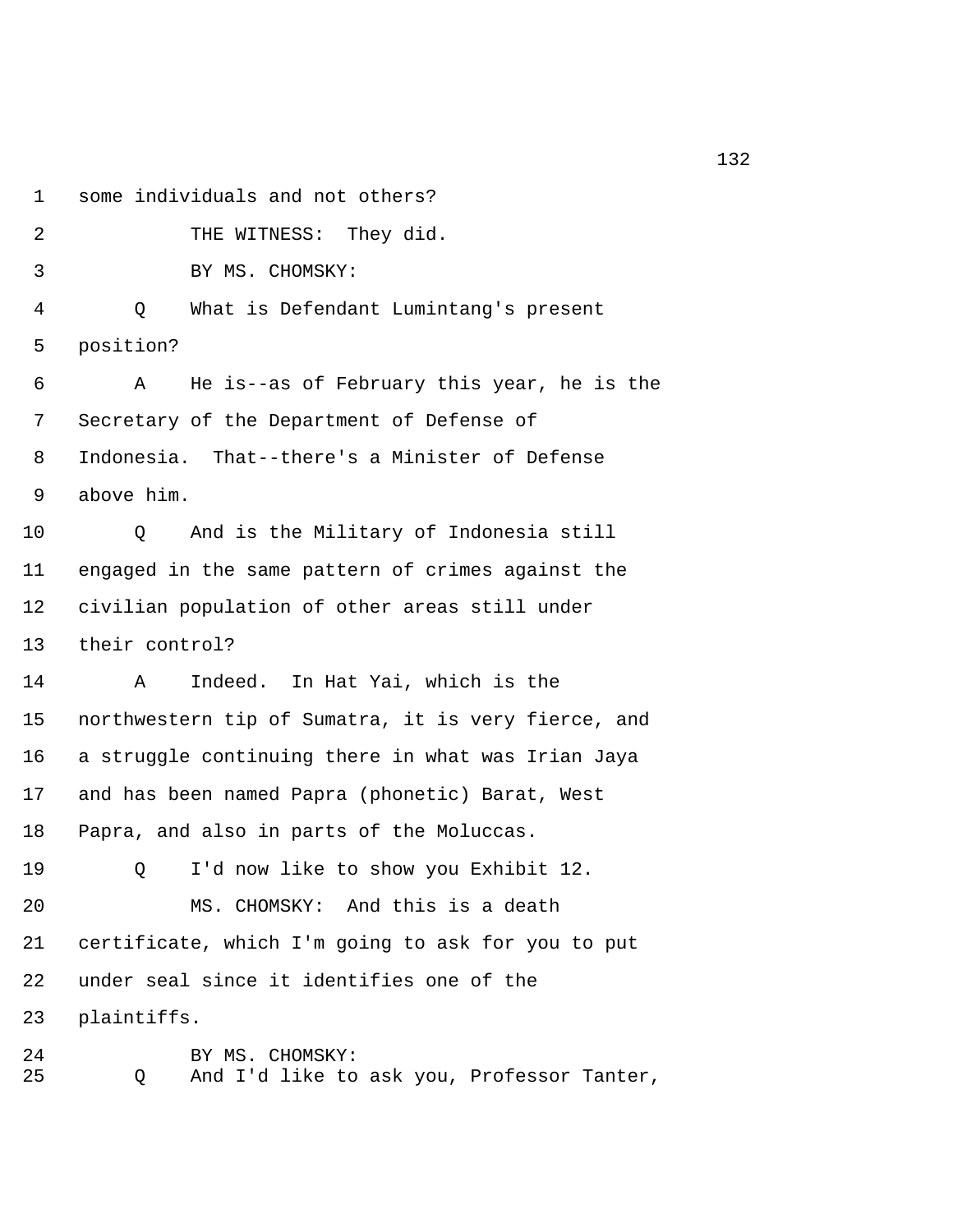1 to explain once more what the East Timor National 2 Resistance Council is.

 3 A The East Timor National Resistance Council 4 is usually known by its Portuguese initials, CNRT, 5 and it is regarded by the United Nations as the 6 representative of the people of East Timor, and the 7 majority of members of the Council advising the 8 United Nations Administrator for East Timor from 9 the CNRT. In practical terms, the CNRT structure 10 throughout East Timor is being used by the United 11 Nations authority for practical administrative 12 purposes.

13 MS. CHOMSKY: We have the original 14 certified copy there, Your Honor. I'd like to move 15 it into evidence as Exhibit 12, and ask that it be 16 placed under seal.

17 THE COURT: The Court will receive into 18 evidence Plaintiffs' Exhibit 12 for identification, 19 the death certificate.

20 MS. CHOMSKY: And I--

21 THE COURT: At this point the Court will 22 admit it under seal. But prior to the close of 23 this hearing, Ms. Chomsky, the Court would want to 24 hear from you or one of your colleagues on the 25 issue of sealing, in view of the fact that the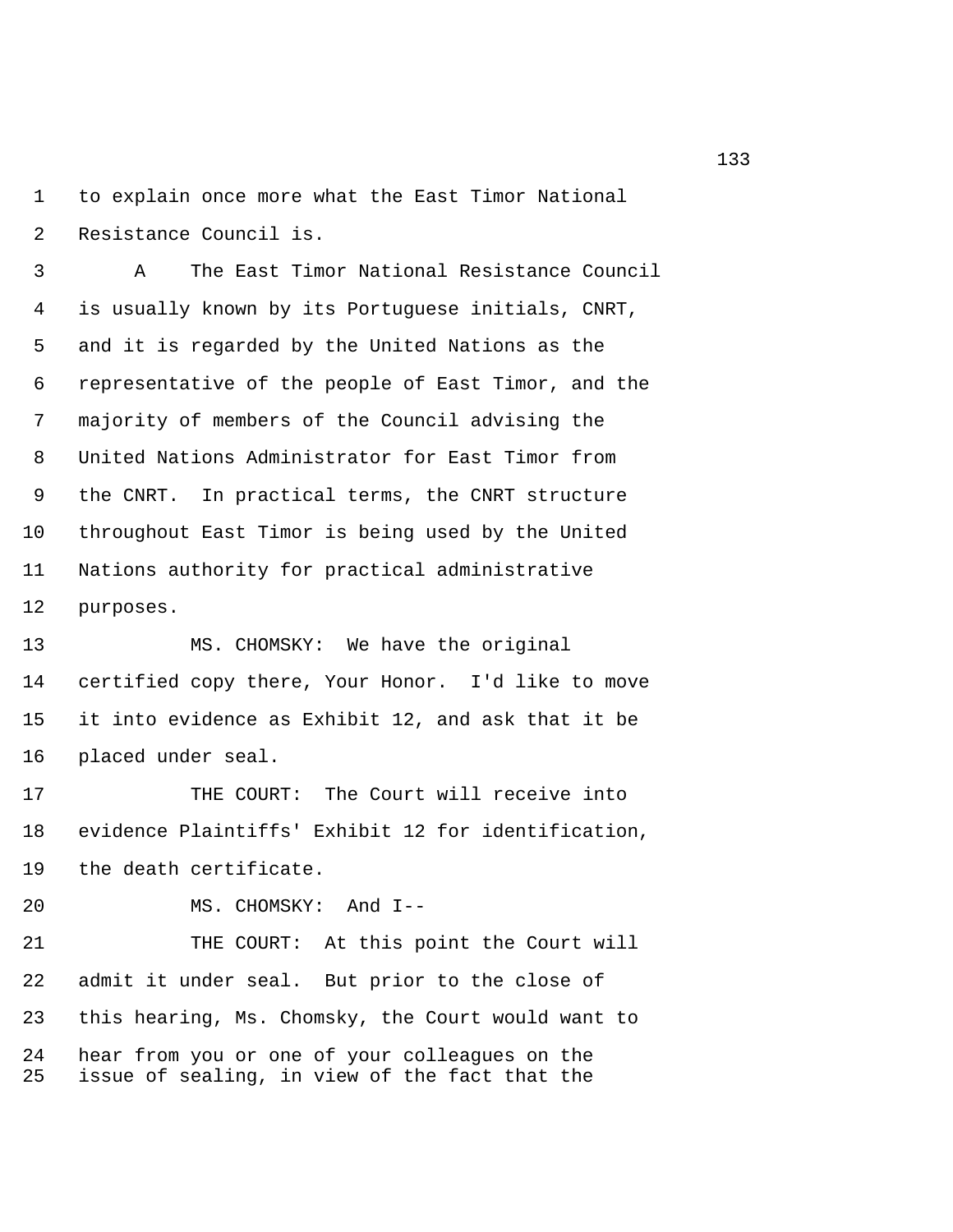1 Court is under the impression that the case has 2 been removed from being under seal. And I think 3 Mr. Schneebaum confirmed that. So we may be left 4 with a very narrow component of the case; namely, 5 the names of the parties involved. 6 MS. CHOMSKY: That is actually the only 7 part that-- 8 THE COURT: But we'll discuss that later. 9 MS. CHOMSKY: And-- 10 THE COURT: But for the moment, this will 11 be admitted and also it will remain under seal. 12 [Plaintiffs' Exhibit 13 No. 12 was received into 14 evidence.] 15 MS. CHOMSKY: I have here Exhibit 13, 16 which is also a certified copy of a death 17 certificate. And I'd like to move that into 18 evidence. 19 THE COURT: Very well. That would be 20 admitted. 21 [Plaintiffs' Exhibit 22 No. 13 was received into 23 evidence.] 24 MS. CHOMSKY: These would be the 25 originals.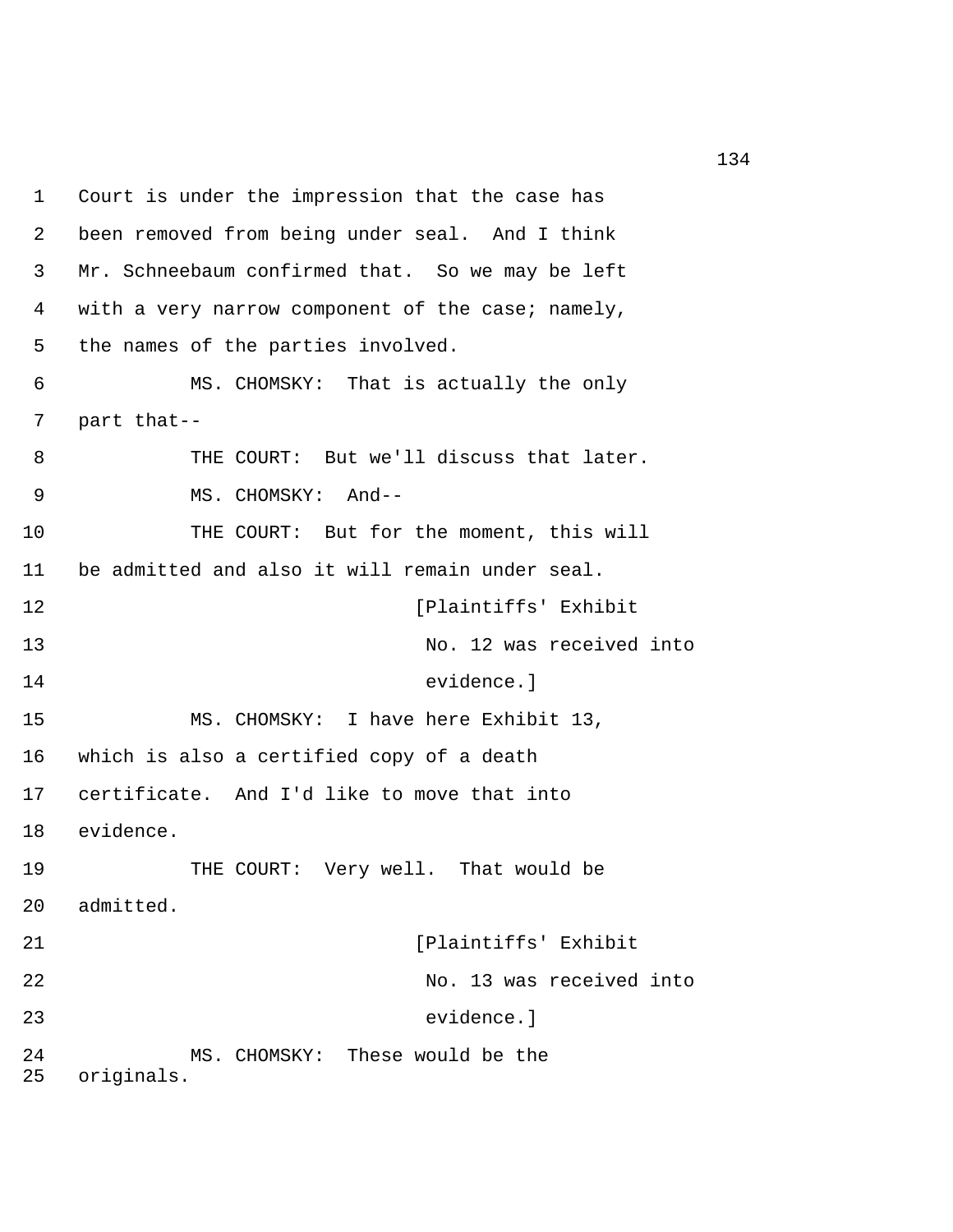1 (Documents handed to the Court.)

2 THE COURT: Ms. Chomsky?

3 MS. CHOMSKY: Yes, Your Honor.

4 THE COURT: There are two death

5 certificates that have been introduced. Are they

6 reflective of any of the named plaintiffs?

7 MS. CHOMSKY: Yes, they are.

 8 THE COURT: All right. Perhaps for the 9 record, it would be helpful to have you identify 10 which exhibit relates to which John Doe?

11 MS. CHOMSKY: I believe Exhibit 12 is the 12 death certificate of John Doe 1, and Exhibit 13 is 13 the death certificate of John Doe 4? 14 MR. DICAPRIO: 5.

15 MS. CHOMSKY: 5.

16 THE COURT: Thank you.

17 MS. CHOMSKY: And, Your Honor, I have the

18 original certified copies--

- 19 THE COURT: Okay.
- 20 MS. CHOMSKY: --here.
- 21 May I have a moment, please?

22 THE COURT: Yes.

23 (Briefly confers with co-counsel.)

24 MS. CHOMSKY: I have no further questions 25 and I'd like to--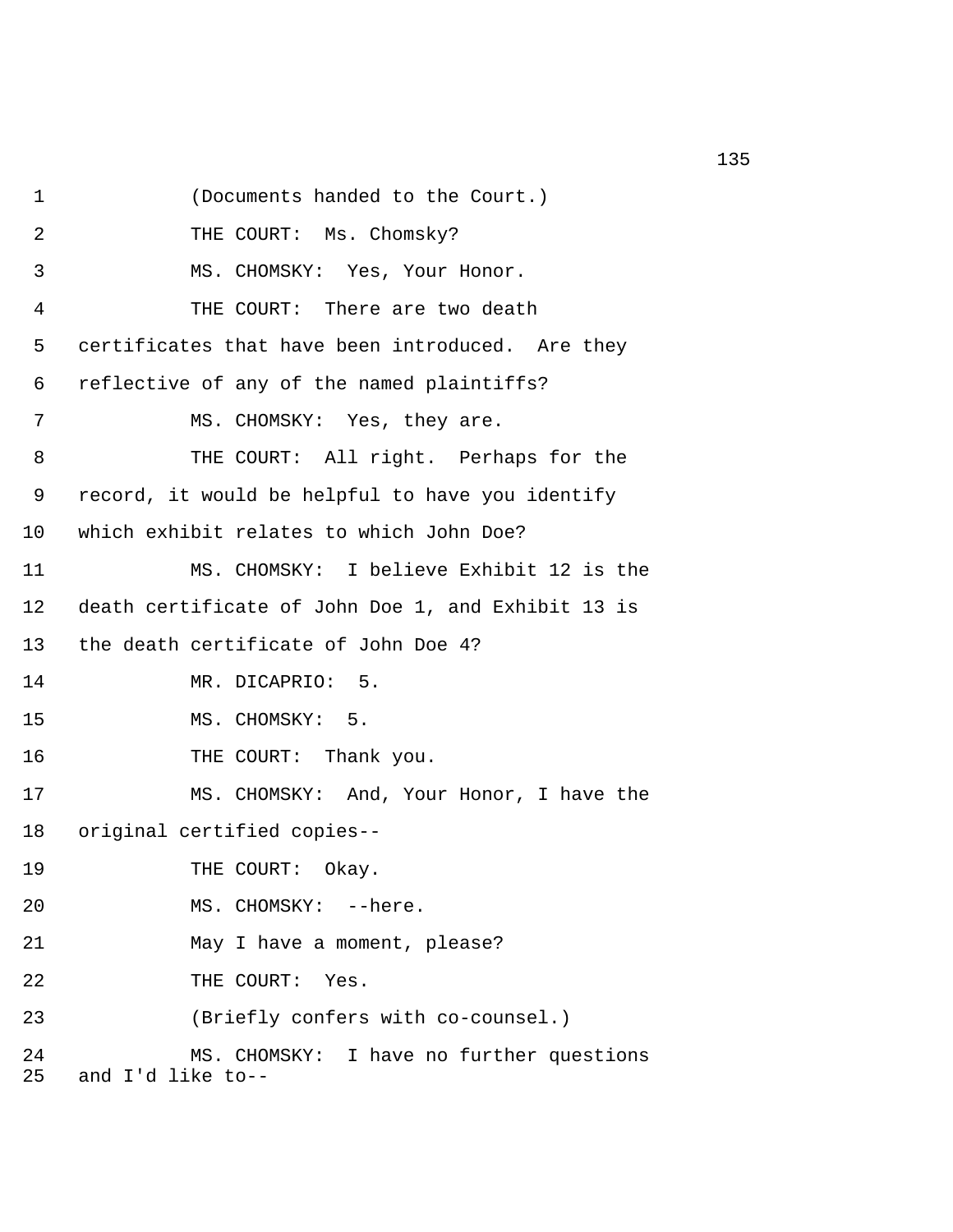```
1 THE COURT: I assume, Ms. Chomsky, you're
 2 not prepared or you're not contemplating 
 3 introducing the Human Rights report of the 
 4 Indonesian militia? 
 5 MS. CHOMSKY: It'll all be in Indonesian, 
 6 Your Honor. 
 7 THE COURT: Oh, I see. I'm sorry. There's 
 8 no English translation. Very well. I understand. 
 9 MS. CHOMSKY: Thank you, Your Honor. 
10 THE COURT: Thank you. Professor, you may
11 step down. 
12 THE WITNESS: Thank you.
13 THE COURT: The professor is free to go, 
14 Ms. Chomsky? 
15 MS. CHOMSKY: Yes, he is. I'm sorry. 
16 THE COURT: After we try the Kyoto-- 
17 THE WITNESS: Virus trailer, yes, but
18 soon. 
19 THE COURT: Kyoto is a delightful time 
20 this time of year. 
21 THE WITNESS: The cherry blossom time. 
22 THE COURT: Yes, indeed.
23 MS. CHOMSKY: We have cherry blossoms 
24 here, as well. 
25 [Witness excused.]
```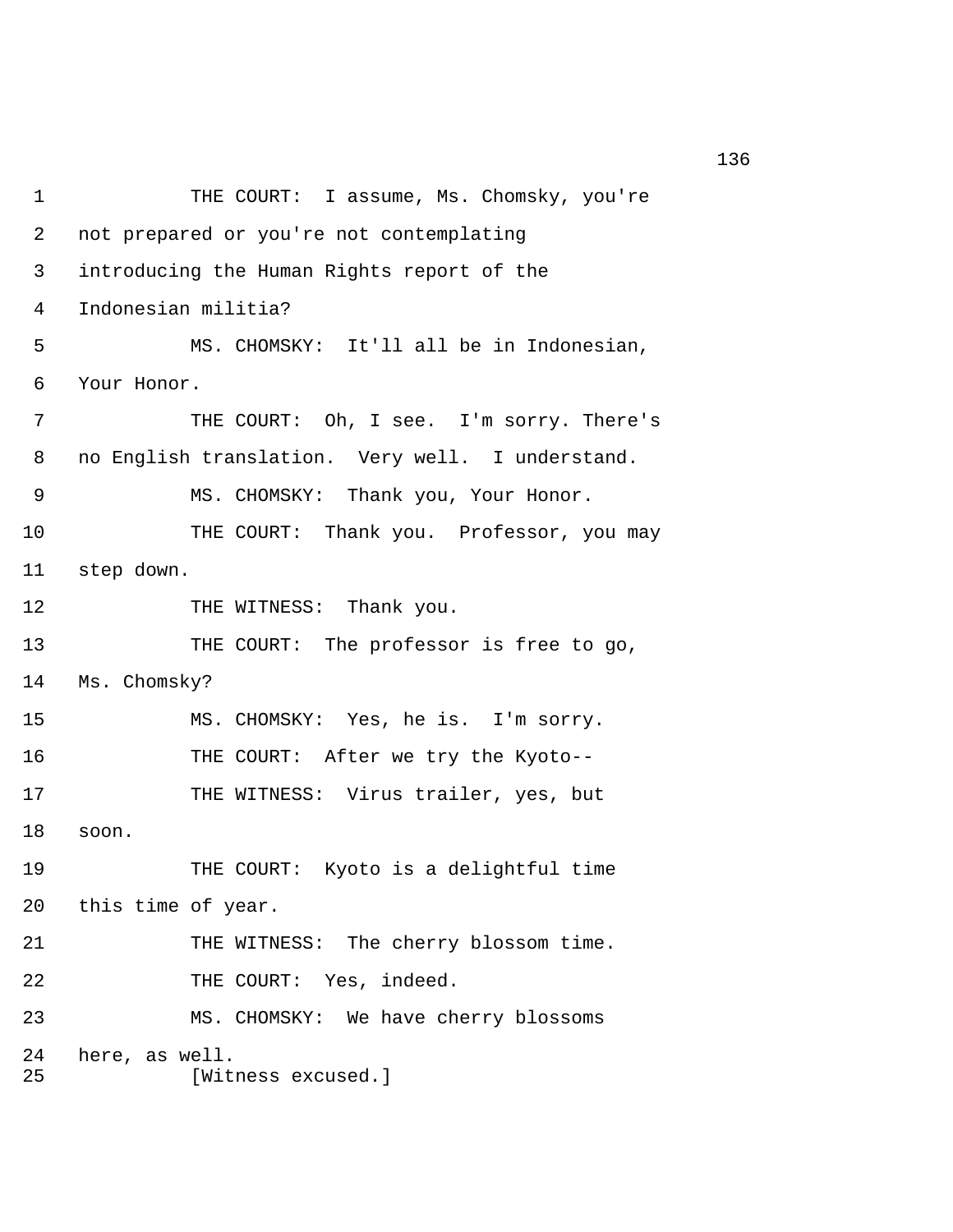| 1        | MS. CHOMSKY: I believe the next witness                                                         |  |  |
|----------|-------------------------------------------------------------------------------------------------|--|--|
| 2        | will be John Doe 3.                                                                             |  |  |
| 3        | THE COURT: All right.                                                                           |  |  |
| 4        | MR. DICAPRIO: With the Court's                                                                  |  |  |
| 5        | permission, Your Honor, we would like the                                                       |  |  |
| 6        | interpreter to be able to be seated in the jury                                                 |  |  |
| 7        | box.                                                                                            |  |  |
| 8        | THE COURT: Yes.                                                                                 |  |  |
| 9        | MR. DICAPRIO: Thank you, Judge.                                                                 |  |  |
| 10       | And may the witness approach the witness                                                        |  |  |
| 11       | chair, please?                                                                                  |  |  |
| 12       | THE COURT: Yes.                                                                                 |  |  |
| 13       | JOHN DOE 3, PLAINTIFFS' WITNESS, SWORN                                                          |  |  |
| 14       | DIRECT EXAMINATION                                                                              |  |  |
| 15       | BY MR. DICAPRIO:                                                                                |  |  |
| 16       | I am going to ask you some questions and I<br>Q                                                 |  |  |
| 17       | would ask you to keep your answers limited to the                                               |  |  |
| 18       | questions that I ask. I would ask the interpreter                                               |  |  |
| 19       | to repeat my question out loud so the Court can                                                 |  |  |
| 20       | hear the interpretation and the rest of the                                                     |  |  |
| 21       | courtroom.                                                                                      |  |  |
| 22       | THE INTERPRETER: Can you, please, repeat                                                        |  |  |
| 23       | the question.                                                                                   |  |  |
| 24<br>25 | I will be asking you questions, And I<br>O<br>would ask you that you limit your response to the |  |  |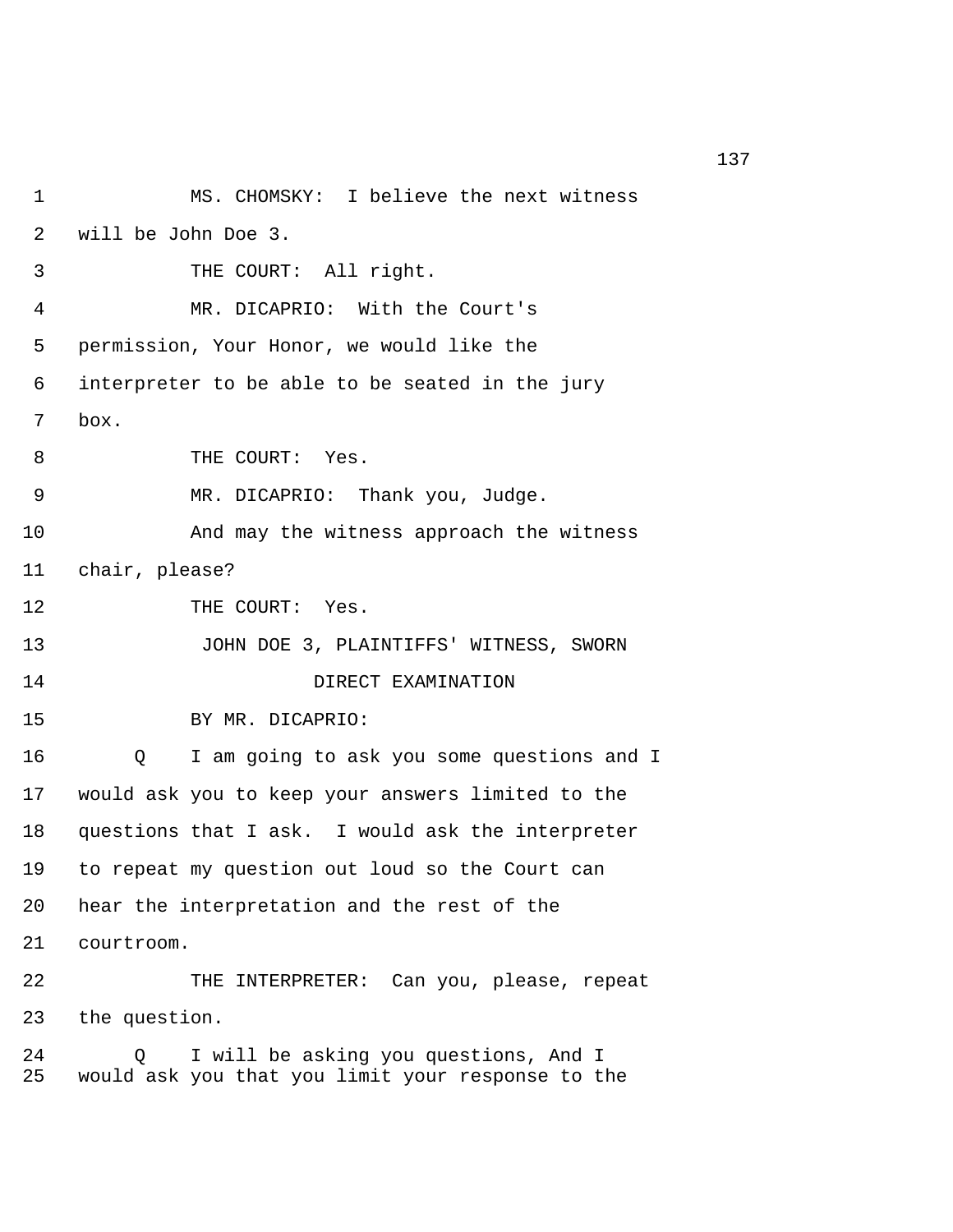1 question that I ask. 2 **Are you the plaintiff named as John Doe 3**  3 in this proceeding? 4 A Yes. 5 Q And you were born on August 12, 1973; is 6 that correct? 7 A Yes, 1973. 8 0 Is that correct? 9 A Yes, sir. 10 Q You also bring this action on behalf of 11 your father who is John Doe 4 in this action; is 12 that true? 13 A Yes. 14 Q And is it also true that you bring this 15 action on behalf of your older brother who is 16 deceased and named as John Doe 5 in this 17 proceeding? 18 A Yes. 19 Q And do you currently reside in Dili, East 20 Timor? 21 A Yes. 22 Q And is this-- 23 THE COURT: Would you spell that for the 24 record-- 25 MR. DICAPRIO: Yes, Your Honor.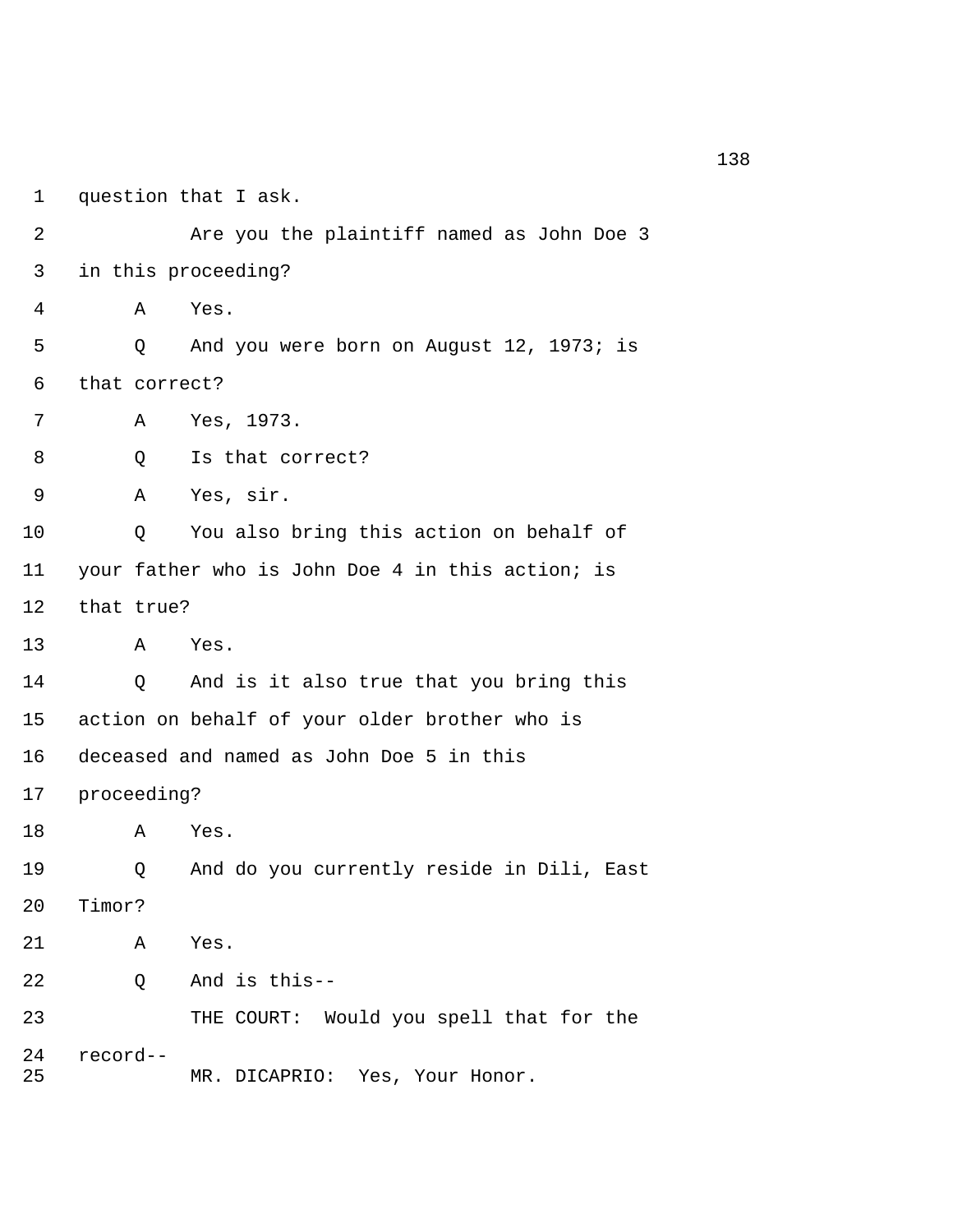1 THE COURT: --Mr. DiCaprio? 2 MR. DICAPRIO: D-I-L-I. 3 BY MR. DICAPRIO: 4 Q Can you see the map from where you're 5 sitting? 6 A Yes. 7 Q And is it accurate to say that this is 8 where Dili is located in East Timor? 9 A I can go and see the map. 10 MR. DICAPRIO: May I approach the witness, 11 Your Honor. 12 THE COURT: Yes. Having the record 13 reflect is this East Timor is not going to be very 14 helpful for anyone reading the transcript, Mr. 15 DiCaprio. 16 MR. DICAPRIO: I'm sure. I just want it 17 for the Court's knowledge. 18 BY MR. DICAPRIO: 19 Q Is this where Dili is (indicating)? 20 A Yes. 21 THE COURT: And the record will reflect 22 that you're pointing at a location marked Dili on 23 the map. Is that correct, Mr. DiCaprio? 24 MR. DICAPRIO: Thank you, Judge, yes, sir. 25 [Laughter.]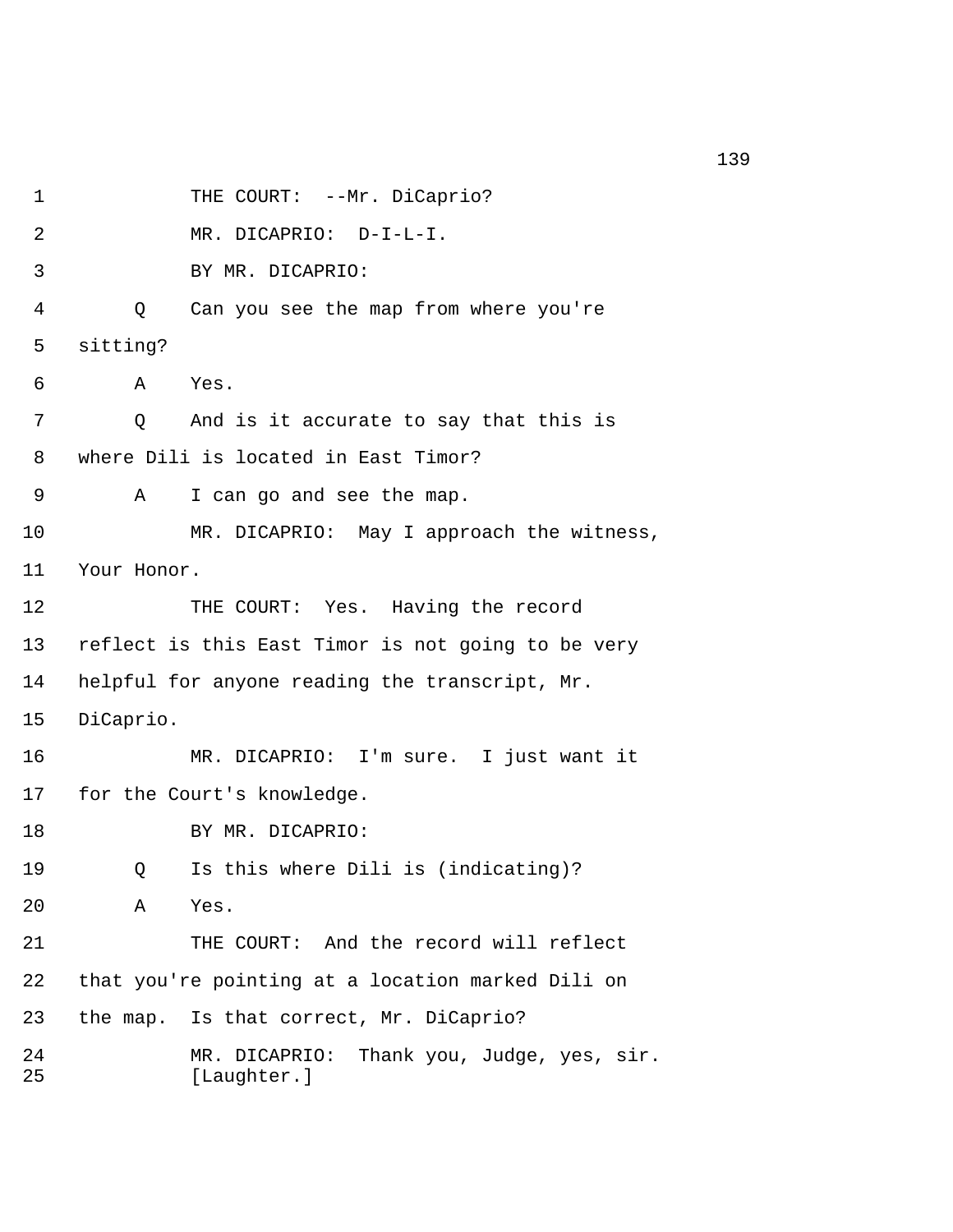2 MR. DICAPRIO: I know I was there, Judge. 3 THE COURT: But that doesn't help the 4 record, Mr. DiCaprio. 5 MR. DICAPRIO: I'm sure it doesn't. Thank 6 you, Judge. 7 THE COURT: If you were pointing to an 8 area, which is marked on the map Dili, then I think 9 the record will be complete. 10 MR. DICAPRIO: Thank you, Your Honor. 11 BY MR. DICAPRIO: 12 Q Now, you were born in Hato-Udo Anaro, 13 which is approximately 90 miles east of--90 miles 14 from Dili, East Timor; is that true? 15 A Yes. 16 Q And you are married and you have two 17 children; is that true? 18 A Yes. 19 Q Are you currently employed in an 20 organization known as Yayasan Hak. That is 21 Y-A-Y-A-S-A-N H-A-K? 22 A Yes, I am. 23 Q And is Yayasan Hak, a Human Rights 24 Organization in East Timor? 25 A Yes, that's right.

1 THE COURT: That will be helpful.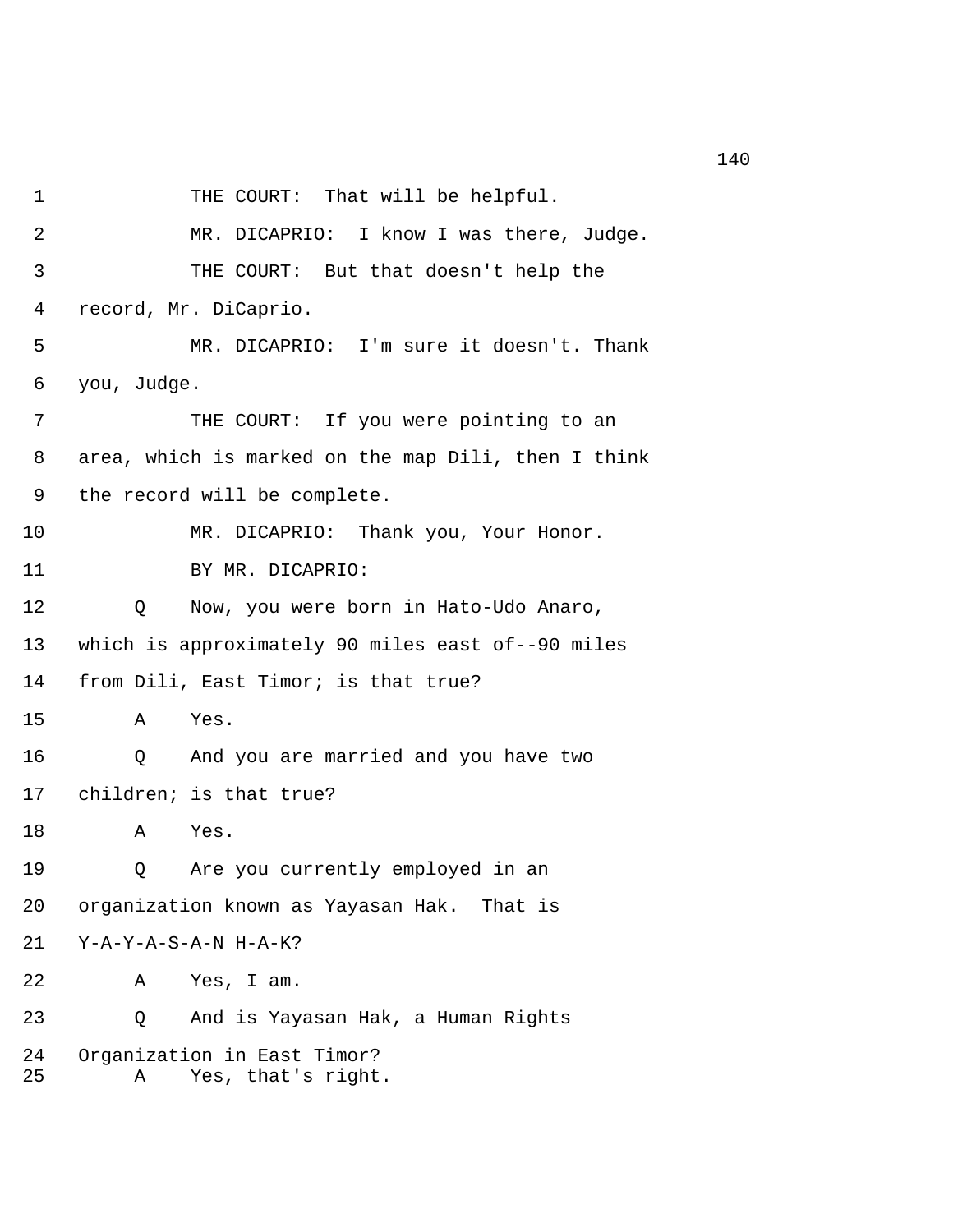1 Q And are you employed in the position of 2 Director of the Advocacy Division? 3 A Yes, I'm a--my position is the Director of 4 the Division of--I forgot--a lawyer. 5 Q And as part of your duties, do you take 6 and maintain reports from victims of Human Rights 7 abuses? 8 A Yes. I'm in charge for the investigation 9 of Human Rights violations in East Timor and all 10 issues about the same file that have been from the 11 victims who are involved--I'm sorry, who are from 12 the victims. 13 Q Now, are you familiar with the current 14 United Nations authority UNTAET, U-N-T-A-E-T, in 15 East Timor? 16 A Yes. 17 Q And is there a Special Crimes Division of 18 UNTAET? 19 A Yes, there is. It's called Serious Crime 20 Unit and Human Rights Unit. 21 Q And are you familiar with the function of 22 that division of UNTAET? 23 A Yes. 24 Q And would you describe what that part of 25 the administration does?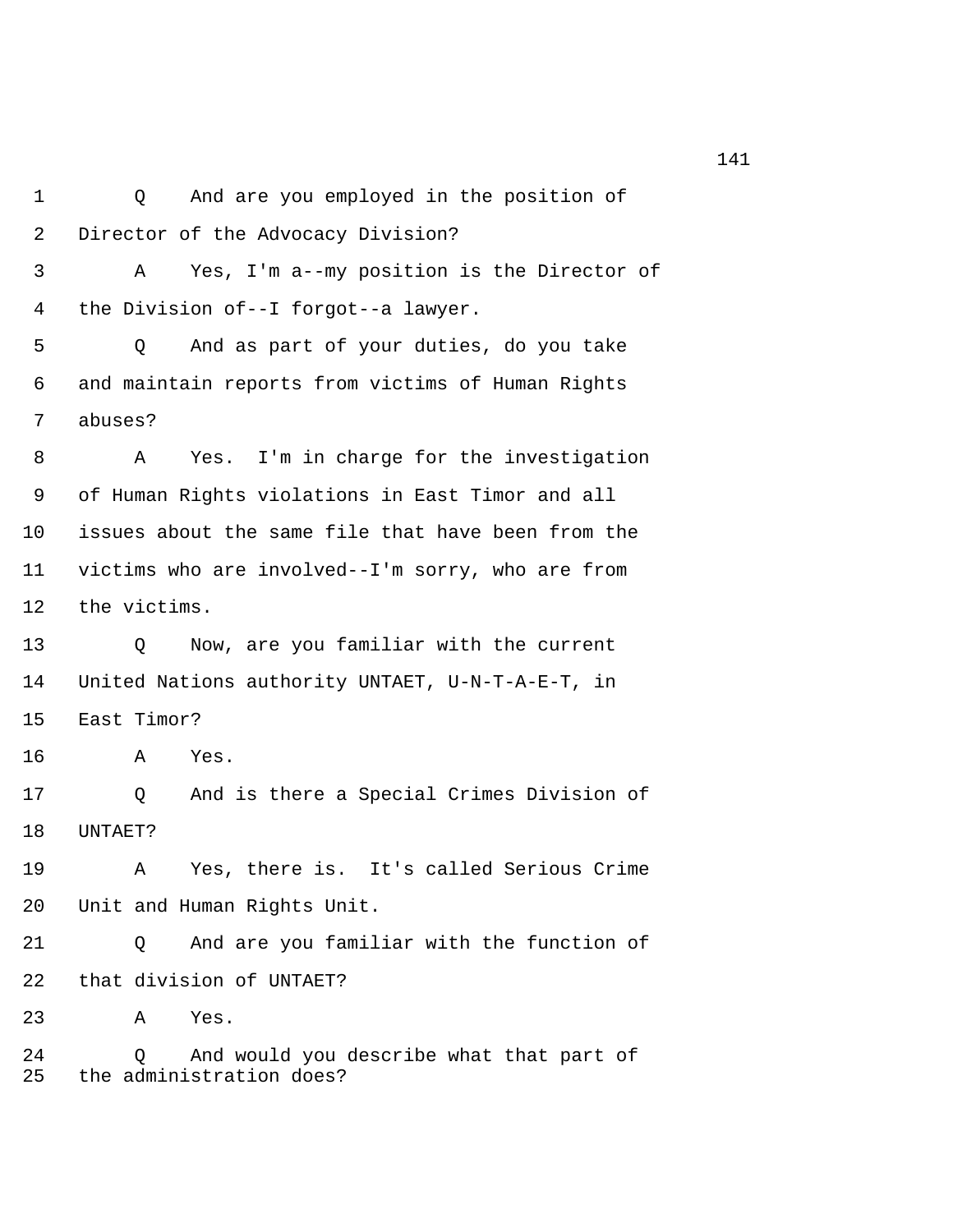1 A We together with--we are cooperating with 2 the Serious Crime Unit of UNTAET administration of 3 the investigation in this file. And one of the task 4 of this division is collecting the evidence and 5 report about Human Rights issues. For example, we 6 are--try to pick up the bones of people who was 7 killed during the jubilance period. We also give 8 counseling for those people who was in particularly 9 careless who was raped during that period, as well. 10 Q Now, may I ask you: You're referring to a 11 certain period of time. And would you identify by 12 month and year what period of time you're referring 13 to? 14 A I'm referring that period from October '99 15 until the present moment. 16 Q In regard to crimes that were committed 17 from the period of August 30 through the end of 18 September, does a serious crime-- 19 THE COURT: Of what year, Mr. DiCaprio? 20 MR. DICAPRIO: I'm sorry, Your Honor. 21 1999. 22 THE COURT: August 30? 23 MR. DICAPRIO: August 30. 24 THE COURT: Through September? 25 MR. DICAPRIO: Yes, Judge.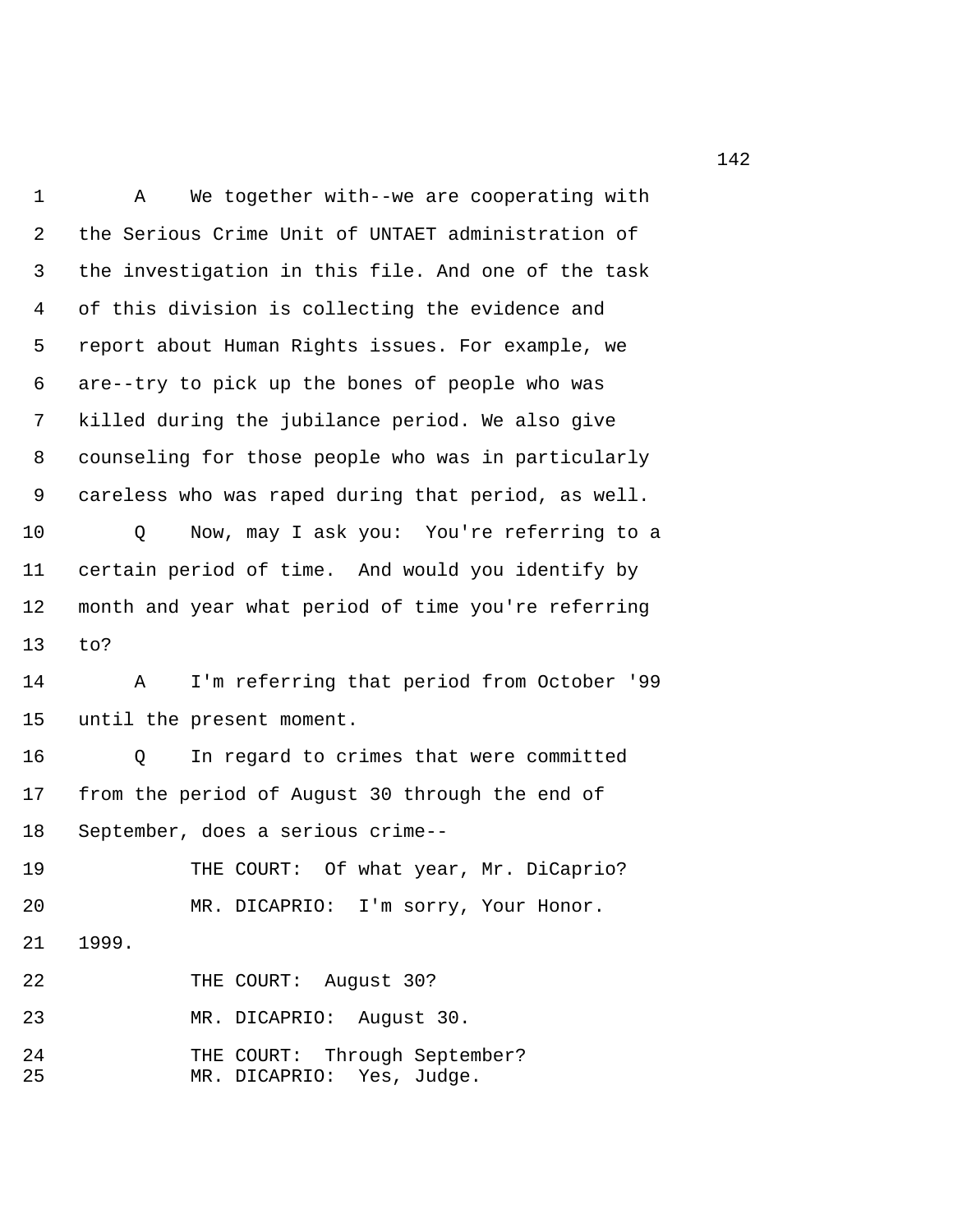1 THE COURT: September what? 2 MR. DICAPRIO: 1999. 3 THE COURT: The end of the September? The 4 beginning of September? 5 MR. DICAPRIO: Through the end of 6 September 1999. 7 BY MR. DICAPRIO: 8 Q Are you involved in any investigations 9 relating to crimes that took place during that 10 period of time? 11 THE INTERPRETER: '98? '99? 12 MR. DICAPRIO: 1999. 13 THE WITNESS: Yes, I do. 14 BY MR. DICAPRIO: 15 Q Now do you serve as a liaison between the 16 victims for crimes that occurred during that period 17 of time and the Serious Crimes Unit? 18 A Yes. 19 Q Now, you've completed a degree at East 20 Timor University; is that true? 21 THE INTERPRETER: Would you repeat the 22 question, please? 23 MR. DICAPRIO: Certainly. 24 BY MR. DICAPRIO: 25 Q How far have you gone in school?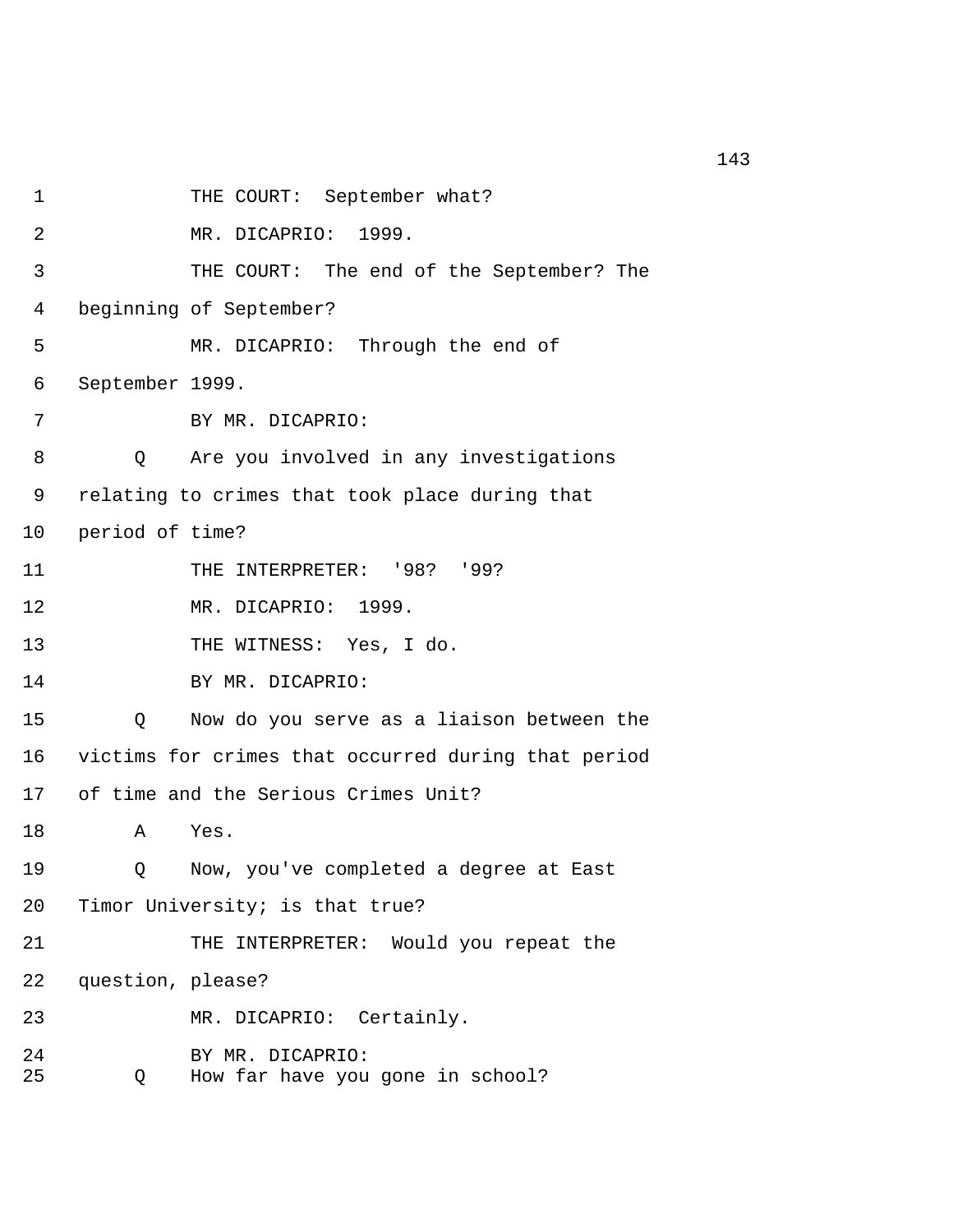1 A I graduate high school in 1992, and then I 2 went to college until 1999. 3 Q I'm sorry. Until when, please? 4 THE INTERPRETER: 1999. 5 Q Did you receive a Bachelor's Degree in 6 Political Science? 7 A Yeah, I graduate from political science at 8 that University of East Timor. 9 Q And was that in April of 1998? 10 A Yes, it was in April '99. 11 Q April of 1999? 12 THE INTERPRETER: Yeah. Not '98. It was 13 in '99. 14 BY MR. DICAPRIO: 15 Q Did you work in any group or organization 16 relating to the Independence Movement in East 17 Timor? 18 A I'm not only involved in the Students 19 Movement or any kind of movement but in favor of 20 the Independence. But I also recognize a small 21 group of the same men in my town and other places 22 that fight or demand activity of this organization 23 is in favor of the self-determination of East 24 Timor. 25 Q What was the name of the group that you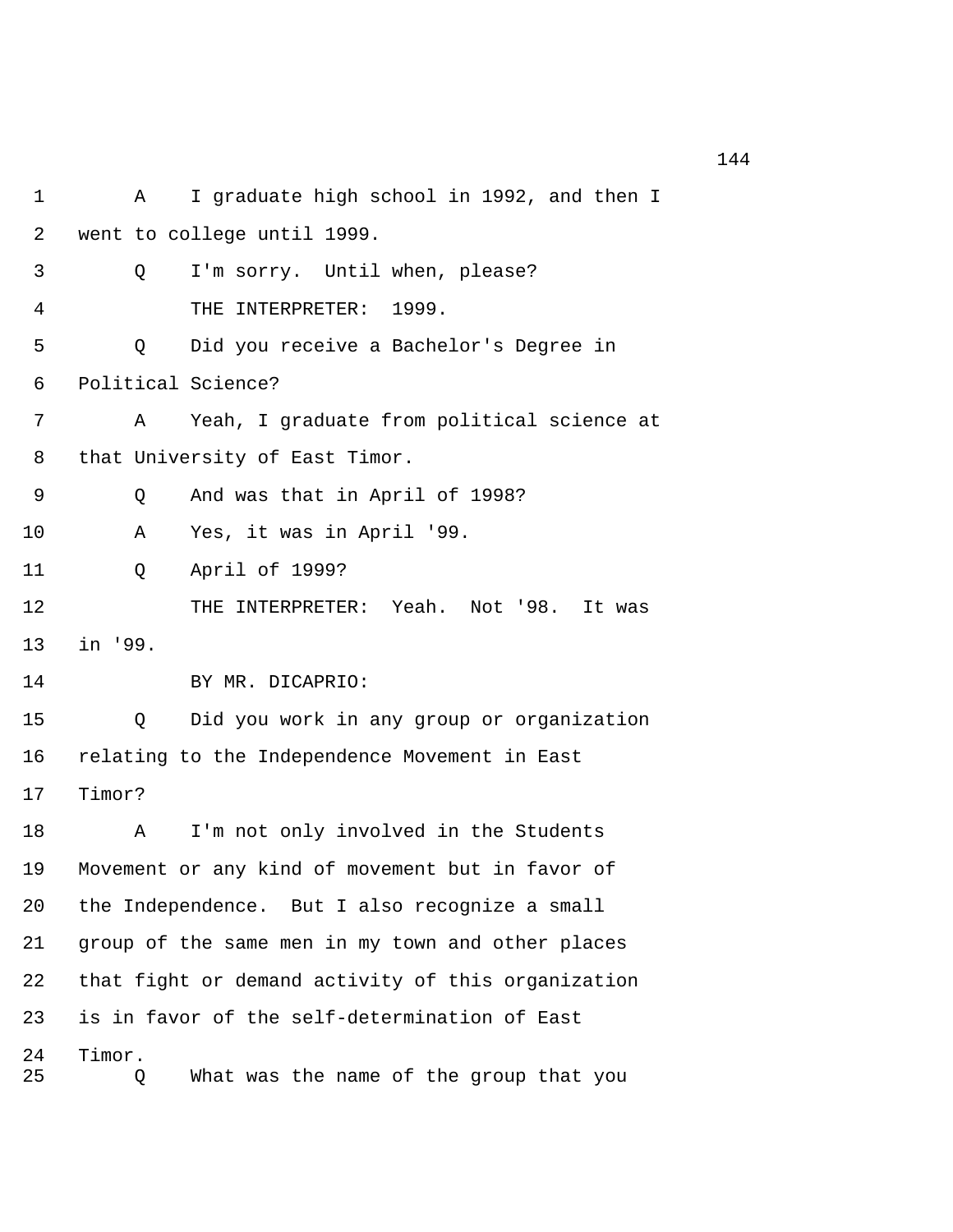1 worked with?

 2 A The group where I belonged to is CNRT. 3 THE INTERPRETER: I don't know how to do 4 translate in English. 5 A National Council of East Timor residents. 6 Q Thank you. 7 A And the other one is Front Inter-political 8 Organization. 9 Q When did you start working with these two 10 organizations? 11 A Since 1992. 12 Q And would you describe generally the 13 nature of your activities with these groups? 14 A My role in these two organizations is an 15 action of intermediary between the headquarter of 16 these two organizations in Dili with my countrymen 17 in the mountain. What I did is try to organize 18 slide demonstration and distribute information from 19 Dili to the mountain and mountain to Dili. I also 20 do public campaign, how to civilize and educate 21 people in political aspect. 22 MR. DICAPRIO: I'm sorry. I didn't 23 understand on the first part of that answer. He

24 also helped to organize a public campaign? 25 THE INTERPRETER: No, no. Yeah, he also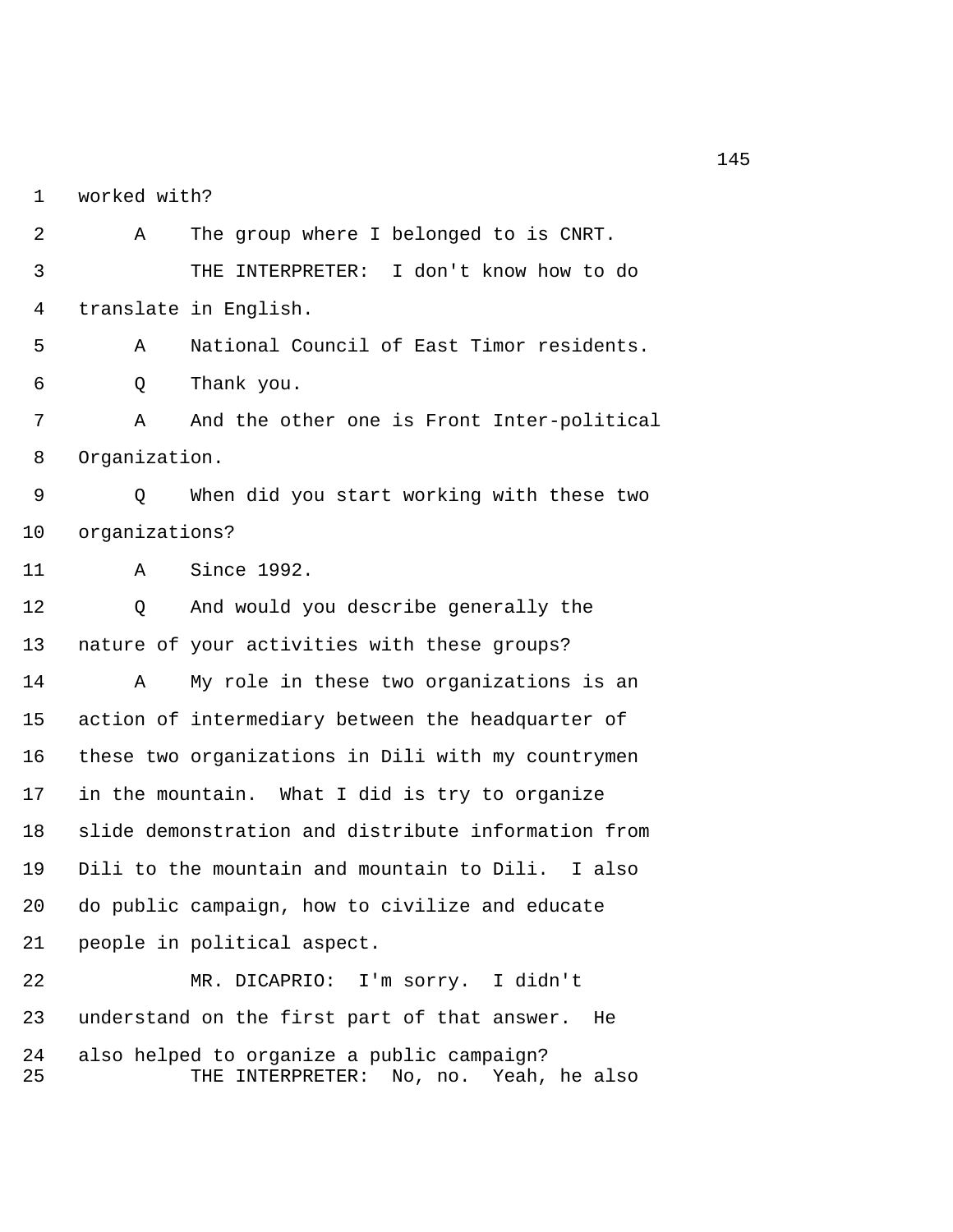1 organized a public campaign which means they tried 2 to educate and civilize more people politically. 3 MR. DICAPRIO: I would ask the interpreter 4 to try to relax and it's not necessary for to rush 5 your answers. 6 THE INTERPRETER: Okay. 7 MR. DICAPRIO: Thank you. 8 BY MR. DICAPRIO: 9 Q And can you tell me whether or not you 10 were familiar with your, brother, John 5's 11 political activities during his lifetime? 12 A Yes, I know. 13 Q And would you describe your brother's 14 activities, please. 15 A My brother also was involved in every kind 16 of political activity. In particularly in the 17 movement of students in favor of independence, of 18 course. He start involving this kind of activity 19 since he--he was in Indonesia for study. 20 Q Your brother went to college in Indonesia; 21 is that correct? 22 A Yes. 23 Q And your brother is two years older than 24 you are? 25 A Yes.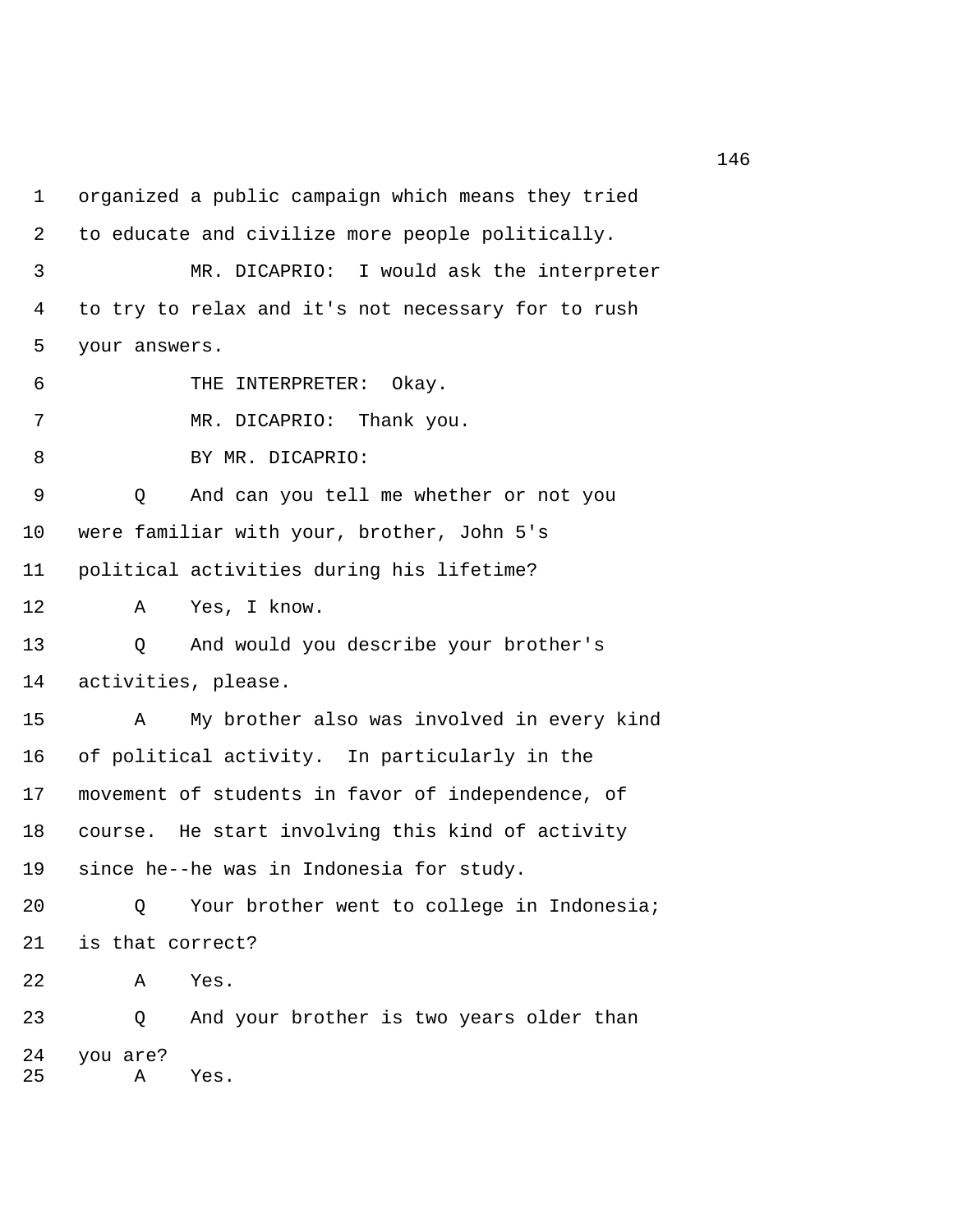1 Q And were you aware of the nature of his 2 activities when he was attending college in 3 Indonesia?

 4 A Yeah. His main activity or the nature of 5 his activity--activities took part in every action 6 decided by their organization he belonged to and, 7 like, take part in the demonstration or protests 8 against the Indonesian Government toward the 9 violation of Human Rights, not only in East Timor, 10 but in Indonesia, as well.

11 Q All right. And your father, John Doe 4, 12 are you familiar with your father's political 13 activities?

14 A Yes, I know. And my father was also 15 involved in the same organization and do the same 16 activity, yes.

17 Q Did you and your father and brother 18 discuss your political activities, each of your 19 political activities?

20 A Yes. Not only with my father and brother, 21 but with all members of my family. We always and 22 discuss about any kind of activity that relate to 23 the movement in favor of Independence.

24 Q Now, can you tell me, please, prior to 25 August 30, 1999, where your father resided?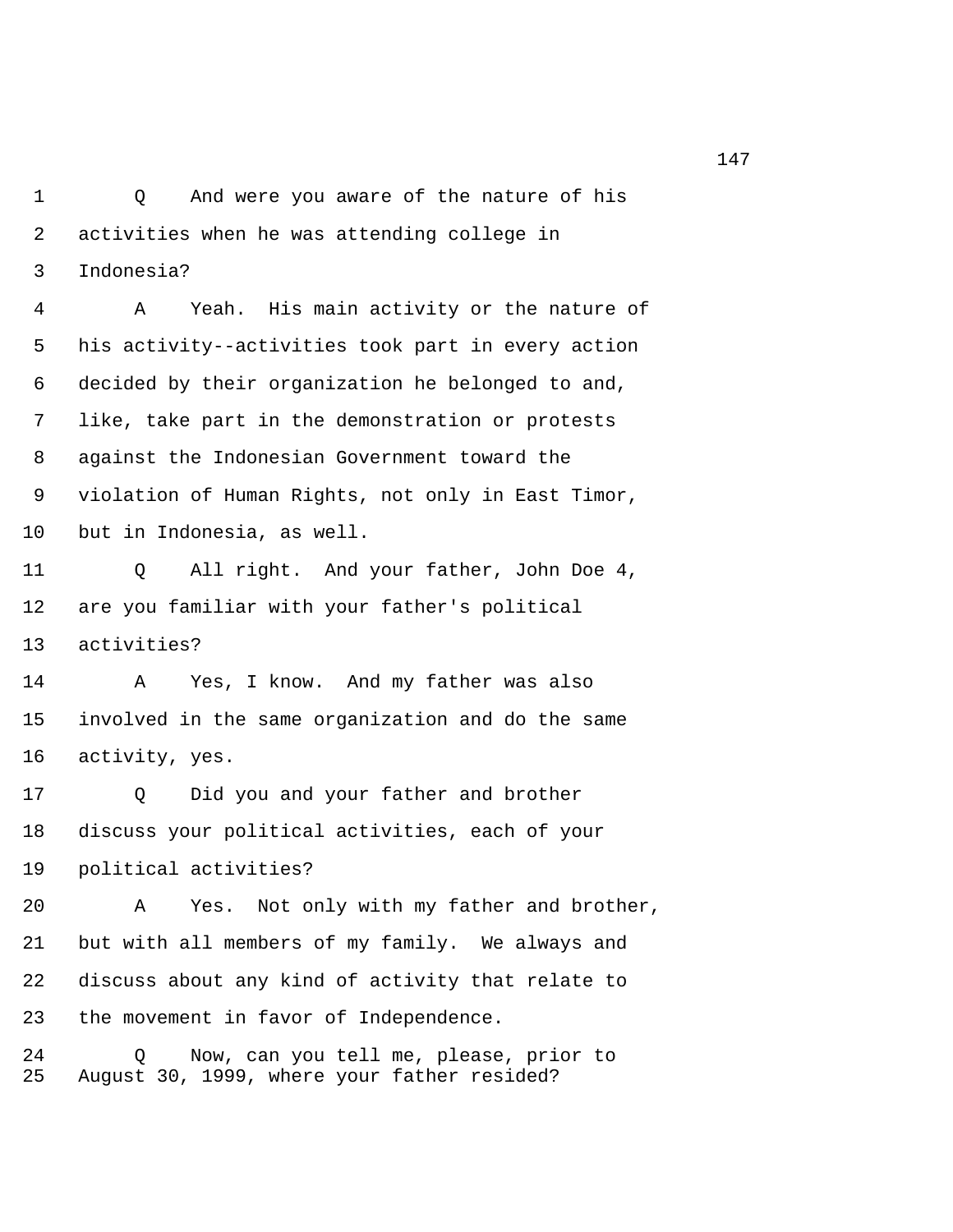| 1              |            | THE INTERPRETER: I'm sorry. Could you             |
|----------------|------------|---------------------------------------------------|
| $\overline{2}$ |            | please repeat the question?                       |
| 3              |            | MR. DICAPRIO:<br>Sure.                            |
| 4              |            | BY MR. DICAPRIO:                                  |
| 5              | Q          | Where was your father living on August 29,        |
| 6              | 1999?      |                                                   |
| 7              | Α          | He was--he lived in Hato-Udo.                     |
| 8              | Q          | And is that an area in East Timor?                |
| 9              | Α          | Yes.                                              |
| 10             | Q          | And where does it appear on the map?              |
| 11             | Α          | It's in the district of Anaro in west-- in        |
| 12             |            | the direction to the west of East Timor.          |
| 13             |            | THE COURT: Mr. DiCaprio, the reporter is          |
| 14             |            | going to have a difficult time unless someone     |
| 15             |            | spells those names for him.                       |
| 16             |            | MR. DICAPRIO: I will do that, Your Honor.         |
| 17             | Thank you. |                                                   |
| 18             |            | BY MR. DICAPRIO:                                  |
| 19             | Q          | Now, you said in the district of which is,        |
| 20             |            | Ainaro, A-I-N-A-R-O; is that correct?             |
| 21             | Α          | Yes, it is correct.                               |
| 22             | Q          | And that essentially is located in the            |
| 23             |            | Western portion of East Timor; is that true?      |
| 24<br>25       | Α<br>Q     | Yes.<br>Now, would you spell, please, the name of |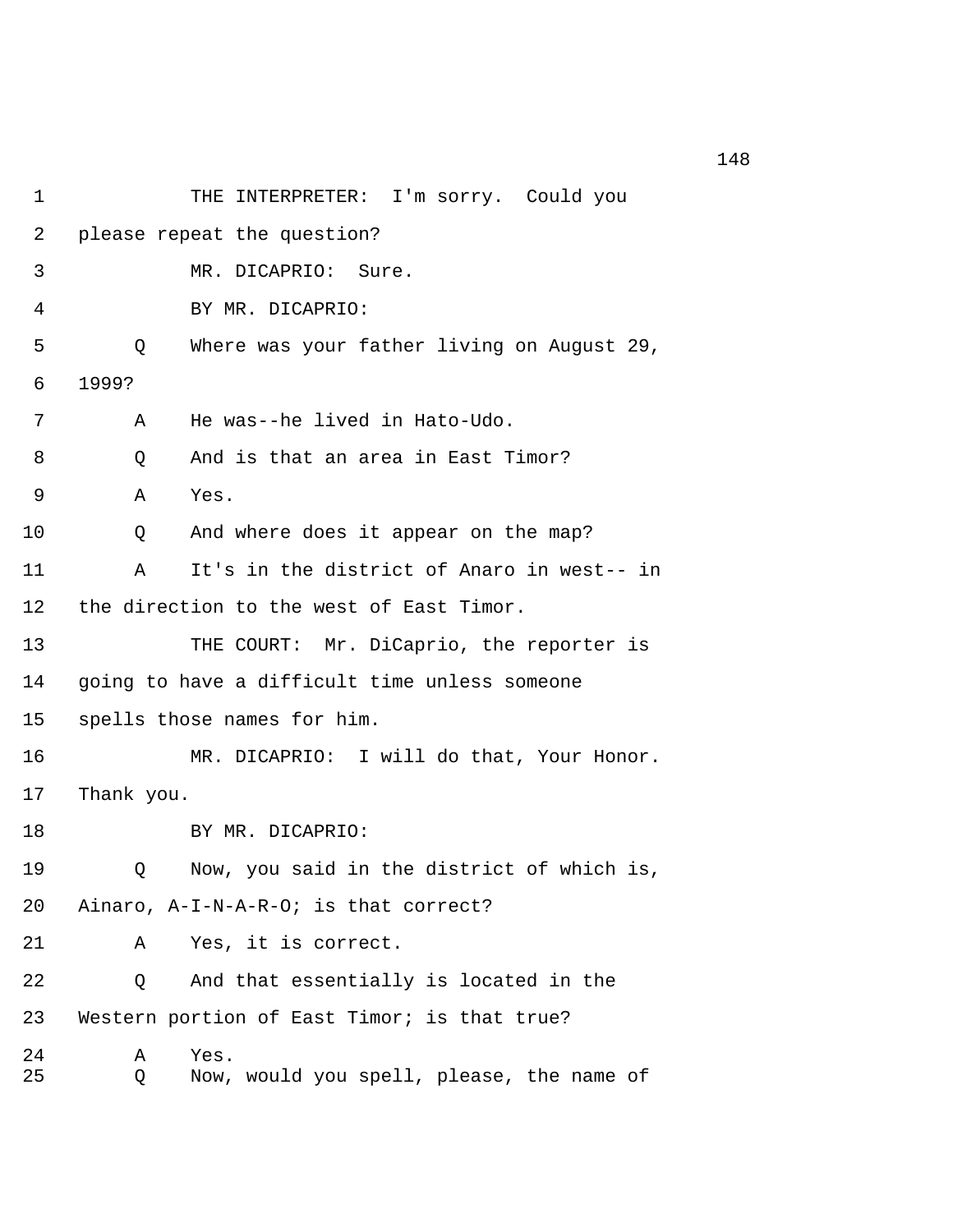1 the village that your father was living in and have 2 the interpreter spell it, please. 3 A Yes, I can. H-A-T-O-U-D-O. 4 Q And did your father hold any position in 5 that village as a member of the CNRT? 6 A Yes. He was coordinator of these 7 organizations or as representative president of his 8 organization in the village where he lived 9 representing especially the group of adults or old 10 ages. 11 THE INTERPRETER: Well, not really old 12 ages. Adults. 13 MR. DICAPRIO: Right. 14 BY MR. DICAPRIO: 15 Q When you say he was the coordinator of 16 these organizations, what organizations are you 17 referring to? 18 A I refer that CNRT, National Council of 19 Residents of East Timor. 20 Q Now, you were advocating for something in 21 your political activity; is that true? 22 THE INTERPRETER: I wonder if this is the 23 answer but he said-- 24 THE COURT: What do you mean-- 25 THE INTERPRETER: I think--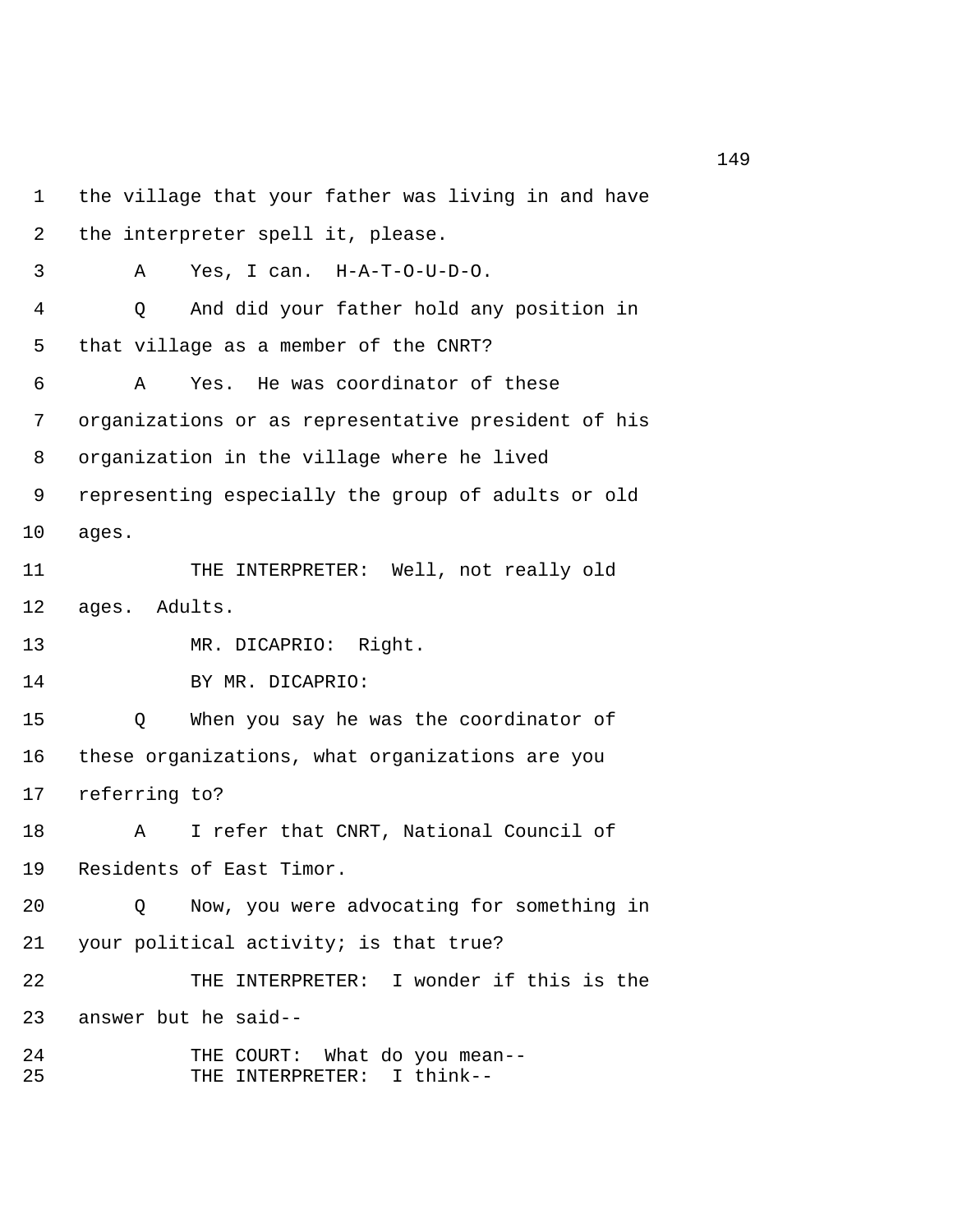1 THE COURT: --you wonder whether this is 2 the answer? 3 THE INTERPRETER: Pardon. I don't think-- 4 THE COURT: Well, are you saying-- 5 THE INTERPRETER: --he understood well the 6 question. 7 MR. DICAPRIO: Would you, please, let the 8 Judge finish his question and then you-- 9 THE INTERPRETER: Okay. 10 THE COURT: Are you not sure that he's 11 responsive to the question or you're not sure what 12 his answer is? 13 THE INTERPRETER: I'm not sure what his 14 question--his answer to the question. 15 THE COURT: Whether it's responsive to 16 the-- 17 THE INTERPRETER: Yeah. 18 THE COURT: --question? I see. Okay. 19 THE INTERPRETER: So I'd like if you'd 20 repeat the question. 21 THE COURT: Why don't you-- 22 MR. DICAPRIO: Even if the answer--I'm 23 sorry, Your Honor. I didn't mean to talk over you. 24 THE COURT: Why don't you repeat the 25 question, Mr. DiCaprio, and the interpreter will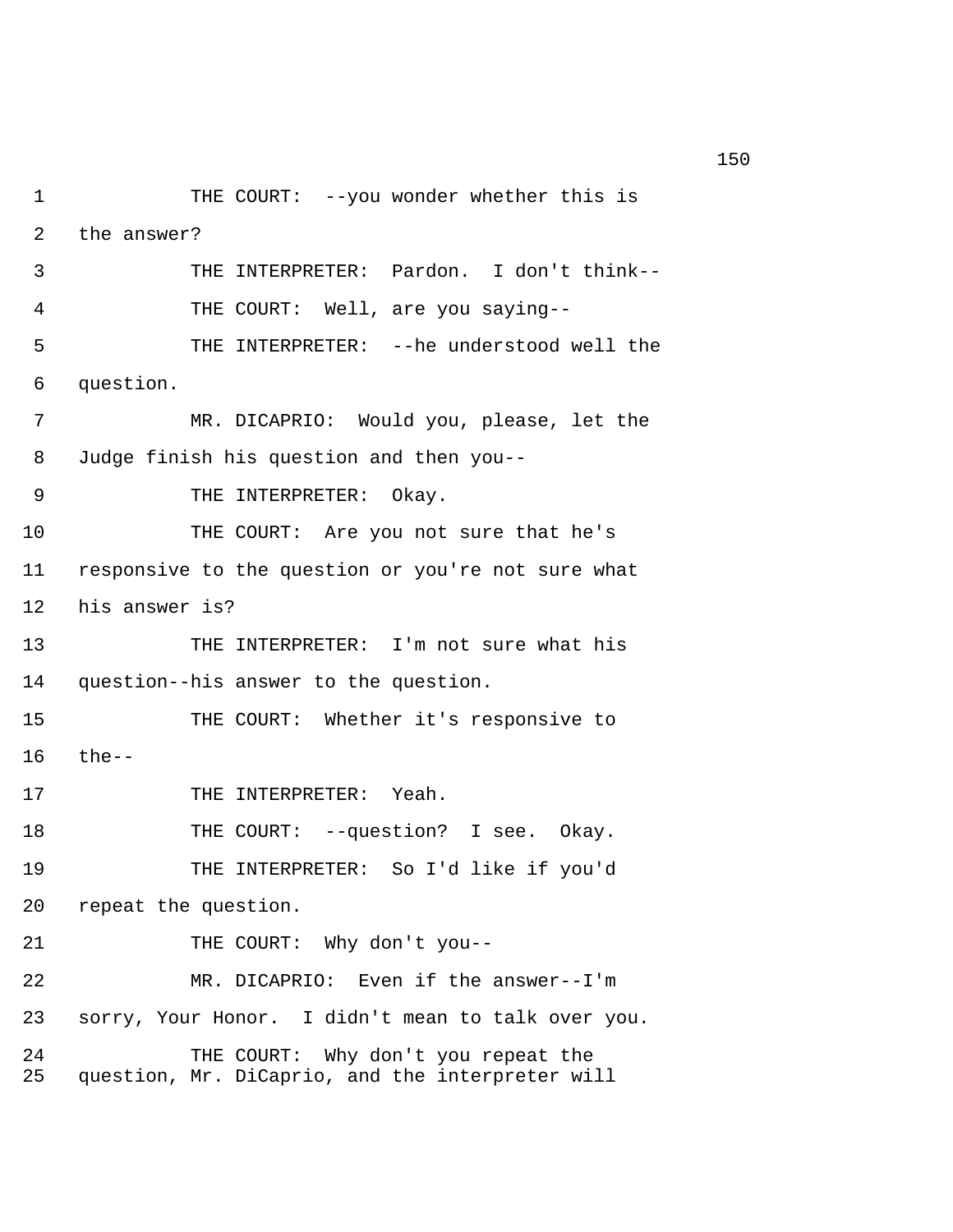1 determine whether or not this was the answer. But 2 it seems to me that under the circumstances, 3 regardless of whether or not it's responsive, I 4 think the interpreter is required to give whatever 5 answer the witness gave. 6 MR. DICAPRIO: Yes, I believe so, Your 7 Honor. 8 THE COURT: Then you can determine whether 9 or not it's responsive. 10 MR. DICAPRIO: Thank you, Your Honor. 11 Please, do not provide--please, just 12 provide an answer, as indicated by the witness, and 13 then we'll-- 14 THE INTERPRETER: Okay. 15 MR. DICAPRIO: If there's a problem with 16 the answer, we'll can ask a different question. 17 BY MR. DICAPRIO: 18 Q The question is: You were advocating for 19 something and so was your father and your brother. 20 What were the things that you were advocating for? 21 A First thing is I try to--try to advocate 22 the Timorese people how they can know about their 23 right of self-determination. 24 Q I'm sorry, self-determination? 25 THE INTERPRETER: Yeah.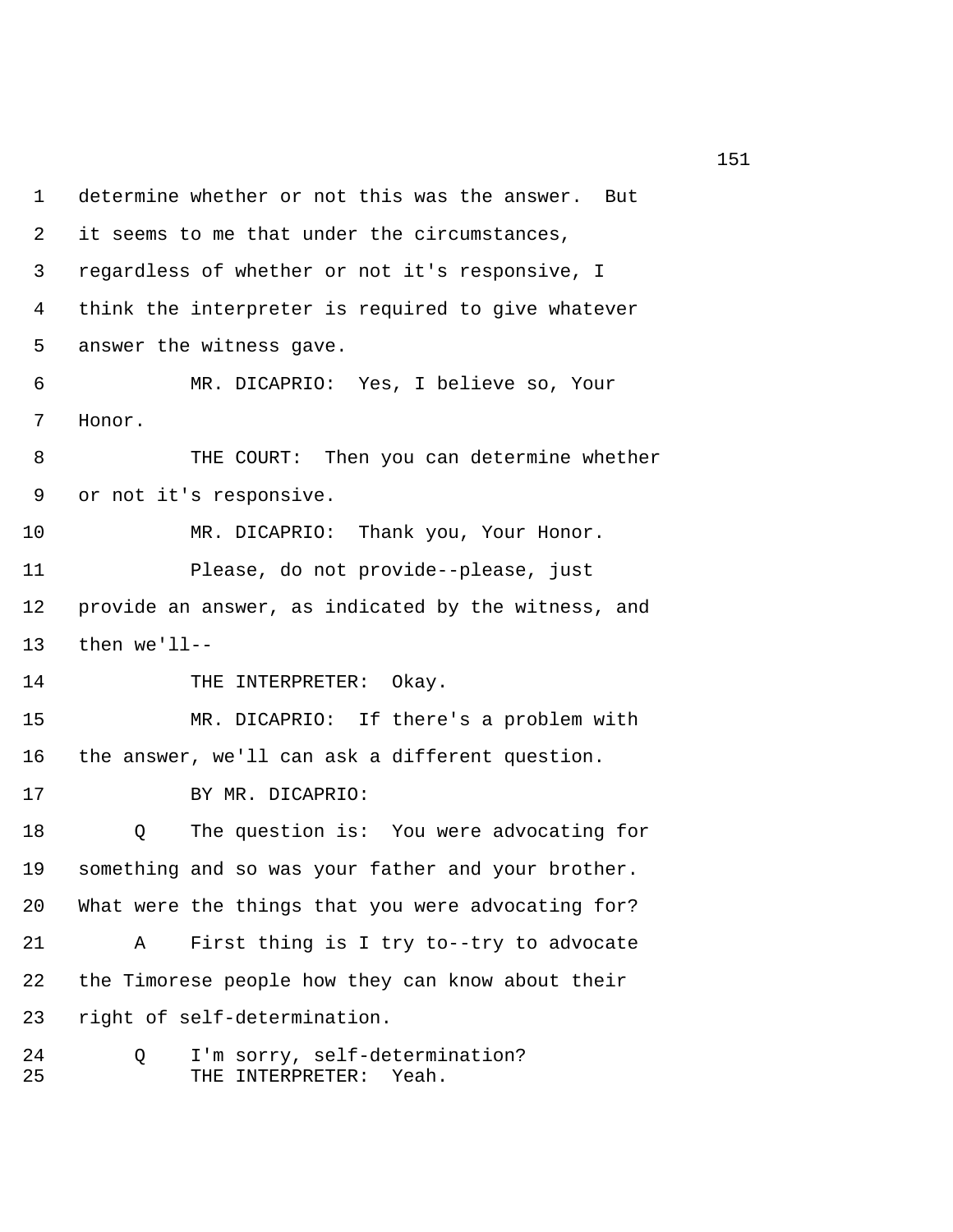1 A Second, it's about the violation that the 2 Indonesian Military did to East Timor. And the 3 third was try to help them how to organize and get 4 aid or support from the international community to 5 help the residents fight another struggle. 6 Q Directing your attention to the years 1992 7 through 1994. During that period of time were you 8 ever arrested or threatened by the Indonesian 9 Military as a result of your political activities? 10 A Yes, I was arrested once, and it was in 11 July 14, 1994. 12 Q And what were the circumstances leading to 13 your arrest? 14 A We did organize a demonstration against 15 the Indonesian Military in my campus, in my 16 university campus. 17 Q And did you organize a demonstration? Is 18 that what you said? 19 A Yes. 20 Q What were you demonstrating against? 21 A We demonstrate against the military of 22 Indonesia. 23 Q Was there a specific incident that had 24 taken place that had led to the demonstrations? 25 A The reasons for this demonstration was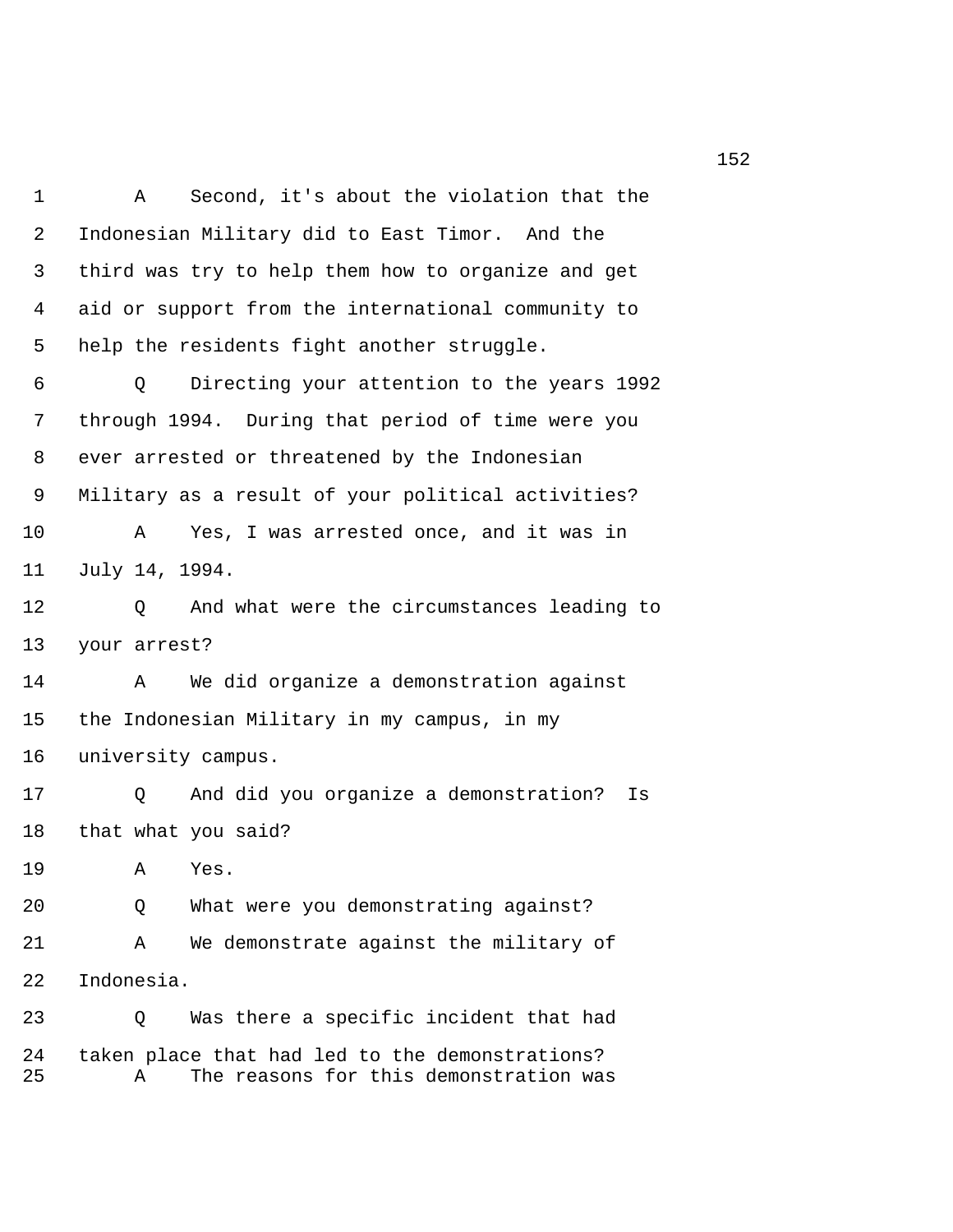1 that the Indonesian Military assault all the 2 residents, the physical residents of Catholic 3 sisters and threaten them-- 4 Q And where did this? 5 A --in Maliana. I'm sorry. 6 MR. DICAPRIO: You said and threaten them? 7 Is that what the last word was? 8 THE INTERPRETER: Yes. 9 MR. DICAPRIO: Thank you. 10 BY MR. DICAPRIO: 11 Q Where did this assault upon these Catholic 12 nuns take place? 13 THE INTERPRETER: I'm sorry. 14 O Where was the assault? 15 A The assault was in the District of 16 Maliana, M-A-L-I-A-N-A. In the west of East Timor. 17 Q And can you show me approximately-- 18 THE INTERPRETER: Yeah. 19 Q --where it is? I'm pointing to which is 20 again in the middle of the country, but almost to 21 the western border of East Timor? 22 A Yes, it's in front here with Western 23 Timor. 24 Q Okay. Would you describe what happened on 25 that occasion to you?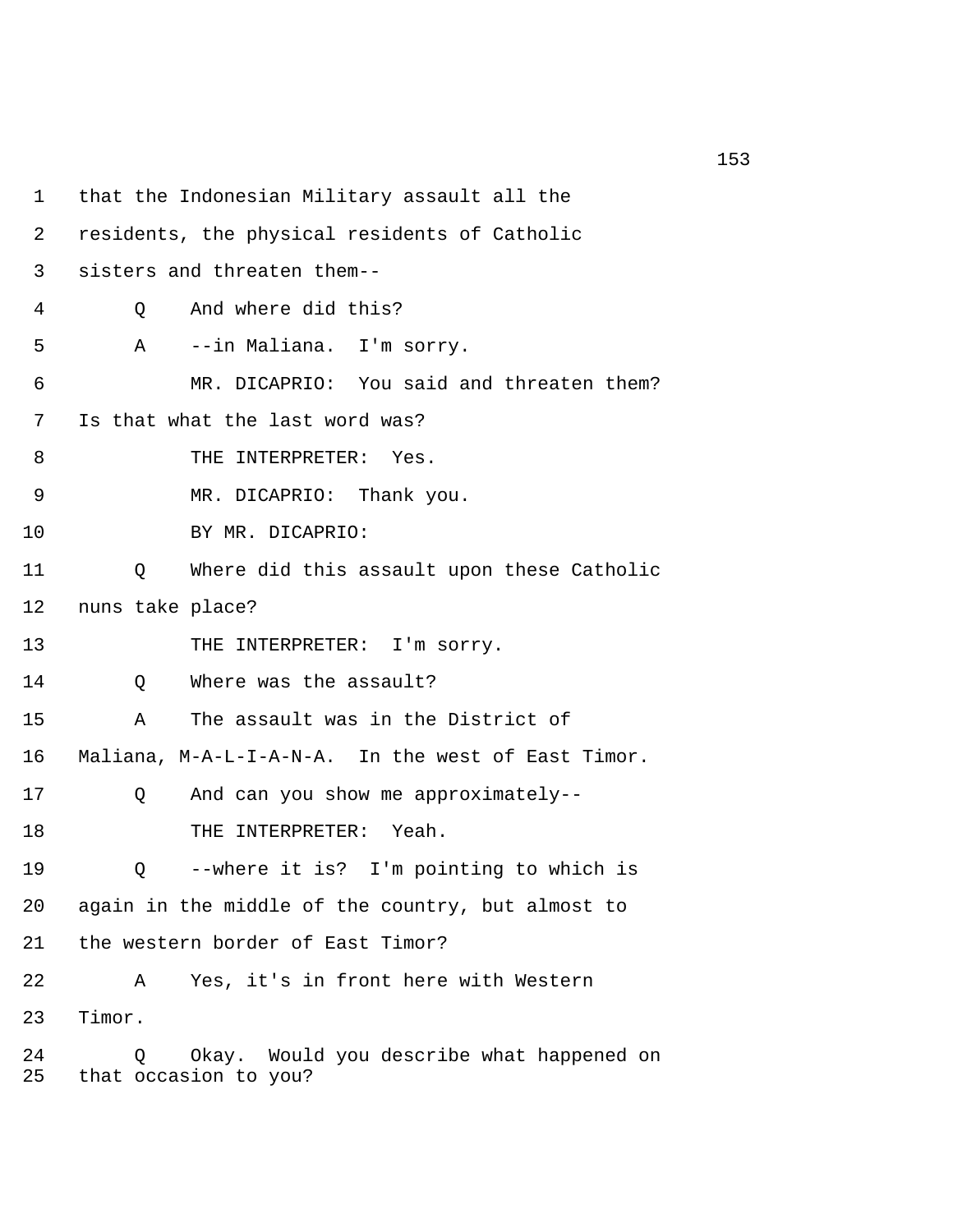1 A I was asked in front of my campus, and 2 they took me to the police station. And was there 3 for three days and three nights, and there was no 4 legal process against me. 5 Q When you say "they took you to the police 6 station," would you describe who it was, please, 7 that--would you identify the people that arrested 8 you? 9 A Yes. Those who arrest and took me to the 10 police station was a member of the Indonesian 11 Police. 12 Q And you remained in custody for three 13 days; is that correct? 14 A Yes. 15 Q During this period of time were you 16 threatened? 17 A Yes, I was threatened. 18 Q Would you describe what took place, 19 please? 20 A Yes. I was interrogated and they 21 threatened they would kill me. And if they do, so 22 nobody will--I would disappear that--I mean-- 23 Q So you were threatened that you would be 24 killed and that you would disappear; is that 25 correct?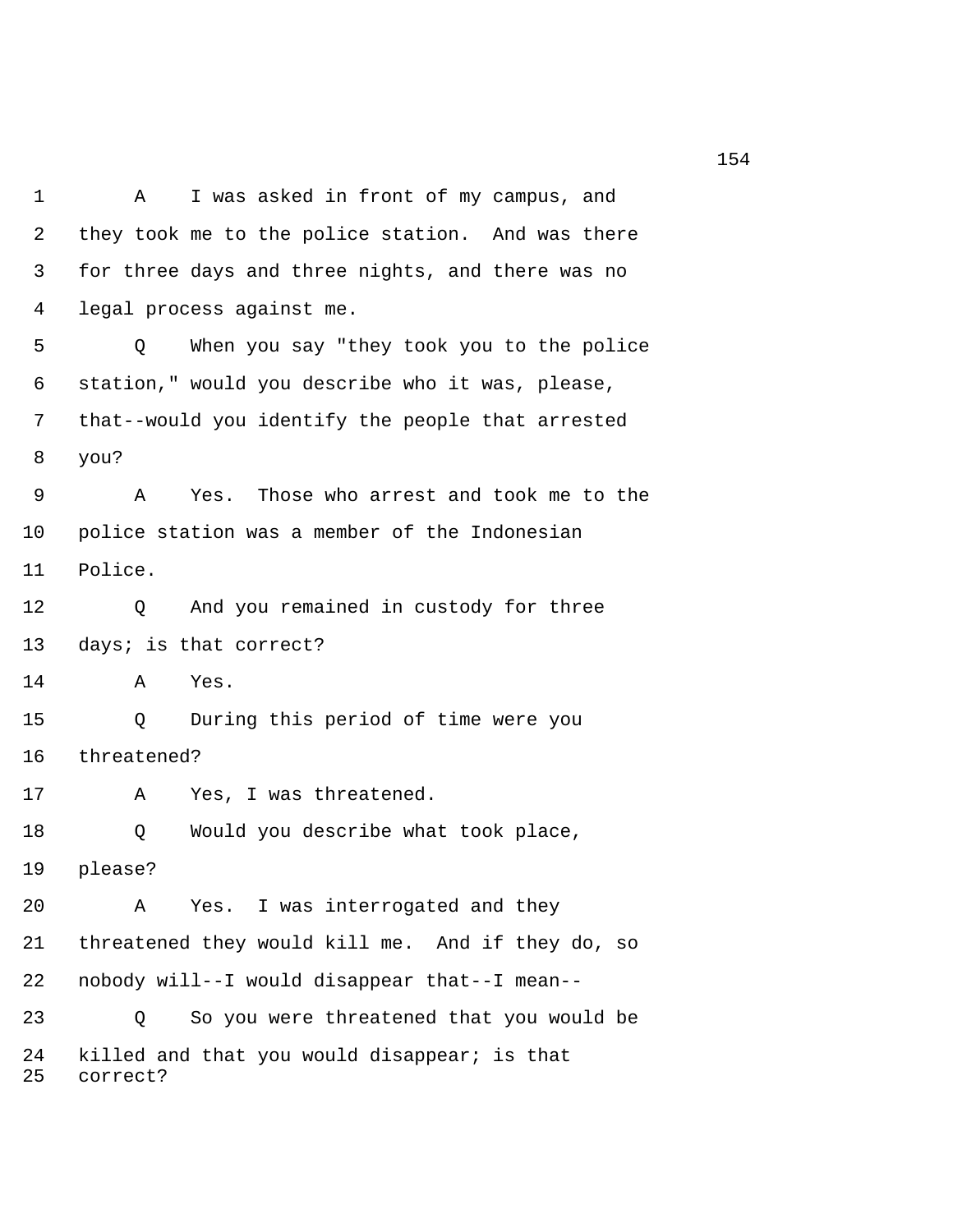1 A Yes.

 2 Q And during this three-day period of time 3 how often were these threats made against you? 4 A Many times. 5 Q Did they occur--were these threats 6 regular--I'll withdraw the question. 7 Approximately did these threats--were they 8 made approximately every hour? 9 A It's been during the day and the 10 threatening was less, but in the night it also was 11 aware, watch us--watch me and threatening me almost 12 every, every, every hour. 13 Q All right. Prior to 1994, July of 1994, 14 was there an incident that place where you were 15 demonstrating outside of your university because of 16 some action taken by the Indonesian Military? 17 A Yes. 18 Q And approximately when did this incident 19 take place? 20 A There was an incident prior to '94. It 21 was in April, August, and September in 1993. 22 Q Was there a particular demonstration 23 relating to the monitoring of students by the 24 Indonesia Military at your university? 25 A Yes. In the first demonstration, the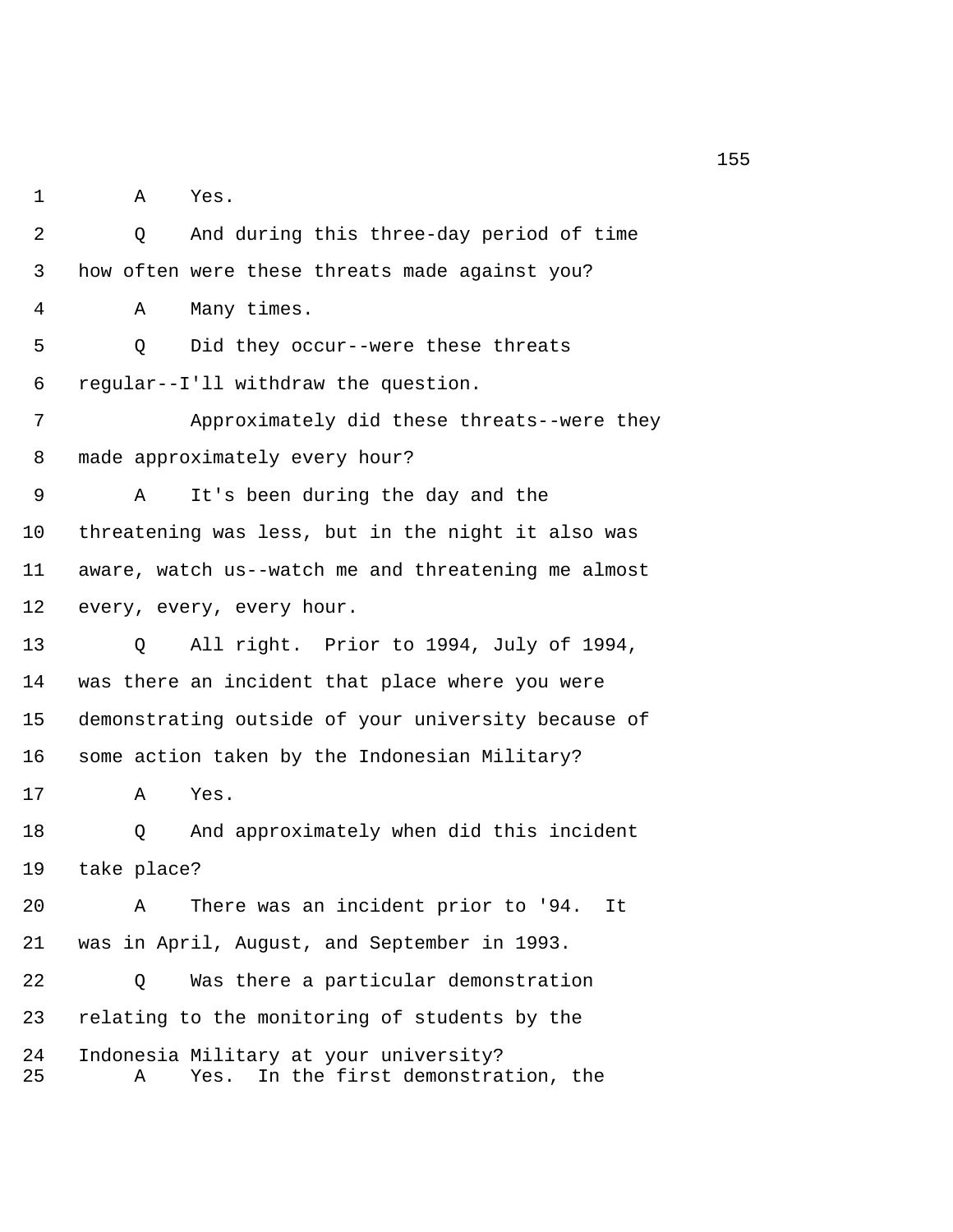1 reason to make a demonstration was because we were 2 watched almost all the time by the Indonesian 3 Military. And the second one, the reason was the 4 because the Indonesian Military didn't respect the 5 Catholic Sisters. 6 MR. DICAPRIO: And the first occasion, I 7 didn't quite understand. Did you say because you 8 were being watched? 9 THE INTERPRETER: Exactly. 10 MR. DICAPRIO: Is that the word you were 11 using? 12 THE INTERPRETER: Yes. 13 BY MR. DICAPRIO: 14 Q On that occasion, there was a 15 demonstration that you participated in; is that 16 true? 17 A Yes. 18 Q And on that occasion did the Indonesian 19 Military arrive at your campus? 20 A Yes. 21 Q Approximately how many soldiers were 22 present at the campus? 23 A It depends. And sometimes two or three. 24 Sometimes four or five who came over and was on the 25 campus.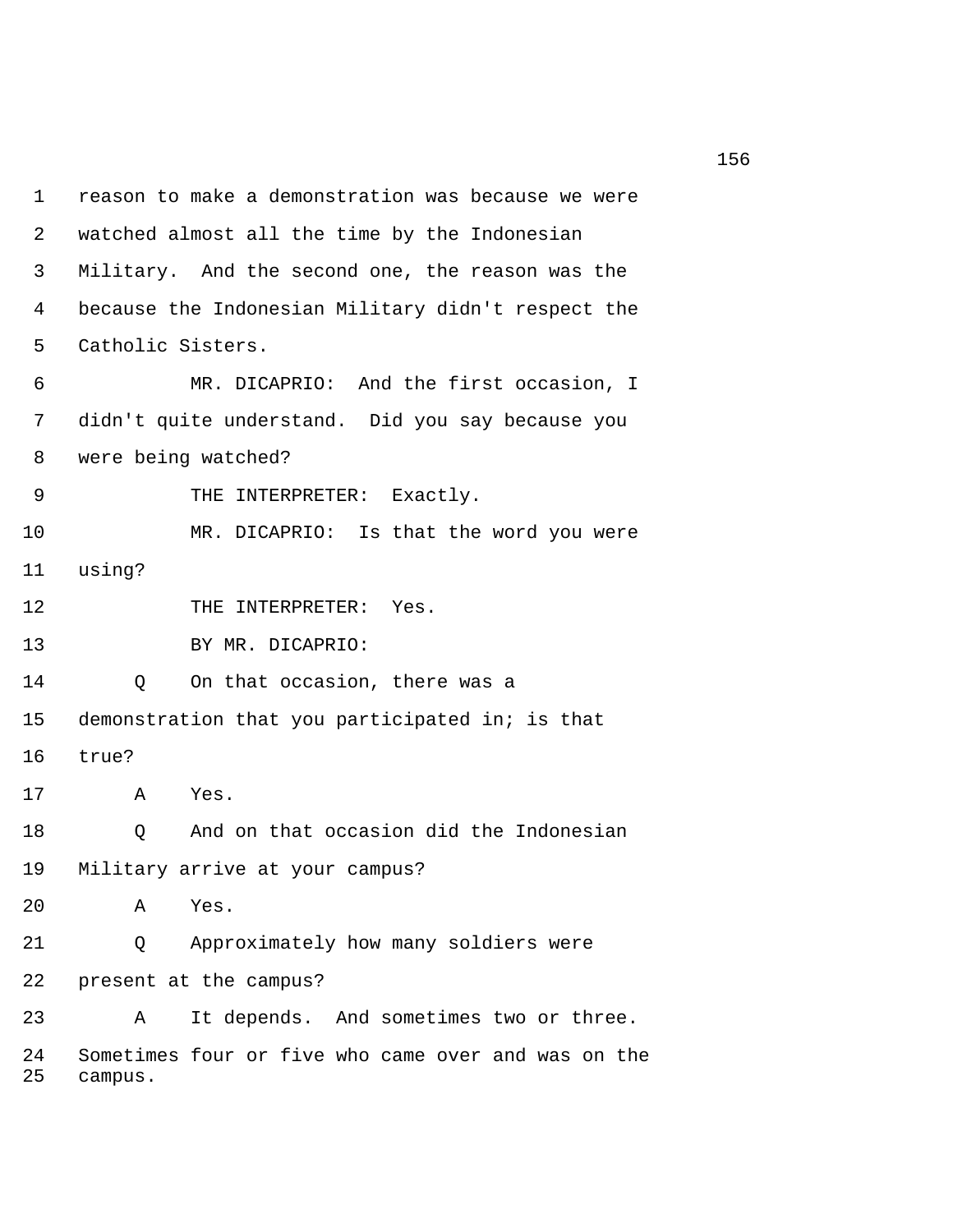1 Q Was there any occasion when the university 2 was surround by Indonesian Army with rifles? 3 A Yes. 4 Q And was this the same occasion when there 5 was demonstration that was taken place because of 6 the monitoring of the students? 7 A Yes. 8 Q And would you will describe what the 9 soldiers did at that time? 10 A They often came over to the university 11 with mobile phone and watched every step of us. And 12 they communicate with the police or other 13 colleagues in the headquarters and the police and 14 other colleagues would come over and watch 15 everything that we did in the campus. 16 Q I'm asking you specifically about the 17 occasion when the Indonesian Army came to the 18 campus armed with rifles. Do you recall that 19 occasion? 20 His answer, please. Did he say yes? 21 THE INTERPRETER: Yes. 22 MR. DICAPRIO: Thank you. 23 BY MR. DICAPRIO: 24 Q And is this the same demonstration 25 relating to the monitoring of students?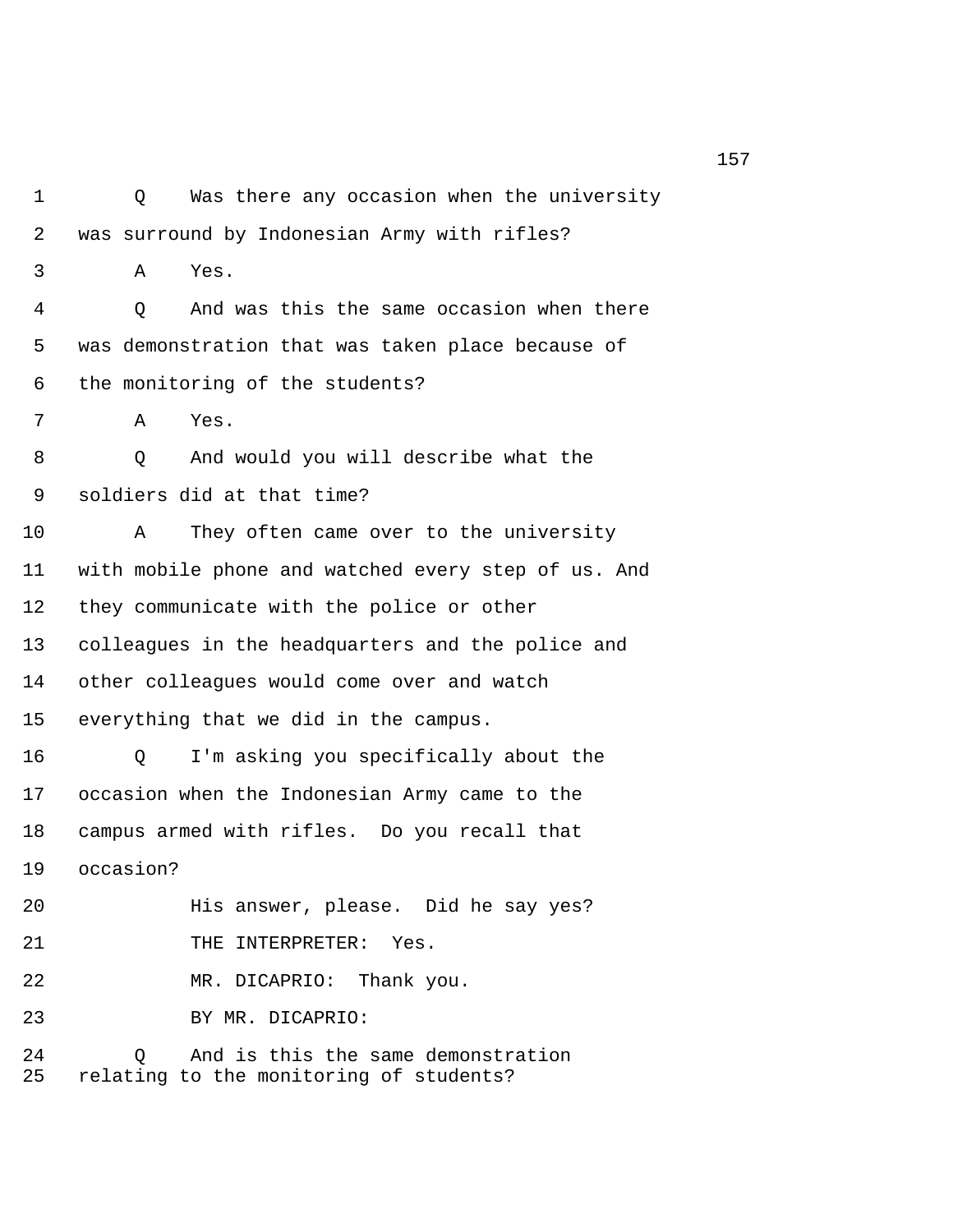1 A Yes. 2 Q And did the Indonesian Army soldiers fire 3 their rifles? 4 THE INTERPRETER: I'm sorry? 5 Q Did the soldiers fire their rifles? 6 A Yes, they did when we do some reaction 7 against them. 8 Q And as a result of them firing their 9 rifles, did the crowd dispurse? 10 A Yeah. And then we ran into the college. 11 Q Okay. Now, East Timor is--would you 12 describe the topography of East Timor? 13 A Yes. 14 Q And go ahead and, please, describe it. I'm 15 asking: Is it flat? Is it hilly? 16 A It's a territory on an Island 17 located--insert in a dozen of islands of Indonesia, 18 and it's a hilly territory island. And the 19 majority of the population is Grecian. 20 Q The population? 21 THE INTERPRETER: The people. 22 MR. DICAPRIO: Yes. 23 THE INTERPRETER: And the police. 24 A And it has 13 districts. So the west part 25 makes frontier with Indonesia which--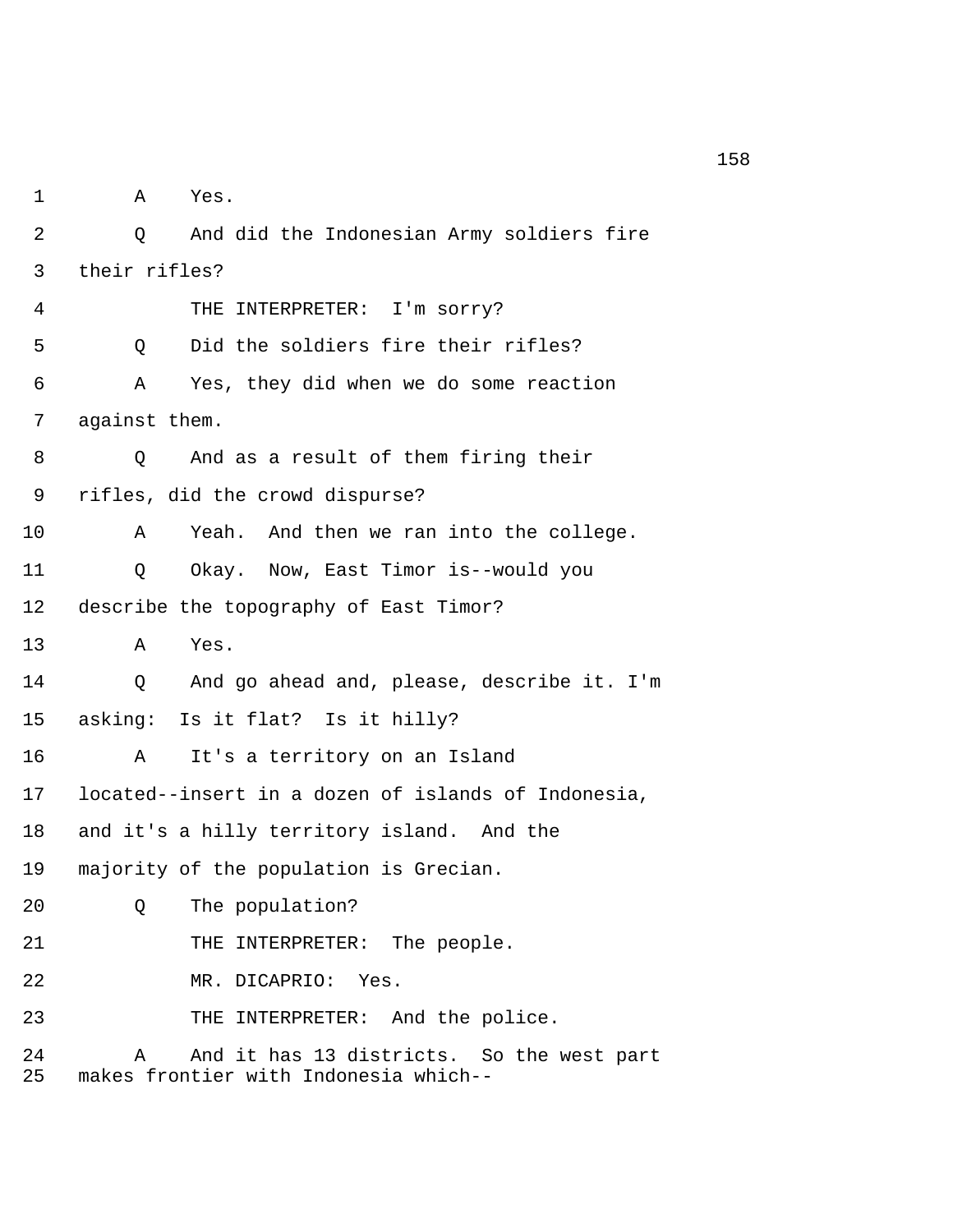1 THE INTERPRETER: Well, he said which  $2$  name-- 3 A And it's a frontier with the Moluccas 4 Island which belong to one of the Indonesian 5 Province. 6 Q So it's a hilly country; is it not? 7 A Yes. 8 Q Thank you. Now, directing your attention 9 from 1995 through 1999, and prior to August 30 of 10 1999 during this period of time; that is, from '95 11 through August 30 of 1999, were you ever arrested 12 again? 13 A No. 14 Q Were you ever threatened by any member of 15 the Indonesian Police Force or the Indonesian Army 16 or Military? 17 A Yes. 18 O And how often were you threatened? 19 A Many times. Every time when we did 20 demonstration against them. In my way back home, 21 they met me or found me or saw me, and they will 22 threaten me. 23 Q When you refer to "they," would you 24 identify, please, the group or the individuals 25 making these threats?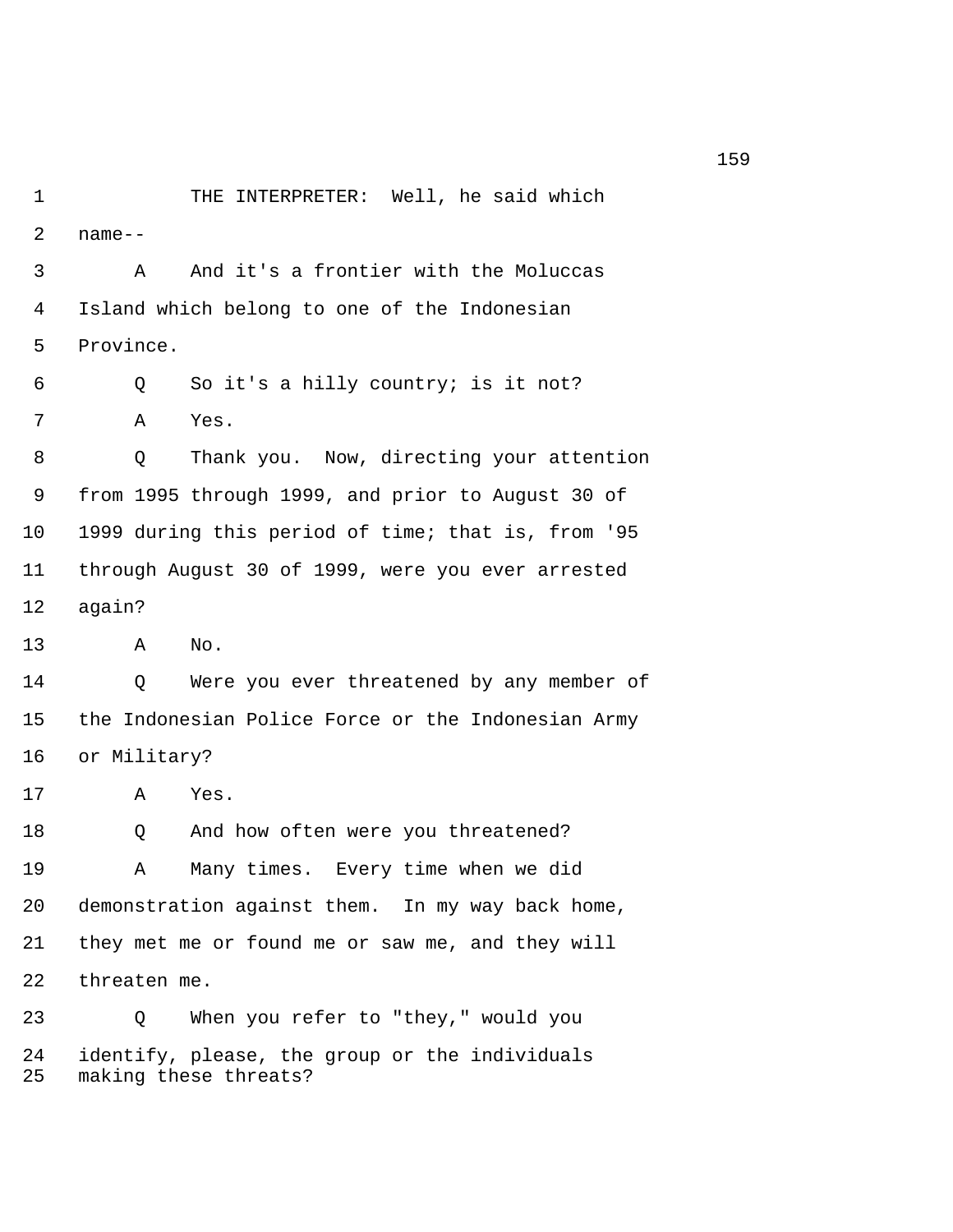1 A The Indonesian Military. And sometimes 2 they call me to the headquarters and they 3 threatened me. And sometimes they came to my house 4 and watch me over. And then if they met me, they 5 did the same thing. 6 Q What were the threats that were made to 7 you? 8 A Like why did you do, or why do we do 9 demonstration against the Military or against 10 Indonesia? If you do such a kind of action, we can 11 kill you and no one will find you. 12 Q Did you discontinue demonstrating or being 13 involved in political activism? 14 A No. 15 Q Were you afraid for your safety? 16 A Yes. When they threatened me, I'm afraid. 17 But my hope to be involved in the activity of my 18 organization of Pro-Independence was--went on. 19 Q Why did you continue? 20 A Because we, the Timorese people, have no 21 rights yet to be independent from Indonesia. And 22 the second reason because East Timor was occupied 23 by Indonesia and the Indonesia Military were there 24 and brutally tortured people and violate people. 25 Q Directing your attention to the month of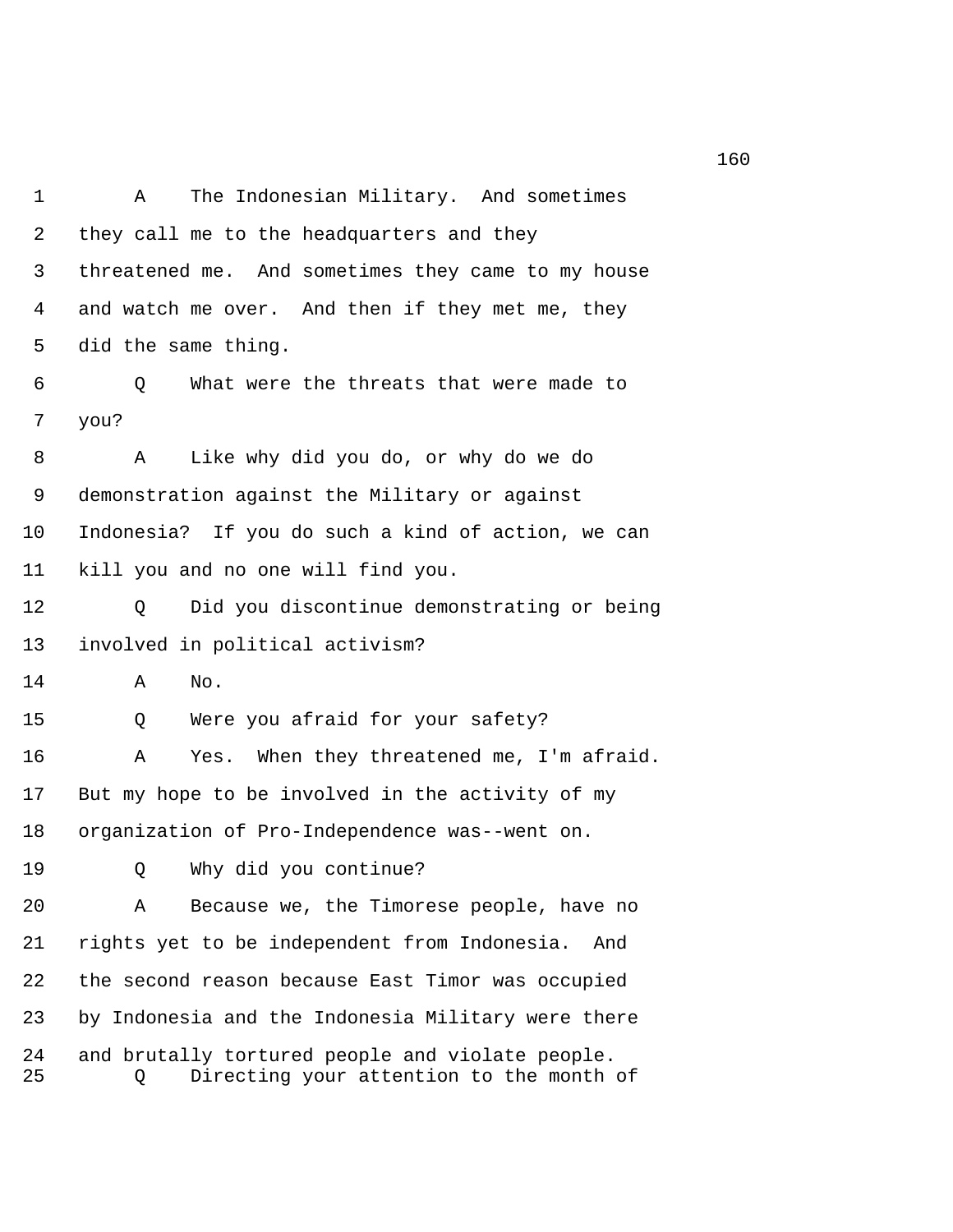1 March 1999. Was there an incident that took place 2 with a younger brother of yours? And-- 3 A Yes. 4 Q Thank you. Did you have a conversation 5 with your younger brother in or about August of 6 1999 regarding this incident that took place? 7 A Yes. 8 Q Now, when did you first learn of this 9 incident? 10 A It was in the middle of March. Two of my 11 younger brothers who told me. 12 Q Two of your younger brothers? 13 A Yes. 14 Q And did you have a conversation with them 15 in March of 1999? 16 A Yes, I did. 17 Q And where did this conversation take 18 place? 19 THE INTERPRETER: When? 20 Q Where? 21 A It was in Dili when they came and 22 report--informed me about what had happened. 23 Q So they traveled to Dili to tell you about 24 what had taken place; is that correct? 25 A Yes.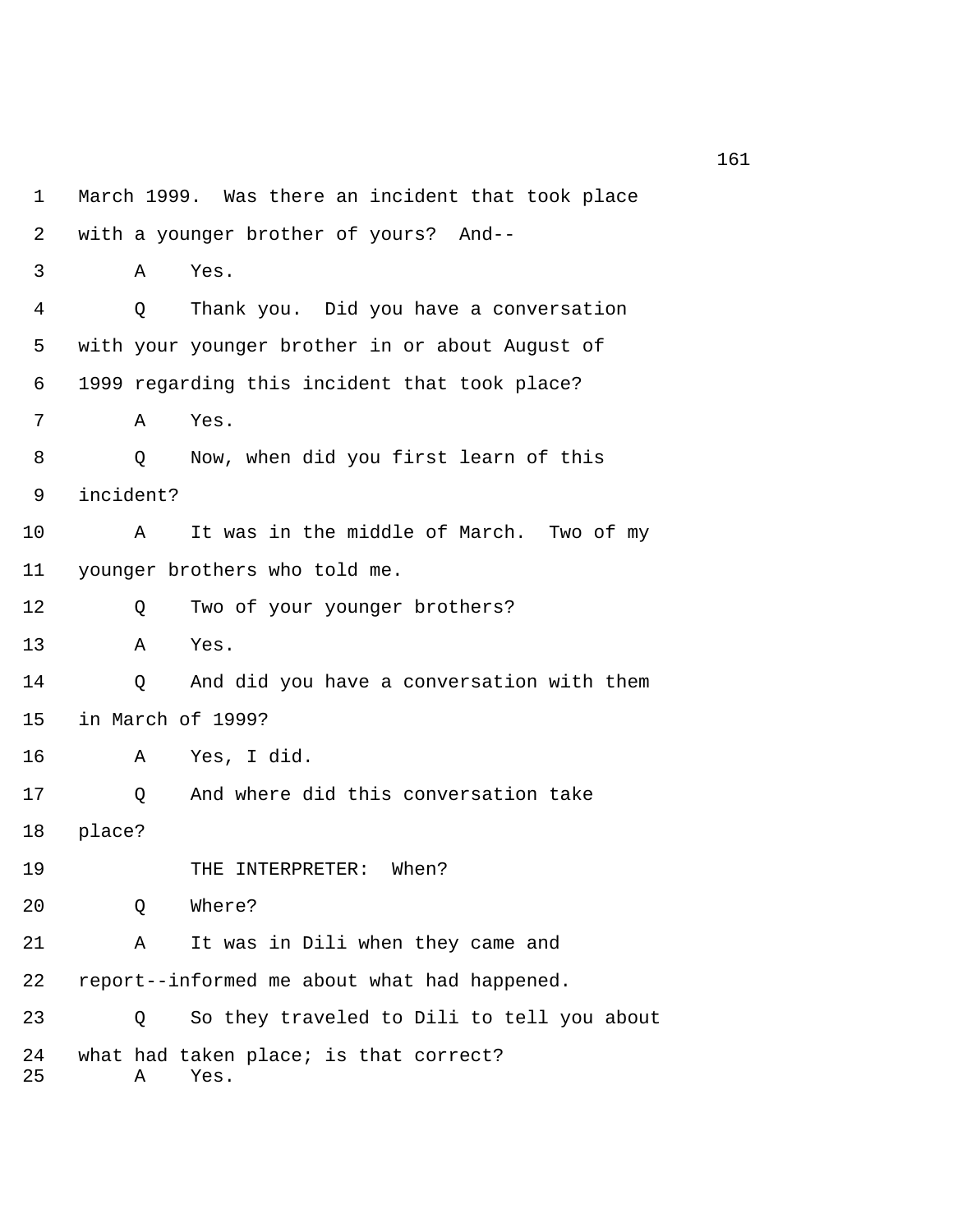1 Q All right. What did they say to you? 2 A Yes. They told me that he was 3 interrogated. Why all of us in my family? They 4 didn't take part in the militia organization. And 5 why all of us just involved in the Independent 6 Movement? Just because of this reason, he hadn't 7 finished yet his answer. They start beating and 8 hitting him. 9 Q And who was it that perpetrated these acts 10 against your brother? 11 A Members of Indonesian Military. 12 Q All right. Did you have a discussion with 13 your brother about this incident in August of 1999? 14 A Yes. 15 Q What did your brother say to you? 16 A He told me the same thing that two 17 brothers told me before. Why we in my family when 18 no one take part in the militia organization? But 19 just in the Pro-Independence Movement. 20 Q Did your brother tell you what was done to 21 him? 22 A Yes. 23 Q What did he tell you? 24 A He told me that he was trying to answer 25 their questions, but they didn't give him a chance.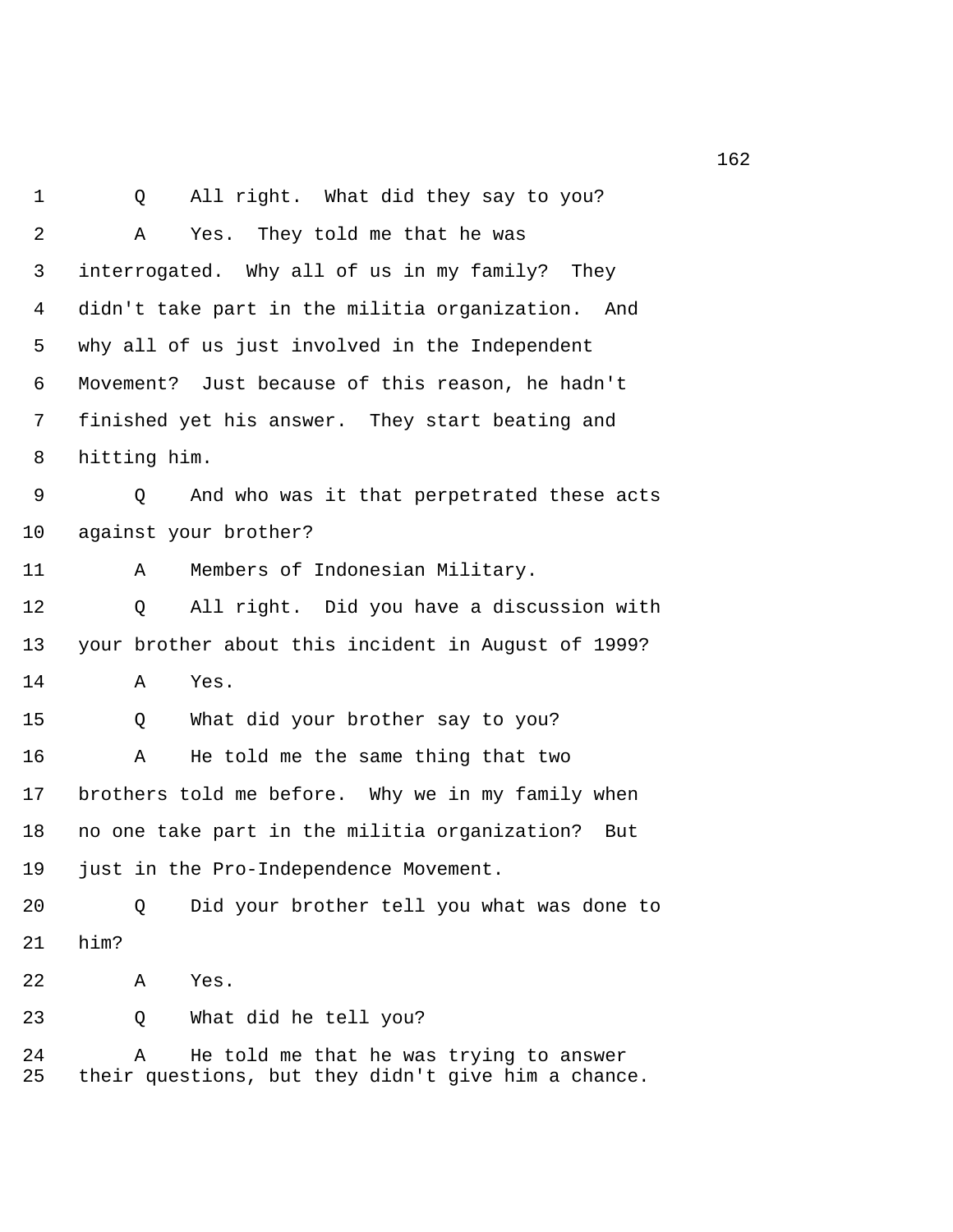1 And they start beating him in his face and hitting 2 him with a gun tip, glass, or the wood, kind of 3 wood. And then he started bleeding--and started 4 bleeding from his mouth, nose, eyes, and his body 5 started to swell. 6 Q Was your brother hospitalized? And for 7 how long? 8 A My father who took him to the hospital, 9 and he was there for around three weeks. 10 Q Did this have any affect upon you? 11 A Yes. 12 Q Would you describe, please, the affect 13 that this had upon you? 14 A If affect me the way that it make me--made 15 me afraid with the safety of my family. 16 Q And when you say you're afraid-- 17 A Because I thought that they could 18 eventually kill my parents or my brothers, and they 19 could make them disappear. 20 Q And how often did you have these thoughts 21 or fears? How often did you experience these 22 fears? 23 A It was a constant way of feeling, because 24 since March of that year the activity of the 25 militia was getting--how do I say--wanting and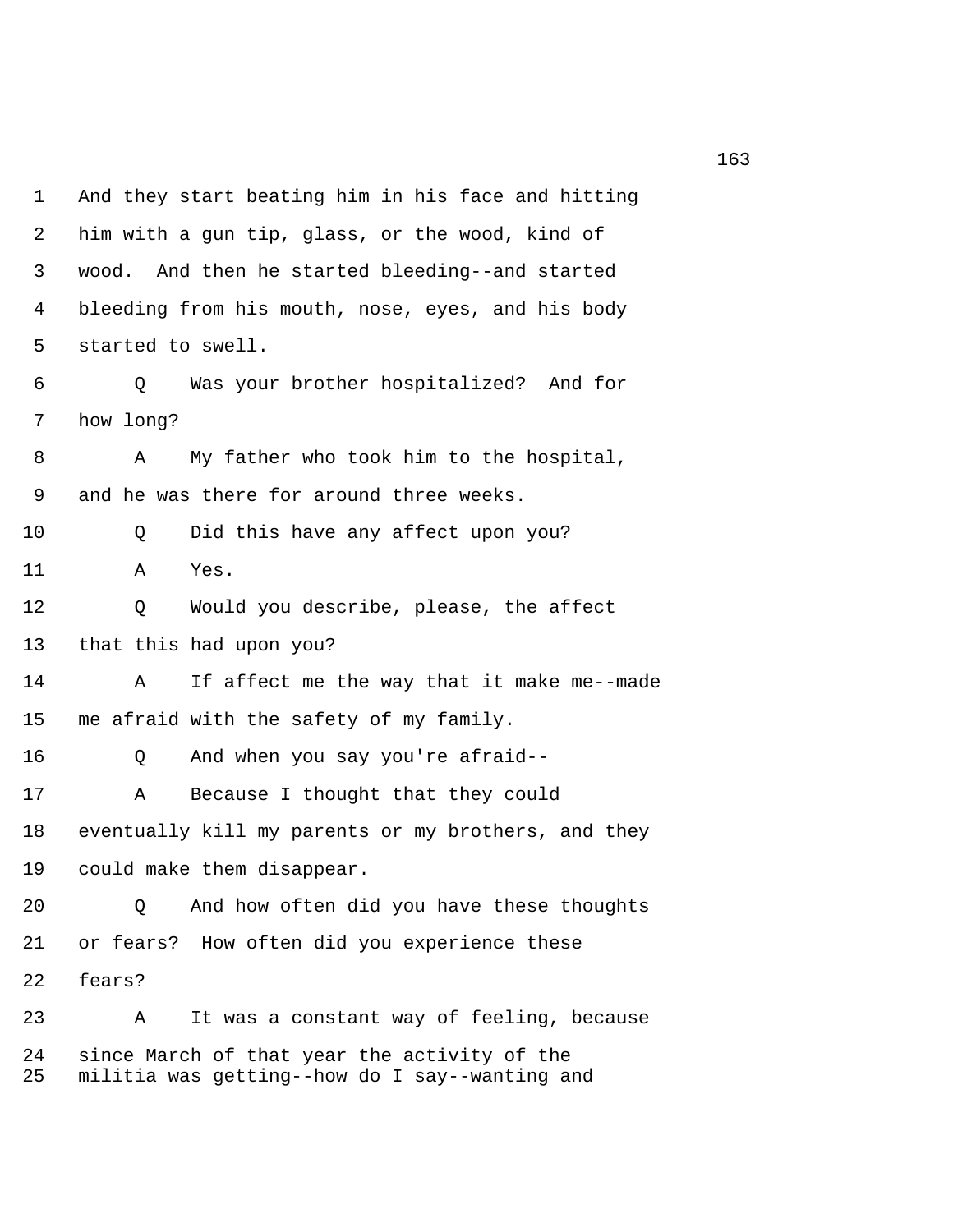1 getting harder.

 2 Q Okay. Did you have any trouble sleeping? 3 A Yes. Sometimes in the night I sleep and I 4 start to remember my family. And I think about 5 those threats makes me worry a lot, and I just 6 cannot sleep and sometimes I just cry alone. 7 MR. DICAPRIO: Should I proceed with 8 another line of questions, Your Honor? 9 THE COURT: Why don't we take a 10-minute 10 break now, Mr. DiCaprio, and then we can go on and 11 continue until 5:00 o'clock. 12 MR. DICAPRIO: Yes, Your Honor. 13 THE COURT: How long do you anticipate the 14 balance of the examination of this witness? 15 MR. DICAPRIO: Your Honor, I would 16 anticipate between one and two hours. 17 THE COURT: I see. So you won't be 18 completing this witness today? 19 MR. DICAPRIO: I may, Your Honor. I'm not 20 sure how much longer the bench will take, but it's 21 likely that I will not. 22 THE COURT: That's all right. I'm not 23 rushing you. I'm just trying to get some idea of 24 the logistics. 25 All right. Why don't we take a 10-minute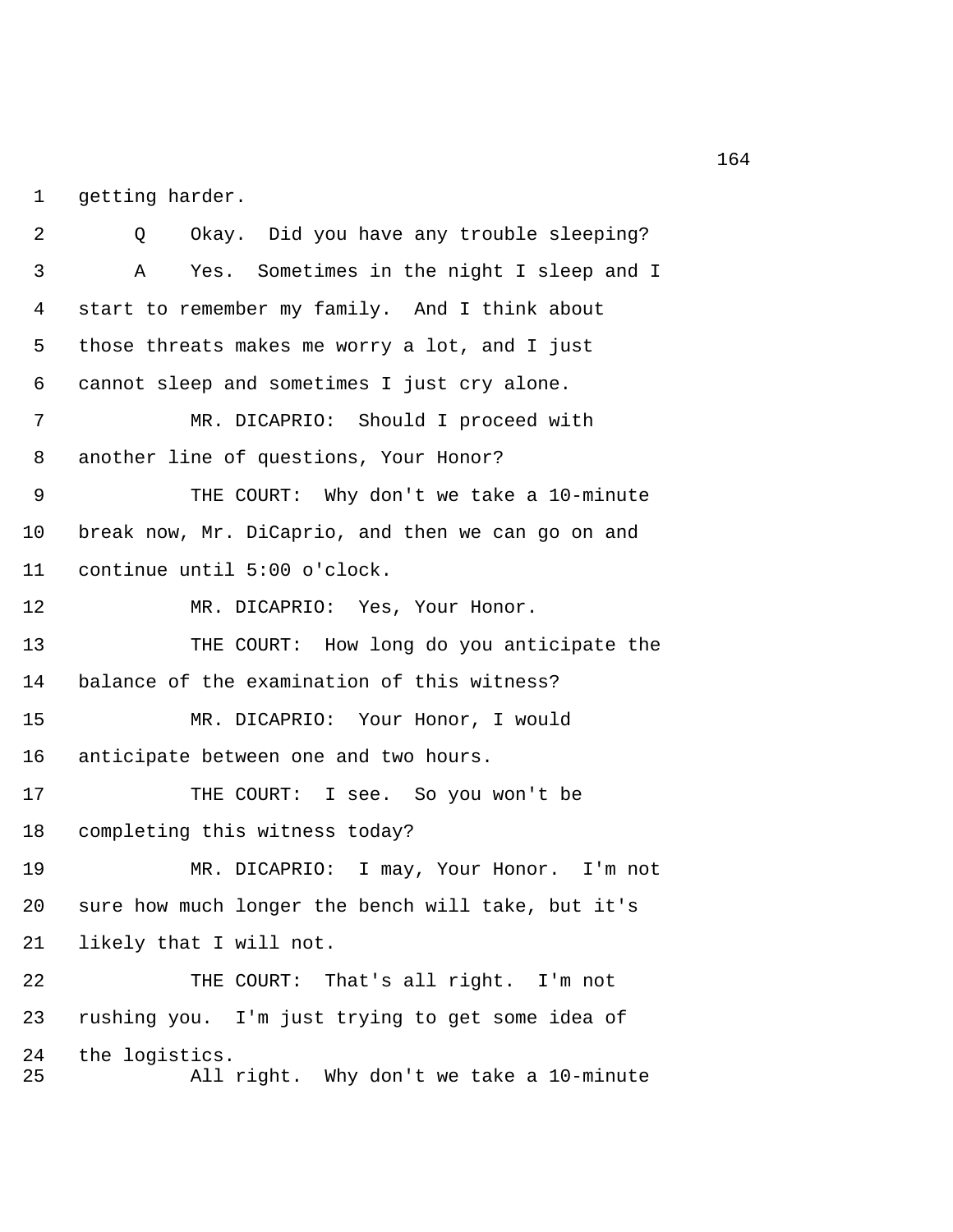1 break at this time.

 2 (Recess.) 3 THE COURT: Mr. DiCaprio, you may proceed. 4 MR. DICAPRIO: Thank you, Your Honor. 5 THE COURT: We'll go to approximately 5:00 6 o'clock. And if you're finished with the witness, 7 fine. If not, we'll resume tomorrow morning. 8 MR. DICAPRIO: Yes, Judge. 9 BY MR. DICAPRIO: 10 Q You heard the testimony of Dr. Tanter 11 regarding the announcement by President Habibie on 12 January 27, 1999? 13 A Yes, I did. 14 Q After these announcements were made--this 15 announcement was made, were there any announcements 16 made by any members of the Indonesian Military? 17 A Yes. 18 Q Do you recall when the first time you 19 heard an announcement? 20 A Yes. The first time I hear about this 21 announcement was in January 27th in the evening at 22 8:00 o'clock. 23 Q All right. And do you recall who made the 24 announcements? 25 A President of Indonesia B.J. Habibie.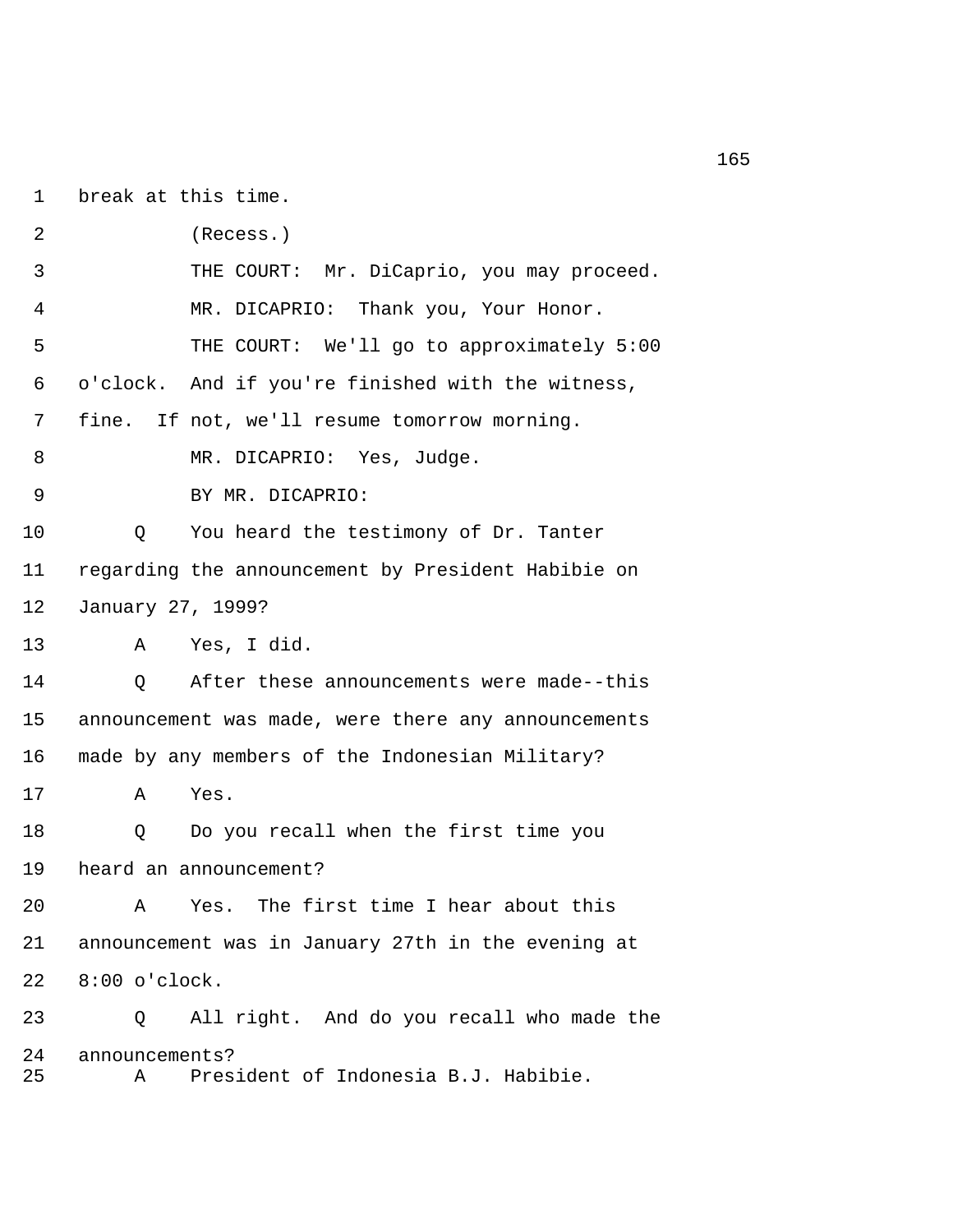1 Q Okay. After President Habibie's 2 announcements were there any announcements made by 3 the Indonesian Military in response to President 4 Habibie's announcement? 5 A Yes. After the announcement of the 6 President Habibie the military in East Timor made a 7 counter-announcement against the position of the 8 President. 9 Q Could you identify who made the 10 counter-announcement? 11 A Yes. It was made by the Chief of 12 Military, the Indonesian Military in East Timor. 13 O And do you recall what he said? 14 A Yes. First, they said that they did not 15 agree with the decision taken by the President 16 Habibie. Second, because the Timorese people 17 is--be a part of Indonesian. And that the 18 President, if you want to take any decision, he 19 should consult first the hierarchy of military, the 20 Indonesian Military in East Timor. 21 MR. DICAPRIO: The third was that if 22 before the President made-- 23 THE INTERPRETER: Before the President 24 made any decision, he should consult the military, 25 organized military, who was posted in East Timor.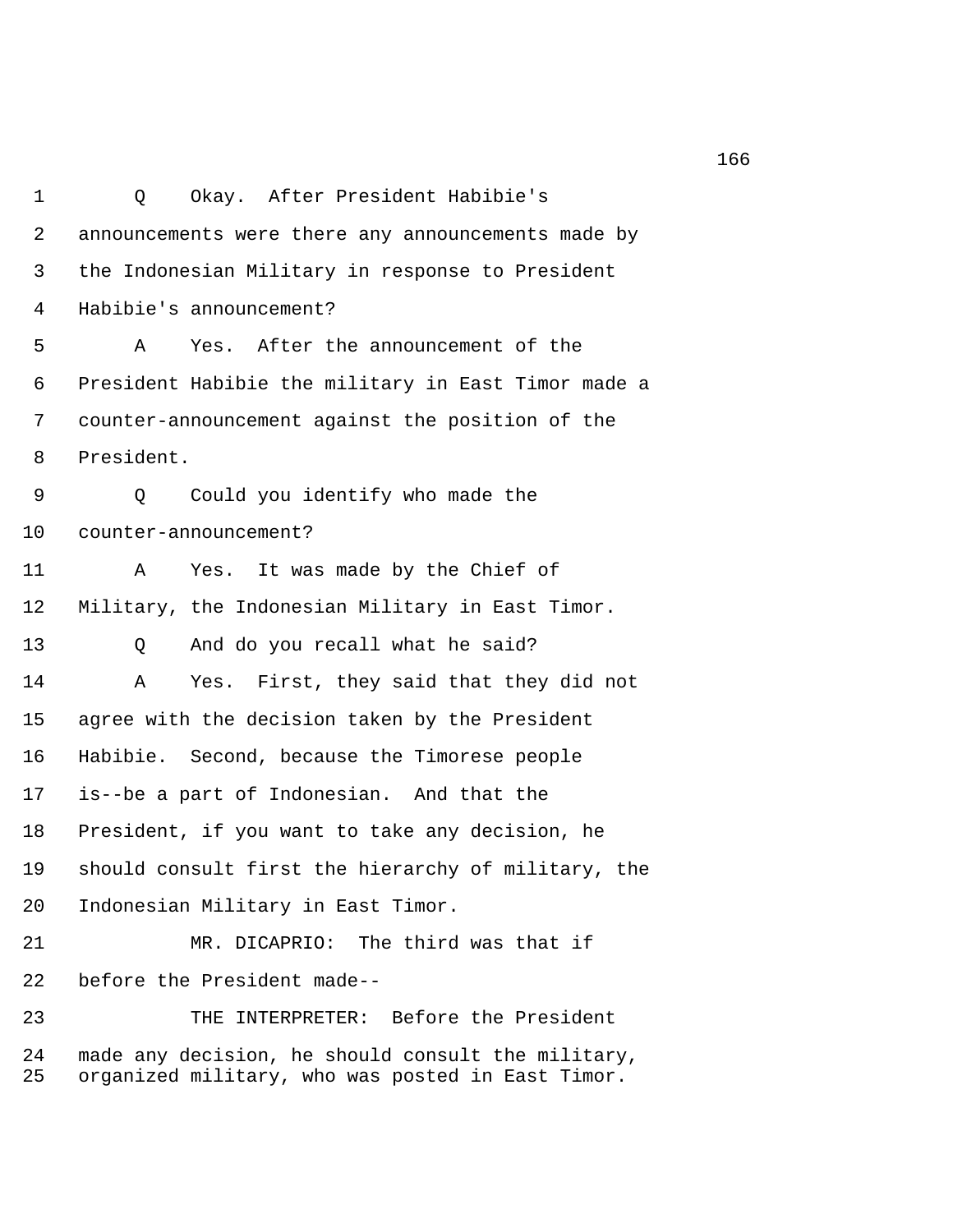1 MR. DICAPRIO: He should have consulted 2 him? 3 THE INTERPRETER: Yes, he should have 4 consulted. 5 BY MR. DICAPRIO: 6 Q And what was the second part of the 7 announcement? 8 A The second part was that the Timorese 9 people are Independent, being of Indonesia or being 10 integrated in Indonesia. Not in the standpoint of 11 East Timor become an Independent country apart from 12 Indonesia. 13 Q Was the second part of the announcement 14 indicating that the people of East Timor were 15 independent as part of Indonesia? 16 A Yeah, that's the announcement of the 17 Indonesia Military in East Timor. 18 Q Did you observe the reaction of the people 19 in the area where you are residing to this 20 announcement by the Military? 21 A Yes. 22 Q And where were you at this point? 23 THE INTERPRETER: I'm sorry. What was-- 24 Q Where were you residing at this time? 25 A I was in Dili.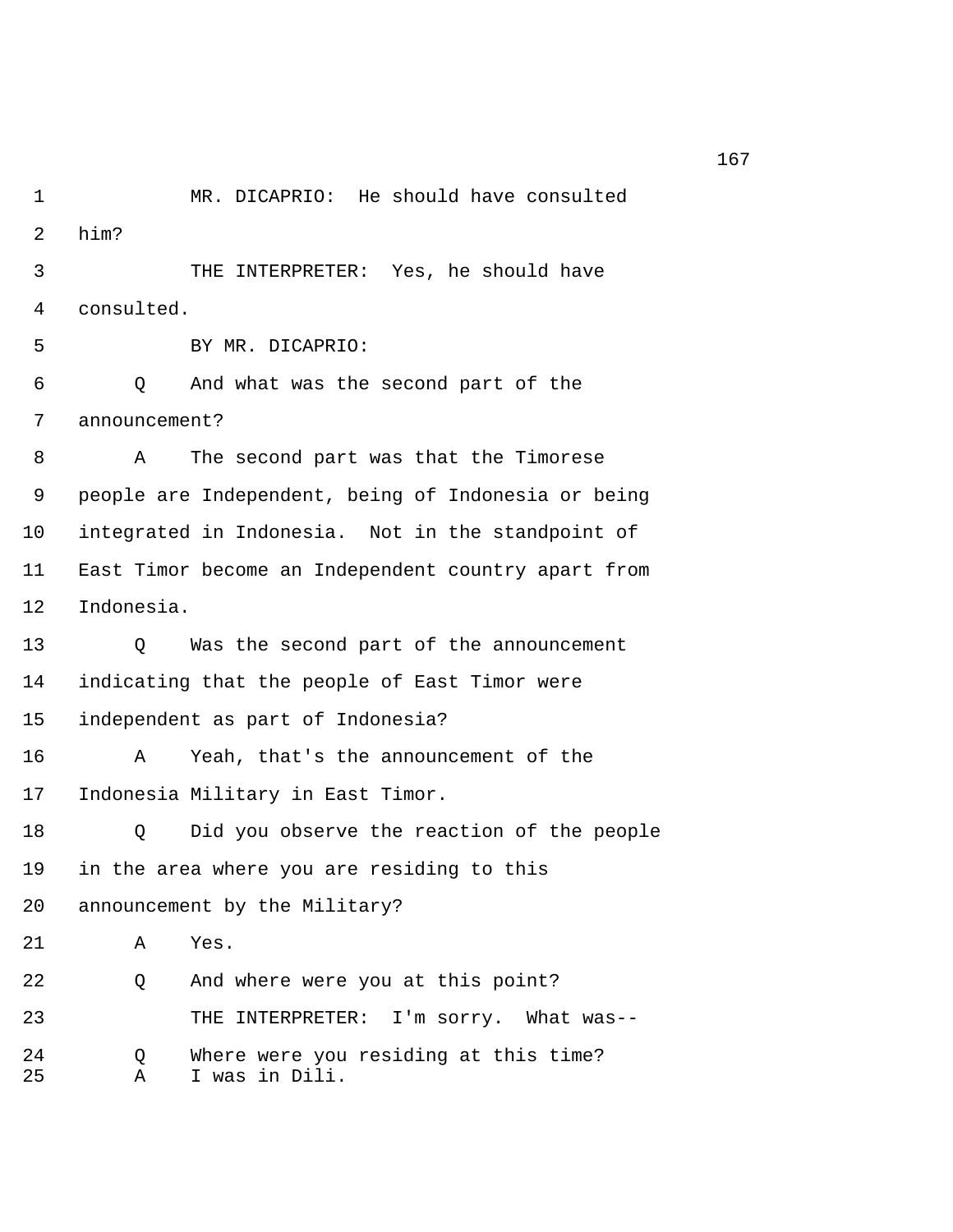1 0 What did you observe?

 2 A The first thing I observed was the 3 reaction from the youth or the Students Movement 4 against this possession of the Indonesian Military 5 Post in East Timor. They start organize, like, 6 demonstration, and ask for the intervention of the 7 United Nations.

 8 And the second, they ask the Indonesian 9 Government to withdraw its Military in East Timor. 10 So the process of people of consultation could be 11 getting out in a climate of peaceful.

12 And from the CRNT, the National Council of 13 East Timor Residents, so it start supporting the 14 decision taken by the President Habibie, and it 15 start work together with the youth or Students 16 Movement to the same direction. I also observed 17 that a representative of other countries in 18 Indonesia start to come to East Timor for visiting. 19 Q Did you notice any response--I'll withdraw 20 that.

21 Was there any change in the Indonesian 22 Military activity after these demonstrations to the 23 military announcement was made?

24 A Yes. 25 Q Would you describe what you observed,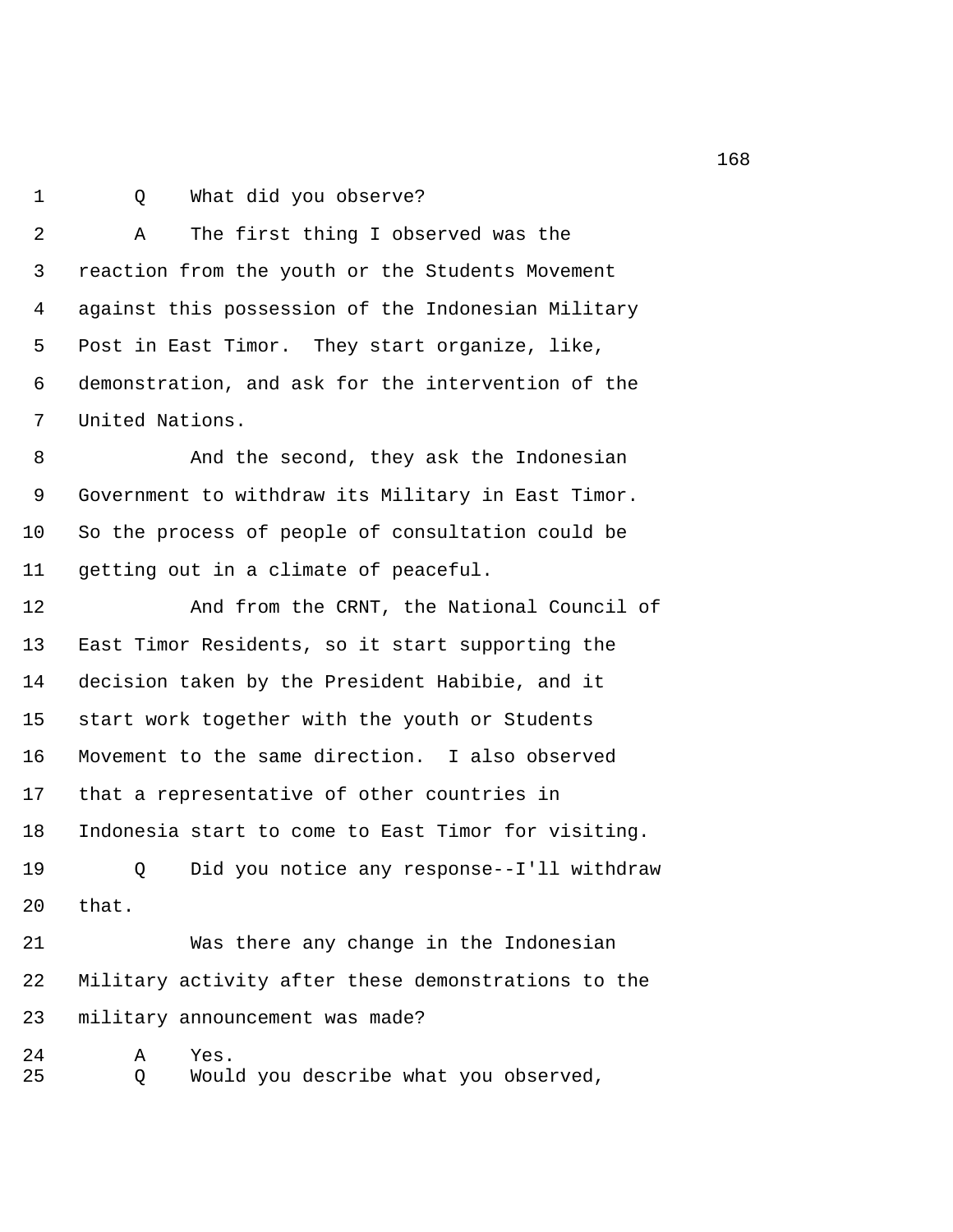1 please.

 2 A First thing, they knew that the team was 3 real--accept the decision of the President Habibie 4 and the result would eventually be the independence 5 of East Timor, and they didn't agree with this 6 decision. And they start--they were--they rarely 7 lose control, because they saw that even the people 8 in the small villages start to organize and think 9 and talking in favor of the independence. 10 Q When you say "they," who are you referring 11 to? 12 A I refer to the Indonesian Military. 13 Q Did you notice the formation of militia? 14 A Yes. 15 Q And were there any threats made against 16 you to join the motion? 17 A Yes. 18 Q And was there an incident that took place 19 on August 17, 1999? 20 A Yes. 21 Q And were you then in the village of 22 Hatudo, H-A-T-U-D-O? 23 A Yes. 24 Q And who was with you? 25 A Me and my father.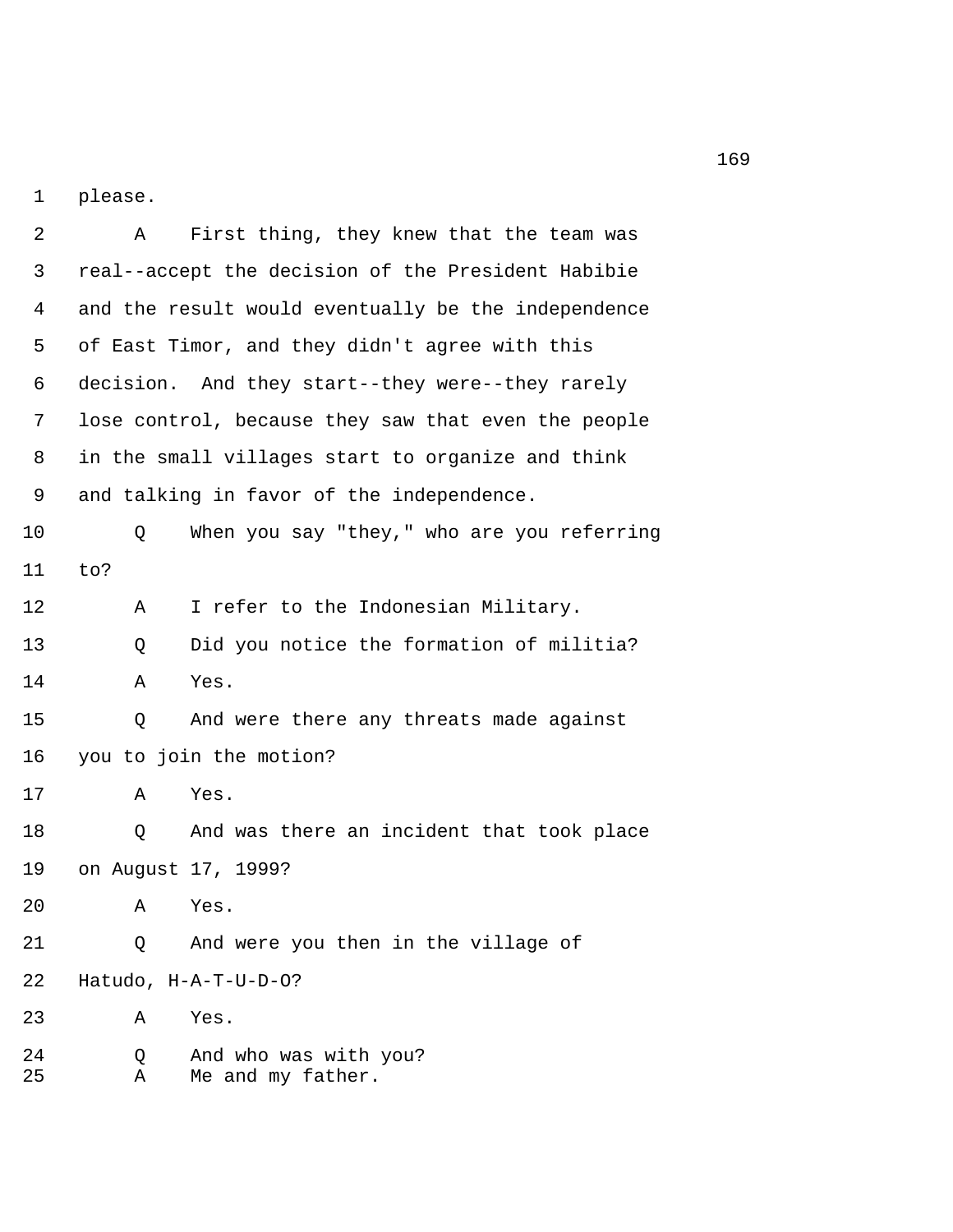1 Q And did you encounter Indonesia Military 2 personnel? 3 A Yes. 4 Q Were these members of the army? 5 A Yes. 6 Q How many were there? 7 A It was a battalion. So probably around 50 8 to 100 persons. 9 Q And would you describe what took place. 10 A After the ceremony of the Indonesian 11 Independence, at that day I was 17, they came to me 12 and they threaten me. 13 Q They? 14 A Yeah, they called me and my father and 15 they threaten us. 16 MR. DICAPRIO: They threatened? 17 THE INTERPRETER: Threaten, yeah. 18 BY MR. DICAPRIO: 19 Q All right. What did they say to you? 20 A They asked me what I did in that village 21 that day. They didn't like my presence in that 22 village, because they knew I was the leader of the 23 Youth Movement. 24 Q Did they make any direct threats against

25 you?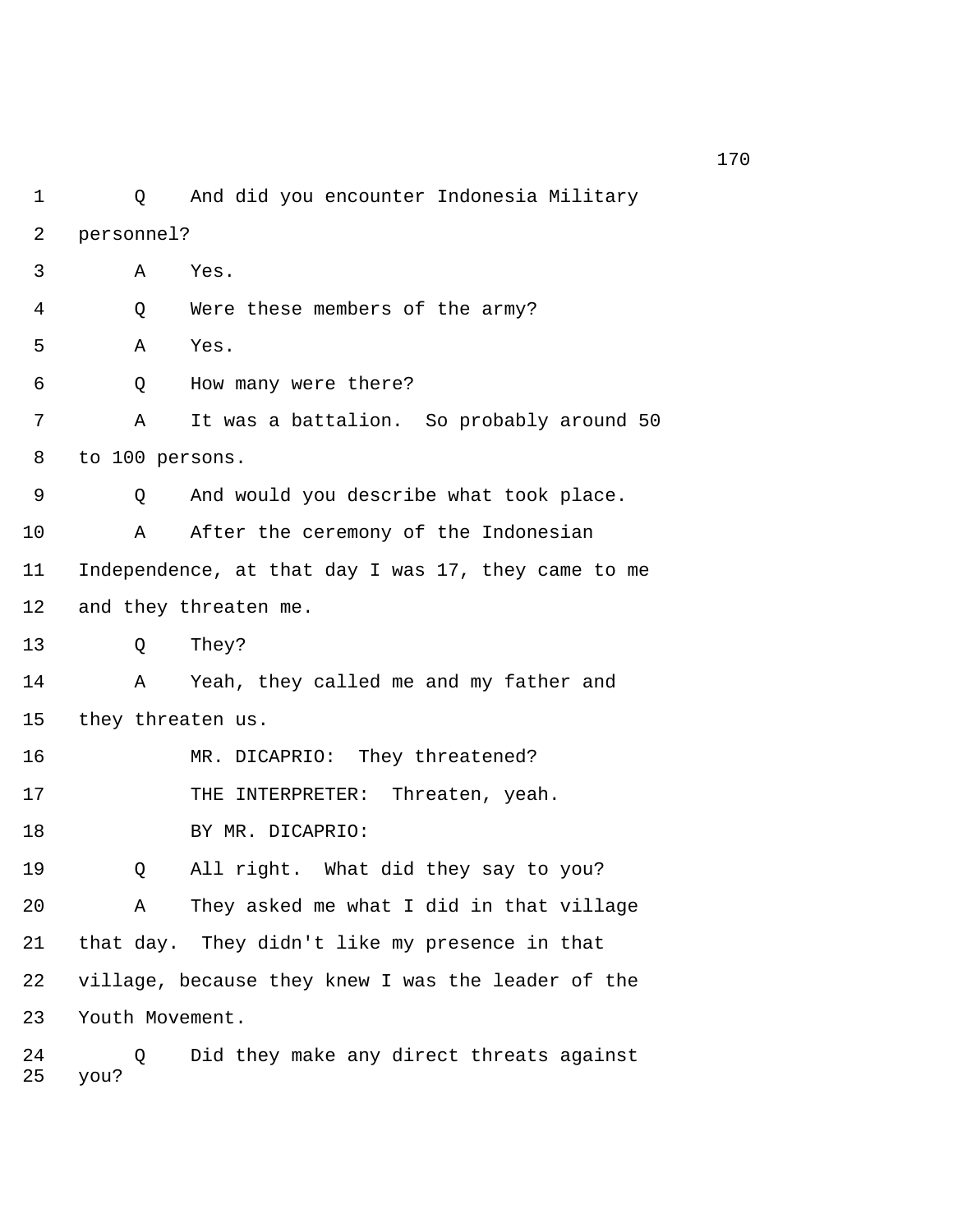1 A Yes. 2 Q What did they say? 3 A They said that if I organize any 4 demonstration in the village and then they will 5 kill me and they ask me to leave the village as 6 soon as possible. 7 Q Was there an incident that you observed on 8 August 12, 1999 in the village of Same, S-A-M-E. 9 A Yes. I had several incidents, because at 10 that day I went to that village Same-- 11 Q Okay. 12 A --S-A-M-E for a public campaign. 13 Q I'm referring specifically to an incident 14 that took place in the market? 15 THE INTERPRETER: I will continue my 16 answer, okay. 17 MR. DICAPRIO: Yes. 18 A And after that I saw the Indonesian 19 Military and policeman assault the market of that 20 village. At that incident they shot in one youth 21 in his legs and they arrest three people. 22 Q I'm sorry, they? 23 THE INTERPRETER: They shot one youth and 24 arrest three other. 25 MR. DICAPRIO: Harassed three others?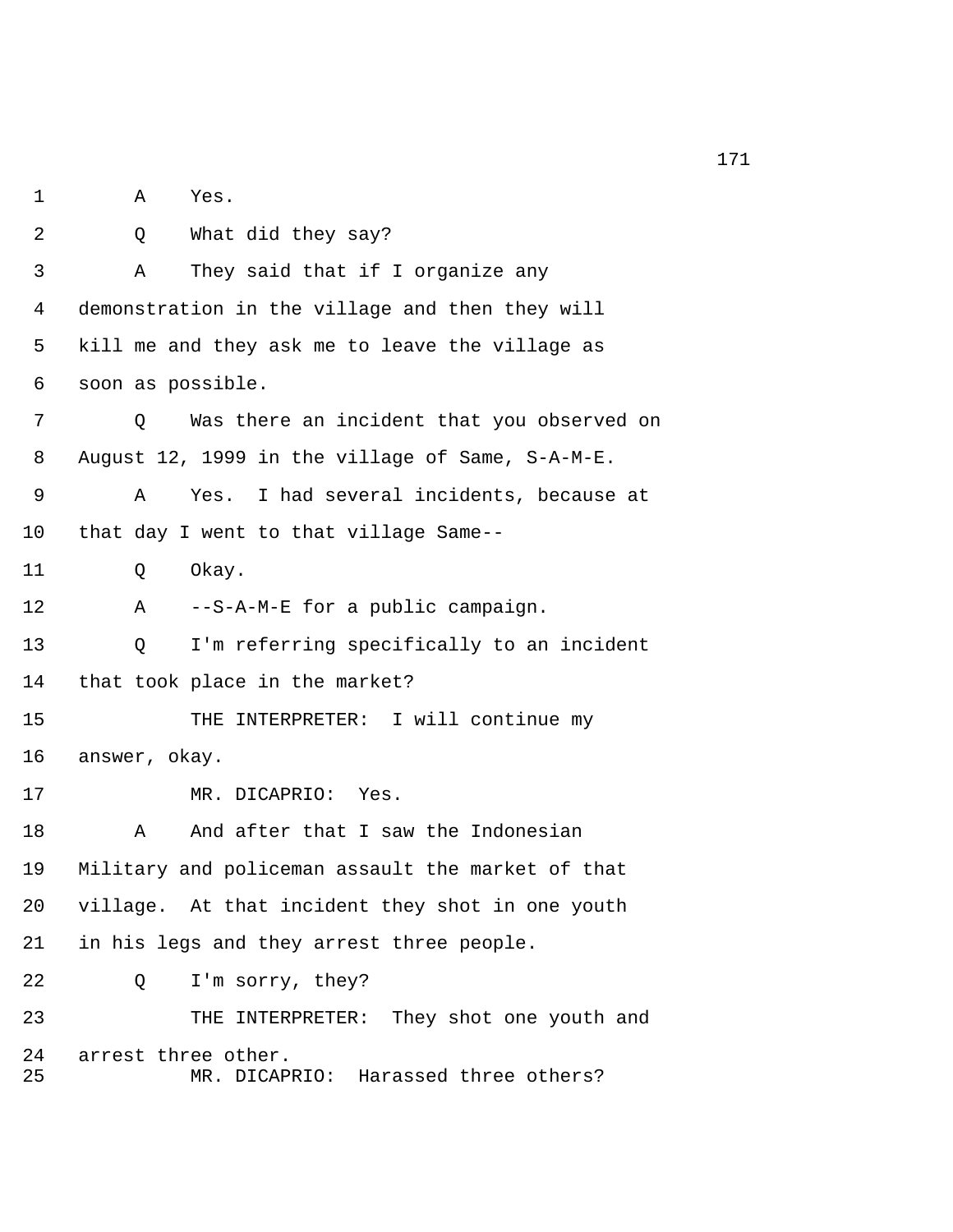| 1        |                                                    | INTERPRETER:<br>Yes.<br>THE                                                         |  |
|----------|----------------------------------------------------|-------------------------------------------------------------------------------------|--|
| 2        |                                                    | BY MR. DICAPRIO:                                                                    |  |
| 3        | Q                                                  | Was anybody else injured?                                                           |  |
| 4        | Α                                                  | No, just the only one.                                                              |  |
| 5        | Q                                                  | Was anybody injured with a knife?                                                   |  |
| 6        | Α                                                  | Yes, there was one youth who was injured                                            |  |
| 7        | by knife.                                          |                                                                                     |  |
| 8        | Q                                                  | All right. And how was he injured?                                                  |  |
| 9        | Α                                                  | They stabbed him from back side.                                                    |  |
| 10       | Q                                                  | Now, the vote took placed on August 30,                                             |  |
| 11       | 1999; is that correct?                             |                                                                                     |  |
| 12       | Α                                                  | Yes.                                                                                |  |
| 13       | Q                                                  | And were you in Dili at that time?                                                  |  |
| 14       | A                                                  | Yes.                                                                                |  |
| 15       | Q                                                  | And on September 1, 1999, was there an                                              |  |
| 16       | incident that took place in Matadoro,              |                                                                                     |  |
| 17       | $M - A - T - A - D - O - R - O$ ?                  |                                                                                     |  |
| 18       | Α                                                  | Yes.                                                                                |  |
| 19       | Q                                                  | Would you describe what you observed at                                             |  |
| 20       | that time?                                         |                                                                                     |  |
| 21       | A                                                  | So the report was in August 30, 1999, and                                           |  |
| 22       | in the first of September. The Indonesian Military |                                                                                     |  |
| 23       | and militia start to prosecuting people and start  |                                                                                     |  |
| 24<br>25 | Q                                                  | to open fires and running around in the town.<br>All right. When you say that "they |  |
|          |                                                    |                                                                                     |  |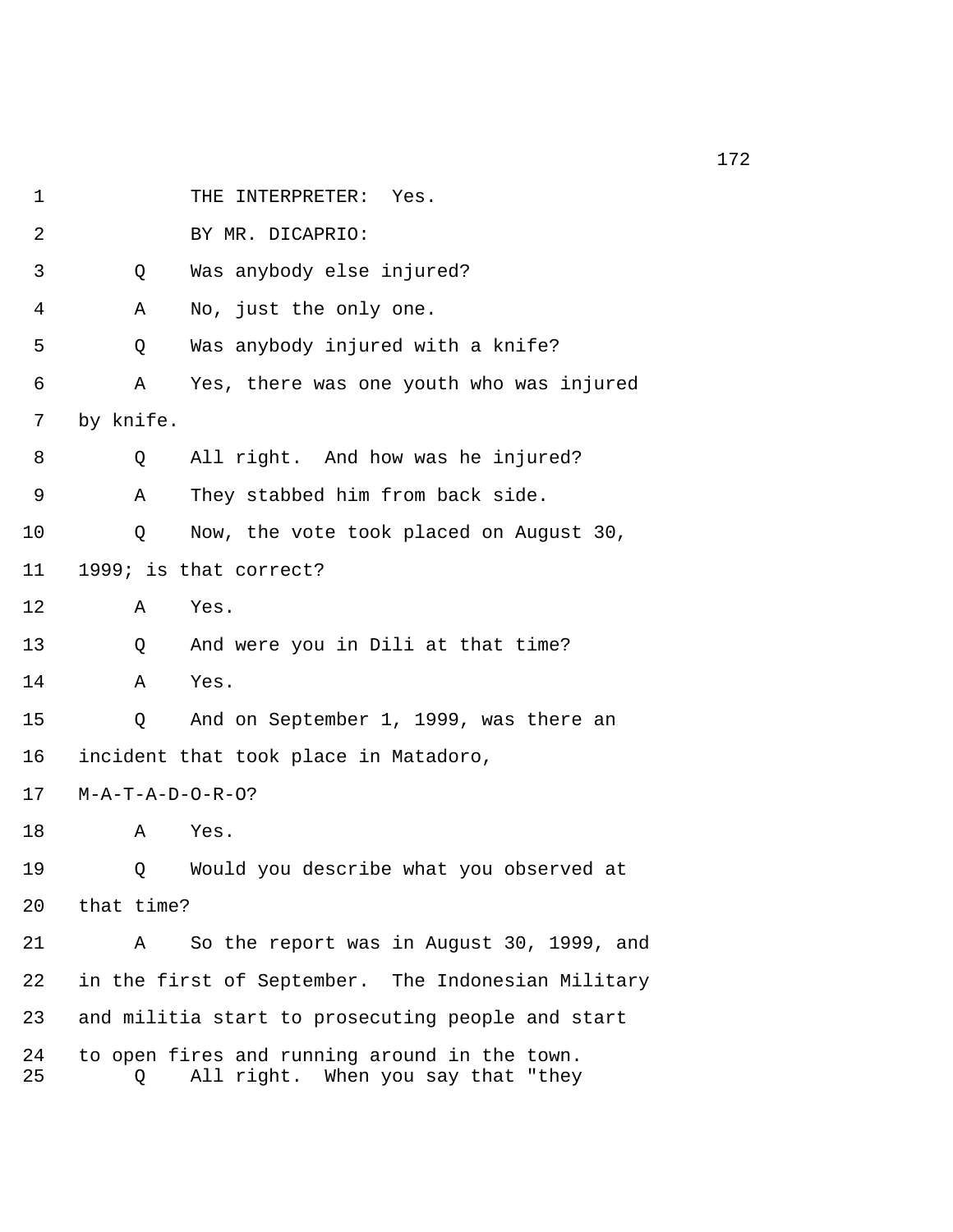1 started to open fires," would you describe what you 2 mean by that, please.

 3 A They were circulating in the city with 4 military trucks and then they--and they just 5 shooting to afraid people. And if they see some 6 youth, and then they will get off from the truck 7 and throw them or prosecute them.

 8 Q Was there any damage to homes on that 9 date?

10 A Yes. They burned houses and they also 11 assault many houses. And in the sequence of that 12 many Timorese who reside in Dili at that moment, 13 some of them fled into the mountain and some of 14 them went to the headquarters in Dili. At that 15 time I was there, too.

16 Q Was there an incident that took place in 17 July of 1999 relating to your father?

18 A Yes.

19 Q And did you have a conversation with your 20 father in August of 1999?

21 A Yes.

22 Q And where did this conversation take 23 place?

24 A (In English) In my house in Hatudo, 25 H-A-T-U-D-O?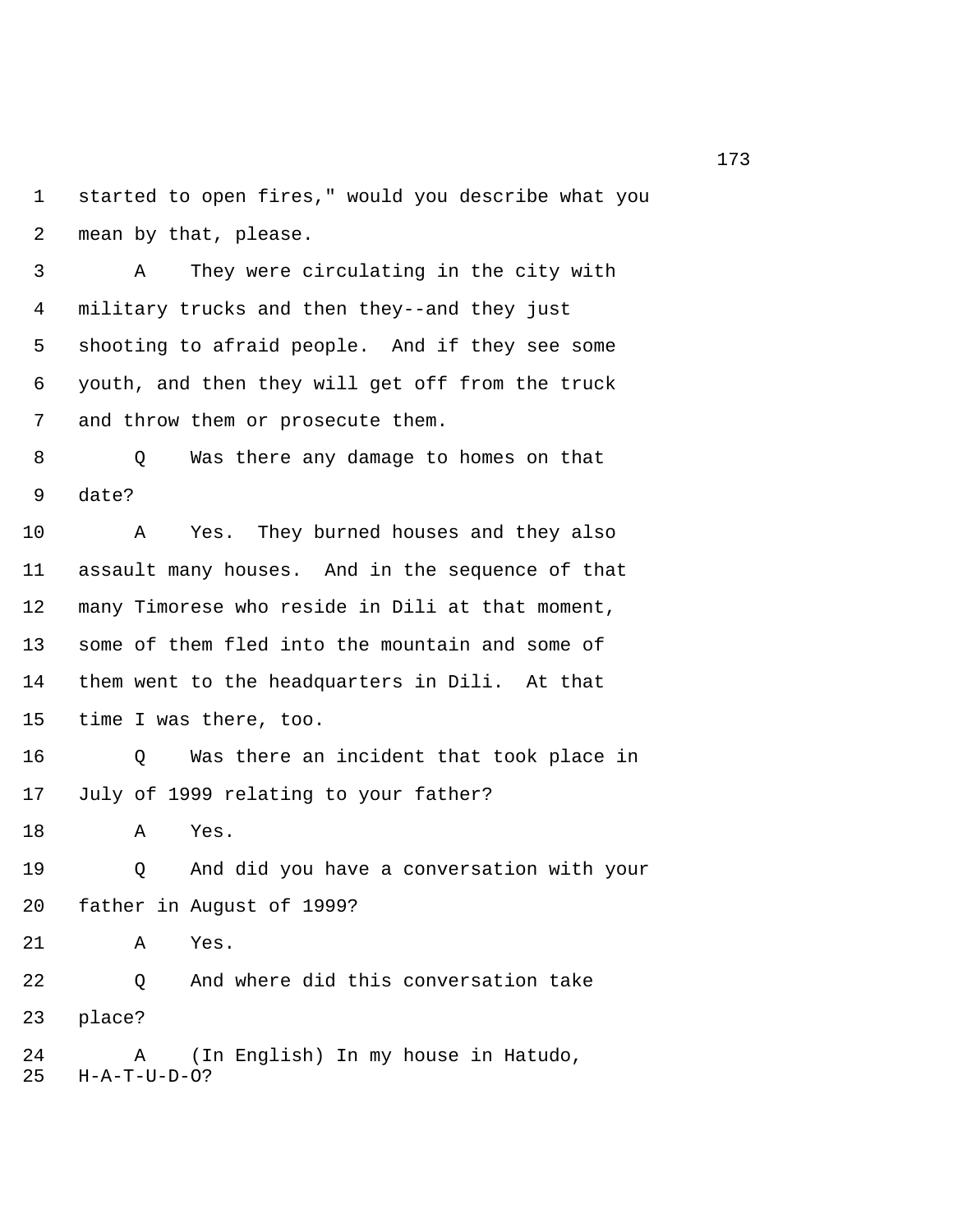1 THE INTERPRETER: Yes.

 2 Q All right. And was anybody else present? 3 A My brothers were present. 4 Q What did your father say to you on that 5 day? 6 A They came--my father told me that the 7 policemen came to my parents' house and took him to 8 the police station. And he was interrogated 9 why--well, we--he said, children are active in the 10 movement Pro-Independence and not participate in 11 the movement of Indonesia. And they threated him 12 and asked him why he and--we, his children, are 13 active in the Independence Movement. Why we--my 14 father and some of my brothers were civil servants 15 for the Indonesian Government. 16 Q Did he indicate to you how they threatened 17 him? 18 A Yes. 19 Q What did he say? 20 A He said that they told him if they see or 21 find us taking part in any demonstration in favor 22 of the Independence, then they will harass or kill 23 us. And then they said to my father that if the 24 Independence win in the next election, then they 25 will have no choice. Especially, those who vote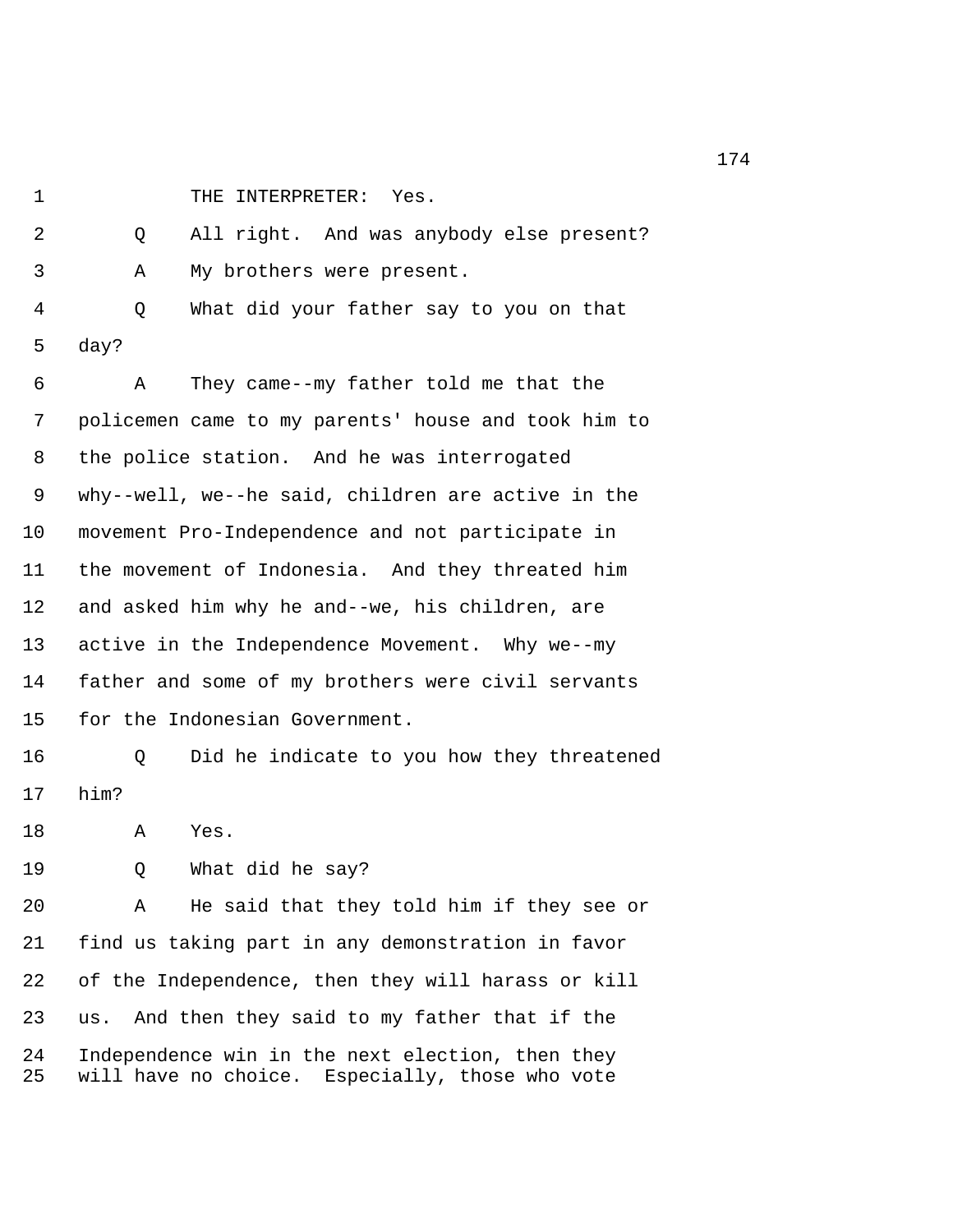1 for Independence.

 2 MR. DICAPRIO: In the last translation of 3 his answer before this last answer, I didn't get 4 the last part. They indicated they would kill all 5 East Timorese? 6 THE INTERPRETER: Exactly. If the 7 Independence win, then they will kill all the 8 Timorese, especially those who vote in favor. 9 BY MR. DICAPRIO: 10 Q Did you observe your father's reaction to 11 this conversation? 12 A Yes. I could see from his face and his 13 attitude or behavior when he talked to me. 14 Q And how did he appear? 15 A He looks sad, frightened, and seems to me 16 that he was really worried about the possibility 17 being killed by the Indonesian Military. 18 0 How did it affect you? 19 A I was so sad and I'm afraid because I was 20 worried about myself and my family. 21 Q Where were you when the results of the 22 Popular Consultation were announced? 23 A I was in Dili. I was in my office. 24 Q What did you observe? 25 A The first thing I observed was the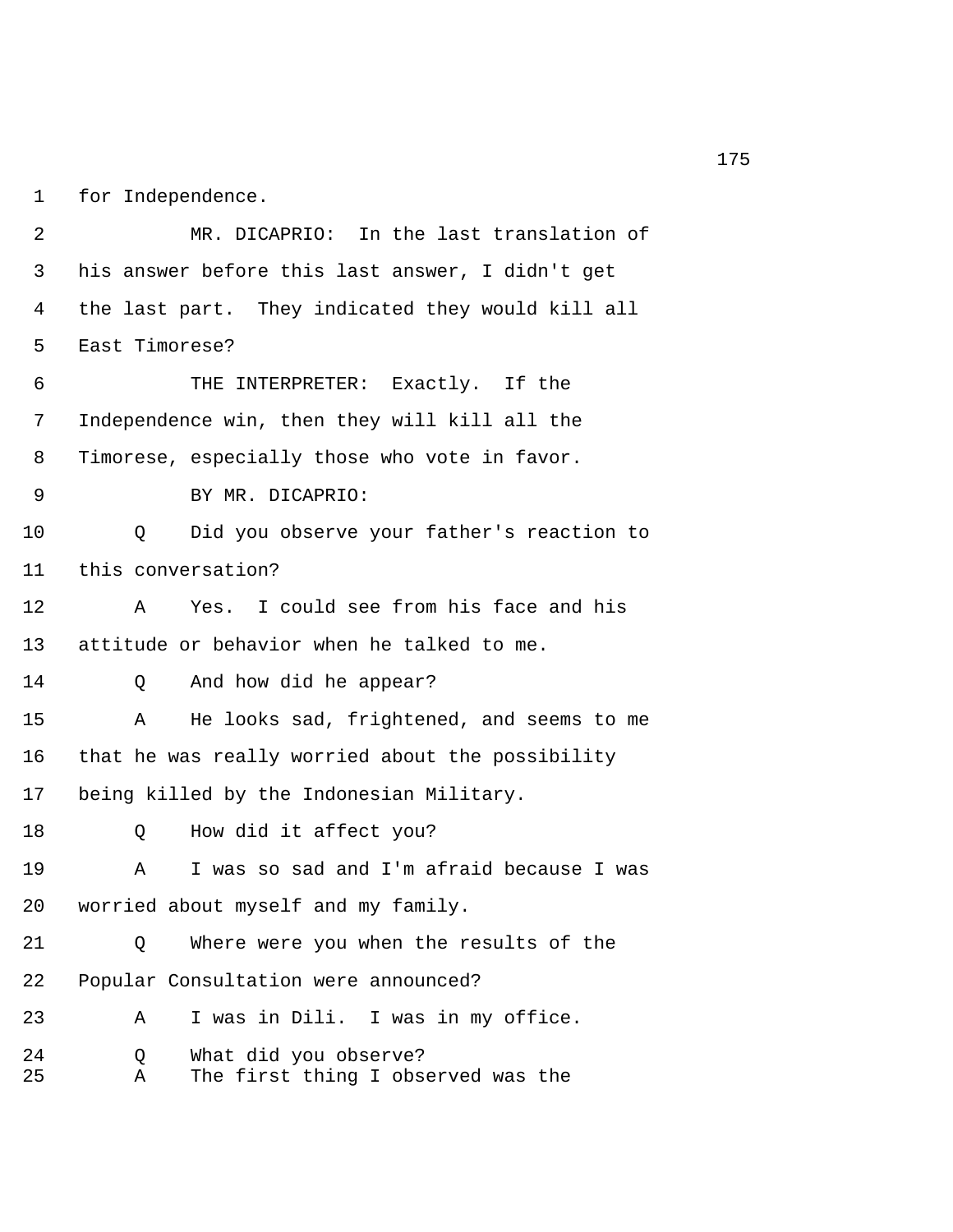1 announcement of the final result by the Secretary 2 General of the United Nation Mr. Kofian (phonetic) 3 by international channel TV in my office. 4 Q After this did you see any soldiers? 5 A Many. So many of them. 6 Q How many approximately? 7 A I could not exactly count how many of 8 them, because there were so many. They were in 9 military trucks, and they were in uniform--with 10 their uniforms running around in the city. 11 Q When you said you couldn't estimate 12 because there were so many, were there hundreds, or 13 thousands? 14 A It's more than thousands. 15 Q More than a thousand? 16 THE INTERPRETER: Yeah, more than 17 thousand. 18 BY MR. DICAPRIO: 19 Q Okay. Now, did you observe any violence 20 on that day? 21 A Yes, I did. 22 Q What did you observe? 23 A In the morning of September 5, I observed 24 that they start go to the Dili Diocese. It's the 25 headquarter of the Catholic Churches, and they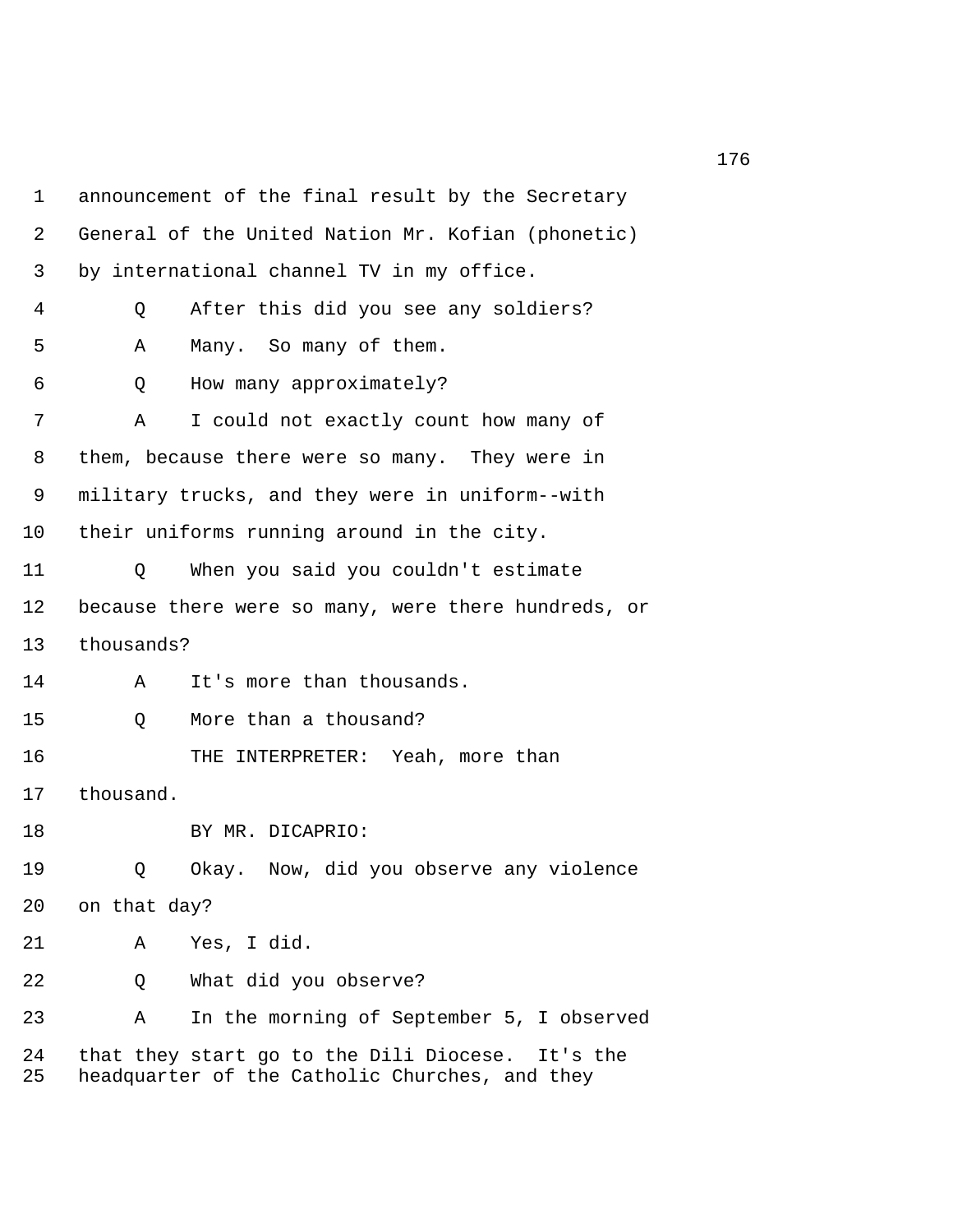1 assault the civilians who live near the Dioceses 2 and they burned the Diocese and a civilian who was 3 in the Diocese.

 4 Q Were there any other fires? Were there 5 any other fires? Let me rephrase the question. 6 I'll withdraw the question.

 7 Were any other structures set on fire? 8 A Yes.

 9 Q Approximately how many to the best of your 10 recollection?

11 A I don't know exactly how many houses. The 12 building was at that day, but it was a lot. I know 13 because in the morning of September 5, I asked a 14 ride of one of my co-worker, and we were traveling 15 by motorcycle in the city. Yeah, that was observed 16 in the morning of September 5.

17 Q Okay. On September 5, 1999, were you 18 arrested by Indonesian police?

19 A Yes. They assault my office in the 20 evening of September 5th, and they arrest me.

21 Q And where were you taken?

22 A I was taken to the police station in, 23 Comoro, C-O-M-O-R-O.

24 Q And is that an area just--is that an area 25 of Dili?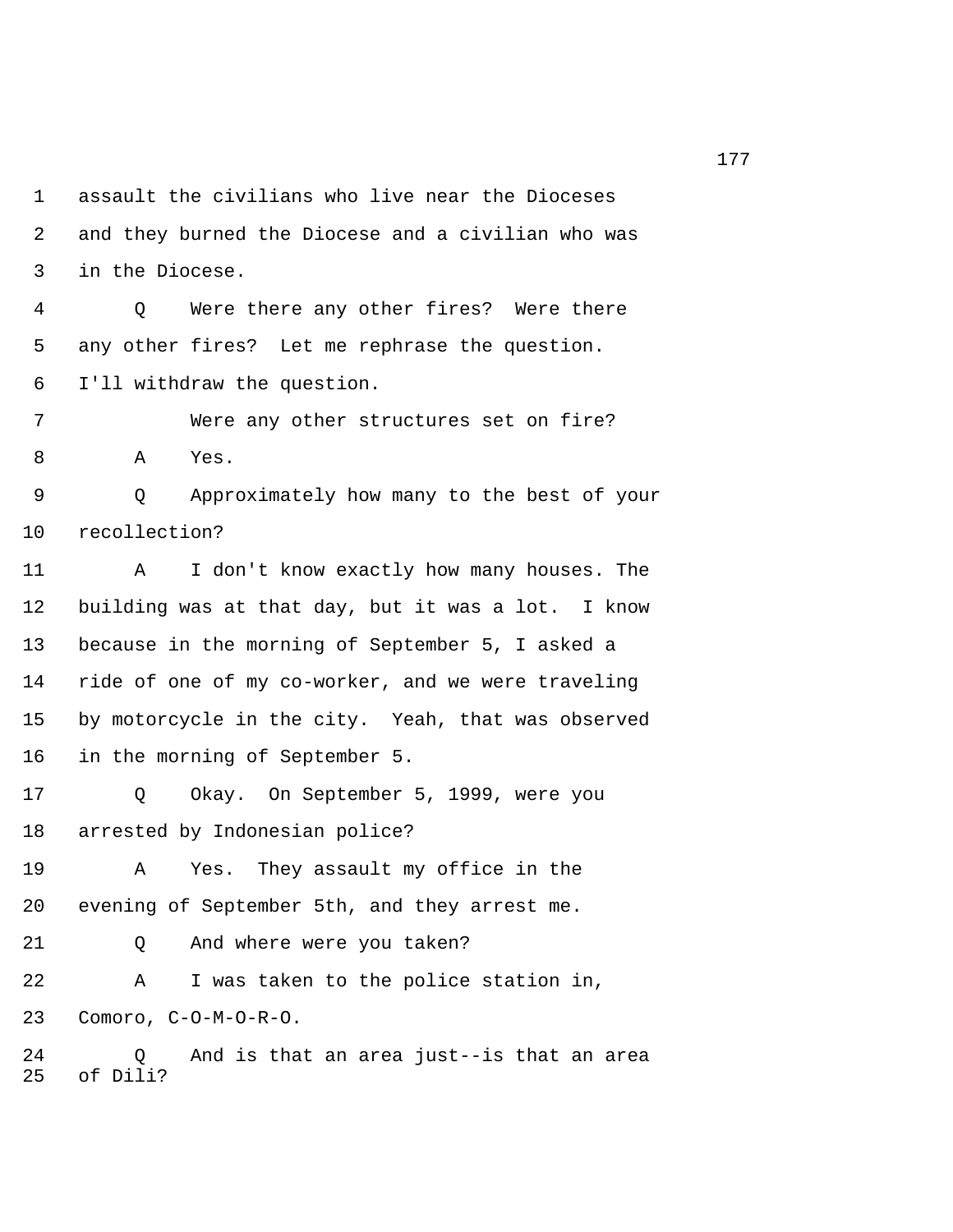1 A Yes.

 2 Q And after you were taken to Comoro where 3 were you taken after that? 4 A I was there for one night. And the next

 5 morning my college co-worker from Indonesia, who 6 released me from the police station. This is in a 7 flight from Indonesia to East Timor all together 8 with the police officer. When I met they, took me 9 to the airport. And then I went to Denpasa 10 (phonetic), Indonesia.

11 Q And did you remain in Denpasa until 12 approximately October 16, 1999?

13 A Yes. I arrive in Denpasa at September 6 14 and then I went to Jakarta September 7.

15 Q And you returned to Dili on October 16, 16 1999; is that correct?

17 A Yes, that's true.

18 Q Now, on October 16, 1999, did you have a 19 conversation your brother and your sister?

20 A Yes. When I arrived there, both of my 21 brothers were in my home and then we talked to each 22 other.

23 Q And where was your home located, please? 24 A In Villa Verde. 25 Q V-I-L-L-A--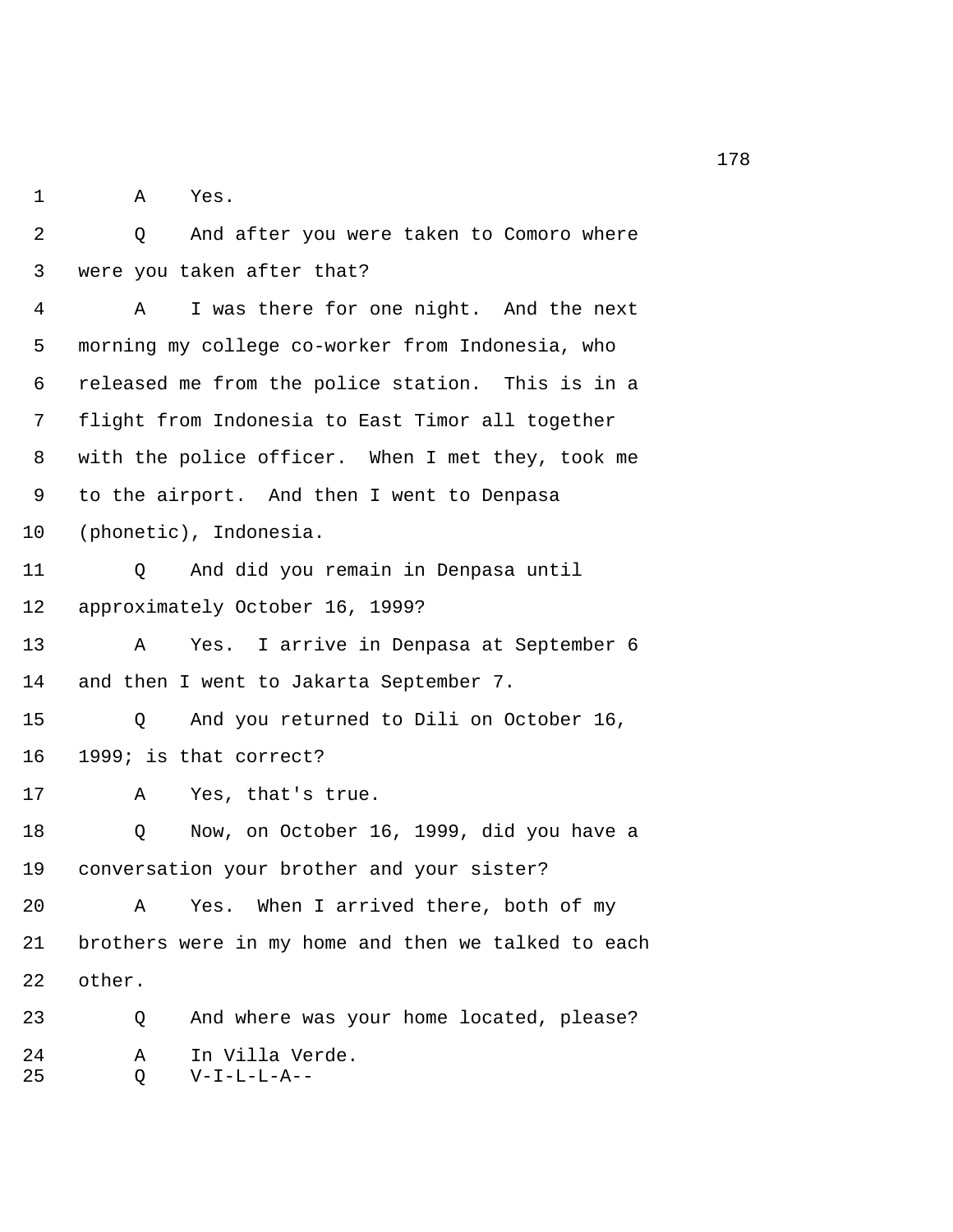1 THE INTERPRETER: V-E-R-D-E. 2 BY MR. DICAPRIO: 3 Q Right. And that's also part of Dili; is 4 that correct? 5 A Yes. 6 Q This is your home? 7 A Yes. 8 Q And you had a conversation with your 9 brother and your sister? 10 A Yes. 11 Q What did they say to you? 12 A They told me that in September 4th, the 13 Indonesian Military start to assault the civilian, 14 and my parents and brothers fled to mountain. And 15 they told me that one of my brothers has 16 disappeared. And my father was shot by Indonesian 17 Military, and they burned our house. 18 Q When you say "our house," you're referring 19 to your father's home? 20 A Yes, my parents' house. 21 Q Did they tell you what happened to your 22 older brother John Doe 5? 23 A Yes. 24 Q Please, tell the Court what they said to 25 you.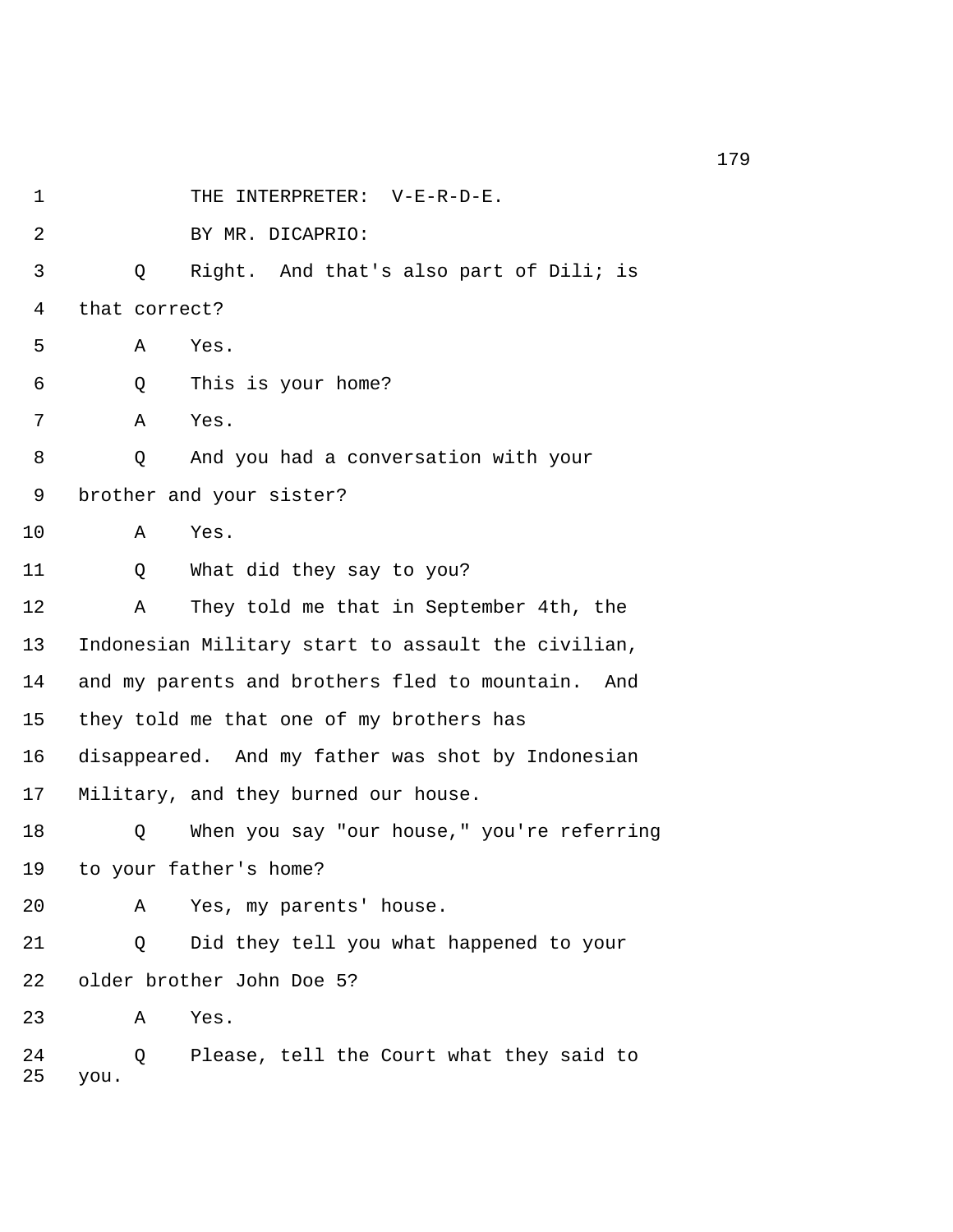1 A They told me that when they--the Indonesia 2 Military came in and burned down our houses 3 everybody, all who were at home, was splashed to 4 different directions. And then in September 6, 5 they met again in the other place of our house. 6 And it was the last time that they met each and 7 then everybody go to his own hiding place. 8 Q When did you learn of your brother's 9 death? 10 A So the first time I heard about the death 11 of my brother was from the Timorese was evacuated 12 to the West Timor. We didn't believe the 13 information. 14 Q When was this? 15 A It was in the December when the refugees 16 started coming back to East Timor. 17 Q December? 18 A Yes. 19 Q What did they tell you happened to your 20 brother? 21 A They told us--or they told me that my 22 brother was arrested by the Indonesian Military and 23 was killed and then they burned him. 24 Q Did they tell you that he was tortured? 25 A Yes. They told me that when the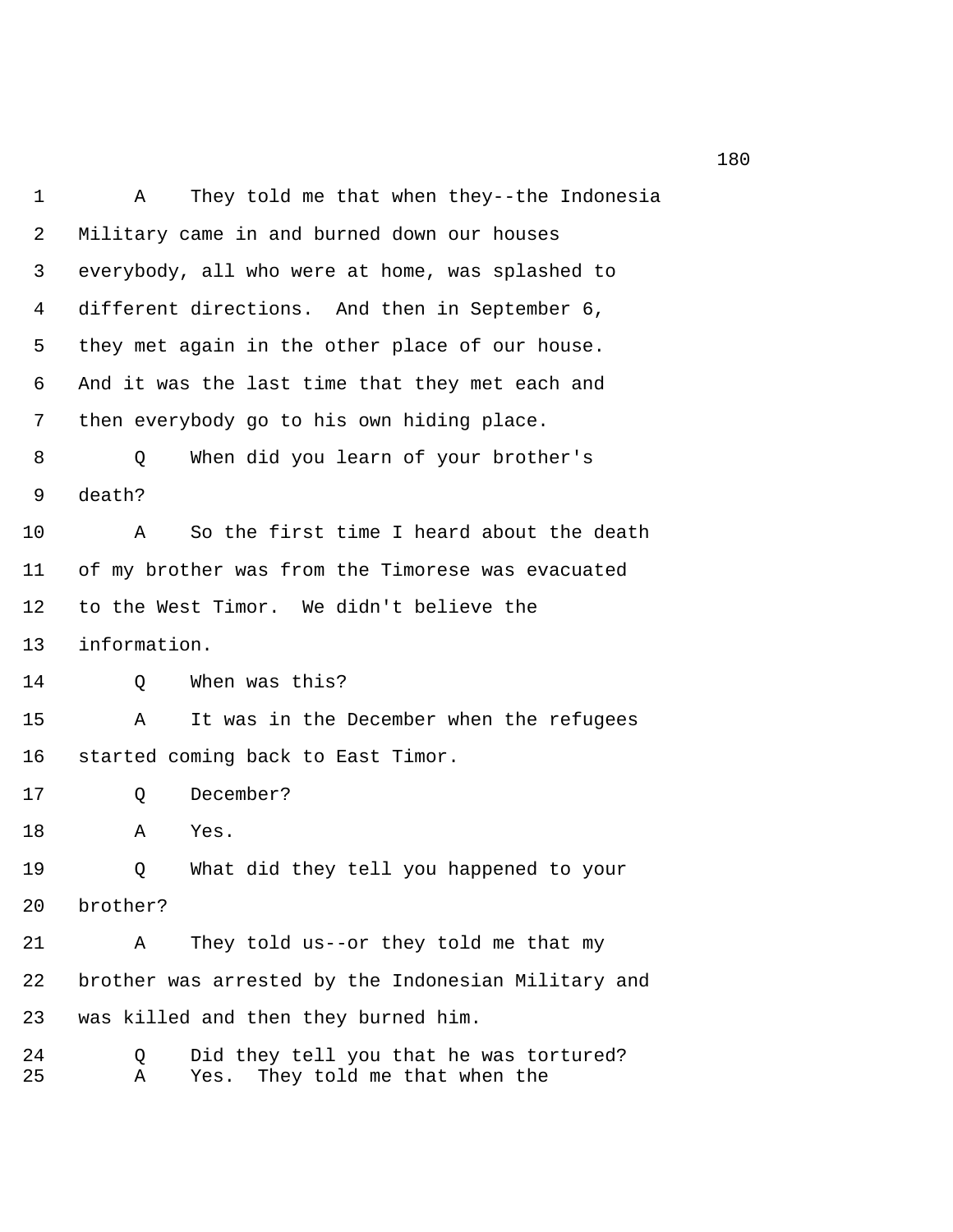1 Indonesian Military saw my brother they call him 2 for surrounding, and he didn't obey them. He 3 starts running and then they persecute him and, 4 they caught him and they tortured him. 5 Q What did they do to him? Please, let me 6 ask this question. Did they tell you specifically 7 what they done to him before he died? 8 A Yes. 9 Q What did they say? 10 A They told me that he was--and when the 11 Indonesian Military they got close to him and the 12 first thing they did was shot in his legs three 13 times. 14 Q And then what did they do? 15 A When he got the shot, he fall down. And 16 then they came close to him and they start to stab 17 him. And some of them start stabbing him and some 18 of them start throwing away his pieces away at that 19 time. And after--he didn't die by the stabbing. 20 And then one of the Indonesian Military got him and 21 cut his neck. 22 Q When you say "cut his neck," what do you 23 mean?

24 A They cut his neck, not with a knife, but 25 it's kind of a sharp to kill him. And after that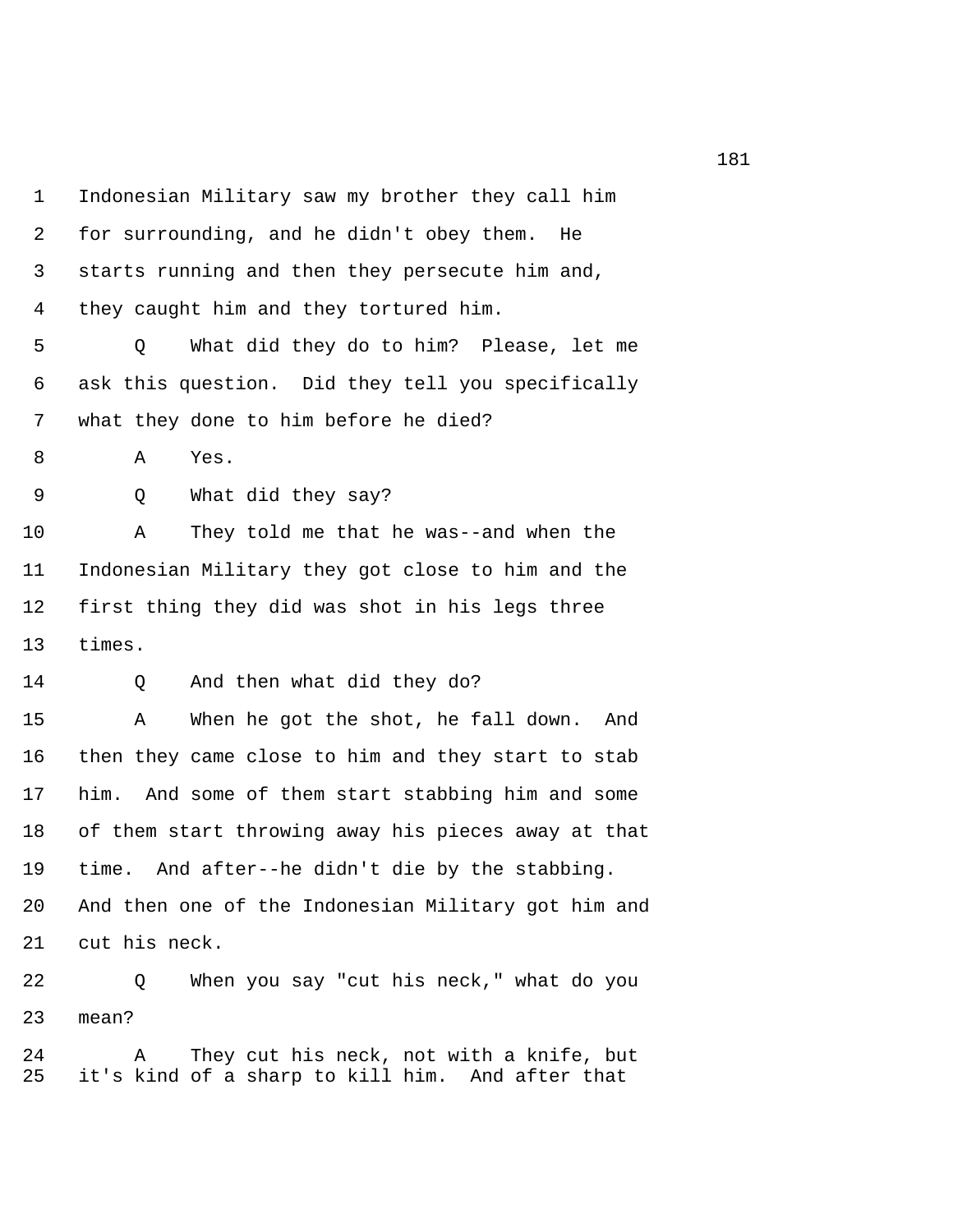1 day--

| 2        | $Q \qquad \qquad$ | Please, answer the question.                                        |
|----------|-------------------|---------------------------------------------------------------------|
| 3        |                   | THE INTERPRETER: Yeah. After they got                               |
| 4        |                   | his hands and legs in pieces and then they put it                   |
| 5        |                   | together and then they burned him.                                  |
| 6        |                   | BY MR. DICAPRIO:                                                    |
| 7        | Q                 | Then they burned his body?                                          |
| 8        | A                 | Yes.                                                                |
| 9        |                   | MR. DICAPRIO: May I approach the witness,                           |
| 10       | Your Honor.       |                                                                     |
| 11       |                   | THE COURT: Yes.                                                     |
| 12       |                   | BY MR. DICAPRIO:                                                    |
| 13       | Q                 | I'm going to show you Exhibit No. 23.                               |
| 14       |                   | Would you identify that, please.                                    |
| 15       |                   | (Witness reviews document.)                                         |
| 16       | Q                 | Can you identify Exhibit 23, please?                                |
| 17       | Α                 | Yes. It's my brother who is in the                                  |
| 18       | middle.           |                                                                     |
| 19       | Q                 | Was in the middle?                                                  |
| 20       | A                 | Yes.                                                                |
| 21       | Q                 | And he's dressed in a gown; is he not?                              |
| 22       | Α                 | It's graduate uniform.<br>Yes.                                      |
| 23       | Q                 | Is that the cap and gown as a result of                             |
| 24<br>25 |                   | his college education?<br>Could you, please,<br>INTERPRETER:<br>THE |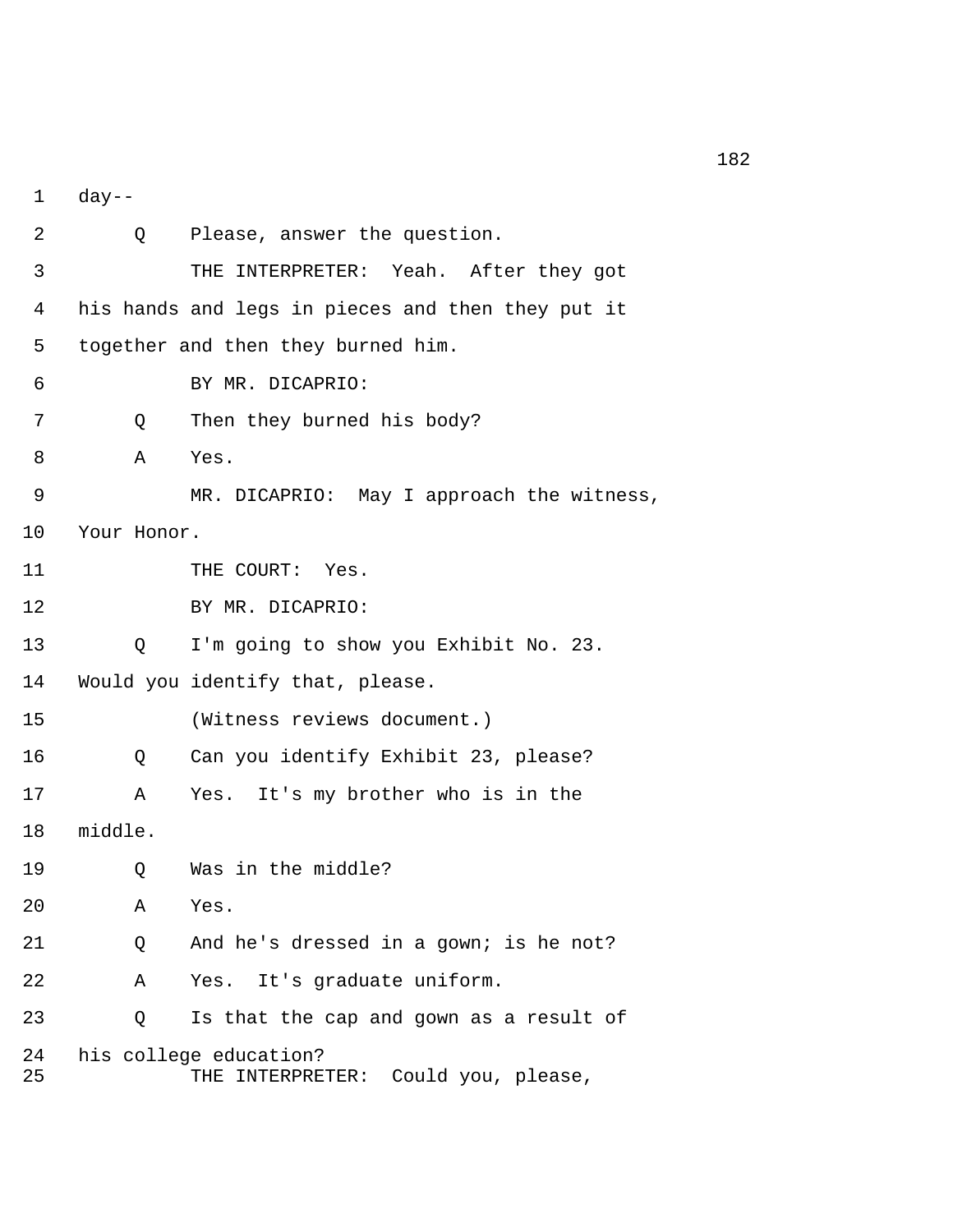1 repeat the question. 2 MR. DICAPRIO: Yes. 3 BY MR. DICAPRIO: 4 Q Was that picture taken on the day of his 5 graduation? 6 A Yes. 7 Q Now, did you have the opportunity to learn 8 of the--where the remains of your brother were? 9 THE INTERPRETER: Excuse me? 10 MR. DICAPRIO: I'll rephrase the question. 11 I'll withdraw the question. 12 May I approach the witness, Your Honor. 13 THE COURT: Yes. 14 BY MR. DICAPRIO: 15 Q Showing you Exhibit No. 19. Can you 16 identify that document, please? 17 A Yes. 18 Q And would you identify it for the Court? 19 A Yes. This letter was sent by a militia 20 member who was present in the death of my brother. 21 Q And does your father read or write? 22 A Yes. 23 Q Was this letter sent to your father? 24 A Yes. 25 Q And did you read this letter to your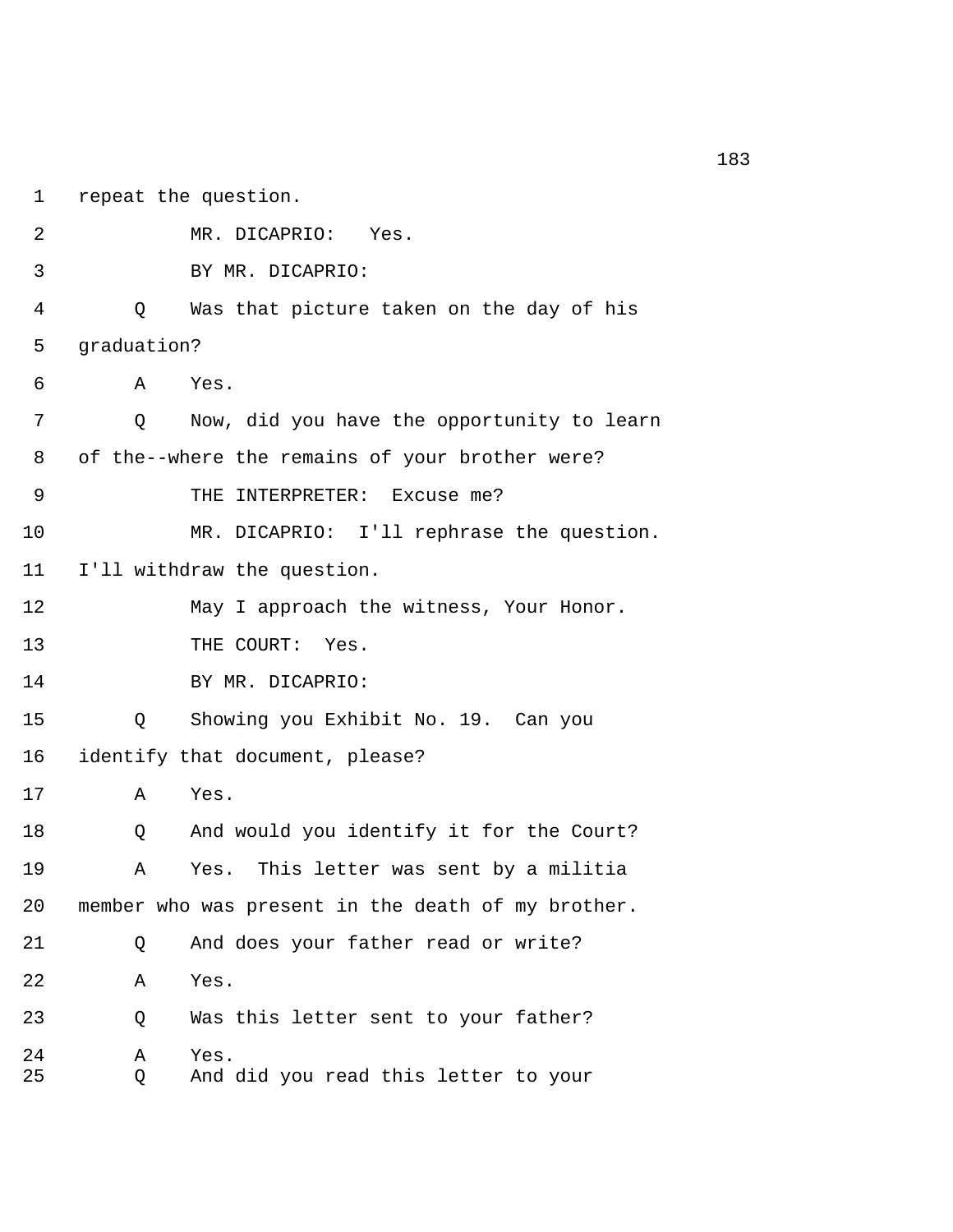1 father?

 2 A He would have received the letter, but he 3 could not read, so he asked me to read it for him. 4 Q And did you read it for your father? 5 A Yes. 6 Q When did this take place? 7 A It was in March 1, 2000. 8 0 When was the letter received? 9 A He received the letter on February 27th. 10 Q On March 1st, did you do anything with the 11 letter? 12 A Yes. 13 Q Did you give the letter to the civilian 14 police? 15 A Yes. 16 Q Okay. Now, is that-- 17 MR. DICAPRIO: Is the answer to my 18 question yes? 19 THE INTERPRETER: Yes. 20 BY MR. DICAPRIO: 21 Q Did you read the letter to your father 22 first? 23 A Yes. 24 Q Directing your attention to Exhibit No. 25 19, I'm going to ask you to read--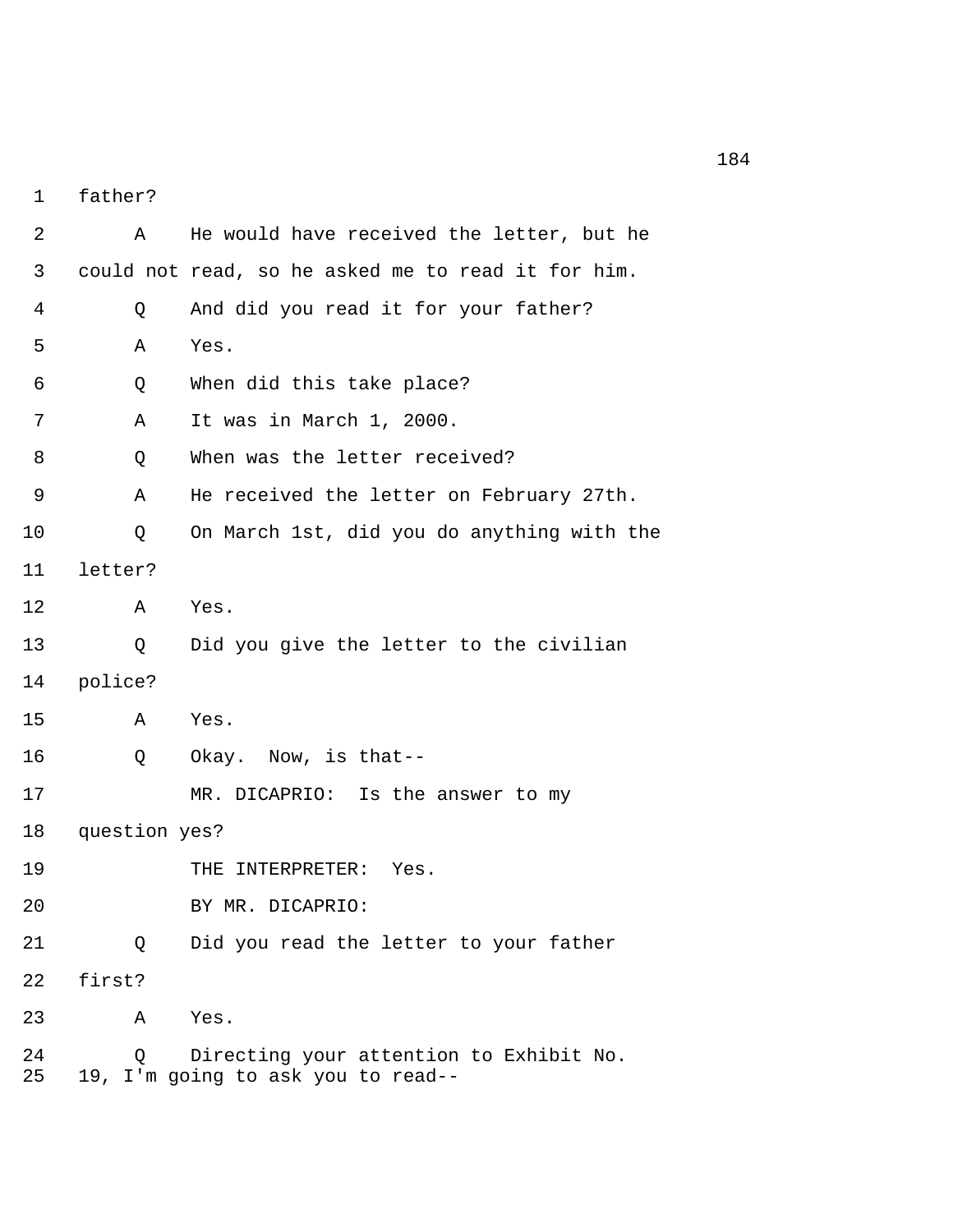1 May I approach the witness, Your Honor? 2 THE COURT: Yes. 3 BY MR. DICAPRIO: 4 Q First, let me ask you who is this letter 5 written from. What is the person's name? 6 A His true name is or his brother's name is 7 Veti Sumo Dicosta (phonetic.) And his East Timor 8 name is Vasco Beti (phonetic.) 9 Q And is the letter signed by Vasco Beti? 10 A Yes. 11 Q And this is a copy of the letter; is it 12 not? 13 A (In English) Yeah. 14 Q And it contains a copy of the envelope? 15 A (In English) Yeah. 16 Q And is this copy--the letter itself, is 17 this a true, fair, and accurate copy of the letter 18 that you-- 19 A (In English) Yes. 20 Q --wrote your father? And I would like you 21 to read from the second page starting in the first, 22 full paragraph about one-third of the page down. 23 Would you read that, please. 24 (Witness reads document.) 25 Q Please interpret.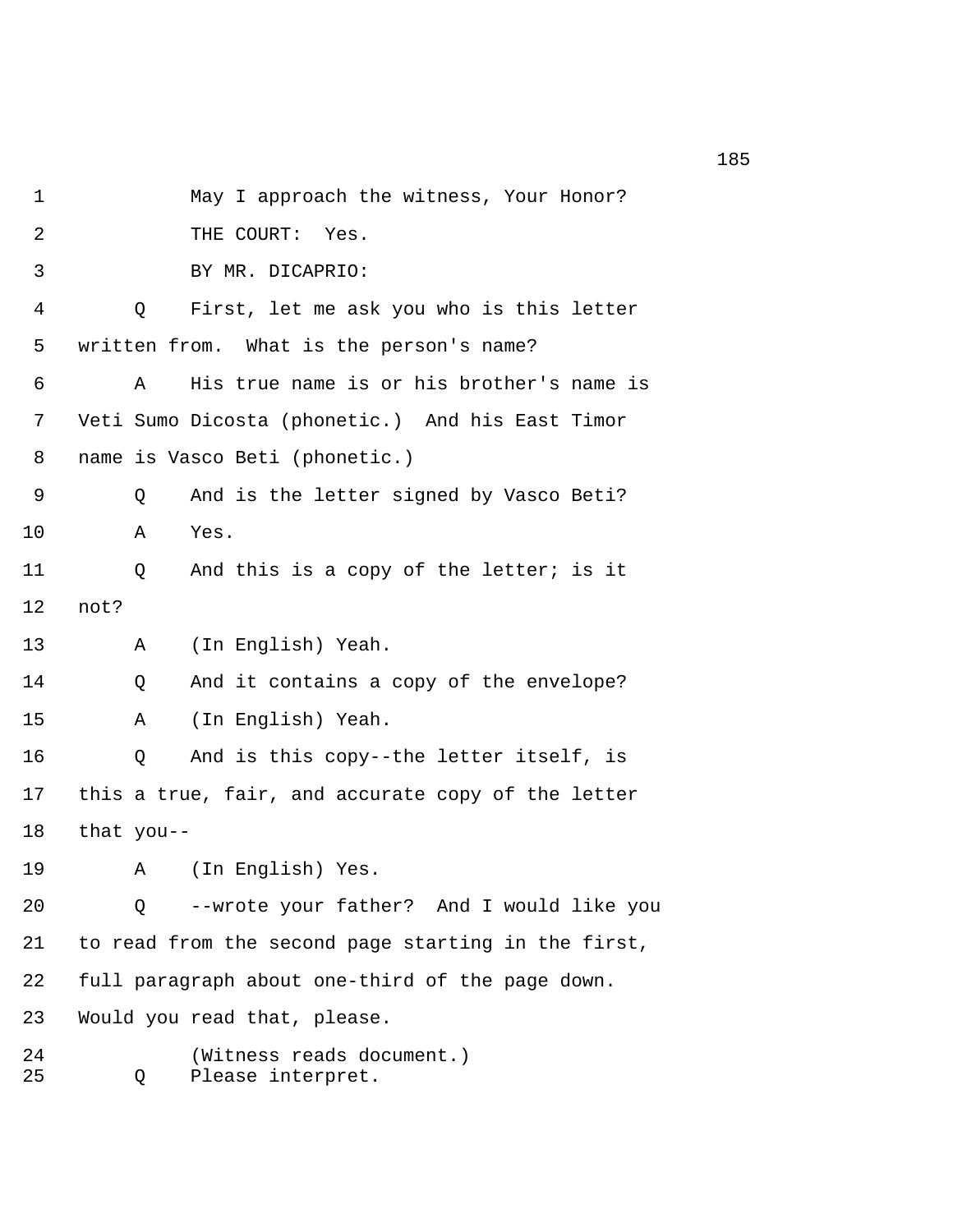1 A Onku Guru (phonetic) Was killed in evening 2 when they burned the house. Before they burned the 3 house they was planning to assault the house. When 4 they arrived, they assault the house and people who 5 were at home fled away. And when they got into the 6 house, Guru and his brothers fled--left the house. 7 And at the same time when they escaped the militia 8 and Indonesian Military persecute them. And they 9 met in the middle way in a hiding place. 10 Q I would ask you when--there was a 11 reference made to your brother's name to refer to 12 that as John Doe 5. 13 THE INTERPRETER: Okay. 14 Q The persons that you've referred to is 15 your brother; is that correct? 16 A Yes, he's John Doe 5. 17 Q Would you continue to read, please. 18 (Witness reads document.) 19 A He was persecuted--John Doe 5 was 20 persecuted to a village name Kadalida (phonetic). 21 And then he was arrested in 6:00 in the morning. He 22 was interrogated where his family. 23 MR. DICAPRIO: Excuse me? He was 24 interrogated? 25 THE INTERPRETER: He was interrogated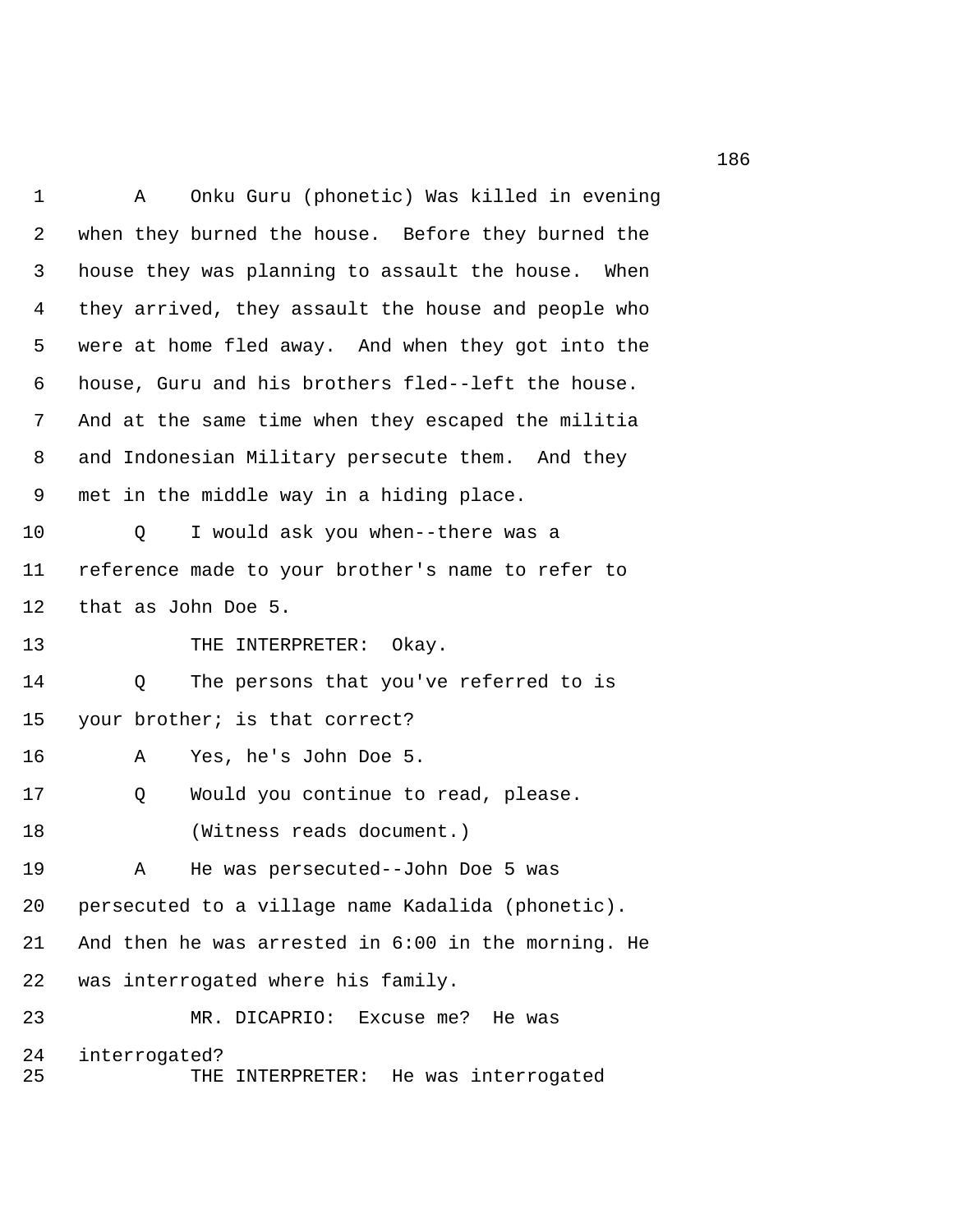1 where--where his family.

 2 MR. DICAPRIO: He was asked where his 3 family was? 4 THE INTERPRETER: Yes. 5 THE WITNESS: But it seems like that he 6 left you. That's why he didn't tell where you 7 were. And he sacrificed himself for safe of 8 your--so this is the life of politics. And that's 9 all. Hope to see you soon. Best regard for 10 everyone at home. 11 Q Now, does the letter on the first page 12 also describe where your brother's remains could be 13 found? 14 A Yes. 15 Q And did you go to the place described in 16 the letter? 17 A Yes. But I didn't go along. I went there 18 with the police and many civilians. 19 Q Did your father accompany you? 20 A Yes. 21 Q And where did you go? 22 A We went to the place where this guy put 23 the letter. 24 Q Would you describe what you found when you 25 got there?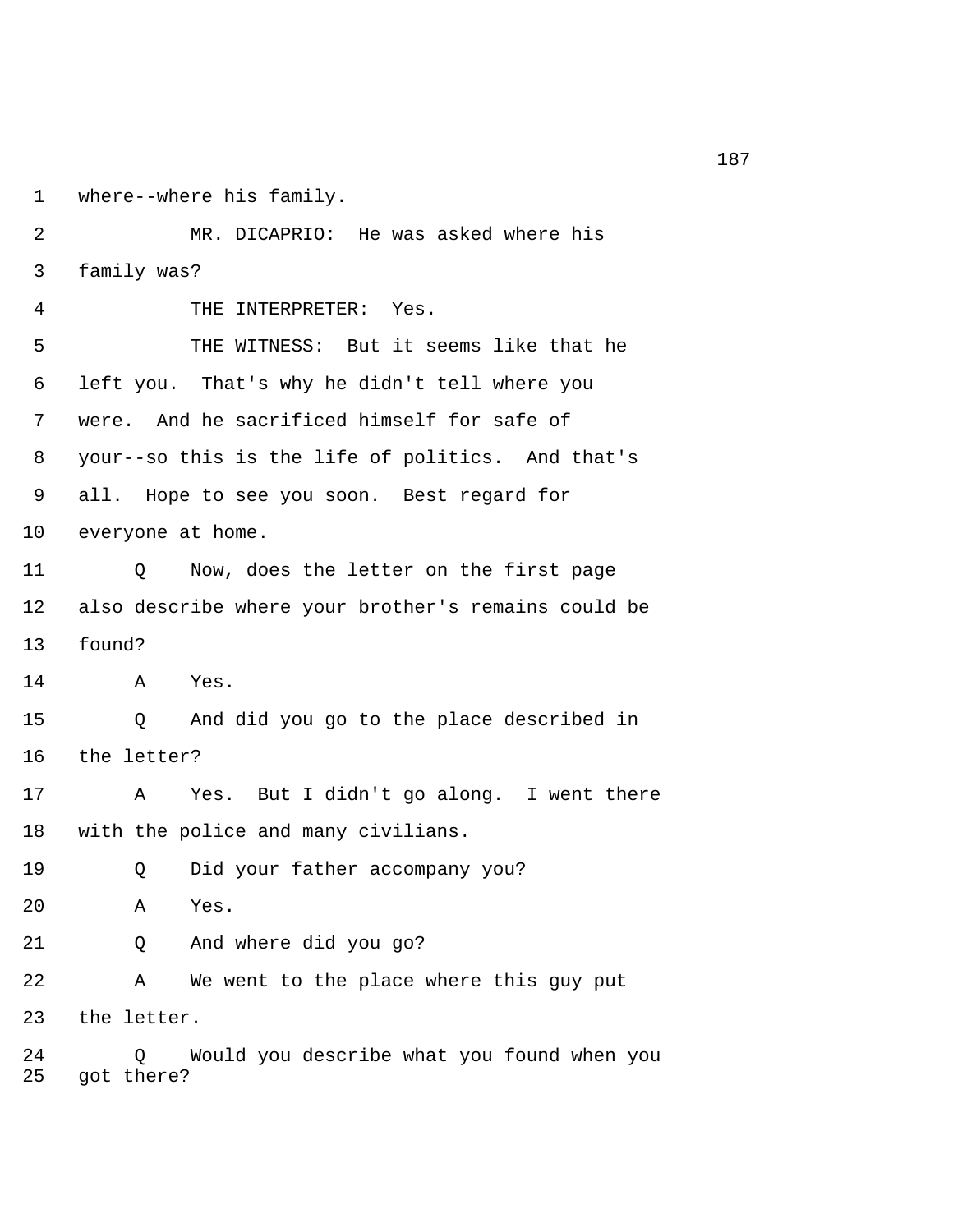| 1        | First it has--just like what was written<br>Α                              |  |  |
|----------|----------------------------------------------------------------------------|--|--|
| 2        | in the letter. We follow it and we went to village                         |  |  |
| 3        | mentioning the letter. And we went to the exact                            |  |  |
| 4        | place where it referred here in the letter in the                          |  |  |
| 5        | place where he was killed. The name is Edhowl                              |  |  |
| 6        | (phonetic.)                                                                |  |  |
| 7        | That's the name of the town?<br>Q                                          |  |  |
| 8        | It was in a jungle.<br>Α<br>Yes.                                           |  |  |
| 9        | It was in the jungle?<br>Q                                                 |  |  |
| 10       | (In English) Yeah.<br>Α                                                    |  |  |
| 11       | Was your father right next to you?<br>Q                                    |  |  |
| 12       | My father and all my brothers. I hold the<br>Α                             |  |  |
| 13       | letter and served as a guide.                                              |  |  |
| 14       | You held the letter and served as a guide?<br>Q                            |  |  |
| 15       | Yes.<br>Α                                                                  |  |  |
| 16       | Q<br>Would you describe for the Court what you                             |  |  |
| 17       | found when you arrived at that location.                                   |  |  |
| 18       | It was in a small river. And observed a<br>Α                               |  |  |
| 19       | place that was completely burned. And then we                              |  |  |
| 20       | clean it and we start digging.                                             |  |  |
| 21       | You started to dig?<br>Q                                                   |  |  |
| 22       | (In English) Yeah.<br>Α                                                    |  |  |
| 23       | What did you find?<br>Q                                                    |  |  |
| 24<br>25 | As soon as we dig, one of my brother saw<br>Α<br>the wallet of my brother. |  |  |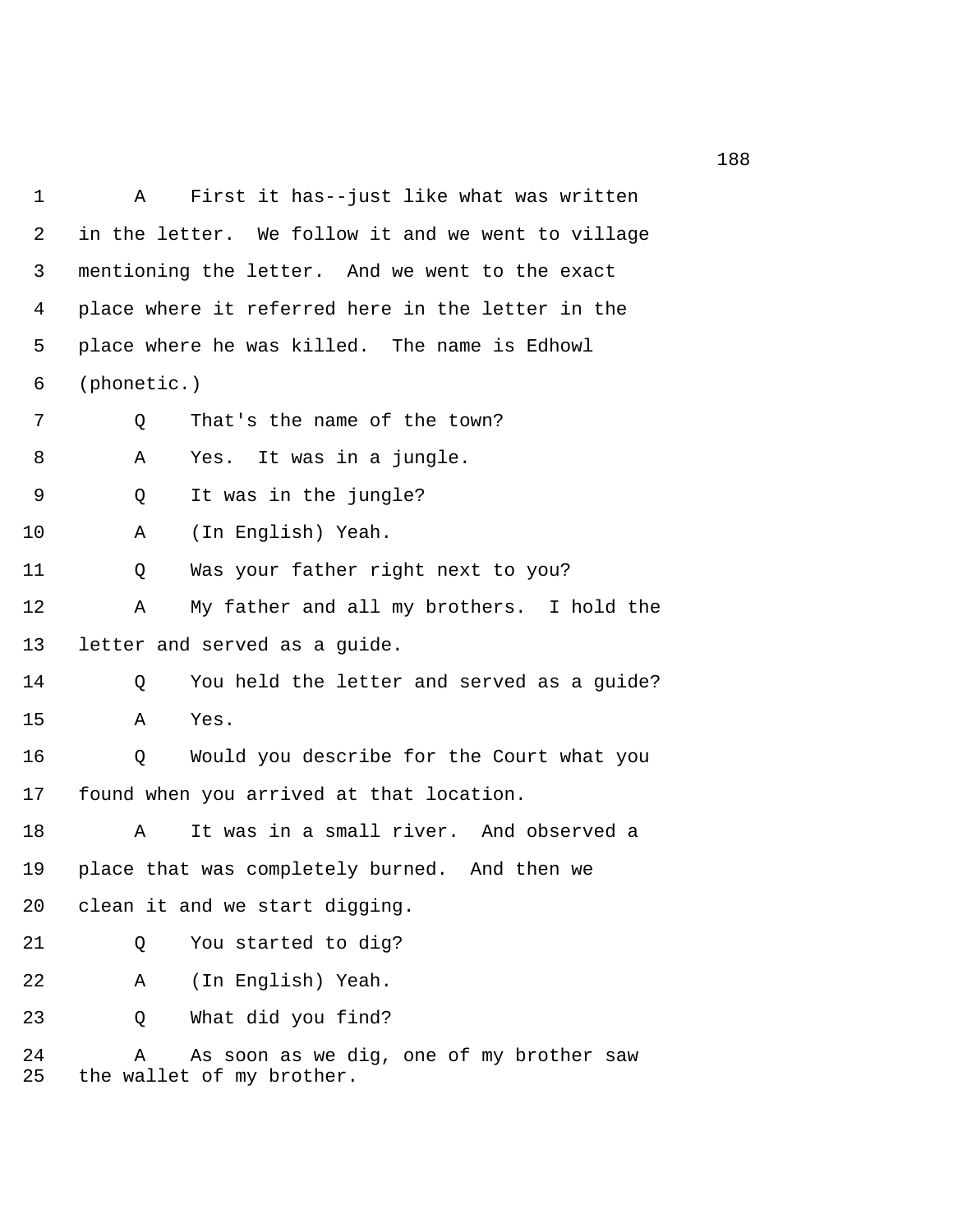1 Q Could you describe this wallet, please. 2 A It's a brown wallet--brown-colored wallet. 3 And inside the wallet there was his student's card 4 and his picture and some money. It's around 20,00 5 Rupiah. 6 Q And was this your brother's wallet? 7 A Yes, we recognize it by his picture. 8 Q Did you find anything else? 9 A And then we start digging the hole and we 10 find pieces of body. 11 Q Pieces of his body? 12 A Yeah. Yes, marked bone of fingers and-- 13 Because the police--when the police was present, 14 they resisted the doctor and we--the family got in 15 all the bones together, and we took it home. 16 Q You said that there were a number of 17 people also present. About how many other people 18 were there? 19 A It was around 200 people. 20 Q Were these people from your village? 21 A Yes. 22 Q Why were there so many people there? 23 A Because my brother was well-known in the 24 village. And his dad was known by everyone, and 25 everybody liked him because he was the only one who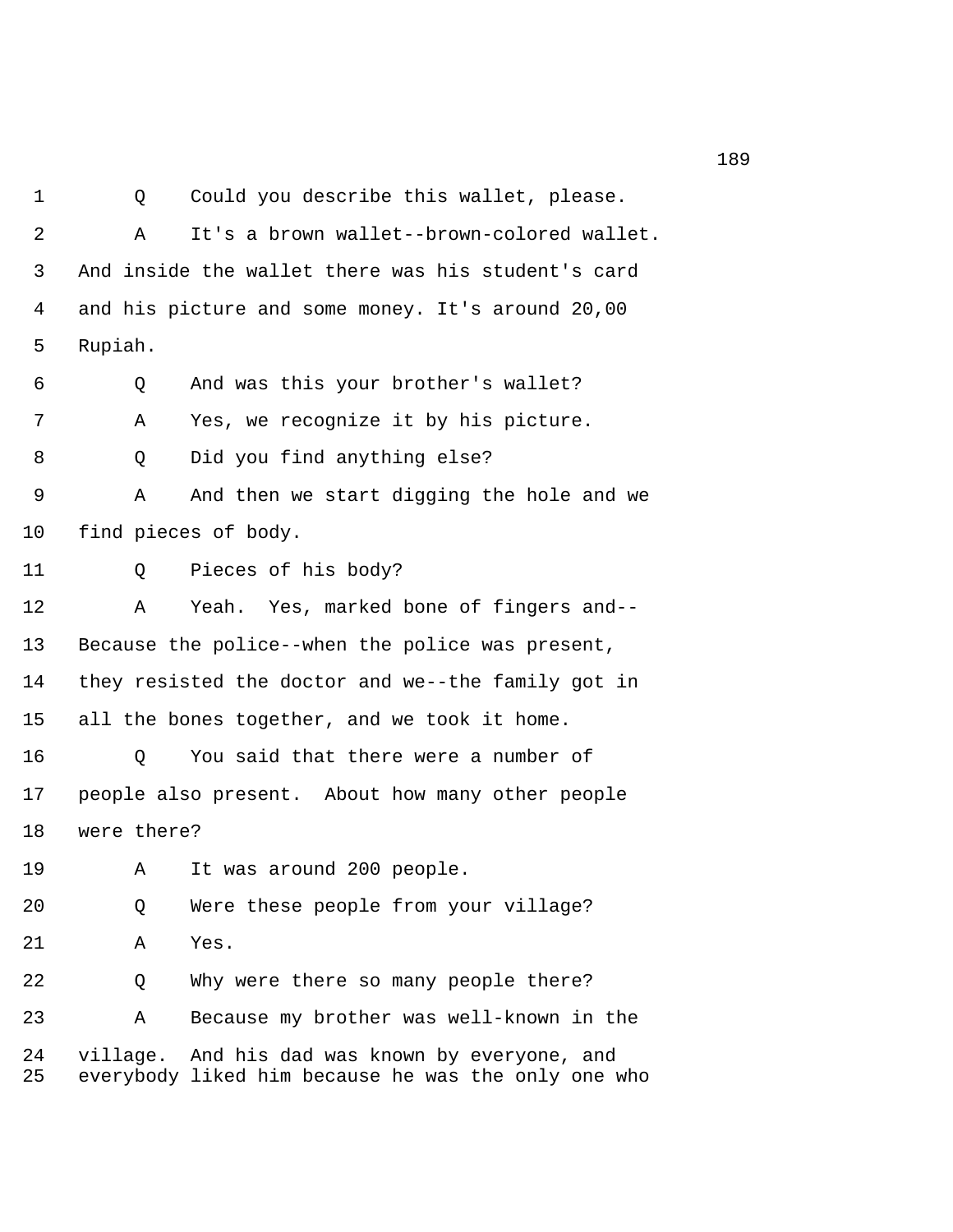1 graduated--graduate person from that village.

 2 And everyone in the village knew that he 3 was the person who held--keyed in the information 4 about the referendum which helped people for the 5 voting. And he is very peaceful, calm, and a 6 mature person. That's why his death was a loss for 7 the village. 8 Q Do you know what was done with his remains 9 after-- 10 THE INTERPRETER: I'm sorry? 11 Q Do you know what was done with the remains 12 that were found? 13 A We took home and after seven days we 14 buried. 15 Q Did you observe the affect that this had 16 on your father on the day that you found your 17 brother's remains? 18 A Yes. 19 Q Would you describe that, please. 20 A He cried. And after that he started 21 losing weight and get sick easily. 22 Q Did this have any affect on you? 23 A Yes. 24 Q Would you describe the affect that it had 25 upon you?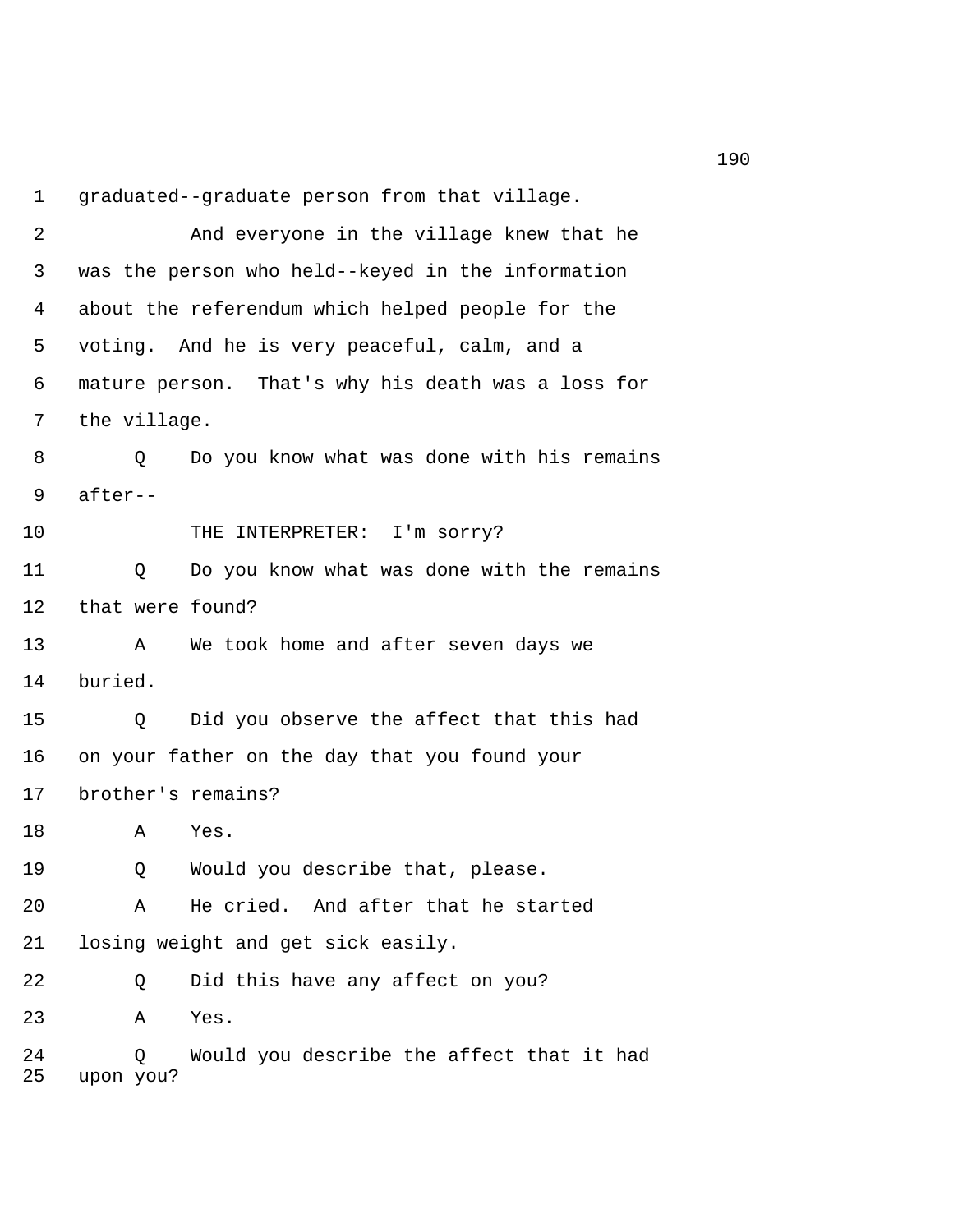1 A It makes me sad every time I remember him 2 and--on one hand. On the other hand, it makes me a 3 little angry. 4 Q Did you-- 5 A In the night, if I remember him, it bring 6 me back to the past memory, and I cannot hold 7 crying. I cry. 8 Q You cry? How often do you think of your 9 brother? 10 A Yes. 11 O How often? 12 (Witness crying.) 13 Q Do you want to-- 14 MR. DICAPRIO: Your Honor, may we take a 15 recess for the evening? 16 THE COURT: Very well. 17 MR. DICAPRIO: Your Honor, may I ask the 18 witness to step down. 19 THE COURT: Surely. 20 [Witness stepped down.] 21 THE COURT: We'll recess at this time. 22 Mr. DiCaprio, we'll reconvene tomorrow at 23 9:30. 24 MR. DICAPRIO: Thank you, Your Honor. 25 (Proceedings adjourned at 5:00 p.m. to